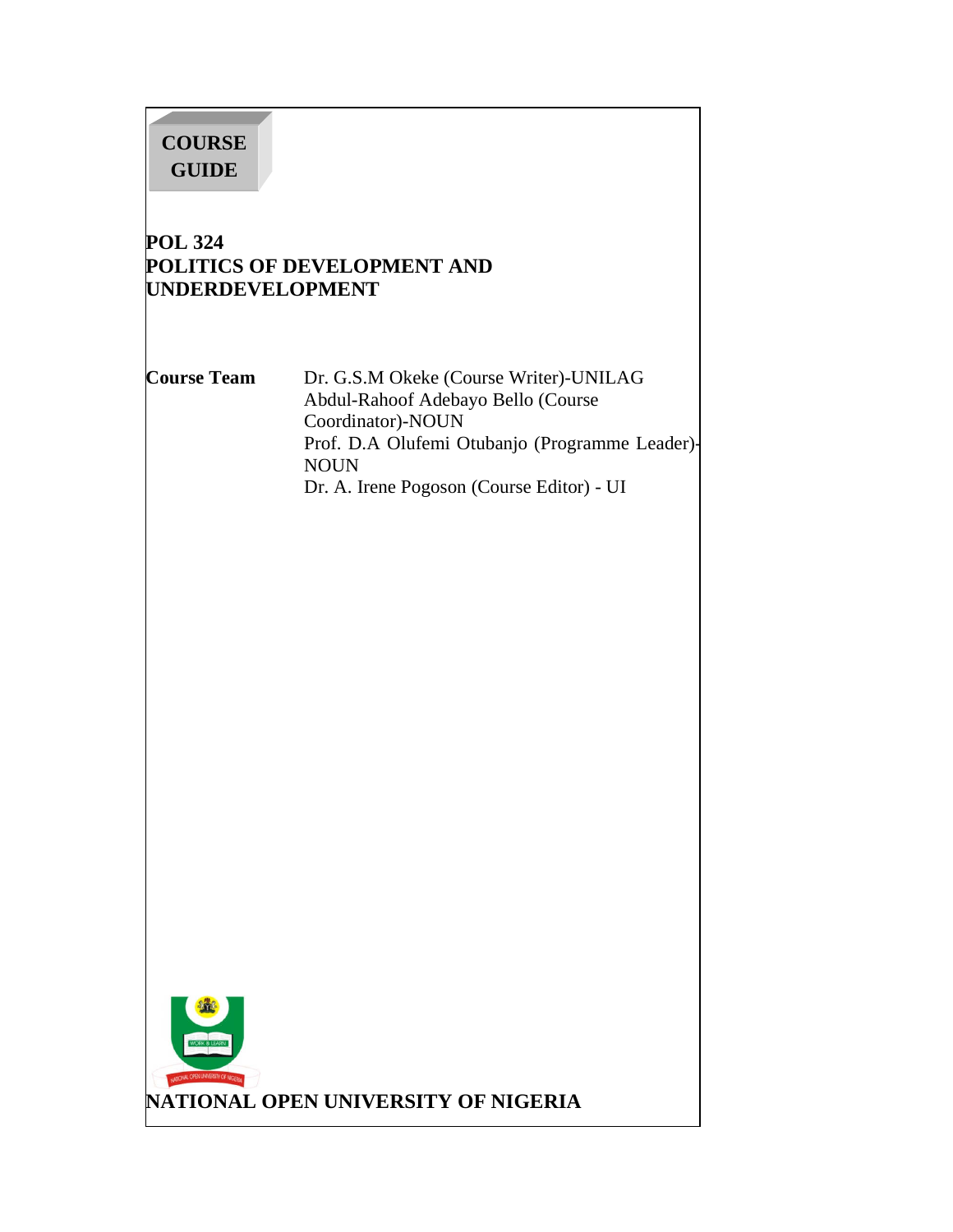National Open University of Nigeria **Headquarters** 14/16 Ahmadu Bello Way Victoria Island, Lagos.

Abuja Office 5 Dar es Salaam Street Off Aminu Kano Crescent Wuse II, Abuja

Email: centralinfo@nou.edu.ng URL: www.nou.edu.ng

Printed 2015 National Open University of Nigeria

ISBN: 978-058-544-3

All Rights Reserved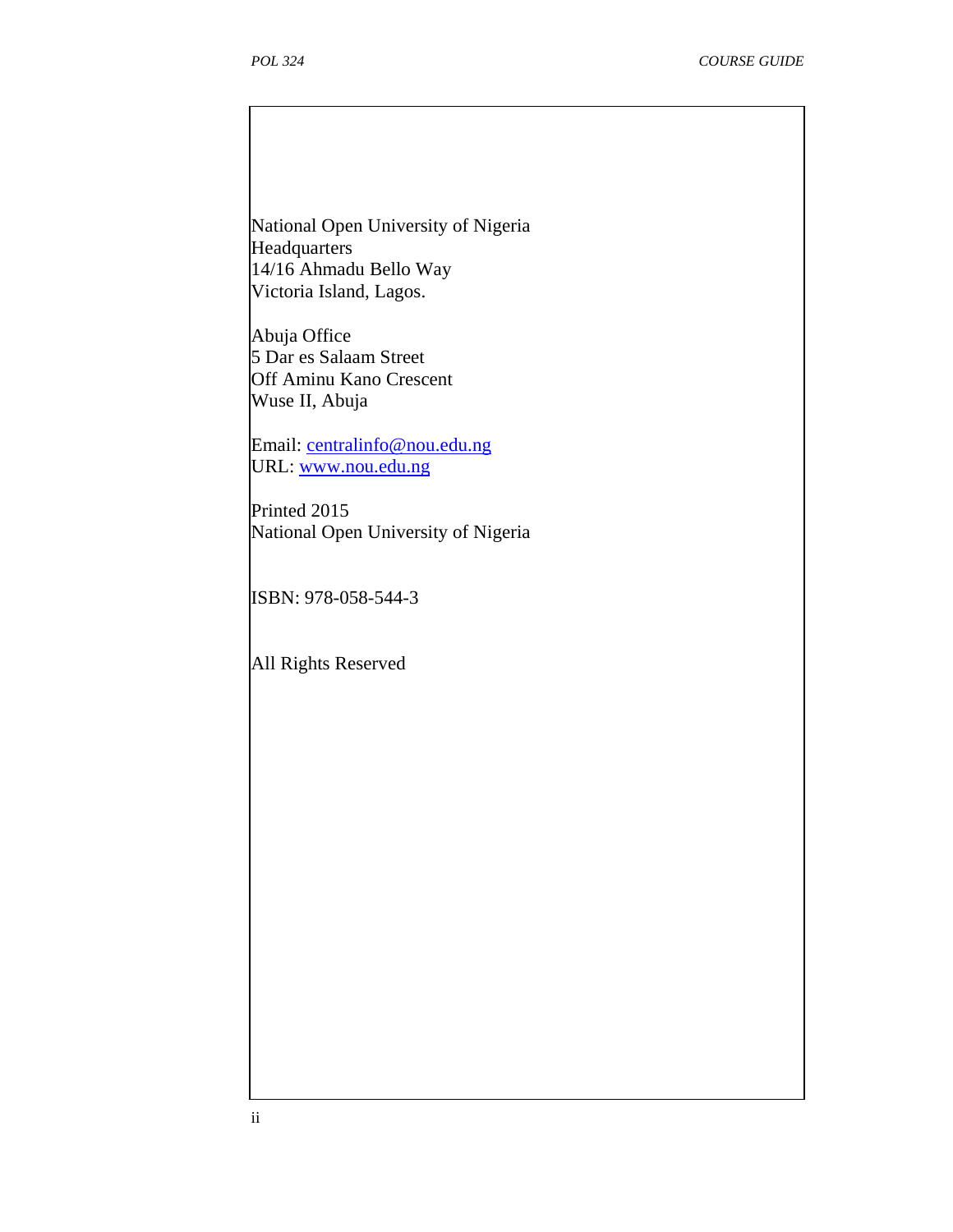# **CONTENTS PAGE**

|                               | 1V              |
|-------------------------------|-----------------|
|                               | 1V              |
|                               | V               |
|                               | V               |
|                               | V <sub>1</sub>  |
|                               | V1              |
|                               | Vİ.             |
|                               | $\rm vii$       |
|                               | viii            |
|                               | viii            |
|                               | viii            |
| Final Examination and Grading | VIII            |
|                               | 1X              |
|                               | 1X              |
|                               | $\overline{1}x$ |
|                               | xi              |
|                               | xii             |
|                               | X111            |
|                               |                 |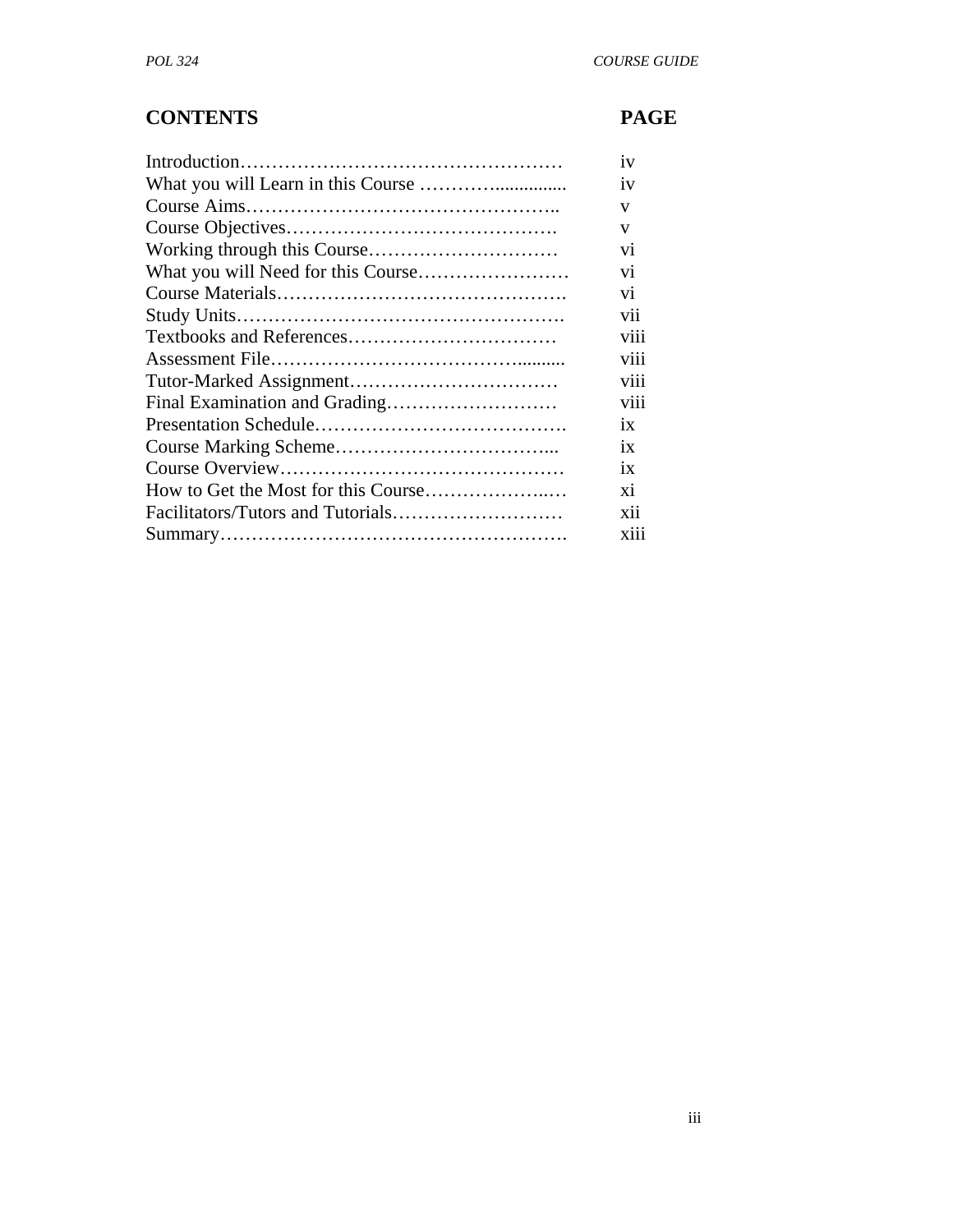#### **INTRODUCTION**

This course guide provides you with the relevant information about this course, including the course contents and the supporting materials to enable you excel in the study and proper understanding of the subject matter. It is also a compendium of the key issues involved in the study of the course. In other words it is intended to enable you have a 360 degrees view of the reasons why some countries are poor, while others are rich or not so rich. This also provides guidance on how to approach the course and how best to understand it. This is done through self assessment exercises and tutor- marked assignments which punctuate the entire units in all the modules. The countries which we used as case studies are intended to help you understand a practical applicability of the principles enunciated in the preliminary part of the course. These countries, China, India, Brazil, Mexico, Iran and Nigeria obviously earn their place in the study, for both explanatory clarity and strategic reasons in the discourse. Therefore I have no doubt that at the end the student will be properly equipped with the necessary tools of analysis, and the broad overview of the issues discussed, the style of writing, current examples cited which if properly utilised could also be useful in other courses where the emphasis is interdisciplinary.

### **WHAT YOU WILL LEARN IN THIS COURSE**

The Politics of Development and underdevelopment is introduced with focus on the developing world. Issues such as revolution, cultural diversity, nationalism, authoritarianism and democracy are explored. The major focus of the course is how the incorporation of non-Western countries into the productive system of global capitalism has disrupted, distorted and shaped the political organisation and cultural identity of Third World states.

The first section of the course begins with an examination of how our understanding of the "Third World" has been constructed through Western concepts and theory and what this implies for the dynamics of power and knowledge between North and South. The second section explores the politics of diversity, revolution and economic change in the Asian cases of China and India. The third section looks at the experiences of Brazil and Mexico focusing particularly on industrial development, dependency, democracy and trade. The fourth section examines the military might and revolution, nation-building and religion and shifting power amongst social groups in the struggles for democratic development in Iran and Nigeria. However, you are expected to concentrate on the institutions of only three countries and should be prepared to follow political events in these countries that are reported in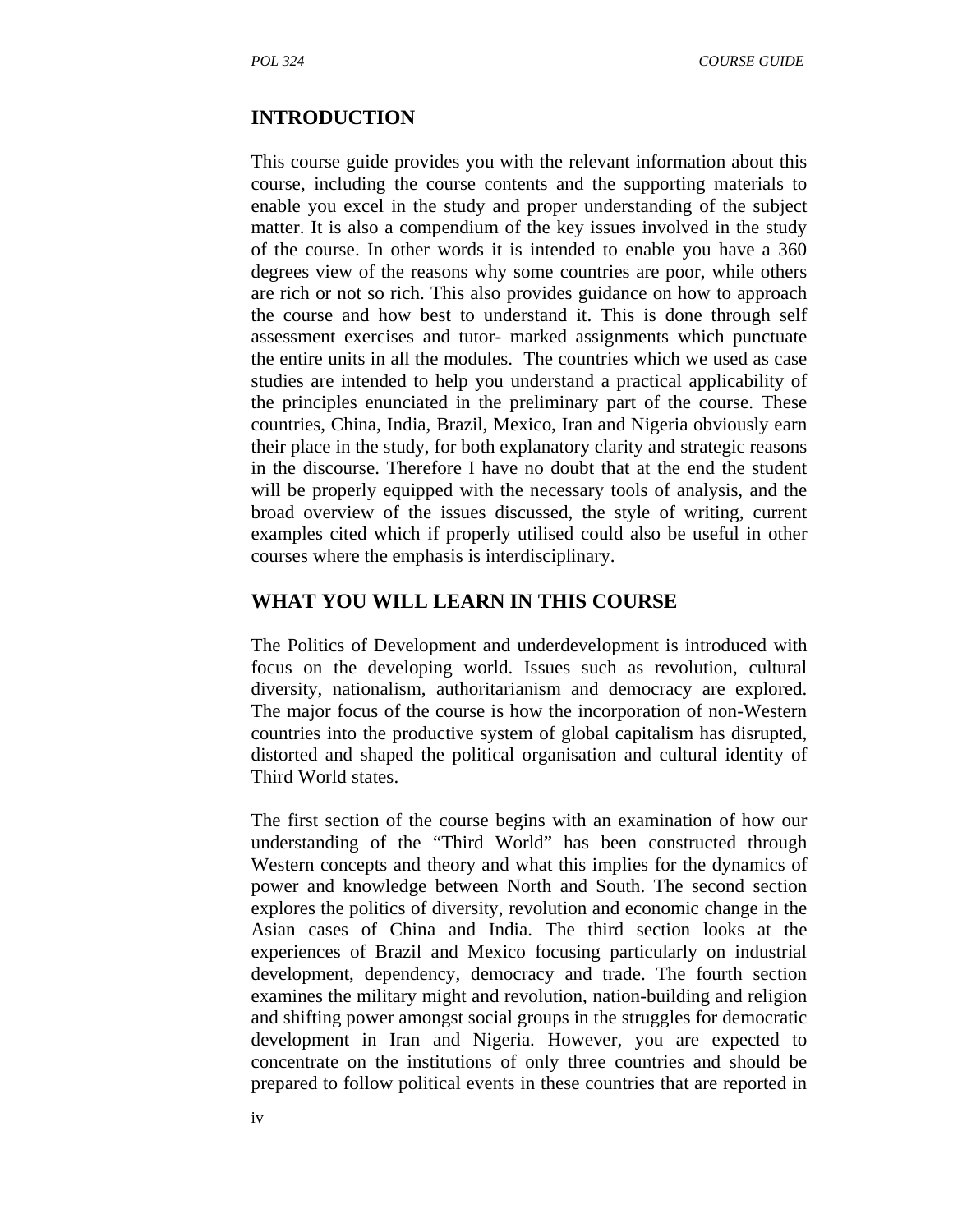the media. For this purpose, reading of a good general interest daily newspaper and a newsmagazine would be helpful

# **COURSE AIMS**

This course aims to acquaint the student with the tools of analysis of the politics of development and underdevelopment. The tools would enable you to:

- reasonably apply the principles of the course in everyday living and reason(s) for development, underdevelopment, inequality and poverty
- broaden the your views on the dynamics of politics and economics side-by-side the society on issues of development
- expose you to the geographical spread of the issues involved (the geographical North and South) is relevant in the discourse, as an important aspect of political economy
- in this course specific case studies are treated for explanatory purposes.

# **COURSE OBJECTIVES**

It is to note that this course has general objectives that it sets out to achieve. But each unit has its specific objectives, which is stated at the beginning of each unit. I advise that you read them before you start working through the unit. You may make reference to them in the course of the unit as self-assessment strategy.

The major and comprehensive objectives of this course are stated below. By meeting these objectives, it is expected that you have as well met the aims of the course. On successful completion of the course, you should be able to do the following:

- identify and explain development and underdevelopment
- appreciate the theories of development
- discuss the external agents of development and underdevelopment
- define and apply the role of revolution in changing the economies of the countries used as case studies
- explain revolution, religion, military rule and democracy in the Third world, and
- state the meaning of corruption and the solution(s) to Third world underdevelopment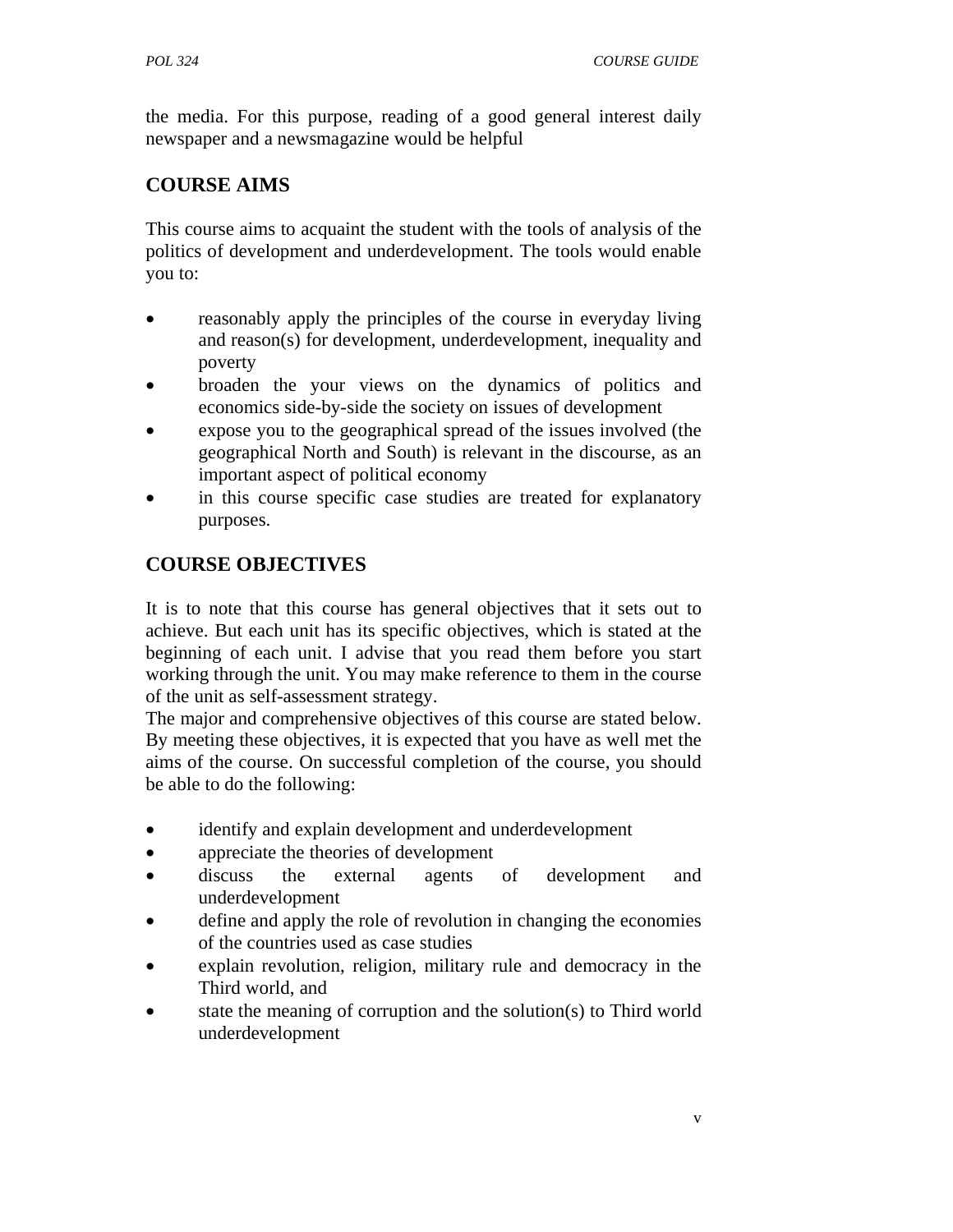# **WORKING THROUGH THIS COURSE**

In order to successfully complete this course, the you are required to read the study units and other related materials. It is necessary to undertake practical exercises for which the you need a pen, a note-book, and other materials that will be listed in this guide. The exercises would aid you to understand and properly grapple with the concepts as you are presented. At the end of each unit, you will be required to submit written assignments for the purpose of assessment. At the end of the course, a final examination shall be written.

### **WHAT YOU WILL NEED FOR THIS COURSE**

It is important that you reflect on preliminary courses on the foundation of political economy, in order to understand the basis for the existence of inequality and poverty. It is also important to have knowledge of colonialism and the history and government of African politics to assist you in understanding the reason(s) for development and underdevelopment as they stand, and why they have persisted. It is also important to read materials on trade relations and the dynamics of politics involved in order to understand why the weak (in this sense the developing countries) will continue to be marginalised in the process if they do not fight for their own emancipation. This if not done will continue to perpetuate poverty and underdevelopment. Other issues can be itemised as follows;

- 1. The course guide
- 2. Study units
- 3. Assignment file
- 4. Relevant textbooks including those listed under each course unit
- 5. Student may also listen to discussions on contemporary national and international issues on development
- 6. It is equally important that student access the internet on related issues as well as read political economy journals and write-ups and business newspapers.

# **COURSE MATERIALS**

The major materials which are needed for this course are:

- 1 The Course Guide
- 2. Study Units
- 3. Textbooks and References
- 4. Assignment File
- 5. Presentation Schedule
- vi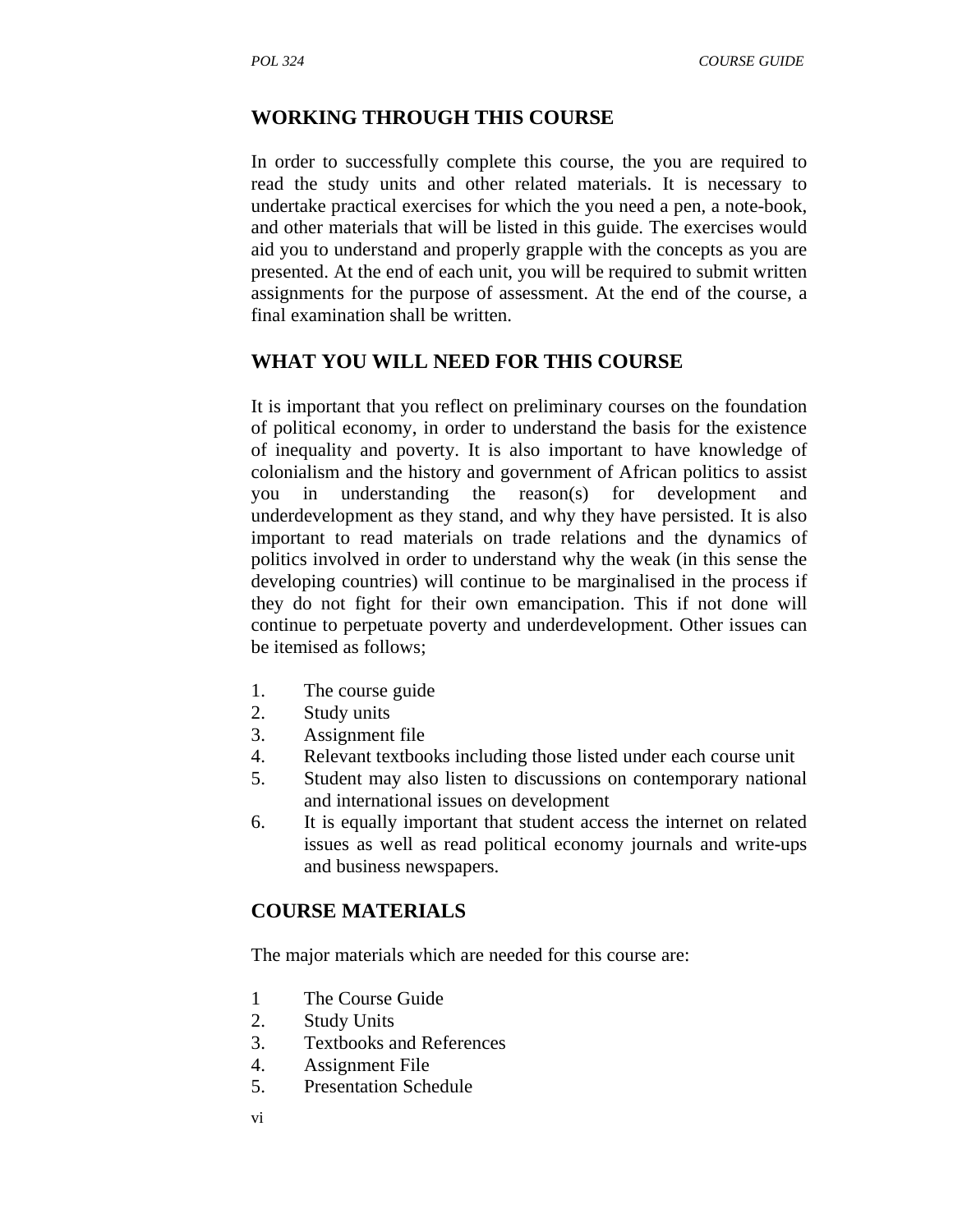# **STUDY UNITS**

Politics of Development and Underdevelopment is a 3-credit unit 300 level course for undergraduate Political Science students. There are 4 modules of twenty-one units in this course, with a minimum of five units in each module. Specifically, module one contains six units. Each module and the units do not have the same length. In other words, some modules and perhaps units may be longer or more detailed than others, because of the nature and scope of issues involved. The four modules contained in this course are broken down as follows;

### **Module 1 Understanding Development and Underdevelopment**

- Unit 1 What is Development?
- Unit 2 What is Underdevelopment?
- Unit 3 Theories of Development and Underdevelopment (Modernisation and Dependency as well as Sociological Theories)
- Unit 4 Critique of Modernisation and Dependency Theories
- Unit 5 Development in the Industrialised Economies
- Unit 6 Underdevelopment in Africa.

### **Module 2 External Agents of Development and Underdevelopment in the Third World**

- Unit 1 Global Capitalism and Globalisation
- Unit 2 Britton Woods Institutions (IMF and the World Bank)
- Unit 3 Multination/Transnational Corporations (MNCs or TNCs)
- Unit 4 The Politics of Debt and Foreign Aid in Africa
- Unit 5 North/South Dichotomy and the Search for a New International Economic Order

### **Module 3 Revolution and Emerging Economies of Asia and South America**

- Unit 1 The Rise of China
- Unit 2 The Growing Economy of India
- Unit 3 China and India on the March to the First World
- Unit 4 Industrial Development in Brazil
- Unit 5 Industrial Development in Mexico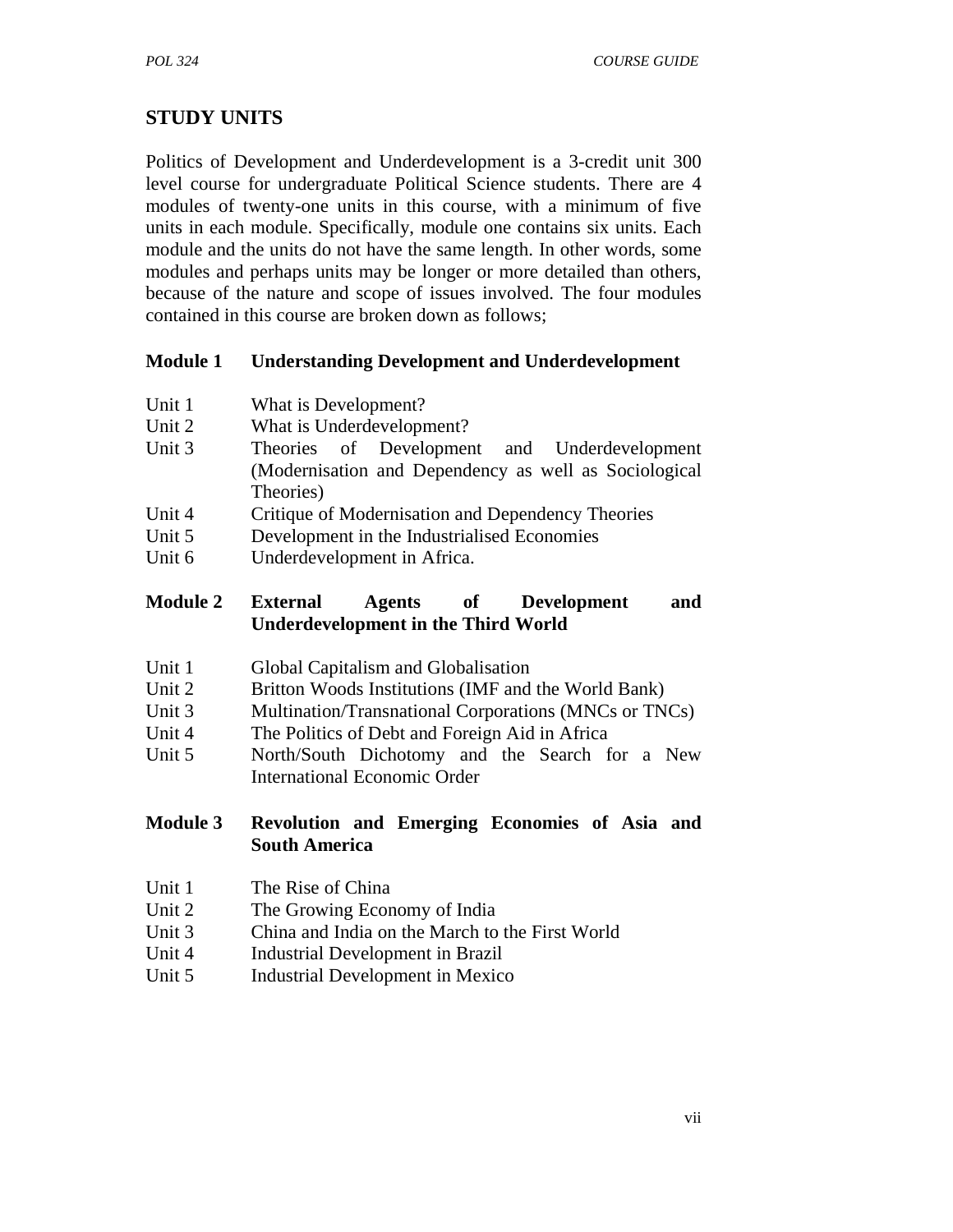### **Module 4 Revolution, Religion, Military Rule and Democracy in the Third World**

- Unit 1 The Iranian Revolution
- Unit 2 Military Rule and Third world Development
- Unit 3 Democratisation in Nigeria
- Unit 4 Corruption as the Bane of Third world Development
- Unit 5 Solutions to the Third world Underdevelopment

### **TEXTBOOKS AND REFERENCES**

After the summary of each unit you will find a list of current and leading textbooks and relevant reading materials in the area(s) under discussion. I try as much as possible to provide you with the relevant information on the core issues in the discourse, but it may also be necessary to consult the list of provided texts in order to further expand your horizon.

### **ASSESSMENT FILE**

This course provides two assessments in each unit, i.e. the self assessment exercise, SAE and the tutor- marked assignment, TMA. You are not meant to submit your answers on the SAEs. They are to assist you to appraise your level of understanding of the topic. You are to answer the TMAs carefully and keep them in your assignment file for submission and marking. This will count for 30% of your total and final score in the course.

# **TUTOR-MARKED ASSIGNMENT**

Each unit has at the end a tutor-marked assignment which you are expected to answer as instructed and put in your assignment file for submission. The tutor-marked assignment questions are not contained in this course guide, but they can be found at the end of each unit from modules 1(unit 1) to module 4 (unit 5) the last unit for this course.

### **FINAL EXAMINATION AND GRADING**

POL 326, will take three hours in the final examination, and carries 70% of the total course grade. The final examination will reflect the SAEs and TMAs as contained in the text which you are expected to have practiced. I strongly advise that you spend time in between your completion of the last unit and the examination to practice the entire course. This will definitely get you acquainted and prepared for the examination.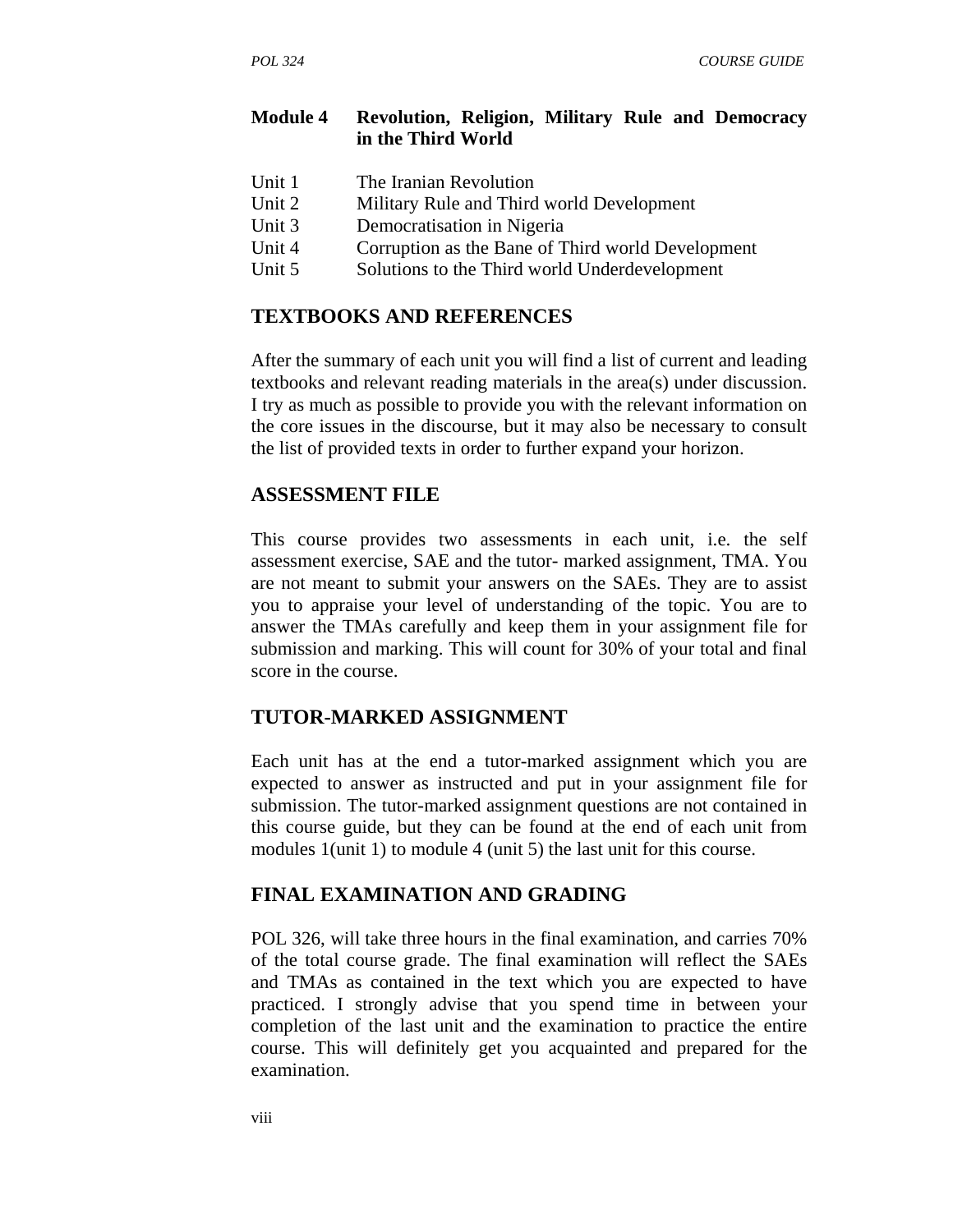# **COURSE MARKING SCHEME**

The following table breaks down the mark allocation for the course.

| <b>Assessment</b>                                   | <b>Marks</b> |
|-----------------------------------------------------|--------------|
| Assignments (Best Three Assignments out of Four 30% |              |
| <b>Final Examination</b>                            | 70%          |
| <b>Total</b>                                        | 100%         |

### **PRESENTATION SCHEDULE**

Your course materials give you important dates for attending tutorials and the timely completion and submission of your Tutor-Marked Assignments. Do remember that you are required to submit all your assignments by the due date. You should guard against falling behind in your work.

| Unit            | <b>Title of work</b>                          | <b>Weeks</b>    |              |
|-----------------|-----------------------------------------------|-----------------|--------------|
|                 |                                               | <b>Activity</b> |              |
| Course Guide    |                                               | Week            | Assignment 1 |
|                 |                                               | 1               |              |
| <b>Module 1</b> | <b>Understanding</b>                          |                 |              |
|                 | <b>Development</b><br>and                     |                 |              |
|                 | Underdevelopment                              |                 |              |
| Unit 1          | What is Development?                          | Week            | Assignment 2 |
|                 |                                               |                 |              |
| Unit 2          | is<br>What                                    | Week            | Assignment 3 |
|                 | Underdevelopment?                             | 2               |              |
| Unit 3          | Theories of Development                       | Week            | Assignment 4 |
|                 | and Underdevelopment                          | 3               |              |
| Unit 4          | Critique of Modernisation                     | Week 3          | Assignment 5 |
|                 | and Dependency Theories                       |                 |              |
| Unit 5          | in<br>Development                             | Week 4          | Assignment 6 |
|                 | <b>Industrialised Economies</b>               |                 |              |
| Unit 6          | in<br>Under-development                       | Week 4          | Assignment 7 |
|                 | Africa                                        |                 |              |
| <b>MODULE 2</b> | <b>of</b><br><b>Agents</b><br><b>External</b> |                 |              |
|                 | <b>Development</b><br>and                     |                 |              |
|                 | Underdevelopment in the                       |                 |              |
|                 | <b>Third World</b>                            |                 |              |
| Unit 1          | Capitalism<br>and<br>Global                   | Week 5          | Assignment 1 |
|                 | Globalisation                                 |                 |              |

### **COURSE OVERVIEW AND PRESENTATION SCHEDULE**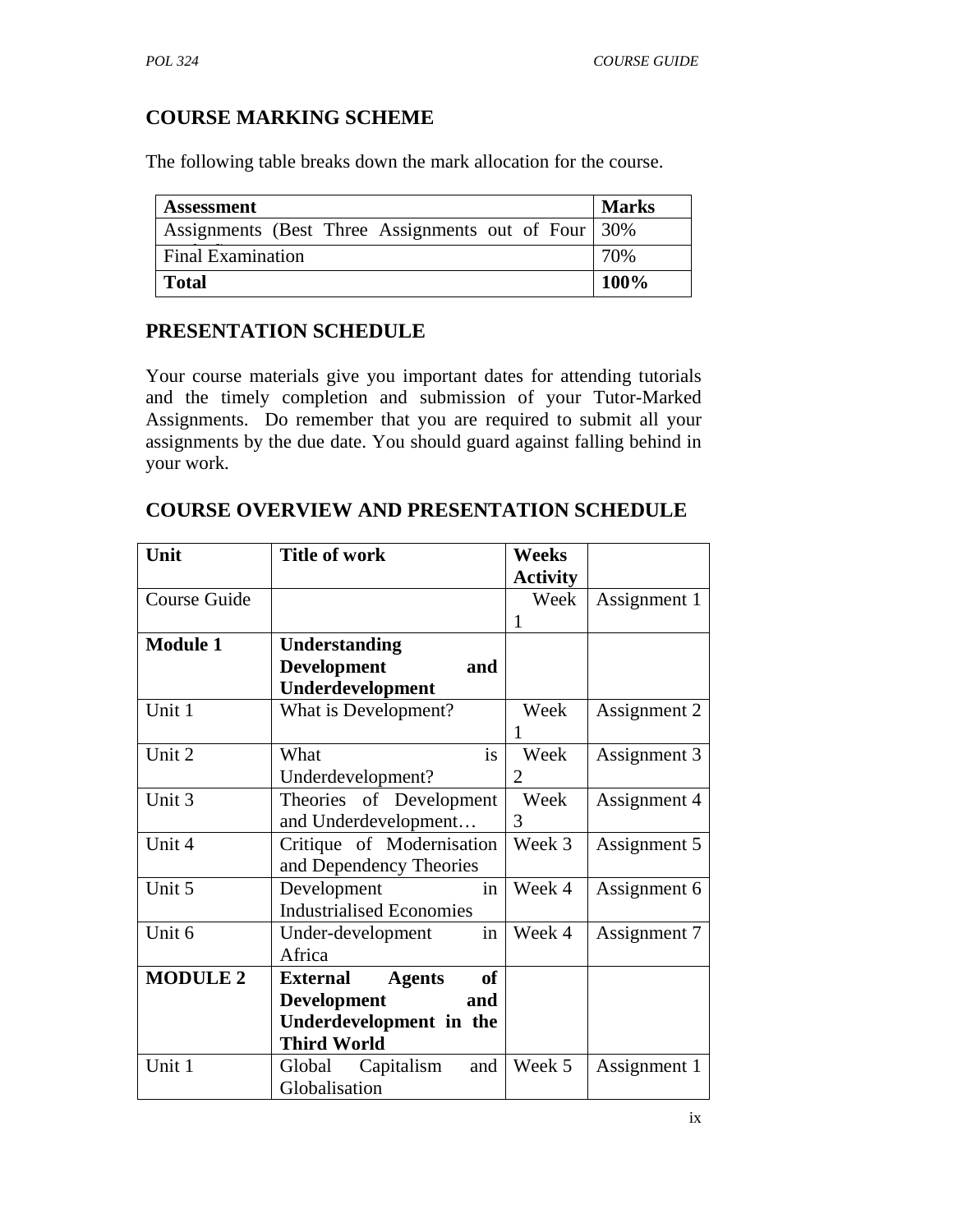| Unit 2              | Britton Woods Institutions<br>(IMF/IBRD)                                                                            | Week 5     | Assignment 2 |
|---------------------|---------------------------------------------------------------------------------------------------------------------|------------|--------------|
| Unit 3              | Multi/Transnational<br>Corporations                                                                                 | Week 6     | Assignment 3 |
| Unit 4              | The Politics of debt and<br>Foreign Aid in Africa                                                                   | Week 6     | Assignment 4 |
| Unit 5              | North/South Dichotomy &<br>for<br>Search<br>$\mathbf{a}$<br><b>New</b><br>the<br>International<br>Economic<br>Order | Week 7     | Assignment 5 |
| <b>MODULE 3</b>     | <b>Revolution and Emerging</b>                                                                                      |            |              |
|                     | Economies of Asia and                                                                                               |            |              |
| Unit 1              | <b>South America</b><br>The Rise of China                                                                           | Week 8     |              |
| Unit 2              |                                                                                                                     | Week 9     | Assignment 1 |
|                     | The Growing Economy of<br>India                                                                                     |            | Assignment 2 |
| Unit 3              | India<br>China<br>and<br>the<br><sub>on</sub><br>March to the First World                                           | Week 9     | Assignment 3 |
| Unit $\overline{4}$ | Industrial Development in                                                                                           | Week       | Assignment 4 |
|                     | <b>Brazil</b>                                                                                                       | 10         |              |
| Unit $5$            | Industrial Development in                                                                                           | Week       | Assignment 5 |
| <b>Module 4</b>     | Revolution,<br>Religion,                                                                                            |            |              |
|                     | <b>Military</b><br><b>Rule</b><br>and                                                                               |            |              |
|                     | Democracy in the Third<br>World                                                                                     |            |              |
| Unit 1              | The Iranian Revolution                                                                                              | Week       | Assignment 1 |
| Unit 2              |                                                                                                                     | 11<br>Week |              |
|                     | Military Rule and 3rd World<br>Development                                                                          | 12         | Assignment 2 |
| Unit 3              | Democratisation in Nigeria                                                                                          | Week       |              |
|                     |                                                                                                                     | 12         | Assignment 3 |
| Unit 4              | Corruption as the Bane of                                                                                           | Week       | Assignment 4 |
|                     | Third World Development                                                                                             | 13         |              |
| Unit 5              | Solutions<br>Third<br>the<br>to                                                                                     | Week       | Assignment 5 |
|                     | World Underdevelopment                                                                                              | 14         |              |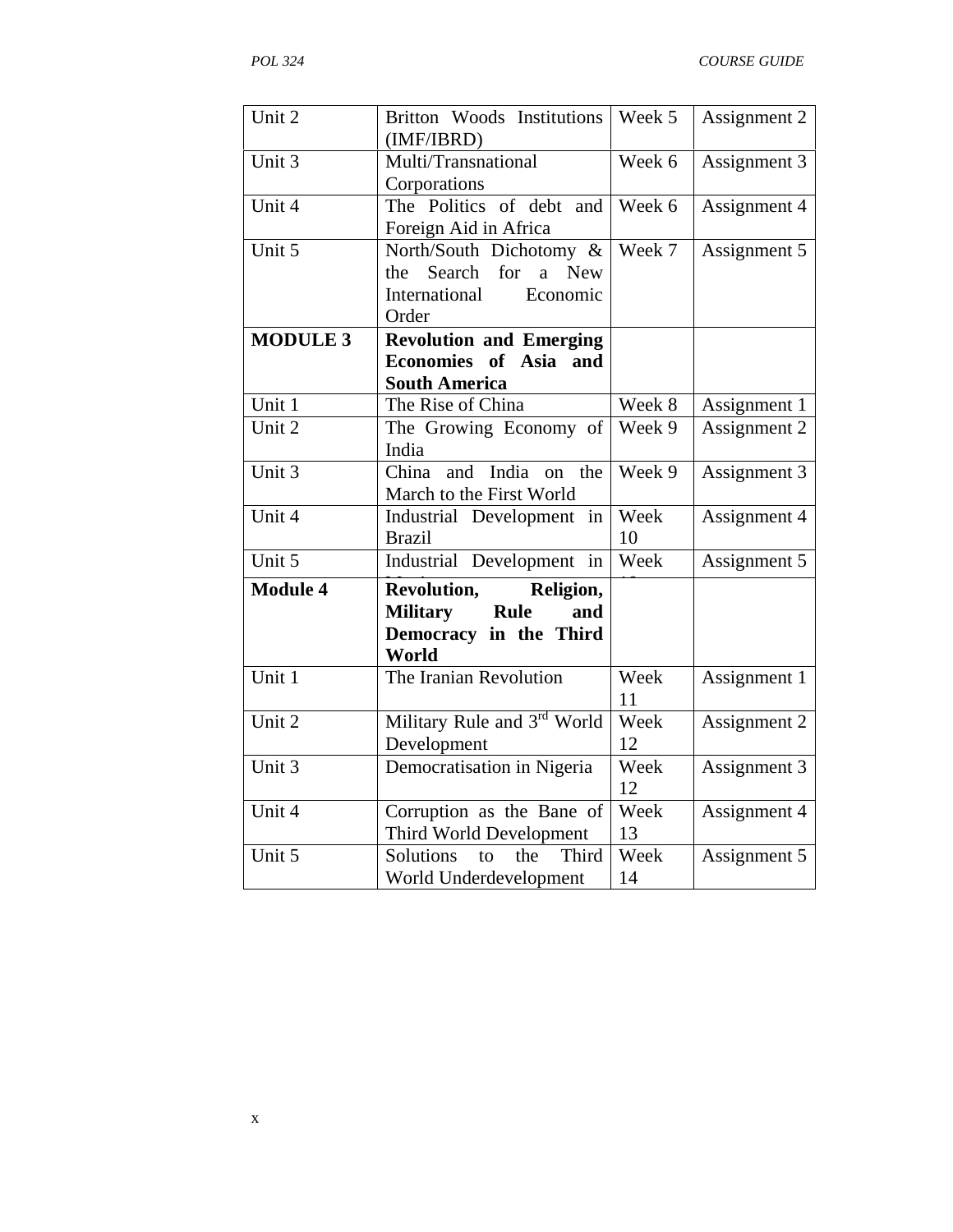# **HOW TO GET THE MOST FROM THIS COURSE**

In distance learning, the study units replace the university lecture. This is one of the great advantages of distance learning: you can read and work through specially designed study materials at your own pace, and at a time and place, that suits you best. You are provided exercises to do at appropriate points, just as a lecturer might give the students in-class exercise. Each of the study units follows a common format. The first item is an introduction to the subject matter of the unit, and how a particular unit is integrated with the other units and the course as a whole.

The objectives let you know what you should be able to do by the time the units have been completed. These learning objectives are meant to guide you in your studies. The moment a unit is finished, you must go back and check whether you have achieved the objectives. If this is made a habit then, you will significantly improve your chances of passing the course. The main body of the unit guides the student through the required reading from other sources. This will usually be from your set books or from a Reading section. The following is a practical strategy for working through the course. If you run into any trouble, you should telephone the tutor for assistance. Remember that the tutor's job is to provide such help. You should not hesitate to call and ask for such assistance when needed.

- 1. Read this course guide thoroughly, it is your first assignment
- 2. Organise a Study Schedule. Design a 'Course Overview' to guide you through the course. Note the time you are expected to spend on each unit and how the assignments relate to the units. Whatever method you chose to use, you should decide on and write in your own dates and schedule of work for each unit.
- 3. Once you have created your own study schedule, do everything to stay faithful to it. The major reason why students fail is that they get behind with their course work. If you get into difficulties with your schedule, please let your tutor know before it is too late to help.
- 4. Turn to unit 1 and read the introduction and objectives for the unit.
- 5. Assemble the study materials. You will need your set books and the unit you are studying at any point in time. As you work through the unit, you will know what sources to consult for further information.
- 6. Keep in touch with your study centre. Up-to-date course information will be continuously available there.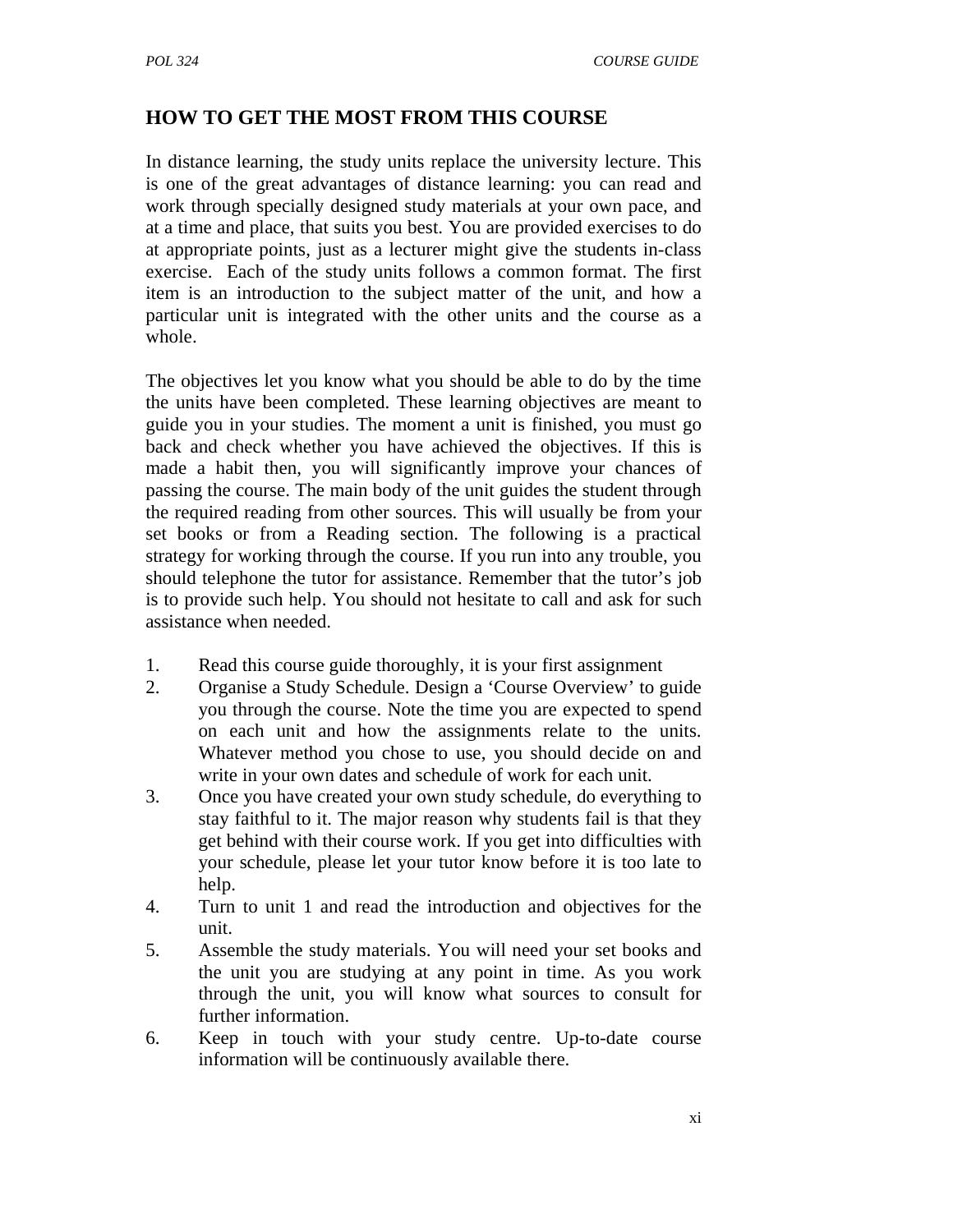- 7. Well before the relevant due dates, (about 4 weeks before due dates) keep in mind that you will learn a lot by doing the assignment carefully. They have been designed to help you meet the objectives of the course and, therefore, will help you pass the examination. Submit all assignments not later than the due date.
- 8. Review the objectives for each study unit to confirm that you have achieved them. If you feel unsure about any of the objectives, review the study materials or consult your tutor.
- 9. When you are confident that you have achieved a unit's objectives, you can start on the next unit. Proceed unit by unit through the course and try to pace your study so that you keep yourself on schedule.
- 10. When you have submitted an assignment to your tutor for marking, do not wait for its return before starting on the next unit. Keep to your schedule. When the assignment is returned, pay particular attention to your tutor's comments, both on the tutormarked assignment form and the written comments on the ordinary assignments.
- 11. After completing the last unit, review the course and prepare yourself for the final examination. Check that you have achieved the unit objectives (listed in the Course guide).

# **FACILITATORS/TUTORS AND TUTORIALS**

Fifteen (15) hours of tutorials are provided as support for this course.

- The dates and location will be communicated to you as soon as they are ready
- Again the moment you are allocated to a group, the names and phone numbers of your tutors will be made available to you
- It would be the duty of your tutor to mark/assess and comment on your assignments and also keep a close watch on your progress
- You should try to submit your tutor- marked assignments on time, and also be at liberty to consult your tutor
- whenever you feel challenged in your work
- Attend your tutorials regularly and punctually in order not to leave any gap which may be difficult for you to close
- Active participation in class discussions is known to be of immense benefit to you as it helps to expose areas where you are inadequate
- This would assist in remedying the deficiency.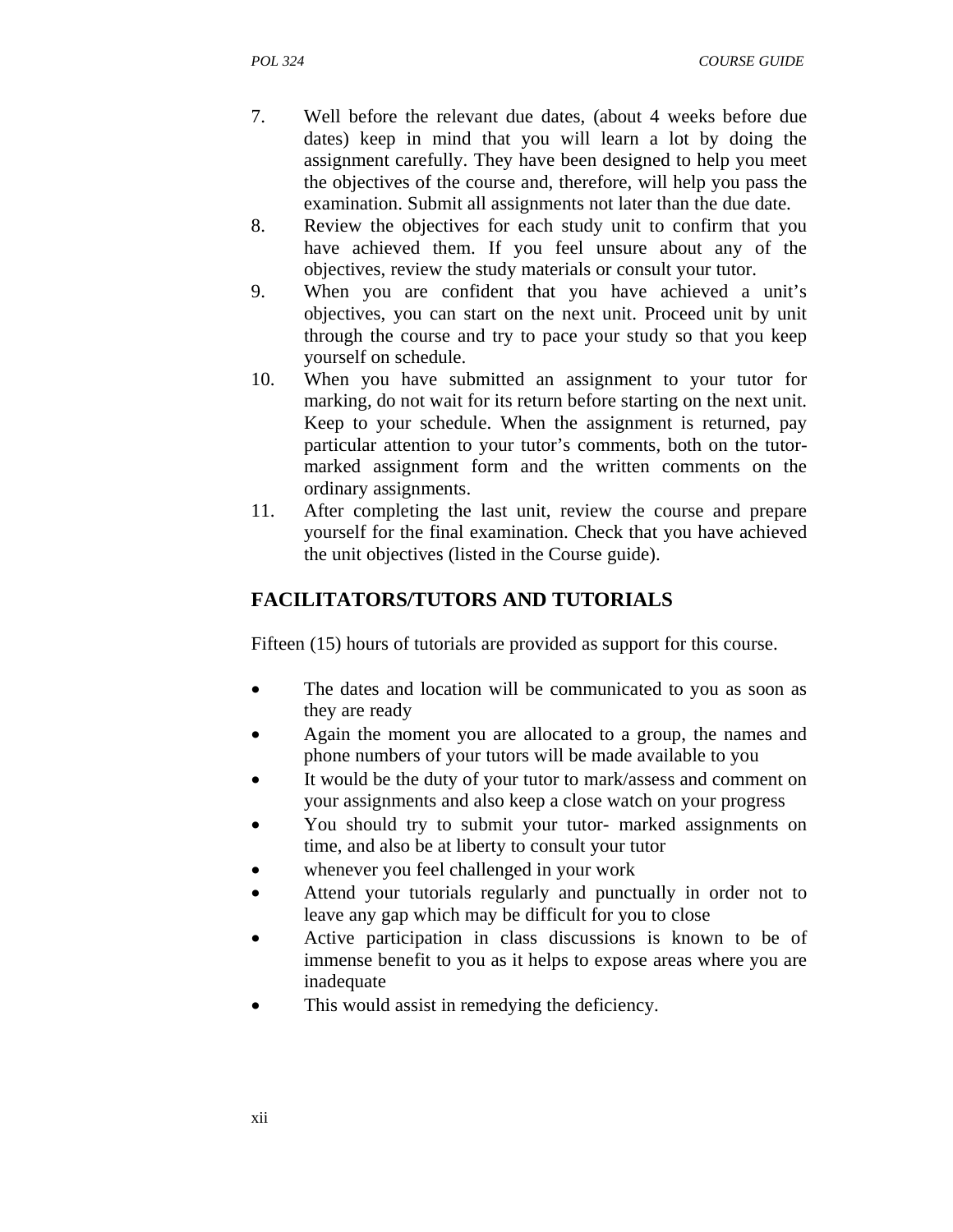# **SUMMARY**

The purpose of this course guide is to prepare your mind on the expectations of this course. You should therefore get ready for an interesting and fulfilling academic enterprise. It is my sincere hope and desire that at the end of this course, your perception, understanding and approach to issues pertaining to development and underdevelopment would be positively challenged. In the final analysis however, how much you gained will largely depend on how much you put into it, in terms of commitment and the zeal to succeed.

I wish you well in the entire programme, and particularly in Pol. 326. Happy reading!!!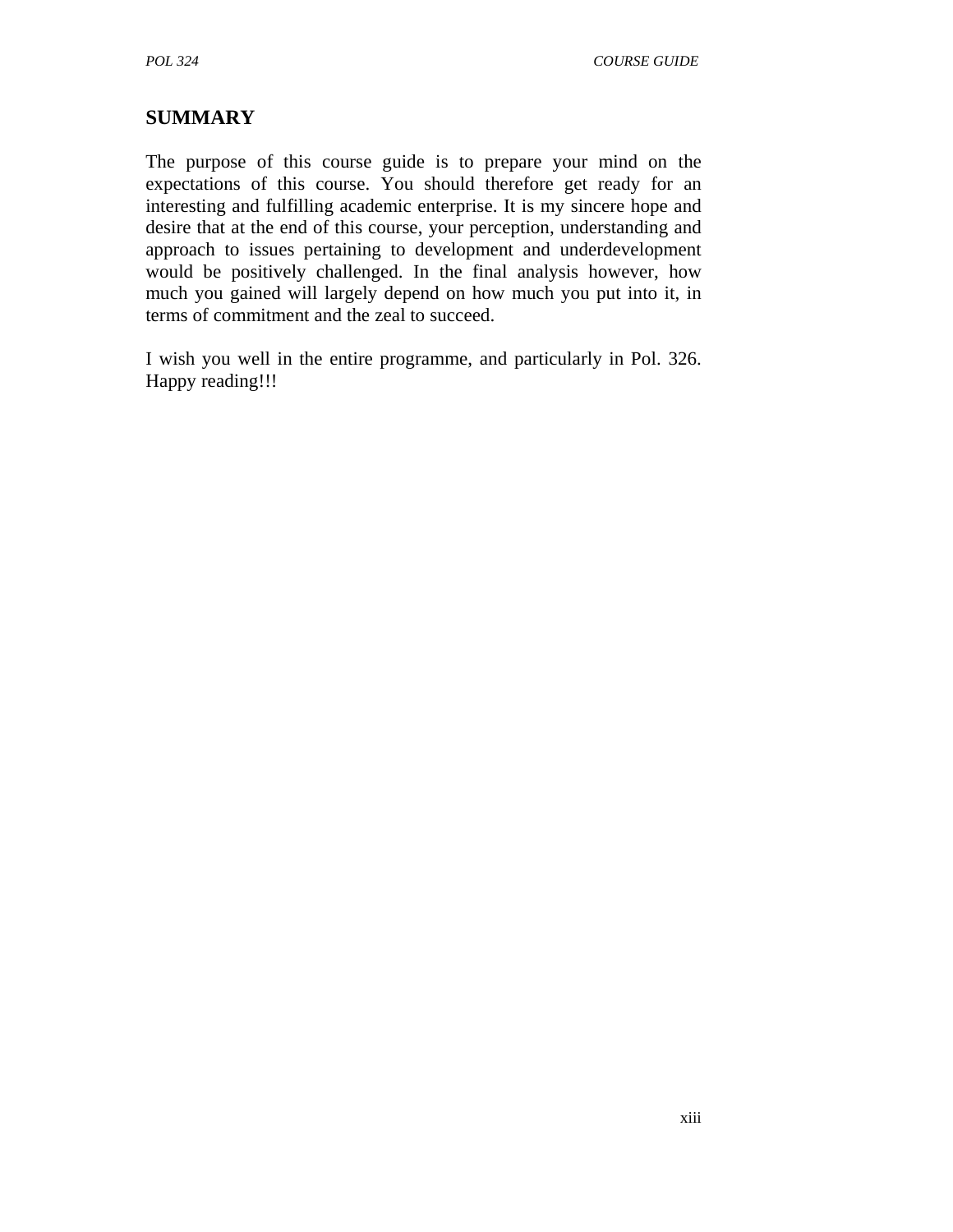# **MAIN COURSE**

# **CONTENTS PAGE**

| <b>Module 1</b> | <b>Understanding Development and</b><br>Underdevelopment | $\mathbf{1}$ |
|-----------------|----------------------------------------------------------|--------------|
| Unit 1          |                                                          | 1            |
| Unit 2          | What is Underdevelopment?                                | 12           |
| Unit 3          | Theories of Development and                              |              |
|                 | Underdevelopment (Modernisation and                      |              |
|                 | Dependency as well as Sociological                       |              |
|                 |                                                          | 18           |
| Unit 4          | Critique of Modernisation and                            |              |
|                 |                                                          | 28           |
| Unit 5          | Development in the Industrialised                        |              |
|                 |                                                          | 36           |
| Unit 6          | Underdevelopment in Africa                               | 40           |
| <b>Module 2</b> | <b>External Agents of Development and</b>                |              |
|                 | Underdevelopment                                         | 45           |
| Unit 1          | Global Capitalism and Globalisation                      | 45           |
| Unit 2          | <b>Britton Woods Institutions</b>                        |              |
|                 | (IMF and the World Bank)                                 | 53           |
| Unit 3          | Multinational/Transnational                              |              |
|                 | Corporations (MNCs or TNCs)                              | 59           |
| Unit 4          | The Politics of Debt and Foreign                         |              |
|                 |                                                          | 66           |
| Unit 5          | North/South Dichotomy and the Search                     |              |
|                 | for a New International                                  |              |
|                 |                                                          | 74           |
| <b>Module 3</b> | The Emerging Economies of Asia and                       |              |
|                 |                                                          | 81           |
| Unit 1          |                                                          | 81           |
| Unit 2          | The Growing Economy of India                             | 88           |
| Unit 3          | China and India on the March to                          |              |
|                 |                                                          | 97           |
| Unit 4          | Industrial Development in Brazil                         | 102          |
| Unit 5          | Industrial Development in Mexico                         | 109          |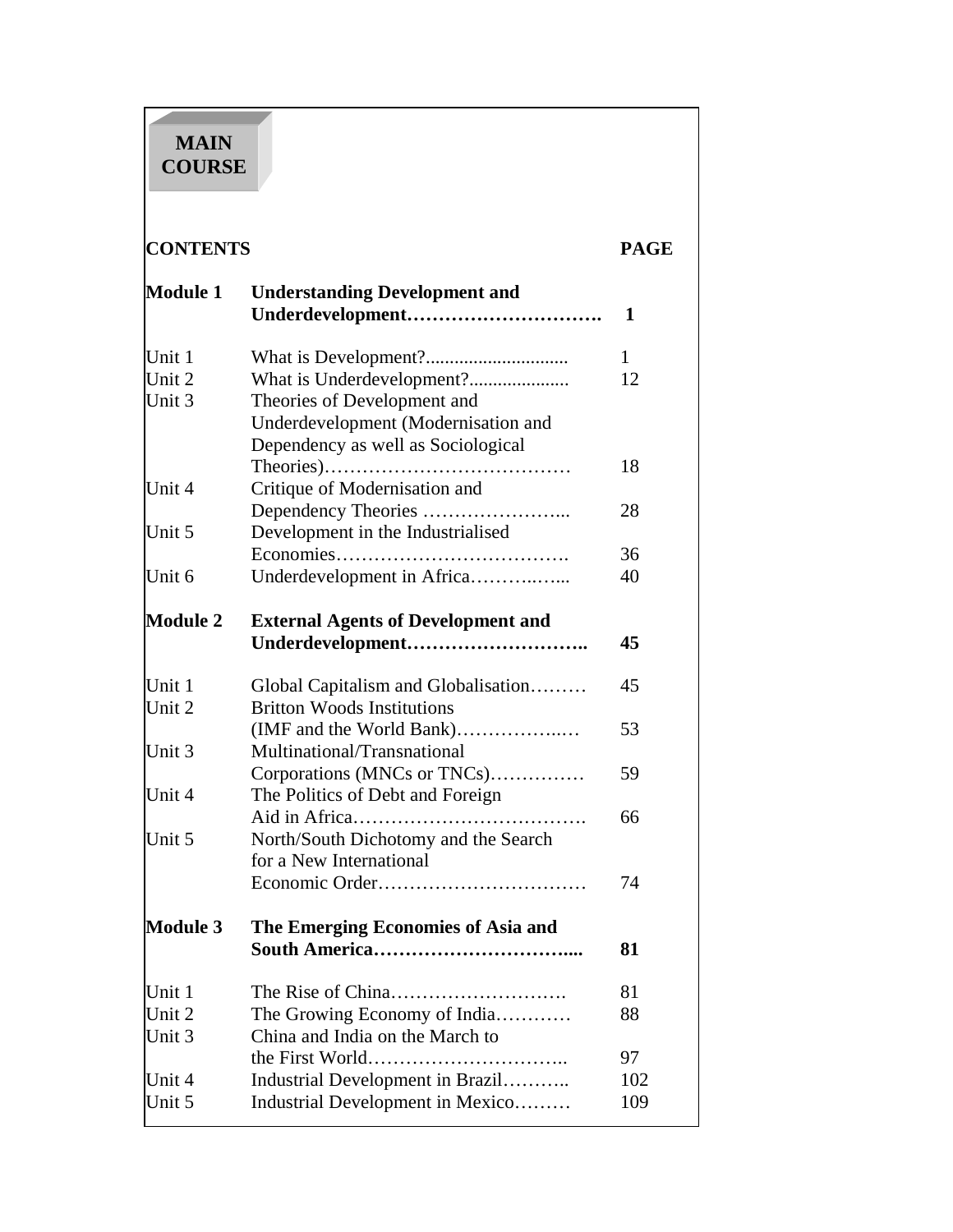| <b>Module 4</b> | <b>Revolution, Religion, Military Rule and</b> |     |
|-----------------|------------------------------------------------|-----|
| Unit 1          | The Iranian Revolution and                     |     |
|                 |                                                | 114 |
| Unit 2          | Military Rule and Third world                  |     |
|                 |                                                | 124 |
| Unit 3          |                                                | 133 |
| Unit 4          | Corruption as the Bane of                      |     |
|                 |                                                | 143 |
| Unit 5          | Solutions to the Third world                   |     |
|                 | Underdevelopment                               | 154 |

Г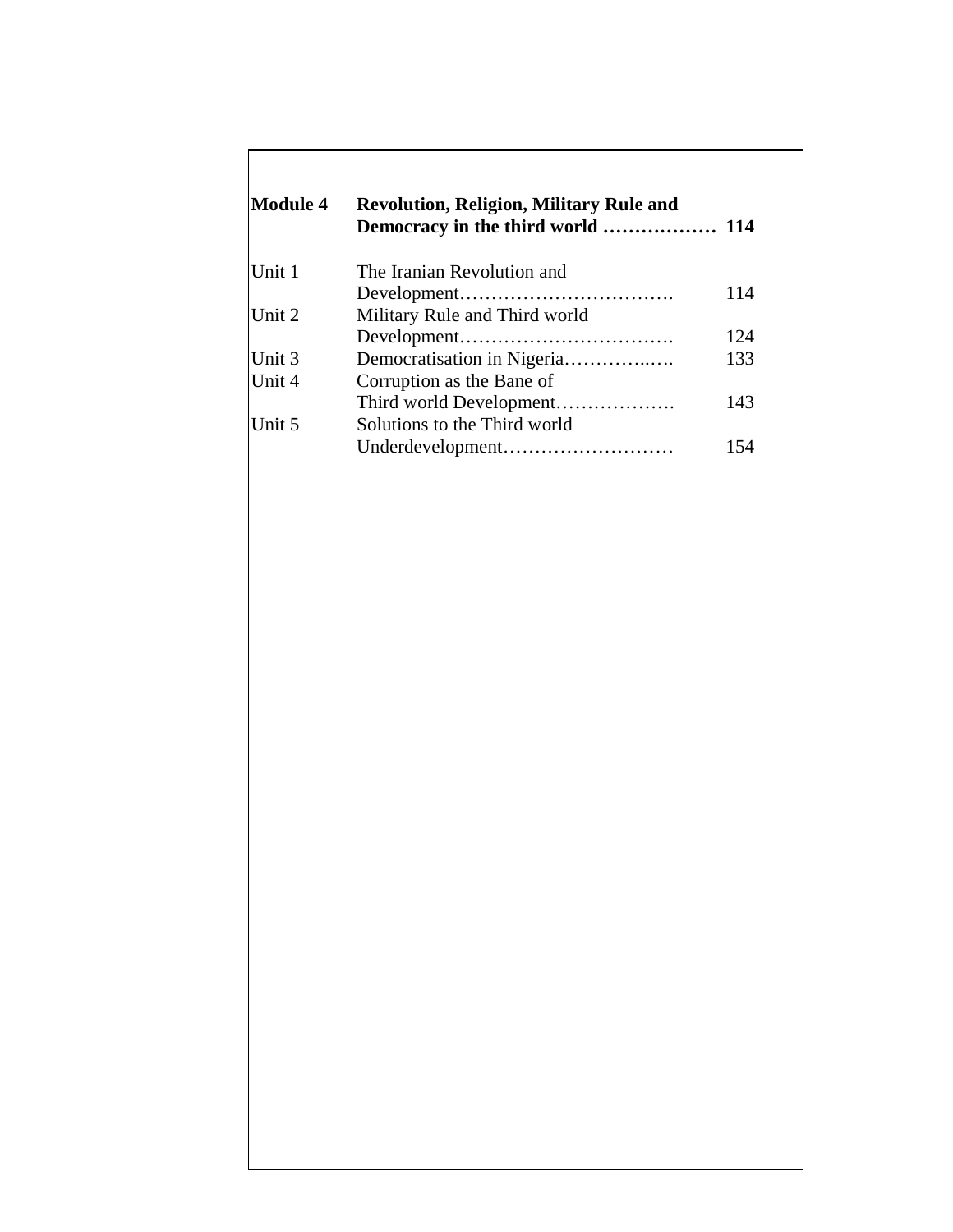### **MODULE 1 UNDERSTANDING DEVELOPMENT AND UNDERDEVELOPMEMT**

### **UNIT 1 What is Development?**

### **CONTENTS**

- 1.0 Introduction
- 2.0 Objectives
- 3.0 Main Content
	- 3.1 What is Development?
	- 3.2 Characteristics of Development
	- 3.3 Scope of Development
- 4.0 Conclusion
- 5.0 Summary
- 6.0 Tutor-Marked Assignment
- 7.0 References/Further Reading

# **1.0 INTRODUCTION**

This unit explains what development is all about. Also, it brings into play the contributions made by various scholars in defining the concept of development. It equally identifies the characteristics and scope of development.

# **2.0 OBJECTIVES**

At the end of this unit, you should be able to:

- define development
- discuss the contributions of development scholars to understanding the concept of development
- identify the characteristics and scope of development.

# **3.0 MAIN CONTENT**

# **3.1 What is Development?**

Today, we live in a world where many societies are extremely poor, while few others are exceedingly rich. In many countries in Africa, Asia and Latin America, millions of people are living in abject poverty. Lack of development has been said to be responsible for this appalling situation. What then is development?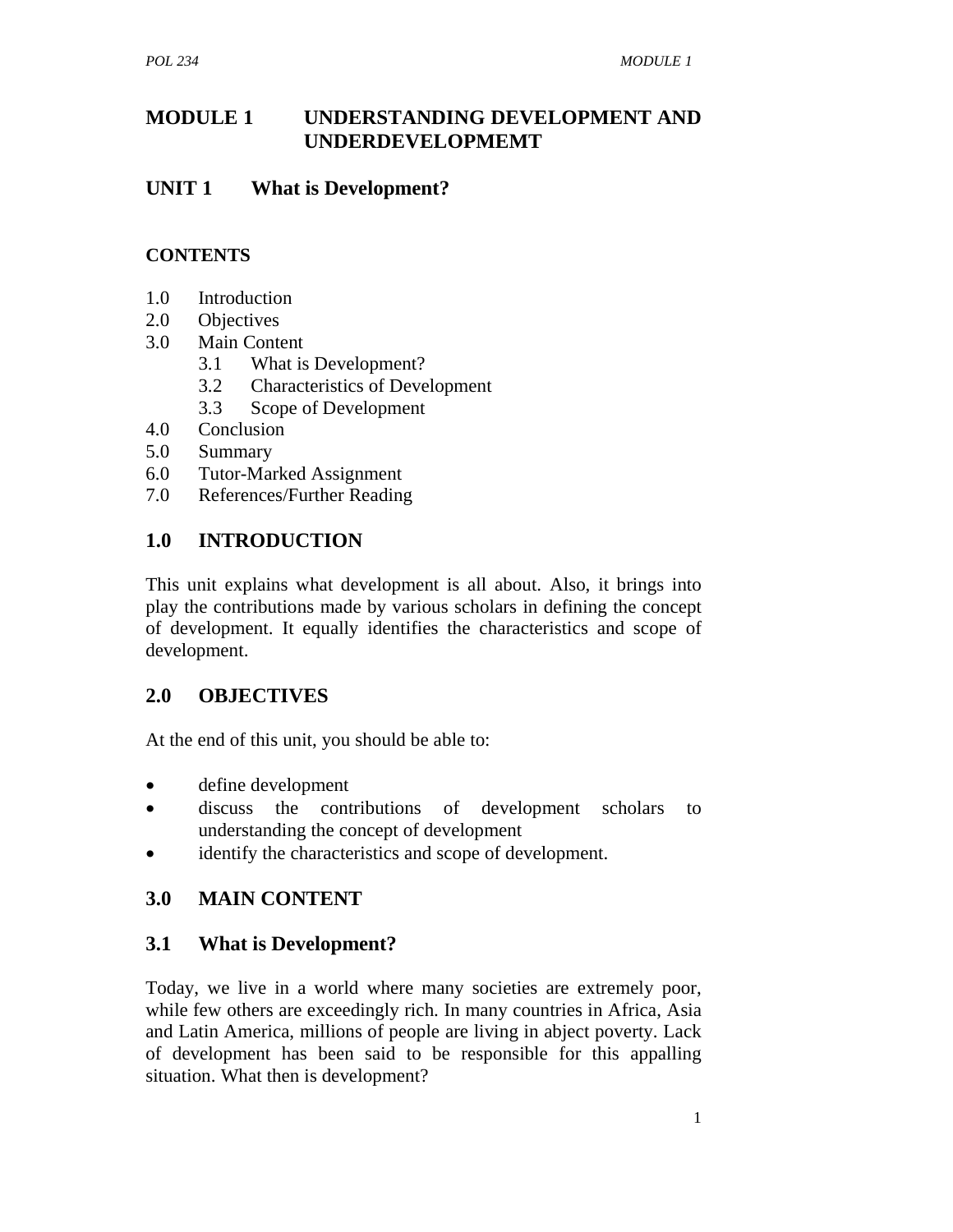While some people see development as Industrialisation and Modernity or even Westernisation and its artifacts such as cars, trains, refrigerators, television, computers, phone-sets, radio, electricity, textiles, schools, tarred roads, et cetera, for others, development has come to mean the Millennium Development Goals (MDGs). In other words, to them, development is the eradication of extreme poverty and hunger, illiteracy, maternal and child mortality, malaria and HIV/AIDS, gender inequality, and so on. Development is often used in an exclusive economic sense – the justification being that the economy has a pervasive influence in all societies and also, the economy is itself an indicator of other sociopolitical features of a society. But, development is a multi-dimensional concept, thus it could be economic, political, social, cultural or even human. Based on this fact, it has attracted a variety of definitions from various scholars of different orientations. Here are some of their views: Development is the progressive movement from traditional society to the stage of high mass consumption of goods and services. For any human society that wishes to develop, it must go through five stages of development as epitomised by the West, particularly the USA, and these include:

- (a) Traditional Stage
- (b) Transitional Stage
- (c) Take-off Stage
- (d) Drive to Maturity
- (e) Stage of High Mass Consumption.

#### **W.W. Rostow**

Development is a process of induced economic growth, of a social change in an internally stratified world.

#### **Ankie Hoogewelt**

Political development connotes the evolution of a political system to a desired state of being characterised by advanced political culture and political structure which entail "cultural secularisation" (the process whereby members of the society become increasingly rational, analytical and participant oriented in their political actions) and "structural or role differentiation" (the process whereby old roles are transformed and new types of roles emerged coupled with an expanded capacity of the political system to perform conversion function, system maintenance function and adaptation function). All these are necessary for statebuilding, nation-building, political participation, economic production, and authoritative distribution of resources.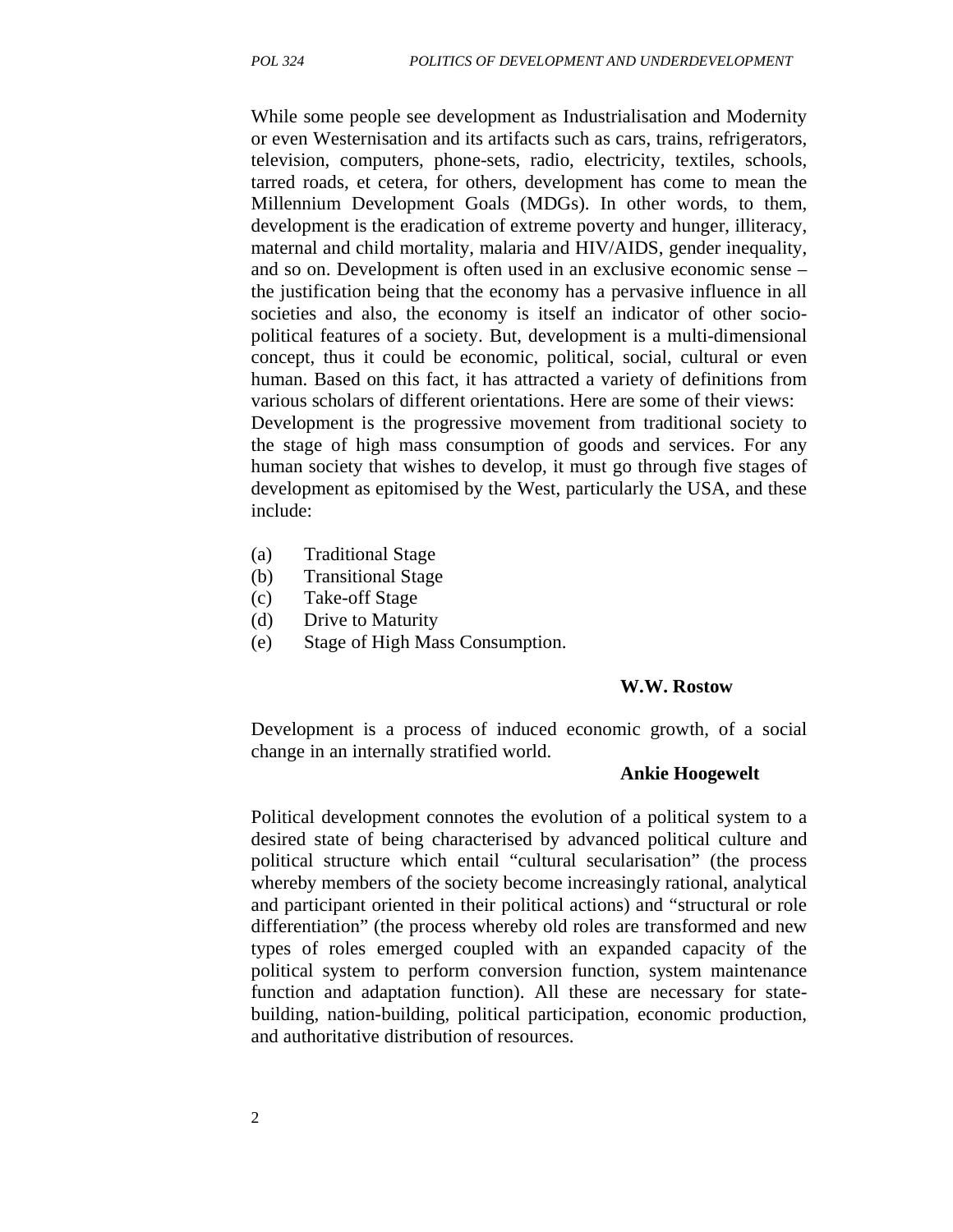The industrialised Western Societies exemplify political systems where there are cultural secularisation and structural differentiation.

### **Almond Gabriel and Bingham Powell**

Social development is the bundle of technological, subsistence, organisational, and cultural accomplishment through which people feed, clothe, house, and reproduce themselves, and explain the world around them, and resolve disputes within their communities, and extend their powers at the expense of other communities as well as defend themselves against others' attempt to extend power.

#### **Ian Mor**

Development is an overall social process which is dependent upon increased capacity of members of a society to master the laws of nature (that is science) and apply such laws in the production of tools (that is technology) with which they can control their environment to meet their immediate and future needs. It cannot be seen purely as an economic affair because other segments of the society are also involved.

### **Walter Rodney**

Development is the improvement of the living conditions of the people.

#### **M. M. Yusuf**

From the foregoing submissions, it is clear that development scholars are divided over what constitute development. While some of them see it from economic perspective, others view it from the political angle, yet still, some others think it is a socio-cultural phenomenon. Despite their differences, they all agree that development entails progressive change. Generally, development could be defined as a holistic process through which a society experiences economic and socio-political transformation which improves the living conditions of its inhabitants. It entails both quantitative and qualitative improvement in all spheres of a given society. It is the attainment of the desired state of being.

Development is the gradual, and sometimes rapid metamorphosis of a society from a state of lack to a state of plenty, quality life and happiness. The industrialised countries of the world such as the US, Britain, France, Germany, Russia, Canada, Japan, China et cetera, have achieved development, while it is still a mirage in the Third world Countries, especially those in Sub-Saharan Africa. Moreover, what is more desirable to all countries of the globe, today, is not just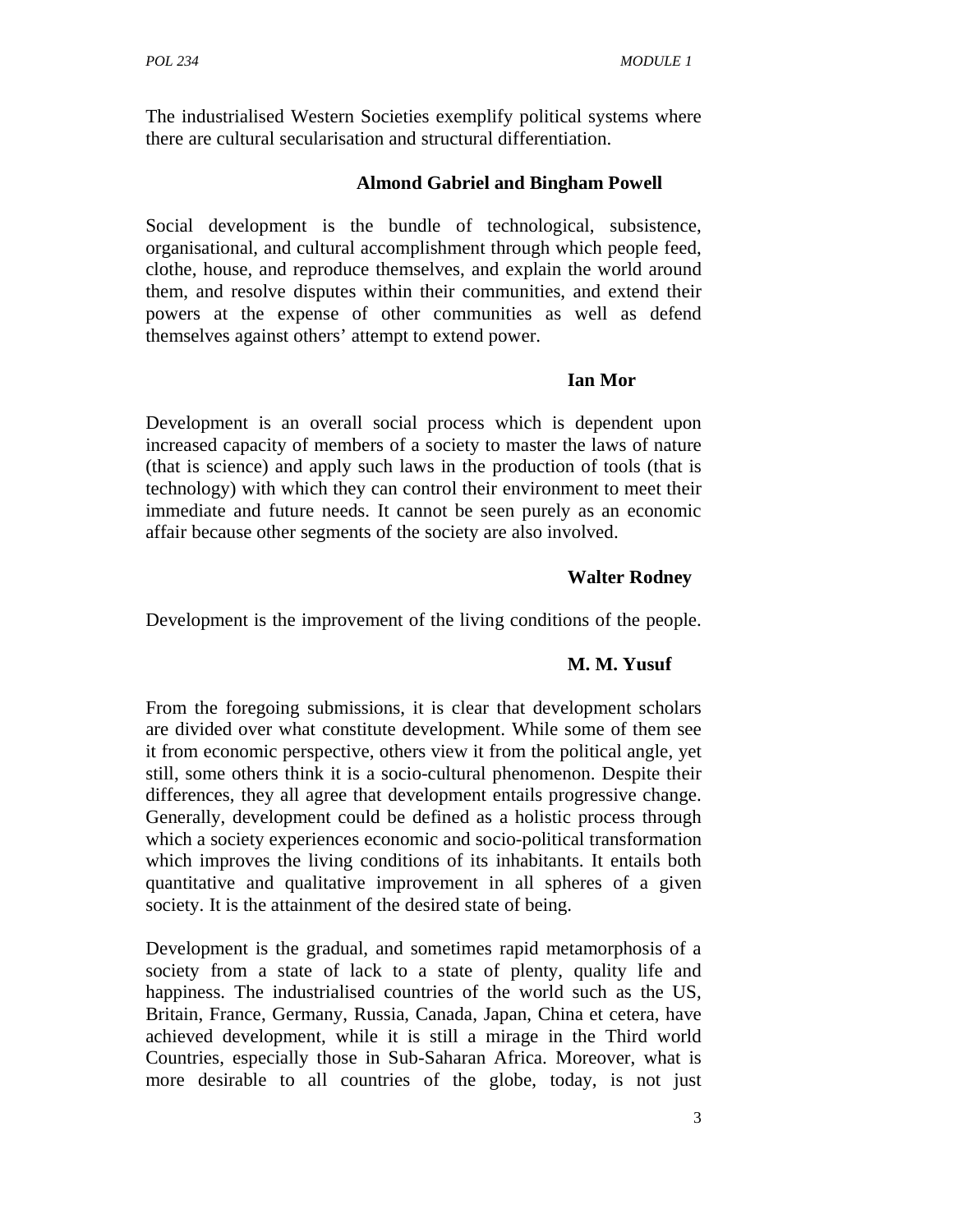development, but a development that is sustainable. Sustainable development is that which "meets the needs of the present generation without compromising the ability of the future generations to meet their own needs" (Bruntland Report). It involves the prudent use and conservation of available resources and the transfer of technology and skills as well as national norms and values from one generation to another.

From the views of western scholars on development, it could be deduced that they are not only ethnocentric and ideological, but also tend in some instances, to confuse economic development with economic growth. Although we will not at this juncture critique the Western scholarship on development because that will be treated later in unit 4, it is worthy to note here the general characteristics of development.

# **3.2 Characteristics of Development**

In spite of the ambiguous nature of the concept of development, it has some identifiable features. Some countries have been able to achieve development and as a result, their values and institutions have become the yardsticks for determining and measuring development around the world.

A country is said to be developed if it has the following characteristics:

- Adequate social infrastructures such as constant electricity, good network of roads, potable water, well equipped and functional schools and hospitals and sound communication networks
- Adequate Security to protect lives and property
- Good governance and political stability
- Industrialisation
- High savings and investments
- Strong economy creating jobs and wealth
- Self sufficiency in food production
- Adequate human capital and technological know-how
- High standard of living for the majority of the people
- Low level of unemployment
- Low level of poverty
- Low level of crimes

Moreover, according to the United Nations Development Programme (UNDP), societal development can be measured using the Human Development Index (HDI) and this includes: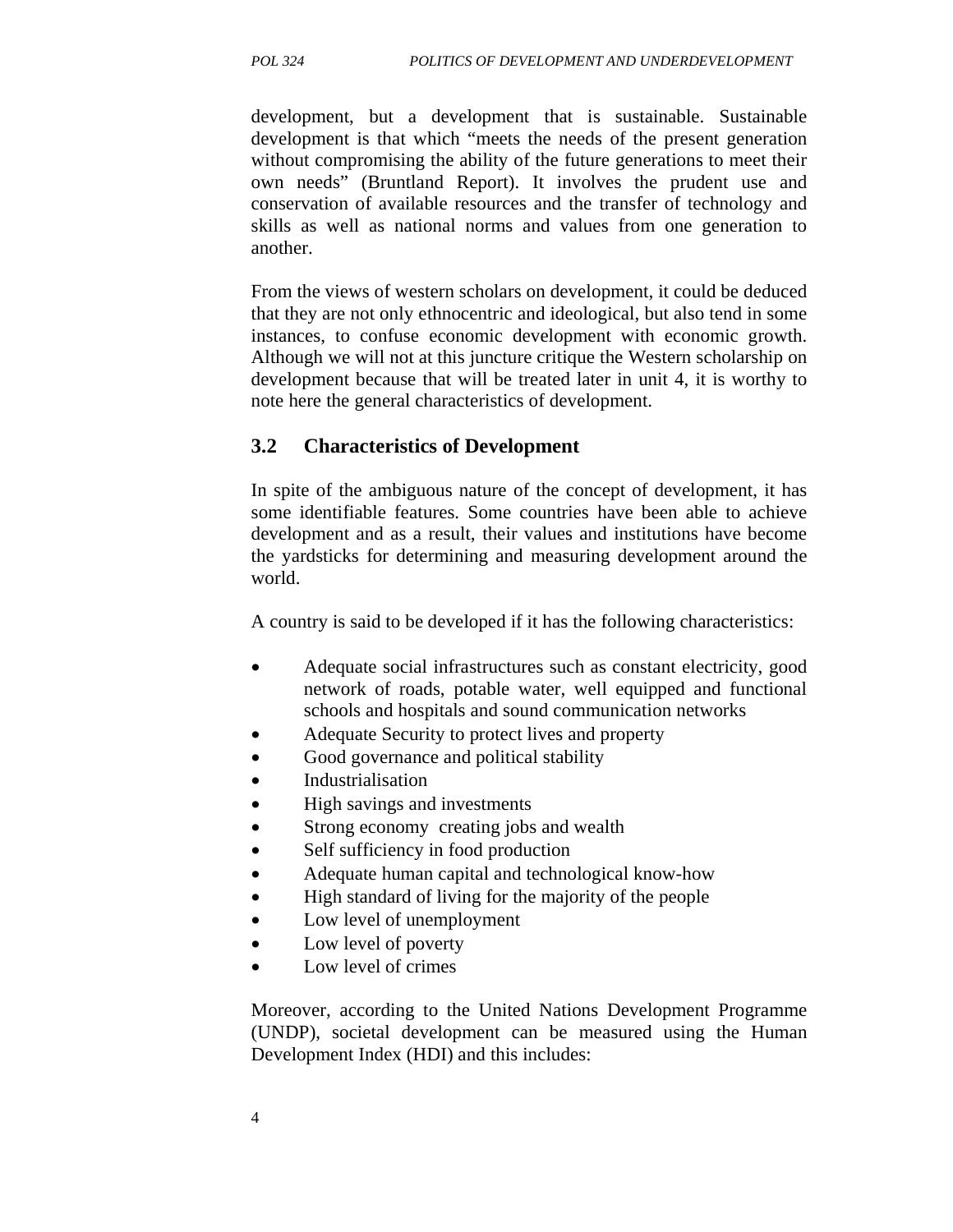- High life expectancy
- High literacy level
- High income level

 In other words, for any society to be regarded as developed, it must be able to provide those basic amenities that would prolong the life of its inhabitants, provide education for the majority of its citizens as well as good jobs that can fetch them enough income to live a quality life.

However, the above UNDP indices of development have been criticised on the ground that they do not take into cognisance societal inequalities and the quality of education that is being given to the people as well as some other vital indicators of development. Majority of the citizens of a society for instance may have access to education, but that education may not be qualitative. The HDI on education is calculated based on number of people who have access to education; it fails to take into account the quality of that education. It is quality education that is needed for development.

Also, the income level in a society may rise as a result of increase in the Gross Domestic Product (GDP), but the bulk of the income may be concentrated in the hands of the privileged few – the political and the economic elites. The UNDP's HDI on income is based on the rise of national income, and not on national income distribution. It has been discovered that if the income rise is not fairly distributed, societal inequality will increase. The gap between the few elites and the rest of the society who are in the majority will continue to widen even as the GDP and national income increase.

Despite these few reservations, Human Development Index (HDI) is still a yardstick for measuring development.

# **3.3 Scope of Development**

We have said earlier that development is a multi-dimensional process, thus its scope is very broad. It ranges from economic, political to sociocultural. It also includes factors like national infrastructure, technology, transportation systems, information communications and technology, and military preparedness.

**Economic Development:** This is a dimension that readily comes to mind whenever development is mentioned. This is because of the primacy of the economy in shaping other sectors of human society. The economy is the foundation of a society, and if it is strong, it will have positive impact on the political system which is the super-structure.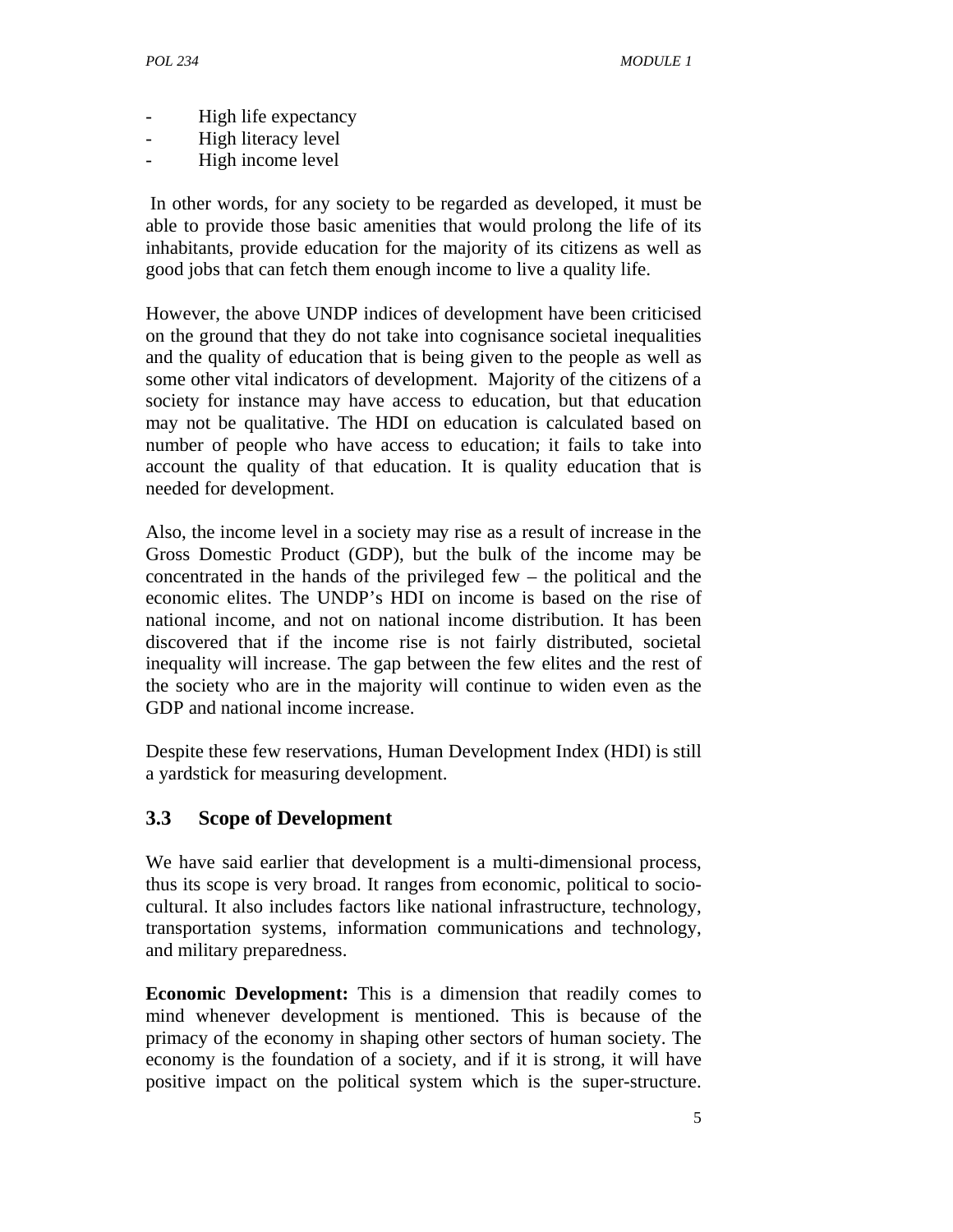However, if the economy is weak, it will have inimical effects on the political system. In fact, it is the economic system that produces the resources to be allocated. And if the resources are not produced in the first place, there will be nothing to allocate.

Economic development entails increase in the wealth of a nation through expanded production of goods and services. It includes the rise in agricultural production, manufacturing and construction as a result of the introduction of better skills, techniques and technology. Also, it includes, but not limited to increase in GDP, rise in exports, job and wealth creation, high per capita income cum high standard of living.

Suffice to state here that economic growth is different from economic development though, some western scholars would want us to believe that the two are the same. Economic growth entails increase in GDP, but that increase may not translate to development. The GDP and the economy may sometimes grow as a result of improvement in just few areas of the economy such as crude oil production and, or the price of oil in the International Oil Market. It may also be induced by increase in the production of goods and services by a few Multinational Corporations (MNCs) whose subsidiaries are domiciled in the country, or due to bountiful agricultural harvests which may increase export of cash crops. This will in turn increase external revenues for the government (economic growth). But such revenues may not be utilised to improve the well-being of majority of the people which economic development demands. In this case, there is economic growth without corresponding economic development. This shows that increase in GDP may only bring about increase in revenues or incomes of both the government and the privileged few in the society.

Also, unlike economic development, economic growth is not concerned with whether the increase in revenue and income come from the utilisation of all sectors of the economy, or just few sectors. Moreover, it is not interested in whether the increasing national income is evenly distributed or concentrated in the hands of few individuals.

Economic development is economic growth accompanied by certain desirable changes such as improvement in the utilisation of all the (or important) sectors of the economy and these include; agriculture, manufacturing, human capital, industrialisation, social infrastructure, mining of both solid and liquid minerals and so on. If the economic growth comes from one narrow source, the country cannot be said to be experiencing economic development or transformation. For example, the per capita income of Kuwait is greater than that of Israel because of billions of dollars it makes from oil (only one source). But Israel is more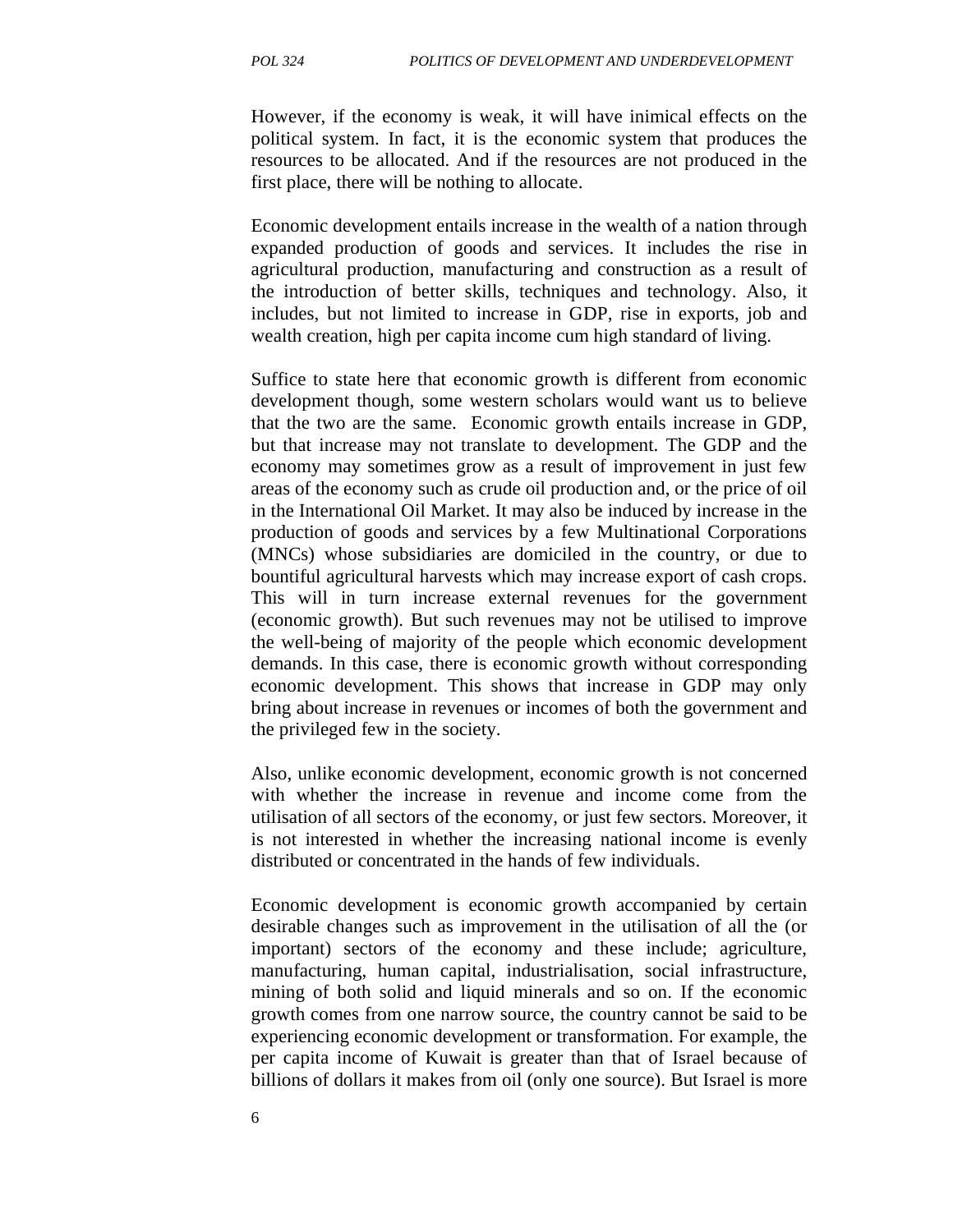developed than Kuwait because virtually all sectors of its economy is properly utilised and developed.

Economic growth must be accompanied by a general improvement in all, or at least, important sectors of the economy, for there to be economic development,. Also, the national income must be evenly or fairly distributed in such a way that its concentration in a few hands will be avoided. The peoples' general welfare should rise along the GDP. If the vast majority of the citizens remain poor, ill-educated and unemployed or underemployed, then there is no economic development even if the GDP and the economy are growing. There is no doubt that there cannot be economic development without economic growth, but there can be economic growth without economic development as the foregoing analysis illustrates. Economic development is characterised by high income, large savings and investments, high standard of living, relative economic equality coupled with industrialisation.

**Political Development:** This aspect of development is also very important. Politics is not only central to the making of development, but also vital to its sustenance. Political development is attained when a political system is able to enjoy popular legitimacy, articulate and aggregate public interests, authoritatively allocate resources as well as maintain law and order through strong and functional institutions. In the opinion of Lucian Pye, equality, capacity and differentiation are the three important features of political development. Gabriel Almond described political development as the capacity of the political system to effectively perform rule-making, rule adjudication and rule application functions. A society is said to have political development if there is accountability and transparency in political leadership, respect of the rule of law, constitutionalism, and periodic free, fair and credible elections or selection process as well as political stability.

Most importantly, political development entails strong institutions that have legitimate authority to guarantee equilibrium in the system through proper management of identity crisis, political participation crisis, distribution of resources crisis and national integration. It involves optimum performance of the institutions of state such as the legislature, the executive, the judiciary, the police, the military, etc.

In contemporary times, political development is equated with liberal democracy. Thus, countries with matured democratisation processes are regarded as having political development. However, experiences have shown that there are countries that do not practice liberal democracy, yet, they have political development. For example, Russia and China have their own peculiar styles of leadership which the West often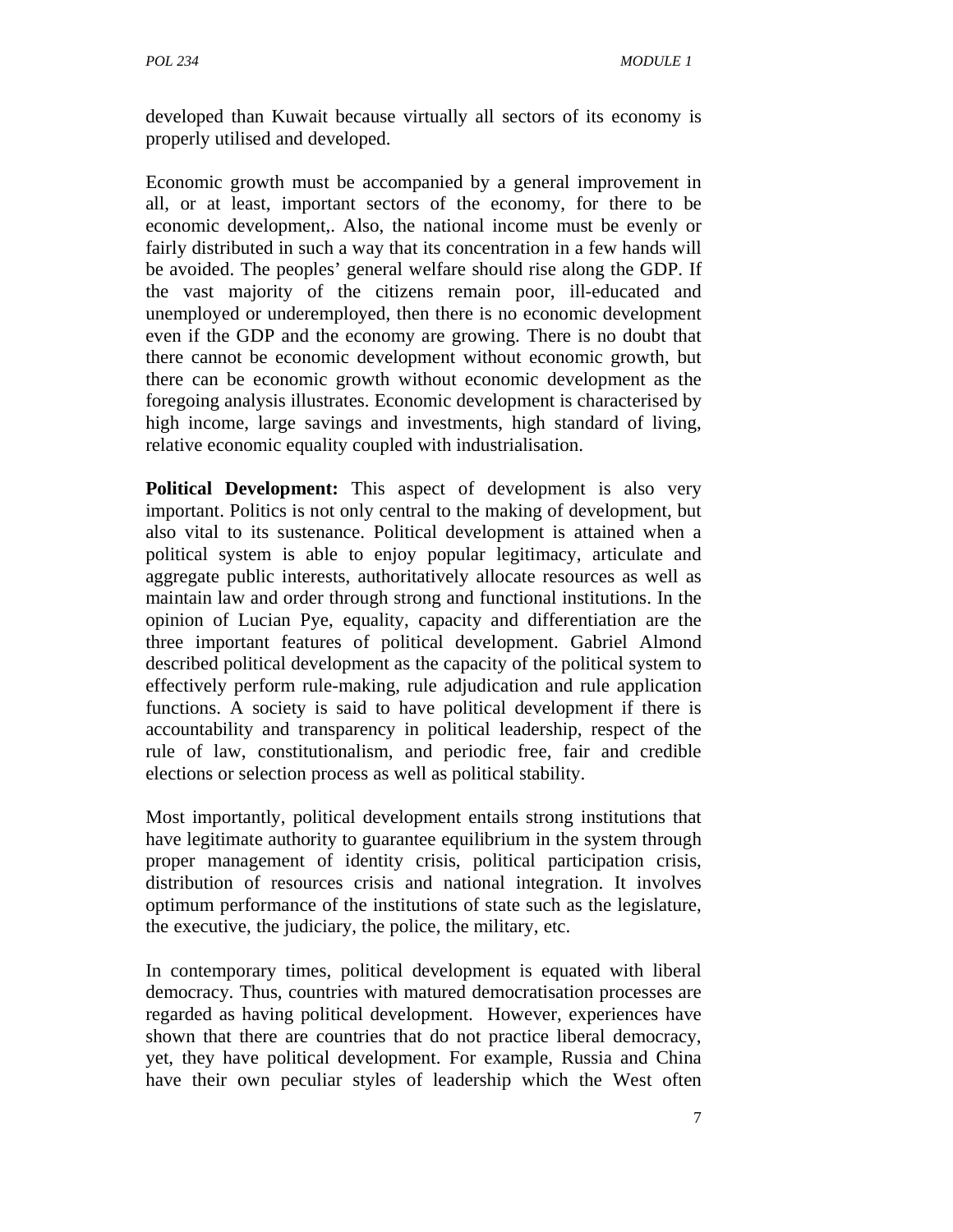considers as undemocratic because they are not in consonance with the tenets of liberal democracy. Surprisingly, they have been able to use these leadership styles to achieve good governance which is the hallmark of political development.

On the other hand, there are some nations that have been practicing liberal democracy for years, yet they lack political development. A typical example is Nigeria. What this means is that it is more correct to associate political development with good governance than a particular ideology or form of government. Moreover, it is most unlikely that economic development can take place without political development first. This is because it is the political development that provides the needed leadership that would steer the ship of economic development. Political development is characterised by good leadership and political stability.

When we talk about governance, it is important to note that it is a multilayered concept. This is so because it involves a lot of issues, including even the family. For instance, how one manages his family could be said to involve some aspects of governance. Again, how the community, local government, state, central/federal government and the emerging issues in the process of globalisation (HIV, AIDS, Food Security, Migration, Poverty, Maternal Mortality, Ignorance, etc) are handled or managed involve governance. Our major concern however is, the role governance plays in national development.

For purposes of clarification, we shall attempt to define governance in order to properly situate it contextually. In doing this, we need to historicize it, since it was not a buzz-word until perhaps recently. As observed, "… until the later 1980s 'governance' was not a word heard frequently within the development community". (de Alcantara, nd). However, the word 'governance' has been routinely used for centuries to refer to the exercise of authority within a given sphere. It was employed as a synonym for the efficient management of a broad range of organisations and activities, including modern corporation (corporate governance) or university, to the issues of global governance, presently. The concept may have been applied to many situations in which no formal political system could be found, it still implies the exercise of a political process. It involves "… building consensus, or obtaining the consent or acquiesce necessary to carry out a programme, in an arena where many different interests are in play", (de Alcantara, nd).

In its wide applicability however, the term has been referred to the basic problems of political order, such as legitimacy and efficiency. More so, the lack of any necessary linkage of the term to the state has made it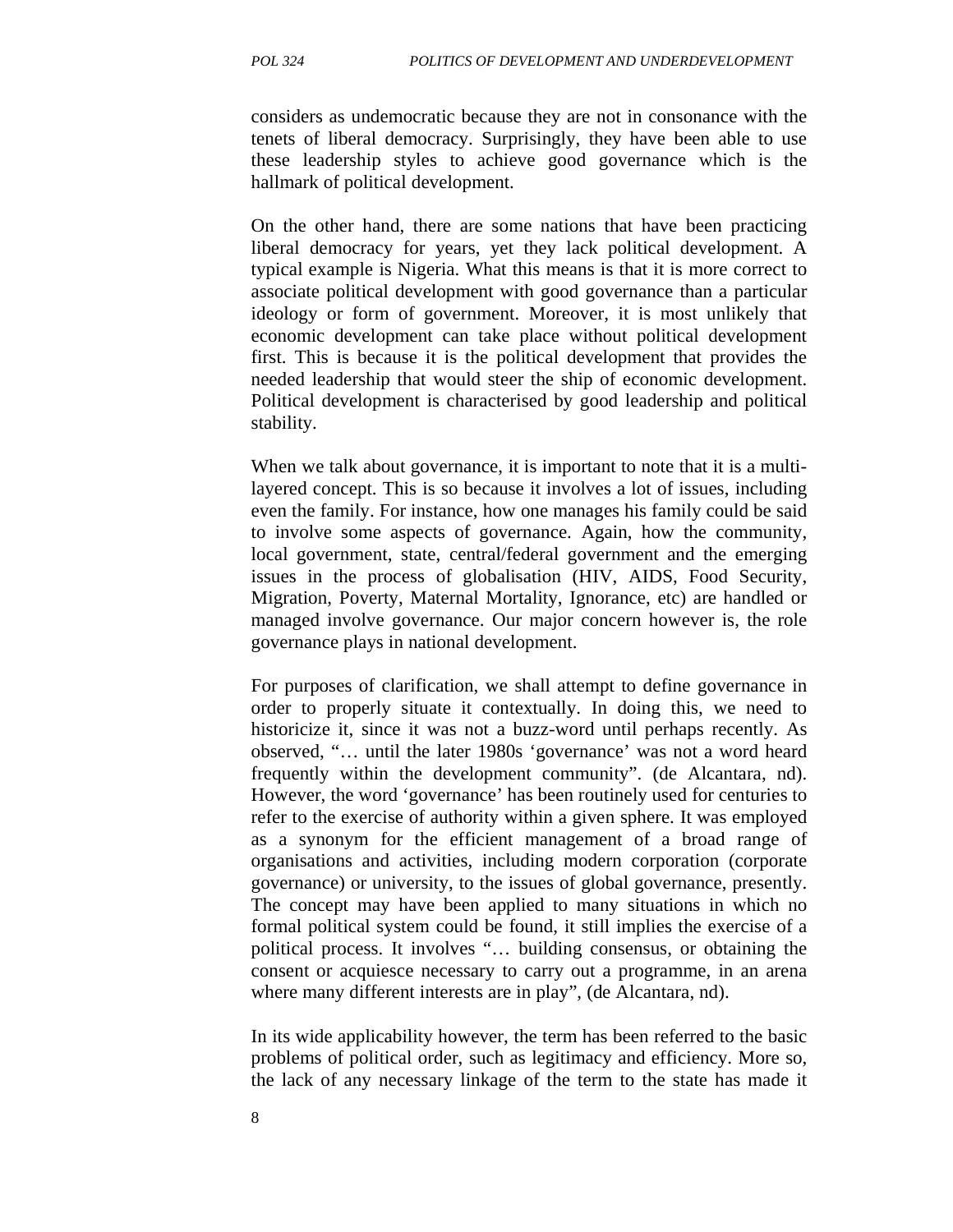useful to a growing number of participants in the development debate in recent times. Again, the relative morality of the term 'good governance' in the international arena has facilitated attempts to reform state programmes and bureaucracies in many countries by appeal to technical and less political standard, than that evoked by calls 'for the reform of the state'.

As it stands, attempts have been made to define governance by researchers and intellectuals alike. It has been defined as "… the traditions, institutions and processes that determine how power is exercised, how citizens are given a voice, and how decisions are made on issues of public concern" (Institute on Governance). According to the United Nations Development Programme, UNDP, (1997) report, governance is "… the complex mechanism, processes, relationship and institutions through which citizens and groups articulate their interests, exercise their rights and obligations and mediate their differences". In other words, governance is not synonymous with government, but a "… process whereby societies or organisations make their important decisions, determine whom they involve in the process and how they render account".

**Socio-Cultural Development:** This is another essential dimension of development. It entails improvement in social infrastructure. Regular supply of power, potable water, good road networks, functional and quality schools, sound communication network, good health care system and adequate security, are some of the characteristics of social development.

Also, human capital falls under socio-cultural development. This entails optimal harnessing of human potentials which translate to increased human knowledge and skills. Human capital is very vital because without it neither economic nor political development is possible. Lack of development in the Third world has been largely attributed to the dearth of human capital. In a knowledge economy where ideas and skills are necessary catalysts, human capital is inevitable. It is the fulcrum of societal development.

Moreover, socio-cultural development involves the evolution of national norms, values and identity. All these are pre-requisite for nationbuilding and national integration which are in turn necessary for total societal development.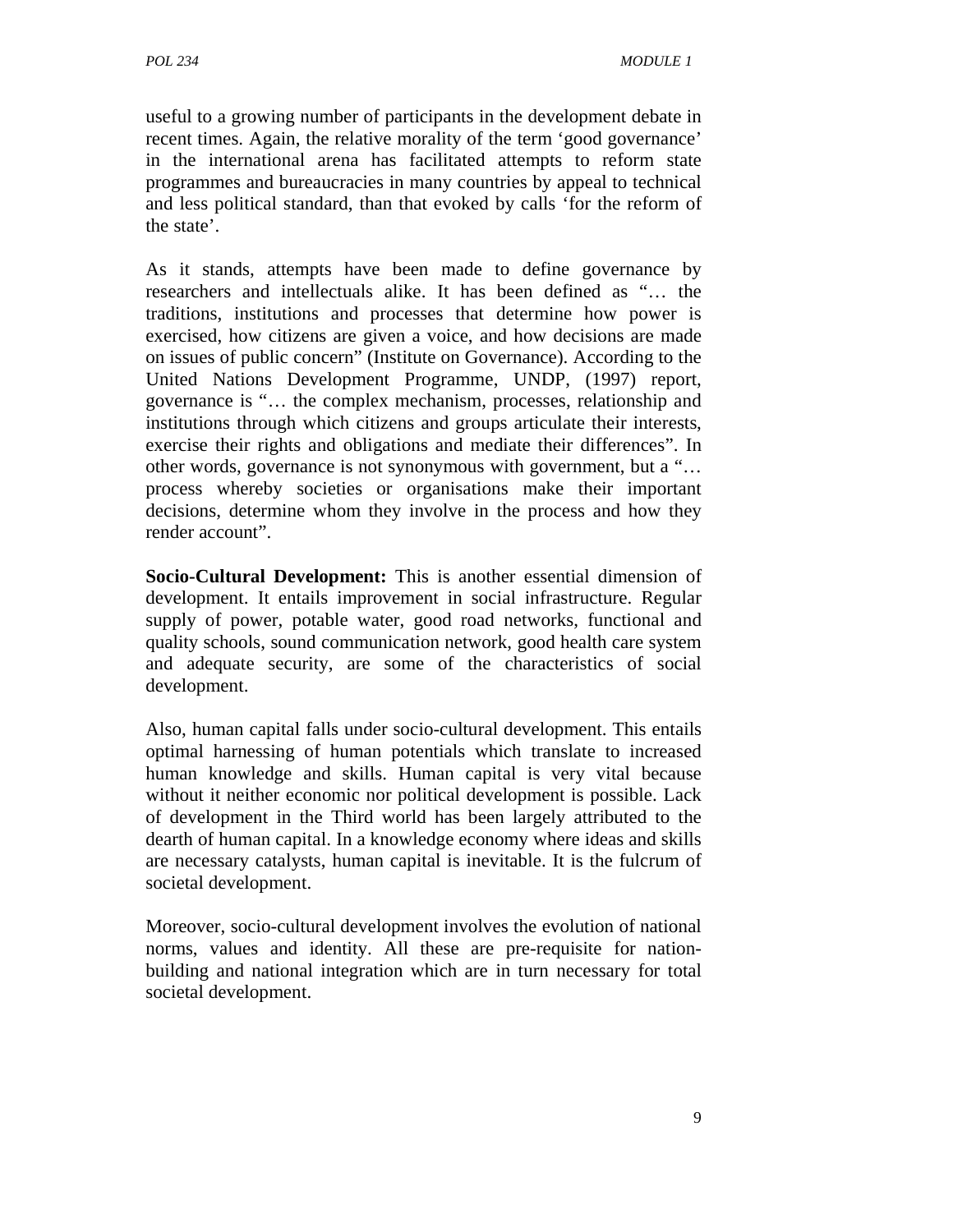### **4.0 CONCLUSION**

Development means different things to different people. To some people, it is the improvement of the economy, while to others, it is a political transformation. Yet to some others, it is a social change or movement towards a desired state of being. At the epi-centre of development is man. Hence, the ultimate goal of development is to improve the people's welfare and quality of life by harnessing the available resources, and creating resources where they are not available, to meet their immediate and future needs.

No society fully embodies all the development ideals, but there are some societies that have approximated or achieved these ideals to a reasonable degree. Such societies are regarded as developed.

### **5.0 SUMMARY**

This unit has been able to define Development as the holistic process of gradual or rapid metamorphosis of a society to a desired state of being characterised by improved standard of living and quality life. It entails progressive change or significant transformation in a society. It also brought to the fore the views of some development scholars about the concept of development. Rostow defined it from economic perspective to mean economic growth. Almond and Powell viewed from political angle to mean political evolution of a society characterised by increased structural differentiation and cultural secularisation. Rodney saw it as a social process via which people master science and technology with which they cater for their basic needs and that of their environment.

The unit has also shown the multi-dimensional nature of development by explaining its economic, political and socio-cultural scope as well as its contemporary characteristics which include; adequate social infrastructures, expanded human capital, strong economy, political stability, low rate of unemployment and crimes, high standard of living and so on. Development does not mean presence of abundant natural resources, but the prudent management of material and human resources to ensure the greatest happiness of the greatest number of people in the society.

#### **SELF-ASSESSMENT EXERCISE**

- i. State briefly your understanding of the concept of development.
- ii. Describe the contemporary features and scope of development.
- iii. Does presence of abundant human potentials and mineral resources translate to development? Substantiate your answer with adequate illustrations.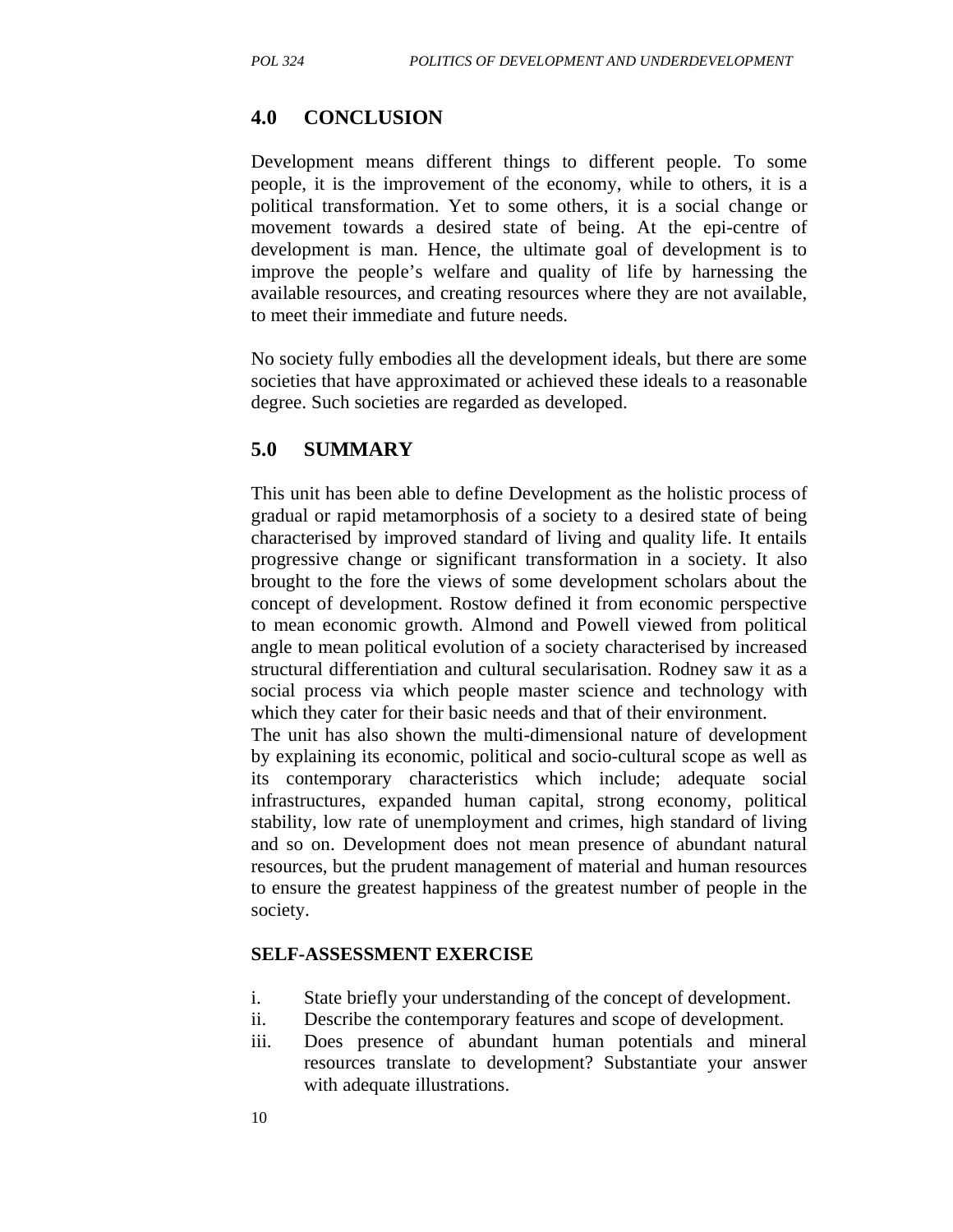### **6.0 TUTOR-MARKED ASSIGNMENT**

What is development?

### **7.0 REFERENCES/FURTHER READING**

- Almond, A. Gabriel. & Powell, G. Bingham (1966). *Comparative Politics: A Developmental Approach.* Boston: Little Brown and Co.
- Brunt, L. & Commission Report (1987). *Sustainable Development Our Common Future.* Oxford: Oxford University Press.
- Hoogevelt, Ankie (1978). *The Sociology of Developing Societies*. London: Macmillan.

Morris, Ian (2010). *Social Development*. Stanford University.

- Pye, Lucian (1966). *Aspects of Political Development*. Boston: Little Brown and Co.
- Rodney, Walter (1972). *How Europe Underdeveloped Africa*. London: Bogle-L'Overtures Publications.
- Rostow, W.W (1960). The Stages of Economic Growth: A Non- Communist Manifesto. Cambridge: Cambridge.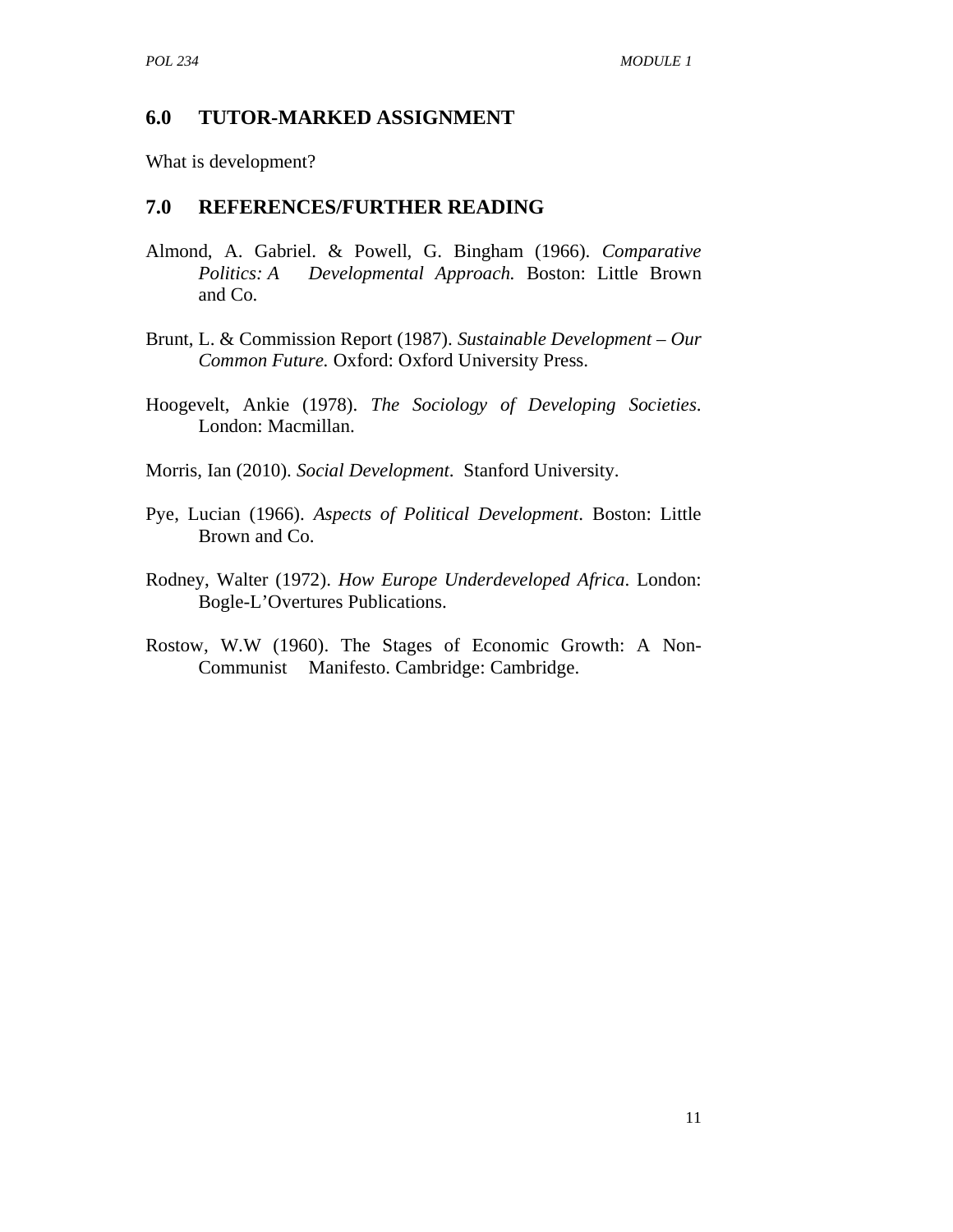# **UNIT 2 WHAT IS UNDERDEVELOPMENT?**

### **CONTENTS**

- 1.0 Introduction
- 2.0 Objectives
- 3.0 Main Content
	- 3.1 What is Underdevelopment?
	- 3.2 Features of Underdevelopment
- 4.0 Conclusion
- 5.0 Summary
- 6.0 Tutor- Marked Assignment
- 7.0 References/Further Reading

# **1.0 INTRODUCTION**

This unit attempts to explain the concept of underdevelopment. It also examines the causes as well as the manifested characteristics of underdevelopment in the Third World countries.

# **2.0 OBJECTIVES**

At the end of this unit, you should be able to:

- define underdevelopment
- identify both the external and internal causes of underdevelopment in the Third World
- discuss the features of underdevelopment.

# **3.0 MAIN CONTENT**

# **3.1 What is Underdevelopment?**

In more recent times, the phenomenon of underdevelopment has gained momentum in both national and international discourse. Maybe because, as the global wealth continues to increase in this age of globalisation, only very few nations are gaining and progressing from such expansion, while others, many of whom are found in the Third World, have continued to experience underdevelopment. Despite the billions of dollars that annually go into the eradication of underdevelopment, it seems the problem instead of reducing, is increasing.

12 Underdevelopment is not absence of development, nor the absence of human and natural resources. It means the inadequate or insufficient level of development in the Third World as a result of the exploitation or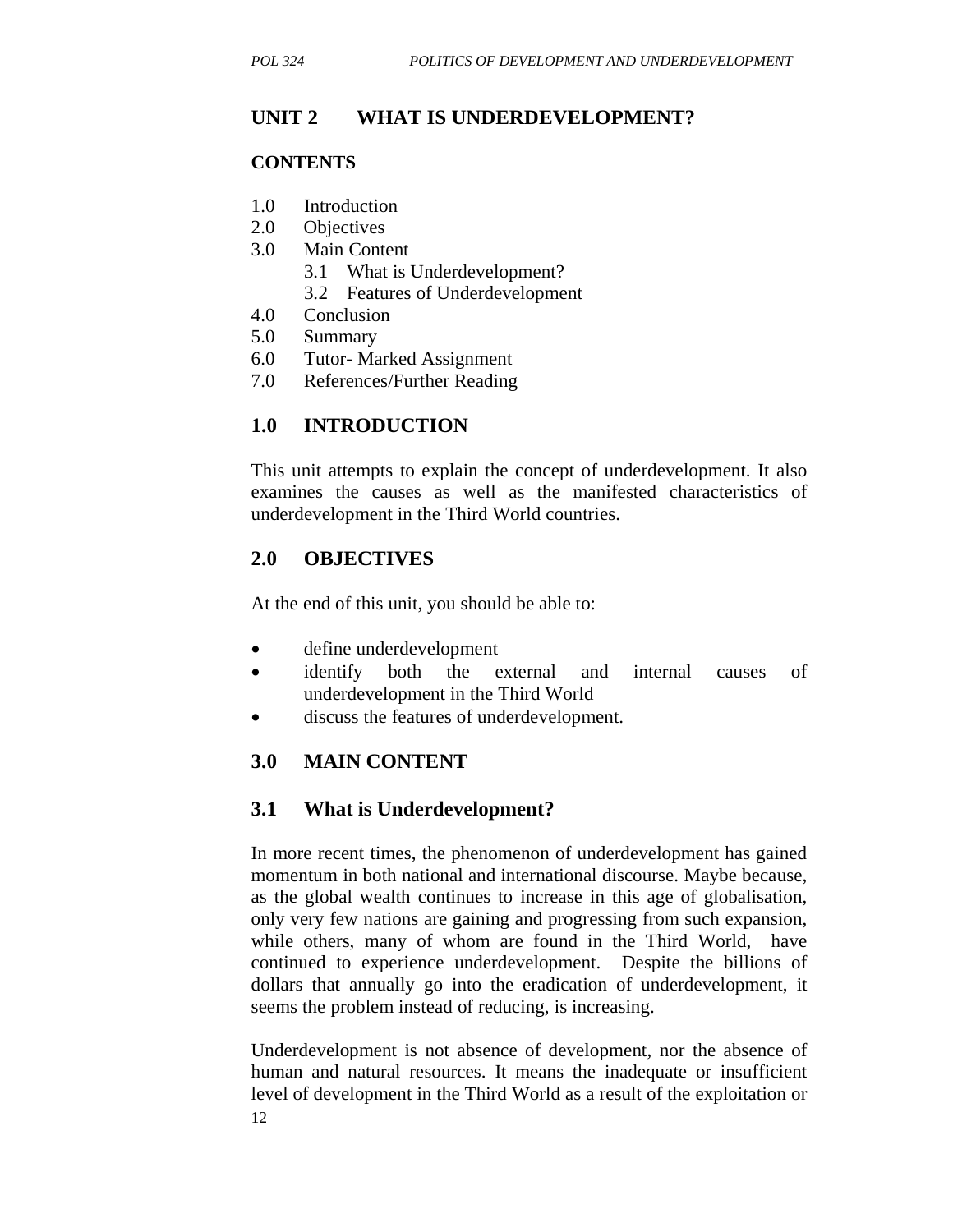the under-utilisation of their human and material resources, or a combination of both factors. Underdevelopment depicts an appalling situation where the human and socio-economic potentials of a given society have either been externally exploited to the detriment of its inhabitants, or have not been fully or optimally harnessed by the government for a better and quality living of its citizens.

Underdevelopment makes sense only as a parameter for comparing levels of development across the globe. Every society has developed in one way or another. Some societies have developed more by being able to master science and technology and deploy such superior knowledge in the production of tools with which they meet their needs, and even exploit, subjugate and dominate other societies that have "lesser" knowledge of science and technology, and this, directly or indirectly stagnates development process of the latter while accelerating the development of the former.

Underdevelopment is a consequence of Industrial Revolution. Many countries of the world have been experiencing underdevelopment for more than 250 years – since the Industrial Revolution. Before then, the level of development in all societies across the globe was relatively equal though there were little variations in some cases. Every society before then, have developed in one way or another at its own pace, and to address its own peculiarities. There was no naked exploitation of one country by another as such before then. Precisely, for centuries, great empires like those of China, India and what is today known as the Arab nations were the leaders in wealth and technology. But their technological innovations did not take off to become a revolution in the production of goods and services.

However, the Industrial Revolution took the globe like a storm and altered development equations across the world. The Industrial Revolution led to the use of machines in production, and this led to mass production which generated surplus value, and this led to capitalism which created the quest for profit maximisation, and this led to imperialism (subjugation of other nations in search for raw material, cheap labour and markets for finished goods) which led to colonialism, and this led to neo-colonialism which is said to cause underdevelopment in the periphery. The transformation of production, thus embarked on, has helped the West stay the leader in new technological development.

While the exploiting powers or the industrialised capitalist states (example, USA, Britain, France, Germany, Japan, etc) are described as "developed" or "core" or "metropole" or "centre of the periphery" or "rich" societies, the socio-economically exploited societies are described as "undeveloped" or "poor" or "periphery" or "satellite" or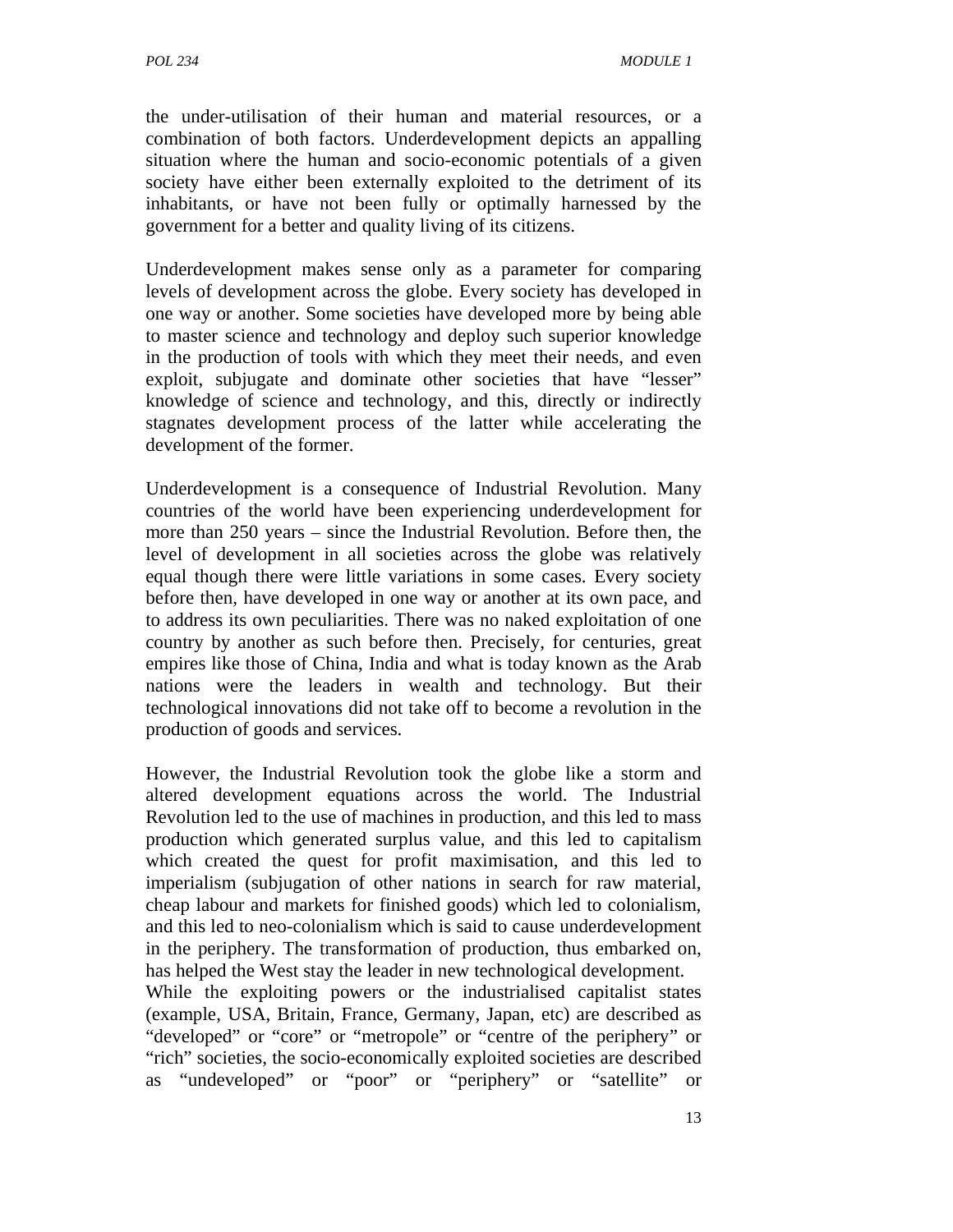"underdeveloped" or "Third world" or most recently, "developing" countries. The term "underdeveloped" is fast disappearing in international lexicon because it is considered derogatory, and it is being replaced with "developing" which is considered to be more polite and courteous.

However, the term underdeveloped is still closely associated with the Dependency School who believe that in the global economy, there are centrifugal forces at work, strengthening the already rich core, while keeping the periphery poor, and in a state of permanent underdevelopment. The underdeveloped countries are found mostly in Africa, Asia and Latin-America (though with few exceptions following the recent socio-economic development in Brazil, China, India and Asian Tigers –Taiwan, Singapore, South Korea and Thailand). Underdevelopment depicts the poor socio-economic conditions of the developing countries.

In his work – *The Political Economy of Growth,* Paul Baran argued that it was the search for the external outlet to invest economic surplus that indirectly led to underdevelopment. He defined economic surplus as the difference between society's actual current output and its actual current consumption. Economic surplus can be saved and invested, but it can only be generated if a country produces more than it consumes. By producing more and consuming less, the industrialised capitalist nations generated and saved a lot of economic surplus, but without corresponding internal outlets for investing the accumulated surplus. This compelled them to search for and create external outlets for the investment of the economic surplus. This led to imperialism and later, colonialism and neo-colonialism. That was why the ex-colonies (satellite states) were created and designed to serve as avenues for investments, and most importantly, as markets for finished goods from the colonising powers (the metropole). Manufacturing which would later shape and define global economy was never encouraged in the satellite states. All these, individually, and in combination led to the underdevelopment of the productive forces which have continued to undermine development process in the Third World.

In his own view, Andre Gunder Frank asserted that the colonising states constitute the "Centre" of development, while the colonies constitute the "Periphery". Underdevelopment is not original nor the starting point of the periphery, rather it is a result of the stagnation of their development by their contact with Western Capitalist system and colonialism. This contact incorporated the colonies into the world capitalist system at a subjugated position, and thereby created development in the core and underdevelopment in the periphery. The centre (which is capitalist)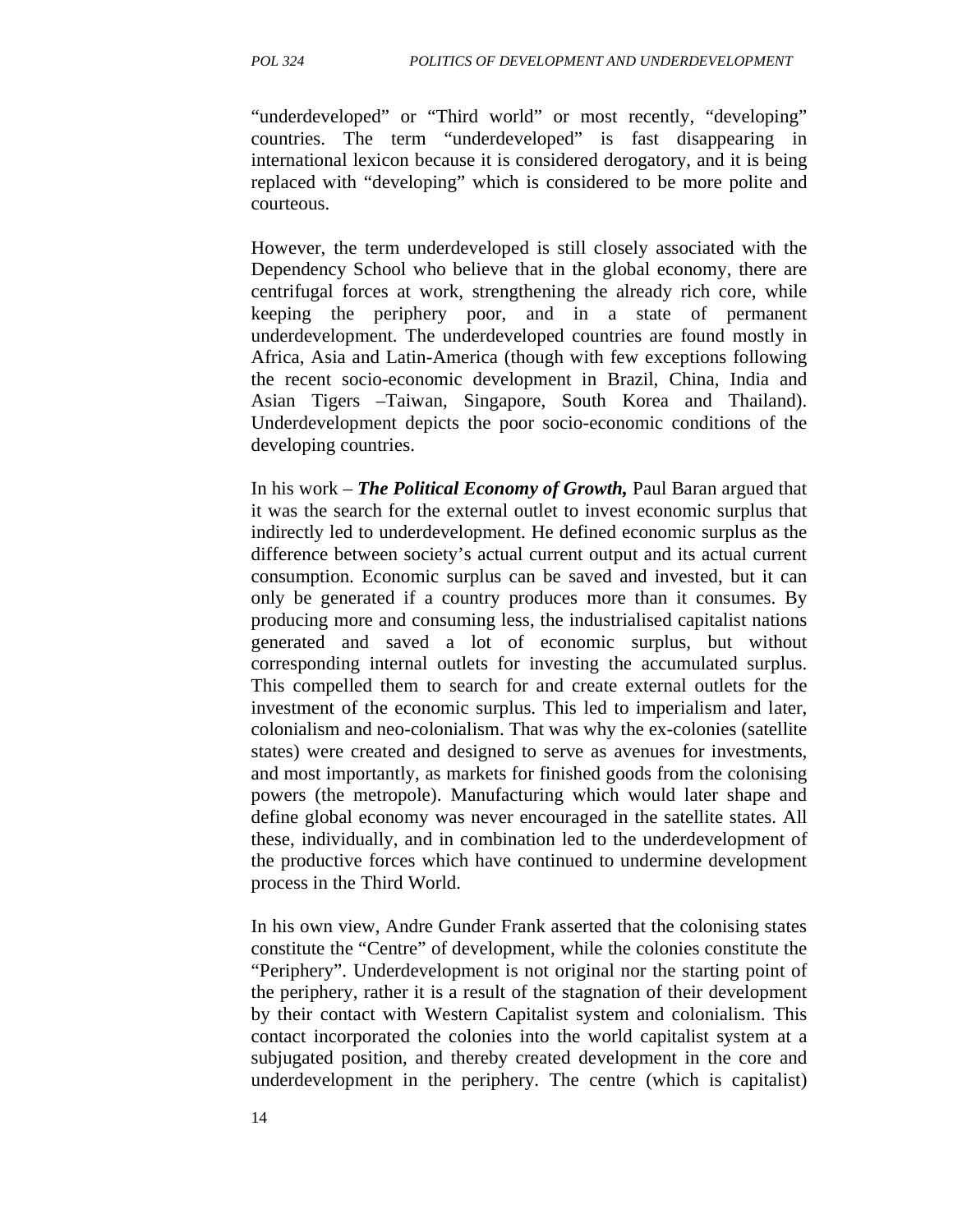cannot engender any meaningful development outside its domain. Andre Gunder Frank described this process as "the development of underdevelopment".

In consonance with the above view, Walter Rodney, in "How Europe Underdeveloped Africa" posited that:

> Imperialism was in effect the extended capitalist system, which for many years embraced the whole world – one part being the exploiters and the other the exploited, one part being dominated and the other acting as overlords, one part making policy and the other being dependent.

Moreover, apart from the aforementioned factors which now manifest in the form of globalisation, bad leadership and corruption appear to be some of the major causes of underdevelopment in the Third World. Virtually all the countries experiencing underdevelopment today have a history of corruption, bad governance and political imbroglio.

# **3.2 Features of Underdevelopment**

Underdevelopment is a feature of underdeveloped states. These states have certain characteristics that mark them out from the developed nations of the world. These include the following:

- Imperialism, Slave Trade, Colonialism, Exploitation and Dependency
- Export of Primary Commodities (such as cotton, rubber, cocoa, groundnut, palm oil, crude oil etc)
- Low Manufacturing Activities
- Corruption and Bad Governance
- Political and Social Instability
- Inadequate social infrastructure (such as electricity, potable water, good roads, well equipped schools and functional hospitals, etc)
- Weak Economy
- Weak Institutions
- Obsolete Technologies
- Low Per Capita Income
- Low Standard of Living
- Low Life Expectancy
- **High Poverty Rate**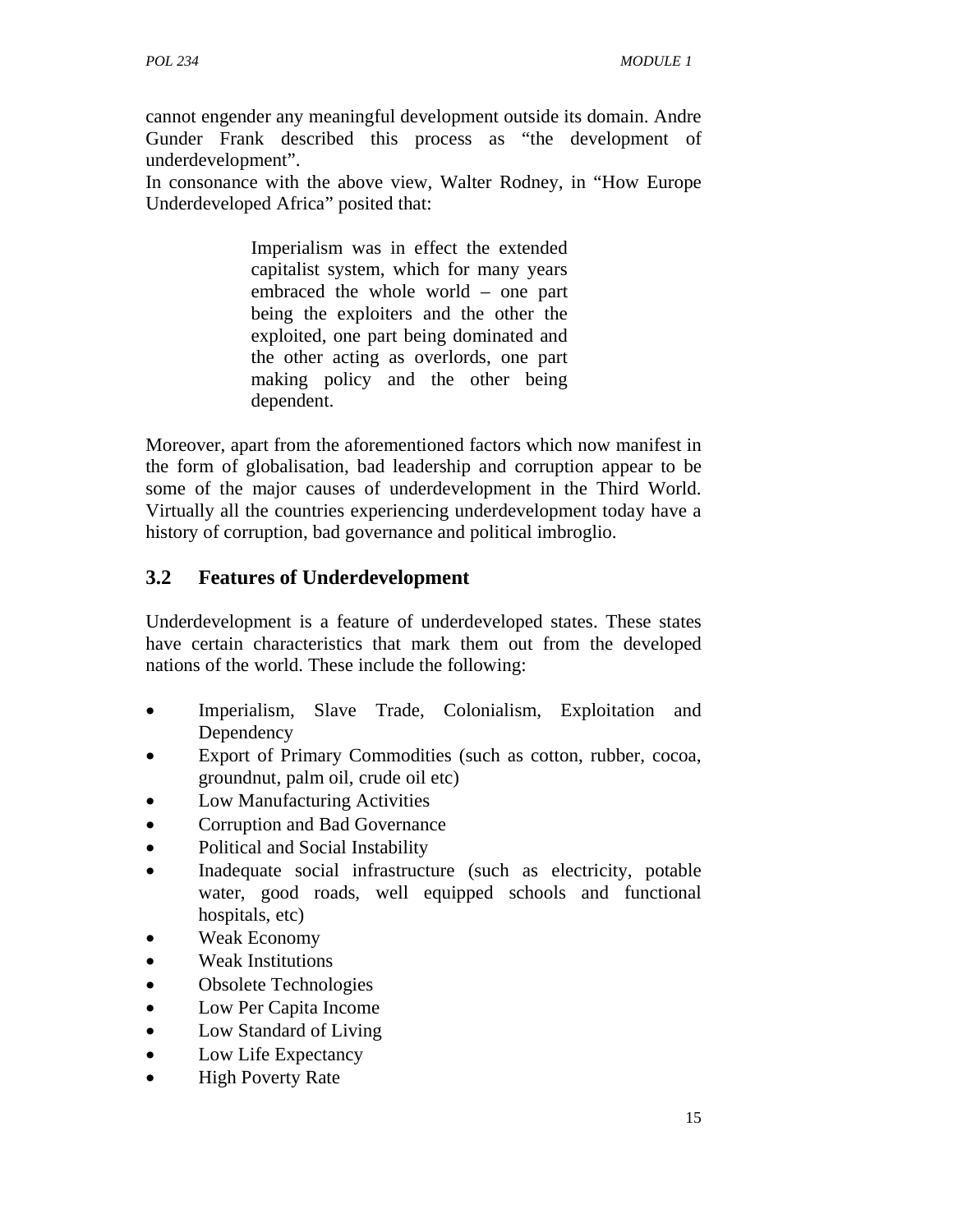- High Unemployment Rate
- High Crime Rate
- Insecurity
- Living on Charity

All these above stated problems are common to all countries of the world that are presently experiencing underdevelopment though their magnitudes vary from one country to another. At one point or another of their history, the underdeveloped countries were all annexed, enslaved, colonised and exploited by the industrialised capitalist states. Their economies were designed to be dependent; hence they could only produce primary products whose prices are often unjustly determined by the industrialised capitalist nations. This, combined with corruption and bad governance that later ensued, resulted in the non-provision of the basic amenities of life.

All these factors collectively weakened their economies, and the implications have been abject poverty, poor standard of living, social inequality and wars. Today, most of these countries depend largely on charity to eke out a living, or to even survive.

# **4.0 CONCLUSION**

There is no doubt that imperialism, slave trade, colonialism and neocolonialism have been largely responsible for underdevelopment in the Third World, and internal factors such as corruption, bad governance, and political instability are also integral part of the problem and therefore, should always be taken into cognisance in the analysis of underdevelopment anywhere in the world.

# **5.0 SUMMARY**

In this unit, we argued that underdevelopment is not absence of development or dearth of human and material resources, rather it is the inadequate level of development in the Third World which is caused by either external exploitation that dates back to industrial revolution and has continued till now in form of globalisation and, or the underutilisation of the available human and mineral resources by the governments of the Third World countries as a result of corruption and bad governance. Underdevelopment could only be understood in relation to development. It is fallout of the industrial revolution and the consequent export of capitalism and imperialism by the capitalist Europe, USA and Japan to the rest of the world, and the resultant exploitation of human and material potentials. It is also partly caused by internal factors in the Third World such as crass corruption and bad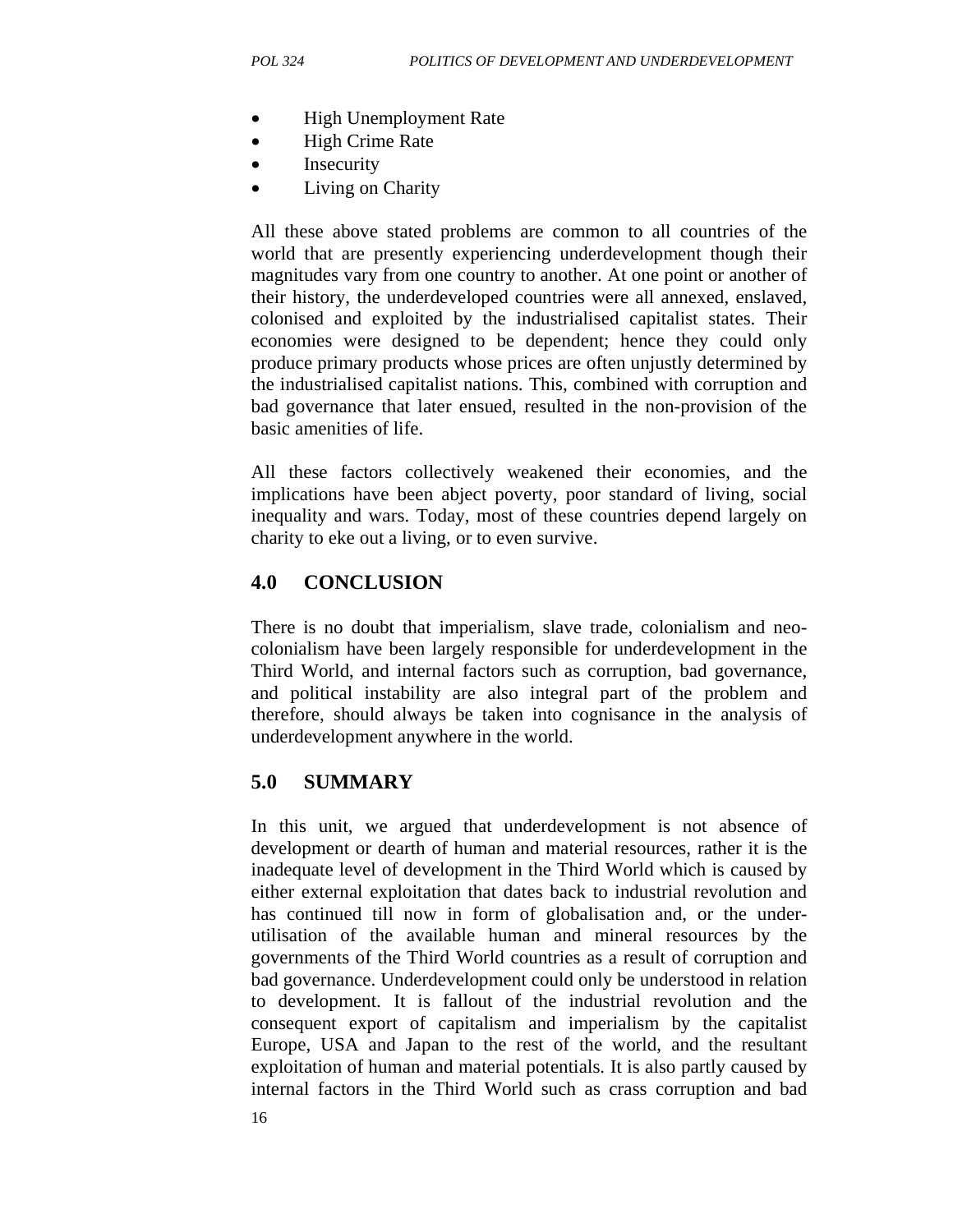leadership. Underdevelopment is a feature of developing societies which are characterised by lack of basic social infrastructure, weak institutions, weak economy, backward technology, dependency, high unemployment rate, pervasive poverty, high crime rate, social crises and poor standard of living.

### **SELF-ASSESSMENT EXERCISE**

- i. "Underdevelopment is not absence of development." Discuss.
- ii. Apart from imperialism and more recently, globalisation, what are the other causes of underdevelopment in the Third World?
- iii. "Underdevelopment is a feature of underdeveloped societies."
- iv. Describe the features of underdeveloped societies and cite appropriate examples.

# **6.0 TUTOR-MARKED ASSIGNMENT**

"Underdevelopment is not absence of development". Discuss.

# **7.0 REFERENCES/FURTHER READING**

- Frank, Andre Gunder (1989). *The Development of Underdevelopment*. Oxford: Oxford University Press.
- Baran, Paul (1959). *The Political Economy of Growth*. Harmonsworth: Pengiun Beacon Press.
- Polanyi, Karl (1957). *The Great Transformation*. Boston: Boston Press.
- Rodney, Walter (1972). *How Europe Underdeveloped Africa*. London: Bogle-L'Overtures Publications.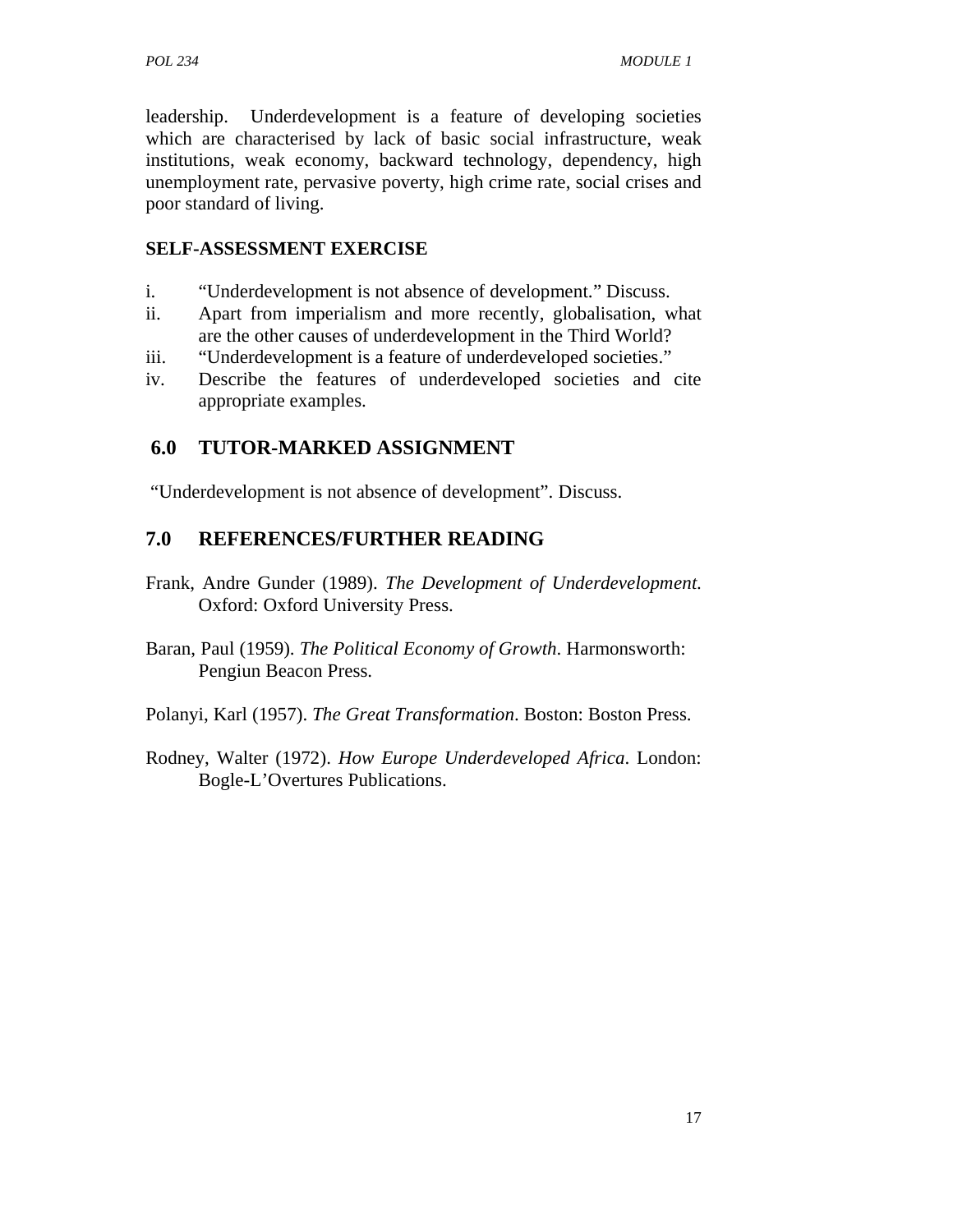### **UNIT 3 THEORIES OF DEVELOPMENT**

### **CONTENTS**

- 1.0 Introduction
- 2.0 Objectives
- 3.0 Main Content
	- 3.1 What is Theory?
	- 3.2 Modernisation Theory of Development
	- 3. 3 Dependency Theory of Development
	- 3.4 Political Economy of Development
- 4.0 Conclusion
- 5.0 Summary
- 6.0 Tutor-Marked Assignment
- 7.0 References/Further Reading

### **1.0 INTRODUCTION**

Both Western and Third World scholars have come up with various theories aimed at explaining development and underdevelopment. Such theories attempt to reveal why some countries are developed, while others are not; why some countries are exceedingly rich, while others are extremely poor; and why some countries appear to be amenable to change and development, while many others seem to be vulnerable to retrogression and underdevelopment, as well as how underdeveloped countries can fast-track and achieve development. This unit vividly explains these various theories with particular emphasis on Modernisation and Dependency theories.

### **2.0 OBJECTIVES**

At the end of this unit, you should be able to:

- define a theory.
- explain Modernisation and Dependency theories.
- apply these theories in your analysis of development and underdevelopment around the world.

### **3.0 MAIN CONTENT**

### **3. 1 What is a Theory?**

A theory is a set of ideas that are logical and which establishes a correlation between causation of a phenomenon and its effects. A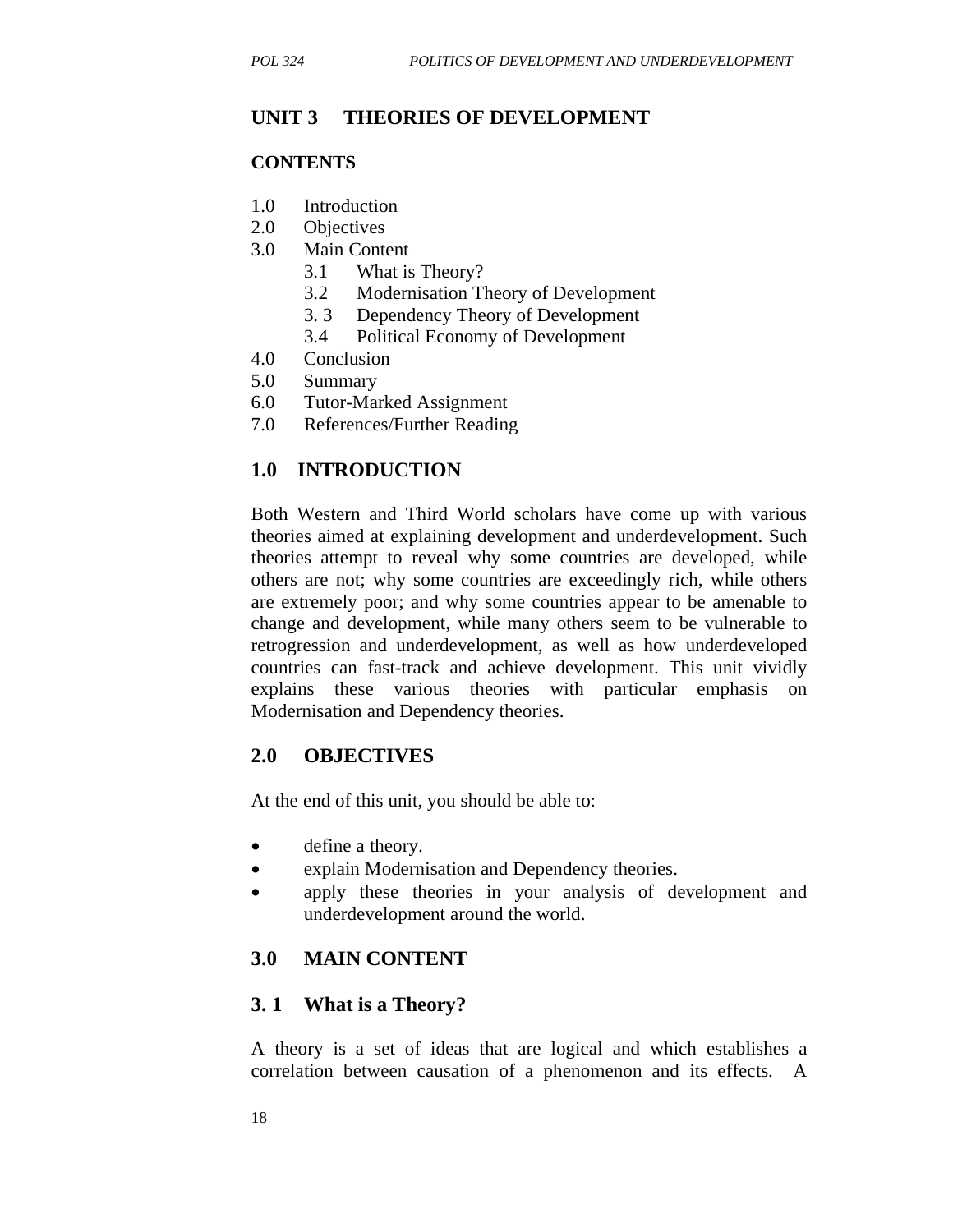theory does three things – It helps us to understand (describe), explain and predict a phenomenon.

Therefore, theories of development help us to comprehend and analyse the concepts of development and underdevelopment as they relate to the world we live.

# **3.2 Modernisation Theory**

This is the oldest theory of development. Modernisation theory sees development from the prism of western civilisation. Its major exponents include Gabriel Almond, Bingham Powell, David Coleman and Lucian Pye. Also, some classical economists and sociologists such as Adam Smith, W.W Rostow, Henry Maine, Ferdinand Toennies, Emile Durkheim, Max Weber, and so on, did make significant contributions towards the advancement of modernisation theory. According to this School of Thought, development simply means industrialisation and modernity which are exemplified by the Western industrialised capitalist nations.

Almond and Powell in their essay titled "Comparative Politics: A Developmental Approach", and Almond and Coleman in their piece titled "The Politics of Developing Areas" argued that development is the evolution of a political system through series of stages, from a traditional state to modernity characterised by equality, cultural secularisation and structural differentiation. Cultural secularisation is the process whereby members of the society become rational, critical and analytical in their socio-political actions. Their orientations towards politics become pragmatic and participatory as a result of the increase in their knowledge of the political objects, norms and values (Cognitive Orientation) and also because of the increase in their feeling of attachment, involvement and rejection of the political objects and issues (Affective Orientation), as well as the increase in their objective judgments and opinions about the political objects and issues (Evaluative Orientation). When this happens, a participant or civic political culture replaces parochial and subject political culture which initially characterised the political system. On the other hand, Structural Differentiation is the process whereby roles change in the society. Old roles are transformed and new roles accompanied by new structures to perform them emerge. Division of labour and specialisation ensue, and this results in the total transformation of the society. At this point, the society achieves development having attained its optimum cultural secularisation and structural differentiation, and as a result, acquired the capacity to maintain law and order, to attract socio-political participation, distribute resources and privileges accordingly, and to win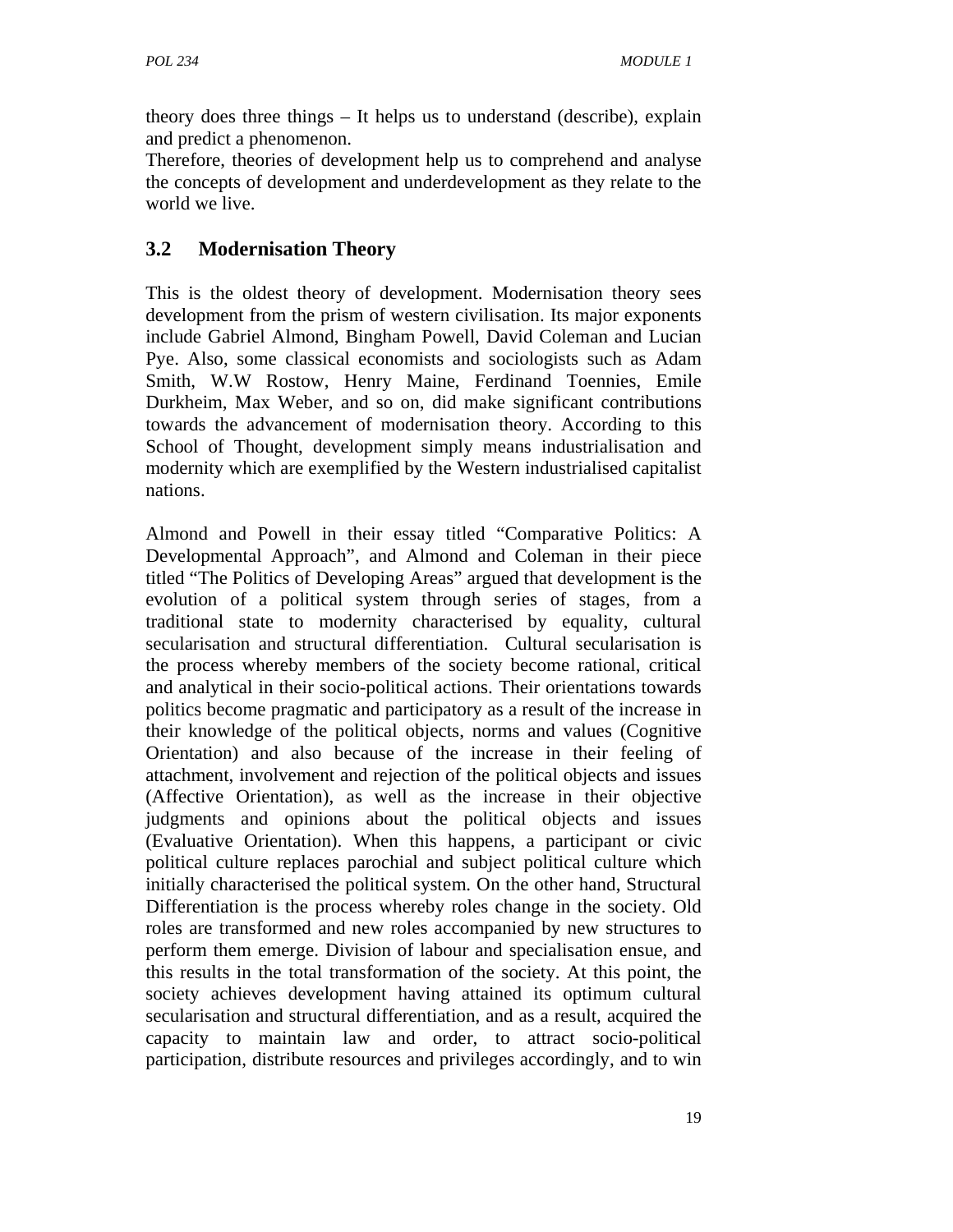the loyalty, support and commitment of its citizens which is nation building.

Lucian Pye while elaborating the above mentioned views of Almond and Powell, noted that a society is developed to the extent it has "development syndrome which includes: equality (popular involvement in political activities and socio-political recruitment based on achievement rather ascription), capacity (government's ability to influence its subjects and execute policies), and role differentiations (division of functions and specialisation). With attributes, the society would be able to manage crisis of identity, crisis of legitimacy, crisis of participation, crisis of distribution and crisis of integration.

They all agreed that a society's development is tied to its capacity to strike a balance between demands and support or inputs and outputs, and restore system equilibrium by performing satisfactorily rule making, rule application and rule adjudication functions. For these scholars, the industrialised capitalist countries have achieved these attributes and that is why they are developed. The Third world countries lack these characteristics and that is the reason for their underdevelopment. Therefore, the Underdeveloped World can achieve development by imbibing the development attributes of the Capitalist West.

Also, some Western sociologists have attempted to explain why the West is developed, while the Third world is not, and how the latter can achieve development. In his view, Henry Maine submitted that development is a movement from a society characterised by status to the one characterised by contract. A status society is ascriptive, particularistic and non-individualistic, while a contract society is achievement oriented, universalistic and individualistic.

To Ferdinand Toennies, development emanates from Gemeinschaft to Gesellschaft. Gemeinschaft society is tradition and status bound. Life chances and life styles are determined by birth and there are little or no chances for individualism and tendency to act according to market norms, hence, Gemeinschaft is similar to Maine's status society. On the other hand, Gesellschaft is analogous to contract society, and in such society, there is room for individualism, and people's socio-political actions are guided by market norms. It is rather a clear case of consanguinity and co-residentship.

Furthermore, Emile Durkheim theorised that the pre-modern society is characterised by mechanical solidarity, while organic solidarity is the feature of a modern society. Mechanical solidarity and organic solidarity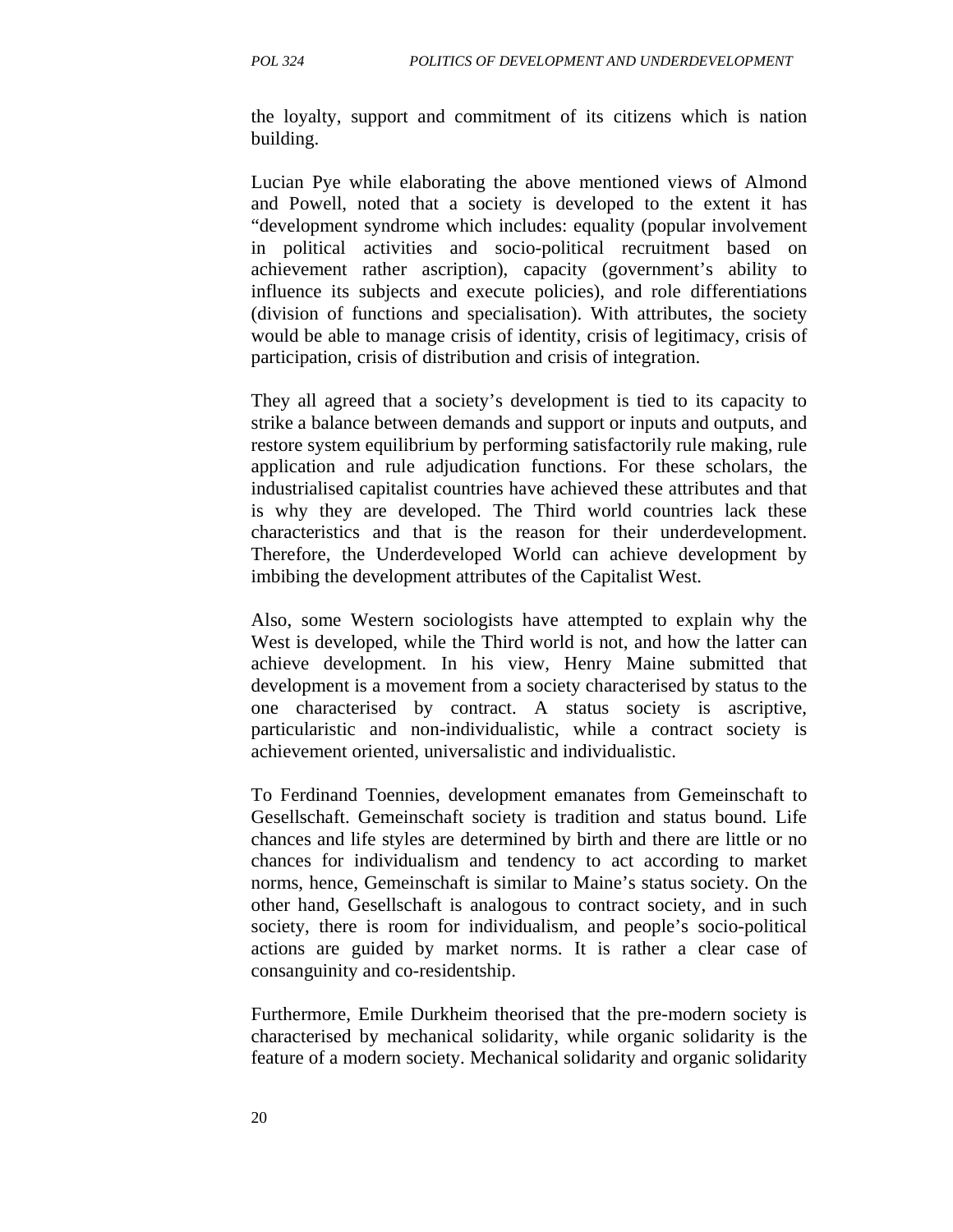share similar characteristics with Gemeinschaft and Gesellschaft, respectively.

Max Weber also described two types of societies – (1) Traditional society which is characterised by traditional authority whereby legitimacy of authority rests on the belief system and the sanctity of the local norms and values the le as a type of society where society. (2) Modern society which is characterised by rational, legal and bureaucratic authority whereby legitimacy of authority lies on acceptance of the laws made by men and those who enforce such laws and orders.

Talcott Parson further theorised that traditional and modern societies have five characteristics. For Traditional society, these include; (1) Affectivity (influenced by emotions in their socio-political actions); (2) Collective-Orientation (acting in groups such as family, age-grade, religious fraternity, etc); (3) Diffuseness (Diffusion of roles and relationship such that the whole of the personality is involved); (4) Particularism (judgement is not based on universally accepted principles, but rather on limited beliefs); (5) Ascription (social status and reward are based on birth instead of achievements). On the other hand, modern societies are characterised by neutrality and objectivity, selforientation, specificity, universalism and achievement.

For these scholars, the Western countries are Contract, Gesellschaft and Modern societies and that is why they are developed, while the Third World countries are Status, Gemeinschaft and Traditional societies and that is why they are underdeveloped. Therefore, the only way Third World countries can achieve development is by discarding their traditional feature and emulating the values and norms of the West.

Moreover, Western economists were not left out in this quest for a theory that can explain the causes of development and underdevelopment across the globe. Adam Smith attributed the increase in the wealth of nations to development which was made possible by the increase in production and capitalist principles. Similarly, W.W. Rostow described development as economic growth which could only be attained by passing through five stages which he called "Stages of Economic Growth".

These include:

- (1) the Traditional Stage
- (2) the Transitional Stage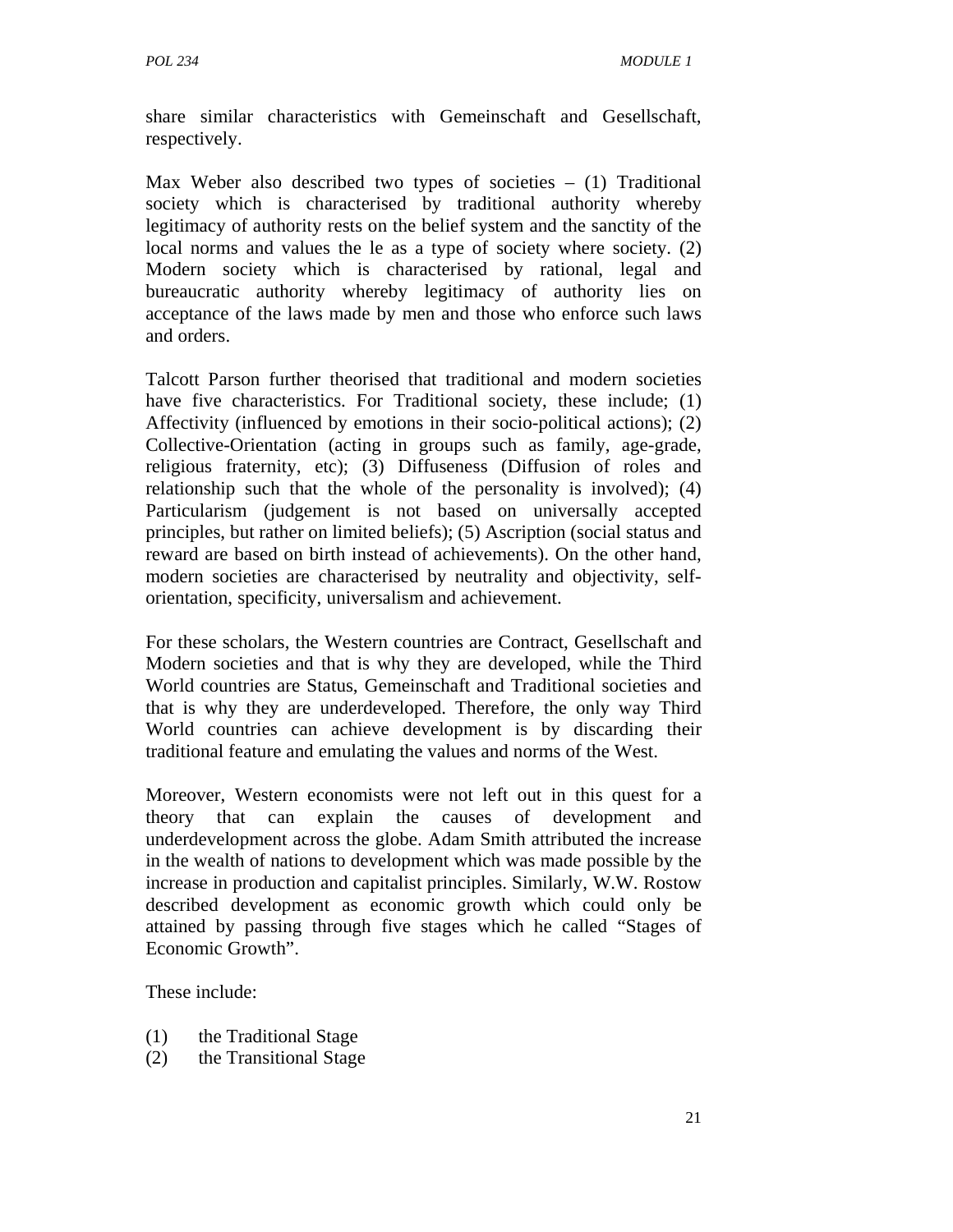- (3) the Take-off Stage (where savings and investments increase significantly and revolutionise tools and methods of production)
- (4) the Drive to Maturity Stage
- (5) the High Mass Consumption Stage. In Rostow's calculation, it is only the USA that has attained the stage of high mass consumption, or even surpassed it. He argued that every society that desires development must go through these stages of economic growth, and that the Western countries that are developed today passed through these stages to achievement. Therefore, non-Western countries that desire development should copy the development paradigm of the West.

All in all, the modernisation theorists see development from the prism of western civilisation. For them, development means industrialisation and modernity or Westernisation. They argued that the West is developed because it has certain socio-political and economic attributes that are amenable to positive change and development. The underdeveloped states don't possess such attributes, thus they lack development. But, they can achieve development by trying to be like the West via the imbuement of Western culture. Today such Western culture expresses itself in form of capitalism or globalisation which advocates for liberalisation and market economy where the so-called "invisible hands of the forces of demand and supply" regulate the economy.

#### **3.3 Dependency Theory**

Dependency theory is also known as Underdevelopment theory/the Radical School of Thought/the Neo-Marxist theory. It came as a direct response to the short-comings of the Modernisation theory in explaining why the core is developed, while the periphery is underdeveloped. Its proponents include; Andre Gunder Frank, Walter Rodney, Frantz Fanon, Samir Amin, Claude Ake, et cetera.

Dependency theory sees development and underdevelopment as two sides of the same coin in the sense that they are the inevitable outcomes and the physical manifestations of the World Capitalist system and its inherent contradictions and exploitations. The theory classified the world into two – the Core or Centre (which is made up of the industrialised capitalist nations), and the Periphery or satellite (which is made up of the colonised and poor countries of the world). Dependency theory argues that the export of capitalism by the West to other parts of the World and its resultant colonialism cum neo-colonialism is responsible for the underdevelopment and dependency of the Third World. Capitalism is driven by the quest for profit maximisation, the theory argues. The quest for profit maximisation compelled the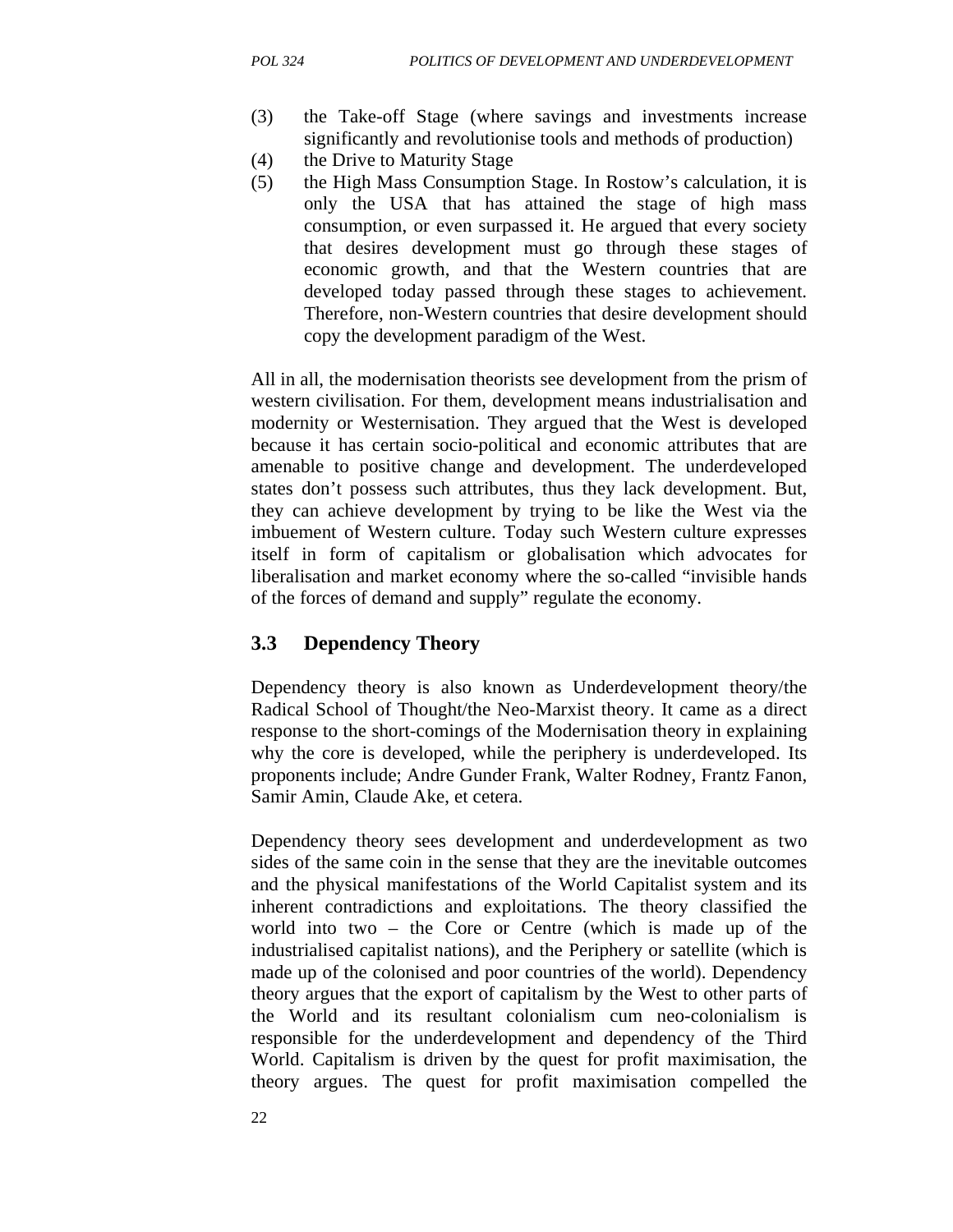Europeans to search for cheap raw material, cheap labour and markets for their finished goods. This led to colonialism and the subsequent neocolonialism through which the resources of the colonised were, and are still being exploited. In this regard, Claude Ake in his classic work  $- A$ Political Economy of Africa, submits that:

The contradictions of capitalism not only transform it, they also transplant it. The transplanting of capitalismarises from those contradictions which reduce the rate of profit and arrest the capitalisation of surplus value. Confronted with these effects, it was inevitable that the capitalist, forever bent on profit maximisation, would look for a new environment in which the process of accumulation could proceed apace. Capitalists turned to foreign lands, attacked and subjugated them and integrated their economies into those of Western Europe.

This is perhaps why V. I. Lenin submitted that "imperialism is the highest stage of capitalism". Colonialism and neo-colonialism led to the incorporation of the economies of the colonised peoples in the world capitalist economic system at a subjugated position. This produced two consequences in the world – development in the industrialised capitalist states, and underdevelopment as well as dependency in the colonised or Third World countries.

The process of underdevelopment, laments Immanuel Wallerstein, started as far back as  $16<sup>th</sup>$  century (1450-1640) during mercantilism and slave trade, and later, colonialism, during which the Western Europe enriched itself with the human and material resources it siphoned from the other continents, particularly from its colonies in Africa and Latin America where millions of slaves and huge raw materials were transferred to Europe. The plunder of Africa or rather, Asia and Latin America by European capitalist powers, enhanced development in Europe in one hand. On the other hand, it led to underdevelopment of the colonies and their dependency on the former for survival.

That is to say that the development of the Centre is as a result of the exploitation and the consequent underdevelopment of the periphery. Therefore, the relationship between the Periphery and the Centre could be likened to that between a seed and a plant. Just as a seed has to die in order to germinate and give life to plant, the periphery had to be underdeveloped in order to give development to the Centre. But while the relationship between a seed and a plant is natural and symbiotic, that between the Periphery and the Centre is man-made and parasitic.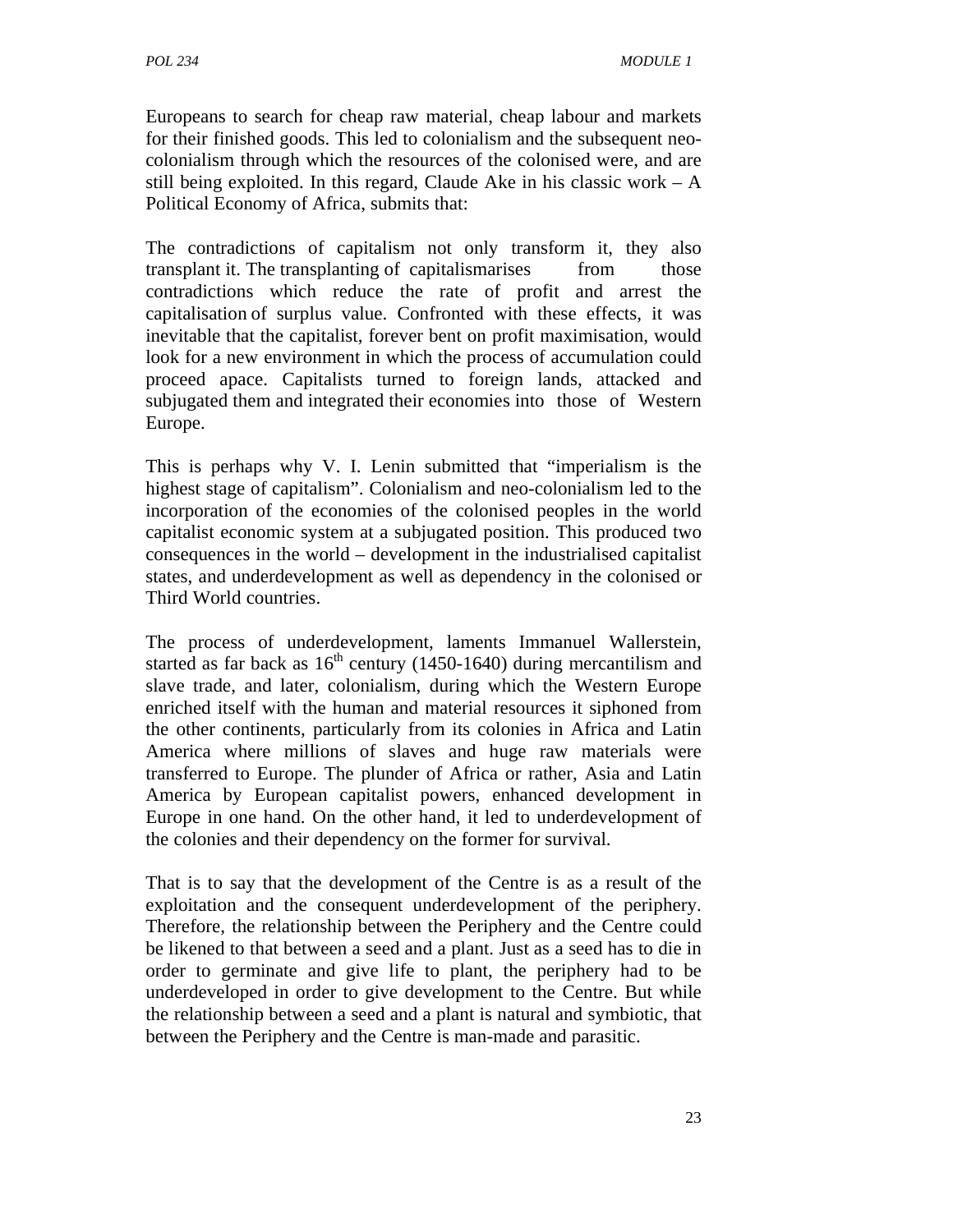Andre Gunder Frank, like other Dependency theorists, believes that the Periphery feeds and nourishes the Centre with its cheap labour and cheap primary commodities (cocoa, cotton, palm oil, rubber, groundnuts, crude oil, etc), while the Centre stagnates and under develops the Periphery with its capitalist greed, export of expensive finished goods, unfavourable terms of trade and exploitative international politico-economic capitalist policies and institutions such as globalisation, the IMF and the World Bank. All these factors individually and collectively, have led to underdevelopment of the Third World Countries and their seeming perpetual dependency on the Industrialised Capitalist States.

Therefore, the Dependency School of Thought recommends that the only way the Third world can achieve development is to "delink" their economies from their source of exploitation and underdevelopment which is the International Capitalist Economic System, and chart a new path to development which should be built on socialist principles rather than on the foundation of exploitation of one country by another which capitalism advances.

#### **3. 4 Political Economy of Development**

Our discussion here focuses on how Political Economy perspectives can help us develop greater clarity about the forces promoting and impeding better development outcomes. Scholars have looked at the issues from various stand points, as we also noted in our discussions. Some perspectives believe that development can take place only in a democratic system, while others contend that development can easily be attained in an autocratic and authoritarian regime.

However, development across the globe has occurred both in autocratic and democratic regimes. Even so, some regimes who claim democratic credentials today did not demonstrate the full elements of democratic regimes as we know them today. In other words, there were at the point of inception some elements of autocracy or authoritarianism, which enabled them to drive development. The same cannot be said about Africa, because the level of development in Africa today seems to have defied all development theories.

It is important to understand the nature of development and purpose of democracy in Africa. Ekeh (1993: 53 – 54) has identified four major issues, as follows;

- 1) The impact of modernisation theory in the early 1960s which emphasised economic prosperity as an essential condition of
- 24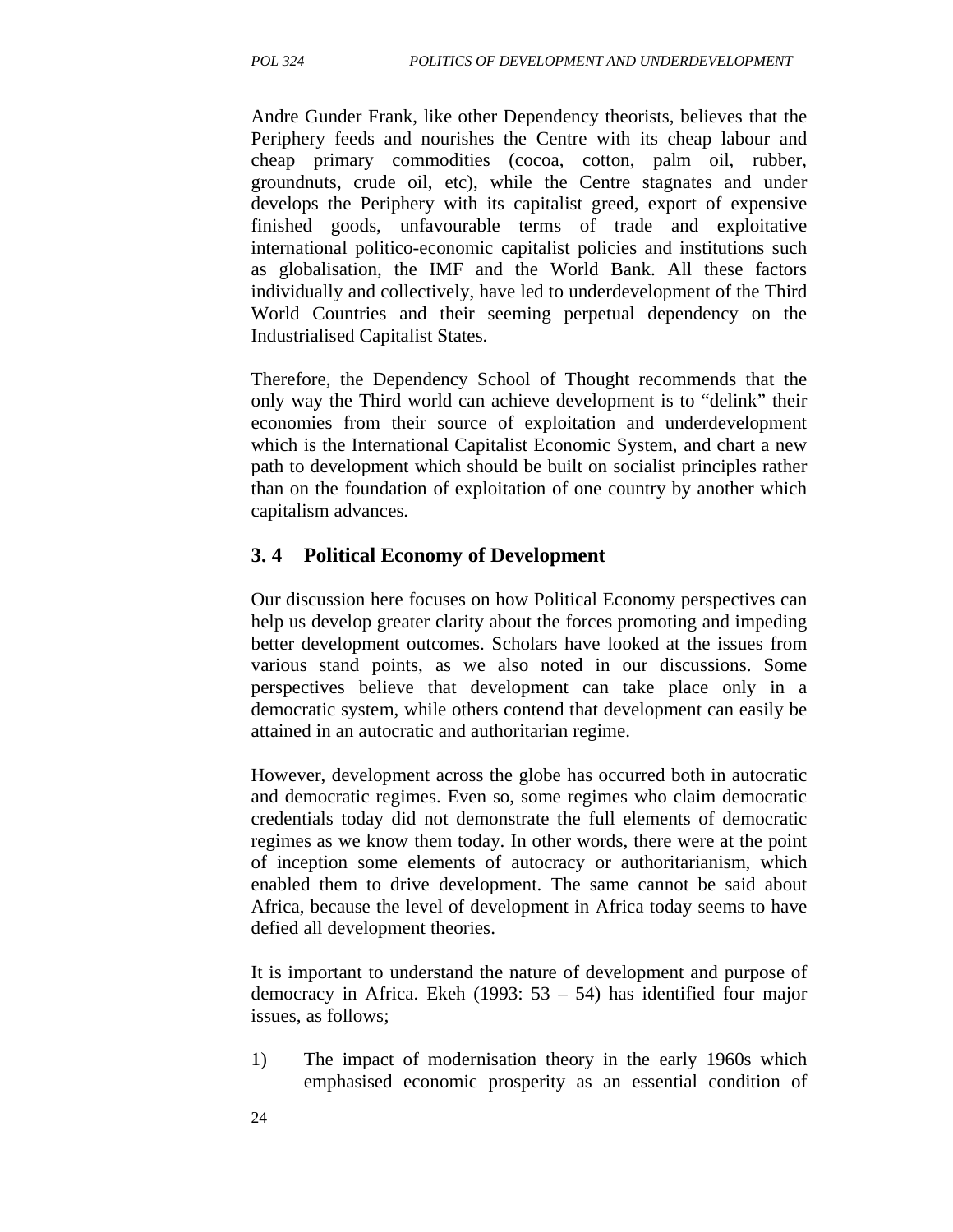stable democracy. This was the basis for the quantum of economic assistance by the U.S. Government to a number of African countries in the 1960s, and which was a miniature representation of the Marshall Plan for Europe;

- 2) There was a strong emphasis on institutional building as a precondition for the emergence of stable democracies in Africa, in order to ward off the appeals of communism in Africa;
- 3) The setting of intellectual agenda in the 1960s for the study of democracy from political sociology, (as represented by the works of William Kornhauser's *Politics of Mass Society;* Tocqueville's Theory of pluralism; Seymour Lipset's *Political Man;* and Gabriel Almond and Sidney Verba's *The Civic Culture*, which laid emphasis on the sociological and psychological factors and conditions which also anticipated the favoured political culture of democracy in Africa,; and
- 4) The assumption in the 1960s that lucky nations would become democracies while less fortunate ones would fall apart.

All these perspectives are political economy efforts to drive development. In essence, there is always this interplay of politics and economics side-by-side the society in the process of development.

# **4.0 CONCLUSION**

Both Modernisation and Dependency theories have made bold attempts to explain the genesis of development and underdevelopment in our world. Both Schools of Thought have increased our understanding of the two phenomena, thus we are now placed in a better position to analyse the sources of the wealth of nations and development in one hand, and on the other hand, the causes of global inequalities and underdevelopment. However, each theory has its own short-comings. These will be discussed in unit 4.

# **5.0 SUMMARY**

This unit has been able to extensively explain the two major theories of development – Modernisation and Dependency. The Modernisation theory sees development from the prism of Western civilisation. Its advocates include Gabriel Almond, Bingham Powell, Lucian Pye, W. W. Rostow, etc. To this School of Thought, development means industrialisation and Western modernity, or simply put, Westernisation as exemplified by the Industrialised Capitalist Nations of the World. According to Modernisation theory, these countries have been able to achieve development because they are Capitalist, Contract, Gesellschaft, Modern, and Democratic societies characterised by progressive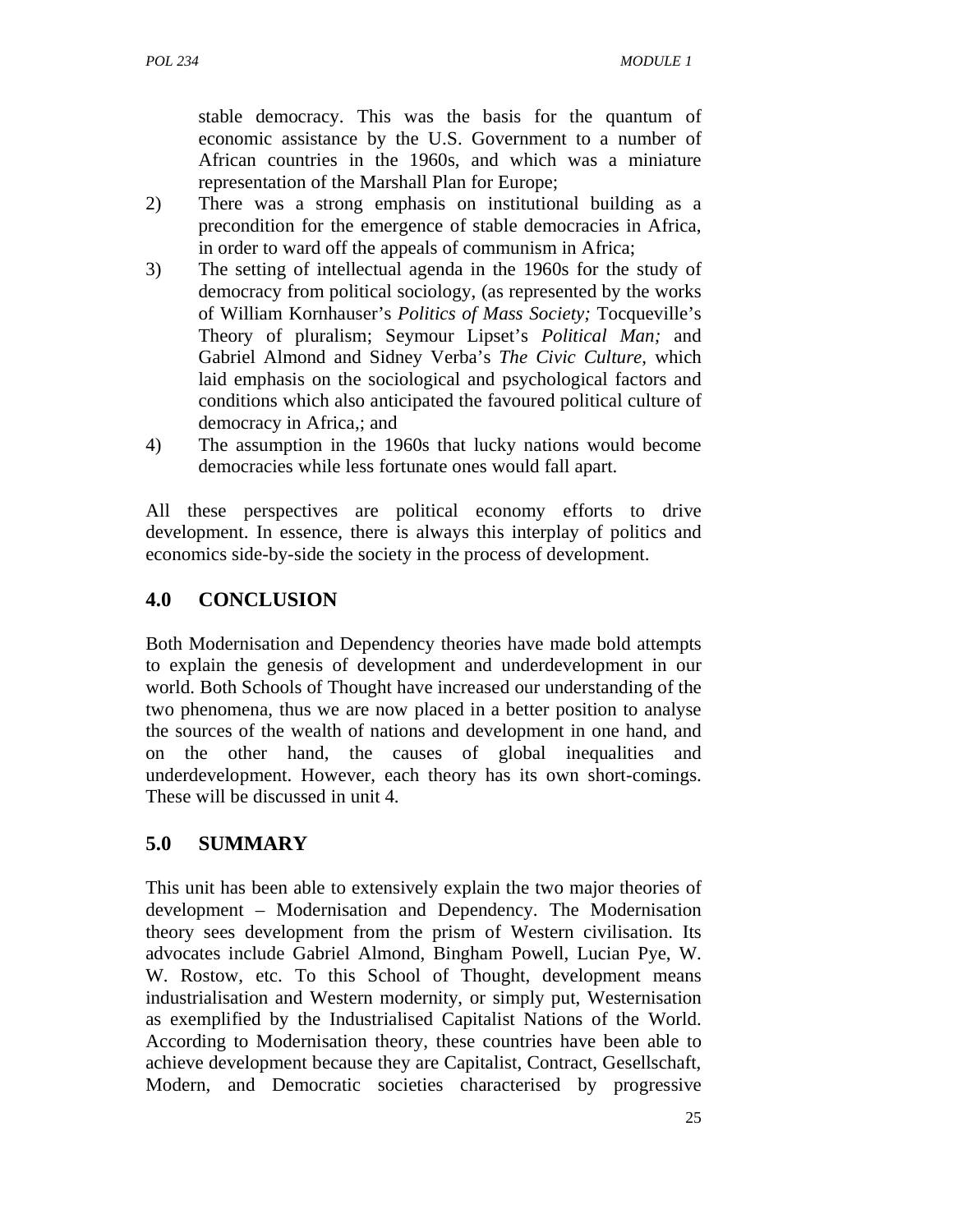attributes such as liberal economic tendencies, participant political orientations, equality before the law, innovative capacity, division of roles and specialisation. Modernisation theory argues that the Third world countries are underdeveloped because they lack the above stated characteristics of the West, and therefore, the only way they could develop is to copy the Western culture and its development patterns. In other words, they should embrace capitalism and adopt Western institutions and technology.

On the other hand, Dependency theory debunked the validity and relevance of Modernisation theory in understanding and explaining the underdevelopment of the Third World. Its exponents include; Andre Gunder Frank, Walter Rodney, Cluade Ake, etc. The theory argues that the underdevelopment of the Third World countries is a direct consequence of the development of the Industrialised Capitalist Nations who exploited the resources of the former through imperialism and neocolonialism as well as via the incorporation of the Third World economies into the global capitalist economic system at a subjugated position in which the Third World produce what they do not consume (cash crops like cocoa, cotton, rubber etc) and consume what they do not produce (finished goods like milk and tea, radio, television, car, refrigerator, air-conditioner, generators, computers, phones, etc). Also, in this capitalist incorporation, the West fix the prices of the goods and services, hence the Third world exports (mainly primary commodities) are under-valued and under-priced unlike the finished goods from the West which are over-valued and over-priced. All these have led to the underdevelopment and dependency of the Periphery (Third World) on the Centre (Advanced Capitalist nations). The only way out of underdevelopment according to the Dependency theorists, is total delinking of the Third World from the international capitalist system.

#### **SELF- ASSESSMENT EXERCISE**

- i. What is the central thesis of Modernisation theory?
- ii. Discuss Dependency theory.
- iii. In your own opinion, what factors are responsible for underdevelopment in the Third World and global inequalities, and how can they be solved?

#### **6.0 TUTOR-MARKED ASSIGNMENT**

Explain the major crux of modernisation theory and dependency school of thought.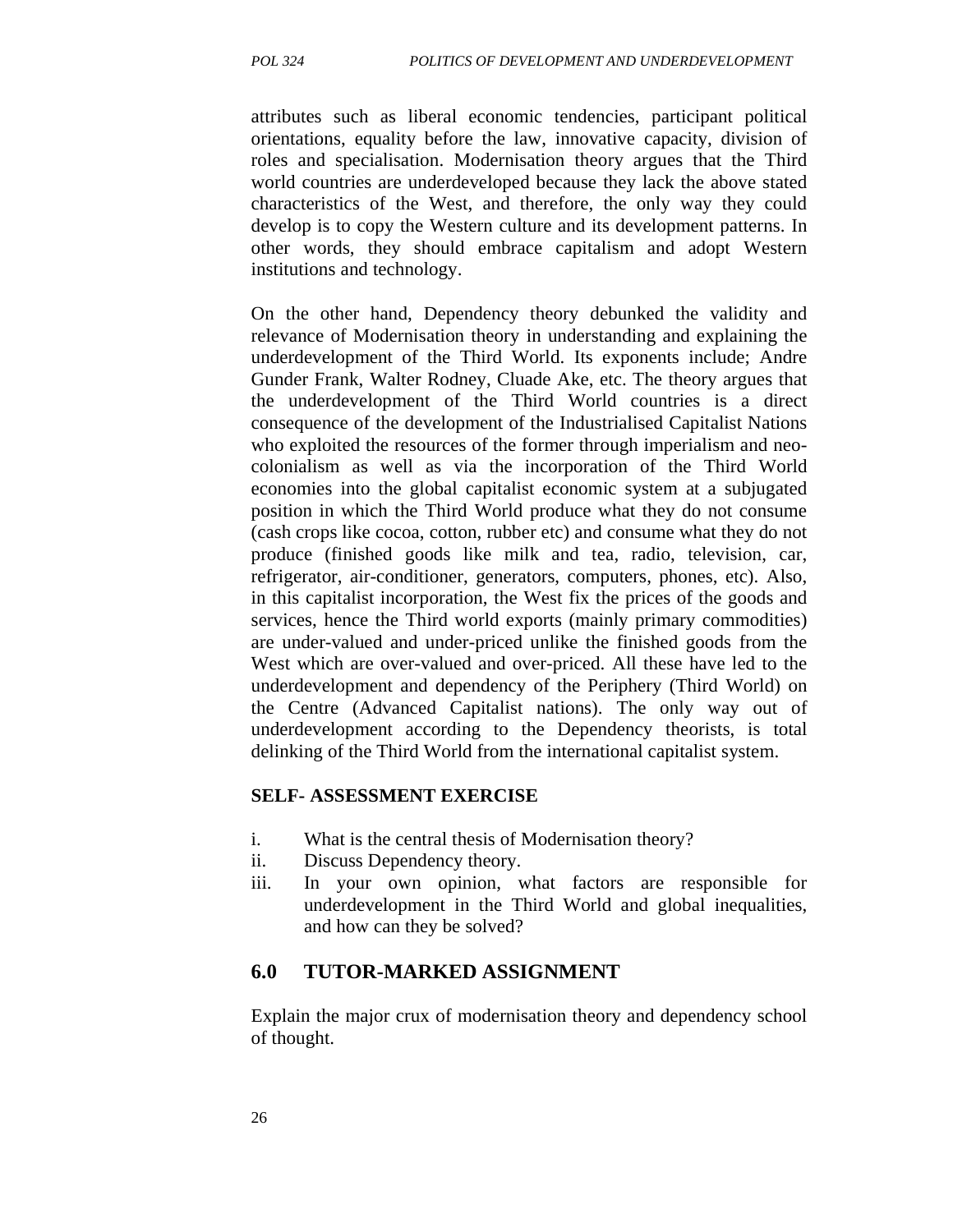#### **7.0 REFERENCES/FURTHER READING**

Ake, Claude (1981). *A Political Economy of Africa*. London: Longman.

- Frank, Andre Gunder (1976). *Capitalism and Underdevelopment in Latin America.* New York: Monthly Press Review.
- Rodney, Walter (1972). *How Europe Underdeveloped Africa*. London: Bogle-L'Overtures Publications.
- Wallerstein, Immanuel (1970). "The Colonial Era in Africa: Changes in Social Structure." In: L. Gann & P. Duigann. (Eds). *Colonialism in Africa*. 1870-1960. Cambridge: Cambridge University Press.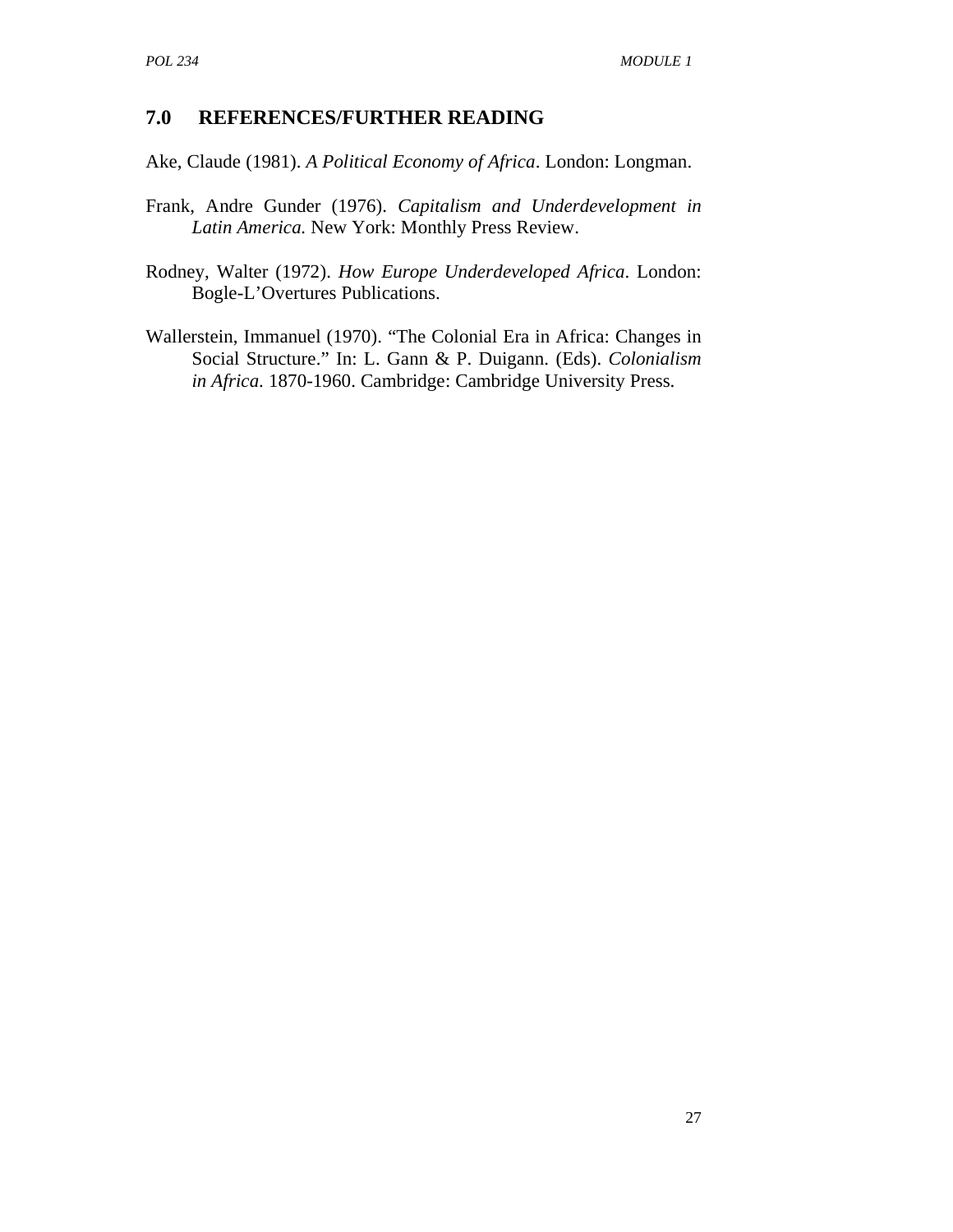#### **UNIT 4 CRITIQUE OF MODERNISATION AND DEPENDENCY THEORIES**

#### **CONTENTS**

- 1.0 Introduction
- 2.0 Objectives
- 3.0 Main Content
	- 3.1 Shortcomings of Modernisation Theory
	- 3.2 Shortcomings of Dependency Theory
- 4.0 Conclusion
- 5.0 Summary
- 6.0 Tutor-Marked Assignment
- 7.0 References/Further Reading

#### **1.0 INTRODUCTION**

In the previous Unit, we discussed the various arguments of Modernisation and Dependency theories. This unit critiques each of these theories in order to bring out their short-comings. It also recommends a synergy of the strengths of both theories in addressing the crisis of development in the world today.

#### **2.0 OBJECTIVES**

At the end of this unit, you should be able to:

- discuss the limitations of Modernization theory
- discuss the limitations of Dependency theory
- give a balanced view of development theories and apply such views in the analysis of development and underdevelopment issues around the world

#### **3.0 MAIN CONTENT**

#### **3.1 Shortcomings of Modernisation Theory**

We have earlier explained that Modernisation theory sees development as industrialisation and Western modernity which is a consequence of certain progressive values that are possessed only by the advanced capitalist nations of the world. It argues that the Third World nations do not have such values, and that is why they are underdeveloped. Therefore, if they want to develop, they should imbibe western culture and adopt its institutions.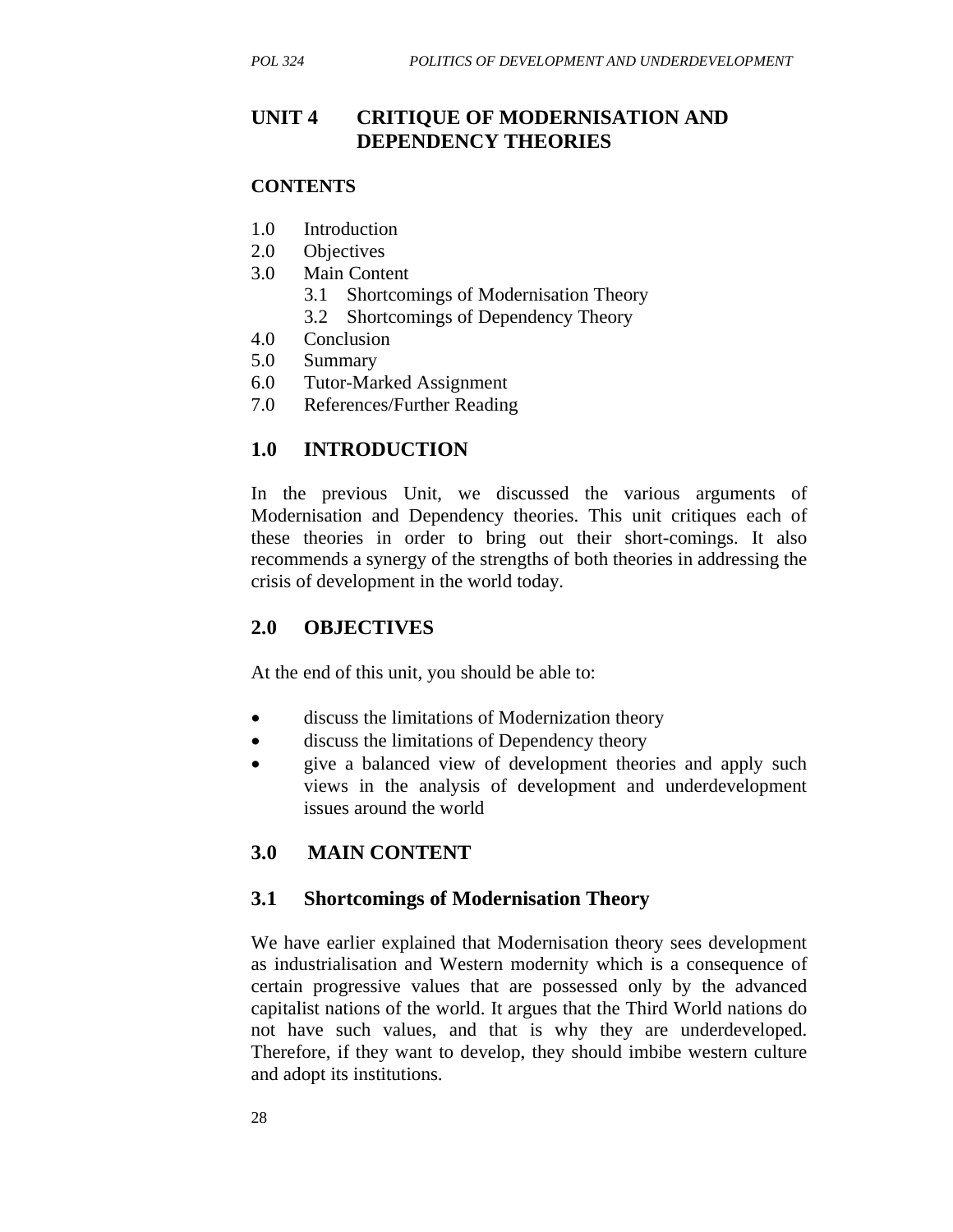However, a critical examination of Modernisation theory will reveal that it is not only deficient and conjectural, but also myopic and misleading. Below are some of the deficiencies of Western scholarship on development which Modernisation school of thought represents.

- 1. Modernisation theory is ethnocentric, euro-centric and teleological. It regards western culture and institutions as the best and superior to other nations' cultures. It presents western values as progressive and amenable to development, while others are not. In essence, it regards development as a unilinear process which can only be achieved by imbibing western culture and adopting its institutions. In this way, development becomes synonymous with "trying to be like the West" or Westernisation. Therefore it has an end in view. But history has shown that other societies without Western culture and institutions can develop. A typical example is China. In fact, every society (both western and non-western) has a capacity to develop, and all societies had developed in one way or another, though some have developed more than others, like Ancient Egypt was once leading in Africa and was known to be the cradle of civilisation. Britain once led in Europe. China once led in Asia. Therefore, no culture is superior to another culture development wise. What matters most is the ability of the people of any nation to transform their culture to trigger off development in order to meet their immediate and future needs. That is to say that development cannot be "Westernisation". Even the West is a new comer when it comes to the origin of development. It has been anthropologically proven that Africa is the cradle of human civilisation.
- 2. Another misleading argument of Modernisation school of thought is that the Third World can develop by acquiring the artifacts of Western civilisation, or better put, western technology. For years now, underdeveloped states have been importing Western-made cars, electronics, textiles (suites, shoes etc), and even western type of buildings, yet the Third world is still not developed. Although few elites in the Third world drive the best of Westernmade cars and build mansions as their houses, in most cases there are no good roads to drive those cars, and their mansions exist side-by-side with slums. The Third world in some instances lack the technical-know-how to operate and maintain these technologies, and thus depend on the West for their operations and repairs. The West has even capitalised on this deficiency of skills and knowledge in the Third world countries and made them a dumping ground for Western products and obsolete technologies. Today, across the Third world states, there is the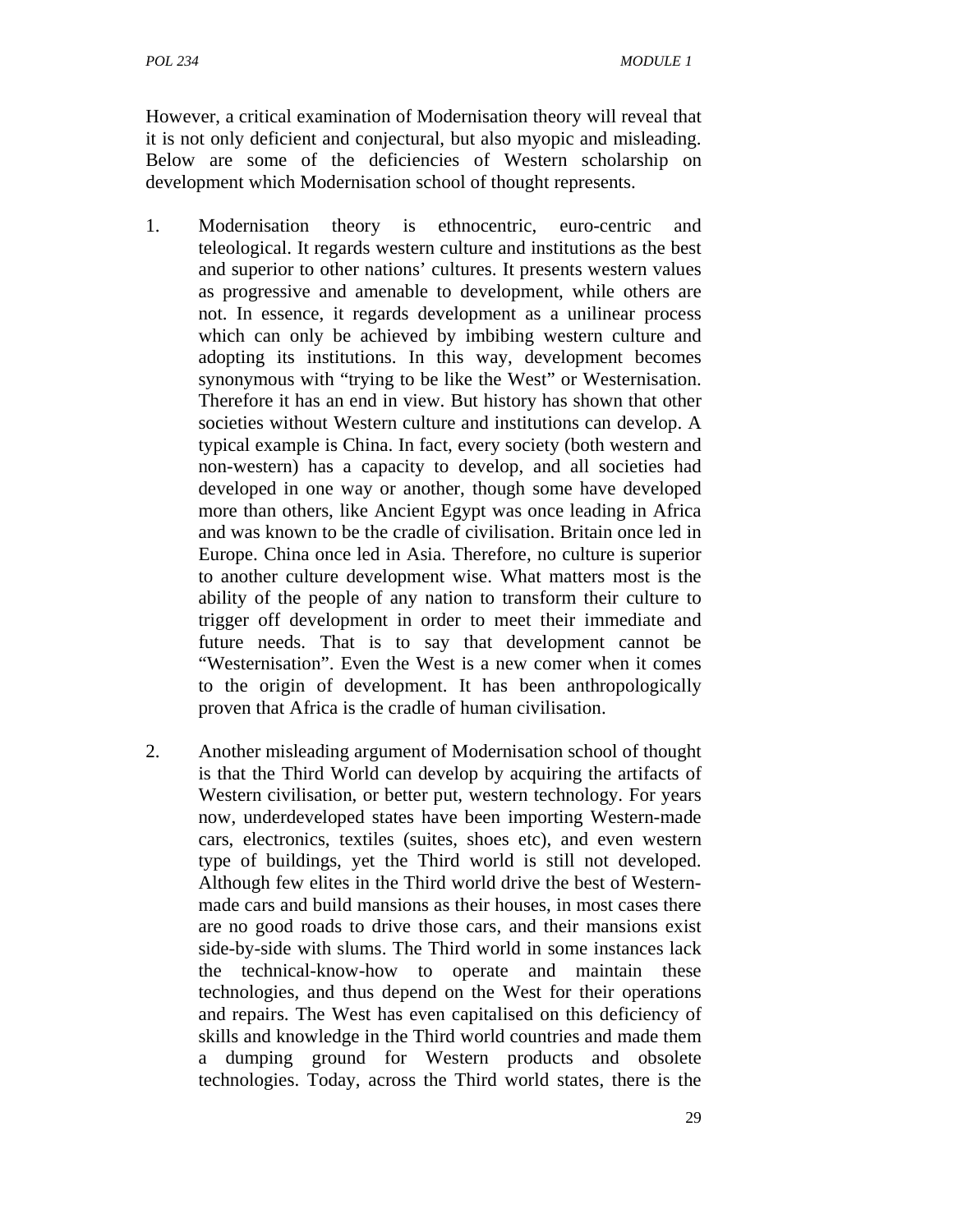presence of all the artifacts that make the West developed, but in all these states, it is either these artifacts are in short-supply, or substandard, or dysfunctional. Thus, there are roads but they are full of potholes, there are schools but they are ill-equipped, there are hospitals but they are not functional, there is electricity but it is epileptic. All these indicate that importation of western technology does not translate to development. In fact, it appears that the more the Third world states import western technology and culture, the more underdeveloped they become.

3. Moreover, Modernisation theory is unscientific and imperialistic because it is both value-laden and ideology-bound. It tries to foist on the Third world countries western ideology of capitalism as the answer to their underdevelopment. In this regard, Claude Ake in his master piece titled "Social Science as Imperialism: the Theory of Political Development" argued that Western scholarship on development amounts to imperialism because it tries to impose capitalist values on the Third world. He further asserted that the two Western criteria for development – structural differentiation and cultural secularisation are abstracted from familiar Political Science characterisation of the distinctive features of the Western political systems. Based on this fact, development becomes synonymous with Westernisation and the quest for development becomes a matter of making developing countries more like the West. That is to say the study of the Third world in the context of this theory of political development is to explore how it can be like the West.

The exponents of Modernisation theory have always argued that no other ideology apart from capitalism and its institutions can bring about development. But we have seen the communist Russia and China achieve development under socialism. Again, the Modernisation school recommended capitalism (which is now in the guise of market economy or globalisation) as the only therapy for development crisis in the Third World. Under globalisation, the Third world countries are made to believe that they could achieve economic growth and development if they open up their economies and embrace liberalisation, and allow the invisible hands of market forces to regulate their economies.

However, the Third world countries have since adopted capitalist ideology, yet it could not bring the promised development. Today, they have embraced globalisation by opening up their economies, removing national barriers to foreign trade and investments, privatising their public enterprises and deregulating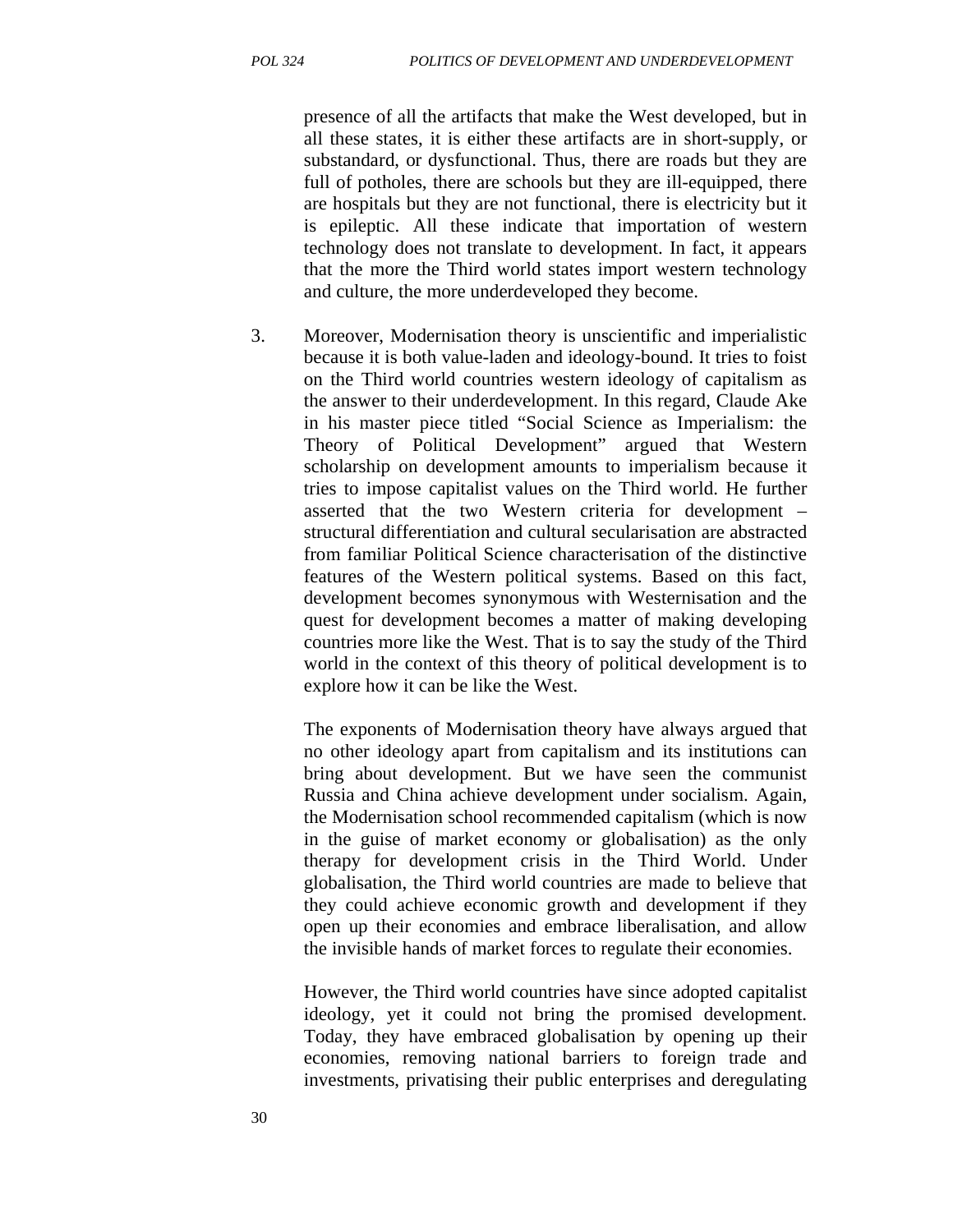the public sector, yet, the promised economic growth and development are nowhere to be found. In fact, it appears the more they opened up their economies through privatisation, liberalisation and deregulation, the more exploited, dependent and underdeveloped they have become. This shows that this particular recommendation by Modernisation theorists is aimed at furthering exploitation, dependency and underdevelopment in the poor countries of the globe, rather than fast-tracking their development.

- 4. Modernisation school of thought has also been criticised for being a historical. In other words, the theory fails to take into cognisance the historical events that shaped and reshaped the cause of development around the world. It underplays the impact of slave trade on Africa's development. But it is a known fact that during slavery millions of able-bodied Africans were forcefully taken to Europe and America thereby denying Africa the needed man-power for development. Also, Modernisation theory deemphasises the impact of colonialism on development and how different types of colonialism affected countries of the world differently. It is on record that Africa where Extractive Colonialism took place witnessed more exploitation than colonies in South America and Asia. In fact, from all indications, colonialism and neo-colonialism penetrated and disarticulated African economies and structured them in such a way that they would perpetually remain dependent and underdeveloped. This is partly the reason why Africa seems not to be succeeding where other colonised continents such as Asia, have succeeded.
- 5. Modernisation theory is riddled with fallacy of taxonomic dualism. Thus, it divided the entire world into two opposite societies – the rich nations in one side and the poor nations on the other side. The theory assigns development and everything good to the advanced nations, while it assigns backwardness and everything that is bad to the poor nations. Thus, the advanced capitalist Western nations are democratic, accountable and responsive to the needs of the people, stable, command loyalty from the citizens, progressive, creative, innovative and inventive. On the other hand, the poor nations are undemocratic, unaccountable, unstable, non-progressive, lack legitimacy, creativity, innovation and invention.

However, social realities have shown that no continent is completely made up of rich nations, so also no nation is completely developed where all its citizens are rich, and contains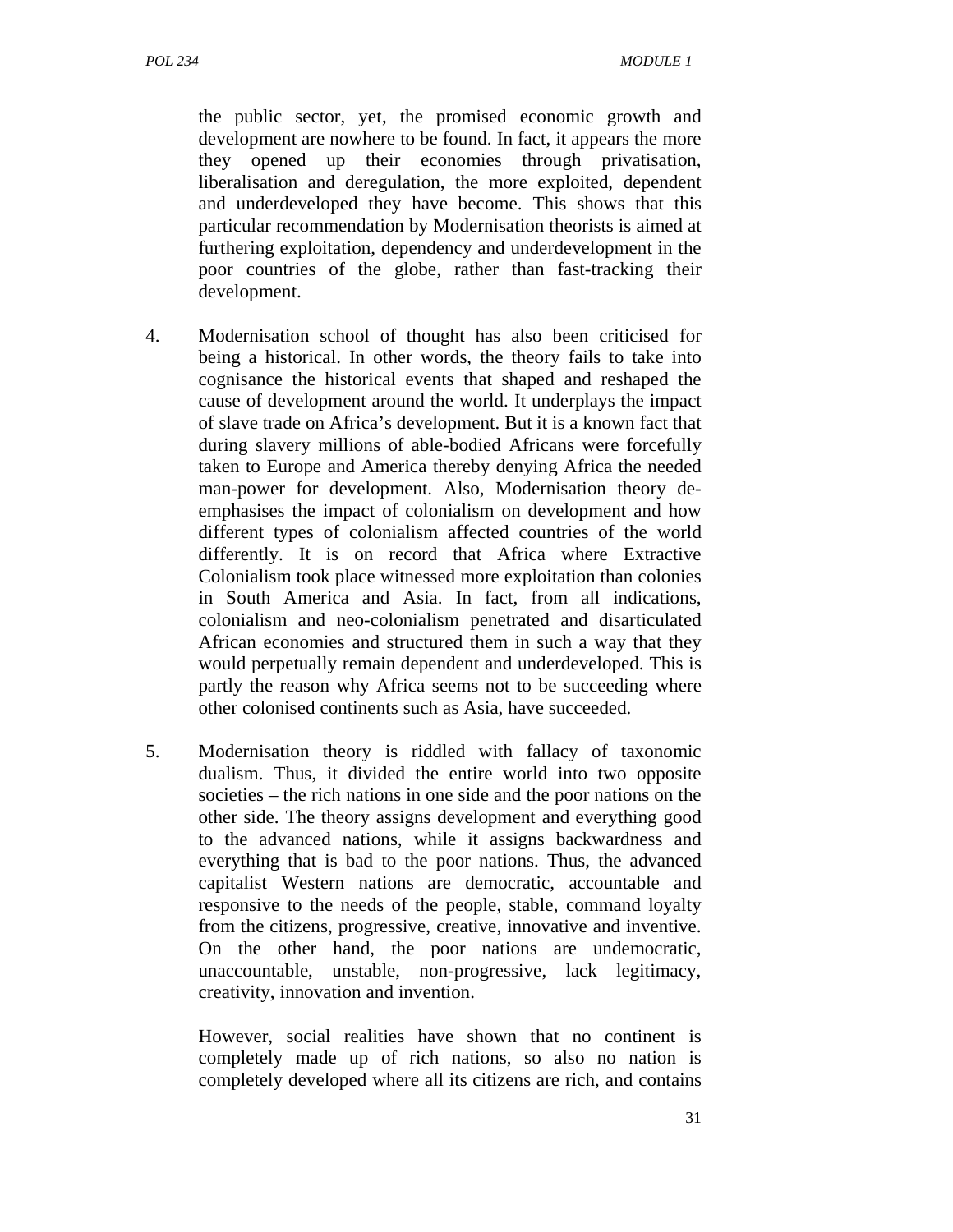everything that is good. Even in advanced societies like America and Britain, there are rich and poor people and there are also good characters and people with questionable character. Likewise in underdeveloped nations like Nigeria, there are both poor and rich people, and there are those that have good character and others who do not. In other words, every society, be it developed or underdeveloped has both positive and negative sides. The difference between the developed and the underdeveloped is that in the former there is significant level of social infrastructure and majority of its citizens experience high standard of living, while in the latter there is deficit of social infrastructure and majority of its citizens are poor. Again, the poor nations are scattered all over the globe, they could be found in Asia, Africa, America and even Europe. Hence, poverty has no geographical limitation though Africa appears to be the worst hit by the disease. From the foregoing, it is incorrect to dualise the world the way Modernisation school did.

Moreover, this dual classification sees the West as being superior, while the Third world is inferior. And as long as the Third world students and scholars as well as policy-makers continue to accept the Western theory of development and anchor their quest for development on it, they in effect acknowledge their inferiority and the superiority of the West. Thus, their drive for development becomes a manifestation of their belief in their own inferiority and the reinforcement of that belief. This would translate to looking up to the West since they occupy the superior and enviable good state of being. With this type of mind-set the will to assert one is undermined, and the tendency to be dependent on the West is reinforced, and the Third world peoples become increasingly available for Western exploitation and domination.

6. Furthermore, Modernisation theory is concerned about order and system maintenance, thus it consigned development to a static status when it is a known fact that development is a dynamic process. The theory advocates for the maintenance of the status quo in the name of system stability or equilibrium, but it is factual that some societies have experienced development through a revolution or radical departure from the status quo. Typical examples are Russia after the Bolshevik revolution and China after the Chairman Mao's revolution. Moreover, it appears that part of the solution to the Third world underdevelopment problem would be radical change from the culture of corruption and impunity.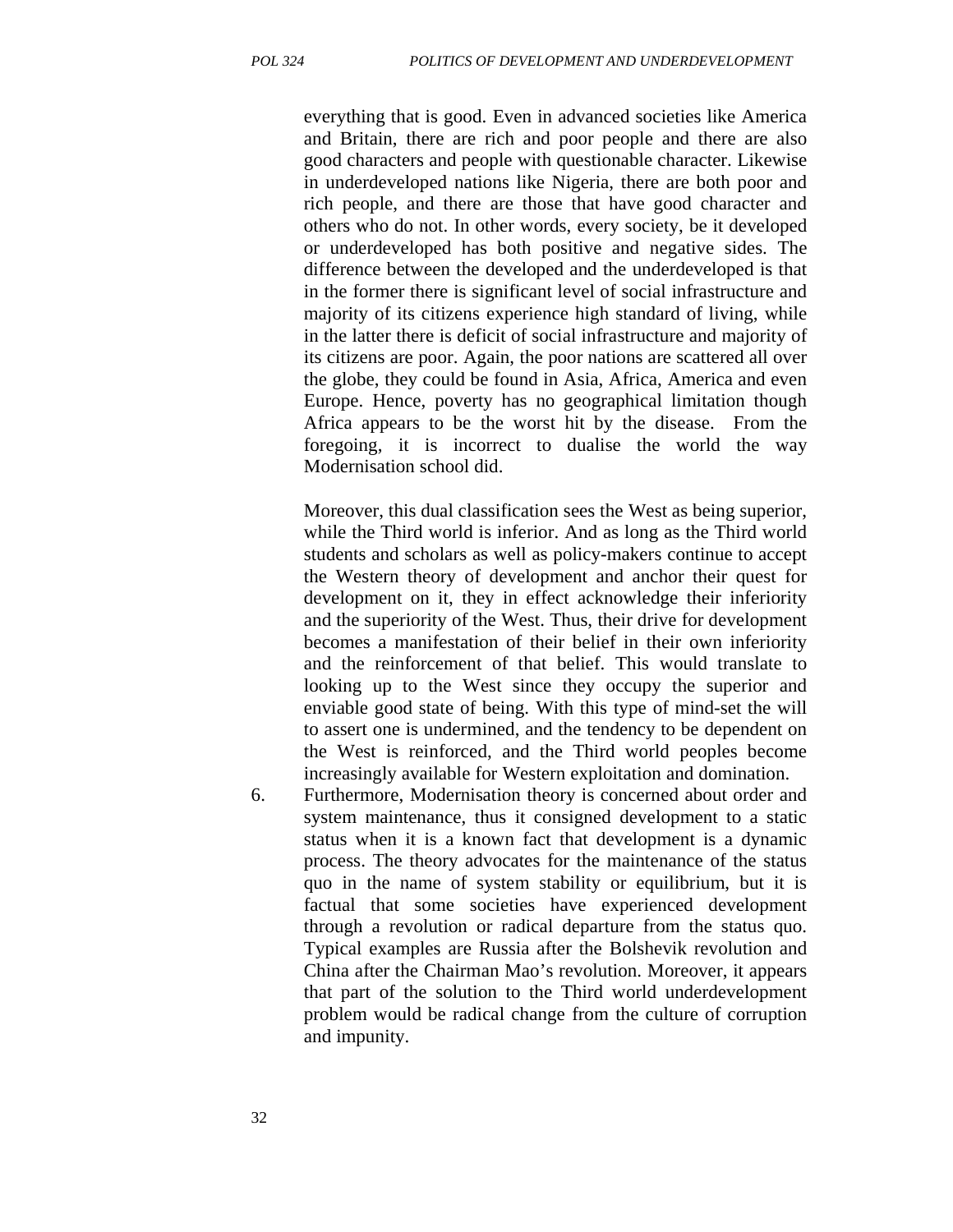# **3.2 Shortcomings of Dependency Theory**

In recapitulation, Dependency theory is also known as Underdevelopment School of Thought. It blames the West for the underdevelopment of the Third World. The theory argues that underdevelopment is a consequence of colonialism and neo-colonialism which led to the exploitation of the resources of the Third world and the ensued incorporation of their economies into the global capitalist system at a subjugated position in which their human and material resources further exploited by the industrialised capitalist nations. It states that independent capitalist development in the periphery is impossible, and therefore the only way the periphery can develop is to delink totally from the world capitalist system and chart a new path of development. As strong and convincing as the Dependency theory is, it still has some limitations. These include the following below:

Firstly, the Dependency theory's broad notion of Centre-Periphery relations in the global state economic system is ambiguous. The lumping of developed nations in one bloc tagged "centre" or "metropole" assumes there are commonalities among all developed nations whether capitalist or socialist. Also, the lumping of the underdeveloped nations into another bloc tagged "periphery" or "satellite" assumes that all underdeveloped have the same level of exploitation and underdevelopment. But we all know that there are variations in real world situations. For instance, Dependency School said that it is the advanced capitalist West that exploits the Third world. But in recent times, advanced socialist countries like China and Russia, have joined in this exploitation by making the underdeveloped countries dumping ground for weaponry and substandard electronics. Again, there are some advanced capitalist states that export primary commodities like crude oil. An example is Canada. Can we then say that Canada is also being exploited through her export like the underdeveloped countries? Moreover, there are some underdeveloped nations that produce finished goods and export such goods to other countries. An example is South Africa which apart from diamond, exports car (a finished product). Can we then say that South Africa (an underdeveloped country) is exploiting other underdeveloped countries through the export of its finished goods, but on the other hand, it is also being exploited by other capitalist nations any time it exports its diamond?

The critics of Dependency theory are of the view that its exponents should revisit their Centre - Periphery classification and tools of analysis, and come up with a more representative schema that would accommodate the differences particularly in economic relations among nations of the world.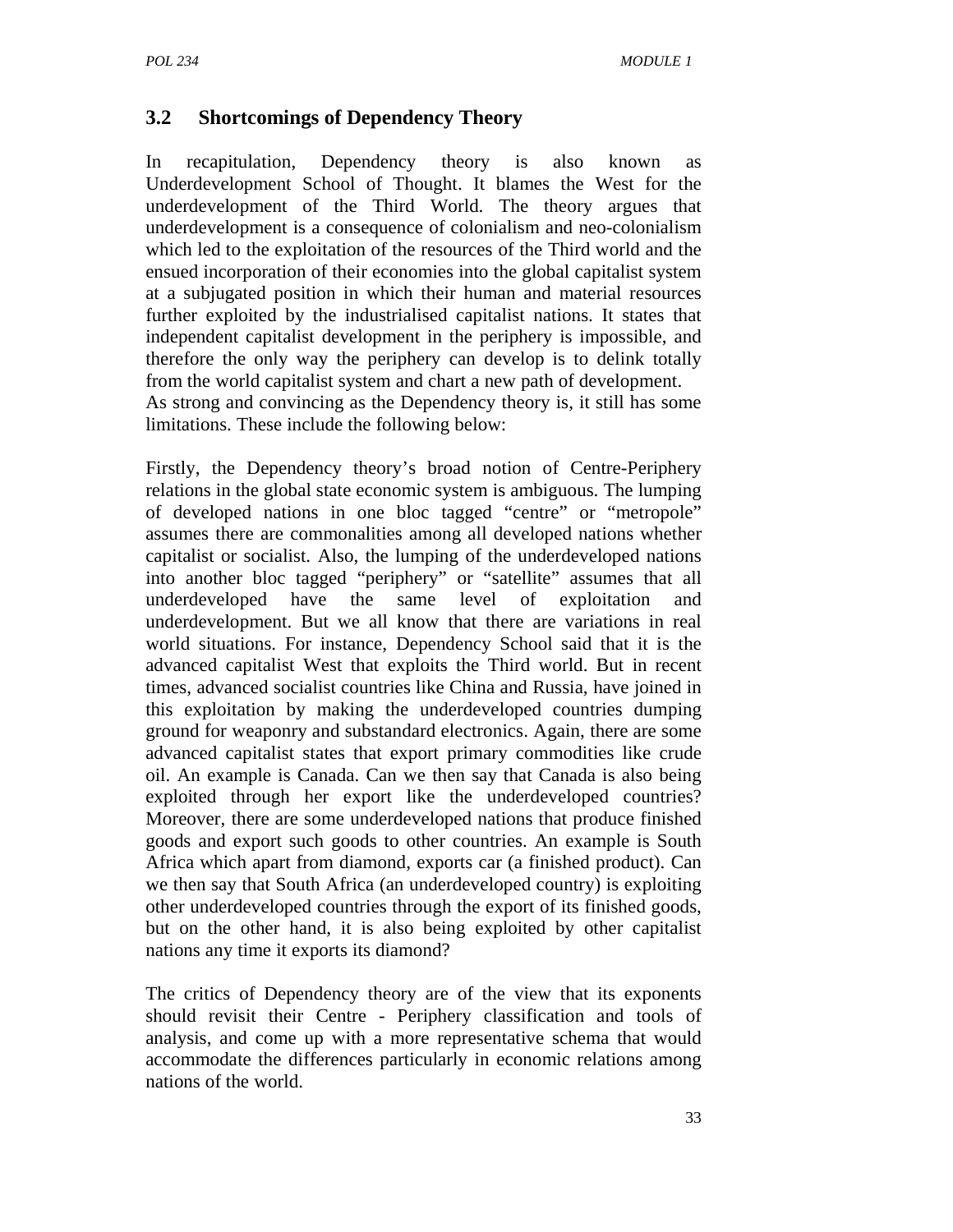Secondly, the Dependency School is so much consumed by the exploitation of the resources of the Third world nations by their excolonisers that it ignores the role of corruption, bad governance and political instability in the underdevelopment of the Third world nations. Although the impact of imperialism and neo-colonialism on Africa's development for instance, cannot be overemphasised, and neither can the role of corruption and bad leadership be underplayed. It is obvious that the presence of large scale corruption and bad governance in the Third world have led to the mismanagement of huge material and human resources, and this has contributed in no small measure to its underdevelopment.

Therefore, it is wrong for the Dependency theory to attribute the crisis of development in the Third world to only colonialism and Western exploitation. Other factors such as corruption and political imbroglio are also impediments to Third world development.

Thirdly, total delinking from the global capitalist system is one of the major recommendations of Dependency School as the only answer to the Third World development crisis. It argues that the underdeveloped states cannot achieve development as long as they remain incorporated into the world capitalist system.

However, experiences of the Asian Tigers like Taiwan, Singapore, and South Korea have shown that the underdeveloped countries can achieve development while still engaging in, or being part of the global capitalist relations. Also, Dependency theory fails to appreciate the law of relativity and interdependence of nations of the world because no nation is an autarchy or has all it requires for its development. On this note, the idea of total delinking or isolationism from the global economic system becomes likely impracticable, unfashionable and unprofitable. What appears possible however, is selective or partial delinking through a new international economic order in which they terms of trading and other economic relations should be mutual and beneficial to both the developed and underdeveloped nations.

#### **4.0 CONCLUSION**

It could be deduced from the fore-going analysis that Modernisation and Dependency theories have some limitations. However, both of them did offer useful explanations about the possible causes of the crisis of development in the Third world particularly Africa. What is therefore needed is to build a synergy between the propositions of both Schools of Thought and use it in tackling the problem of underdevelopment, exploitations, inequalities and social unrests around the world.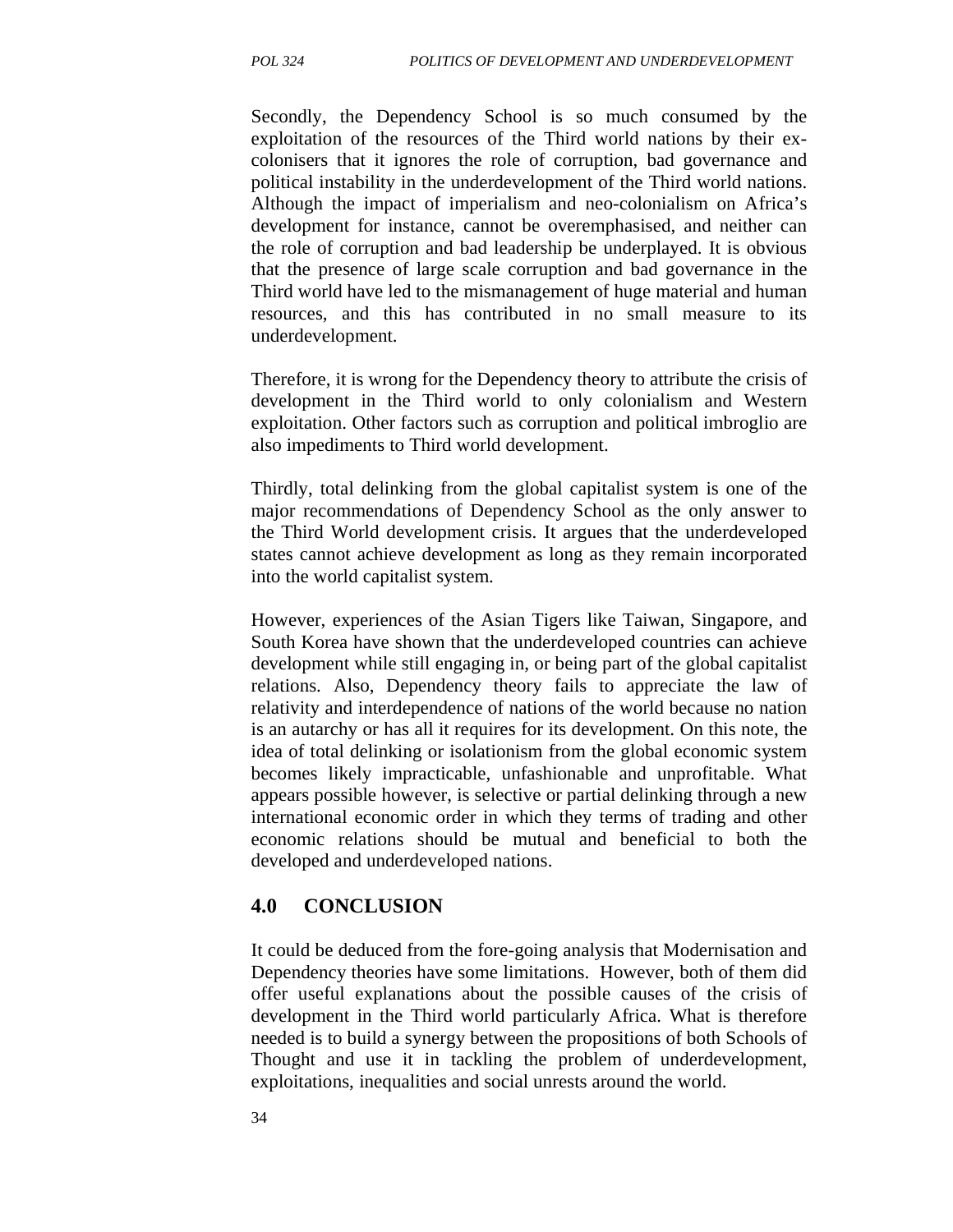Both theories seek to provide answers to why the Global South lagged far behind the Global North in terms of comparative level of wellbeing and development. They also explain why the development experiences within the Global South differs so widely. Indeed, the diversity evident in the Global South invites the conclusion that underdevelopment should be explained by a combination of factors.

# **5.0 SUMMARY**

This unit has critiqued the modernisation and underdevelopment theories of development. It revealed that while Modernisation theory is unscientific, ethnocentric, ideological and historical, and amounts to imperialism as it tries to foist on the Third World capitalist values, Western culture and institutions which deepen exploitation and dependency rather than development, Dependency School on the other hand, suffers from fallacy of over-generalisation and the neglect of internal factors like corruption and political instability in shaping and perpetuating the problem of underdevelopment. Despite all these limitations, both theories have some strong points which if synergised, could be useful in tackling the problem of development in the world.

# **SELF-ASSESSMENT EXERCISE**

- i. Why is Modernisation theory inadequate for understanding, explaining and solving the crisis of development in the Third world?
- ii. What are the limitations of Dependency school of thought?
- iii. "The two major theories of development are parallel lines that can never meet." Discuss.

# **6.0 TUTOR-MARKED ASSIGNMENT**

According to Claude Ake, "the tenets of modernisation theory are not only untenable but also amounts to imperialism." Do you agree?

# **7.0 REFERENCES/FURTHER READING**

- Ake, Claude (1979). *Social Science as Imperialism: the Theory of Political Development*. Ibadan: Ibadan University Press.
- Lijphart, Arend (1977). *Democracy in Plural Societies: A Comparative Exploration*. New Haven and London: Yale University Press.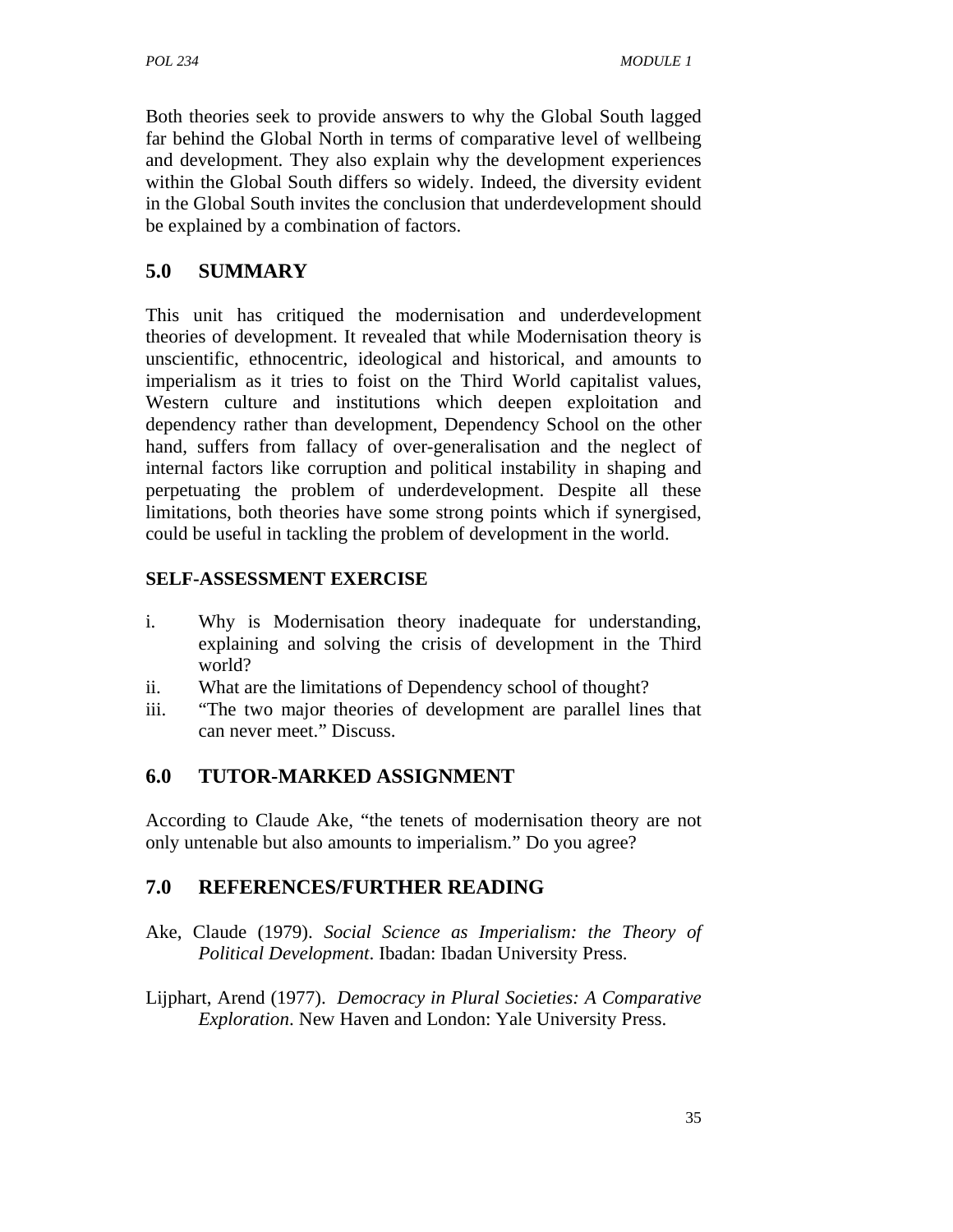# **UNIT 5 DEVELOPMENT IN THE INDUSTRIALISED ECONOMIES**

#### **CONTENTS**

- 1.0 Introduction
- 2.0 Objectives
- 3.0 Main Content
	- 3.1 A Brief Appraisal of Development in the Advanced World
- 4.0 Conclusion
- 5.0 Summary
- 6.0 Tutor-Marked Assignment
- 7.0 References/Further Reading

#### **1.0 INTRODUCTION**

Having critiqued the theories of development and unveiled their various limitations, we are now better placed to reappraise development as it applies to the industrialised countries of the world.

#### **2.0 OBJECTIVES**

At the end of this unit, you should be able to:

- analyse objectively development in the advanced world
- itemise the Third world's contribution to the development of the advanced countries.

# **3.0 MAIN CONTENT**

#### **3.1 A Brief Appraisal of Development in the Advanced World**

Most scholars and policy-makers from the industrialised countries of the world have always argued that their development was as a result of their progressive culture, strong democratic institutions and good leadership which are superior to, and are lacking in the Third World (W.W. Rostow and others). In other words, development in the advanced nations, is a consequence of their good values, creativity, inventions and innovations. To them, the underdeveloped nations have made no contributions to the development of the industrialised nations, that in fact, even the little development in the Third world is as a result of their contact with the industrialised capitalist West, without there would have been no development at all in the Third world particularly Africa.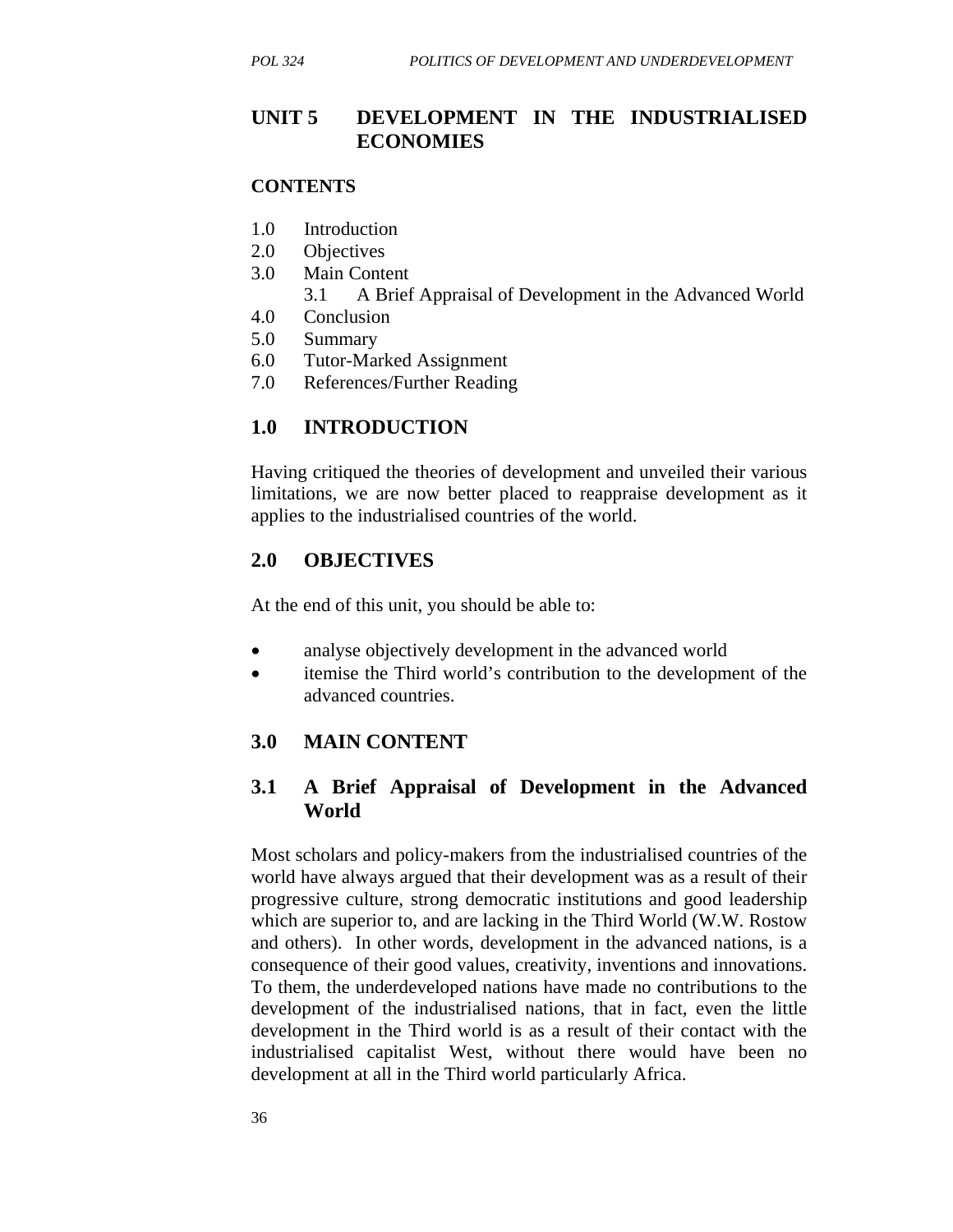Although it could be disputed that Western values are superior to nonwestern values because no culture is superior to another, it is a known fact that their creativity, disciplined political leadership and strong democratic institutions contributed significantly to their development. But that is not to say that the Third world countries did not contribute to such development. If the truth must be told, the material and human resources of the Third world nations especially those in Africa and South America not only contributed, but also sustained, and have continued to sustain development in the industrialised countries of the world particularly the West. Just imagine the following scenario.

- 1. Imagine if there were no slaves from Africa and South America to work in the European and North American Plantations. This would have significantly reduced production of goods such as refined sugar. The reduction in production would have translated to reduction in profits. This would have reduced the amount of savings for new investments and research which are all necessary for development. Europe and North America would not have developed at the rate they did if Africa, Asia and South America did not provide the needed man-power in form of slaves to work in their plantations and as a result, boost production, profits, savings and investments as well as research, which sustained their development.
- 2. Imagine if there was no imperialism and the Third world nations were not colonised. Their cheap raw materials wouldn't have been exploited to service industries in the West after the industrial revolution. The implication would have been, since the machines required raw materials to produce goods, most of the industries in the West would have closed operations as a result of lack of raw materials, while some others would have operated at losses instead of profits because of the expensive and few raw materials from Europe. If this had happened, invention and innovation would have been discouraged and industrial revolution stalled, and the pace of development in Europe and America substantially reduced.
- 3. Imagine if the Third world economies were incorporated into the global capitalist system at a just and fair position, and in which they also produce and export finished goods. The Third world would have been making enough gains and surplus values and would not be experiencing unfavourable balance of payment. Based on this, there is every likelihood that the Third World development would have equaled or be close to that of the industrialised countries.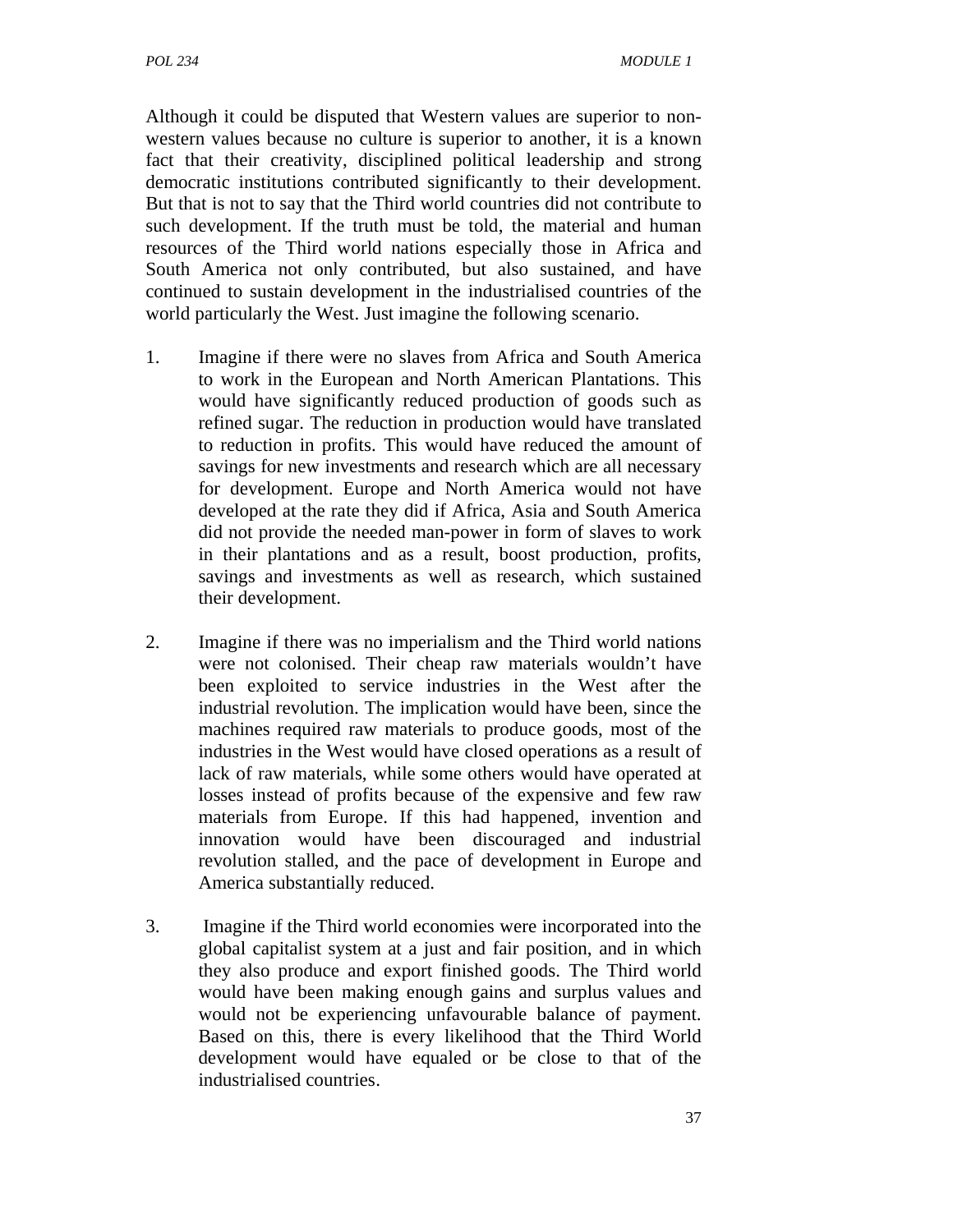4. Imagine if the global terms of trade and other international economic relations are designed and implemented for mutual benefits of all the participating countries, Africa would not have been contributing just about 1% to the global trade. The world resources would have been symbiotically shared and this would have translated to even global development with some little variations.

Imagine also if thousand of skilled Africans did not migrate to the US and Europe, there would have been shortage of human capital to fasttrack development in the industrialised world. It is on record that an average of 30,000 Africans migrate to the US and Europe every year. About 25% of doctors trained in Africa work abroad in developed societies. In the United States alone, African immigrants are the highest educated set of immigrants. There are about 640,000 African professionals in the US, and about 360,000 of them hold PhD, about 120,000 of them are medical doctors from Nigeria, Sudan, Ghana and Uganda. Others are professionals who are making their mark in various fields of human endeavours (Archbishop Ndungane cited in Igwe, 2010). The implication of this is that through brain drain, human capital is exploited from Africa to fine-tune development and refresh the population in the advanced countries of the world. Hence without such exploitations, development in the advanced countries would have been slow or even stalled. Although Africa also benefits from such human capital relations in form of brain gain, the benefit is not substantial and its positive impact on Africa's development is very little.

#### **SELF- ASSESSMENT EXERCISE**

- i. Critically assess development in the advanced nations of the world.
- ii. In your own opinion, could development in the advanced nations, have proceeded without the resources from the Third world countries?

# **4.0 CONCLUSION**

Having imagined all these possibilities, it is now understandable that Europe, North America and Japan and even emerging economies like China, India, and South Korea, would not have developed at the speed they did if not because of the ever-flowing stream of human and material resources from Africa in particular. Although internal factors such as creativity, industrial revolutions, disciplined political leadership and progressive values contributed significantly to the development of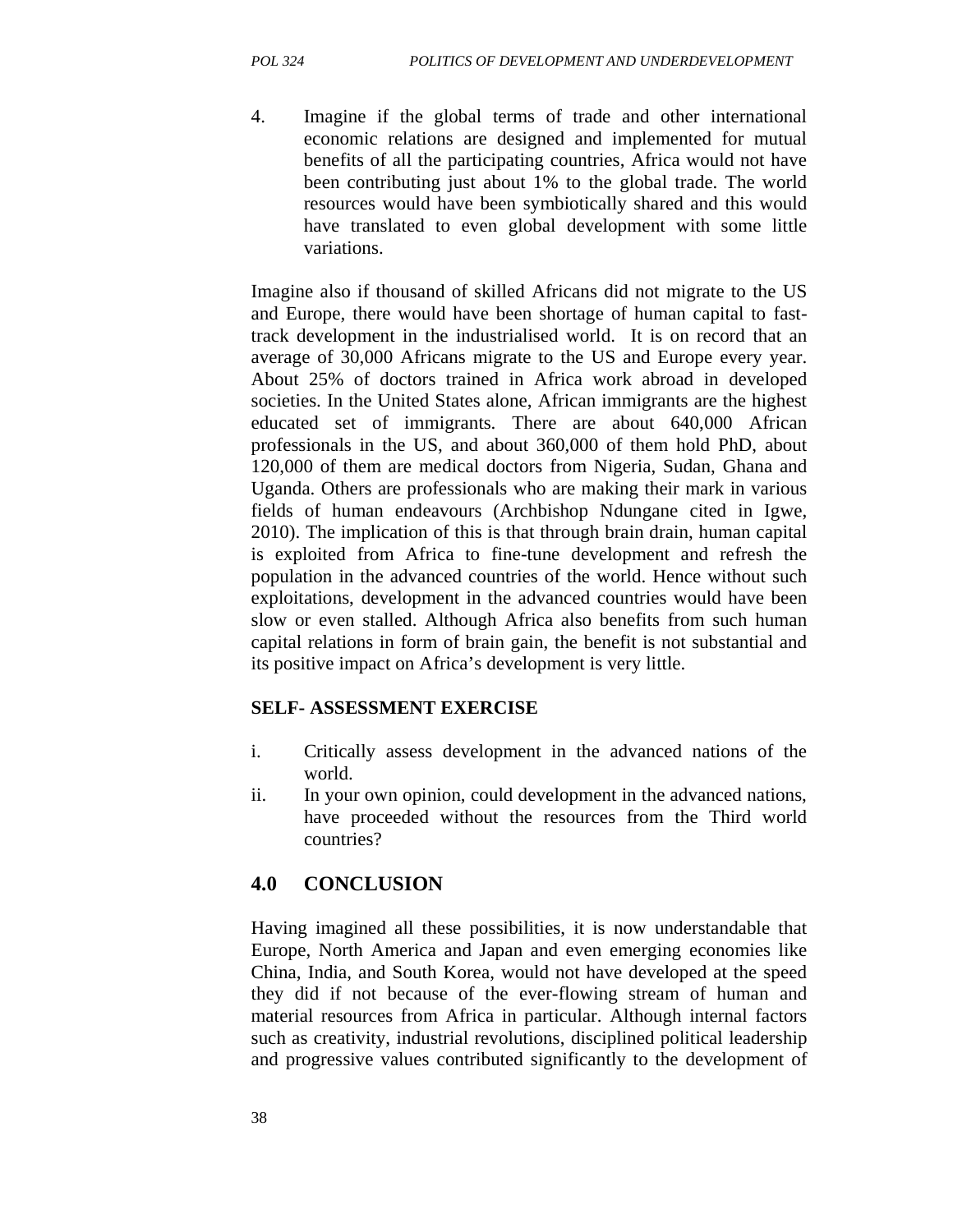the advanced nations, exploitation of African resources nay the Third world remains the life-wire that sustains that development.

# **5.0 SUMMARY**

This unit has objectively reappraised the issue of development as it applies to the advanced nations. It revealed that development in the advanced world is a function of both internal and external factors which include advanced nations' creativity, inventions and committed and accountable political leadership and democratic institutions (internal factors), as well as the exploitation of Third world resources particularly Africa (external factor). Without the external factor, development in the advanced nations would have been slow and perhaps unsustainable.

# **6.0 TUTOR-MARKED ASSIGNMENT**

 "Development in the Western Capitalist countries is a function of both exogenous and endogenous factors." Explain.

# **7.0 REFERENCES/FURTHER READING**

- Amin, Samir (1974). Accumulation and Development. A Theoretical Model. *Review of African Political Economy*, Vol.9.
- Igwe, Stanley (2010). *How Africa Underdeveloped Africa.* Port-Harcourt: Professional Printers and Publishers.
- Marx, Karl (1976). *Capital. A Critique of Political Economy*. Vol.1. Penguin Books.
- Rodney, Walter (1972). *How Europe Underdeveloped Africa*. London: Bogle-L'Overtures Publications.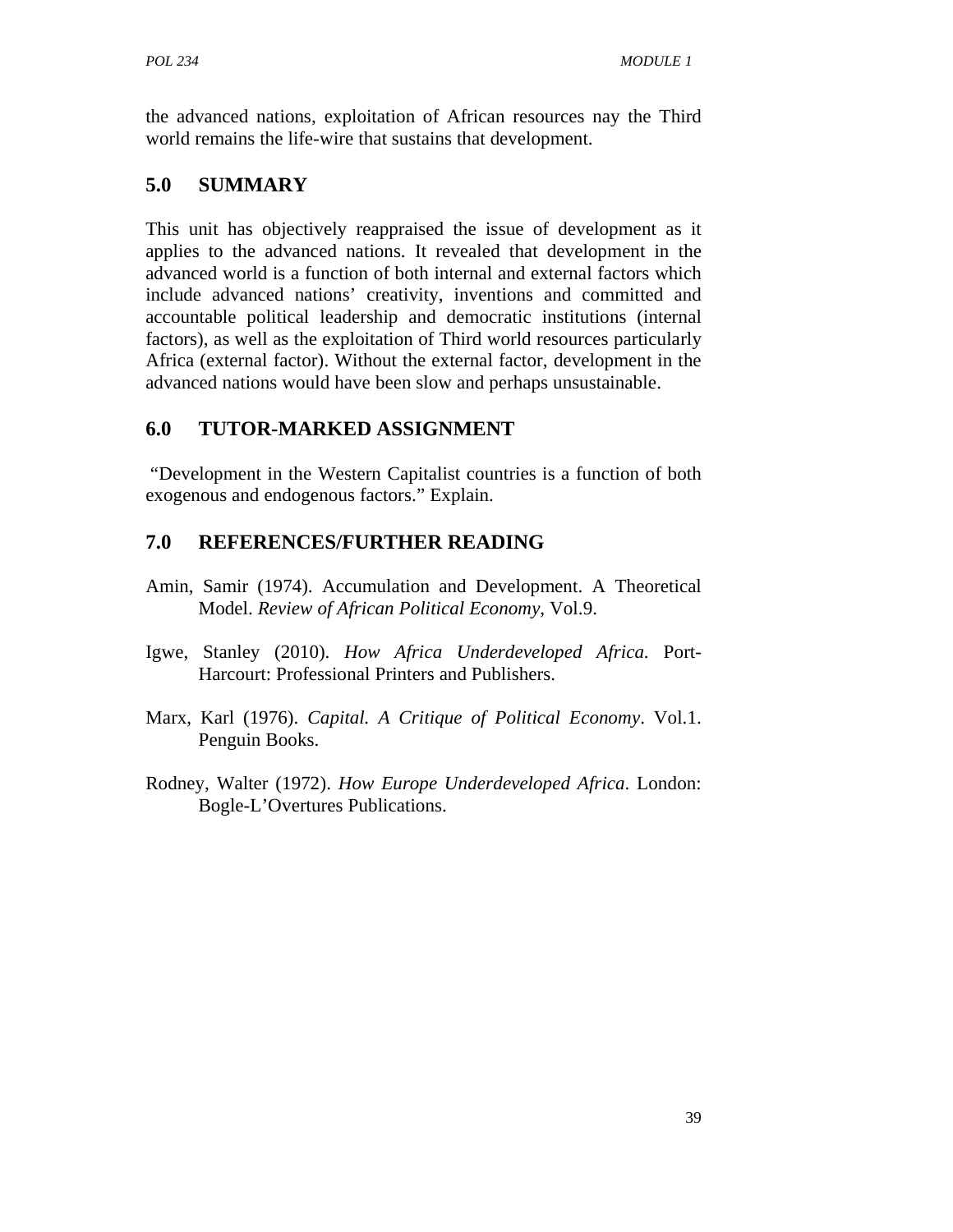# **UNIT 6 UNDERDEVELOPMENT IN AFRICA**

#### **CONTENTS**

- 1.0 Introduction
- 2.0 Objectives
- 3.0 Main Content
	- 3.1 A Second Look at Underdevelopment in Africa
- 4.0 Conclusion
- 5.0 Summary
- 6.0 Tutor-Marked Assignment
- 7.0 References/Further Reading

# **1.0 INTRODUCTION**

Africa has the highest number of underdeveloped countries of all the continents in the world. In fact, underdevelopment has become synonymous with Africa. More often than not, African leaders and scholars blame the West for their underdevelopment especially as it relates to their economic predicaments. But there are indications that apart from external exploitation, there are other internal factors that have contributed to Africa's underdevelopment. This unit takes a second look at Africa's underdevelopment with the aim of finding out the internal obstructions to the continent's development.

# **2.0 OBJECTIVES**

At the end of this unit, you should be able to:

- explain underdevelopment in Africa objectively
- state those internal impediments to Africa's development.

# **3.0 MAIN CONTENT**

#### **3.1 An Appraisal of Underdevelopment in Africa**

Africa is the richest continent in the world in terms of natural resources, yet it is the poorest continent in terms of socio-economic development. The story of Africa is that of a continent with a paradox of being so rich, yet very poor, so endowed with human and material potentials, yet very underdeveloped economically and otherwise.

40 Walter Rodney and other exponents of the Dependency School of Thought traced Africa's underdevelopment to imperialism and colonisation through which Africa was partitioned in Berlin Conference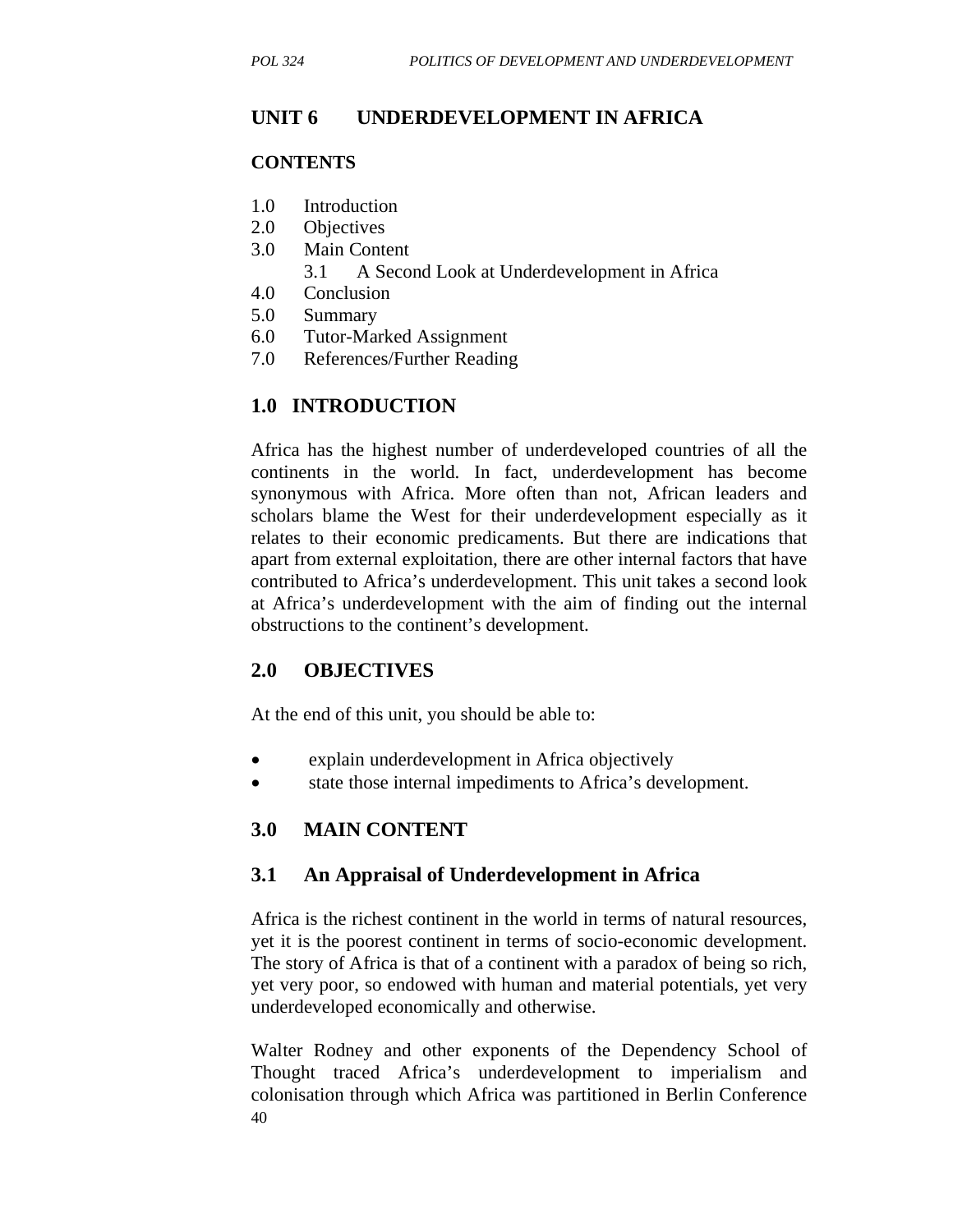of 1884/85 by foreign invaders - the European Powers, and its development stunted by the exploitation of its resources. For Rodney, an indispensable component of modern underdevelopment is that it expresses a particular relationship of exploitation - the exploitation of one country by another. All of the countries named as ''underdeveloped'' in the world are exploited by others; and the underdevelopment with which the world is now preoccupied is a product of capitalist, imperialist, and colonialist exploitation. Africa and Asian societies were developing independently until they were taken over directly or indirectly by the capitalist powers. When that happened, exploitation increased and the export of surplus ensued, depriving the societies of the benefit of their natural resources and labour.

However, it is true that colonialism and neo-colonialism obstructed, and have continued to obstruct in no measurable way Africa's quest for development, it is a more fundamental truth that internal factors have impeded Africa's development more than any other factors. Just consider the following possibilities:

- 1. Imagine if after the flag independence there was no corruption in Africa, and its resources were judiciously managed by its leaders, the condition of social infrastructure in Africa today would have improved significantly, and poverty would have been a history, or reduced to a reasonable degree. It is on record that African countries since independence have made billions of dollars from the export of their natural resources, but over 90% of such revenues has been either embezzled or mismanaged by their political leaders. For instance, it is believed that in Nigeria alone, about 400 billion dollars have been stolen from its externally generated oil revenues, and siphoned to private foreign accounts by the past political leaders. Imagine what that amount could have done if it was prudently utilised to provide basic amenities in the country, electricity supply would have been sufficient and regular, schools would have been well-equipped, hospitals would have been functional, all roads would have been tarred, many industries would have been built and sustained, standard of living would have risen, and poverty level would have been very low and inconsequential, and most importantly, underdevelopment might not have continued after independence.
- 2. Imagine if there was no political instability in Africa after independence, the continent would have experienced more development. It is on record that immediately after independence, most African states were engulfed by military coup, rancorous struggle for political power and the resultant prolonged political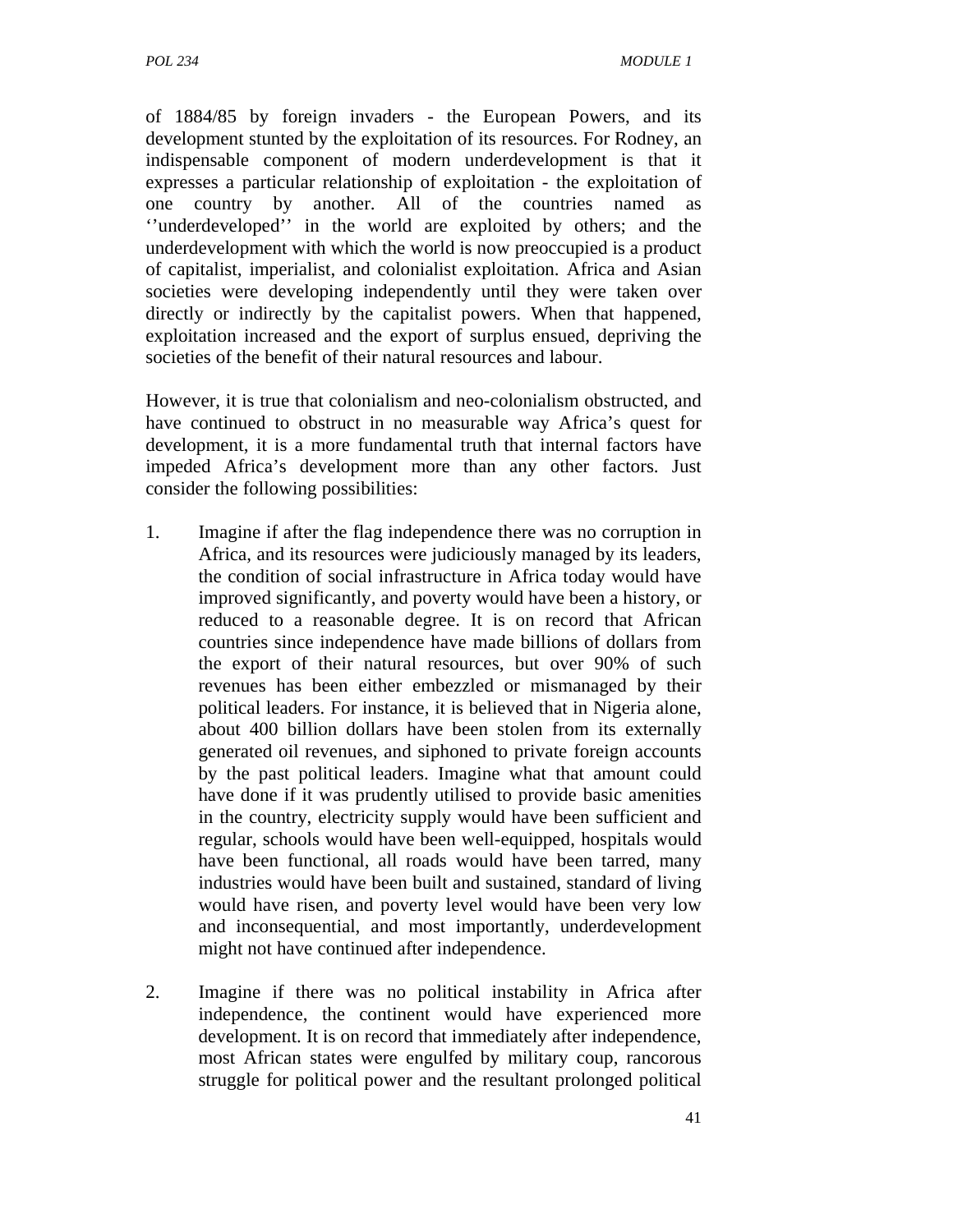imbroglio and civil wars, all of which hindered, and have continued to obstruct development efforts in Africa. From North to South, East to West, there is hardly any country in Africa that has not experienced either military take-over or civil war, or both. The stories of Sudan, Tunisia, Zimbabwe, Rwanda, Kenya, Ghana, Congo, Liberia, Somalia, Nigeria and numerous others, are that of countries torn apart by coup d'etat, autocratic leadership, political instability and civil war. Any wonder Claude Ake submitted that "by all indications, political conditions in Africa are the greatest impediment to development". The African political elites are so much overwhelmed by the struggle for state power that everything else including development is marginalised. This is partly and largely responsible for Africa's underdevelopment.

3. Also, imagine if there was continuity of economic policies by successive governments or regimes in Africa. What we have seen over the years among the various military and even civilian governments in Africa is a situation where each government came to power with its own economic and development agenda that was entirely different from its predecessor's. There is no continuation in public policy of government. This partly explains why there are many uncompleted or abandoned development projects across various countries in Africa. This is not surprising because most African politicians play politics of rancor and bitterness, and see their opponents as political enemies, and vice versa. Hence, if the opposition happens to grab power, its first preoccupation is usually to dismantle all the features of the old regimes including their economic policies irrespective of how good and developmental such policies may be. This is part of the reasons why Africa is underdeveloped.

Imagine if there is patriotism and commitment on the part of African political leadership to embark on auto-centric development and, or to utilise judiciously loans from the IMF and World Bank which are sometimes given with good intentions, most African countries would have experienced development while still being part of the global capitalist system just like the Asian Tigers. Even the Millennium Development Goals (MDGs) would have been achieved long before now. Sadly and regrettably, Africa, more than any other continent, lacks patriotic and committed political leaders who are interested in the general good of the people.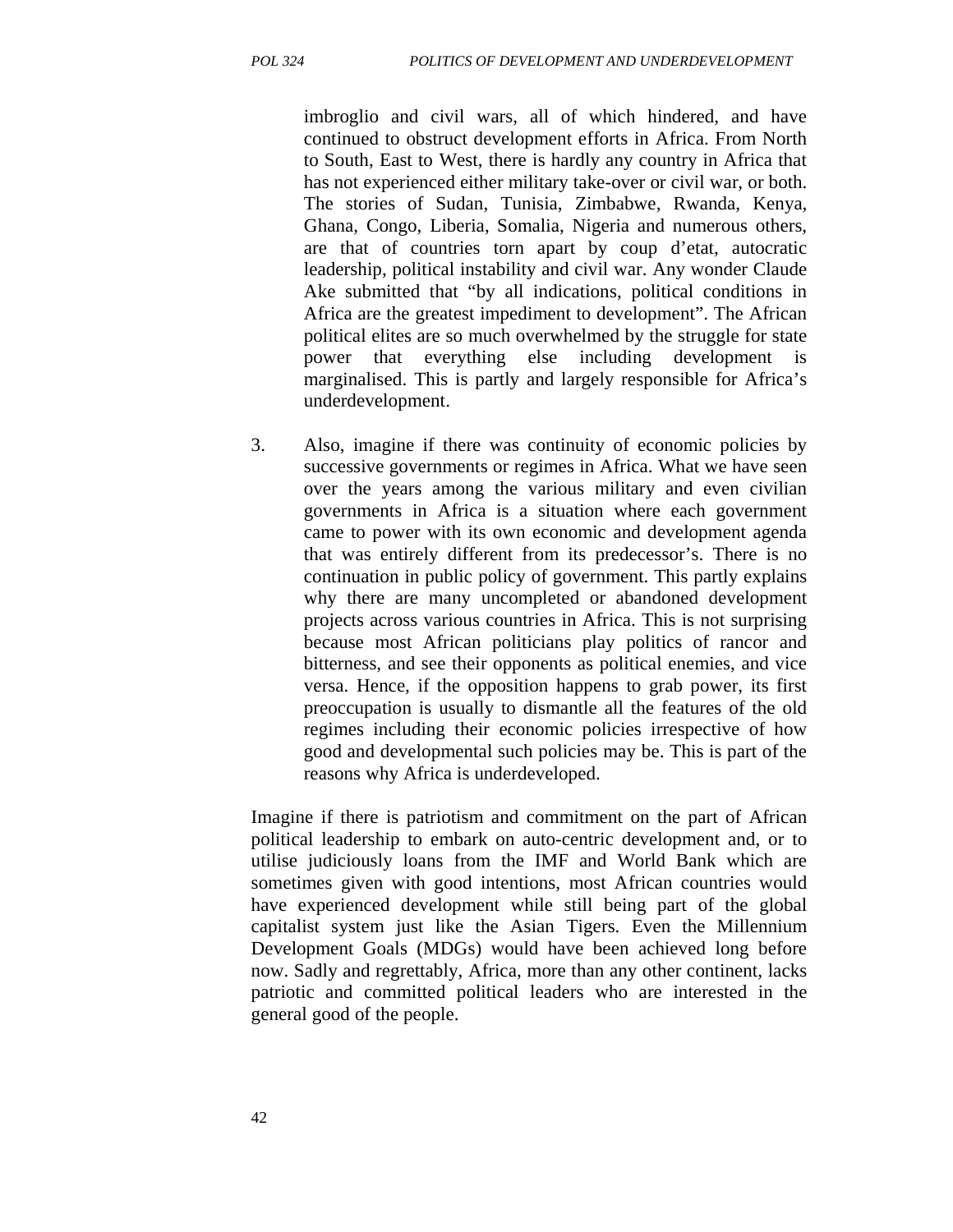#### **SELF-ASSESSMENT EXERCISE**

- i. "Europe exploited Africa, but Africa underdeveloped Africa." Discuss.
- ii. "Africa's underdevelopment is man-made, hence its solution lies in the hands of man." What do you think is the solution to underdevelopment in Africa?

# **4.0 CONCLUSION**

From the analysis so far, it is very clear that apart from colonial legacies, there are also internal factors such as corruption and political instability which are strong impediment to Africa's development. It is therefore high time that African political leaders stopped blaming imperialism for the continent's economic woes. It behooves the African political leadership to rise up to the occasion through self rebirth and selfdesigned development strategies to rescue Africa from the abyss of poverty and underdevelopment.

# **5.0 SUMMARY**

This unit has been able to re-assess underdevelopment in Africa. It unveiled how both imperialism and internal impediment of corruption and political instability have combined and arrested Africa's development. It argued that African would have developed if its political leaders have pursued development with patriotism, commitment, vigor and honesty.

# **6.0 TUTOR-MARKED ASSIGNMENT**

"Political leadership is the greatest impediment to development in Africa". Is it true?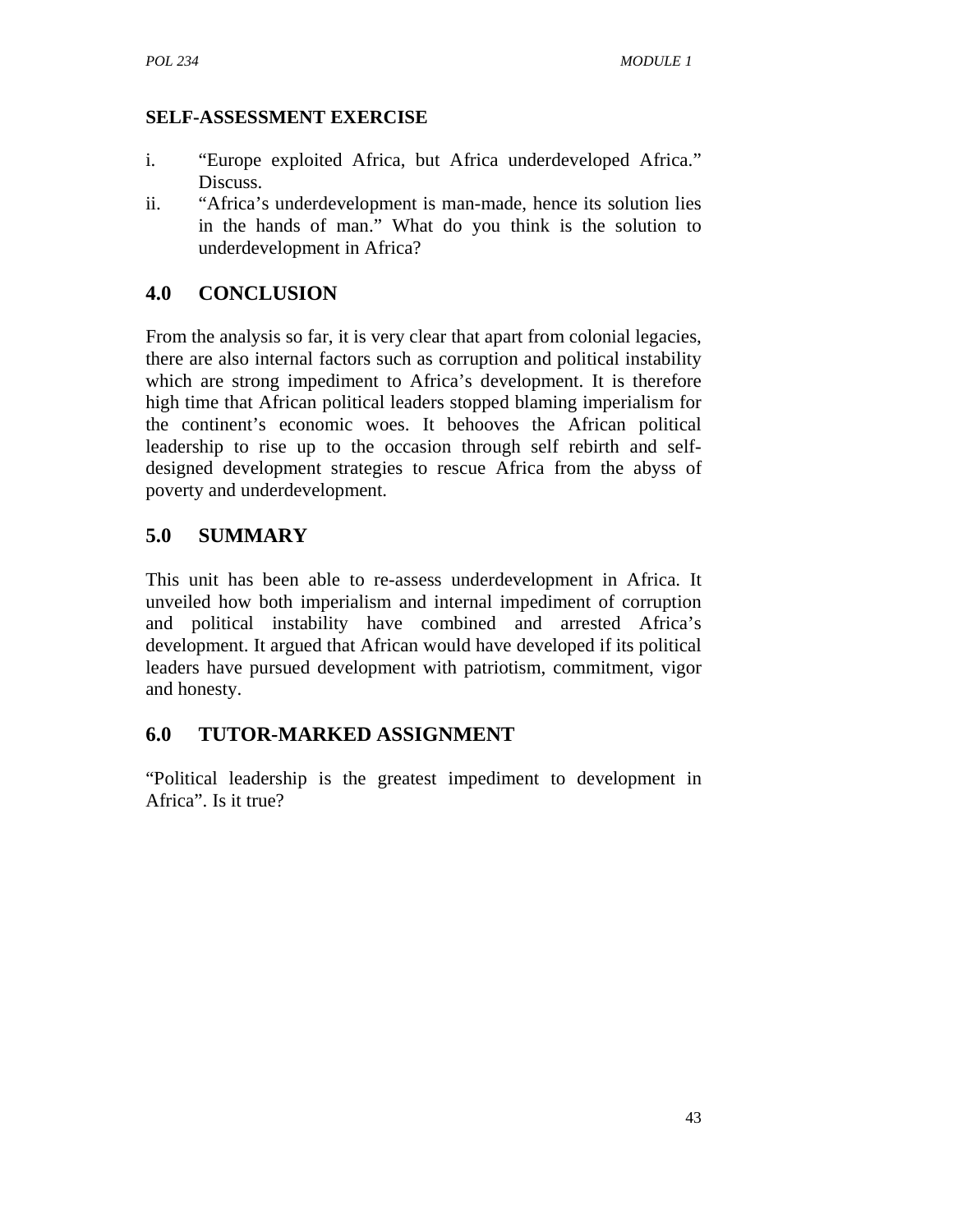#### **7.0 REFERENCES/FURTHER READING**

- Ake, Claude (1996). *Democracy and Development in Africa*. Ibadan: Spectrum Books Limited.
- Falola, T. & Afolabi, N. (Eds). (2008). *Trans Atlantic Migration*: *The paradoxes of Exile*. New York and London: Routledge.
- Igwe, Stanley (2010). *How Africa Underdeveloped Africa*. Port-Harcourt: Professional Printers and Publishers.
- Okeke, G.S.M. "The Uprooted Emigrant:" The Impact of Brain Drain, Brain Gain and Brain Circulation on Africa's Development." In:
- Rodney, Walter (1972). *How Europe Underdeveloped Africa*. London: Bogle-L'Overtures Publications.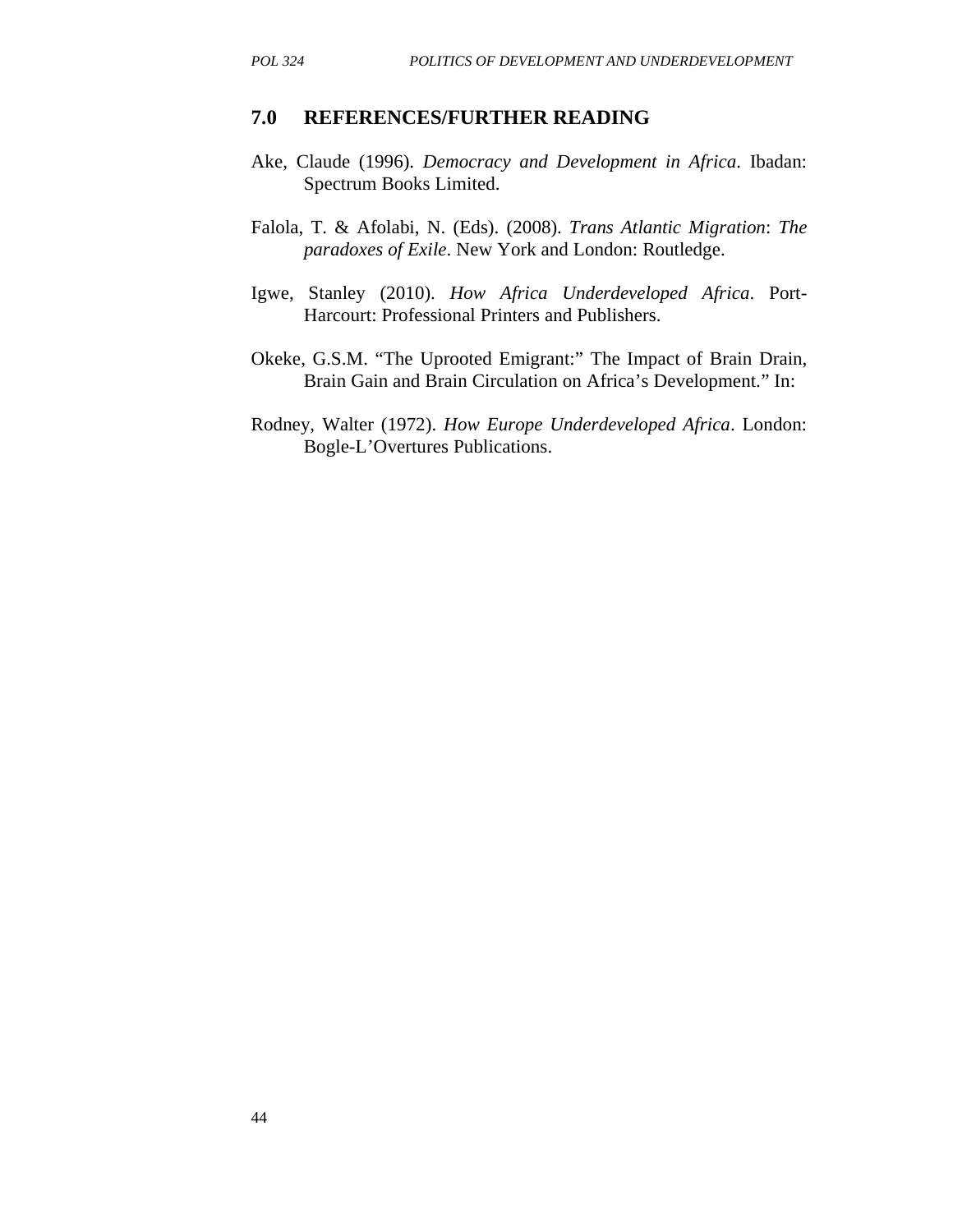# **MODULE 2 EXTERNAL AGENTS OF DEVELOPMENT AND UNDERDEVELOPMENT**

- Unit 1 Global Capitalism and Globalisation
- Unit 2 Britton Woods Institutions (IMF and the World Bank)
- Unit 3 Multinational/Transnational Corporations (MNCs or TNCs)
- Unit 4 The Politics of Debt and Foreign Aid in Africa
- Unit 5 North/South Dichotomy and the Search for a New International Economic Order

# **UNIT 1 GLOBAL CAPITALISM AND GLOBALISATION**

#### **CONTENTS**

- 1.0 Introduction
- 2.0 Objectives
- 3.0 Main Content
	- 3.1 Global Capitalism and Globalisation.
	- 3.2 Global Capitalism
	- 3.3 Globalisation
- 4.0 Conclusion
- 5.0 Summary
- 6.0 Tutor-Marked Assignment
- 7.0 References/Further Reading

# **1.0 INTRODUCTION**

This unit examines the impact of international capitalism and globalisation on the Third world. It interrogates the present construction of the global economic system which from all indications is enriching some few countries in the North while at the same time deepening poverty and underdevelopment in the South. In other words, it unveils the evils of global capitalism and how globalisation is a veritable instrument for their perpetuation.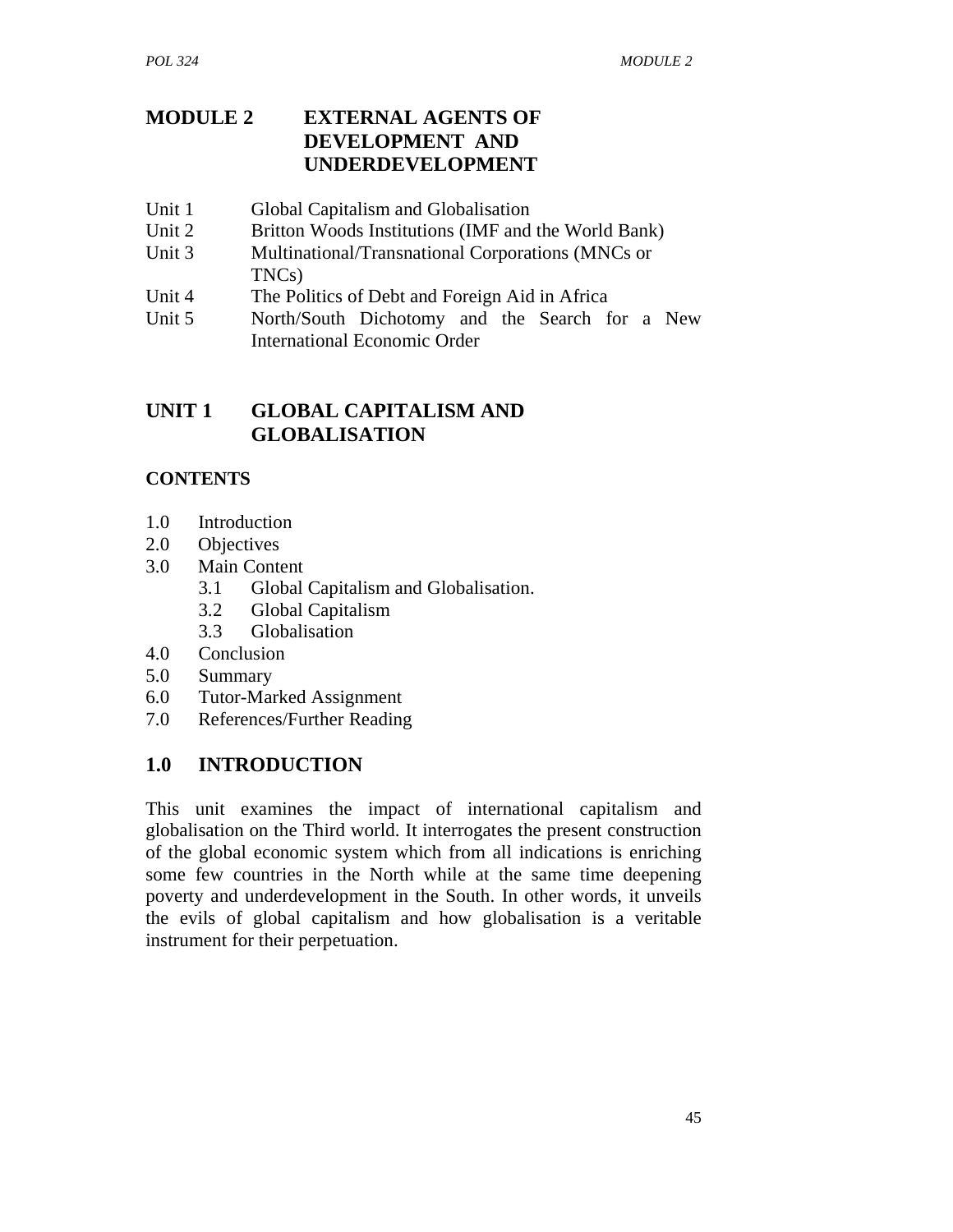# **2.0 OBJECTIVES**

At the end of this unit, you should be able to:

- identify the origin of global inequality
- explain why globalisation is affecting different nations of the world, differently
- state why in the Third world especially Africa the "state" is still needed to pilot the economy.

# **3.0 MAIN CONTENT**

#### **3.1 Global Capitalism and Globalisation**

#### **3.2 Global Capitalism**

The Third world nations particularly those in Africa are underdeveloped today not because of the incorporation of their economies into the global capitalist system, but because of "how" their economies were incorporated. Colonialism and neo-colonialism disarticulated and monetised the Third world economies and made them to be part of the global capitalist economy at a subjugated position. From the out-set, their economies were designed to produce mainly primary commodities or raw materials to service the industries in the Metropole. The Metropole or advanced capitalist economies were designed to produce finished goods that are marketable both in the Periphery and in the Core or Centre.

Again, the international regulations guiding the exchange of the raw materials from the Periphery and the finished goods from the Core are formulated and executed by the advanced capitalist nations to their advantage, but to the detriment of the Third world countries. The advanced capitalist nations deploy their exalted position in the global economic system to fix the prices of both primary commodities and finished products even though they often claim that such prices are not fixed by any country, but rather by the invisible forces of demand and supply which guide market economy. Prevailing realities have revealed that the so-called invisible market forces are very visible and are often manipulated by the advanced capitalist nations using their high influence in global institutions such as the World Trade Organisation (WTO).

International trade is essential to developing countries because having been integrated into the global capitalist order, international trade has become the major source of external revenue with which they could pursue development. However the problem with global trade is that it is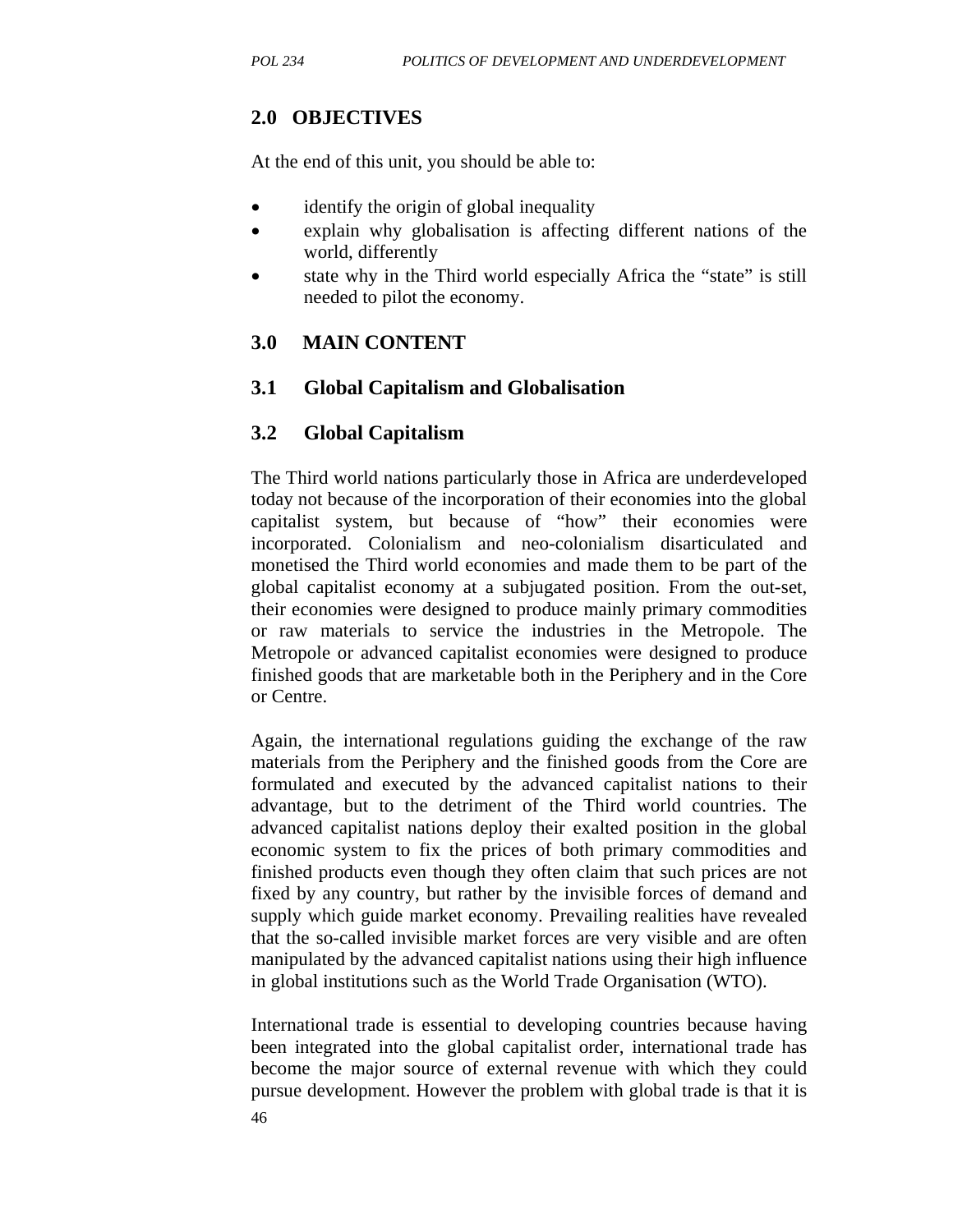tilted in favour of the industrialisd nations. The terms of trade and payment system are always unfavourable to the Third World countries particularly those in the South of the Saharan Africa. The forceful and unjust incorporation of the African economies into the international capitalist economic system at a position in which they produce what they do not consume (cash crops often exported to the industrialised countries as raw materials), and consume what they do not produce (finished goods such as cars, tea, electronics, ICT, etc) has continued to make Africa vulnerable to this open exploitation by which the advanced capitalist nations buy the raw materials at cheap prices and process them into industrial goods which they sell back to Africa at exorbitant prices. They use their privileged position in global affairs to fix both the prices of raw materials and that of finished goods. This usually results in trade deficits and unfavourable balance of payment in Africa because African countries often end up importing more than they export. The table below shows this great disparity in global trade.

| Table 1: World Merchandise Train in 2010 |                      |                    |
|------------------------------------------|----------------------|--------------------|
| <b>REGIONS</b>                           | <b>EXPORT VALUES</b> | <b>WORLD TOTAL</b> |
|                                          | (IN DOLLARS)         |                    |
| Europe                                   | 5.6 trillion         | 38%                |
| Asia                                     | 4.6 trillion         | 32%                |
| North America                            | 1.9 trillion         | 13%                |
| Middle East                              | 916 billion          | 6%                 |
| (Russia<br><b>CIS</b><br>and             | 588 billion          | 4%                 |
| Ukraine)                                 |                      |                    |
| South America                            | 575 billion          | 4%                 |
| Africa                                   | 500 billion          | 3%                 |
| <b>TOTAL</b>                             | 14.679 trillion      | 100                |

**Table 1:World Merchandise Train in 2010** 

Source: World Trade Organisation (WTO) 2011 Press Release

From the above table, it is obvious that in 2011 Africa contributed only 3% to the global trade. In 2012, Africa's contribution has even fallen to less than 2%. The reason is not because its goods are too small in terms of quantity, or amount of time and energy spent on their production, but because its goods are mainly primary products which are usually under priced by the industrialised nations. This is unlike finished goods from the industrialised world whose prices are very high as fixed by them.

Not even the World Trade Organisation (WTO) which came into existence in 1995 to address the deficiencies and the inherent prejudices of the Defunct General Agreement on Trade and Tariffs (GATT) which was established in 1948 to regulate trade among nations, has been able to tackle this injustice. Not even the creation of World Trade Tribunal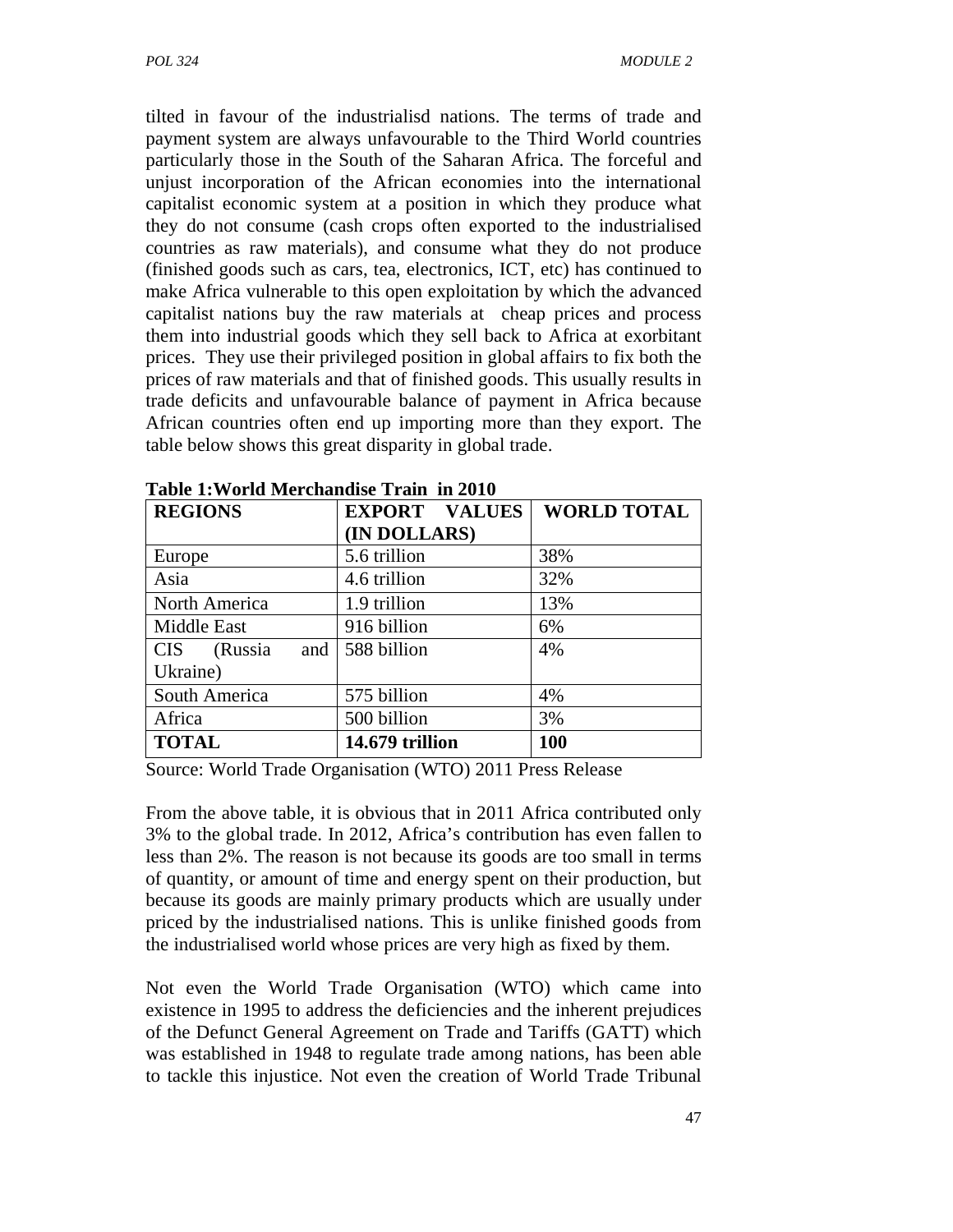by WTO to address and redress disputes and breaches of rules and regulations arising from international trade could right this protracted wrong in global trade relations.

The bitter truth is that the WTO, typical of any element of global capitalism, is serving the interests of the rich capitalist nations which have been deploying different strategies to reinforce and perpetuate their domination of the global economy. Globalisation appears to be the latest strategy of this capitalist domination agenda. It is this that we now turn to.

#### **3.3 Globalisation**

Globalisation is a short form for a cluster of interconnected phenomena and the term is used to describe, alternatively, a process, a policy, a predicament or the product of vast invisible global forces producing tremendous changes worldwide. The leading analyst on globalisation is Thomas Friedman, (see the World is Flat…)

Globalisation can be seen from two different perspectives – globalisation as interdependence of nations and globalisation as imperialism. For the Liberal School, globalisation is process of greater integration and interdependence of nations for mutual benefits and global development. Francis Fukuyama in his book titled "the End of History and the Last Man Standing" opines that globalisation represents the victory of political and economic liberalism that is evidenced in the triumph of the western ideas and values and the exhaustion of viable systemic alternatives to western liberalism. For the advocates of globalisation, nation states should open up their economies through deregulation and removal of all national barriers to international trade and investments in so as to enjoy fully the inter-dependency, mutual exchange of goods and services as well as development opportunities which globalisation offers. They further argue that "government has no business in business", and therefore should not intervene in the economy, but play minimalist role.

On the other hand, Radical School of thought views globalisation as the universalisation of capitalism through international economic policies with the aim of deepening the incorporation and dependency of the peripheral states on the developed capitalist nations. "Globalisation has come with new alliances that are purely economic and ideological…the forces that control the globalisation process are capitalist with an agenda of promoting economic liberalisation and enthroning capitalism on the world stage as the global ideology" (Babawale, 2007). For the antagonist of globalisation, it is a well calculated strategy by the North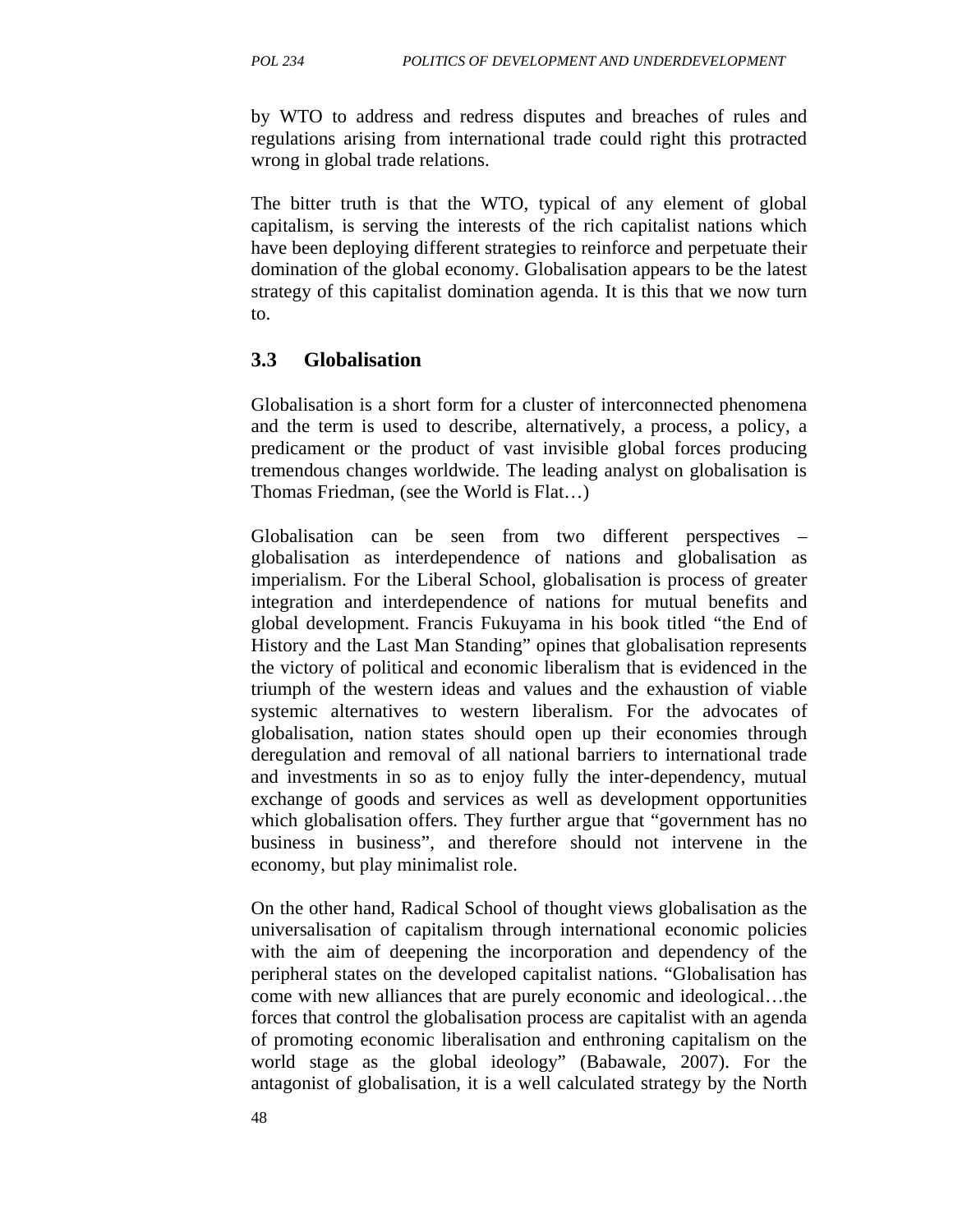to expand the operations of their Multinational Corporations for profit maximisation using the Information and Communication Technology (ICT). This however exploits and impoverishes more the already underdeveloped countries of the world. Based on this very fact, they regard globalisation as the highest stage of imperialism since it subjugates the Third World and appropriates its wealth to the West.

For the purpose of this course, the definition offered by the radical school appears to be more realistic and in tandem with the prevailing realities in the Third world. There is no doubt that globalisation offers some positive opportunities or gains to the entire world. For instance, it makes states of the world to be more interconnected and interdependent through trade and investments enhanced by improved Information and Communications Technology (ICT) like computers, mobile phones, internets and so on. In the words of Akinboye (2008), globalisation has brought a tremendous revolutionary transformation on our planet as a result of changes that have also taken place in ICT, all of which have cumulatively led to the villagisation of the globe. The interconnectivity emanating from globalisation is such that what affects one country can be seen and felt across the world, or can even affect or influence many other countries that are thousands of miles away. This is because the world has become a global village networked by ICT. Hence with just a click of buttons, you will know, see and even contribute to what is happening in any part of the world, even the most remote. The good thing about this global development is that there is now more global response to world issues or disasters such as Tsunami, climate change, terrorism etc.

However, whatever the gains of globalisation may be, its fallouts far outweigh its gains. It has integrated the world economies such that whatever affects one country particularly the big powers affect the entire world. In other words, it transfers the problem of one country to other countries that perhaps do not contribute to the problem. For instance, the Global Recession which lasted between 2007 and 2009 started in USA, but spread like wild-fire to other countries of the world including Nigeria.

Also, the effects of globalisation differ from one nation to another. While the industrialised nations gain more, the underdeveloped nations gain less. Moreover, the underdeveloped nations are more adversely affected by globalisation than the developed nations. The reason being that unlike the latter, the former are characterised by weak social infrastructure, low export prices, unfavourable terms of trade, debt crisis, and lack of bargaining power in international relations.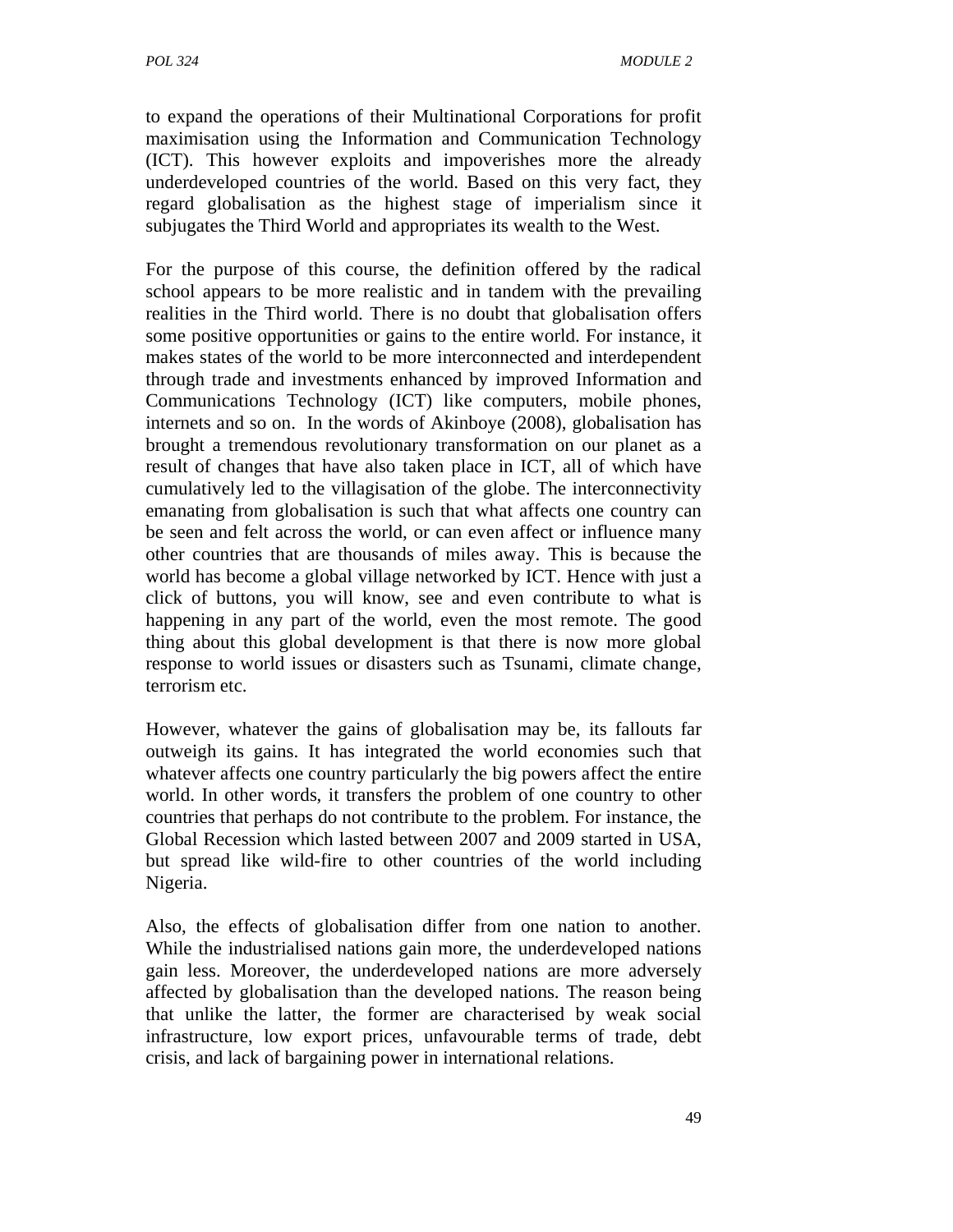Khor (2000) laments that globalisation is very uneven process with unequal distribution benefits and losses. The uneven and unequal nature of the present globalisation process is manifested in the fast-growing gap between the world's rich and poor people, and between developed and the developing countries, and in the large differences among nations in the distribution of gains and losses.

Therefore, the argument that the Third World states like Nigeria would reap bountifully from globalisation if they open up their economies is misleading. For example, over the last few years, it has been observed that the more Nigeria embraced globalisation through privatisation and deregulation, the more underdeveloped it has become. In fact, experiences have shown that un-checkmated globalisation is a doubleedge sword. Even USA which champions globalisation around the world is aware of this simple fact. That is why the state (government) is still central to the US economy. The State still pays unemployment allowance to the unemployed Americans. Also, when the US was hit hard by the global economic meltdown in 2008, President Barak Obama came up with a government intervention policy known as "Bailout" through which the government rolled out billion of dollars to bank-roll and save some of the troubled US companies such as the AIG, General Motors (GM), Citi-Bank etc, from bankruptcy and collapse, having been hugely affected by the global financial crisis. This is the same country that has been compelling the Third world governments not to intervene in their economies, but rather liberalise and allow the market forces to be the regulator.

#### **SELF-ASSESSMENT EXERCISE**

- i. **"**Global capitalism has produced comparative price advantage for the West in the world trade." Discuss.
- ii. Has globalisation enhanced or undermined development in the Third world?
- iii. Do you think Africa is ripe for non-government intervention in the economy?

#### **4.0 CONCLUSION**

The recent global financial crunch (2007/2008) has opened the eyes of many leaders of various countries to see the complex social and environmental consequences of unrestrained markets which globalisation advocates for. Global capitalism which is today in the guise of globalisation is founded on the foundation of exploitation of many by a privileged few, and that is partly responsible for the global inequalities and the resultant class struggle cum development crisis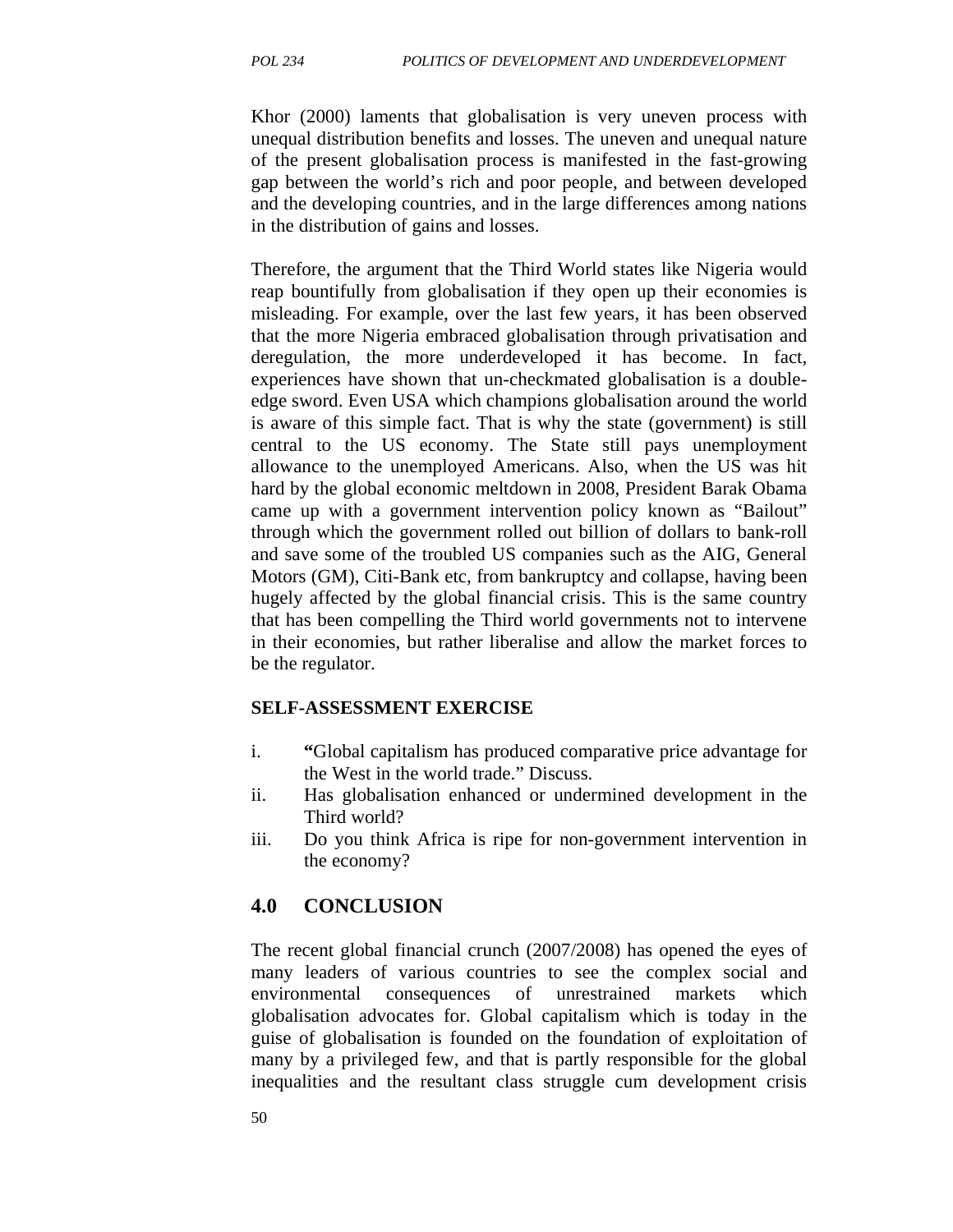across the world. Therefore, it behooves the Third world nations to exercise some caution while dealing with globalisation otherwise they will be totally consumed by it. It is also worthy to note here that the Third world countries especially those in Africa are not yet ripe for full liberalisation and globalisation.

We therefore conclude that the reduction of state to a minimalist status as prescribed by globalisation will eventually lead to the crucifixion of the state. But economies in the Third world particularly those in Africa still require the full attention of the state or government to provide not only the enabling ecology for businesses to thrive, but also the everneeded adequate regulations. Allowing the market forces to regulate African economies with their weak institutions will only result in further exploitation, hardship and underdevelopment.

# **5.0 SUMMARY**

In this unit, we have been able to critically examine the phenomena of global capitalism and globalisation. We argued that global capitalism in all its various manifestations was designed from the outset to enrich the industrialised capitalist world at the expense of the Third world development. We further asserted that the forceful disarticulation, monetisation and the unjust incorporation and subjugation of the Third world economies into the world capitalist system in which they produce what they do not consume, and consume what they do not produce, has produced an unfair comparative price advantage for the western finished goods as over the primary products of the Third world. This has contributed to more development in the West, but has deepened underdevelopment in the Third world particularly Africa. Finally, it is advised that the governments of the Third world states to be very careful as they engage in the on-going globalisation process so as to mitigate its fallouts while maximising its gains.

# **6.0 TUTOR-MARKED ASSIGNMENT**

"Globalisation has continued to have both positive and negative impacts in the Third World." Discuss.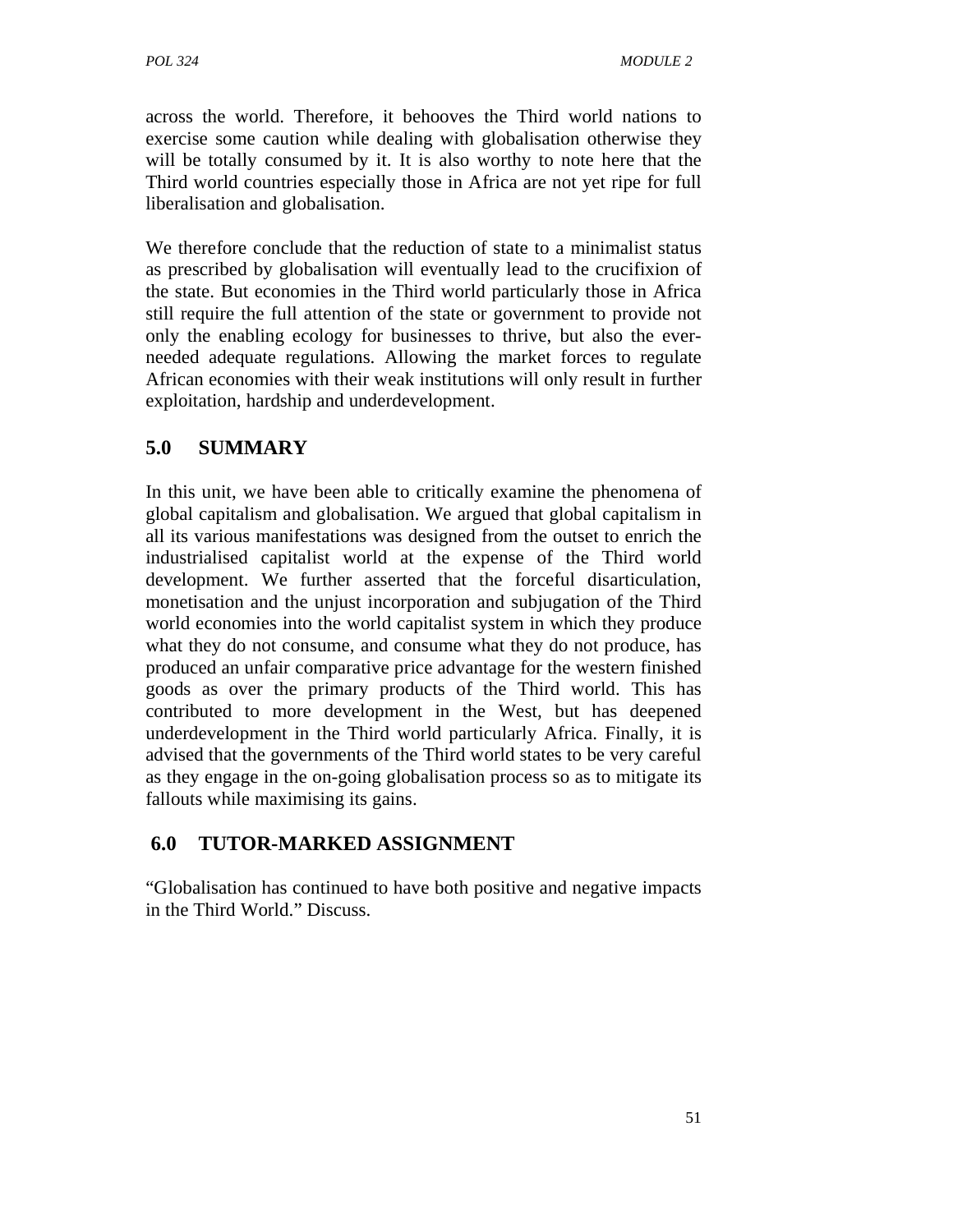#### **7.0 REFERENCES/FURTHER READING**

- Akinboye, Solomon (2008). *Globalisation and the Challenge for Nigeria's Development in the 21st Century.* Available on the internet at http://www.Akinboye Solomon and Globalisation. Retrieved on August 16, 2012
- Babawale, Tunde (2007). *Nigeria in the Crises of Governance and Development:* Retrospective, Prospective Analysis of Selected Issues and Events. The Political Economy of Development, Governance and Globalisation. Volume 1, 2 Lagos: Concept Publications.
- Khor, Martin (2000). *Globalisation and the South –Some Critical Issues*. Ibadan: Spectrum Books Limited.
- WTO (2011). Trade Growth to Ease in 2011, But Despite 2010 Record Surge, Crisis Hangover Persists.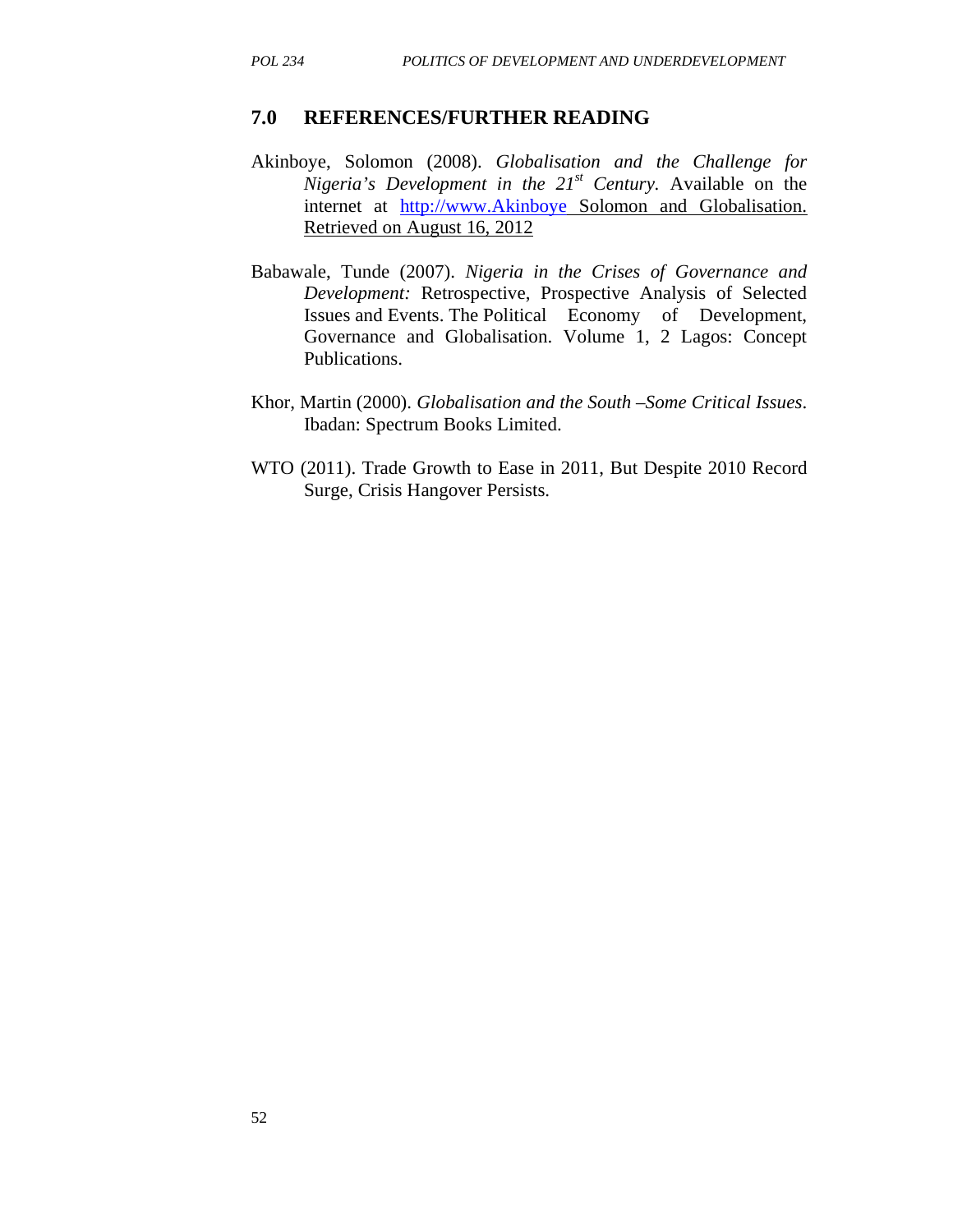# **UNIT 2 BRITTON WOODS INSTITUTIONS (IMF AND WORLD BANK)**

#### **CONTENTS**

- 1.0 Introduction
- 2.0 Objectives
- 3.0 Main Content
	- 3.1 IMF and World Bank
- 4.0 Conclusion
- 5.0 Summary
- 6.0 Tutor-Marked Assignment
- 7.0 References/Further Reading

# **1.0 INTRODUCTION**

This unit examines how the major International Financial Institutions have been contributing to the development and at the same time underdevelopment of the Third world countries particularly those in Africa. It unearths how loans from the IMF and the World Bank to the periphery facilitate "development" on one hand, and how conditions usually attached to such loans further underdevelopment on the other hand. The unit also unveils how the developed nations used their high voting power and influence to design and manipulate policies of these institutions for their benefits, but to the detriment of the poor nations of the world especially those in Sub-Saharan Africa.

# **2.0 OBJECTIVES**

At the end of this unit, you should be able to:

- analyse the contribution of the International Financial Institutions to global development
- state the contribution of the International Financial Institutions to global inequality and underdevelopment in the Third world
- identify the central role of funding and politics in deciding who gets financial assistance and under what conditions, from global financial institutions such as the IMF and the World Bank.

# **3.0 MAIN CONTENT**

# **3.1 IMF and World Bank**

The International Monetary Fund (IMF) and International Bank for Reconstruction and Development – IBRD (World Bank) were conceived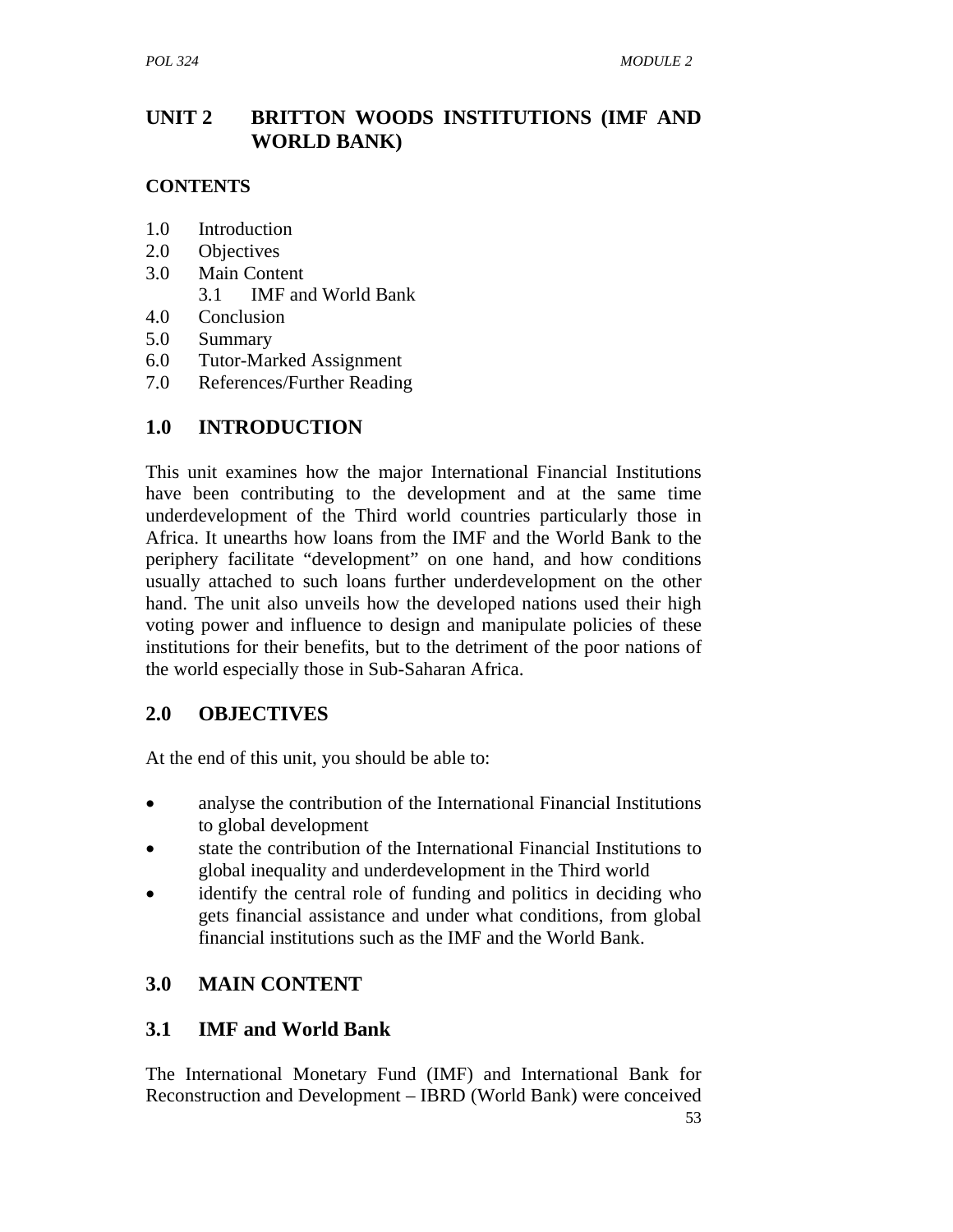in 1944 during the United Nations Monetary and Financial Conference in Bretton Woods, New Hampshire, United States of America. They came into existence in 1945 when their articles of agreement were signed by the first member states. However, in the trade area, the General Agreement on Tariffs and Trade (GATT) was also established, and after GATT transformed in the 1990's to World Trade Organisation (WTO). While the major mission of the World Bank was to help the countries that fought the  $2<sup>nd</sup>$  World war to rebuild their devastated economies, the IMF was to provide the needed global financial services such as adequate funding, sound financial advice, global trade and balance of payment management, and to carryout technical /financial research and make available the reports of such research to countries that may need them so as to improve global economy (Blanco and Carrasco, 2012). With the help of America's Marshal Plan combined with the efforts of both IMF and World Bank, European economies were rebuilt and development was restored to Europe.

Since then, the functions and focus of the IMF and World Bank have shifted to mainly developing countries that are still having enormous economic problems, and are in dire need of development. However, these Bretton Woods institutions have not been able to replicate what they did to European economies after the world war 11, rather they have become veritable instruments in the hands of the developed nations particularly the capitalist West who are their major financiers and decision makers, for the exploitation and underdevelopment of the periphery.

The advanced capitalist countries have been able to perpetrate and perpetuate these exploitation and dependency in the Third World partly because they are the major financial contributors to the IMF and World Bank, They have the highest voting powers in these institutions, and they do not hesitate to use such powers to benefit themselves at the expense of the Third World. By virtue of their financial contribution to these global financial institutions, the Western nations are the decision makers and as such they dictate who gets what, how and when. This is a clear manifestation of the aphorism that he who pays the piper dictates the tune. The G-7 members (United States, Canada, United Kingdom, France, Italy, Germany and Japan) are top contributors to the World Bank and IMF, and together they control over 40 percent of the votes. The US is the only country with a super-majority power to block any decisions of the World Bank. The World Bank president is always an American and the president of IMF is always European. Therefore, the developing World has little or no say over the policies of these international financial institutions.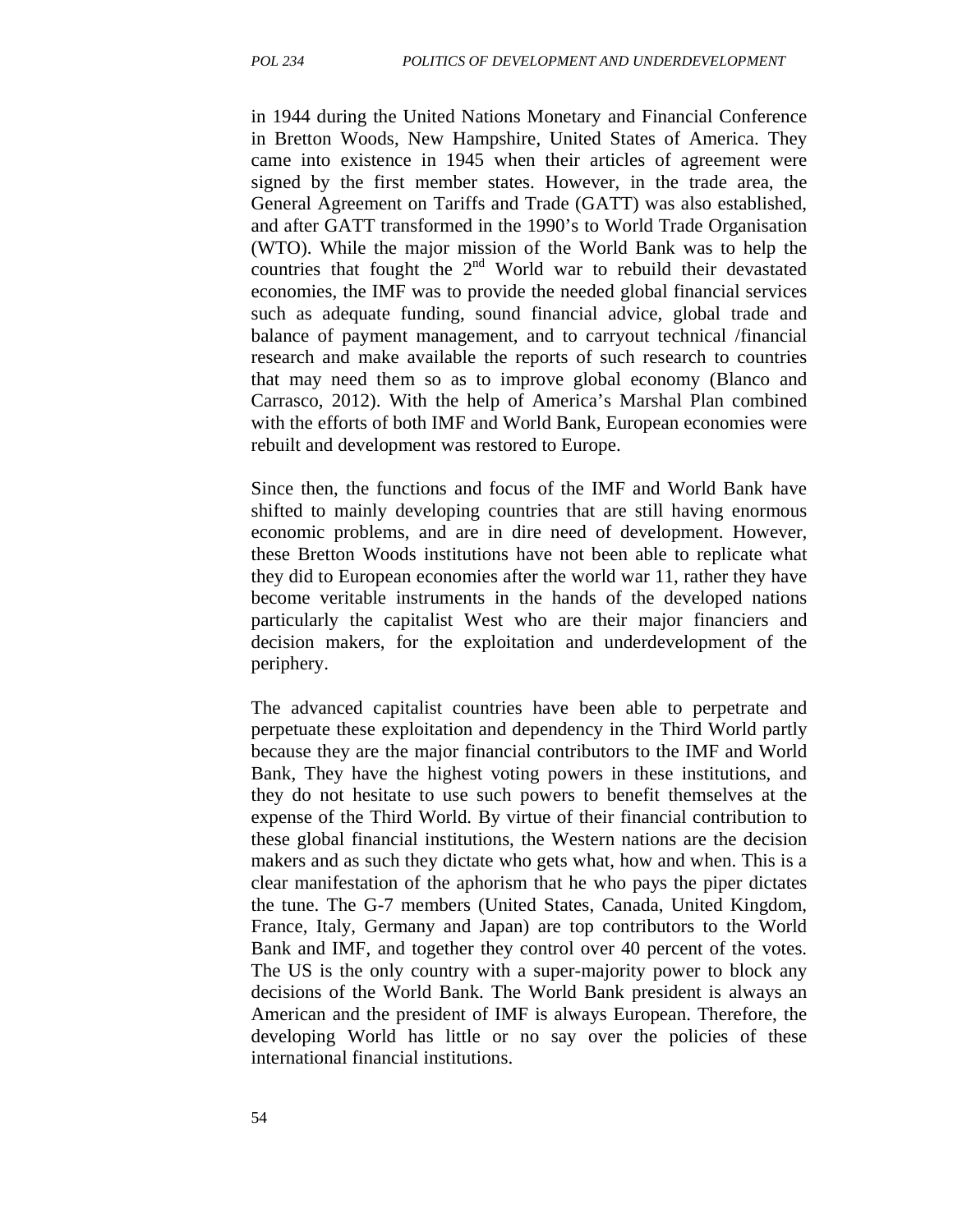There is no doubt that the World Bank and IMF support development in the Third world countries by given them loans or grants for development projects such as rural electrification, rural telephony, health care, construction of dams and irrigation channels for agricultural production, urban renewal (construction of street roads, waste management, and provision of potable water and street lights in some urban cities) and some other World Bank and IMF Assisted Projects.

However, the conditions that are usually attached to these loans and the manner in which the projects they are meant for are executed do more harm than good to the economies of the Third world. In Africa for instance, the interest rate IMF and the World Bank attach to their loans for countries in the continent is so high that at times one wonders if these institutions are really development-oriented, or are they profitoriented? It would have been a different thing if these institutions are commercial banks or enterprises whose major goal is profit maximisation. In a situation where they were set up with a mandate to fast track global development, it becomes worrisome when these global financial institutions pay more attention to interest rate on loans and profit making rather than development. Even the conditions for servicing such loans are sometimes designed in such a way that the recipient countries cannot fulfill them, and as such would have to pay through their nose to service the debt and arrears that would accumulate over time. Any wonder many countries in Africa suddenly became heavily indebted nations and had to be granted debt relief so that their already bankrupt economies can remain afloat.

Another inimical condition usually attached to loans from IMF and World Bank is the insistence by these institutions that the recipient countries must not only pay for consultancy which often takes half of the loan, but also purchase the materials that would be used to execute the projects from the West, notably the major financial contributors to the institutions. The consultants are of course expatriate from the institutions or the West. The danger of this is that consultancy alone consumes significant percentage of the loan thereby leaving little or nothing for the execution of the projects. Also, the recipient states spend huge part of the loan on importation of materials which otherwise could be sourced or produced locally. For example, in 2010/2011, the World Bank granted Nigeria millions of dollars on loan to control malaria which is one of the major child killer diseases in the country. However, one of the conditions attached to the loan was that Nigeria must import the materials for the programme such as "insecticide treated mosquito nets" from America and Europe. We all know that Nigeria has the local capacity to produce insecticide treated mosquito nets of course, but she was not allowed to do so. Then fundamental question is: if developing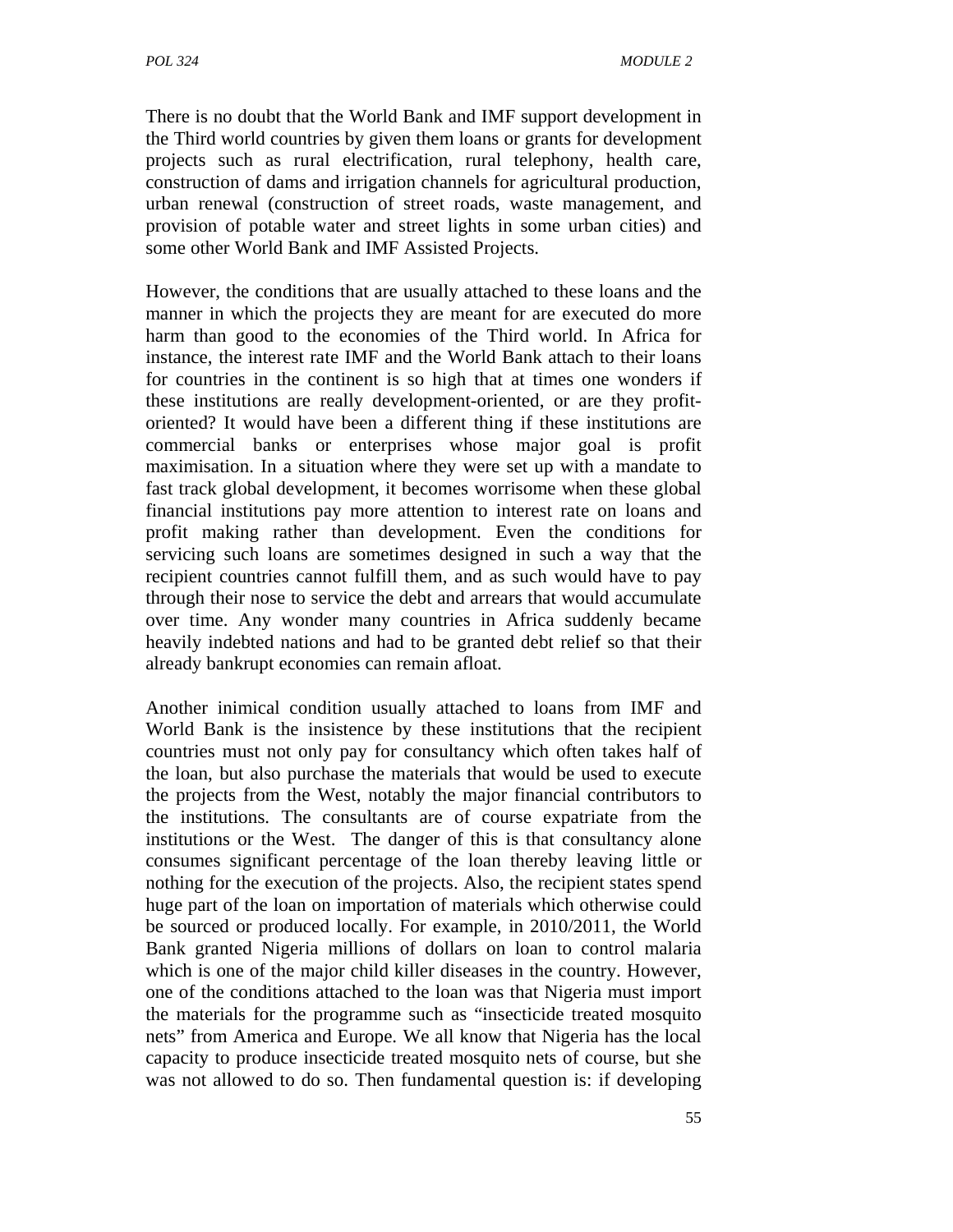countries are not allowed to produce goods as simple as mosquito nets, how can they attain self-sufficiency or even development which the World Bank claims to be facilitating? These strategies are not only inappropriate, but also constitute impediments to the developing countries quest for sustainable development.

Moreover, imposition of market economy driven reforms has become a constant feature or condition of IMF and World Bank loans. It is a known fact that more often than not the so-called development partners foist on developing countries reforms that are based on market economy principles through the IMF and World Bank. Most at times, they don't mind cooperating with even corrupt regimes in the Third World inasmuch such regimes agree to open up their economies so that the socalled invisible hands of forces of demand and supply would regulate the prices of goods and services.

Polanyi (1944) has argued that this very principle of self-regulating market is not only untenable, but also utopian because government always intervenes and regulates the economy even in advanced capitalist nations like Britain, USA, etc. A recent example was the use of billions of dollars as bail-out (giving public money to distressed private companies) by the US government during the 2008 and 2009 global economic melt-down to save companies like the General Motors (GM) and Citi-Bank from bankruptcy and possible collapse. In fact, the imposition of open market system on the developing countries is being used to exploit them because once they open up their economies; the developed nations do not waste time to saturate the Third world markets with cheaper and more quality goods which often have competitive edge over the locally made goods. This creates low demand for locally produced goods, but high appetite for foreign goods. The implication is that local industries are kicked out of business due to low patronage, and the dependency of developing countries on industrialised nations is deepened.

It is worthy to note at this juncture that some of the IMF and World Bank led Reforms in the Third World are at times in conflict with the internal development plans of developing countries. This is what Ake (1996) called 'competing agendas' and according to him, "nowhere is the conflict more evident than in the rift between the Bretton Woods institutions and African governments over approaches to African Development. The Structural Adjustment Programme (SAP)" of 1986 in Nigeria is one of such IMF/World Bank led reform and development initiative that had catastrophic consequences on Nigerian economy. Up till today, Nigeria is yet to recover from the negative impact of the austerity measures and the devaluation of naira which were part of SAP.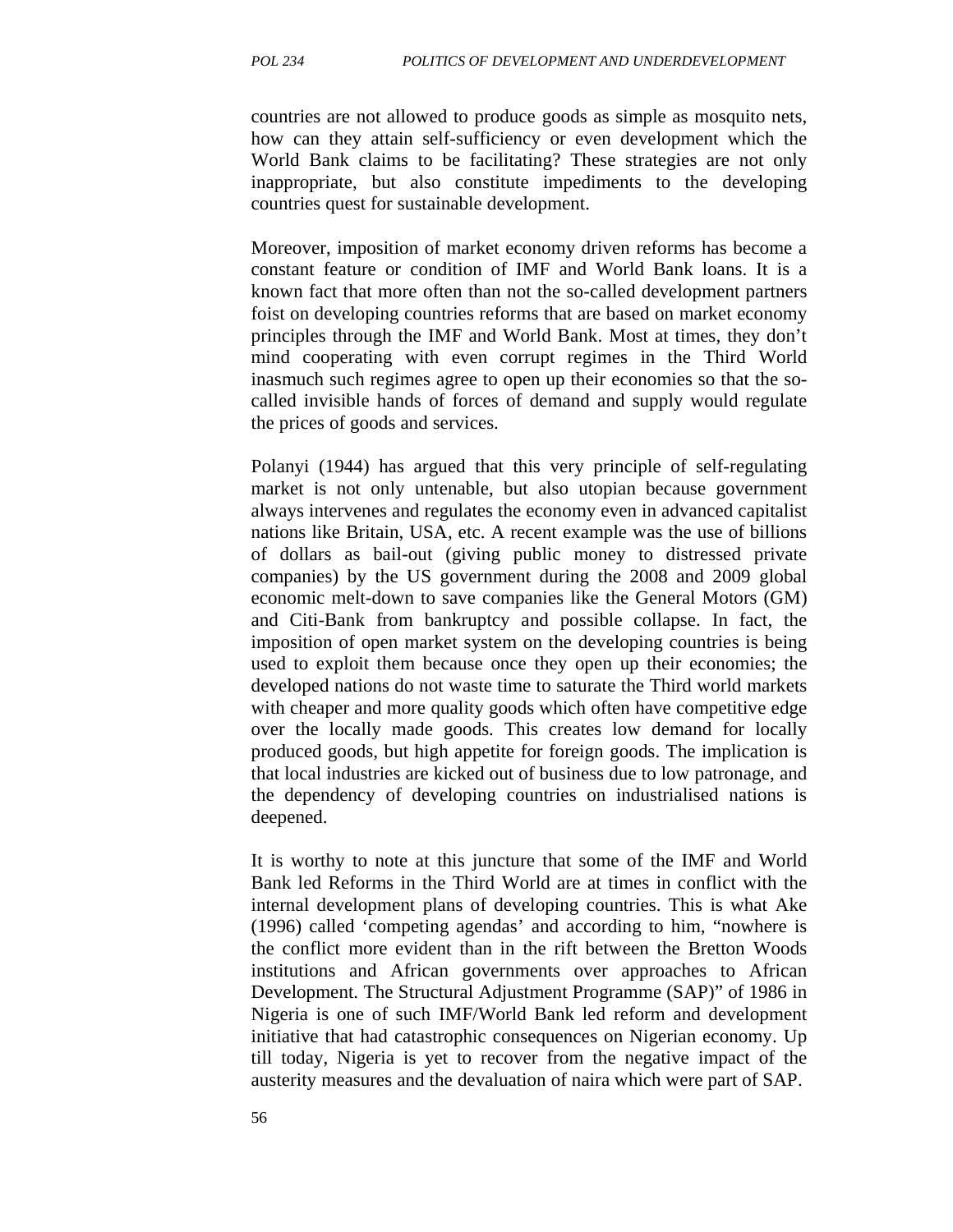Nevertheless, the IMF and World Bank are sometimes unwilling to fund development programmes in the Third World countries or even help them when they are experiencing economic crisis. A typical example is the inadequate funding of the Millennium Development Goals (MDGs). It is on record that the MDGs may not be achieved by the year 2015 largely because of the failure of the World Bank and IMF perhaps donor agencies to meet their financial pledges to the MDGs. But the same institutions are always ready to dish out billions of dollars to help the Western nations whenever they are in economic crisis. For example, the IMF has committed billions of dollars in bailout to the Euro-Zone Debt Crisis with little conditions attached. Nobody is asking Greece, Italy, Poland and Spain to use their Foreign Reserve to solve their debt problem. If Africa countries were to experience such debt crisis, it is unlikely that IMF would extend such gesture to them, and moreover, the IMF would have compelled such countries to use their Foreign Reserves and tackle the problem just as it happened during the debt relief in which Nigeria for instance had to spend 12 billion dollars of her Foreign Reserve on debt-buy-back so as to have 18 billion dollars debt relief.

#### **SELF-ASSESSMENT EXERCISE**

- i. Discuss how the top financiers of IMF and the World Bank influence the policies of the institutions and determine who gets what, how and when from the institutions.
- ii. Judging from the prevailing global economic problems, do you think the world still requires the services of the IMF and World Bank? Explain.
- iii. Suggest ways to manage the IMF and the World Bank so that every country, be it rich or poor, developed or underdeveloped, capitalist or socialist, can benefit evenly or fairly from the institutions.

# **4.0 CONCLUSION**

From the foregoing analysis, it is clear that the international monetary machines such as the IMF and World Bank are double edged sword which on one hand support global development, on the other hand contribute to the underdevelopment of the Third World through its policies. We therefore conclude that these International Financial Institutions are more or less veritable instruments in the hands of the advanced capitalist countries for deepening dependency and underdevelopment in the Third World states particularly those in Africa. Thus, they should be reformed in such a way that their policies will always benefit both the rich and the poor countries of the world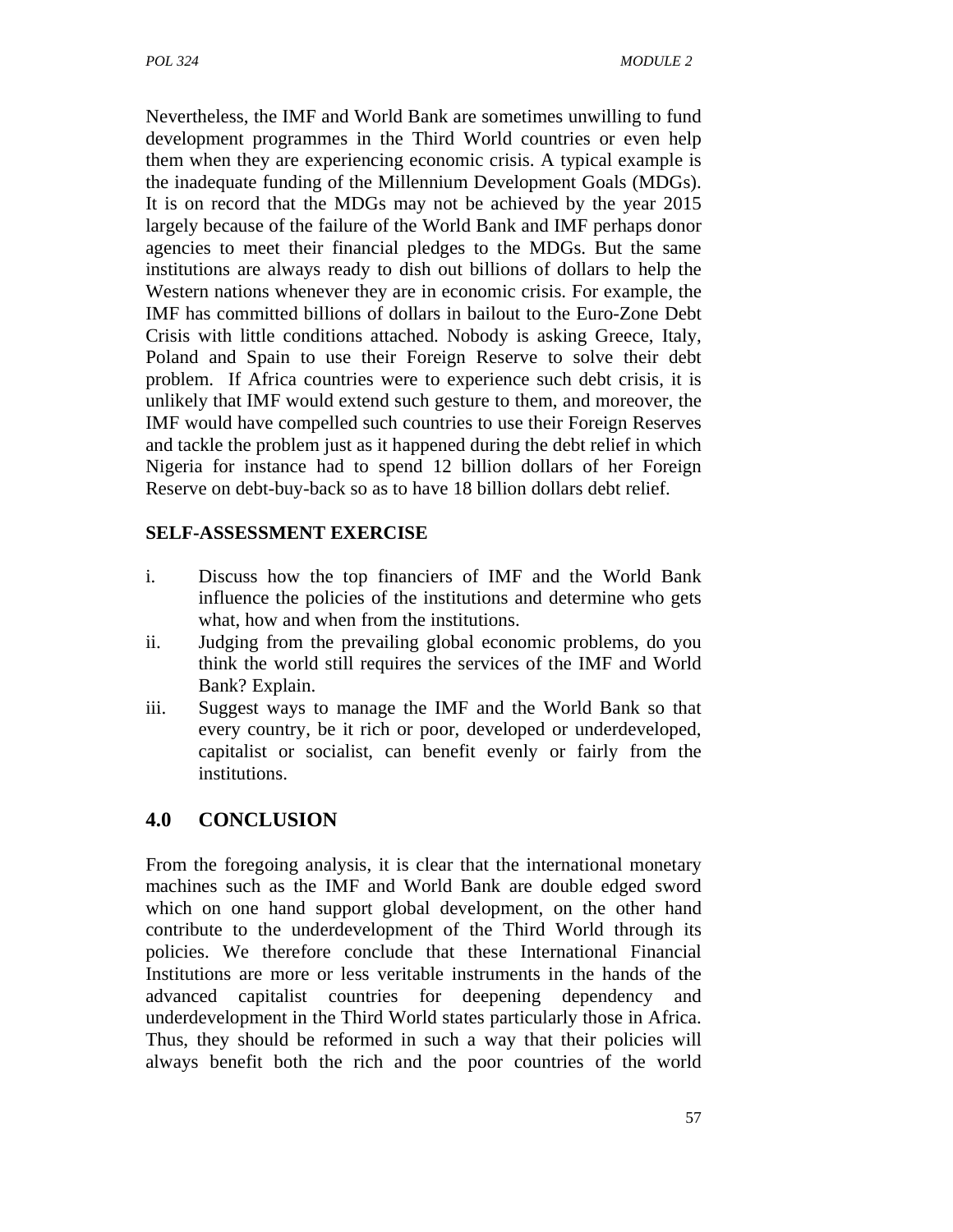irrespective of a country's financial contribution to the institutions or voting power in the institutions.

### **5.0 SUMMARY**

We have been able to appraise the activities of some global financial institutions such as the IMF and the World Bank. These institutions were set up to fine tune global economic development through provision of adequate loans or funding and economic advisory services to nations of the world particularly the poor ones. Unfortunately, these institutions have not satisfactorily fulfilled this mandate in the Third World. They have rather become a willing instrument in the hands of their major financiers which happened to be America and Europe, to perpetuate the international capitalist economic order and foist capitalist policies on the Third world which in the short-term and long-run benefit the West at the expense of the Third World. The overall objective is to deepen dependency and underdevelopment in the Third World for the economic well-being of the West.

## **6.0 TUTOR-MARKED ASSIGNMENT**

"IMF and World Bank are sometimes used to further the exploitation and underdevelopment in Africa and the Third world in general." Do you agree?

## **7.0 REFERENCES/FURTHER READING**

- Ake, Claude (1996). *Democracy and Development in Africa*. Ibadan: Spectrum Books Limited.
- Blanco, Sandra & Carrasco, Enrique (2007). "*The Functions of IM and the World Bank."* In: University of IOWA *Center for International Finance and Development* (*UICIFD) E-Book*. Available on the internet athttp://blogs.law.uiowa.edu/ebook/uicifd-ebook/part-1-ii functions-imf-world-bank. Retrieved on 16 September, 2012.

Polanyi, Karl (1957). *The Great Transformation*. Boston: Boston Press.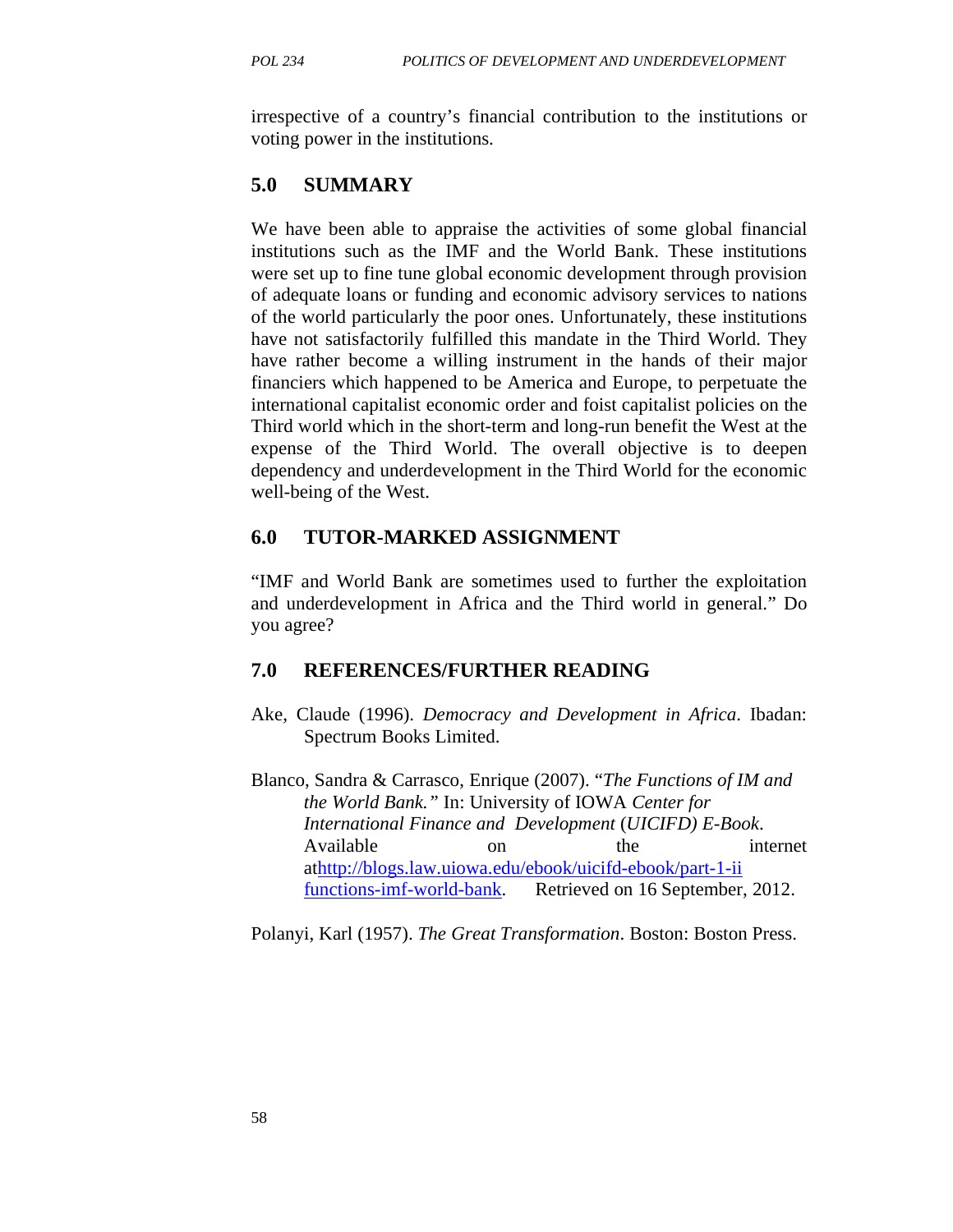## **UNIT 3 MULTINATIONAL CORPORATIONS/TRANSNATIONAL CORPORATIONS (MNCs or TNCs) AND GLOBAL DEVELOPMENT**

#### **CONTENTS**

- 1.0 Introduction
- 2.0 Objectives
- 3.0 Main Content
	- 3.1 Multinational/Transnational Corporations
- 4.0 Conclusion
- 5.0 Summary
- 6.0 Tutor- Marked Assignment
- 7.0 References/Further Reading

## **1.0 INTRODUCTION**

There is a raging debate among scholars and policy makers about the role of Multinational Corporations (MNCs) in global development. To some analysts, MNCs contribute positively to development particularly in the Third World. To others, MNCs are agents of underdevelopment in the Third world. Yet, to some others, MNCs play both positive and negative roles in the Third World development.

This unit therefore examines the activities of MNCs in the Third world so as to bring to the fore their pros and cons which invariably contribute to development and underdevelopment.

## **2.0 OBJECTIVES**

At the end of this unit, you should be able to:

- analyse the activities of MNCs in developing countries
- pinpoint the contributions of MNCs to global development and underdevelopment.

# **3.0 MAIN CONTENT**

### **3.1 Multinational Corporations (MNCs) are also sometimes known as Transnational Corporations (TNCs)**

Since World War 11, (WW11) one of the key non-state actors that plays an increasingly powerful role is the corporate actor. There are basically three different kinds of corporate actors, MNC's, TNC's and Business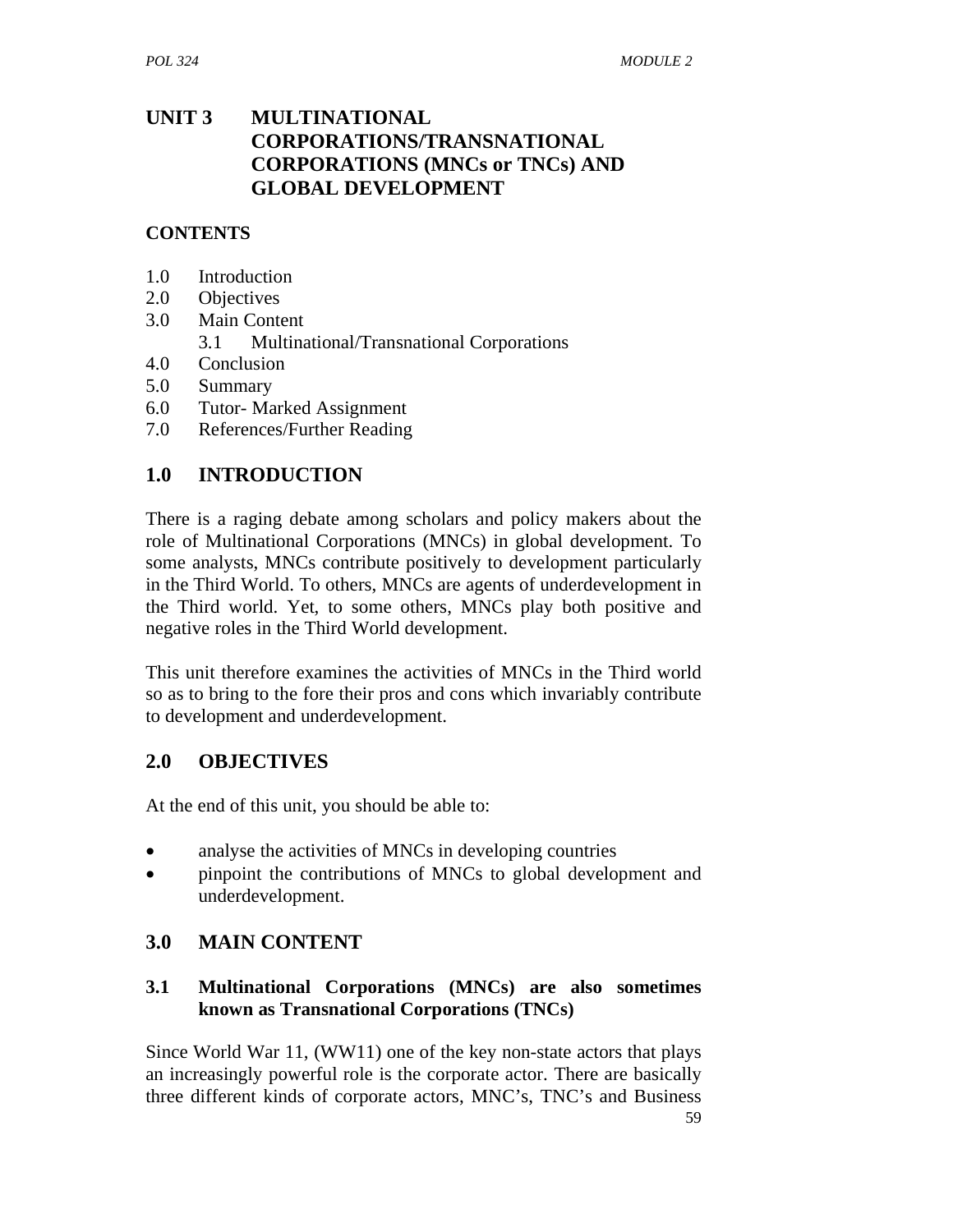Alliances. The first two are most prevalent in International Political Economy. Whilst most people do not bother to make a distinction between MNC's and TNC's, there is a distinction worth making. MNC's are generally referred to as national companies that have foreign subsidiaries. In a sense they are clones of the parent company. TNC's generally have a local perspective when it comes to sales, service, public relations and legal affairs, but they have a global perspective when it comes to parts, machines, planning, research and development, finance, marketing, pricing and management. In essence, TNCs usually view themselves as separate non-national entities. This distinction may be easily blurred.

In more specific terms MNCs are foreign private enterprises whose parent companies and headquarters are located in the home countries of their owners, but have subsidiaries spread across different other countries of the world. The operation and management of the subsidiaries are directed from the headquarters which are located thousands of miles away. MNCs operate in the various sectors of the economy ranging from oil and gas, mining, banking, manufacturing, electronics, automobile, construction to ICT. Examples of MNCs in Nigeria include: Shell Petroleum, Chevron, UAC, Toyota, Kia, LG, SAMSUNG, Thermocool, Nokia, MTN, Standard Chartered IBTC and numerous others. The cardinal goal of these companies is profit maximisation and repatriation of such profits to their home country. The benefits and costs attributed to MNCs have been many and complex. This has made them highly controversial non-state actors, especially in the global South where MNCs are frequently seen as the cause of exploitation and poverty.

There is no doubt that MNCs do make some positive contributions to the development of their host country. For instance, they pay royalties and taxes to the government of their host country. Thus, they are potential source of revenues to the government. Also, MNCs do provide employment to the indigenes of their host communities. Some of the indigenes or citizens of the country where MNCs are sited are usually employed to work in these companies. This helps in solving the unemployment problem. Moreover, MNCs in fulfillment of their corporate social responsibility do provide social infrastructure in their host communities. In other words, they sometimes help the government to provide basic amenities such as roads, hospitals, potable drinking water, schools and electricity for the well-being of the citizenry. In some instances, they give scholarship to the indigenes of their host communities.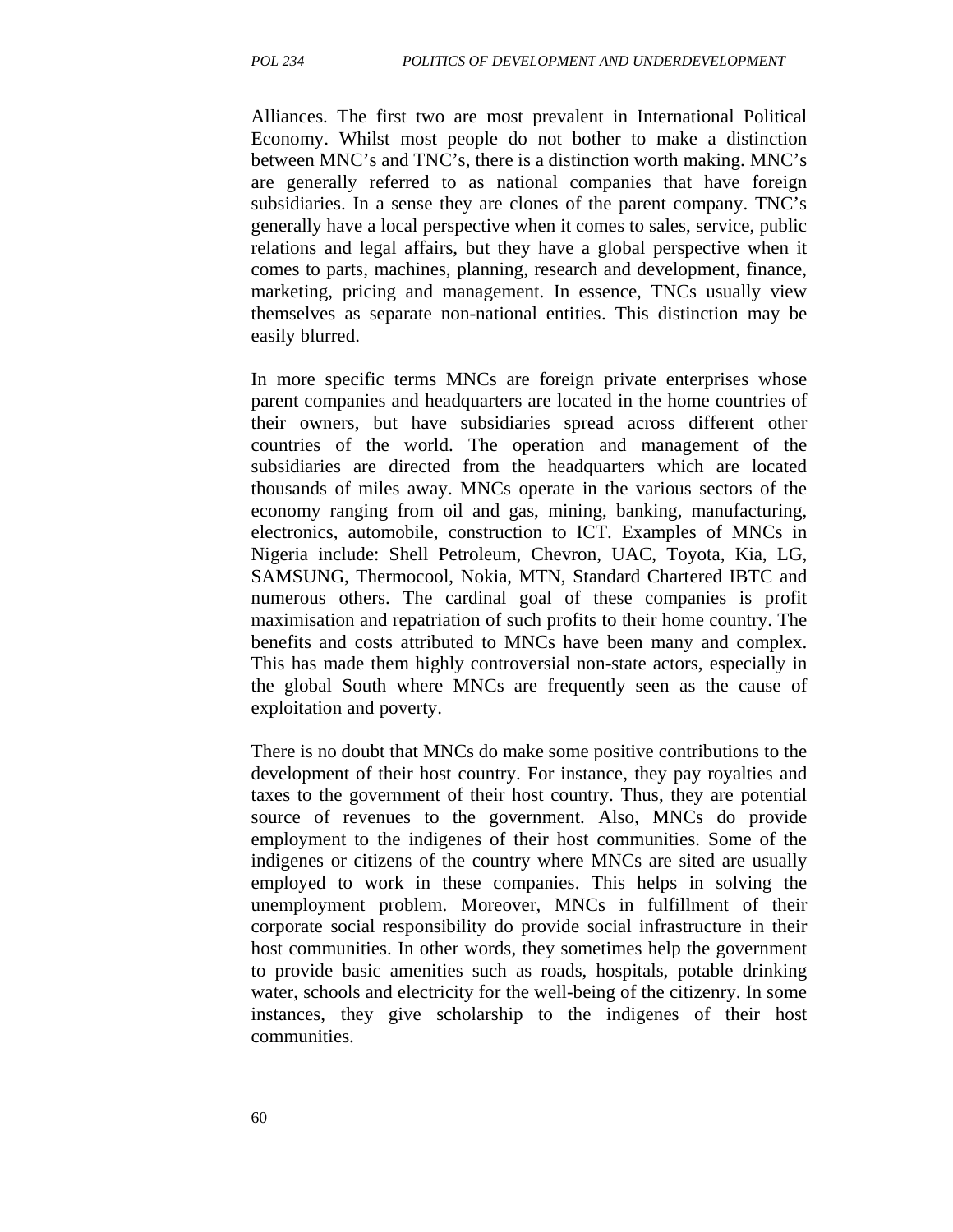However, MNCs particularly those operating in Africa do engage in insalubrious practices which directly and indirectly further underdevelopment. First is the unwholesome act which emanates from their mode of operations. It has been discovered that MNCs secretly engage child labour. In an attempt to make huge profits, MNCs now site their subsidiary plants in countries with large population like China, India and Brazil where labour is cheaper. They produce their goods in such countries and export them to other countries at high price. In addition to this, some MNCs do employ under-age children to work in these factories, and worst still these children are usually under-paid. Some of the cases of child trafficking if properly investigated may have links to some of these MNCs factories. This act amounts to child cum human capital exploitation which is neither good for the development of such countries nor the Third world where most of these children are trafficked from.

Second, although MNCs in the Third world do employ citizens of their host countries, such employees are usually under-paid when compared to their foreign counterparts working for the same MNCs either in the host country or home country. For instance, while a Nigerian manager in Chevron may be earning 400 thousand naira monthly as salary, a foreign manager with even less qualification may be earning 20 thousand dollars monthly. When this is converted into Nigerian currency, it runs into millions of naira. This amounts to exploitation, and the implication of this exploitation is that workers of MNCs in the Third world are paid salaries barely enough for subsistence. Thus, at the end of every month, they are left with little or nothing for savings and investments. This partly explains why there is low savings and investments among developing states. And without big savings and investments, economic development is likely to remain low or unattainable.

Third, since the primary objective of MNCs is to maximise profit, they do not hesitate to compromise quality of goods and services meant for the Third world consumption. Hence, some electronic gadgets and other goods exported have been found to be less in quality when compared to those consumed in the advanced nations. Although we acknowledge the complicity of the Third world leaders and comprador bourgeoisie who in order to make abnormal profit partner with the MNCs or even encourage them to produce and export substandard goods to their countries. Worst still, the prices of these goods are very exorbitant when compared to what they cost in Europe and America. Hence, cars, refrigerators, airconditioners, TV and radio sets, handsets, etc cost less in oversea markets. This unjustifiable variation in prices amounts to exploitation of the Third world resources and the danger of this is that the Third world countries are exploited of their hard earned monies and their foreign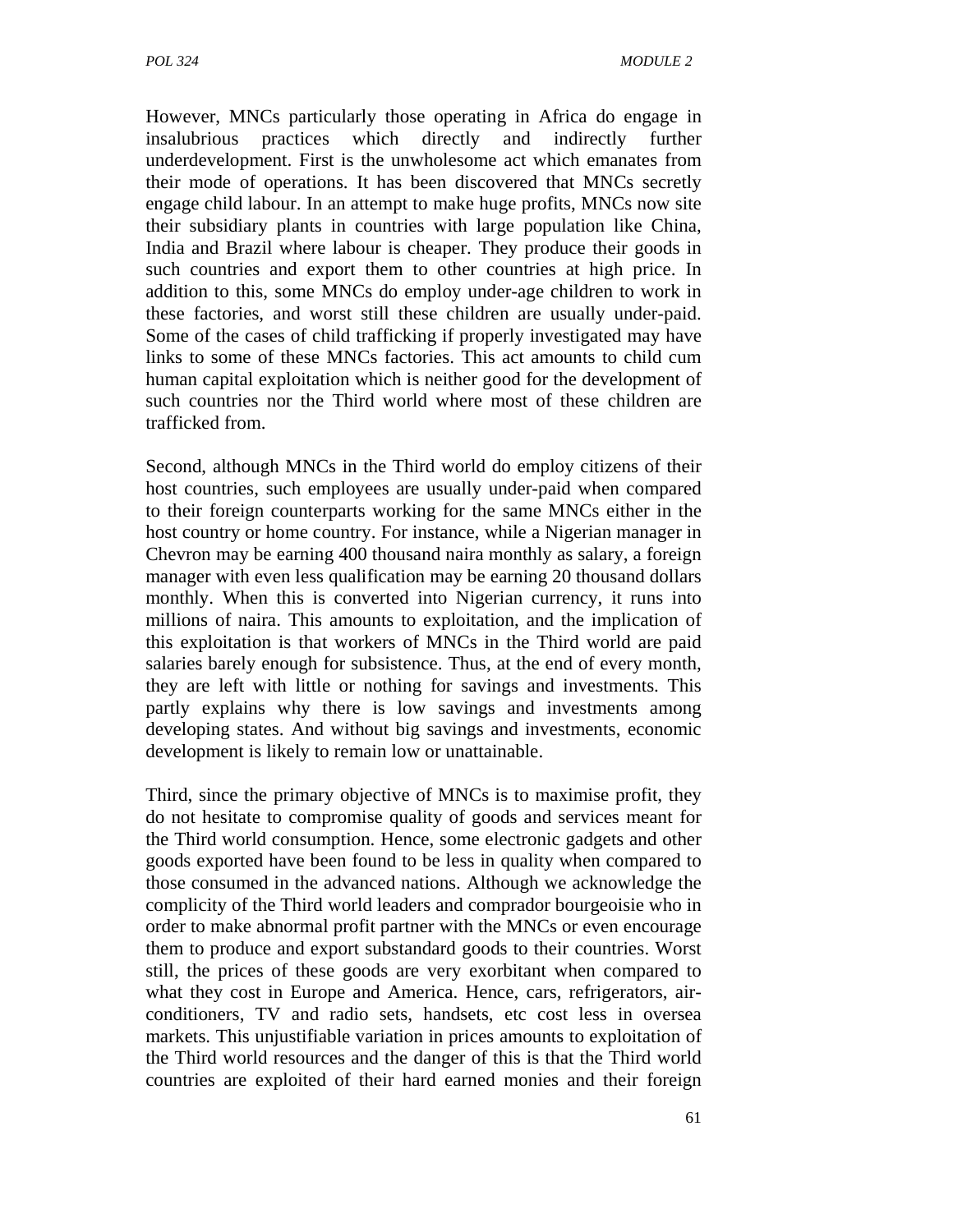reserve depleted to service trade and payment deficits. This often leaves them with little or no funds for capital projects and development.

Fourth, in some cases, the MNCs do not keep their terms of contract nor abide by the rules and regulations which ought to guide their operations in their host country. Most at times, MNCs abuse international best practices just in an attempt to save cost and maximise profits. In Nigeria for example, there have been cases where Multinational oil companies operating in the Niger Delta failed to carry out Environmental Impact Assessment on prospective oil blocs or fields before exploration. Apart from illegal bunkering and vandalisation which do cause oil spillage, there have been several cases where oil spillage was the fault of the multinational oil companies which sometimes use substandard oil facilities and cut corners in order to make more profit. Gas flaring has become constant feature of oil exploitation in the Niger Delta. All these have led to air, land and water pollutions and total environmental degradation in the region. The implication of this is that the fauna and flora in the Niger Delta have been destroyed and the people's means of livelihood (fishing and farming) endangered, and this directly and indirectly retards their development. In 2010, the United Nations Environmental Programme (UNEP) Report on Ogoni land revealed that the oil spillage there and the subsequent environmental damage was caused by Shell's negligence and non-adherence to the International Best Practices as regards to taking proper care of the environment where crude oil is being exploited. According to the Report, the damage caused by the oil spillage in Ogoni land alone will cost about 1 billion dollar (that is about 150 billion naira) to be cleaned. Up till date, the company (Shell Petroleum) has done nothing to clean up the oil spillage and compensate the Ogoni people. Other oil producing communities have similar story in respect to the activities of the multinational oil companies. It is worthy to note at this juncture that these multinational oil companies cannot try this breach of international best practices or allow oil spillage or gas flaring in their home country.

Fifth, on the surface it may appear that MNCs inject capital into the economy of their host country through Foreign Direct Investments (FDIs). Even if they do, "FDI has a negative effect on domestic savings, as it gives room for the recipient country to increase its consumption. FDI generates… negative effects on the flow of foreign exchange on two accounts: financial and trade. On the financial side, FDI brings in capital but also leads to a steam of outflow of profits and other investment incomes. This outflow increases through time as the stock of foreign capital rises. Thus, FDI has a tendency to lead to decapitalisation" (Ghazali cited in Khor, 2000). In other words, MNCs promote and indulge in capital flight.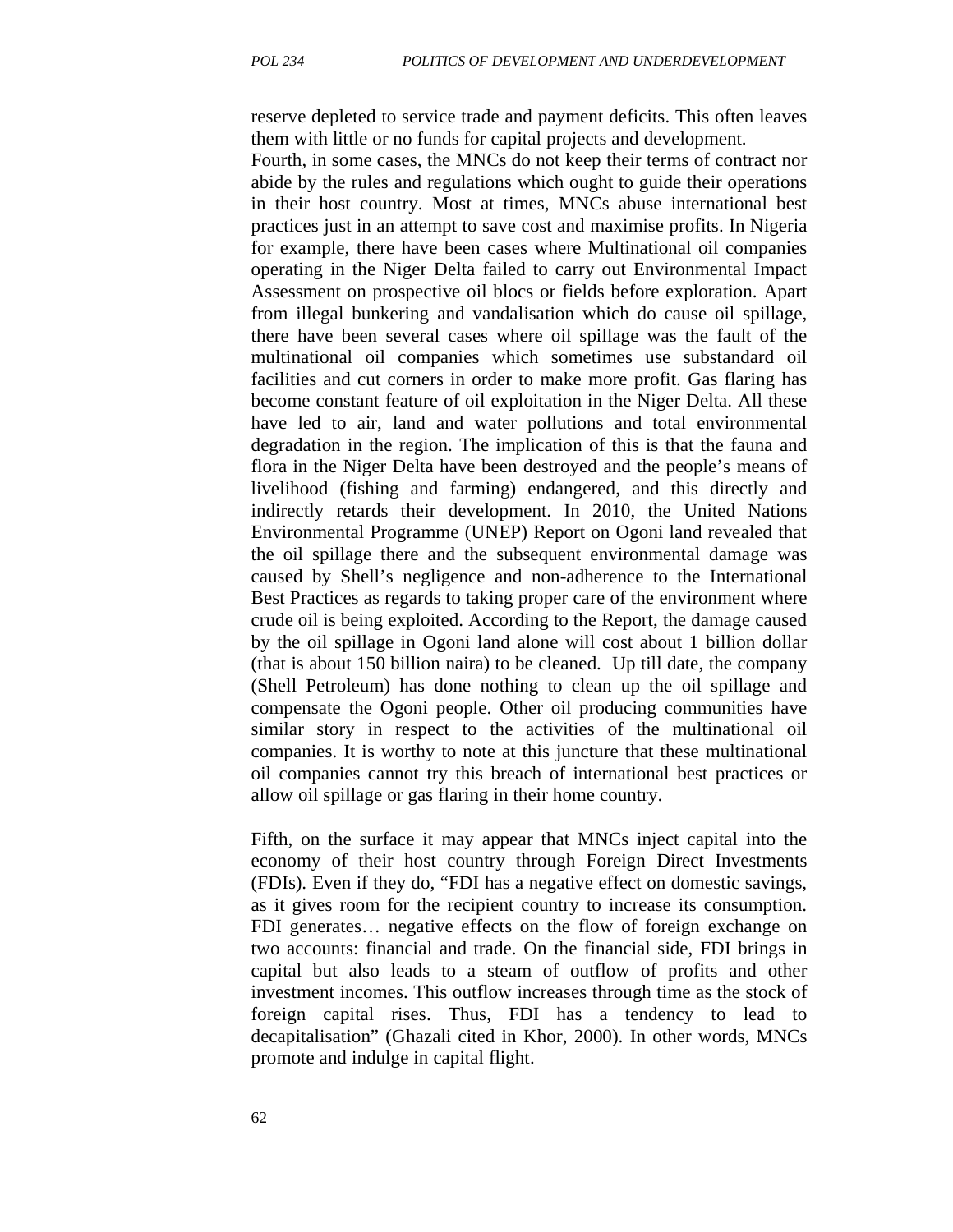In Nigeria for instance, MNCs make billions of dollars in profit every year, but more than 80% of this surplus value is repatriated to their home countries to advance and consolidate development, whereas nothing or little is invested back into the Nigerian economy which is in dire need of capital and development.

Furthermore, MNCs sometimes deliberately cause political instability in their host country by sponsoring military coup d'etat in order to remove any government whose policies they consider unfavourable, and replace it with a puppet one that will accept bribe and allow them to cut corners. With their enormous wealth and international connections, MNCs has the capability to finance and execute military coups. An example was the forceful overthrow of Salvador Allende's government in Chile in 1973 in which a multinational corporation (International Telegraphs and Telecommunications) doing business in the country sponsored (Babawale, 2007). It is believed in some quarters in Nigeria that the bloody coup of 1976 which led to the death of the then military Head of State – Gen. Murtala Mohammed, was sponsored by some MNCs that considered the government's reforms to be unfavourable. The implication of MNCs-induced political instability is that it creates unfriendly environment for investment and allows corruption to thrive, and this is anti development.

MNCs are only interested in profit making. The only reason why they pay taxes, create jobs and carryout some corporate social responsibility is because such acts are necessary for their operations and existence as well as continuous exploitation of the resources of their host country. Accordingly, (Blowfield, 2005) argues that the presence or absence of international companies in a country can affect its development, but we should not lose sight of the fundamental fact that such companies engage with developing economies for commercial reasons, not developmental ones. Although there may be areas of overlap between development and business goals, it is important to understand where there are gaps and contradictions.

### **SELF-ASSESSMENT EXERCISE**

- i. How do MNCs contribute to the development and underdevelopment of the Third World?
- ii. What role does politics play in shaping the activities of MNCs in the Third World?
- iii. Describe the positive and negative impacts of the MNCs operations in Nigeria citing appropriate examples.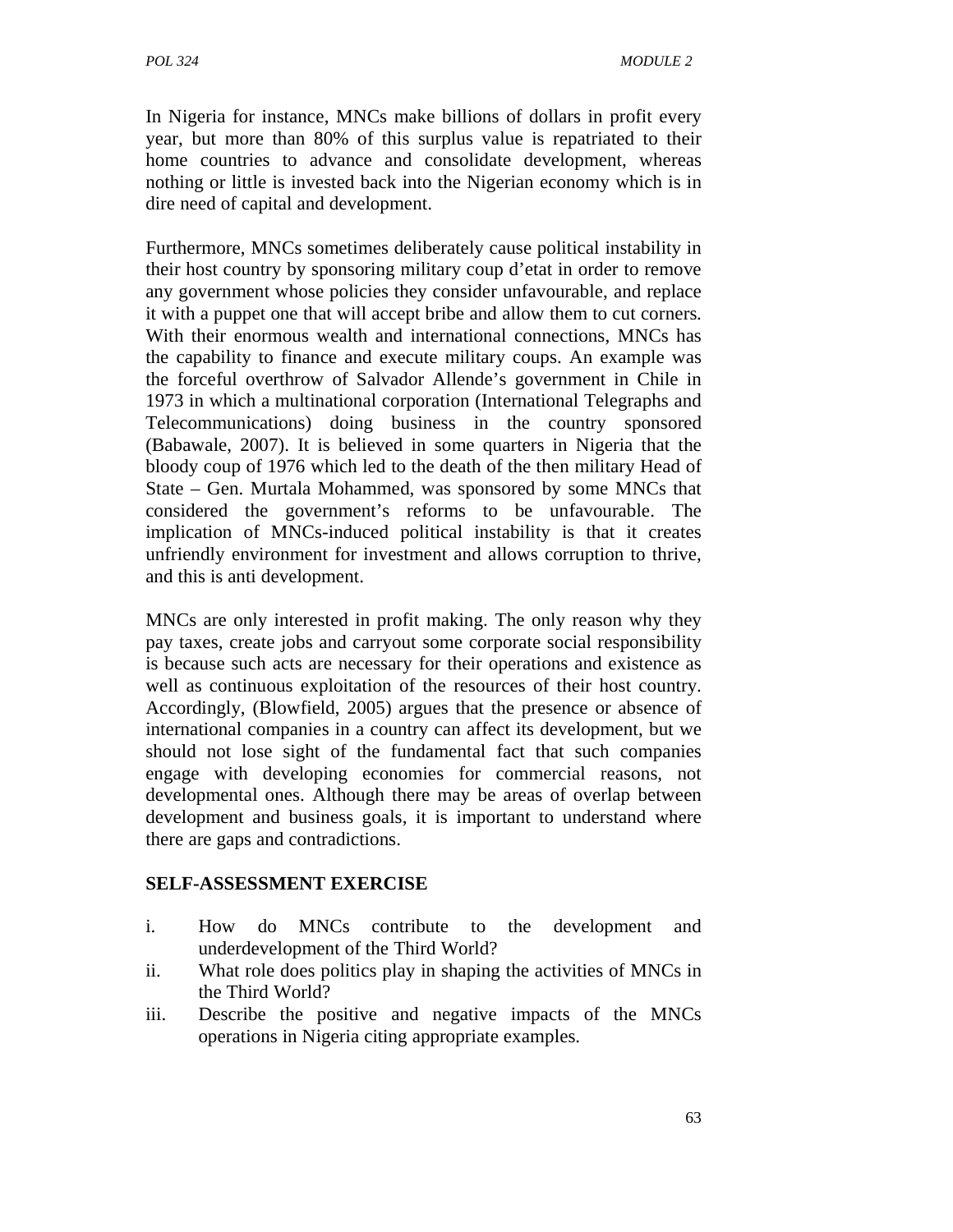### **4.0 CONCLUSION**

From the prevailing social realities, it is clear that the activities of MNCs in the Third World contribute to development, and at the same time furthers underdevelopment. MNCs are ready to do anything including killing and pollution of the environment so as to maximise profit. We therefore conclude that the on-going underdevelopment crisis in the Third World is partly caused and deepened by the exploitation of the Third World resources by the MNCs together with their conspirators – the comprador bourgeoisie.

### **5.0 SUMMARY**

This Unit has been able to define Multinational Corporations (MNCs) as those foreign enterprises whose parent companies and headquarters are located in their home country, but have subsidiaries sited in different countries of the globe. MNCs engage in almost every sector of the economy – namely; banking, manufacturing, oil and gas, ICT and so on. Their major goal is profit maximization. They contribute to the development of the Third World through provision of revenues to the government, employment to the citizens of their host country and social services to their host communities.

However, MNCs also contribute to the underdevelopment of the Third World through their exploitative activities which includes; child labour, human capital exploitation, price of goods exploitation, quality of goods compromise, capital flight and political instability. All these they do through the help of their partners in exploitation – the comprador bourgeoisie.

### **6.0 TUTOR-MARKED ASSIGNMENT**

Explain the role of MNCs in the development of the Third world.

### **7.0 REFERENCES/FURTHER READING**

Babawale, Tunde (2007). "Nigeria in the Crises of Governance and Development: Retrospective Prospective Analysis of Selected Issues and Events." *The Political Economy of Development*, *Governance and Globalisation*. Vol. 1( 2), Lagos: Concept Publications.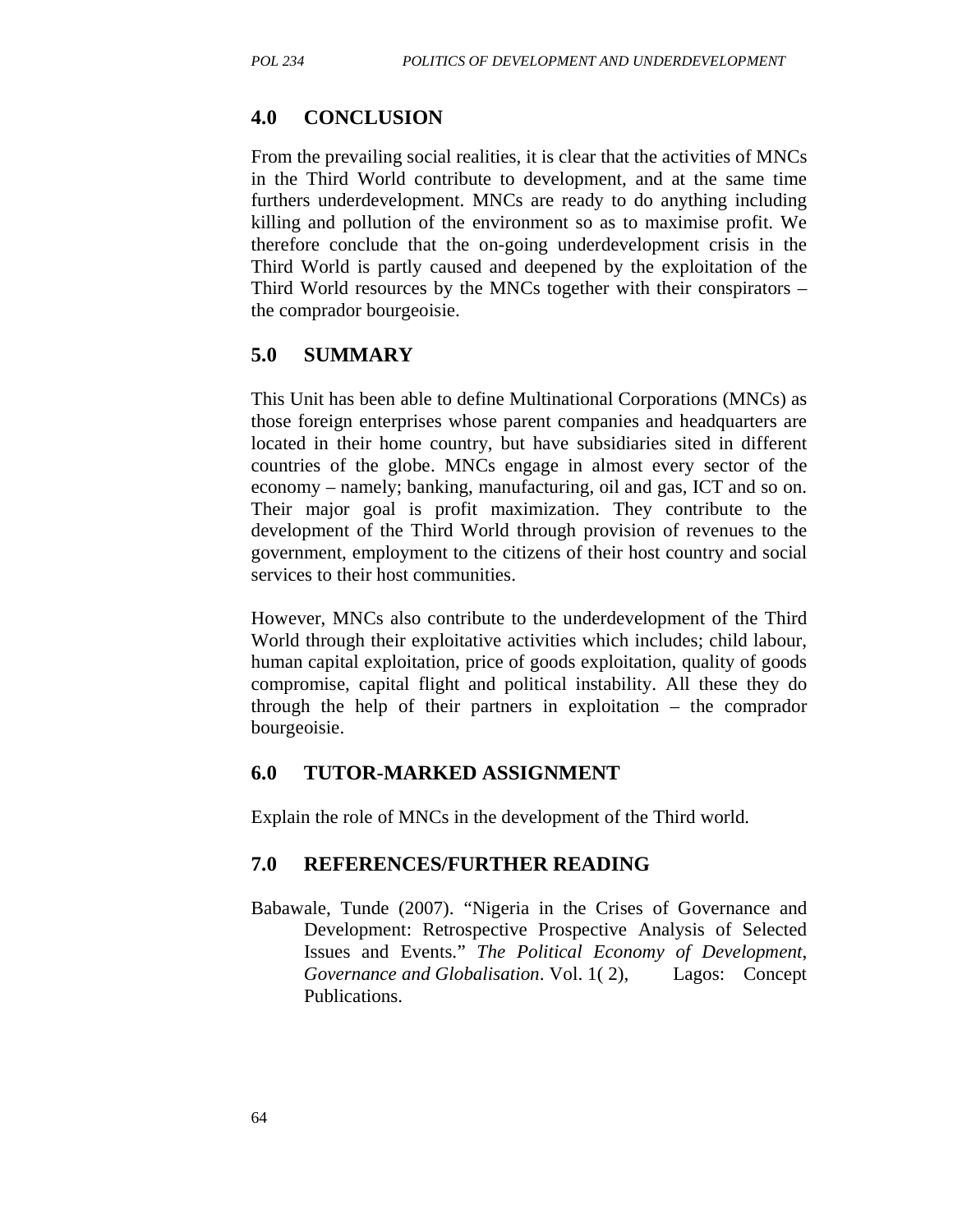- Blowfield, Michael (2005). "Corporate Social Responsibility: Reinventing the Meaning of Development." In: The *Economist*, Jan.  $20<sup>th</sup>$ .
- Khor, Martin (2000). *Globalisation and the South –Some Critical Issues*. Ibadan: Spectrum Books Limited.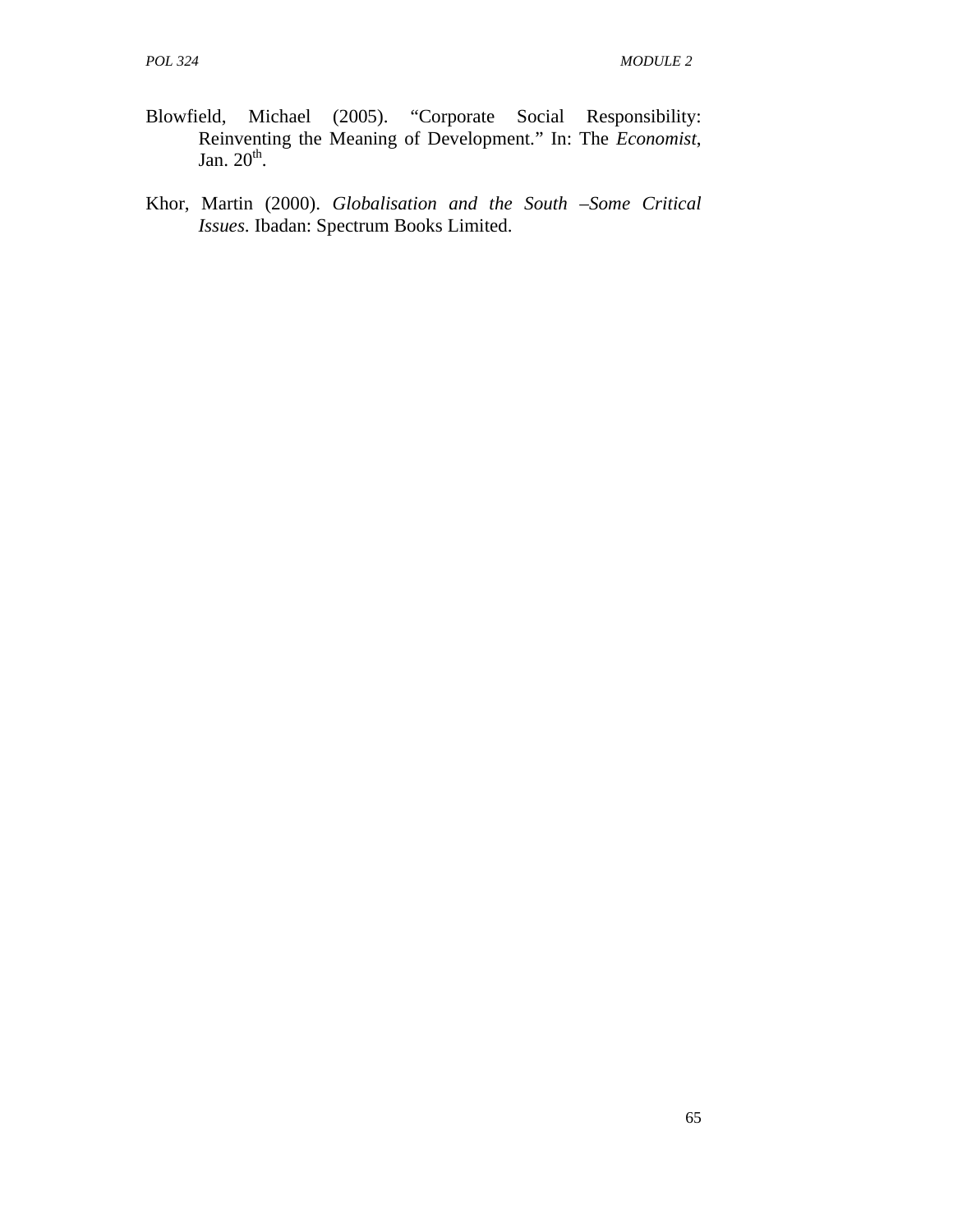## **UNIT 4 THE POLITICS OF FOREIGN AID AND DEBT IN AFRICA**

#### **CONTENTS**

- 1.0 Introduction
- 2.0 Objectives
- 3.0 Main Content
	- 3.1 Foreign Aid in Africa
	- 3.2 Foreign Debt in Africa
- 4.0 Conclusion
- 5.0 Summary
- 6.0 Tutor-Marked Assignment
- 7.0 References/Further Reading

### **1.0 INTRODUCTION**

This unit looks at the impact of foreign aid and debt on Africa's development. To do this, it examines the politics of external assistance and debt in Africa. It argues that most foreign aid to Africa has strings attached which in a long-run undermine development in the continent. Also, foreign debt has been deployed by the developed countries of the world and their International Monetary Machines to intimidate the Third World countries into accepting and implementing liberal policies which often lead their economies into deeper crisis.

#### **2.0 OBJECTIVES**

At the end of this unit, you should be able to:

- identify how foreign aid is used by advanced capitalist countries to undermine Africa's development
- establish a link between the crisis of development in Africa and the politics of foreign debt
- explain why the advanced capitalist nations are always willing to give foreign aid to African countries despite the prevalence of corruption and bad leadership.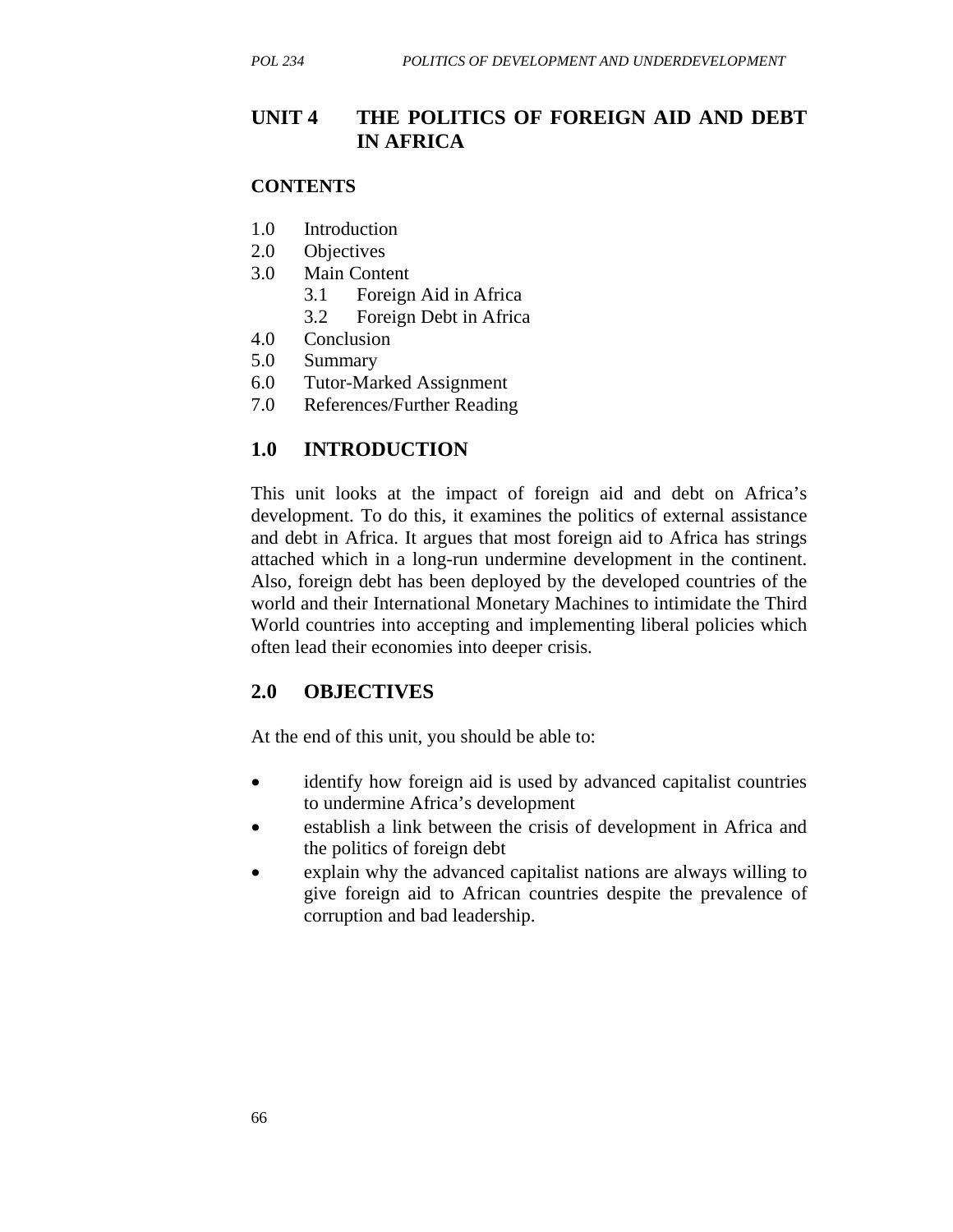## **3.0 MAIN CONTENT**

## **Politics of Foreign Aid and Debt in Africa**

## **3.1 Foreign Aid in Africa**

Foreign aid is the material and non-material assistance which a country that is in need receives from another country, other countries and, or international aid agencies. Foreign aid comes in a variety of forms and is used for a variety of purposes. Some aid consists of outright grants of money, some of loans at concessional rates, and some of shared technical expertise. Most foreign aid bilateral and is termed Official Development Assistance (ODA) - meaning the money flows directly from one country to another. Another increasing portion is now channelled through Global Intergovernmental Institutions, like World Bank and hence, is known as multilateral aid. The motives/purposes of aid is targeted at poverty reduction, through economic development, environmental protection, reduced military spending, enhanced economic management, promotion of democratic governance and human rights, etc.

In other words, it is any financial, material or human assistance from a donor country to a recipient country. That is to say foreign aid may be in form of money, humanitarian (e.g. rescuers, medical doctors, lawyers, engineers, etc) or materials such as food, medications, building materials, weaponry and so on. Almost every developed nation has an aid agency through which it renders help to poor countries of the world. One of the most famous of such aid agencies is the United States Aid for International Development (USAID) which gives billions of dollars in aid to poor countries across the world particularly those in Africa, Asia and South America. Poor countries receive aid from the rich nations and international organisations like the United Nations, European Union, World Bank, etc, to address one developmental need or the other. Thus, on the surface, foreign aid may be given for the provision of social infrastructure; or to support democratisation policies; or to cushion the effects of natural disasters such as drought, earthquake, tsunami, flooding, etc, or to wage war on terrorism.

War and crisis have made most countries in Africa so poor that they depend largely on foreign aid to survive. A typical example is Somalia which is referred in most literature as a "failed state". Moreover, all countries in Africa including Nigeria receive one form of foreign aid or another. However, there is hardly any of such foreign aid that has no string attached to it. In some cases, foreign aid is tied to a particular reform or liberal policy or project of the donor nation. Such reform or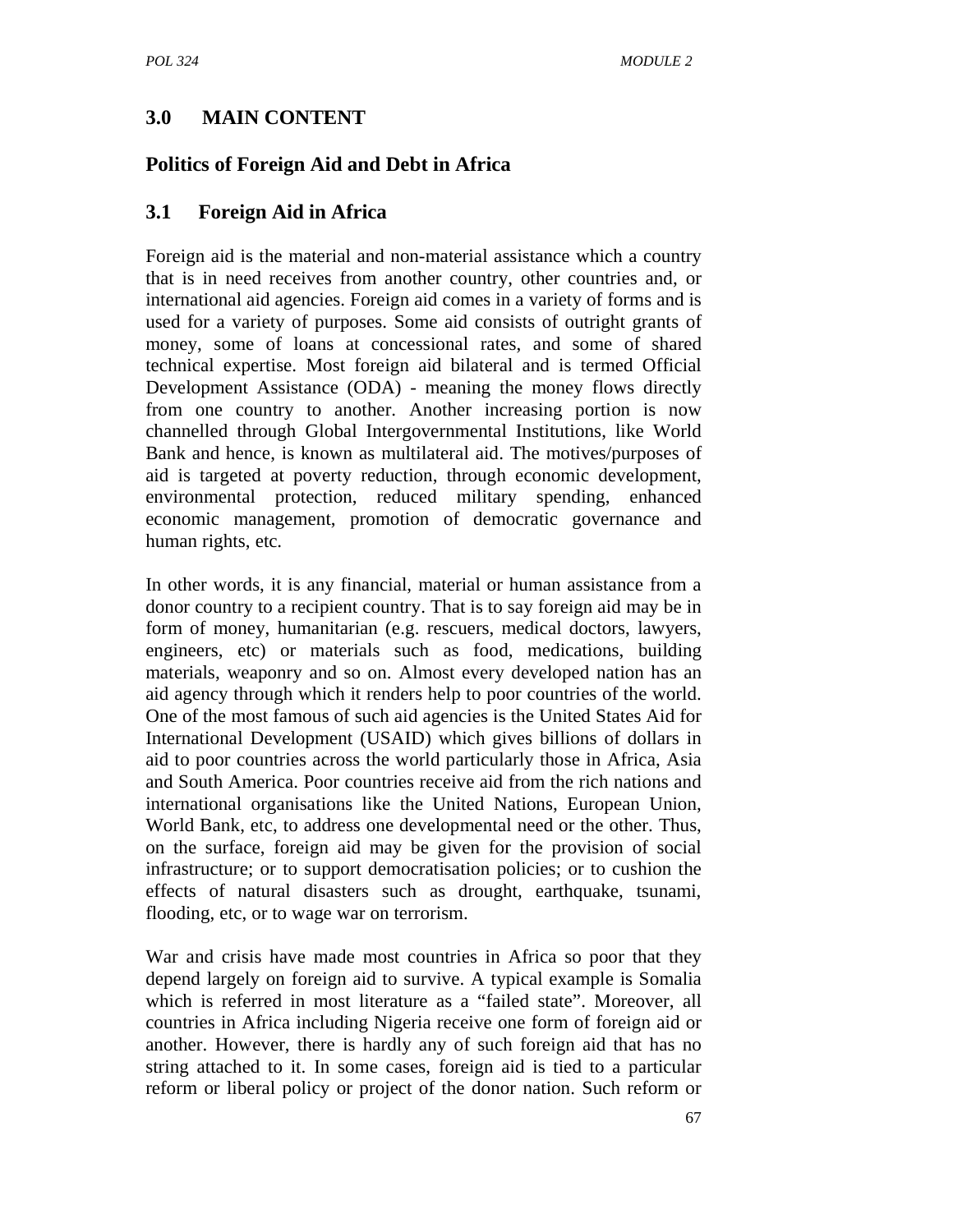project is more often than not designed to promote economic well-being and influence of the donor nation at the expense of the recipient country. In fact, foreign aid is sometimes used to promote imperialism in Africa.

For example, the use of foreign aid to promote European languages such as French etc, to the detriment of developing countries' indigenous languages and values. This often creates cultural vacuum in the Third World. Unfortunately, development is imbued in culture and the best way to kill a culture is to destroy its language. All these mechanisms only serve one purpose – deepening of imperialism or neo-colonialism by inculcating Western values and culture on the Third world so as to perpetuate the parasitic dependent relationship between the West and developing countries.

Another good example is that sometime foreign aid is debased from the urgent primary needs of the recipient country. For instance, Egypt receives about 1.3 billion dollars worth of military aid from the US every year. This is a country that many of its people still don't have access to basic social amenities like constant electricity, good network of roads, functional hospitals, well equipped schools and so on. Imagine if the foreign aid to Egypt for military training and acquisition of weaponry is rather given for job creation and provision and improvement of social infrastructure. Surely, if that is done, millions of Egyptians will be lifted out of poverty.

It is important to note that, many donors have become frustrated with the slow growth rates of many Global South recipients. They resent the aid recipient countries do not have the core Western values that they believe are crucial for progress and prosperity, and they see this as standing in the way of development. They have thus grown increasingly insistent on 'conditionality' or demands which the aid recipients must meet to receive assistance. On top of this, Global South countries complain that the Global North donors should provide 'trade not aid', to improve their global position. They see aid as an inducement of neo-colonialism and neo-imperialism. They also resent the conditionality criteria for receiving aid imposed by the IMF and other multinational institutions.

They thus advocate for trade and investments as substitutes for aid.

There is no doubt that insecurity is one of the major banes on Africa's development. But the rising insurgency, terrorism and insecurity on the continent are consequences of the rising unemployment and poverty. This therefore requires economic solution rather than military crackdown. Moreover, foreign aid is most times tied to liberal policies such as privatisation and deregulation under which the Third world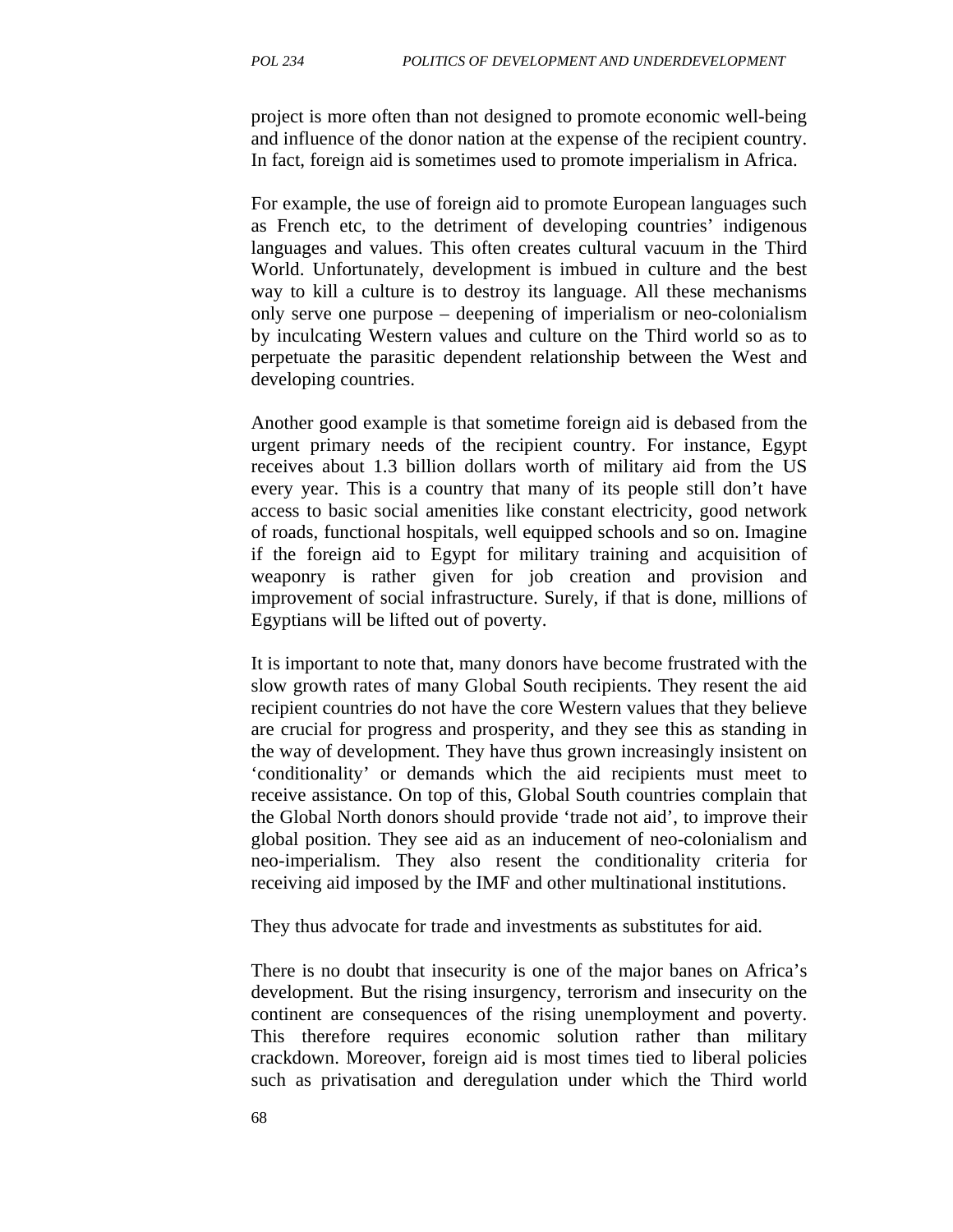countries are compelled to open up their economies with promises of rapid economic benefits. Regrettably, such policies usually end up in compounding the problems of the Third world rather than solving them. The truth is the more they opened up their economies, the poorer they have become, whereas the richer the advanced capitalist nations have become.

# **3.2 Foreign Debt in Africa**

Many countries of the world borrow external loans to finance their revenue deficits and development needs. In the fourth quarter of 2012, the United States had the highest foreign debt in the world at nearly USD16 trillion. The United Kingdom was second, USD10.1 (see, Global Finance  $\omega$ ; www.gfmag.com/component/content/article/119...). Foreign debt or external debt is part of the total debt that is owed to creditors outside the country. The debts include money owed to private commercial banks, other governments, or international financial institutions like the IMF and World Bank. The debt may be comprised of fees for goods and services or outstanding credits due to a negative balance of trade. Total foreign debt can be a combination of short-term and long-term liabilities. Some Africa countries obtained foreign loans from International Financial Institutions (IMF and World Bank) and bilateral sources with the intention of using them to fast-track development, but that never happened. Rather the loans they collected deepened their underdevelopment more. Most observers of international affairs believe that the origin of Africa's debt crisis could be traced to the "petrodollar recycling" of the 1970s. During this period, the price of crude oil rose geometrically in the international oil market. Thus oil exporting countries made billions of dollars, but some of them particularly those in Africa and Latin America in an attempt to build massive social infrastructure so as to achieve rapid development, started borrowing foreign loans thinking that the oil boom would continue, and with billions of dollars accruing to them from the sale of crude oil, they could easily repay the cheap loans. However, the global economic recession of the early 1980s gave a blow their dreams. Following the recession, the price of crude oil in the international oil market dropped, exports of developing countries decreased, the value of dollar increased relative to other currencies, global interest rates increased and the foreign reserves of the developing countries dropped since they relied on them heavily for their international transactions. Worst still, their foreign loans started to double since they carry floating interest rates which increase along global interest rate (Carrasco, 2007).

To compound the situation, the creditor nations and institutions later started attaching additional conditionality to the loans. First, the floating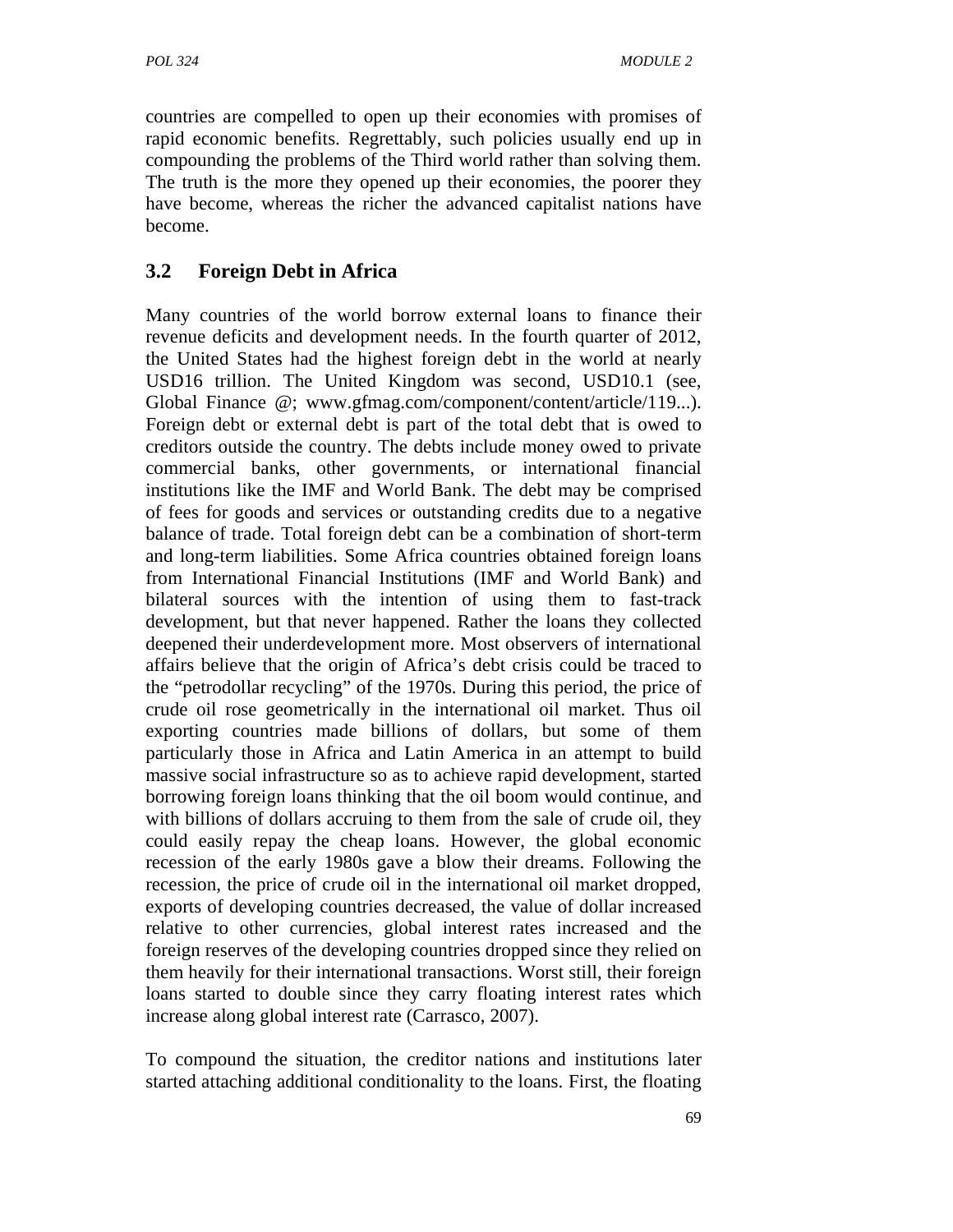interest rate metamorphosed into compound interest rate. It was this development that really caused debt crisis in the Third World especially in Africa because the debtor countries' debts skyrocketed at a speed that made it increasingly difficult not only to repay the debts, but even to service them. Year after year, the debts kept accumulating - both in principal and in arrears. The cost of debt servicing alone became very high such that it surpassed the amount borrowed. This was and is still the fate of most debtor nations. To give life to this analysis, let us use Nigeria to illustrate. Before the debt relief granted to Nigeria in 2006, she owed approximately 34 billion dollars to the London and Paris Club of Creditors. But the truth is that actual total amount that Nigeria borrowed was only 17 billion dollars, and she had spent 18 billion dollars on servicing and repayment. Despite the fact that Nigeria spent more than the amount she borrowed (\$18 billion - \$17 billion), she still owed 34 billion dollars. This was the major reason why the debt profile of developing countries doubled from 500 billion dollars to 1 trillion dollars between 1980 and 1985, and doubled again between 1985 and 2000 (Carrasco, McClellan and Ro, 2007). The implication of this was that money which the debtor nations would have used for development is often spent on debt servicing and repayment. This has become one of the major sources of capital flight and underdevelopment in Africa.

Furthermore, another issue worthy of note is "odious debt". Alexander Sack cited in Carrasco et al (2007) remarked that a debt is presumed to be odious if it satisfies the following criteria: First, if it was contracted by a despotic and corrupt regime. Second, if it was not used for the general interests or needs of the citizenry and third, if the lenders knew about the first and second situations, but continued to lend the money. Examples of odious debts abound in Africa. In South Africa, IMF and Bilateral Lenders ignored the apartheid regime' crime against humanity, and continued to pour in billions of dollars to the government. At the end of the Apartheid, the successor government was saddled with a foreign debt worth 21 billion dollars. Another good example is Nigeria where the various military regimes were lent billions of dollars by the London and Paris Club of Creditors, the IMF and World Bank. Most of these loans were either used for white elephant projects like the Ajaokuta Steel Mill, or used to buy properties like houses in foreign countries or siphoned into private bank accounts domiciled in the USA and European Banks. No wonder Le Monde (1990) cited in Igwe (2010) revealed that:

> Every franc given to impoverished Africans comes back to France or is smuggled into Switzerland by African bureaucrats and politicians.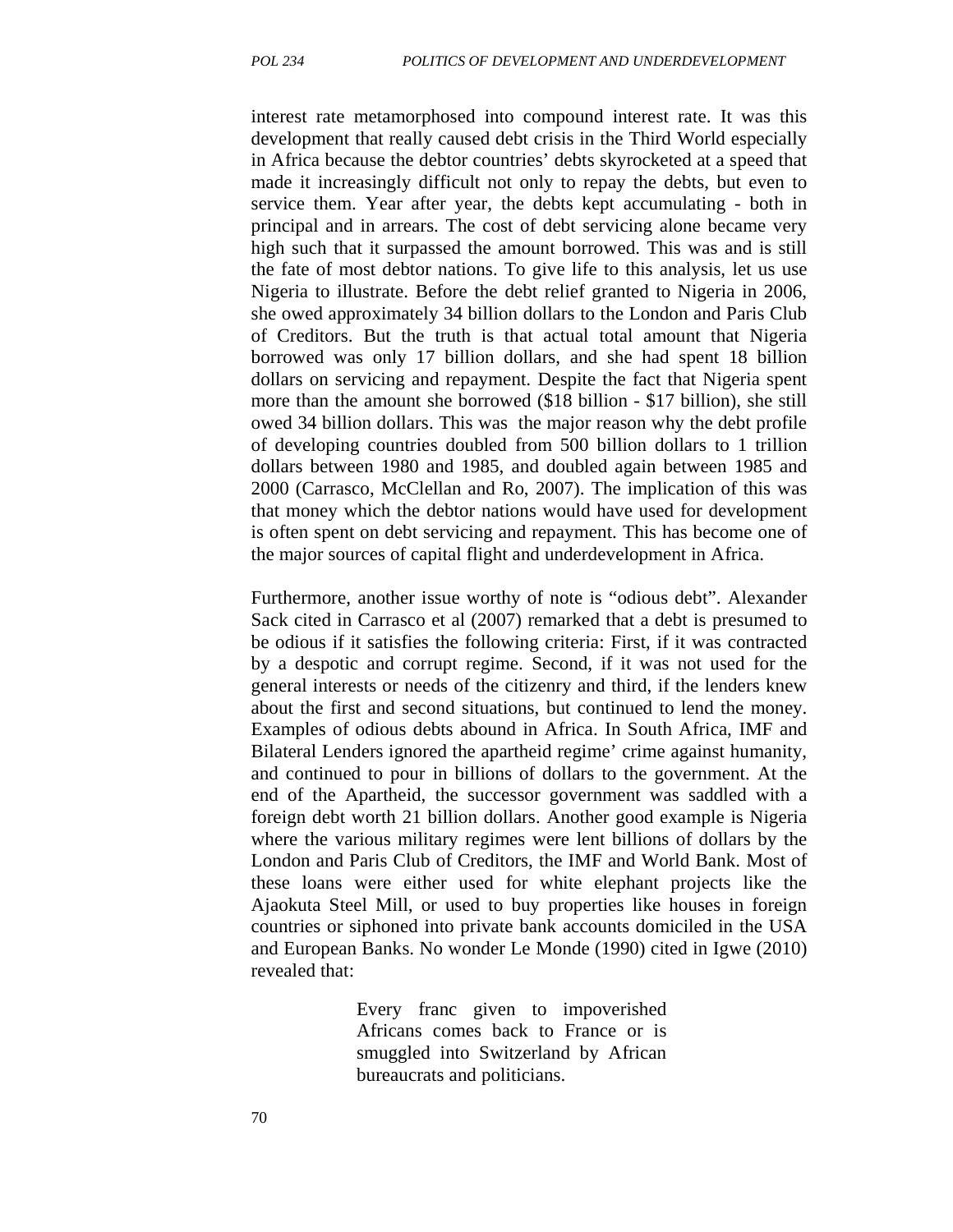And the most pathetic aspect of this is that a significant percentage of the siphoned money which is deposited in foreign banks indirectly comes back to Africa as loans on which interest must be paid. This is why some scholars are of the opinion that the popular perception of Africa as "heavily indebted continent" is sometimes misleading. The truth is that despite Africa's debt liability, it still remains a "net creditor" to the rest of the world particularly the capitalist North. Africa's foreign assets far exceed its foreign liabilities. The problem is that while these assets are owned by private Africans most of whom cornered the commonwealth of their various countries, the liabilities are public and owed by African people at large through their governments. The accumulated capital flight from Africa in the past four decades is estimated at 700 billion dollars in real terms, and over 900 billion dollars if interest earnings are added. This overwhelmingly exceeds its overall debt stocks (Ndikumana and Boyce, 2011a).

Apart from capital flight caused by debt servicing and repayment, more than half of the loans borrowed every year are siphoned out of Africa. Often at times, the loans depart the same year they are borrowed with significant proportion ending up in private accounts at the very foreign banks that provided the loans in the first place. The same International Financial Institutions or creditor nations that made the official lending would help the corrupt African leaders that were entrusted with borrowing for their countries to misappropriate the loans. The same creditors would turn blind eye on the illicit wealth accumulation by the corrupt African leaders, and even offer them the comfort and protection of the banking secrecy laws, to pursue unlawful and parasitic enrichment. The same creditors would turn back and say 'African leaders are corrupt' and that is why the loans were mismanaged by them (Ndikumana and Boyce, 2011b). In this way, enormous wealth is siphoned out of Africa to the developed North. In other words, the wealth of the poor countries is used to subsidise and finance development of the rich nations of the world. What an irony!

Moreover, even the so-called debt relief has not saved Africa from this exploitation. More often than not, debt forgiveness is granted after the actual debt or loan has been indirectly repaid by the debtor nation through debt servicing. Worst still, in most cases the debtor nation is compelled to pay half of the accumulated arrears and interest on the debt or buy back significant percentage of the total debt in a single settlement, as one of the conditions to have the remaining part of the debt cancelled. No wonder Chiakwelu (2009) describes the Nigerian Government payment of about 12 billion dollars to the London and Paris Club of Creditors so as to have 18 billion dollars debt relief, as "the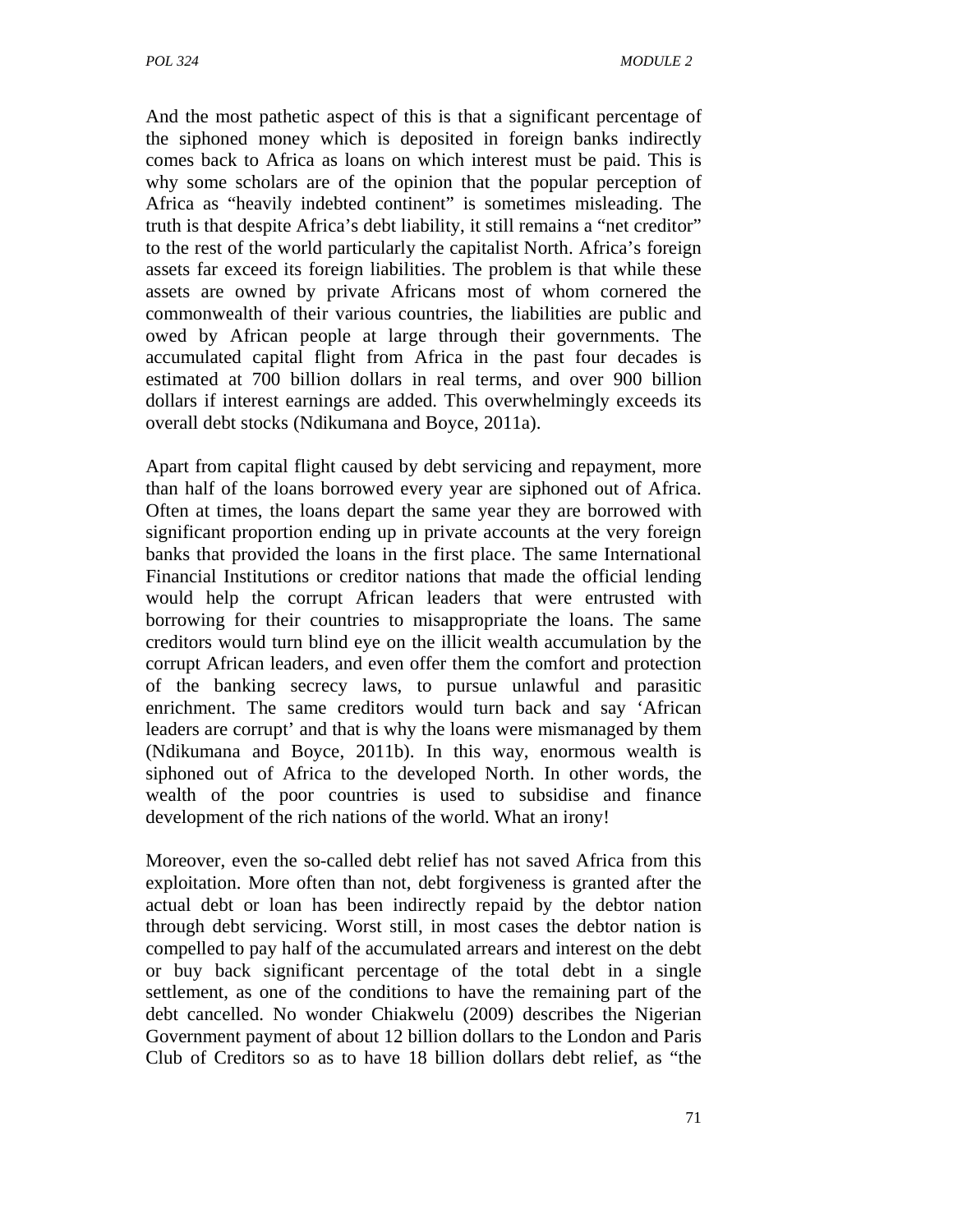largest transfer of wealth in the modern time" by a relatively poor country to wealthy nations.

Africa is a continent beset with dire problems – diseases, wars and economic instability are still ravaging the continent, the least thing that Africa needs at this difficult time is enormous capital flight in the name of debt-buy-back or debt servicing, Every penny in Africa is needed to curb these array of problems so as to improve the quality of life in a continent that is regarded as the cradle of human civilisation.

#### **SELF-ASSESSMENT EXERCISE**

- i. How do the donor nations use foreign aid to advance their political and economic interests in Africa?
- ii. Does odious foreign debt contribute to the underdevelopment of Africa? Explain.
- iii. Why are developed nations often willing to give foreign aid and loans to African countries despite the pervasive corruption and lack of good leadership among African politicians?

## **4.0 CONCLUSION**

Foreign aid and loans to Africa serve more the interest of the donors and the creditors. The politics of foreign aid and debt is used not only to unduly influence African economy, but also to control its resources for the benefits of the advanced nations of the world. We therefore infer that foreign aid and debt have done more harm than good to Africa's development.

## **5.0 SUMMARY**

So far, we have been able to analyse the politics of foreign aid and debt in Africa. We have shown that other than development, foreign aid and debt are being used by the advanced nations to promote their economic interests in the Third world. This is usually done to the detriment of the Third world economies. Just as most foreign aid is tied to liberal reforms and projects that will consolidate the undue influence of the donor nation on the recipient nation's economy, foreign debt is designed to empty the foreign reserves and external revenues of African countries. The overall aim is to deepen dependency and economic exploitation in Africa.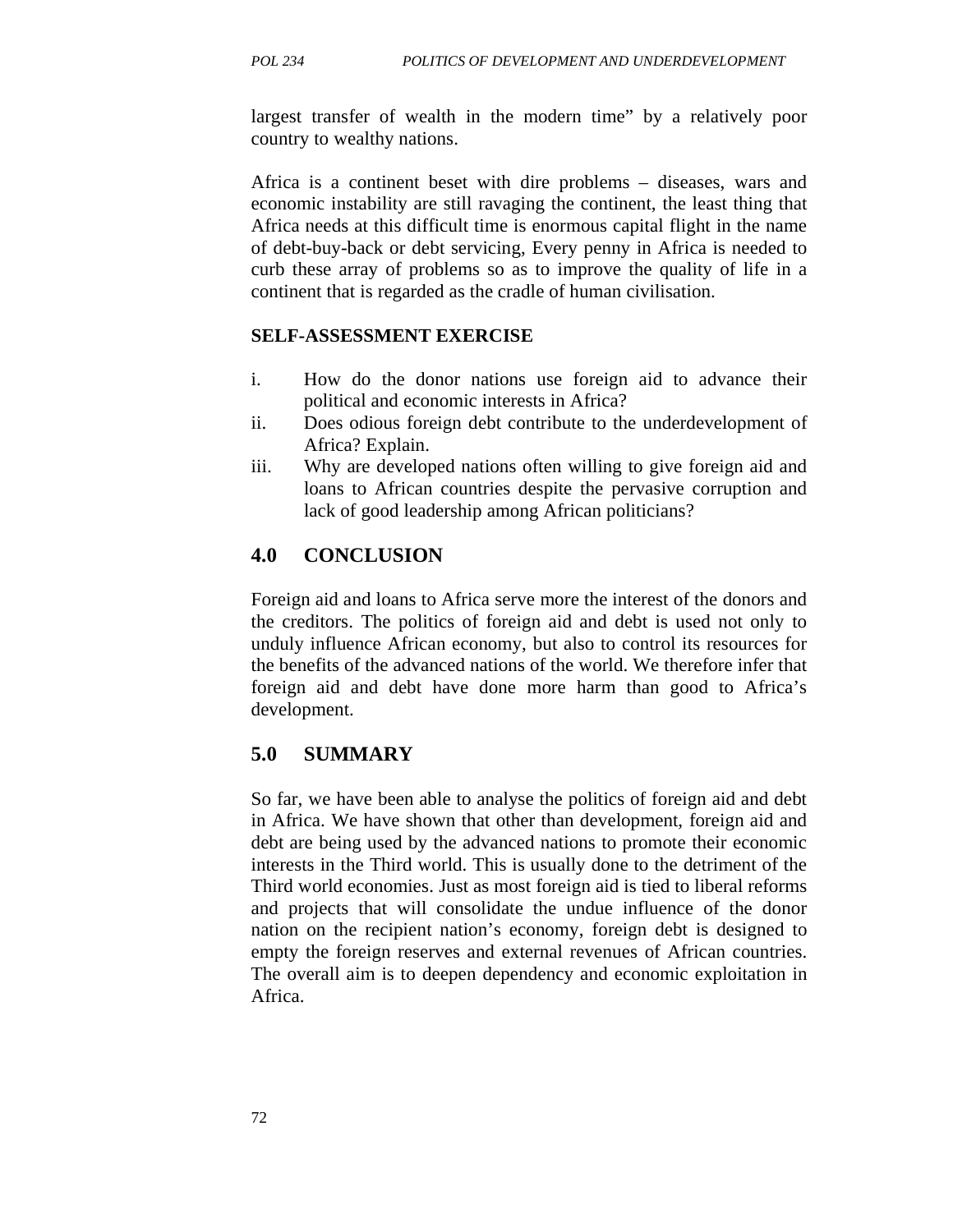## **6.0 TUTOR-MARKED ASSIGNMENT**

"Foreign aid has done more harm than good to Africa's Development." Discuss.

## **7.0 REFERENCES/FURTHER READING**

- Carrasco, Enrique, McClellan, Charles. & Ro, Jane (2007). *Foreign Debt Forgiveness and Repudiation*. In: University of IOWA Centre for International Finance and Development (UICIFD) E-Book.http://blogs.law.uiowa.edu/ebook/uicifd-ebook/part-4-i foreign-debt-forgiveness-and-repudiation.
- Carrasco, Enrique & Ro, Jane (2007). *Remittances and Development*. In: University of IOWA Centre for International Finance and Development (UICIFD) E- Book. http://blogs.law.uiowa.edu/ebook/uicifd-ebook/part-4-ii remittances-and-development
- Chiakwelu, Emeka (2009). *Nigeria Payment of Foreign Debt: The* Largest Transfer of Wealth in Modern Time.www.Afripol.org
- Igwe, Stanley (2010). *How Africa Underdeveloped Africa*. Port Harcourt: Professional Printers & Publishers.
- Ndikumana, L. & Boyce, James (2011). *"Africa's Odious Debts :How Foreign Loans Bled a Continent*. http:/www.afdb.org/en/news-and-events/article/Africa-odious debts.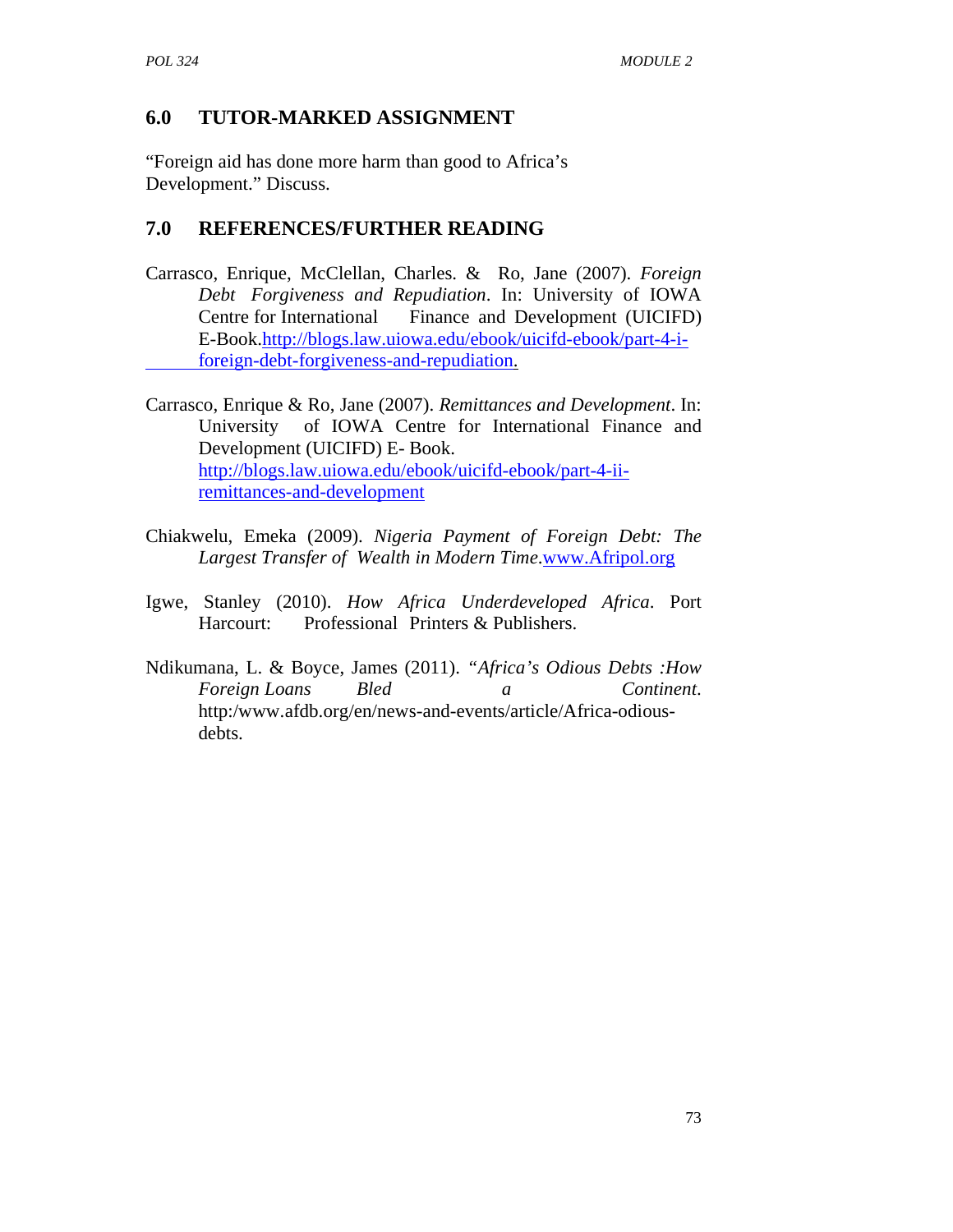## **UNIT 5 NORTH/SOUTH DICHOTOMY AND THE SEARCH FOR A NEW INTERNATIONAL ECONOMIC ORDER**

#### **CONTENTS**

- 1.0 Introduction
- 2.0 Objectives
- 3.0 Main Content
	- 3.1 North/South Dichotomy
	- 3.2 The Call for a New International Economic Order
- 4.0 Conclusion
- 5.0 Summary
- 6.0 Tutor-Marked Assignment
- 7.0 References/Further Reading

## **1.0 INTRODUCTION**

This unit brings context and understanding to the dichotomy between the developed North and the underdeveloped South. Also, it examines the call for a new international economic order as the only way to bridge the ever rising gap between the developed nations and the Third world.

## **2.0 OBJECTIVES**

At the end of this unit, you should be able to:

- identify why the rich nations are getting richer, while the poor nations are getting poorer
- explain why underdeveloped nations are calling for a new order for global economic relations
- analyse the reasons the status quo ante in the international capitalist economic system may last for a long time despite its deficiencies.

## **3.0 MAIN CONTENT**

### **North/South Dichotomy and the Search for a New International Economic Order**

## **3.1 North/South Dichotomy**

74 The earth is divided into two hemispheres, north and south, at the equator. This divide represents a popular way of describing the inequalities that separate rich and poor states. By and large, these two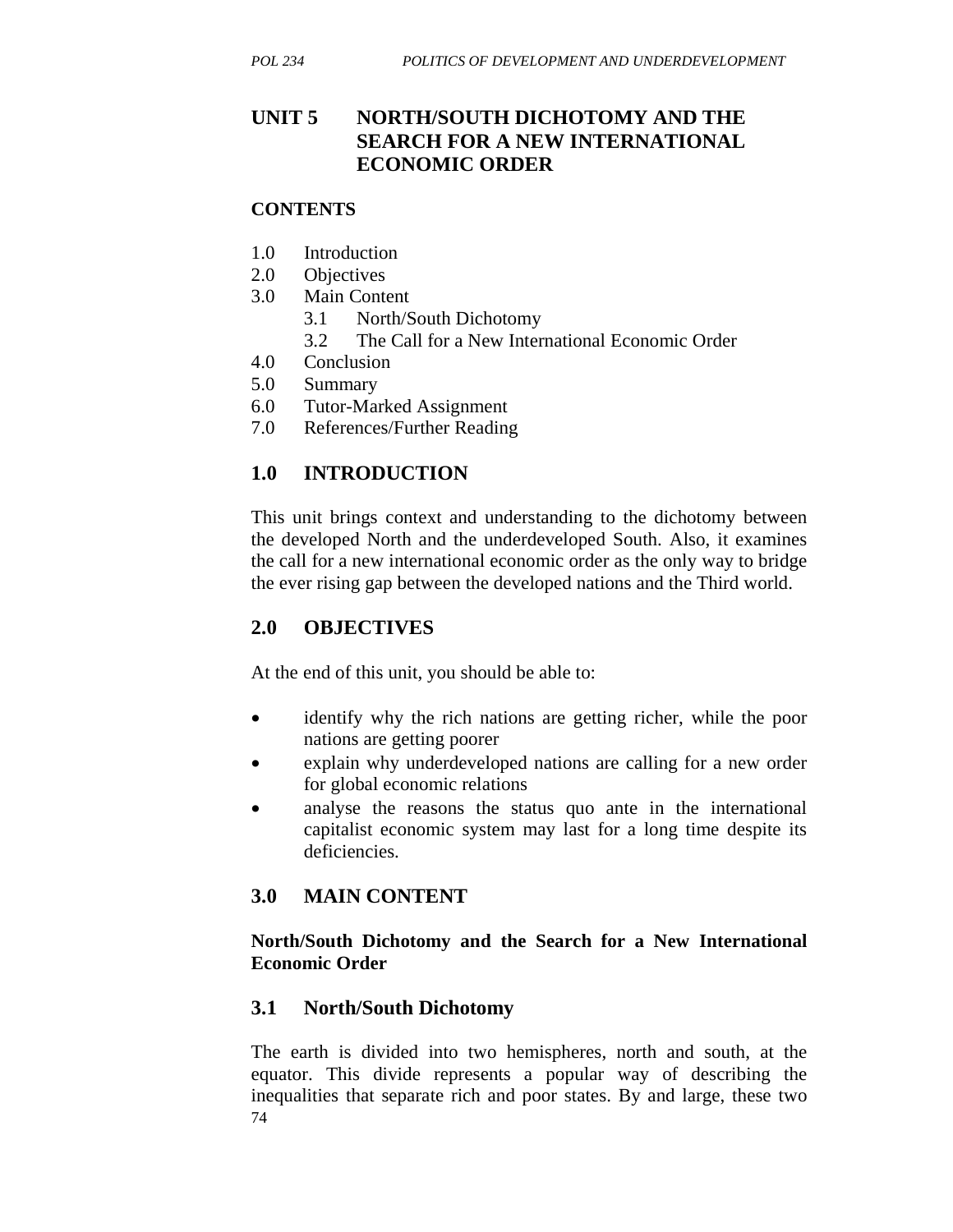groups are located on either side of the equator. Global inequalities arise from exploitation of many countries by a few others and this exploitation manifests itself in global capitalism, imbalance terms in international trade and payment, biased policies of international monetary machines and exploitative activities of MNCs and their home governments in the periphery. All these have polarised the world into two – nations that are exceedingly rich and others that are extremely poor. While the rich nations are mainly found in the north of the equator, the poor ones are mainly found in the southern hemisphere. This is the reason why the former is referred to as the "North" while the latter is referred to as the "South".

The North or West is characterised by political stability, economic prosperity and development, whereas the South is riddled with political instability, economic stagnation, war and crisis cum underdevelopment. The South always blames the North for its underdevelopment which it attributes to imperialism, colonialism and neo-colonialism. On the other hand, the North often refutes this blame, but rather attributes the lack of development in the South to its internal factors such as retrogressive political and socio-economic culture, bad leadership, corruption as well as war and crisis. At a time, even some Western economic theorists did argue that underdevelopment is only a stage in the development ladder. For example, according to W. W. Rostow's thesis on Five Stages of Economic Development, underdevelopment is only a stage that nations pass through on their way to becoming developed. Thus, nations of the world will all get rich and developed in a matter of time.

However, the existing social realities around the world have shown that the classical economic theory of development was wrong. Since the World War II, the income gap between rich and poor nations has widened dramatically. While in 1950 the poor countries had an average per capita income of \$164, the industrialised countries' per capita income averaged \$3,841. Hence the income differential was \$3,677. Three decades later, in 1980 to be precise, as the per capita income in the industrialised countries soared to \$9,648, the poor countries' income only rose to an average of \$245, thus the absolute income gap nearly tripled to \$9,403. This was clear evidence that the rich countries are getting richer, while the poor countries are getting poorer in terms of relative wealth. In the thirty-year period, the little income increase in the poor countries was an average of \$2.70 per year – an amount less than what a North American might spend for a lunch. Even up till the new century, the gap has continued to increase. By 2001 for instance, the gap has even become greater as the rich nations' income increased to \$26,710, while the poor countries averaged only \$430 in gross national income, yielding an income differential of \$26,280. This means that the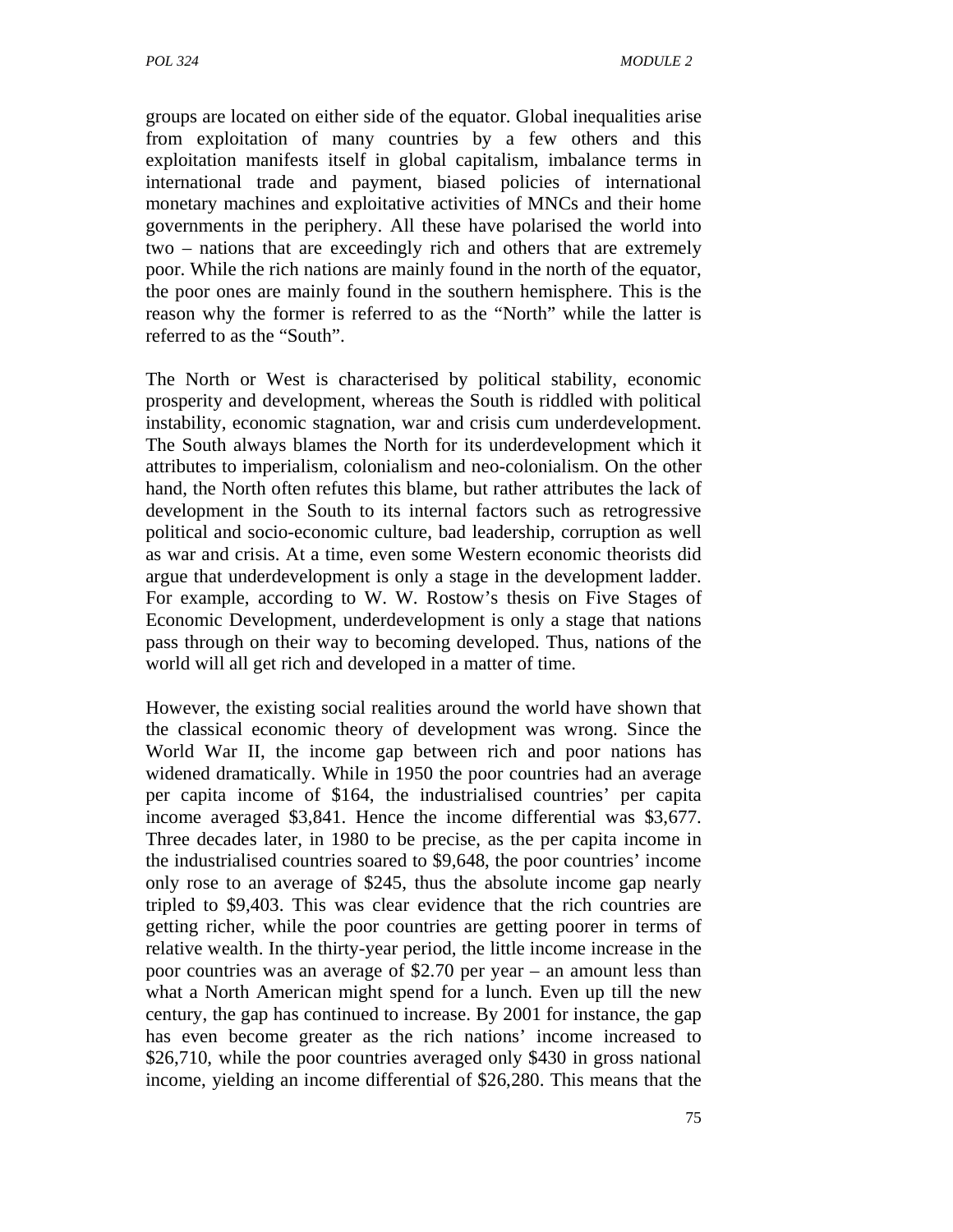relative gap had become even greater by 2001 than it was in 1980, with the income of the low-income countries equal to only 1.8 percent of that of the industrialised countries. In other words, since 1950 the relative gap between rich and poor countries had widened by 60 percent (Seligson, 2008).

Mitchell Seligson further argues that the Third world countries are in double jeopardy because apart from the rising gap between them and industrialised nations, there is another growing gap separating their own rich and poor citizens. Therefore, many poor people who live in poor countries are not only falling behind the citizens of rich nations, but also the more affluent or bourgeois countrymen.

Also, it will be misleading to speculate that the gap between the rich nations and poor countries will soon be narrowed simply because sometimes the economic growth rates of the latter out-perform those of the former. For example, it will take Pakistan with a population of 152 million people, 1,152 years to close the gap, while emerging economies like China where economic growth rates have been far higher than in the industrialised countries, will spend 64 years to close the gap on the assumption that China would maintain a steady economic growth for many decades (Passe-Smith, 2008). The continuous exploitation of the rest of the world by the United States and Europe has produced what (Mayer-Foulkes, 2006) describes as the "great divergence" which is the simultaneous emergence of development and underdevelopment.

The consequences of the ever increasing gap between rich nations and poor states can be seen every day. In international arena, the tensions between the North and South dominate debates in the United Nations and other international fora. The poor countries now demand a New International Economic Order (NIEO) so as to stem many years of economic exploitation of the South by the North and ensure symbiotic international economic relations and benefits.

But before we turn to the call for a New International Economic Order (NIEO), it is worthy to note at this juncture that both the developed nations and the Third world countries have all contributed to the prevailing underdevelopment in the latter and the ever-increasing global inequalities. Thus, factors such as neo-colonialism, unjust terms of trade, exploitative activities of MNCs, biased policies of IMF and World Bank, corruption, political instability and war have all contributed both individually and collectively, to the crisis of development around the world.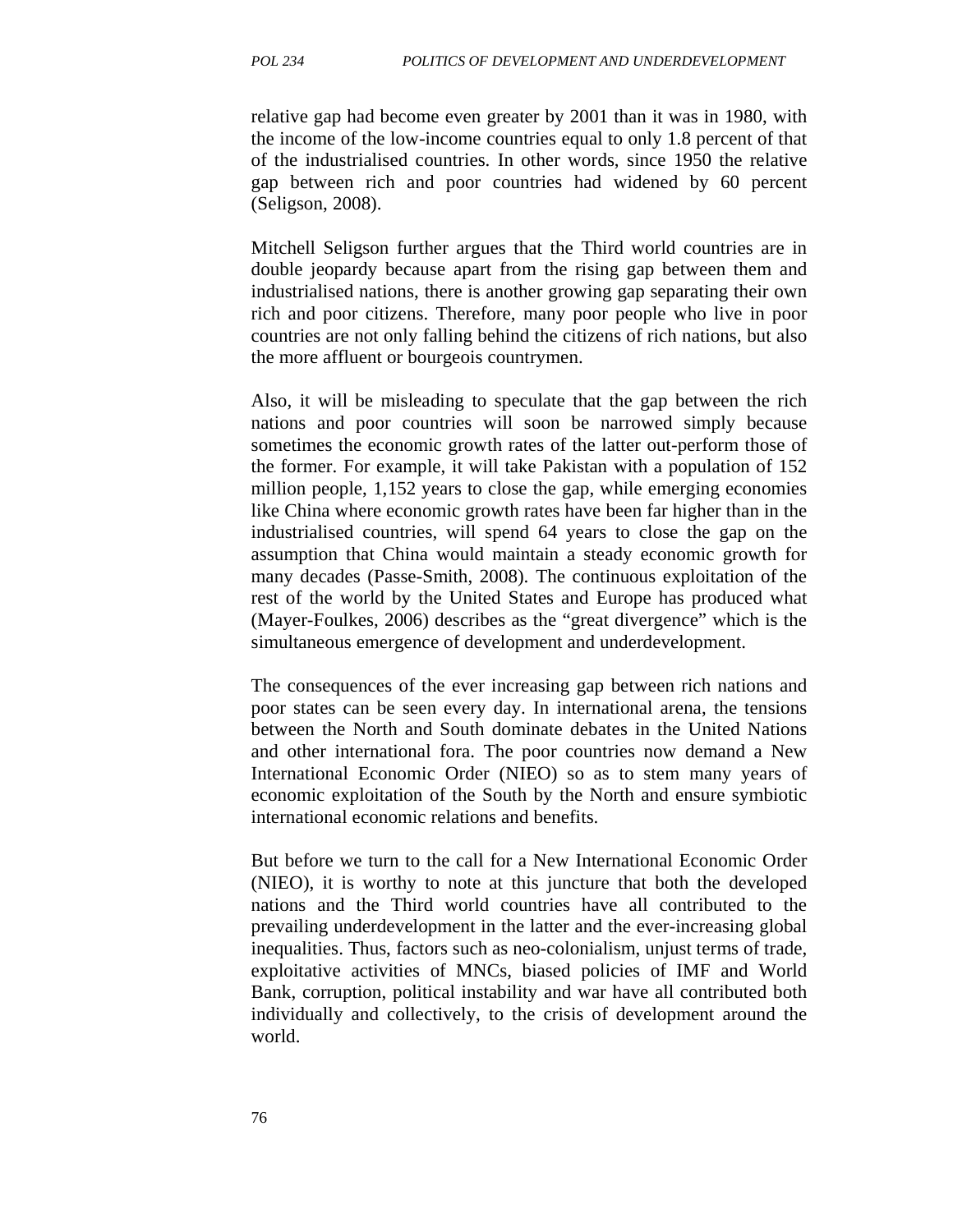# **3.2 The Call for a New International Economic Order**

**…**tensions and disagreements between developed and developing countries continue: the latter expect a greater degree of special treatment than industrialised countries have afforded them. This demand was expressed comprehensively in the New International Economic Order and the Charter of Economic Rights and Duties of States promoted by UNCTAD in the 1970s. Although the Charter was never accepted by developed [sic] countries and is now dead, the political, economic, and social concerns that inspired it are still present. The Charter called for restitution for the economic and social costs of colonialism, racial discrimination, and foreign domination. It would have imposed a duty on all states to adjust the prices of exports to their imports (Matsushita, Schoenbaum and Mavroidis, 2003).

The above assertion by Matsushita et al brings context and understanding to our subject of discussion. In the 1970s, the Third world through the United Nations Conference on Trade and Development (UNCTAD), pushed for a New International Economic Order (NIEO) which is a set of proposals asking for fair terms of trade; increased development assistance; transfer of technology to the developing nations; debt cancellation; internal control of the operations of MNCs in the developing nations' territories; central planning as against free market; replacement of Bretton Woods institutions which have benefitted the West most particularly the United States; with democratic and mutual international financial organisations and so on. The central thrust of NIEO is the restructuring of global economy so as to permit greater participation of, and benefits to developing countries. The call for NIEO has led to the North-South Dialogue (a discussion between the industrialised and developing countries on economic relations and development) which culminated to the declaration and adoption of "a Programme of Action and a Charter of Economic Rights and Duties of States" by the UN General Assembly in 1974. Nevertheless, the North-South Dialogue could not convince the industrialised nations to accept the NIEO entire proposals.

The Third world demand for a New International Economic order emanates from three facts: First, that there is something fundamentally wrong with the prevailing International Capitalist Economic System which needs to be corrected. Second, that something wrong is blamable on the past and present exploitative policies of the industrialised Western countries. Hence, they should atone for their exploitation of the Third world resources by accepting the obligations of the New International Economic Order. Third, that a change in the International Order requires a massive shift of political and economic powers from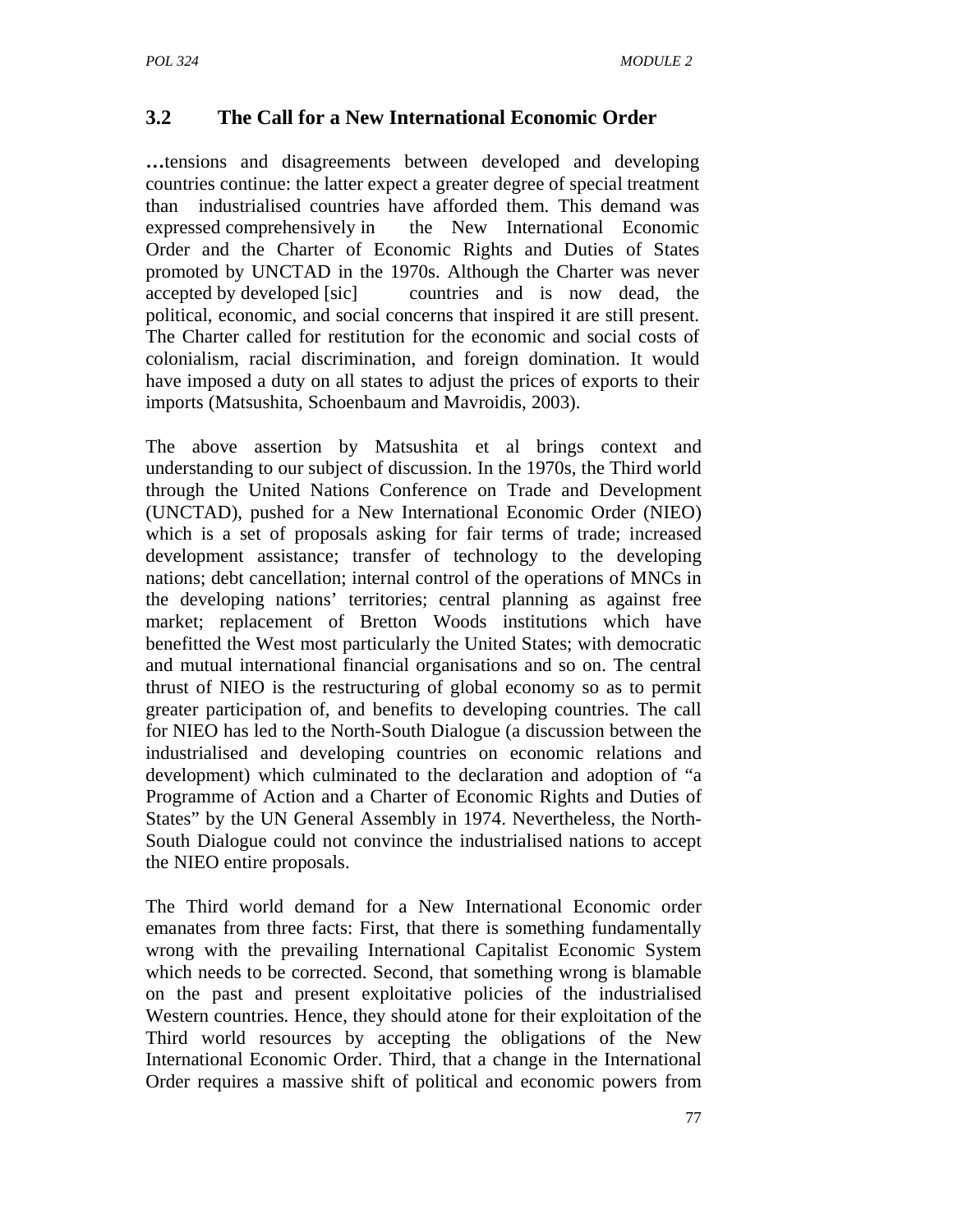the domination of the West to the voting General Assembly of the United Nations as well as the restructuring and democratisation of the UN Security Council and IMF, World Bank cum WTO in order to give the Third world countries fair representation and voice in global affairs particularly those that affect their economies. Unfortunately, the Third world lacks the political capability and economic wherewithal to alter the prevailing global order and institute the proposed New International Economic Order (NIEO). Thus, NIEO can be a reality only when the great powers particularly the super power – the United States of America support it.

However, the industrialised capitalist nations have refused to accept and support the call for a New International Economic Order on the ground that the development aid they give to the Third world is enough to transform its economy and atone for the perceived injustice in the past and present economic relations, if any.

The North also argued that even if they were to compensate the South for Trans-Atlantic Slavery and Colonialism, "who should the compensation go to?" they asked! Is it to the Third world countries who sold their countrymen and women into slavery, or to the descendants of the ex-slaves who are now domiciled in Europe and America and whose living standard is better when compared to those in their ancestral homes in Africa and Asia?

Moreover, the industrialised North equally argued that corruption, bad leadership and political instability are the major bane of Third world's quest for sustainable development, other than the prevailing International Economic Order.

Having faced strong resistance from the industrialised North, the Third world countries tried to promote their development through regional blocs aimed at fostering greater political and economic cooperation and integration. For example, in Africa, the New Partnership for Africa's Development (NEPAD) was evolved. However, as a result of pervasive war and crisis in the continent, and lack of political will, consensus and commitment among African leaders, NEPAD has not achieved its goals, and it is unlikely to do so in a foreseeable future.

#### **SELF-ASSESSMENT EXERCISE**

- i. What is the cause of global inequality and the North-South Dichotomy?
- ii. Is the New International Economic Order a reality or just a mere political rhetoric of the Third world? Explain.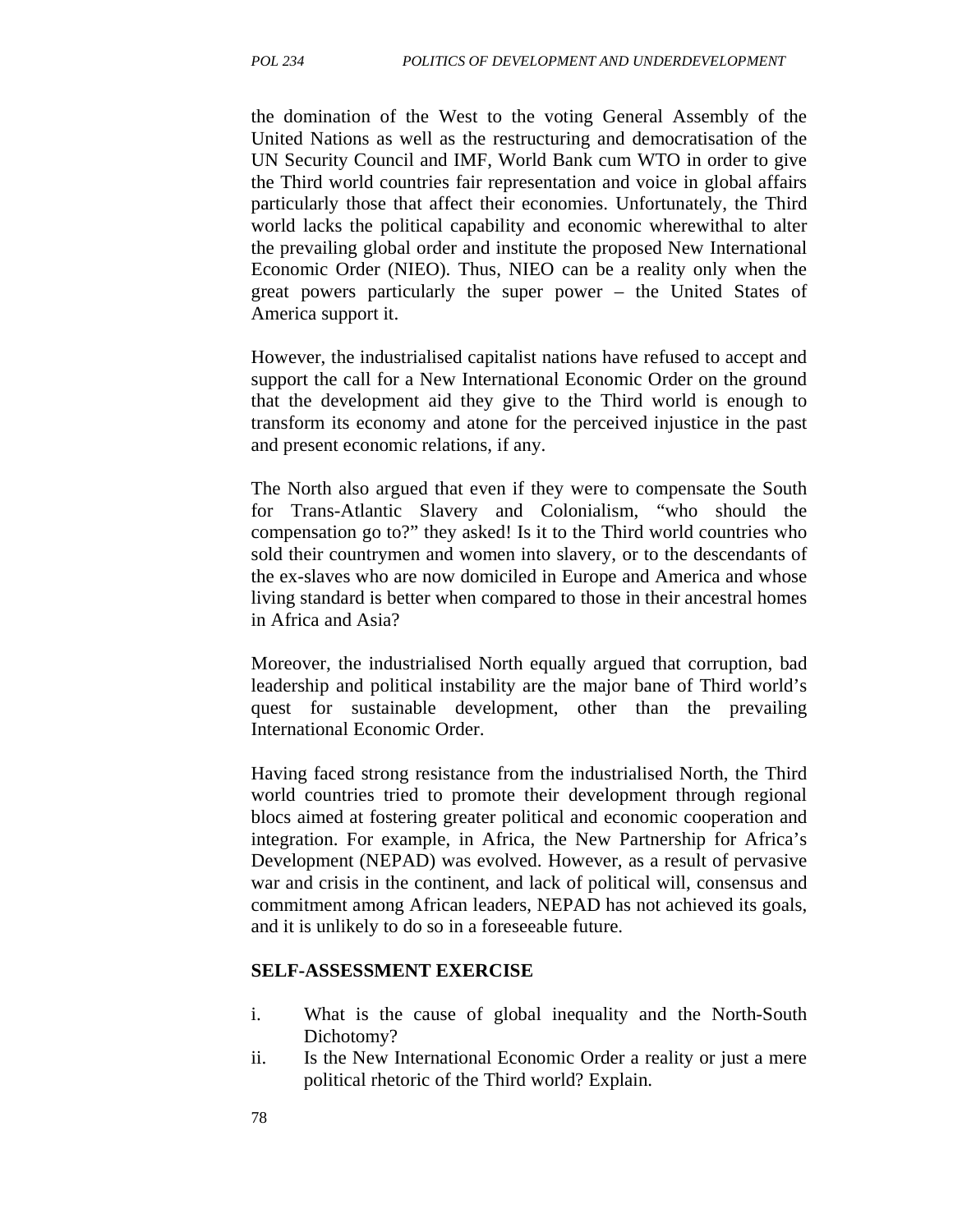iii. Why has the North-South Dialogue failed to solve the problem of exploitation and global inequalities?

## **4.0 CONCLUSION**

The prevailing inter-play of powers and intrigues in International Politics as regards to the Third world call for a New International Economic Order (NIEO), it is very obvious that the industrialised North will continue to oppose such moves, and any future attempt to restructure the present International Capitalist Economic System, because allowing such restructuring is tantamount to relinquishing their privileged position in global economic relations. That will amount to end of their economic exploitation of the South and the consequent decline of their global influence and dominance and economic development. Based on these facts, we therefore conclude that the industrialised North preserve and maintain the status quo ante in the International Economic Relations because the system still favours them.

# **5.0 SUMMARY**

In this unit, we have been able to dissect the various arguments about the North-South Dichotomy and the call for a New International Economic Order (NIEO). We said that there is a general consensus over the dramatic increase in economic gap between the rich and poor countries, and its grave consequences for global development. However, there are divergent views between the developed North and the underdeveloped South over the real causes of this ever-increasing economic disparity. While the South attributes its underdevelopment, and the rising global inequalities to the past and present exploitative policies of the industrialised capitalist North, on the other hand the North is quick to refute the allegation, but rather attributes the South's underdevelopment and global inequalities to corruption, bad leadership, war and crisis that characterise most countries of the southern hemisphere. We reconciled these accusations and counter-accusations between the North and the South by arguing that both sides of the Spectrum have contributed to the crisis of development across the world through imperialism, exploitative policies, corruption and bad governance. We equally revealed that the North's fear about the New International Economic Order is that such order will ultimately alter its privileged international economic position and dominance and subsequently decline its global influence and economic growth and development. Not even the North-South Dialogue has been able to allay this fear; hence the antagonism between the two-sides of the dichotomy, continues.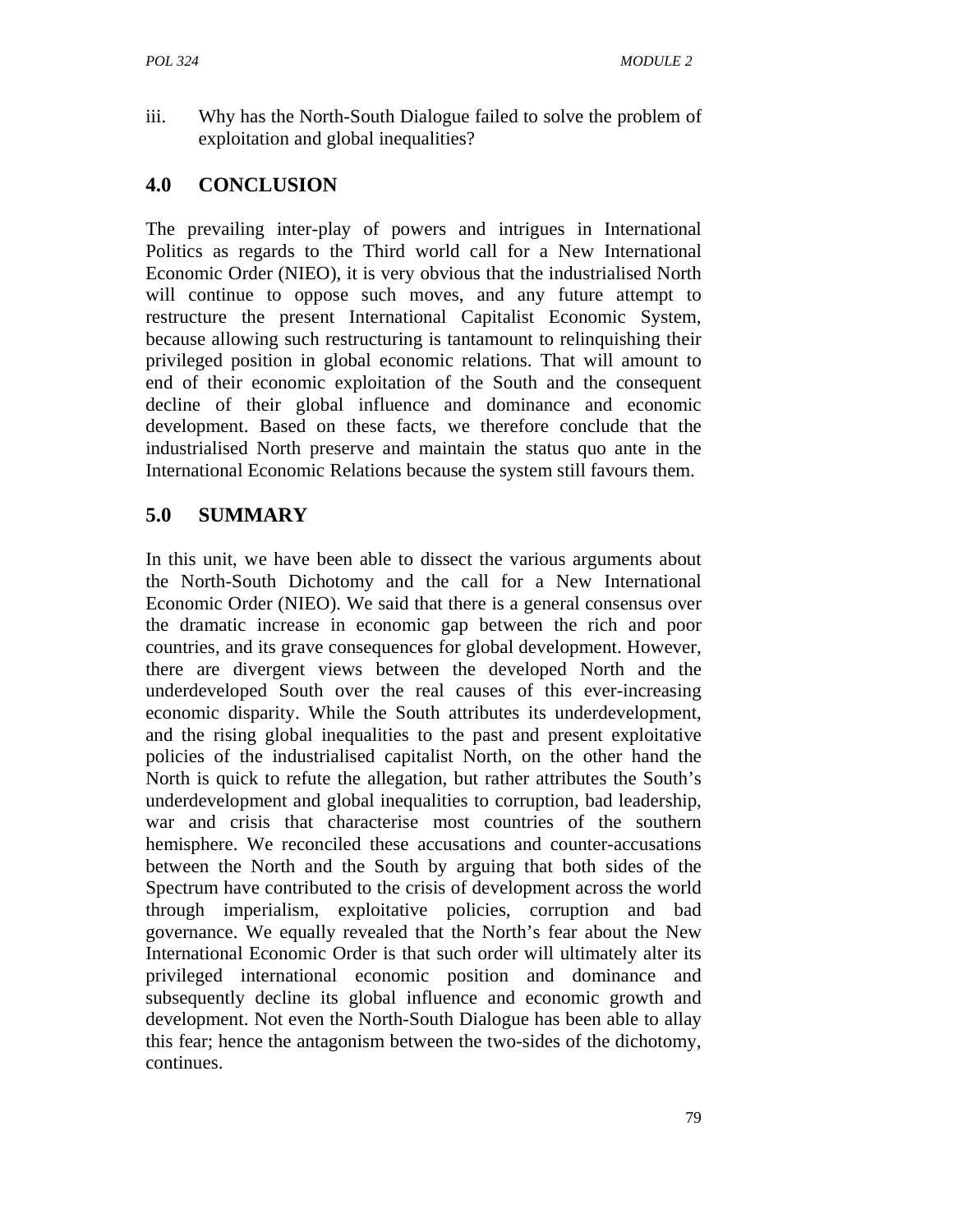### **6.0 TUTOR- MARKED ASSIGNMENT**

What are the major causes of global inequality? How do they relate to the North-South dichotomy?

#### **6.0 REFERENCES/FURTHER READING**

- Matsushita, Mitsuo, Schoenbaum, Thomas J. & Mavroidis, Petros C. (2003). *The World Trade Organisation: Law, Practice, and Policy*. Oxford University Press.
- Mayer-Foulkes, David (2006). *Development and Underdevelopment*: *1500-2000.*
- Passe-Smith, John T. (2008). "*Characteristics of the Income Gap Between Countries."* In: Seligson, Mitchell A. & Passé-Smith John T. (Eds). *Development and Underdevelopment*: *The Political Economy of Global Inequality.* Fourth Edition. USA: Lynne Rienner Publishers.
- Seligson, Mitchell A. (2008). "The Dual Gaps: An Overview of Theory and Research." In: Seligson, Mitchell, A. & Passé-Smith John, T. (Eds). *Development and Underdevelopment: The Political Economy of Global Inequality*. Fourth Edition. USA: Lynne Rienner Publishers.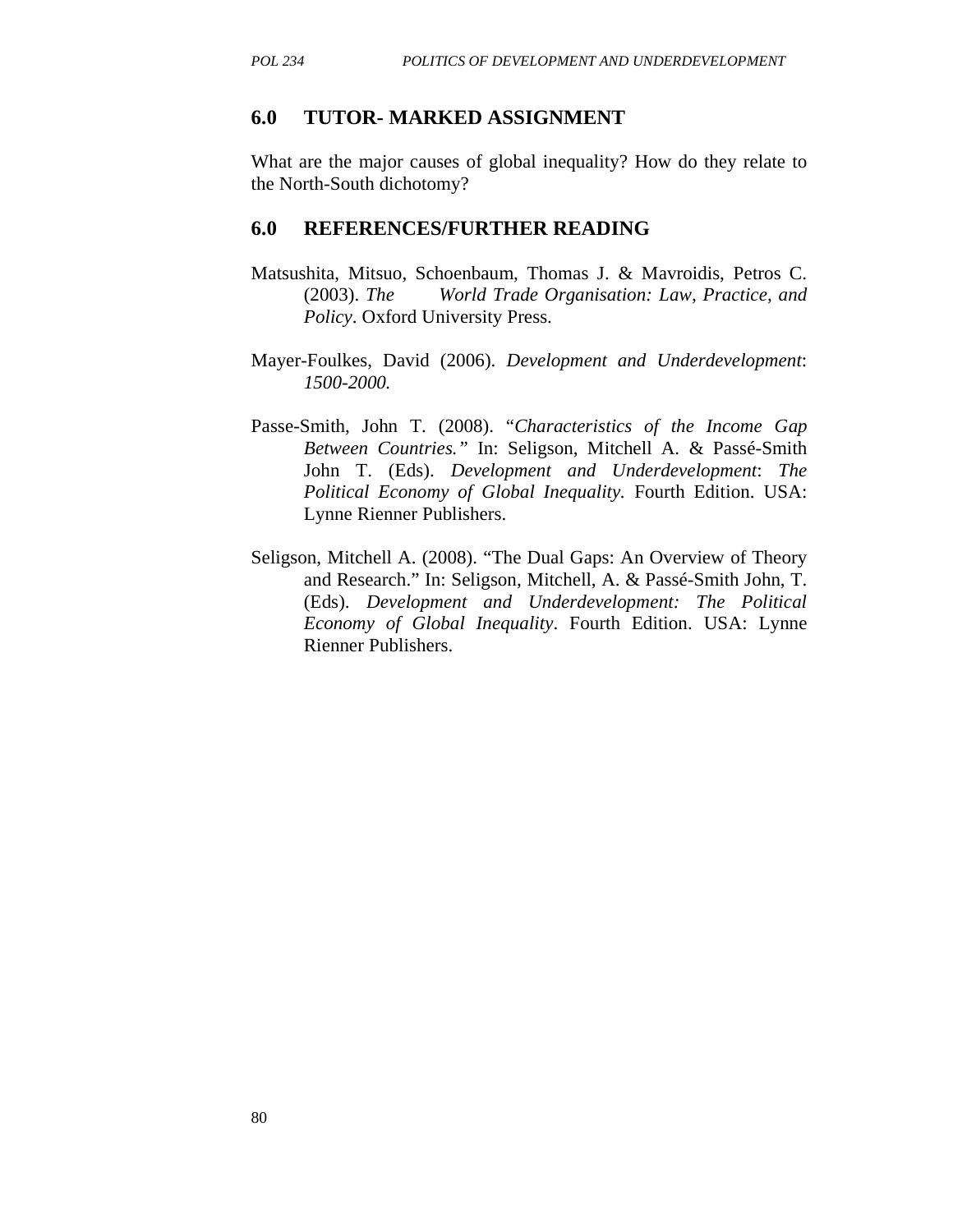## **MODULE 3 THE EMERGING ECONOMIES OF ASIA AND SOUTH AMERICA**

- Unit 1 The Rise of China
- Unit 2 The Growing Economy of India
- Unit 3 China and India on the March to the First World
- Unit 4 Industrial Development in Brazil
- Unit 5 Industrial Development in Mexico

### **UNIT 1 THE RISE OF CHINA**

#### **CONTENTS**

- 1.0 Introduction
- 2.0 Objectives
- 3.0 Main Content
	- 3.1 The Chinese Revolution
	- 3.2 The Post Mao Economic Reforms
	- 3.3 Industrial Restructuring in China
- 4.0 Conclusion
- 5.0 Summary
- 6.0 Tutor-Marked Assignment
- 7.0 References/Further Reading

### **1.0 INTRODUCTION**

China is the most populous country in the world and the fastest growing economy in the world as well. It is also a significant political power. It hosts one-fourth of the global population. China's global impacts are highly significant in terms of trade, investment, the environment and governance. The birth of China as a nation in recent history lies on the bitter civil war between the Communists and Nationalists in the twentieth century, when the nation was harassed by Japanese colonialism which was not only exploitative, but also oppressive and inhuman. The atrocity committed by Japanese during this occupation has remained a subject of discord between two Asian powers, especially when the Japanese tried to justify her action in a history text which generated the "textbook controversy". However, the victory of Mao Zedong led communist fighters over Chiang Kai-shek's Kuomintang (KMT) in 1949 and the declaration of People Republic of China on October 1 same year marked the turning point in the struggle of China against perceived imperialism. The war against Japan was effectively won with end of the World War II and the defeat of Axis powers in 1944. Consequently, the Mao led government inherited dilapidated state,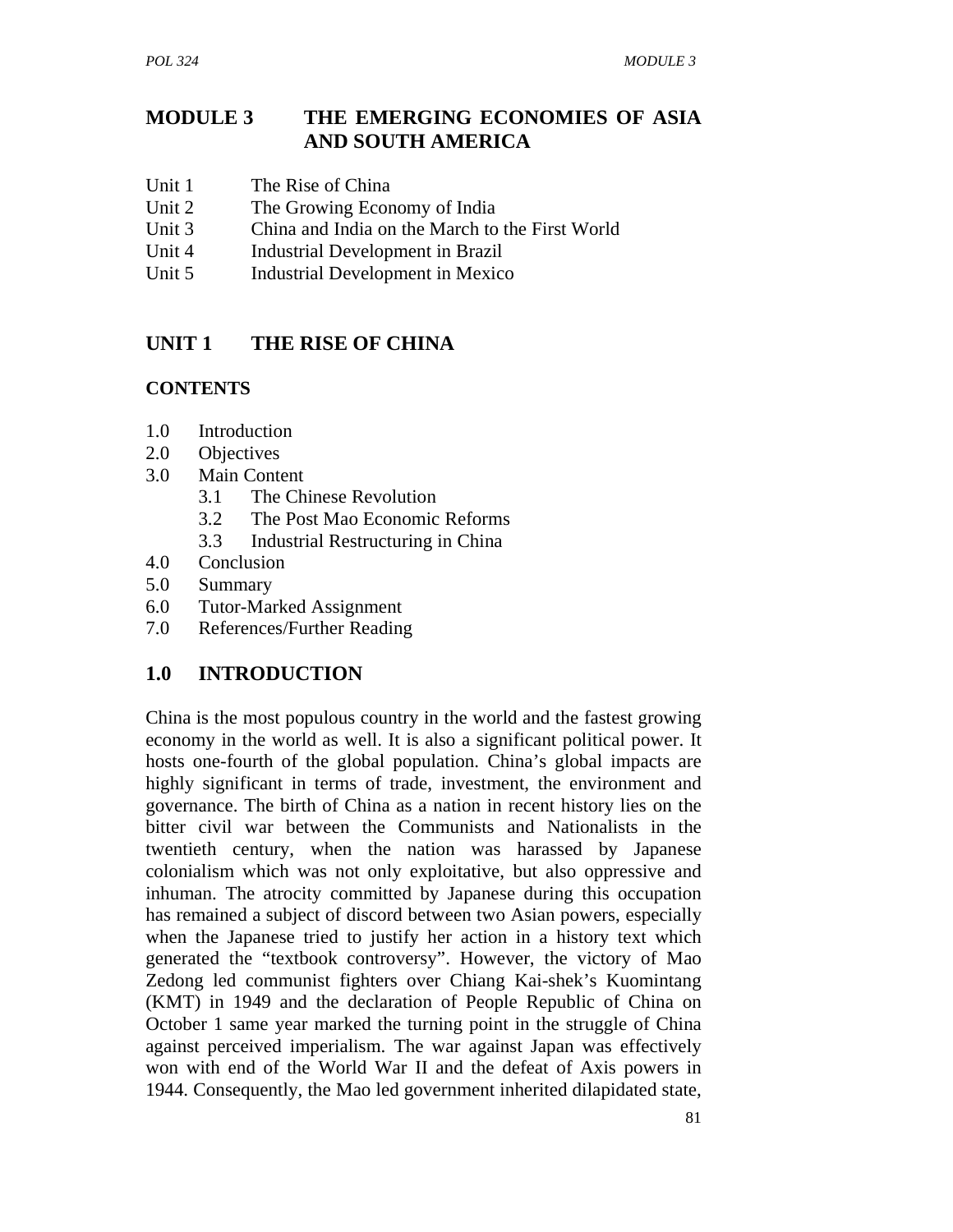wrecked by both civil and international wars, embedded in agrarians economy in a sub-continental scale, but mobilised under the communist ideology which became the foundation of state building.

This unit is the brief story of the rise of China from the dust of civil and international wars in 1949 to the second biggest economy, sixty years after, highlighting the revolution; the post Mao reforms on trade and foreign investment and the restructuring of the industrial sector in the light of competitive mode and the need for profitability in State- Owned Enterprises (SOEs).

## **2.0 OBJECTIVES**

At the end of this unit, you should be able to:

- discuss the centrality of the revolution in the foundation of modern Chinese economy
- highlight post Mao reforms on trade and investment
- explain the perennial restructuring of the country's industrial sector to meet the challenges of the  $21<sup>st</sup>$  century.

## **3.0 MAIN CONTENT**

## **3.1 The Chinese Revolution**

Revolution is "a social phenomenon involving fast-moving fundamental changes in the social, economic, cultural production relations in society, and which are associated with the coming into position of dominance of a new ruling class" (Nnoli, 1986:92). The Chinese Revolution reflected all the variables of the above definition, as it led to the end of the liberal government of the Nationalist Party in China and its replacement with another set of ruling elites of Communist school, led by Mao Zedong in 1949. Understandably, Revolution is a long term process which does not end with the insurrection, war and violence as well the overthrowing of the order, but also include the post violence effort at state and nation building which reflect the dominant ideology of the dominant elite in a given society. Therefore, the aspect of the Revolution in the Asian country discussed in this section dwells majorly on the post 1949 socioeconomic policy of the communist party which becomes the foundation stone of modern Chinese-economy.

With the United States support of the Nationalist General Chiang Kai-Shek during the civil war and his subsequent defeat and self exile in Taiwan, the communist China cut-off relationship with America and Japan which by and large had remained the global and regional capitalist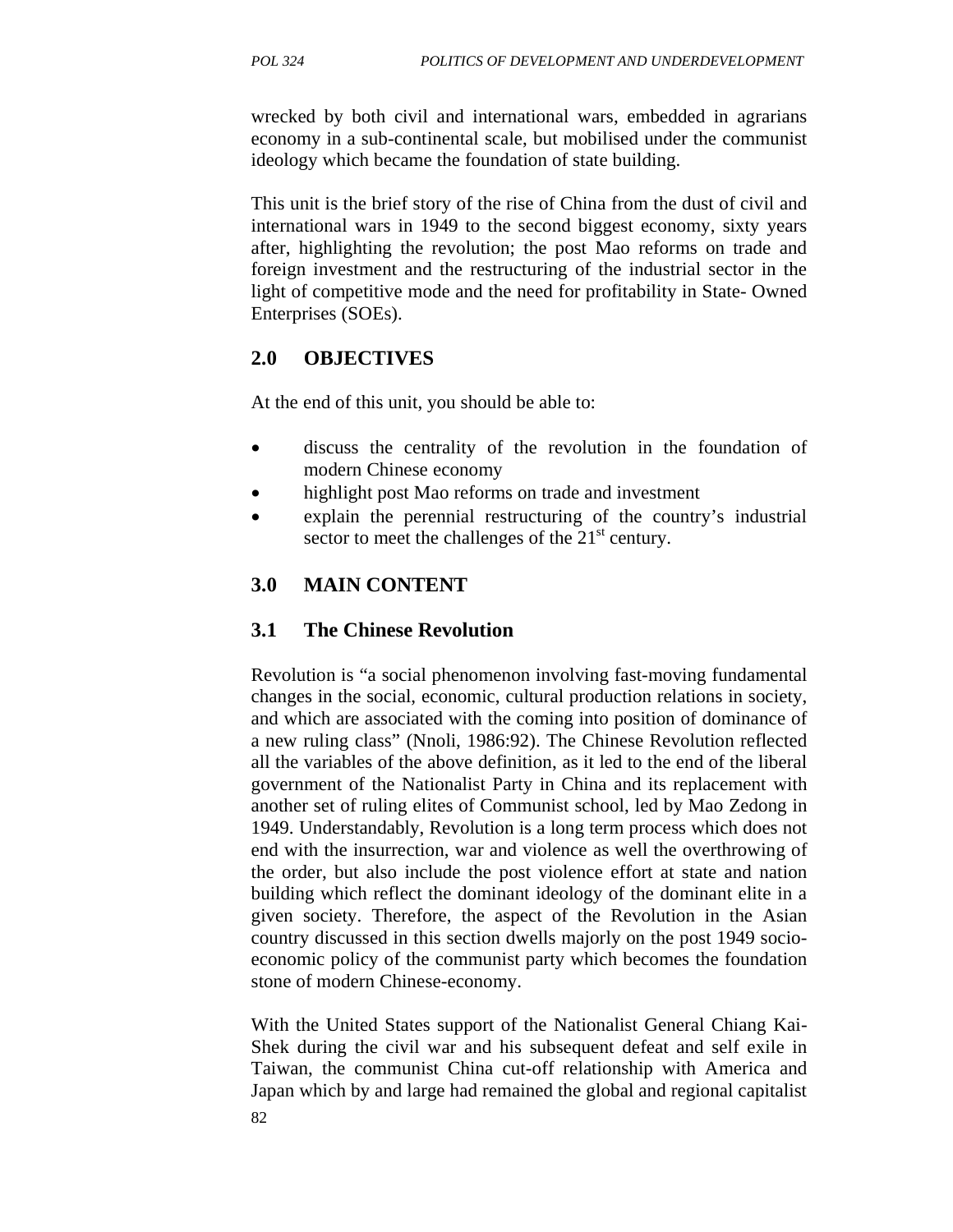powers respectively, hence, the reshaping of the state according to communist dictates. Land was seized and redistributed to the landless peasant, so also was ban of private ownership of the means of production. By 1951, the "three anti/five campaigns were launched to eradicate corruption across the urban centre and culprits were sent to labour camp for correction.

The first five year plan  $(1953 - 58)$  had the thought of reduction of Chinese over dependence on agriculture which was supported by the Soviet, who provided the needed resources for the building of industrial plants. The success of this projects reduced Chinese dependence on agriculture as well as Soviet assistance. There was price control mechanism and education was given priority to increase the literacy rate of the Chinese, so also was the collectivisation which encourages large scale forming with the coming together of small land holders to work and share the proceeds of the land. More so, the hundred flower campaign" opened the government to criticism, which was later suppressed and culprits punished for anti-revolutionary ideas and postures.

However, the development was successful leading to the second five year plan tagged "the Great leap forward" by Ween (1958 – 62).

"The Great Leap Forward" involved the further amalgamation of the small collective farms into larger Communes, which farmers worked on. Some of the peasants were assigned to provide labour for infrastructural development as well as work in the iron and steel industry. The grains so produced were collectively harvested and proportion sent to the central government for redistribution and export, so also was the production quotas in steel production. However many believe that this period coincided with famine due to scarcity of grain and witnessed violence against the people and the environment. Consequently, the government relaxed the commune system and encouraged small farmer holding to reduce the effect. China imported grains from Australia and Canada to supplement domestic production.

Observing the gradual emergence of the new elite and the tendency to appropriate the gain of the new era by this group, Mao Zedong launched the "Cultural Revolution" in 1966 to keep the state in perpetual Revolution. Red Guard was formed and sent across board to check the excesses of government officials at all levels. Urban dwellers and students were sent to the countryside where they were taught by the peasants on the primacy of agriculture and other rural living. So also was the establishment of "barefoot soldiers" whom the peasants train as health workers to meet with the increasing needs of the rural people. In net, there was mass relocation and dislocation of people across the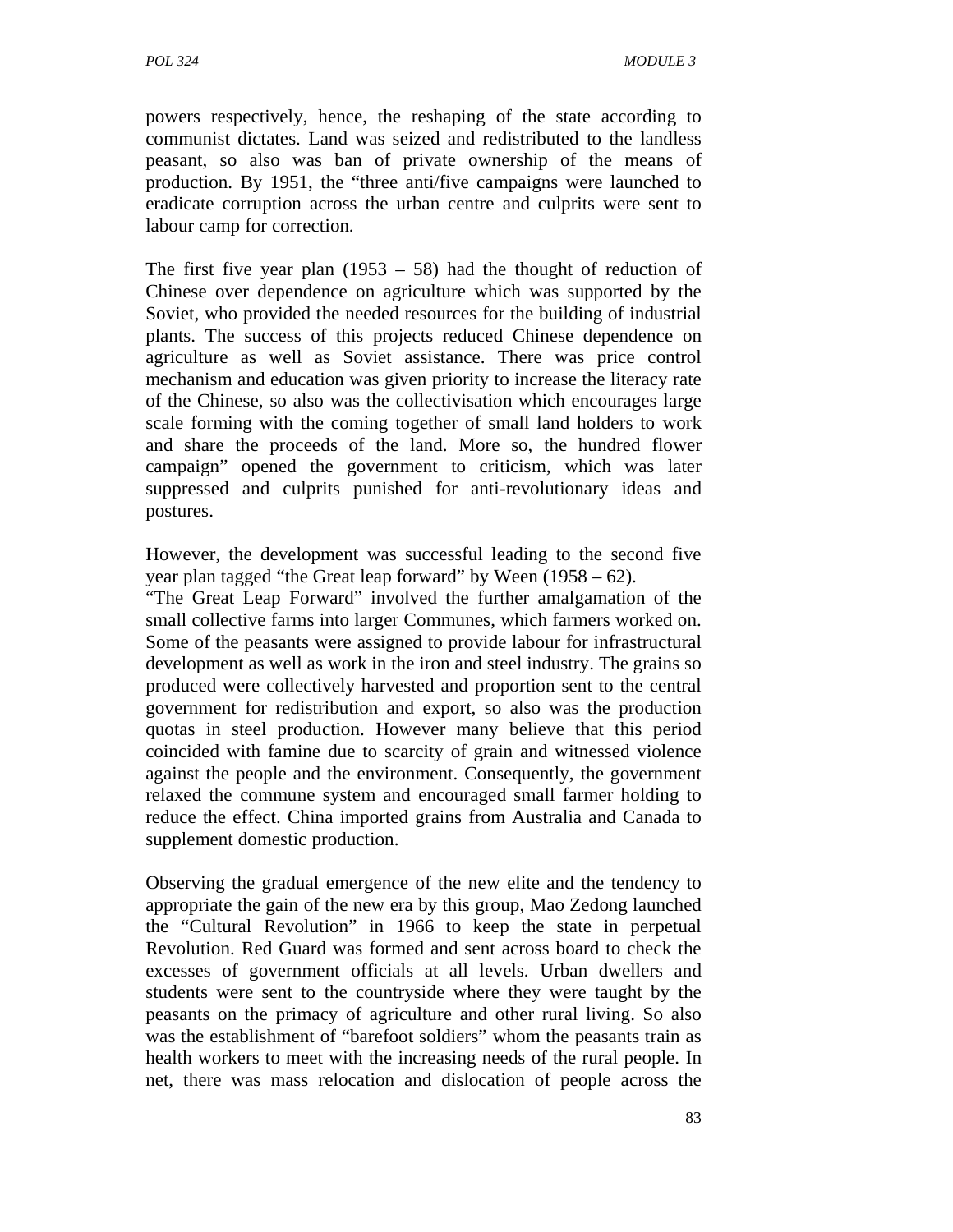country, disruption the conventional family lifestyle. By the time it was declared over in 1969, as some argued in 1976, the social inequality in the distribution of state resources was reduced and the integration of the various strata of the society further strengthened. It also marked beginning of fast-track economic growth (Gao, 2008), advances in science and technology as illustrated in the launching of satellite, explosion of the first H-Bomb as well as the commissioning of Chinese first nuclear submarine, Mao Zedong, the founder of People Republic of China died on September 9, 1976 which marked the end of the Revolution.

### **3.2 The Post – Mao's Reform of the Economy**

Chinese economy remained close until the visit of President Richard Nixon in 1972, when the West started to established diplomatic relationship with the communist state and ban on foreign Direct Investment was formally lifted. However, it was the passing of new law permitting Joint Venture by Dieng Xiaoi-Ping in 1979 that provided the needed framework for its implementation. Some four Special Economic Zones (SEZ), were established and given preferential tax-regime and administrative free hand to foreign firms operations in Shenzhen, (border near Hong Kong), Xhuhai (border near Macau), Shantou (border near Taiwan) and Xiamen (directly across Taiwan straits).

Interest was the lower taxation of 15% of income of foreign affiliated firms in the zones compared with the 33% prevailing rate for the domestic firms, so also was the tax holiday of two years. Besides, the zones were set up outsider the industrial hubs of China to avoid the contamination of the domestic industries and economy. The success of the four SEZs opened the door for the approval of fourteen coastal cilices with similar concessions. Again, the monopoly of Foreign Trade by the state needed as these foreign firms were allowed to export their products and import raw materials with relative ease. However, domestic firms had to do same through state controlled mechanisms, illustrating the operation of two regimes in one state, since the domestic firms where bound to pass through Foreign Trade Companies (FTCS) established by the government. Unlike the Foreign Invested Enterprises (FIEs), domestic firms' imports were not duty free. These Measures exert more tariff and non-tariff barrier on the domestic firms' participation in the global market; while encouraging foreign investment primarily for expert to other countries.

By 1986 further liberalisation of the export trade was achieved with the introduction of "Twenty Two Regulations" which removed the restriction of the location of Foreign Invested Enterprises (FIEs) and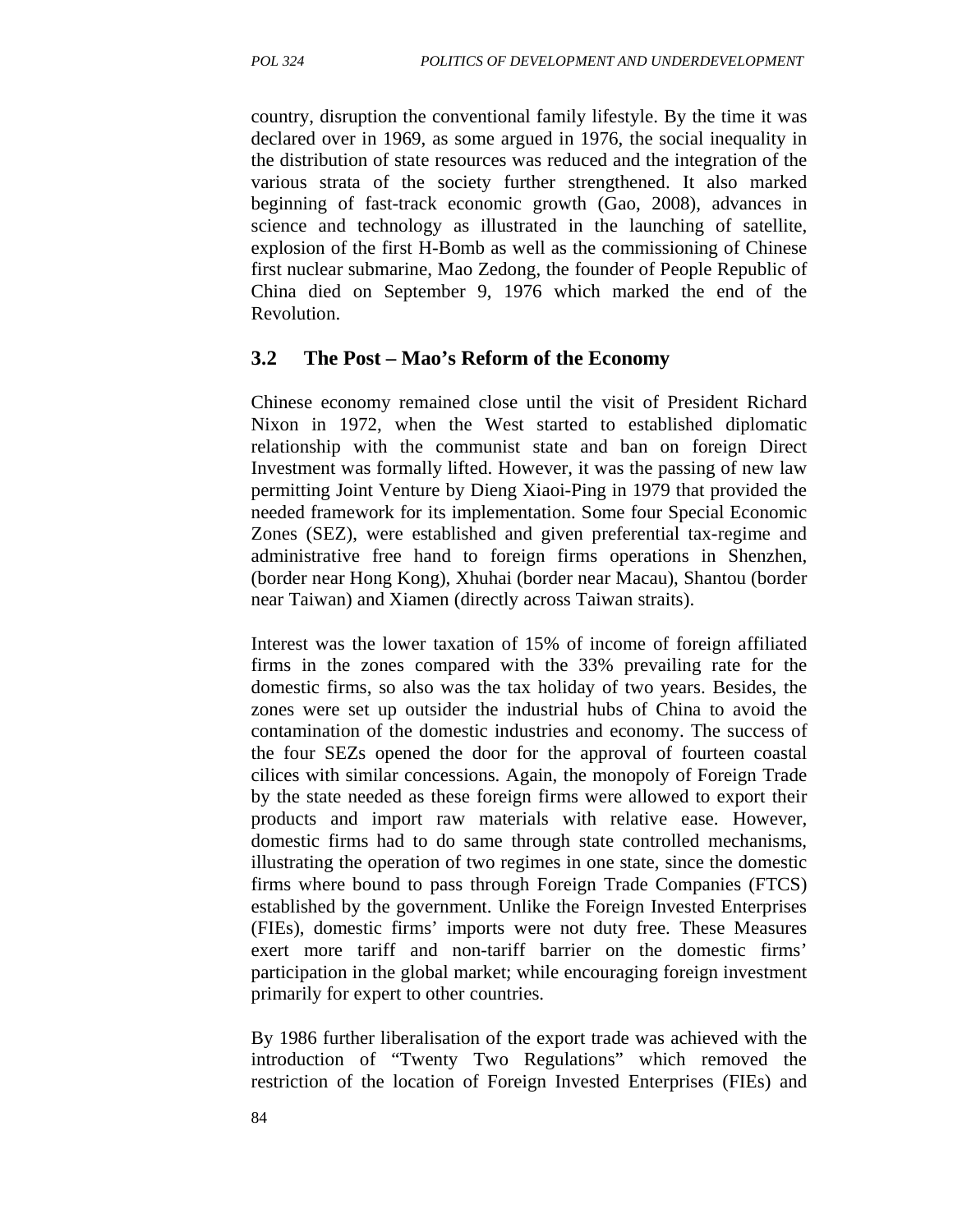also reduce their taxes especially those invested in "export oriented" projects and "technological advanced" projects which improves the technological capacity of the domestic industry. In most cases, the Central Government handles the initial approval of the establishment of these FIEs but the administrative controls were left in the hands of the provincial authorities. The net effect of these was the pouring of Foreign Direct Investment in the 1980s which slowed down after the Tiananmen Square killing of 1989. By the turn of 1990, Hong, Kong and Taiwan investor took advantage of cheap labour for export processing of their product to every part of the globe. The Japanese as well as Western Multinationals also invest in China in order to benefit from the large market. All said, China reformed her economy in such a way that export is encouraged while the domestic market is shielded from the dumping of Western countries – hence the tightening of the import procedures for the domestic firm. These contributed to China's emergence as the "export machines of Asia"; with this policy of export consciousness, balance of payment has always been in the favour of this communist state.

## **3.3 Industrial Restructuring in China**

Big industrial layout and heavy plants were the common sites of industrialisation across the world in the twentieth century and China was not left out of the rush for these plants, especially with soviet support which was critical in the First Five Year Plan discussed earlier. This continued throughout the last part of the last millennium, but the first decade of this century has witnessed the change from "the bigger-isbetter" concept of industrialisation and the drive for science and technology intensive industry. Naughton  $(2005)$  observed that "the  $11<sup>th</sup>$ Five Year Plan (2006 – 2010) lays emphasis on human resources technology development and scientific approach to development". This position has signaled Chinese desire to transform the economy from the low cost exported machine to a highly technological hub capable of delivering the best in the competitive global economy. Already development in the Information Technology Sector is moving towards the achievement of this goal as state dominance of the industrial sector is highly skewed toward natural resources and utilities sectors; while "hybrid mixture of ownership and corporate governance patterns has been combined with aggressive policies to foster alliances with global leaders in industry and research facilitating the speedy "development of management and innovation capabilities" (Ernst and Naughton, 2008).

The Central Government using legend computer (now Lenovo) has evolved Management Buy-Out (MBO) as a strategy for the privatisation of the hi-tech sector which involve the licensing of innovation made in government owned institutions to pioneer researchers and managers as a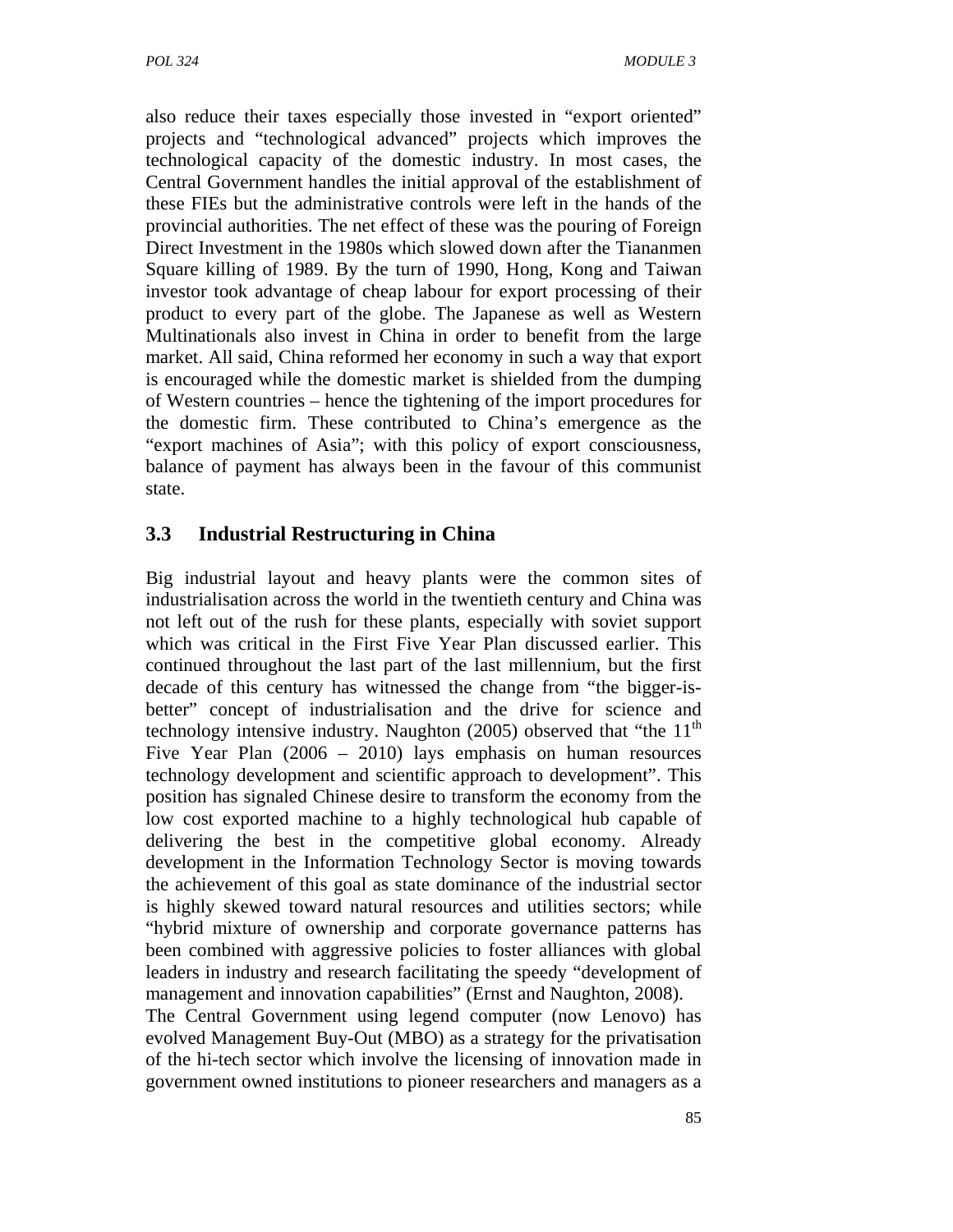way of encouraging innovation and setting up private individual on sound footing to run the IT Industry. Thus today, Chinese Industrial Sector has the hierarchy of the central government at the top running important and large state owned firms, while at the bottom lies most of the Town and Village Enterprises (TVE); initial commune structures and the small State Owned Enterprises (SOEs) converted to private owners through the MBO policy which has ensure orderly transition of these firms from public to private ownership.

Again, the government control firms in the critical sectors were committed to the newly (2002) established state – Owned Assets Supervision and Administration Commission (SASAC), whose responsibility amongst others is to ensure the focus of individual firm on "core competencies" to ensure profit maximisation. Understandably, Government firms are not waste pipe through which public funds are wasted but they are restructured and mandated to make profit like any other private business entity, hence they remain the veritable instruments of state capitalism in the communist state: a paradox indeed. All told, China has the largest continuous national history (about 400 years) and was politically, militarily and economically dominant in its region for most of that period. After the liberalisation reforms and neo-Confucian cultural revolution in the late 1970s, China began to make appreciable progress. Massive external (manufacturing) investment was first attracted based on education and cheap skilled labour while equally massive internal investment has been mobilised in modern infrastructure and urban facilities. A key feature of China's rapid growth is seen to have been its ability to reform its economy very quickly to become more efficient. Indeed, China has huge human resources and potential markets. It has a high class education system. Past obstacles have been successfully navigated. All these have positioned China, formally regarded as a sleeping giant to awaken and play an increasingly active role on the global stage.

#### **SELF-ASSESSMENT EXERCISE**

- i. Highlight trade and investment reform in Post Mao China.
- ii. Identify and discuss the paradox of state capitalism in the communist China.
- iii. Identify the contributions Mao Zedong in the foundation of modern China.
- iv. Identify the restructuring strategies of Chinese industrial sector in the  $21<sup>st</sup>$  century.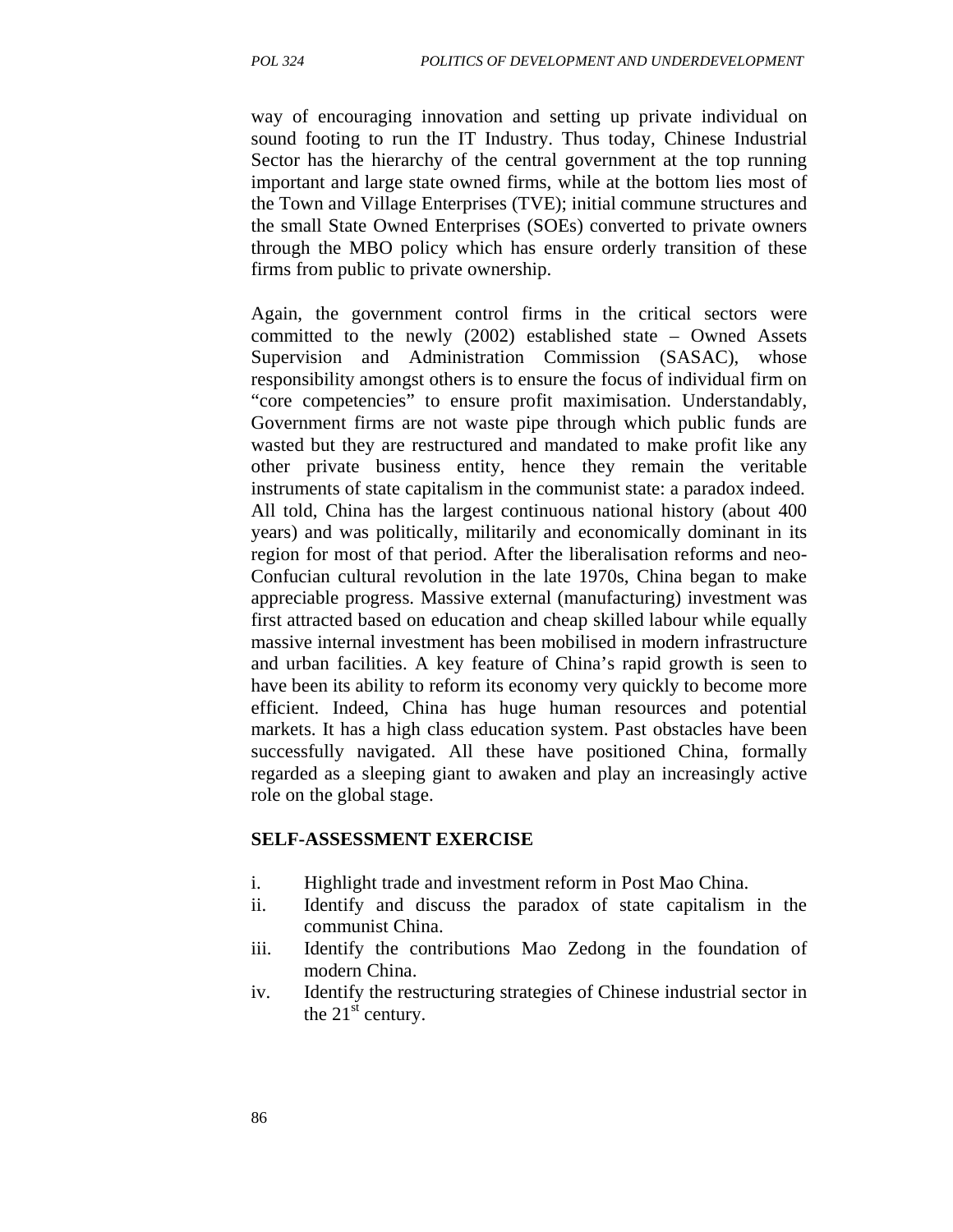# **4.0 CONCLUSION**

China in modern history emerged into the cold war environment at independence, but successfully adapted herself to the task of national building. The consciousness of self- sufficiency and export- driven strategy given her superior balance of trade and payment at all time, making it the fastest growing economy despite the global economic recession of 2008. Chinese ingenuity in adapting to changes in the global economy and the effectiveness of these strategies remain a source of discourse in years to come.

# **5.0 SUMMARY**

The People Republic of China was founded on the communist ideology but has successfully practiced state capitalism which encourages export and discourages import as well as copy technologies and adapts them to the environment with high level of innovation of managing the economy in the ever changing world.

# **6.0 TUTOR-MARKED ASSIGNMENT**

Identify and discuss the paradox of state capitalism in communist China

# **7.0 REFERENCES/FURTHER READING**

- Ernst, D. & Naughton, B. (2008). "China's Emerging Industrial Economy: Insights from the IT Industry." In: Christopher McNally (Ed.). *China's Emergent Political Economy: Capitalism in the Dragon's Lair*. London: Routledge.
- Gao, M. (2008). *The Battle for China Past*. London: Pluto Press.
- Lardy, N. (1992). *Foreign Trade and Economic Reform in China 1978 1990*. New York: Cambridge University Press.
- Naughton, B. (2005). *The New Common Economic Programme*: *China's Eleventh Five Year Plan and What it Means*. China Leadership Monitor  $(16)$ .
- Nnoli, O. (1986). *Introduction to Politics*. Ikeja: Longman.
- Steinfield, E. (1998). *Forging Reform in China*: *The Fate of State Owned Industry.* New York: Cambridge University Press.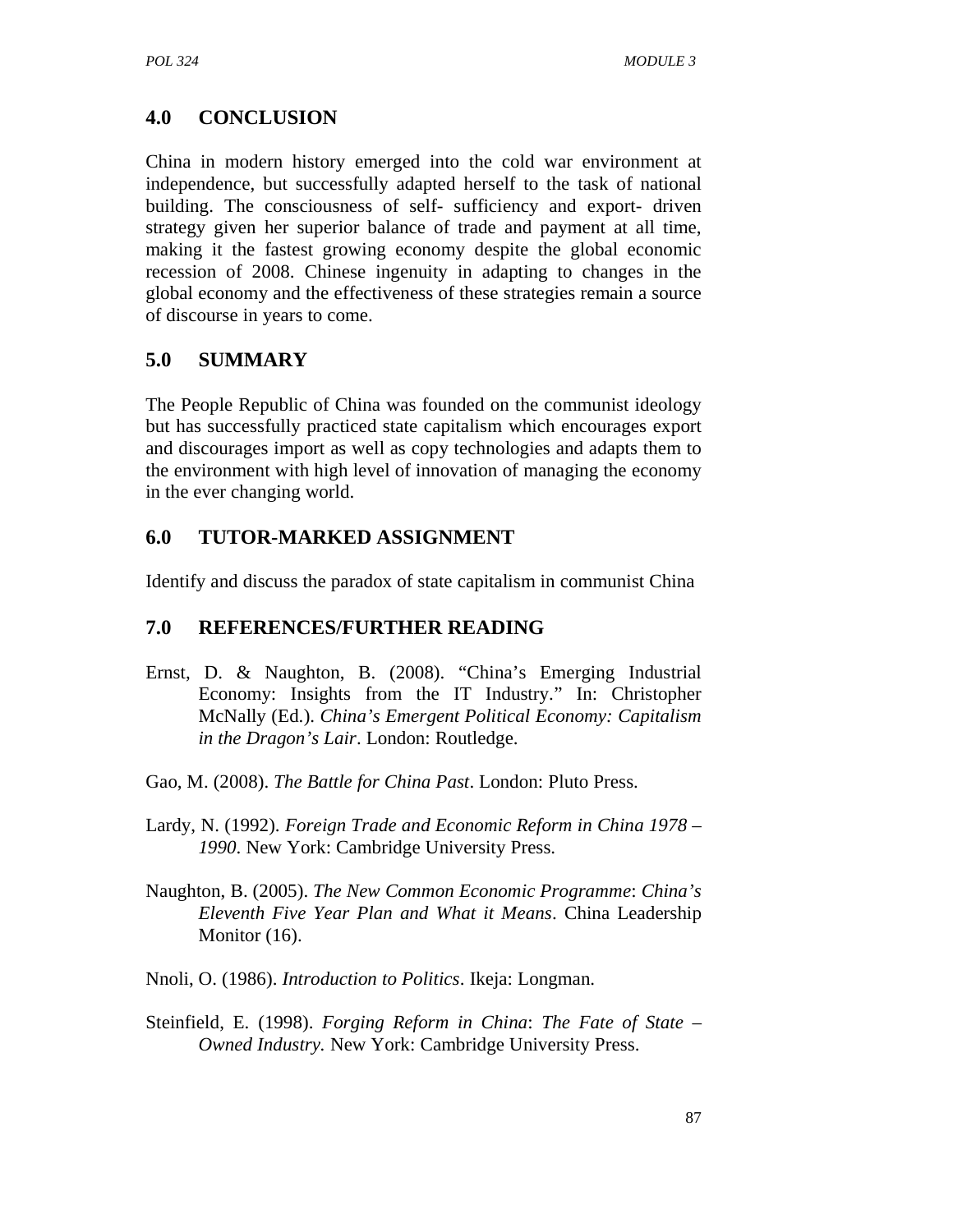### **UNIT 2 THE GROWING ECONOMY OF INDIA**

#### **CONTENTS**

- 1.0 Introduction
- 2.0 Objectives
- 3.0 Main Content
	- 3.1 The Indian Economy in Early Days (1947 75)
	- 3.2 Evolutionary Deregulation of the Economy (1975 90)
	- 3.3 The Post Crisis Growing of Indian Economy Since 1991
- 4.0 Conclusion
- 5.0 Summary
- 6.0 Tutor-Marked Assignment
- 7.0 References/Further Reading

### **1.0 INTRODUCTION**

India is a Third World country with all the negative indices inherent in the countries of the South. Her position at independence was pathetic due to the challenge of food security which had "culminated in the deaths of three million people in Bengal in 1943 – 44" (Corbridge, 2009) as famine ravaged the region. She is the second most populous country in the world after China, with a sub-continental landmass submerged in agrarian economy with the attended underdevelopment and general poverty common to all primary producers in the World Economy. This unit therefore is a short narrative of the turnaround in the Economy of India. Analysing the policy of central planning of Nehru in post independence leading to "Hindu growth", the evolutionary deregulation from 1975 and adoption of liberalisation as the result of balance of payment crisis, which has boost the economic growth and reduce poverty in the Asian country.

### **2.0 OBJECTIVES**

At the end of this unit, you should be able to:

- identify the era of government planned and regulation of economy in India
- discuss the gradual process of deregulation of Indian economy and its impact
- explain in the growth of the economy after the crisis forced deregulation in 1991.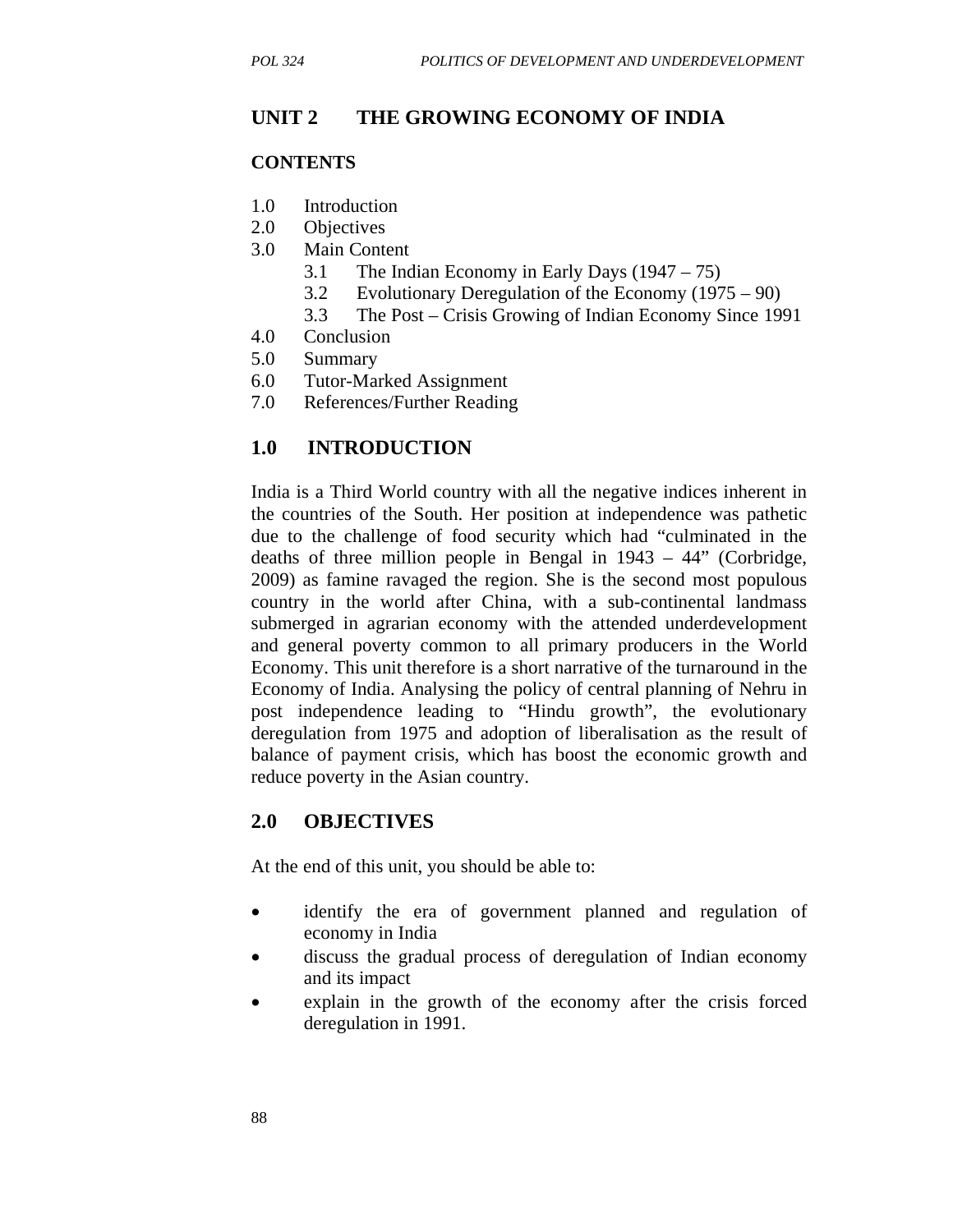## **3.0 MAIN CONTENT**

### **3.1 The Early Days of Indian Economy (19457 – 75)**

The British granted India Independence in 1947 after about two centuries of attempt at Empire building without corresponding economic development. Although, there was heavy investment in the rail system; which crisis – crossed major town and cities, as well as the effort at developing. Punjab colonies, its system of both property and commercial law and the textile industries in Ahmadabad and Bombay, maybe, the Bihar and Orissa iron and steel industry; much were left undone, especially in Bengal where the permanent settlement of 1793 encouraged feudal land tenure system. More so, British culture of regarding anything indigenous to the people as backward and primitive dealt serious blow on the Indian craft industries and promoted the importation of finished goods from Britain, a common colonial practice of keeping the colonies as the producers of primary product and market for finished goods as discussed earlier.

India, 19478 to 1950 was a transition period, when the parliament played the role of Constituent Assembly leading to the emergence of Federalism and parliamentary republic, with an onerous task of nation building of the divergent ethnic and nationalities into a stable and prosperously nation capable of meeting the basic needs of the people. This responsibility fell on the shoulder of Prime Minister Nehru, after the death of Gandhi in 1948. Given the logical consistency of populist theory and it practice in the Soviet Union, Nehru favoured a centrally Planned Economy which was functional as evidence in Moscow to facilitate the integration of his 565 princely states and provide direction of the conservation component states officials who may not see the need for long term planning.

Conscious of the disadvantage of comparative advantage theory and practice to the Third World, the Development Plans of 1950 and 60s understood the danger of remaining a primary producers and the double jeopardy of price and quantities demanded resting in the hands of the developed North; therefore adopted the strategic of encouraging and protecting local infant industries with high tariff barrier against importation of those goods produced in the country. This strategy required the importation of heavy machines and equipments which led to balance of payment deficit. Again, Foreign Direction Investment was not encourage as the economy was meant to self-sustaining, Nehru and his team believed that personal and government savings would form the pool of the resources needed for the development which was to be complemented by foreign aid and grants from friendly nations. The large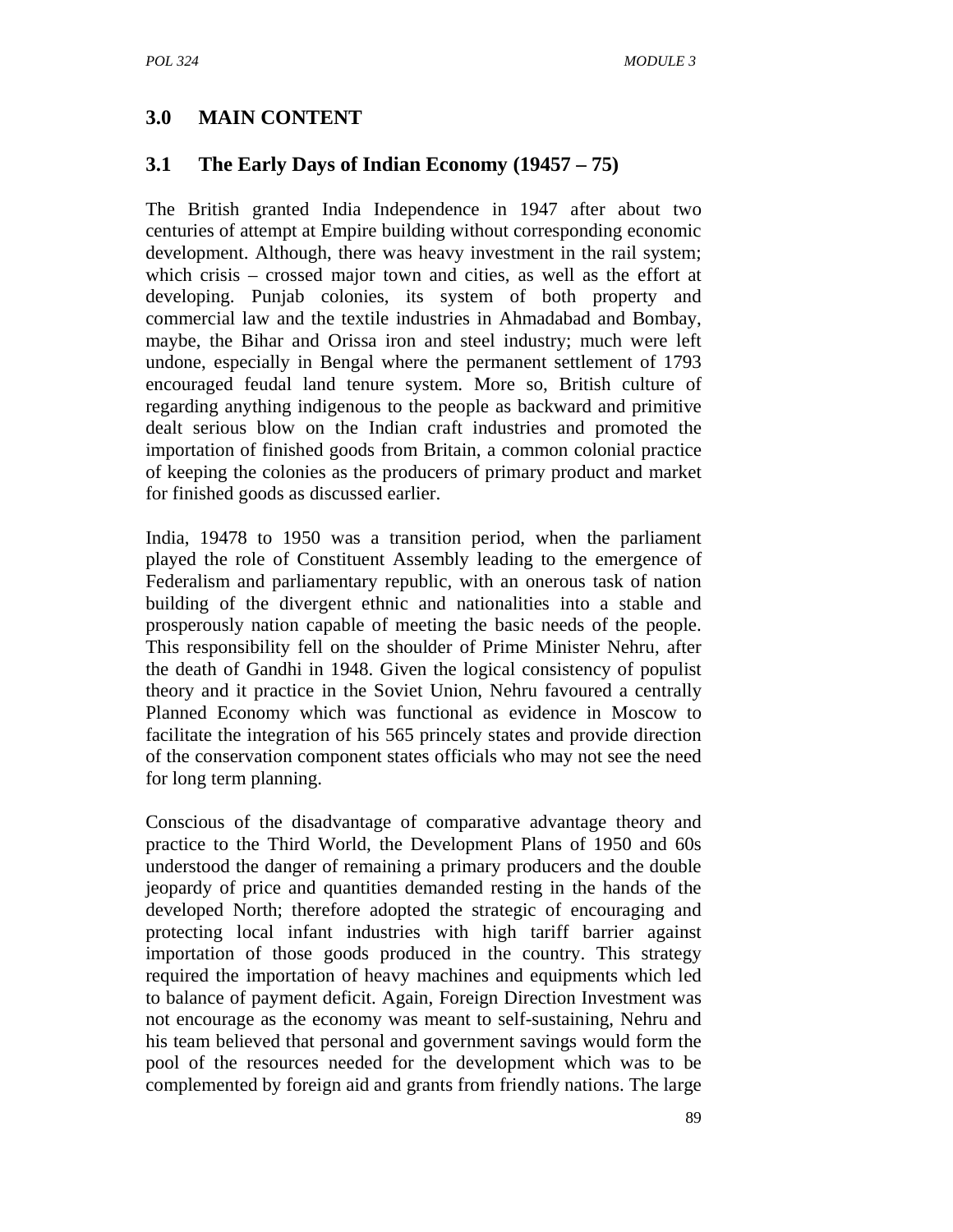scale industrialisation was envisaged to be the foundation of transforming Indian steels, pouter and chemicals into finished products, which would be affordable to the teeming population. Agriculture was also an asset in planned system as land reforms would release excess land held by unproductive local feudal lords to those with the capacity to generate optimum outputs.

It must be understood that Central Planning means government intervention in the Economy; hence legal frameworks were on acted to give backing to the policies. In 1948; the Industrial Policy Resolution reserved three sectors to the state which was increased to fifteen in 1956. However, the industrial licensing came through the Indian Development and Regulation Act of 1951 (Franked, 2005) which mandated government permission for embarking on commercial activities in certain key sectors. Thus government's ambition of large scale industrialisation and capital intensive development led to neglect of agriculture as reflected in the second five year Plan 1957 – 62 when agriculture had 17.5% allocation as against 34.6 in the First Five Year Plan. These polices resulted in over dependence of the economy on foreign aid including United State Food Aid. Compounded by heavy defence spending blue to war with China in 1962 and Pakistan in 1965, inflation sets in with the decline in stable food production leading to heavy criticism of the Nehruvian economics policy at his death in 1964. Lai Shastri took over the leadership from Nehru and immediately embarks on reform until his death in 1966. He gave priority to agriculture and relaxed the state grip on the economy, which was followed by the devaluation of the currency and liberalisation of import.

This attracted further and aid and foreign direct investment which did not go down well with Indian industrialist, who at the time enjoyed government protection. Again, Indira Ghandi who succeeded Shastri added impetus to the reform by further devaluation of the Rupees and cultivation of high yielding Mexican wheat as advised by the United states resulting in the doubling of India food grain production by 1970, hence the elimination of dependence on United States food aid and reduction of the level of poverty as well. The relaxation of the state control was however short-line, as the internal politics of the congress party which threatened Indira Ghandhi position forced her into alliance with Communist Party of India (CPI). Marxist orientation and Indians perception of the limited liberalisation as United States directed policy forced the government to embark on the next round of state driven and autarkic era of India industrialisation history between 1969 and 1974 generating the monopolies and Restrictive Trade Practice Acts of 1969 and the Foreign Exchange Regulation Act of 1974. While the former intended to control large private companies; the later restricted the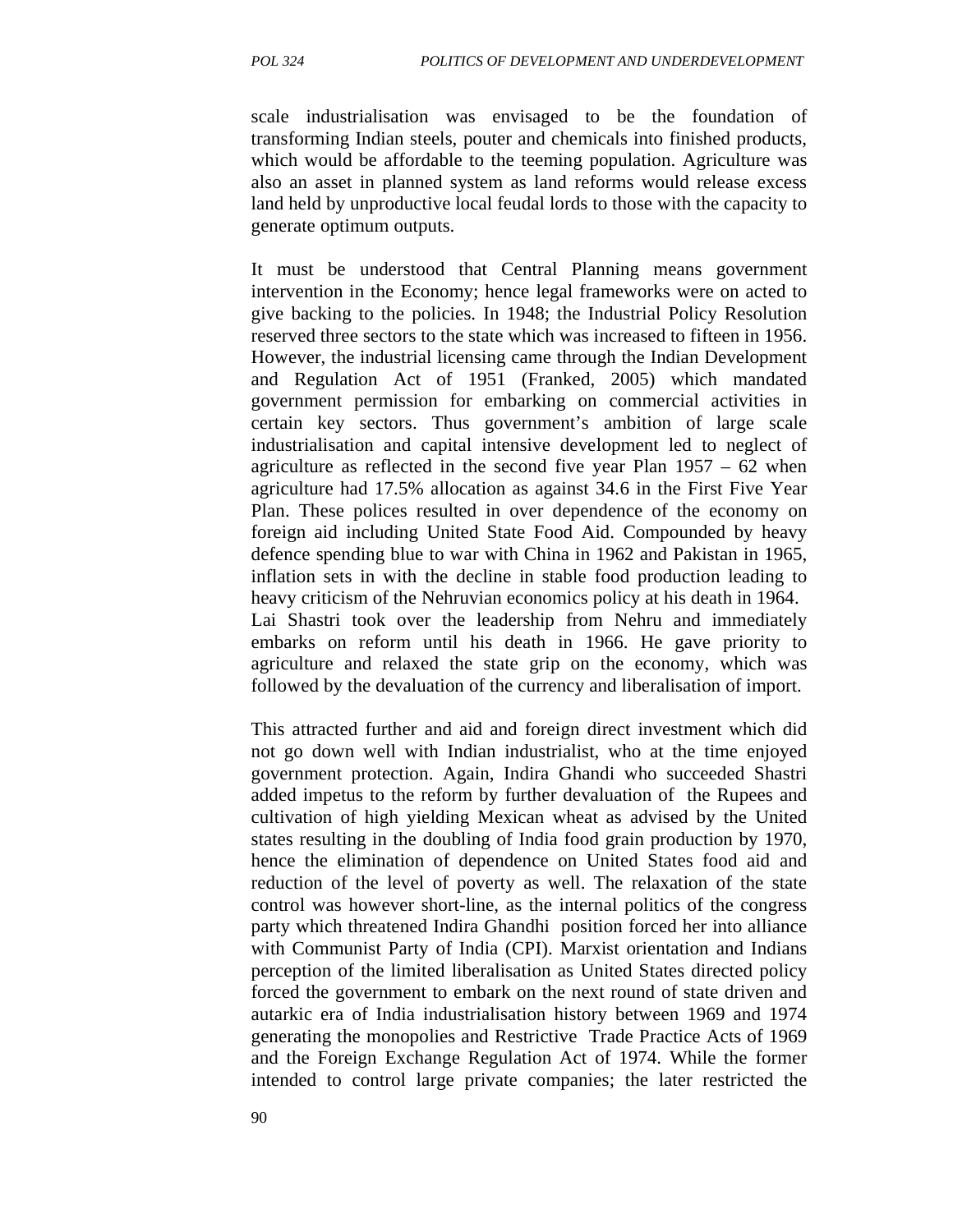equity participation of foreign interest to 40%. Besides key sectors of banking, insurance, copper, steel and food grain business were nationalised (Panagariya, 2008). These measures failed to improve the economy as expected and hence prepared the ground for the second phase of Indian Economic Development.

# **3.2 Evolutionary Reforms of Indian Economy (1975 – 1990)**

The rate of economic growth and development in other Asian export oriented countries such as Singapore, Taiwan and China became challenging to the Indians, with several reports generated within the think-tank tilted towards the reform of the economy and the reduction of state control of the economy. Such Reports include that committee on import and export policies; report of the committee on controls and subsidies (Ministry of Finance), Report of the Commitment on Trade Policy (Ministry of Commerce) and Reports on Industrial Licensing and Related MRTP Aspect (Ministry of Finance, 1985). These Reports indicted the developmental state model, centrally planned which was to make the state autonomous from dominant elites and interest groups. The entrenched interest at local level did not share the central government vision, rather they embarked on protection and promotion of primordial agenda inimical to overall objectives of the central government. Worse still, the state was hijacked by three vested interests; the rich farmers (who objected to agrarian reform), industrial bourgeoisie (indigenous businesses who benefit from the state induced scarcities and obstructed competition and innovation) and corrupt bureaucrats (who made so much wealth form the "permit – License – Quota Raj (Government Licensing of 1951) which was part of Import Substitution Industry (ISI) and almost all of whom enforced unproductive rent-seeking behaviour on smaller businesses and ordinary citizens (Corbridge, 2009; Frankel, 1978 ;Barhand, 1984; Bhagroat, 1993). Accommodation of this interest within the government led to waste and inefficiency as public good was hardly promoted leading to the growth rate of about 2.0% described as "Hindu's growth rate in the 70s.

However, the Ghandis (Indira and Rajiv) in the 1980s initiated gradual reform withdrawing overbearing state control of the economy. A coupled of joint venture agreements were struck in the automobile industry. Indira dumped the populist and anti-foreign capital slogans and expunged most of the obstructive aspect of the monopolies and Trade Practices Acts of 1969 which caged the expansion of mega businesses in the key sectors. These businesses were allowed to source for credit outside the shores of India. Most importantly, concrete steps were taken to curtail the excessive tendency of Indian labour in the organised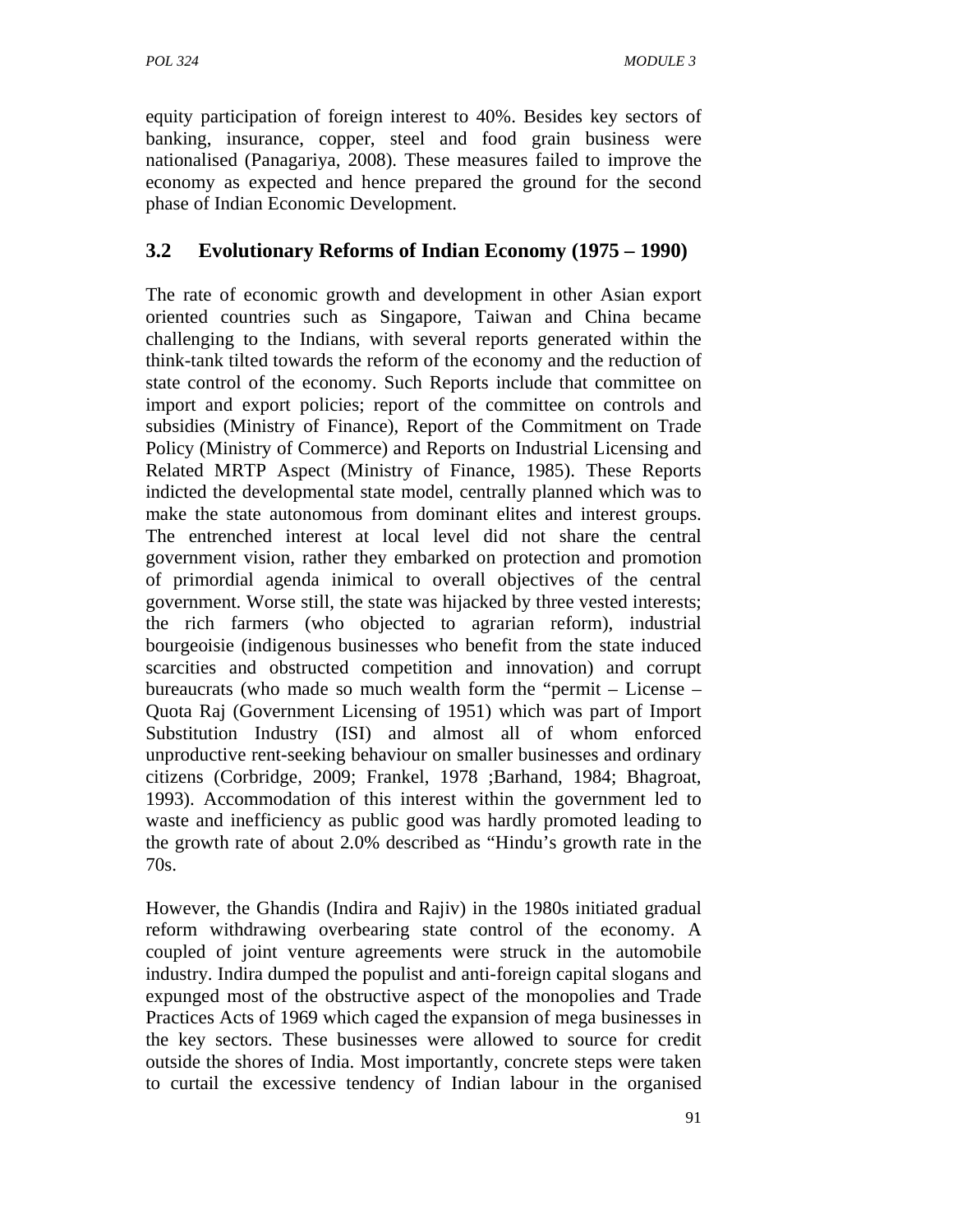sector; so also was tax concession given to private investors as encouragement to move. These measures stimulated the economy led by private sectors which complemented permeated impact of Greek Revolution Technology from Punjab to West Bengal as a result of government massive investment in irrigation and power. Thus, by 1989 – 90, the percentage of Indians living in absolute poverty was said to been reduced to less than 39% compared with 51% in 1977 – 78 (Corbridge, 2009). Again, Rajiv Gandhi's interest in electronics and radio as an ex-pilot align his interest in the technological development of India. Hence, his regime deregulated the telecom sector hitherto dominated by the government and created centre for the Development of Telemetric which produced switch for telephone exchanges in the rural areas and was subsequently license to private company for mass production. Besides the information Technology received boost with the marriage of technocrats and engineers the Department of Electronics in the Prime Minister's office who supported the excellent engineers produced within the country higher institutions and colleges in their ambition in entrepreneurship. They were licensed leading the emergence of India as an IT hub with comparative advantage of low wage, cheap imported computer and excellent institution of higher learning which could still be attributed to the vision of Nehru in the planning of the education sector the Indian state.

#### **3.3 The Post – Crisis Growth of Indian Economy from 1990**

The evolutionary reforms of the preceding section did not include, the much needed export orientation as practiced by other Asian states neither were multinationals encouraged to invest in the country which to a large extend would have government resources to concentrate on other sectors. These were compounded with the increase in government expenditure in the education sector in the backward and caste society. This took a chunk of resources considering the numerical strength as well as the subsidisation of grains to the poor, industrialist and expenditure on defence. More so, tax evasion was rampant as state officials engaged in sharp practices leading to loose of revenue. The government was relying on commercial borrowing from banks that were skeptical of political climate with the assassination of Rajiv Gandhi in 1989, the rise in oil price at the outbreak of Gulf war, the end of cold war and disintegration of the Soviet Union – a major source of grants and aid. The net effect of these and other factor was the looming financial crisis due to growing fiscal deficit in government expenditure which stood eased at 10.1% in 1990.

This provided the needed opportunity for reform minded technocrats within the government to push for further withdrawal of government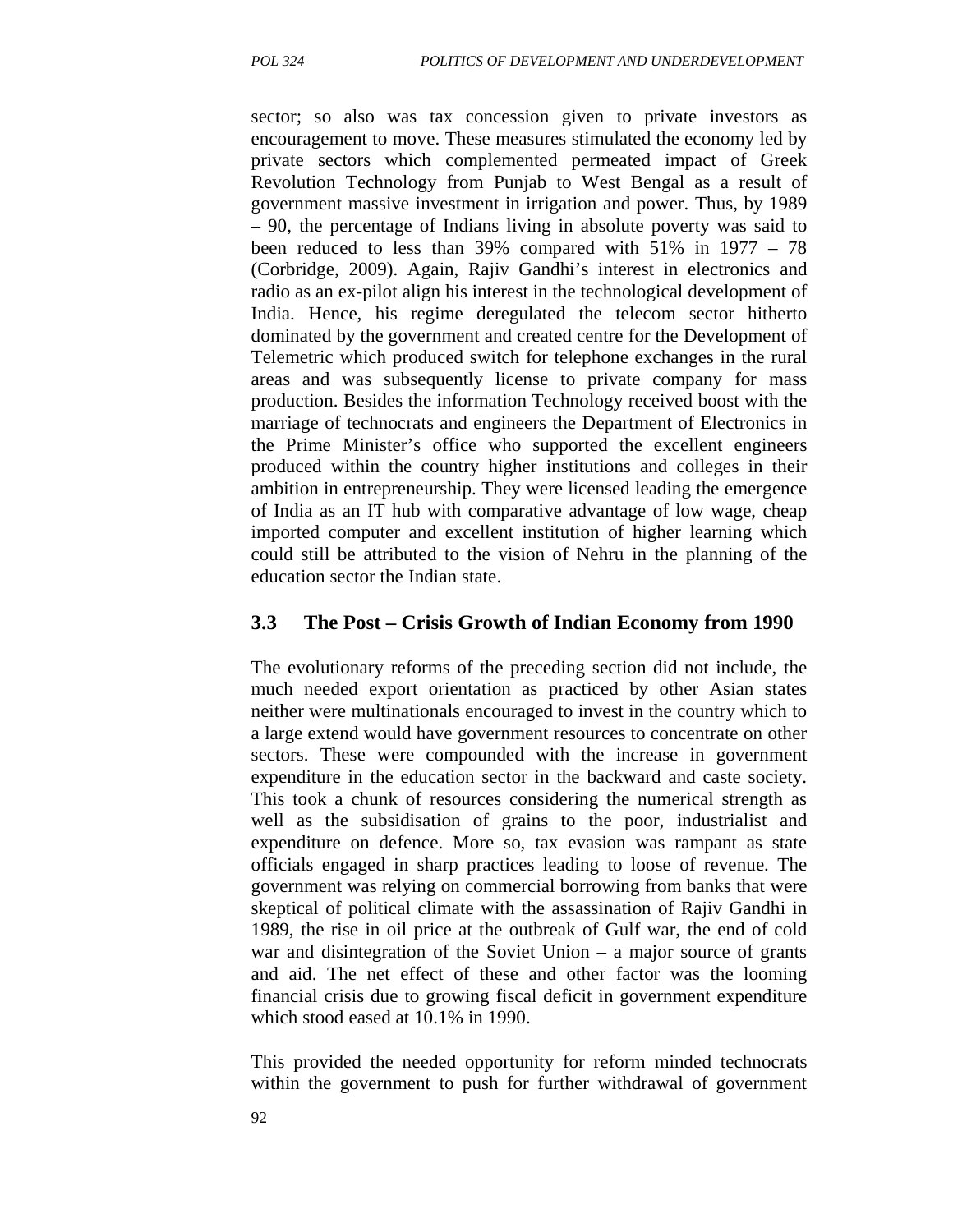control of the economy, the devaluation of the currency, economic globalisation and private entrepreneurship. Given the unsustainability of the governments source of funding import obligation and danger of default on such obligation; understanding its impact on the economy in May 1991, opposition to pro-liberal reforms was less compare to any other period in the history of India, therefore import substitution orientation was downgrade for the upliftment of export oriented economy. With Dr. Manhoman Singh as the Finance Minister India approached the International Monetary Fund for conditional loan which enabled her to meet the obligation and restructure the economy; although not entirely to the dictates of the Bretton Woods Institution since the inputs of Indian technocrats were respected. More so, India enjoyed more flexibility in conditionality than any average country in dealing with the IMF. This saved India from the embarrassment since her Foreign Reserve was only enough to Finance two weeks' worth of import.

Consequently, the Rupee was devalued by about 20%. There was deep cut in defence spending as well as subsidies for exports, sugar and fertilizers (Corbridge, 2009). The obnoxious and corruption riddled industrial licensing of 1951 was "dismantled in all but 18 designated industries (including drugs and pharmaceuticals, cars and Sugar), and for all locations save for twenty – three cities with populations above one million people where licenses were still required for new ventures or project expansion" (Corbridge and Hariss, 2000: 153). Better still, Foreign Direct Investments were allowed in India which attracted thousands of Multinational companies across the globe. Tariff liberalisation also came into effect which reduced the cost of production and encouraged completion in goods and services within the country. Indira Gandhi's Foreign Exchange Regulation Act (FERA) of 1974 which restricted foreign equities to 40% was replaced with the framework which allowed 51% foreign equity; a read impetus for foreign investment which hitherto, was an aberration.

The net effect of the reform is the fast development of the economy and globalisation of Indian economy and companies. Bharati enterprises for instance, in partnership with foreign companies is not the largest in India expanding even to Nigeria, so also is the Infosys, a software company with initial start-up capital of \$250 in 1981 by young engineers produced in Indian Tertiary institutions which has grown to \$4billion by 2008 despite less than half a million dollars sales as at 1989. The automobile has also witnessed a rave evolution as Tata has become a global brand, acquiring steel companies across the globe and produced the cheapest car - Nano in 2008 acclaimed to be the world cheapest car, sold at \$2,500. Again the corporate citizens have learnt good business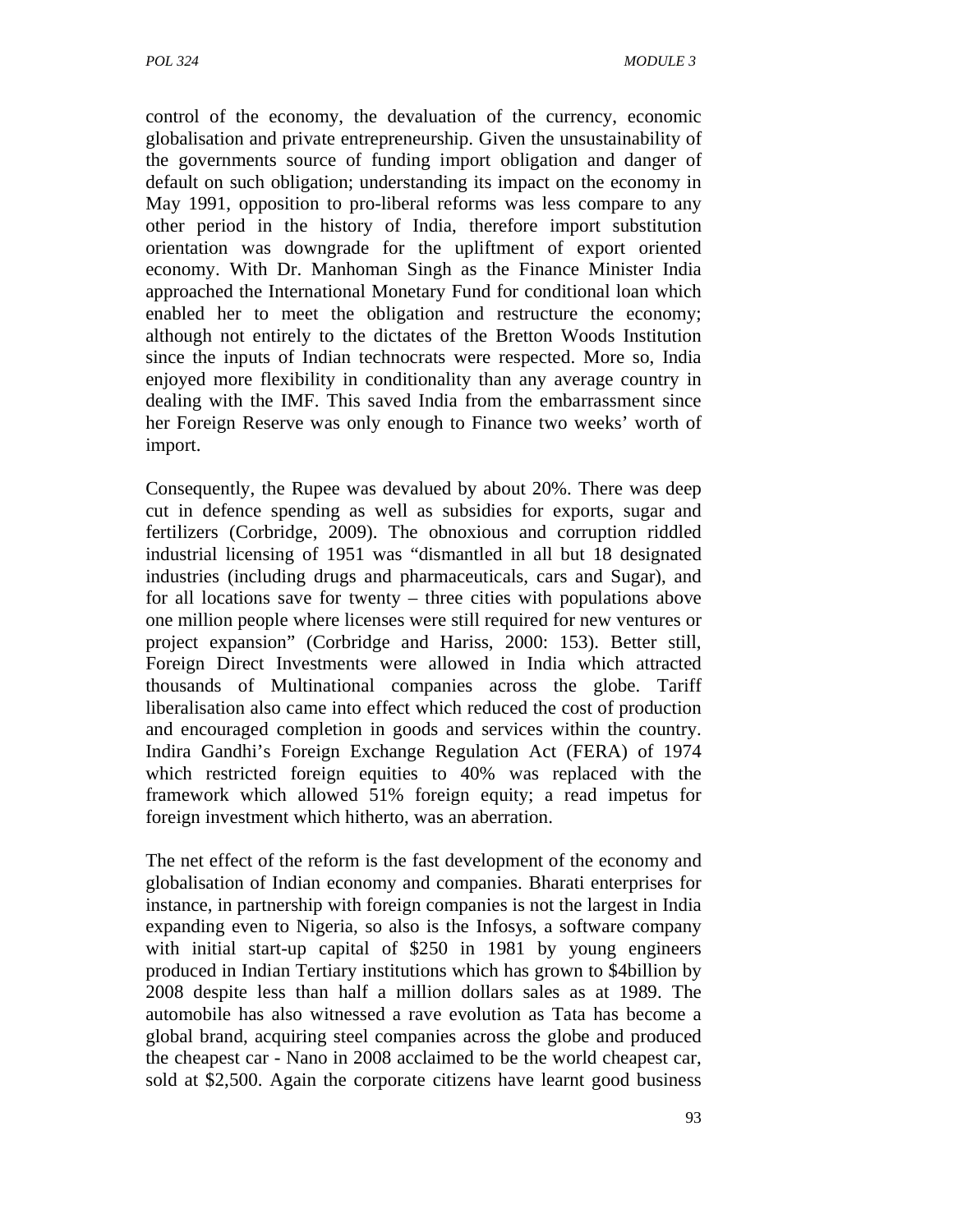practices with the opening up and partnership with others across the globe and entrepreneurial talents and skills freed for innovation; resulting in new and competitive product across board.

The reform also promoted the efficiency of the stock Exchange. The initial resistance of Bombay Stock Exchange to reforms and computation led to the establishment of National Stock Exchange in 1993 which became the largest by 1995 and fully computerised, forcing the Bombay institution to follow thereby enhancing transparency in the sector as "India received 24 billion Dollars each between foreign direct and portfolio investment, respectively, between 1992 and 2002" (Tendulkar and Bhavani (2007). The Telecom Sector also expanded, as noted as mobile telephony surpasses the fixed lines which were controlled by the government. Rural Telephony gained momentum and the monopoly of the government owned MNTL and BSNL was broken, bringing about efficiency and wider reach. So also was the Aviation sector, which was open to the Private Airline for the first time in the 1990s generating the Air Corporations Acts of 1994 which liberalised the sector leading to the surge in Airline traffic from 13 million in 2000 to 37 Million in 2008. There was another success story in the Indian Railway where increasing the numbers of coaches and increase in freight rate for heavy goods like iron ore has lead to the turn-around of the hitherto ailing industry. All said the reform brought transformation to the infrastructural sector, thus contributing to the continuous growing of the economy at GDP of 7% per annum.

Internationally India has become an important actor. Forming the 'I' in BRICS group of nations, India plays an important role in the leadership of the emerging markets and developing nations. India boasts of a culture of entrepreneurship and innovation, pioneering in the globe IT services industry and has a global Diaspora that are leaders in various fields.

The growth of the Indian economy is somewhat unusual in that it has done so with very little export. Compared to a country like China that has relied heavily on manufacturing products for export, India has exported very little. But one of the great strengths India has in growing its economy is its very good education system. India has become a major player in the high tech field because of its highly educated workforce.

#### **SELF-ASSESSMENT EXERCISE**

- i. Discuss the major phases of Indian economic development.
- ii. Identify the variables which influenced the development of Indian economy between 1947 and 1974.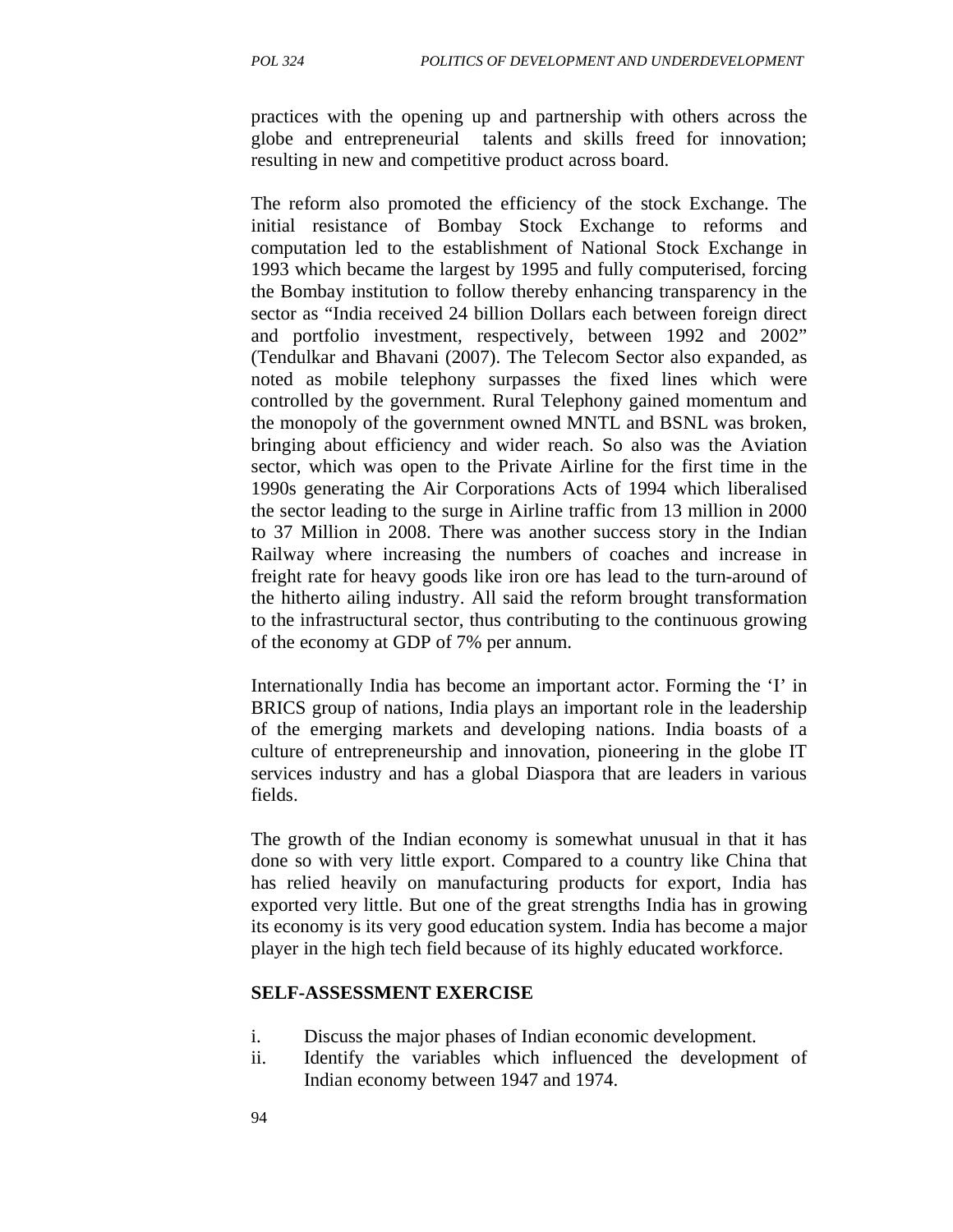- iii. Identify the major changes in the economic policies and why?
- iv. Highlight the major economic reforms of post 1991 India.

### **4.0 CONCLUSION**

The post cold war era coincided with the financial crisis; the spring board of reforms which led to the current growth of the economy. The Western financial institution such as International Monetary Fund (IMF) can be pertinent in development if the technocrats of the beneficiary countries understand the nitty-gritty of their countries and what is needed to be done. This will curtail the acceptance of all the conditionality and policies of the foreign institution which most of the time undermine the interest of the beneficiary state.

# **5.0 SUMMARY**

India was underdeveloped at independence in 1947 because of British exploitative policies. The founding fathers turn to excessive control of the economy which breeds corruption and inefficiency. However, reforms especially in the post-cold war era generated a lot of development and hope which is ongoing.

## **6.0 TUTOR-MARKED ASSIGNMENT**

Discuss the main phases of Indian economic development.

## **7.0 REFERENCES/FURTHER READING**

- Tendulkar, S. & Bhaviani (2007). *"Understanding Reforms: Post 1991 India."* New Delhi: Oxford University Press.
- Corbridge, S. & Harriss J. (2000). *Reinventing India: Liberalisation. Hindu Nationalism and Popular Democracy.* Cambridge: Polity Press.
- Corbridge S., *The Political Economy of Development in India Since Independence.* In: Paul Brass (Ed.).(2009). *Handbook of South Asian Politics*. London: Routledge.
- Panagariya, A. (2008). *India: The Emerging Giant.* New Delhi: Oxford University Press.
- Frankel, F. (2005). *India's Political Economy 1947 2004*. New Delhi: Oxford University Press.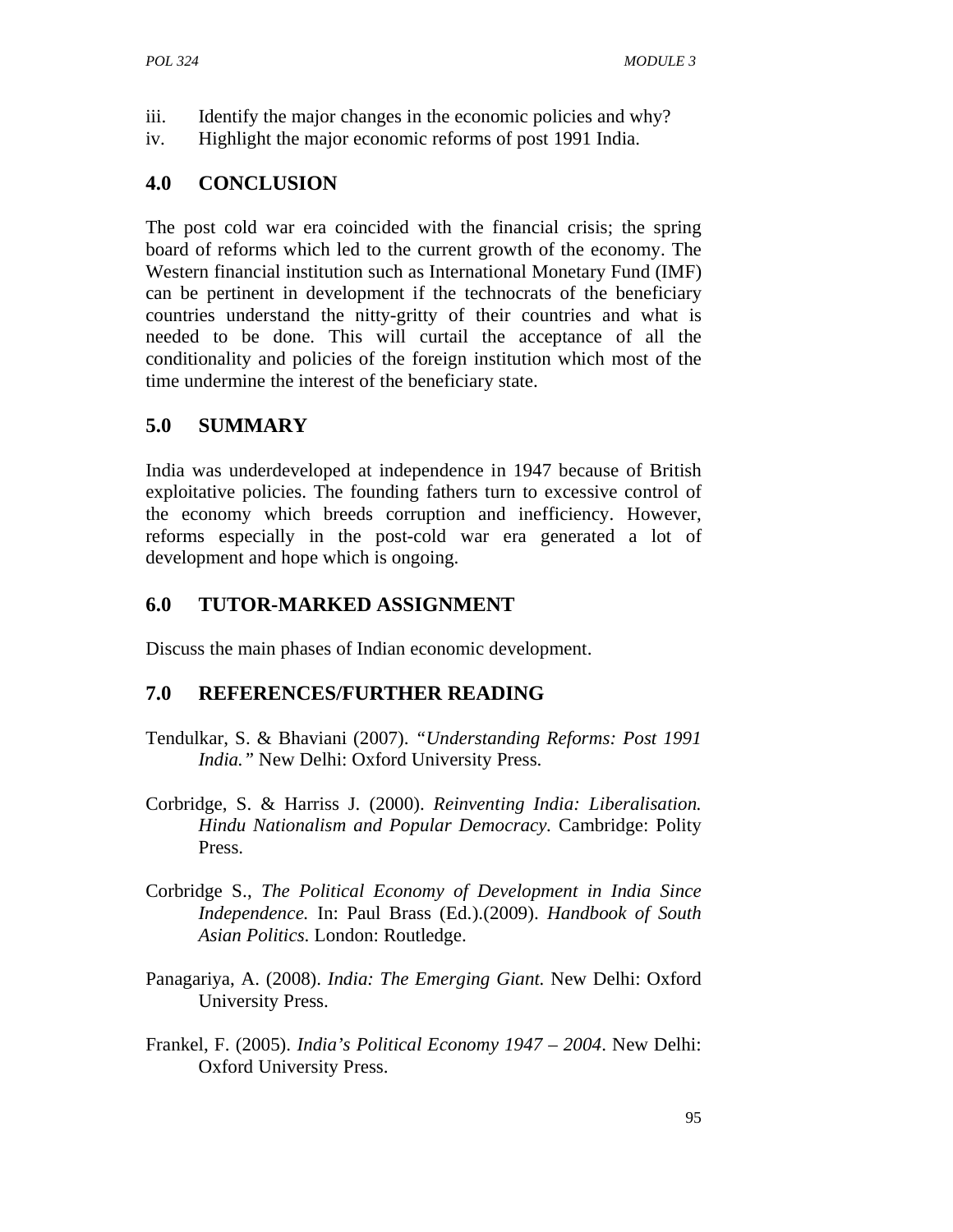- Frankel, F. (1978). *India Political Economy, 1947 1977: The Gradual Revolution.* Princeton: University Press.
- Bardhan, P. (1984). *The Political Economy of Development in India*. Oxford: Blackwell.

Bhagwati, J. (1993). *India in Transition: Freeing the Economy*. Oxford: Clarendon.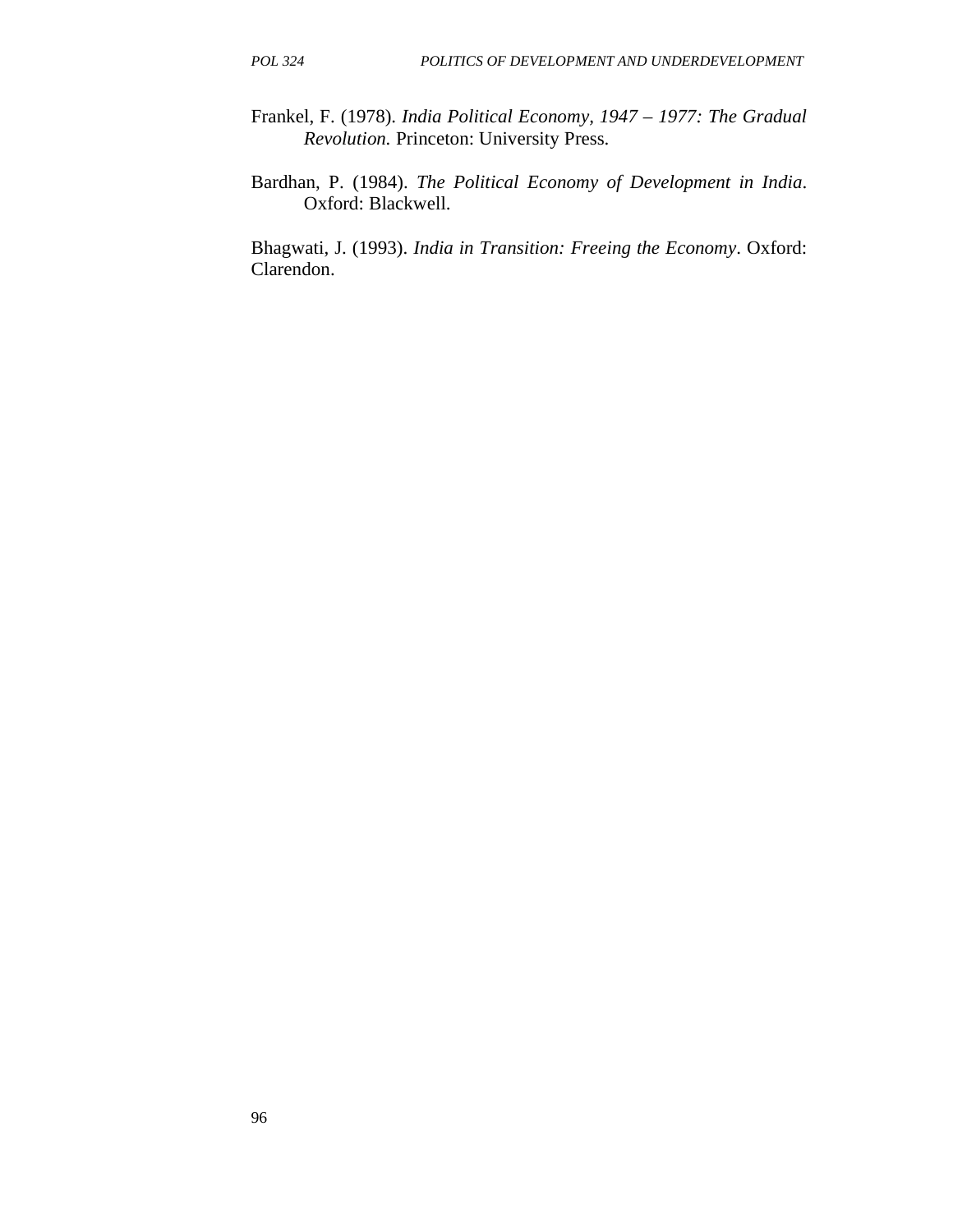## **UNIT 3 CHINA AND INDIA: ON THE MARCH TO THE FIRST WORLD OR CORE STATES**

### **CONTENTS**

- 1.0 Introduction
- 2.0 Objectives
- 3.0 Main Content
	- 3.1 Features of Core States in World Economy
	- 3.2 Comparing China and India with Core States
- 4.0 Conclusion
- 5.0 Summary
- 6.0 Tutor-Marked Assignment
- 7.0 References/Further Reading

# **1.0 INTRODUCTION**

The first two units of this module concentrate on the reformation and restructuring processes which enhanced the economic development of India and China; leading to speculation that the third world countries can "catch-up" with the first world or to put it differently; there is a possibility that the periphery states would meet up with the core states in terms of "economic development. These units, following the speculation reminds you of the dominant features of the core states in world economy and compares them with prevalent situation in China and India. This is to help you in understanding the position of these countries and the possibility of further development.

## **2.0 OBJECTIVES**

At the end of this unit, you should be able to:

- analyse the concept of core states in world economy
- measure Indian and Chinese Economies with core states
- state their position in the world economy system.

## **3.0 MAIN CONTENT**

## **3.1 Features of Core States in World Economy**

In module 1, unit 5, you were introduced to the Theory of World Economy, especially the Core, Semi-periphery and periphery states' stratification which incidentally shows that the core states are in the "First world"; the semi-periphery – second world the features of the core states or first world in the global economy. Please not that the core states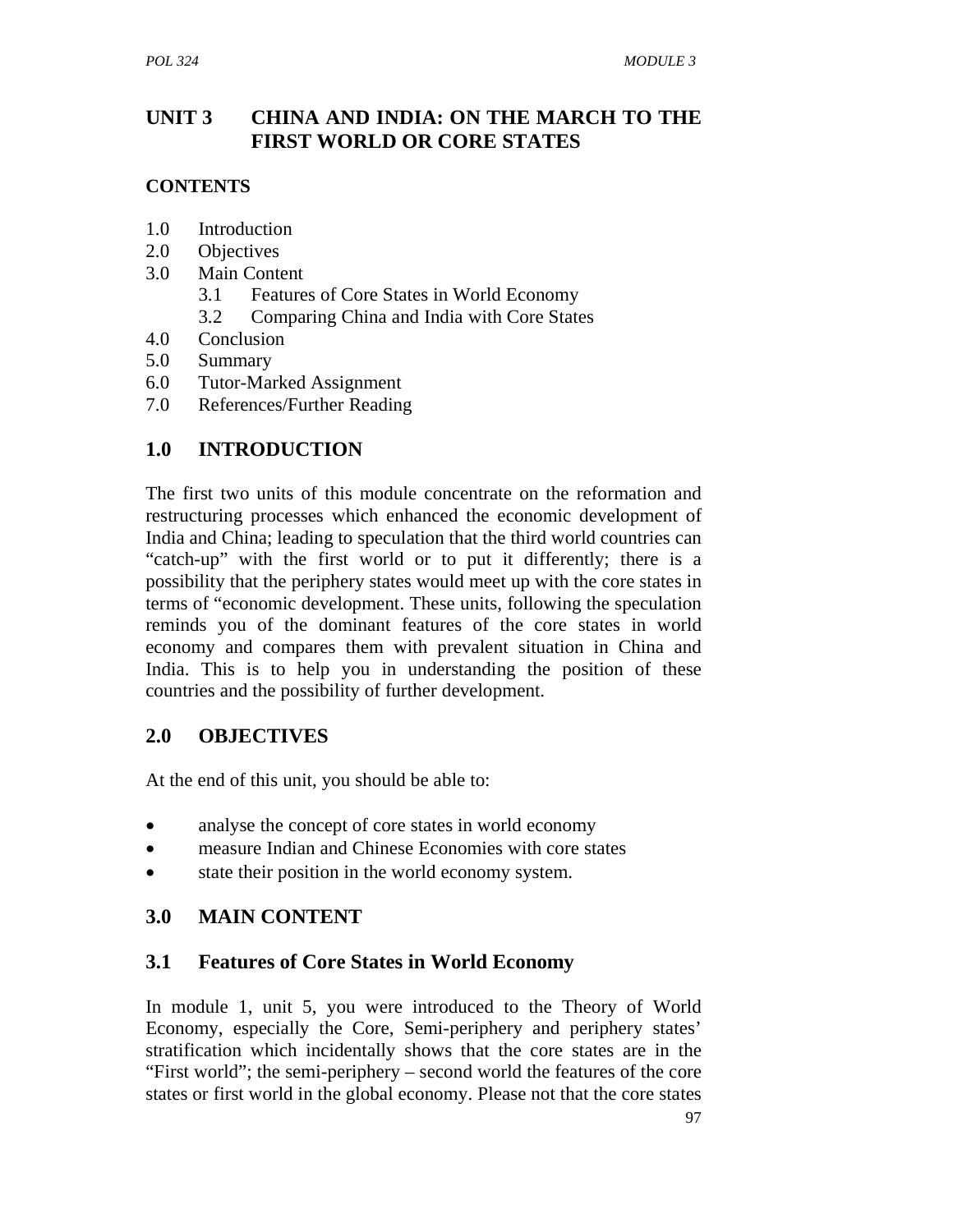are sometimes referred to as "North" in the political economy parlance whose features include:

- a) Power broker in the world system devoid of external manipulation by other actors
- b) Control by dominant world capitalists who manipulate internal and external environments to utmost advantage
- c) Upholding the liberal capitalist values of modernisation as pathway to development among others.
- d) Controls and indoctrinates world media on capitalist orientation and centralises entrepreneurship and innovation in technology as the twin factors for economic growth and development.
- e) Possession of military and diplomatic skills and might to further perceive interest in the global arena.
- f) Headquarters of the multinational/ transnational corporations, from where market expansion and domination strategies are conceived and hatched.
- g) Governmental support of economic infrastructure and provision of subsidies to enhance capital accumulation.
- h) Preference for Liberal Democracy and promotion of the fundamental rights of the citizenry.
- i) Flexibility in political stratification as well as social mobility within the strata of the societies.
- j) High industrialised and capital intensive approach to production of goods and rendering of services.
- k) Ownership of Foreign Direct Investment instruments and global market domination
- l) Possession of preference for cultural values as portrayed by the media – facilitating cultural colonialism for market expansion and individualism.
- m) Net exporters of value added products and importers of primary products from the Third World.
- n) The net consumers of global energy and other resources.
- o) The hubs for Information and Communication Technology (ICT) where Research and Development (R & D) are highly prioritised.
- p) Highly diversified economies, focusing on the production of multi-purposes manufacturing products compared with the extractive economy of the Third World.
- q) Possession of high per capita GNP. For instance, the core states had an average of USD 27, 680 in 2000, compared with USD 1,230 of the Third World.
- r) High literacy, low population growth, excellent infrastructural facilities and low death rate.
- s) High standard of living, low cost of living, low inflation and rate of unemployment.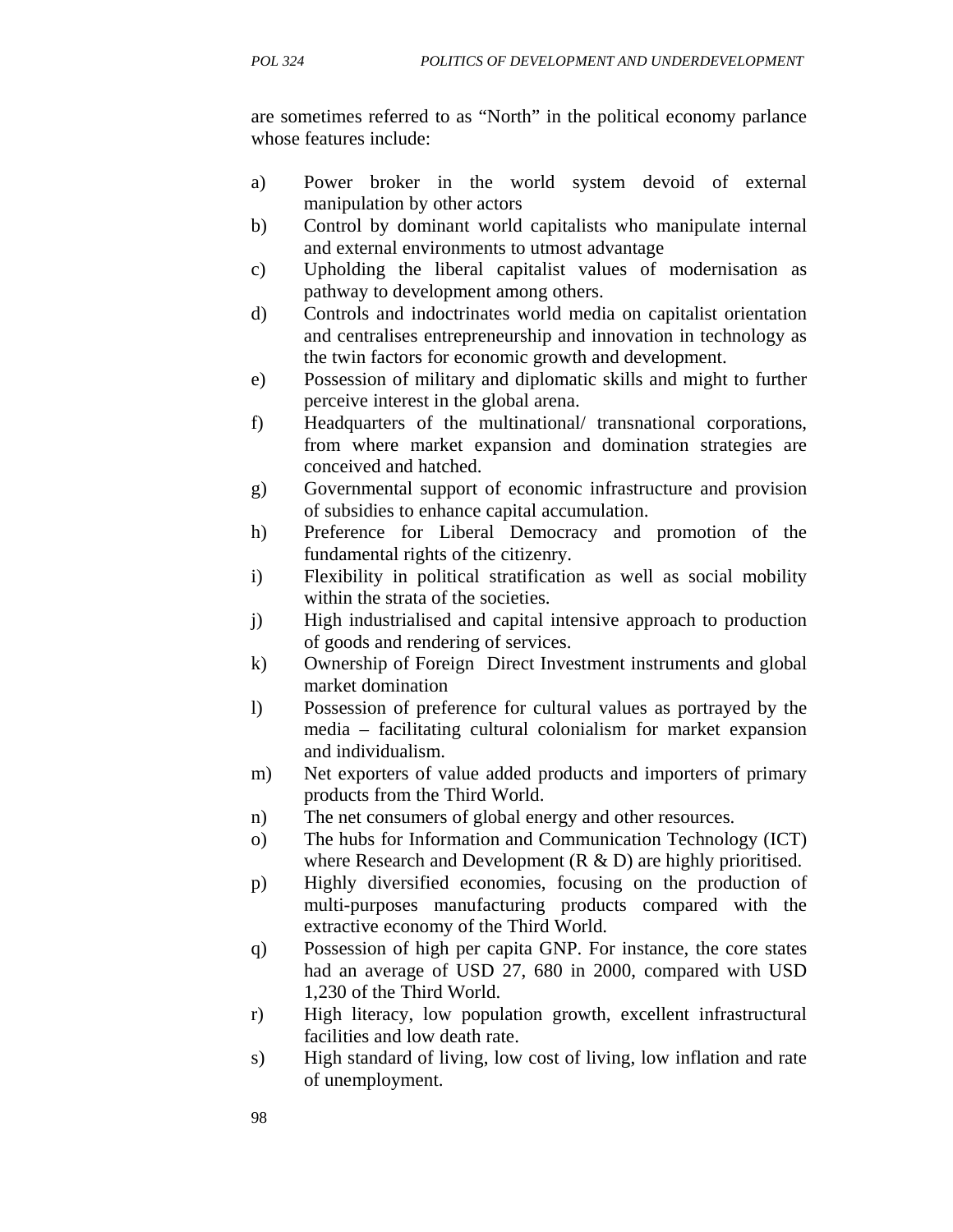t) The greatest source of global pollution; especially, the emission of greenhouse gases.

# **3.2 Comparing China and India with Core States**

China and India are two Asian countries whose development is a subject of discourse in different fora with some speculation of "catching – up" with core developed states of Europe and North American. The Big Question is: are they really catching up?

Answering this puzzle would amount to the total acceptability of the modernisation theory, party of which includes liberal Democracy as the best political system for holistic development. China cannot be said to be a democracy by Western standard; and is compounded by her preference for communist ideals, while the parliamentary Democracy of India is rubbished by the caste system; which fails to guarantee equality of the citizens as demanded by General suffrage.

Development therefore must be understood as a function of utilisation of countries best cultural values and the application of foreign ideas and culture beneficiary to the countries. This is what these countries have done. Chinese were bound together by Confucianism under Manchu dynasty that was defeated in Opium wars of 1841 – 42 by Western imperialist, supplanting it with ideological chaos, leading to the disintegration of the society as capitalism and its exploitative creed took over the country. The endemic poverty experienced by the peasants who were the majority within a decade of western invasion of the Chinese Economy led Taiping Rebellion between 1850 – 1864 and Niem Rebellion in the south about the same period and Boxer Rebellion of 1900 – 1901.

The Western style democracy which emerged after the end of Manchu dynasty in 1911 with the declaration of China Republic did very little to unite the people under Yat-sen and Yuan Shih-Kai leading to Mao led Peasant Revolution, which uprooted western style capitalism in 1949. Thus, the Chinese learning from history understand that the importation of western capitalism cannot develop the state but open it for exploitation, hence the preference of communism to provide "Chinese Revolutionaries with the dialectal conception of historical movement towards a modern society through the struggle against feudalism capitalism and imperialism" (Misra and Lyengard, 1988). It becomes arguable that the Chinese do not see development through the prism of the West and not eager to compete or be compared with the core states hence the preference of associating and sympathising with other third world countries on global issues and indeed, on the obnoxious regimes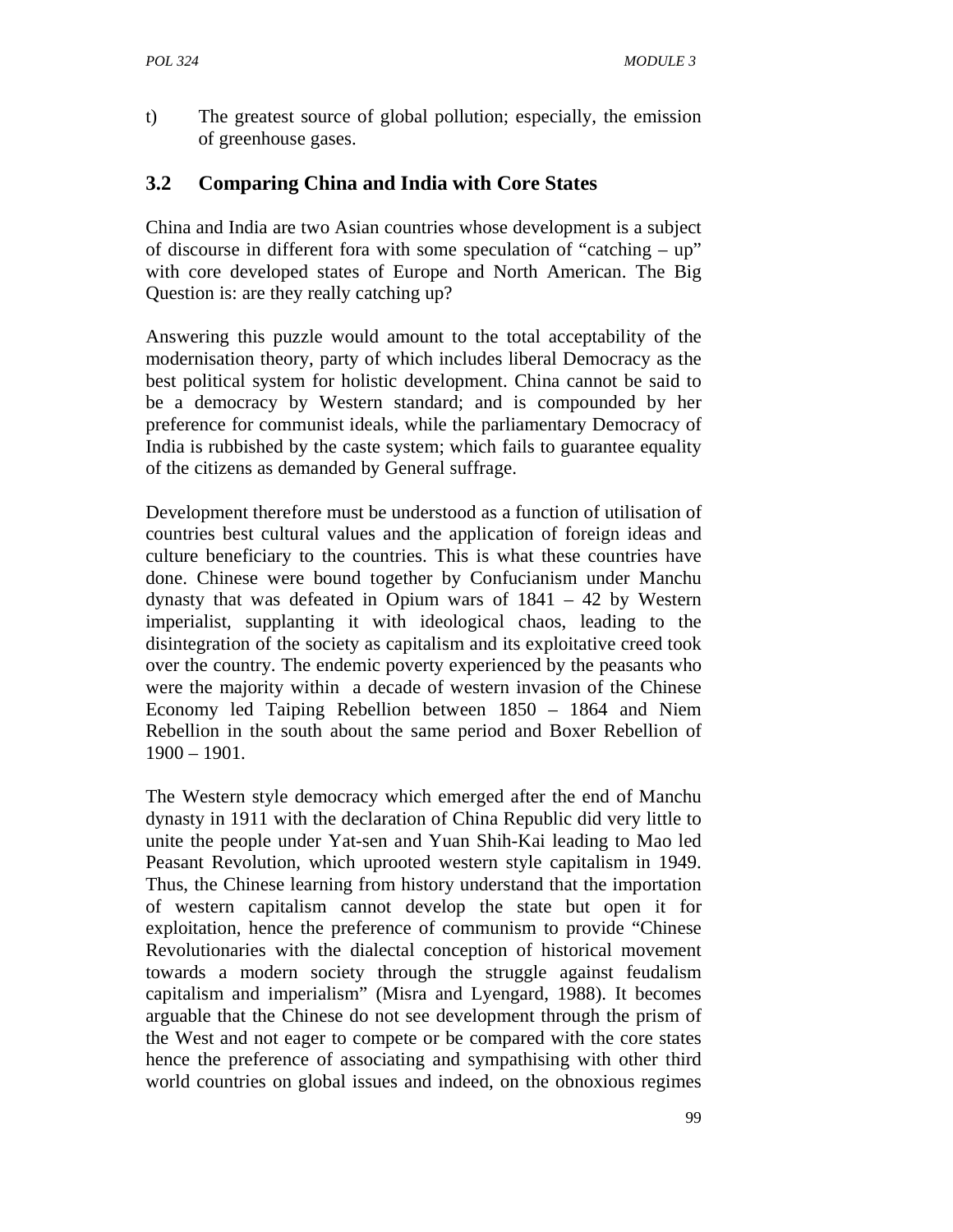governing the global system, notably the unfavourable nature of the World Trade Organisation treaty on Trade and Tariff.

Nevertheless, "with USD 2.5 Trillion foreign currency reserve, China stands out as a counter weight to IMF influence (Igwe, 2010:7); an assertion which gives credence to Chinese wealth and also negates the universality of modernisation, as meaningful and visible development can take place without bogus democratic structure and the accompanying paraphernalia required for lending from the Western institutions ridden with corruption and contradictions. After all "the country almost singlehandedly led the world out of the global recession that began in 2007" (Igwe, 2010: 7), a feat the core states could not when they were themselves severely affected. Again, China is in the forefront of helping the European Union (EU) to resolve the ongoing debt crisis; pointing to indication that China may as well be ahead of core states in terms of economic stability development and growth.

On the other hand, the 1793 settlement policy effectively sanctioned feudalism, side by side with imperialism which lasted till independence, which did not give the indigene clear ideological base of running the country and was compounded by the murder of Mahatma Gandhi in 1948 whose Ahinsa (non violence); classless society, renunciation, trusteeship and Sarvodaya (uplift of all) which would have generated general good. Thus, China was lucky to have a strong character like Mao Zedong who had clear vision of what to do, compare to India who murdered such visionary leader like Gandhi.

The net effect is the tottering of India like any other Third World Country, until recent pro-liberal reforms which has improved the economy considerably; "not that Indian levels are yet on a par with those of China" (Corbridge, 2009). Given this scenario, India is on the path of modernisation which started at independence but with high control of the liberalisation, which has not fully opened up the Economy to the exploitation dictates of the West but adapted and copied their technology and innovation in management. Nevertheless, the uneven development which reveals disparity between the East and the West as well as the Caste system undermined the economic status of some citizens has retained substantial negative indices associated with underdevelopment, which effectively leave India as a Third World Country in the periphery. "Indian Economy will be the third largest economy in the world sometime in mid-2030s (trailing only behind the USA and China). Nominal average per capita incomes in India were just over \$1,050 in 2007, rising to \$4,550 in PPP terms. Still placing India in the World Bank's band of low income countries, but edging it closer to middle income status."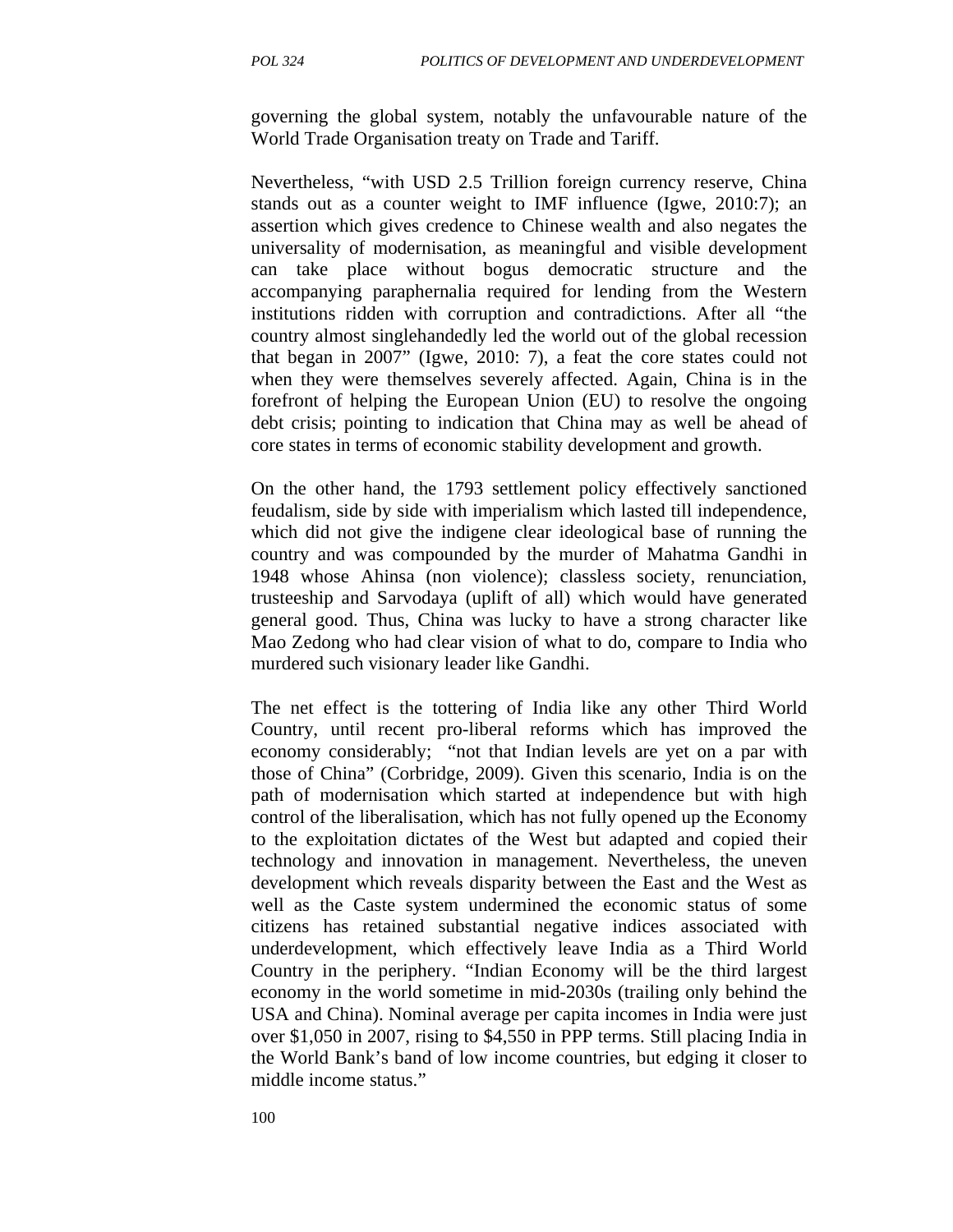### **SELF-ASSESSMENT EXERCISE**

- i. Locate the position of China and India in the structure of world economy.
- ii. Outline 10 features of core states.

## **4.0 CONCLUSION**

The stratification of state in world economy has helped to highlight the outcome of interplays in specific economic milieu. However, development is a function of cultural values inherent in every society given historical antecedents and the adaptability of policies to the prevailing reality at all times. Hence China's Economic Development defiles Western model and surpasses them, whereas India is in the process of catching up with the core states or first world.

# **5.0 SUMMARY**

Scholars see core states of world economy as models for developing states. However, the achievement of China has defied the path followed by the West, and has sometimes surpassed the achievements of core states, and yet identifies with the developing countries. India on the other hand is on the pathway to core states status given the western projection into the next three decades.

## **6.0 TUTOR-MARKED ASSIGNMENT**

Locate the position of China and India in world economy.

## **7.0 REFERENCES/FURTHER READING**

- Corridge, S. (2009). *The Political Development in India since Independence.* In: Paul Brass (Ed.). *Handbook of South Asian Politics*. London: Routledge.
- Igwe, S. (2010). *How Africa Underdeveloped Africa.* Port Harcourt: Professional Printer.
- Misrak & Iyengar, K. (1988). *Modern Political Theory.* New Delhi: Schand and Company.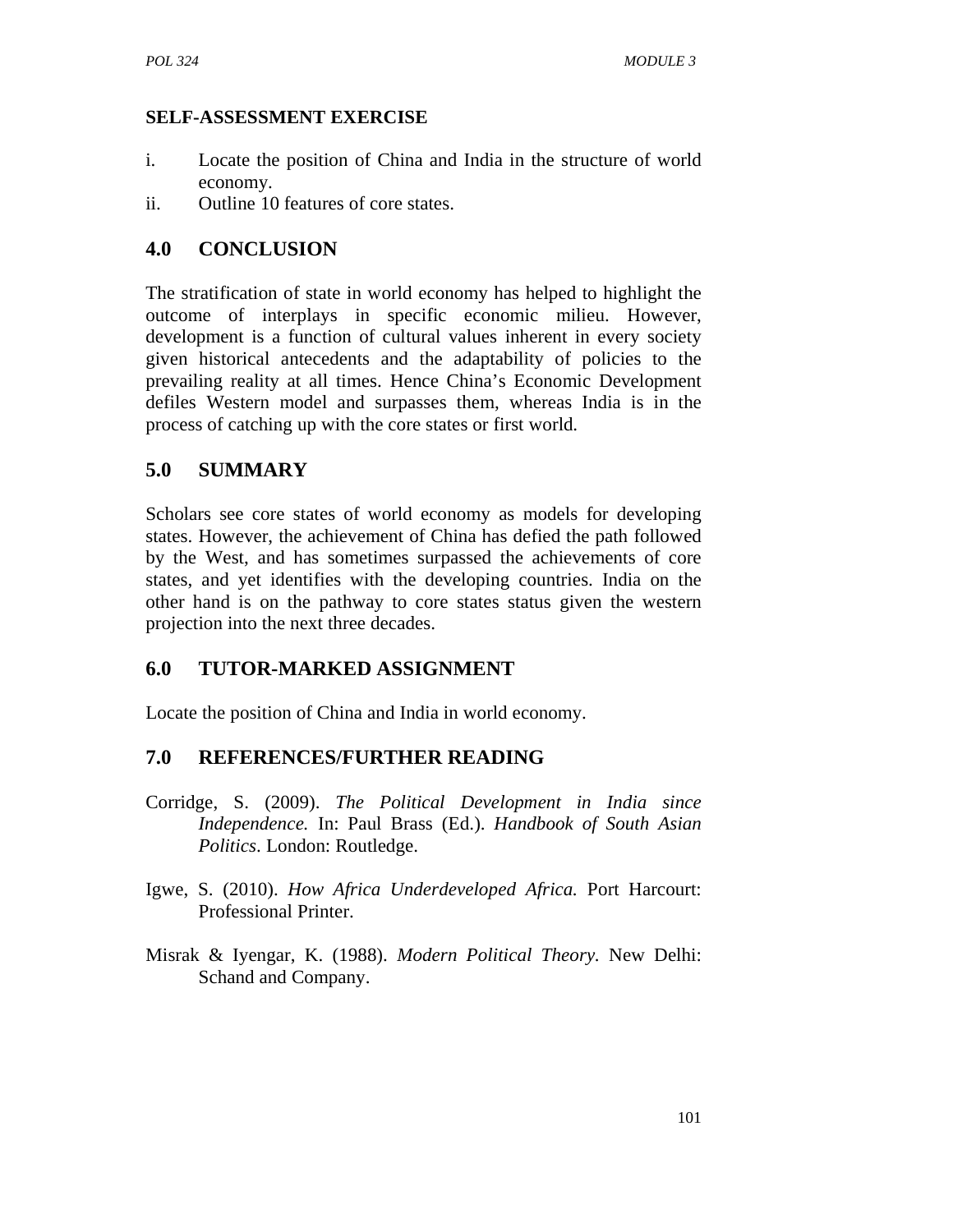### **UNIT 4 INDUSTRIAL DEVELOPMENT IN BRAZIL**

#### **CONTENTS**

- 1.0 Introduction
- 2.0 Objectives
- 3.0 Main Content
	- 3.1 Industrial Revolution in Brazil
- 4.0 Conclusion
- 5.0 Summary
- 6.0 Tutor-Marked Assignment
- 7.0 References/Further Reading

### **1.0 INTRODUCTION**

Latin America shares almost the same experiences with Africa. Both continents were colonised and exploited. Soon after their independence most countries in these two continents experienced series of military coups, counter-coups, political dictatorship, and corruption in government. Thus at a point in history, Africa and Latin America were at the same level of development and underdevelopment and were facing similar developmental problems. But along the line, some Latin American countries took bold steps to simultaneously minimise external economic exploitation and end internal political instability, corruption and bad leadership. Today, the story is different as some countries in Latin America have revolutionised their economies, conquered underdevelopment and achieved relative development, while most countries in Africa are still wallowing in abject poverty and underdevelopment of the highest order. This unit uses the industrial development in Brazil to tell this success story of Latin America.

#### **2.0 OBJECTIVES**

At the end of this unit, you should be able to:

- identify how Brazil came out of underdevelopment through industrial revolution
- state how development can be achieved by the Third World using the lessons from Brazil.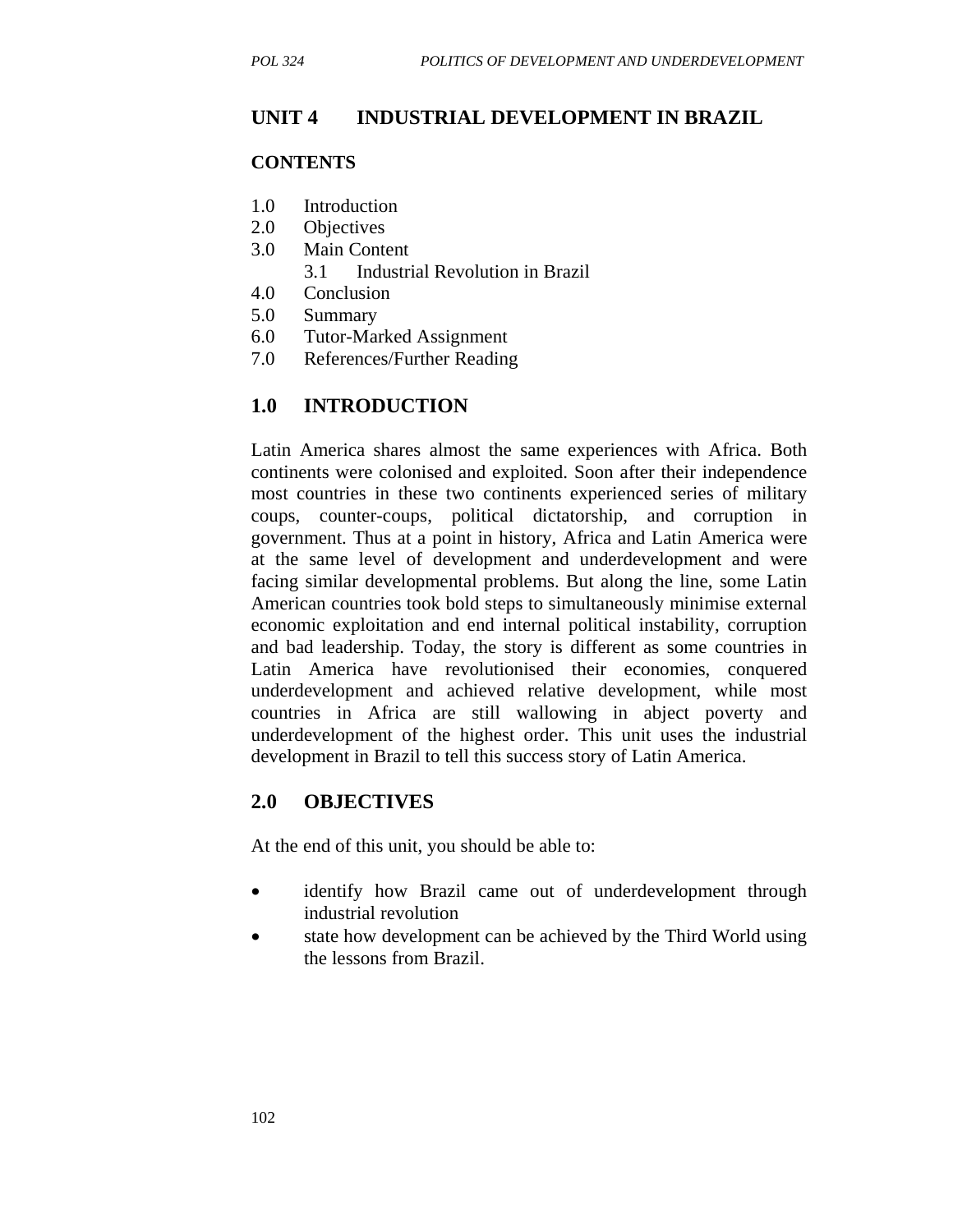# **3.0 MAIN CONTENT**

### **3.1 Industrial Revolution in Brazil**

Brazil is perhaps the largest economy in Latin America and the world's seventh largest economy according to IMF and World Bank. It has a staggering population of about 160 million. It was colonised by Portugal. The origin of its people could be traced to different nationalities and continents across the world such as Europe, America and Africa. Brazil, like most countries in the Third world experienced imperialism, dictatorship, corruption and underdevelopment. But today, it has been able to turn around its economy and is now on the march to sustainable development. Although Brazil still regards itself as a Third World nation, its booming economy as well as strong development strides points otherwise. The big story is that Brazil (a once underdeveloped nation) is conquering underdevelopment through good policies and industrial revolution.

In the 1930s, Brazil was regarded as a "sleeping giant" because of its moribund economy. At this period, the Brazilian economy was built entirely on export of primary agricultural products such as cocoa, cotton, coffee, sugar, and tobacco, and it experienced deficit balance of payments in its trade relations. The situation even got worse when the country began to witness series of political instability occasioned by military intervention and corruption in government which led to resources mismanagement that made majority of its citizens to be poor. As at then Brazil was characterised with economic stagnation, increased poverty, debt crisis, social vices and socio-political uncertainties.

However, since the end of World War II, the Brazilian political elites have been taking pragmatic steps towards containing poverty and underdevelopment. And today, this has paid off. The actual concerted effort towards development of Brazil started in the 1940s, and its economic transformation peaked between 1947 and 1960 after which the pace of industrial expansion slowed down, largely because the existing economic infrastructure could no longer sustain the same high rate of growth. But the development tempo was rejuvenated again between 1970 and 1980. Since then, both past and present military and civilian governments have sought to promote Brazilian development and international influence. The positive role of the past military regimes in this direction has made Brazil one of the very few states where a dictatorship has successfully pioneered and spearheaded economic development. This successful authoritarian capitalist approach to the development of Brazil has been described by various development scholars as the "Brazilian Miracle."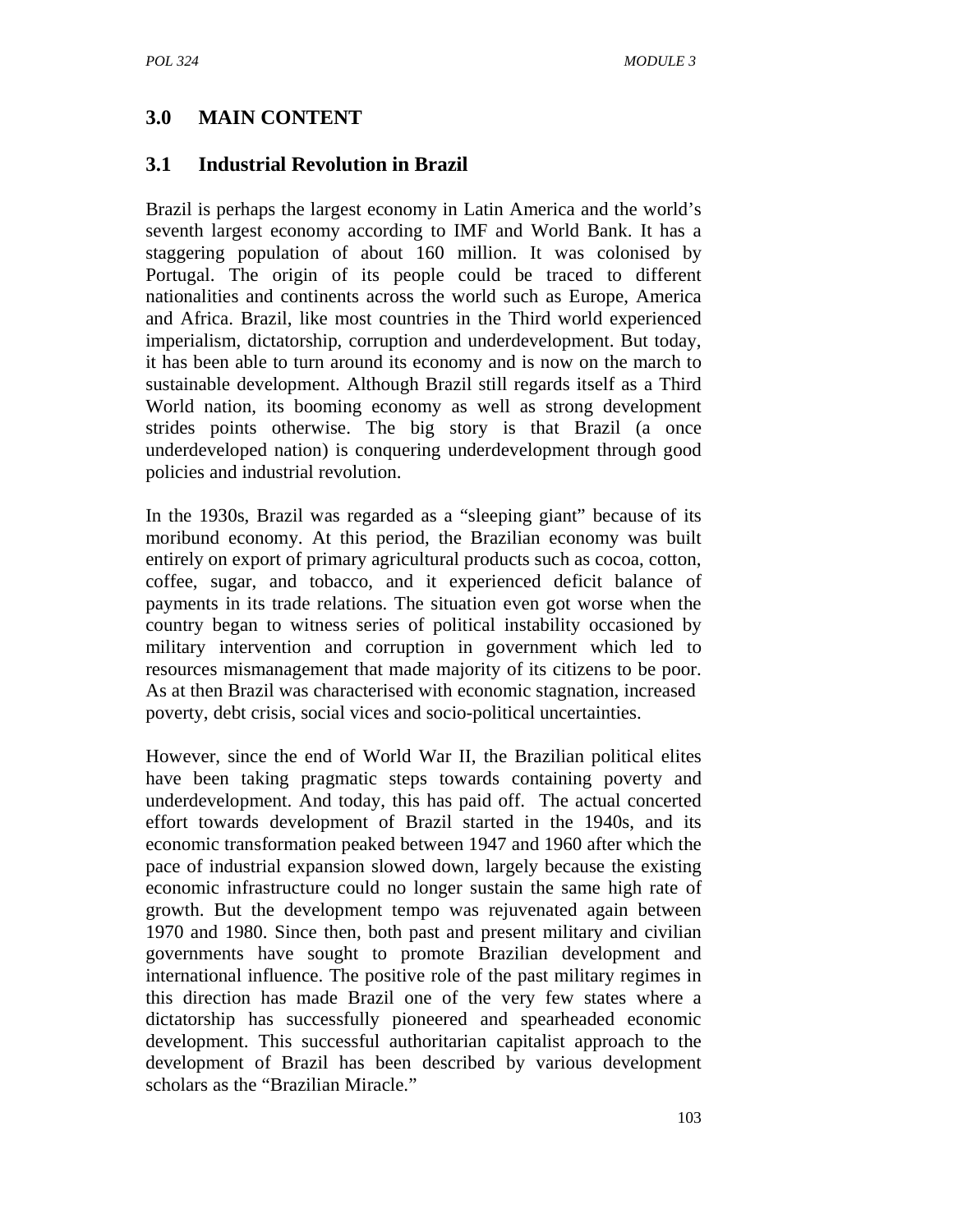First was the import substitution and nationalisation of foreign properties in Brazil so as to limit the inherent foreign economic exploitation and influence and to provide opportunities for the citizens to become potential participants in the building of the economy. This was followed by a state-led industrial policy and independent foreign policy anchored on economic diplomacy. Under these policies, the Brazilian political leadership while creating an enabling environment for foreign investments to flourish, adopted selective liberalisation and used legal and administrative frameworks to protect its domestic industries in order to enable its citizens to compete with the influx of foreign companies and be co-drivers of the economic transformation.

The dynamism and magnetism of the Brazil's economic policies attracted and accelerated the inflow of financial and industrial transnational capitals and investments across the various productive sectors of the economy. This led to rapid economic growth and development. Hence, the Brazilian development accomplishments appeared to have invalidated some of the arguments of the Dependency School which had declared that the Third world cannot develop by following the capitalist path because exploitation and stagnation are inevitable when international capital penetrates a Third world economy.

Brazil understands the importance of diversification, hence its industrial revolution was and subsequent economic policies were aligned to the diversification of the economy into five key productive sectors – Agriculture, Oil and Petrochemicals, Automobile and Manufacturing, Mining and Steel, and Utilities. It also knows the imperative of regional integration and cooperation, thus it has promoted economic integration of Latin American economies, first through the Southern Cone Common Market (Mercosul) and the Union of South American Nations (UNASUR). Through this mechanism, it ensured greater cooperation with its major rival – Argentina, and other Latin American economies. This also led to reduction of trade barriers and directly or indirectly created markets for Brazil's industrial goods and agricultural products. Thus with its virile economy, Brazil has been able to build overwhelming political and economic influence in the Latin American Region, sometimes containing the influence of the United States in the Region's affairs.

Moreover, through good economic planning and diplomacy, it has spread its exports across the four large poles of origin and destination in terms of foreign relations with Europe accounting for about 30% of Brazil's international trade, North America accounting for 22%, Latin America with 28% and Africa and the Pacific Rim accounting for 20%.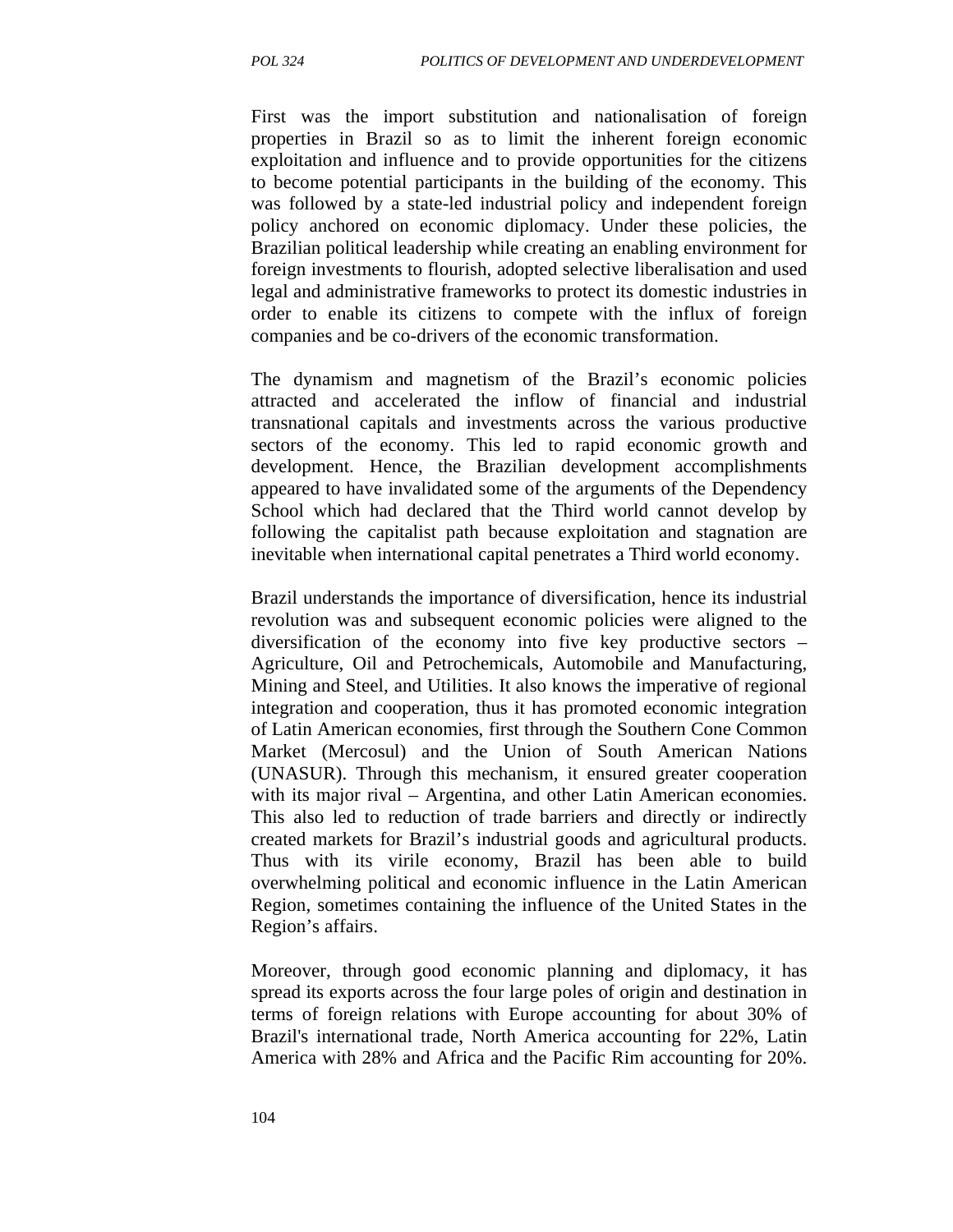The implication is that no one single nation or region can hold its economy at ransom if conflict of interests arises.

Under its agricultural reforms, it increased the production of not only its export/cash crops, but also ensured there is food sufficiency for its teeming population. The implication is that Brazil is not a foodimporting nation today. It has more than enough food to feed its people and to export to the rest of the world.

Under manufacturing, Brazil has been able to acquire and sustain automobile capacity such that it now produces cars and buses for export. It may interest you to know that most of the luxurious buses being used in the transport industries in Nigeria were made and imported from Brazil. In 1997 alone, Brazil produced more than two million vehicles and earned almost US \$5 billion from exports; motor vehicles accounted for almost 10 percent of the total value of Brazil's exports for that year. It is forecasted that in no distant future Brazil might become the fifth biggest car producers in the world.

Also, Brazil has succeeded in using its crude oil wealth to fast track its development. Following the discovery of oil in 1973, the Brazilian Petroleum Company (PetroBras) was established to manage the oil resources just like Nigeria's NNPC. Since then, Brazil through Petrobras has been able not only to exploit and refine its own oil, but also export refined oil to other nations of the world. Petrobras has even transformed into a Transnational Corporation whose subsidiaries now spread across the globe prospecting for, and refining crude oil and undertaking other profitable ventures while remitting profits from such businesses to its parent company in Brazil which in turn returns the overall profit to the government coffers.

The Brazilian military has since decided to give democracy a chance, thus for over three decades now, Brazil has been under a democratic rule. And every democratic administration always strives to consolidate Brazil's development and to extend its global influence. For instance, under President Collor, Brazil initiated and executed an economic policy which became known as the Collor Plan through which about 115 billion dollars worth of private investments were attracted. Furthermore, under President Lula da Silva, Brazil initiated and supported moves for more bilateral and multilateral relations and decision making mechanism so as to counter unilateralism which has come to dominate the present politics in international organisations and among nations. Also, under President Rousseff, Brazil is trying to establish its presence and extend its influence in Africa through export of finished goods and investments to Africa. Under President Figueiredo, attempts were made to penetrate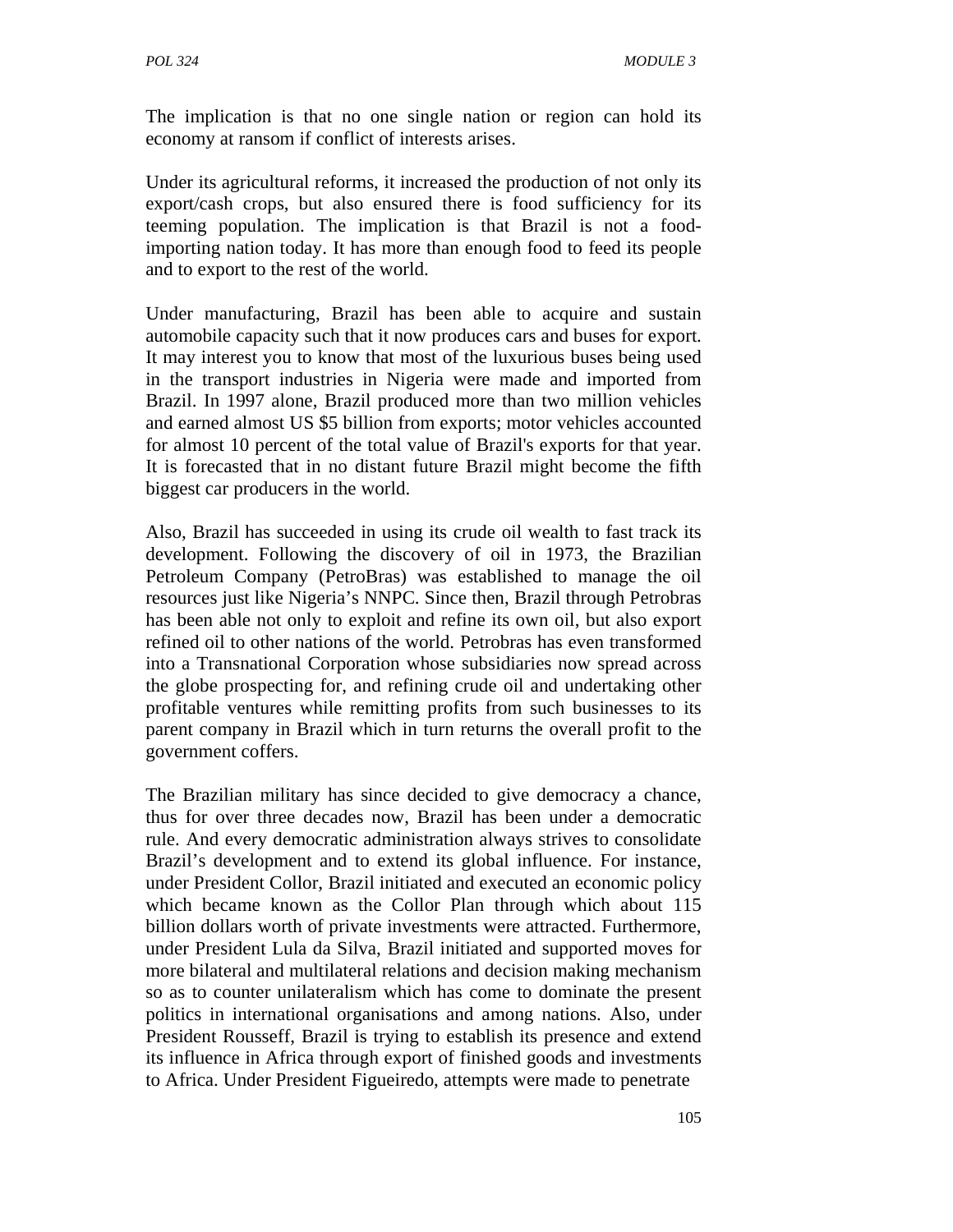Africa through 'Counter-Trade-Deals' and this was very successful. Most importantly, concerted attempts have been made to narrow the gap between the rich and the poor in Brazil through income redistribution and provision of social utilities. Capitalism no matter how practiced will always enrich a few at the expense of the majority. It is then left for the government to use social security networks or welfare system to redress this inequality that accompanies capitalism. Brazil has been able to redress this social and income gap through a welfare program called "Bolsa Familia" which is a form of democratic socialism through which the poor are provided with social services at little or no cost. This has lifted many out of poverty, hence majority of Brazilians are not poor though there are still isolated cases of extreme poverty in some segments of the society like in the ghettoes.

All these accomplishments, individually and in combination have made Brazil to become a regional power in the Latin America and an important global actor. It has a strong and ever-growing economy, staggering external investments, robust balance of payments and foreign reserve, and above all democratic socialism that takes care of the poor and other inequalities emanating from its capitalist system.

Only recently Brazil together with four other emerging economies have formed an economic bloc called – BRICS being an acronym for Brazil, Russia, India, China and South Africa. It is believed among analysts that these four economies with the exclusion of South Africa might overtake the USA and become the super powers in no distant time because of their rapid economic development.

Indeed, Brazil on May 25, 2013, announced the "cancellation or rescheduling" of up to USD900 million of debt owed by 12 African countries, on the occasion of the  $50<sup>th</sup>$  Anniversary of the African Union, (AU). This is a reflection of Brazil's growing prominence in the global political scene and the increasing relevance of its relations with African countries.

#### **SELF-ASSESSMENT EXERCISE**

- i. What role did political leadership play in Brazil's development?
- ii. Can the Third world countries achieve development while still being part of the International Capitalist Economic System? Explain.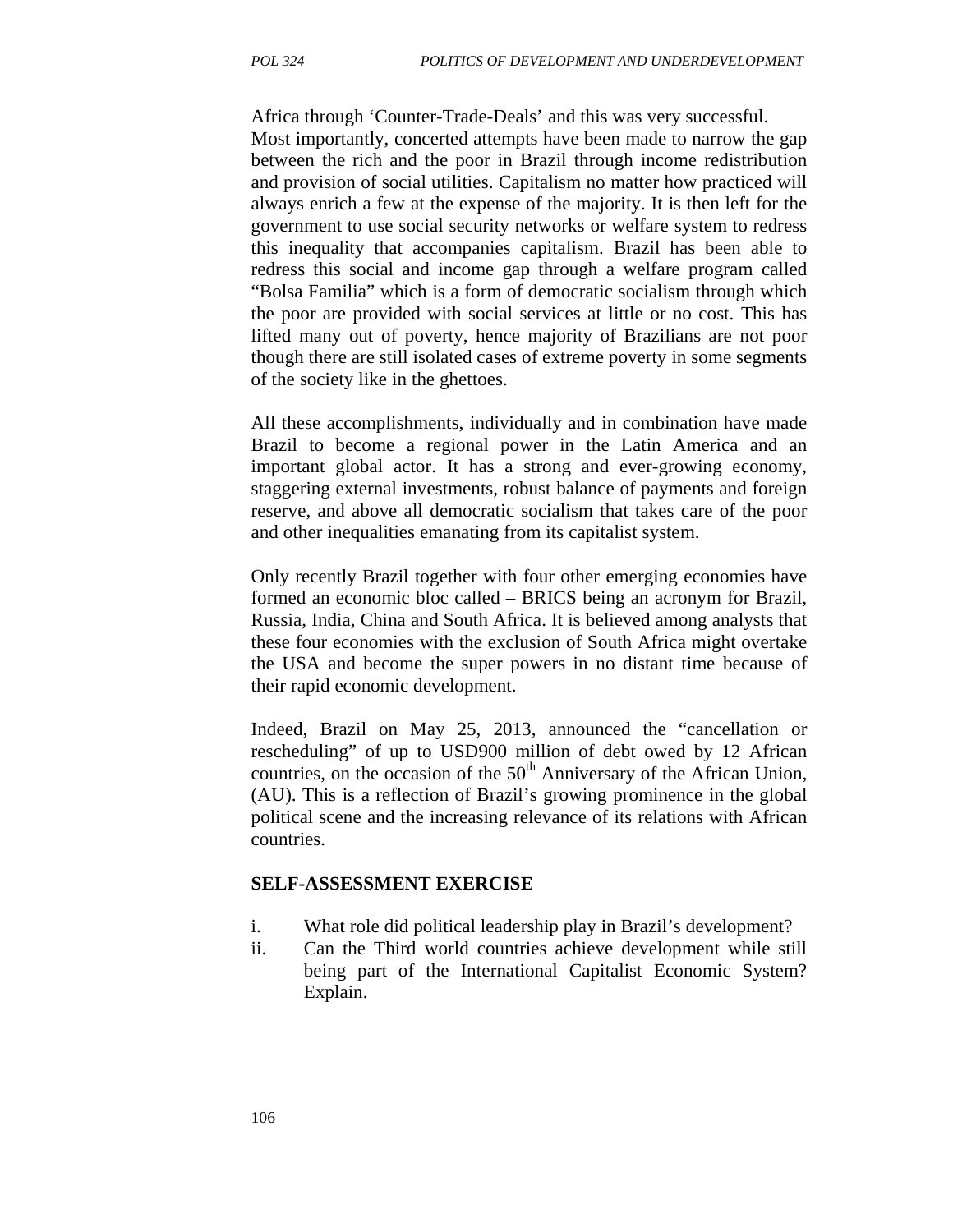# **4.0 CONCLUSION**

From the fore-going analysis, it is very clear that good political leadership and economic policies have been the brain behind the success of Brazilian development. We therefore conclude that by following the Brazilian approach, the Third world countries can escape underdevelopment while still engaging with the International Capitalist System.

# **5.0 SUMMARY**

In this Unit, we explained that Brazil was once colonized, exploited and underdeveloped. It also experienced military dictatorship, political instability, corruption in government, economic stagnation and poverty. However, through concerted state-led industrial policies, the country was able to transform its economy and achieve rapid development. Today, the level of poverty in Brazil is low and manageable. The country has also grown in regional and global political and economic influence because of its strong and booming economy. It has achieved economic integration in Latin America through Mercosur and emerged the region's super power. Brazil is believed to be one of the fastest growing economies in the world and has joined other four emerging economies to form an economic alliance called the "BRICS" which is believed would play influential role in global economic relations and politics in the nearest future.

Finally, we concluded that the Brazilian experience could serve as a lesson to the Third world countries which are still wallowing in abject poverty and underdevelopment. With good political leadership and economic policies, development is possible for the colonized and exploited peoples of the earth.

## **6.0 TUTOR-MARKED ASSIGNMENT**

 "Political leadership has been instrumental to Brazil's economic development." Do you agree?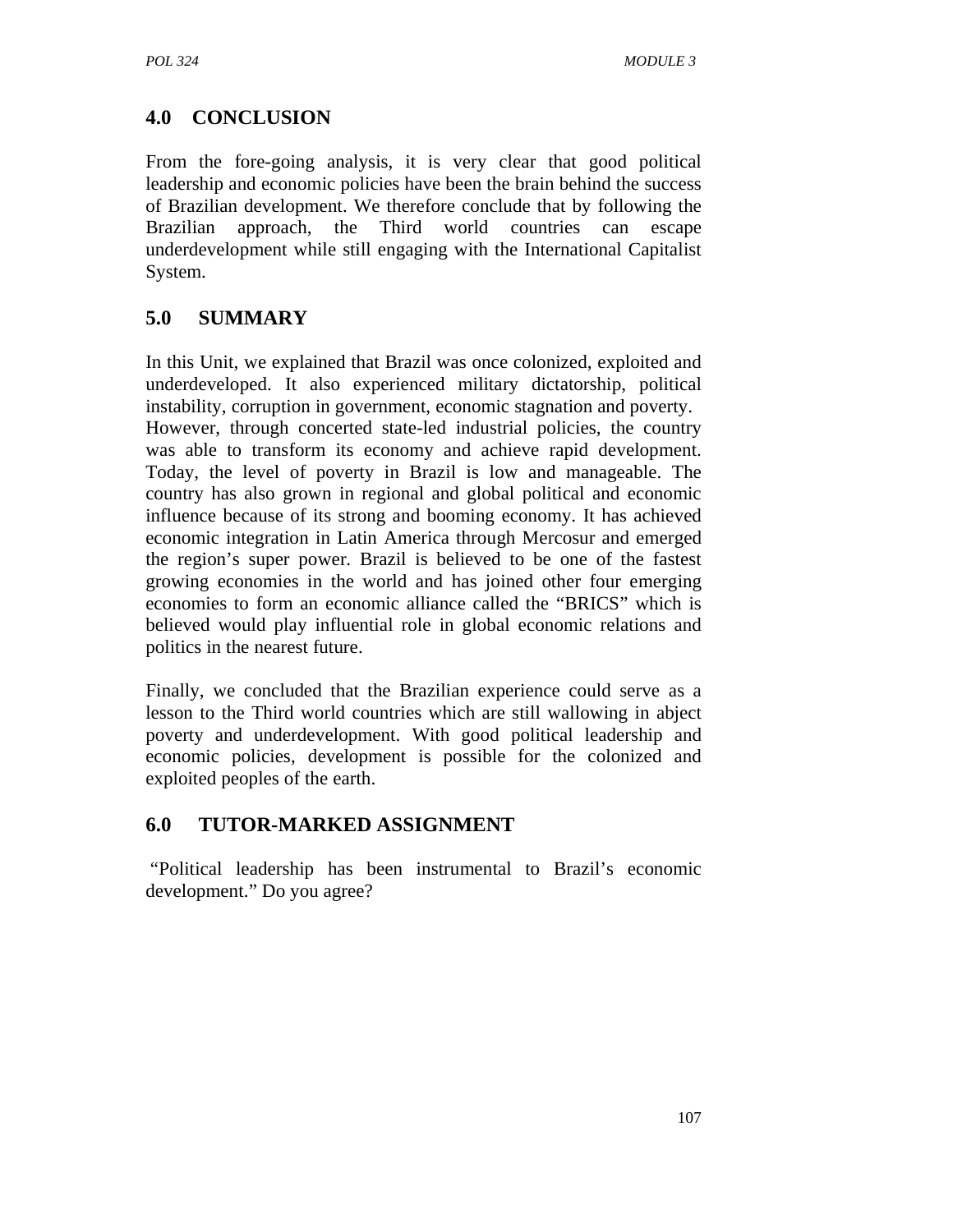### **7.0 REFERENCES/FUTHER READING**

- Lampreia Luiz Felipe Minister of State for Foreign Affairs. Brazilian Foreign Policy: Continuity and Renewal.
- Mahrukh, Doctor (2009). "Furthering Industrial Development in Brazil: Globalization and the National Innovation System." Paper prepared for delivery at the 2009 Congress of the Latin American Studies Association, Rio de Janeiro, Brazil.
- Ogwu, Joy U. (2002). "Economic Diplomacy in Latin America, the Brazilian Experience: Any Lessons for Nigeria?" In: Ogwu, Joy U and Olukoshi, Adebayo O. (Eds). *The Economic Diplomacy of the Nigerian State.* Lagos: Nigerian Institute of International Affairs.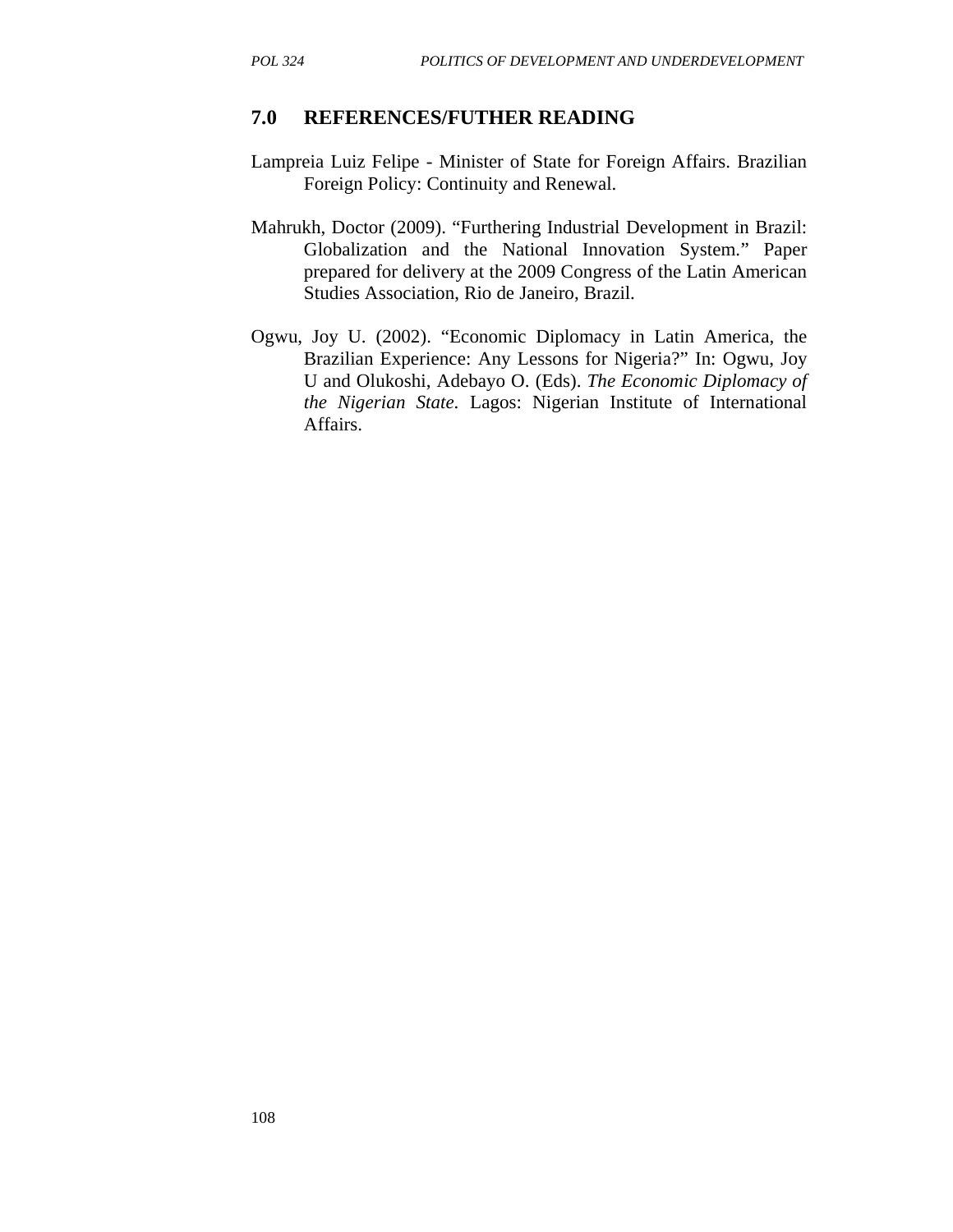# **UNIT 5 INDUSTRIAL DEVELOPMENT IN MEXICO**

## **CONTENTS**

- 1.0 Introduction
- 2.0 Objectives
- 3.0 Main Content
	- 3.1 Industrial Development in Mexico
- 4.0 Conclusion
- 5.0 Summary
- 6.0 Tutor-Marked Assignment
- 7.0 References/Further Reading

# **1.0 INTRODUCTION**

Mexico is one of the most industrialised and influential countries in Latin America. It is the second largest economy in Latin America. It also shares similar industrial development experience with Brazil. Just like most countries in Africa and the Third world in general, Mexico was once colonized, exploited and underdeveloped. Also, it has experienced dictatorship, political imbroglio, political corruption, debt crisis, social conflicts and economic stagnation. However, through the formulation and implementation of sound and dynamic industrial policies, Mexico has been able to escape from the strangle-hold of underdevelopment. Today, Mexico has achieved a relative development. This Unit therefore explores the Mexican experience of industrial development so as to show once again that development is a function of good political leadership and sound economic management.

# **2.0 OBJECTIVES**

At the end of this unit, you are expected to:

- understand how Mexico achieved relative development
- apply the development experience of Latin American countries such as Mexico in providing solutions to Africa nay Third World development crisis.

# **3.0 MAIN CONTENT**

# **3.1 Industrial Development in Mexico**

Mexico is in Latin America. It was colonised by Spain. Its population is about 110 million. It has devised and implemented several strategies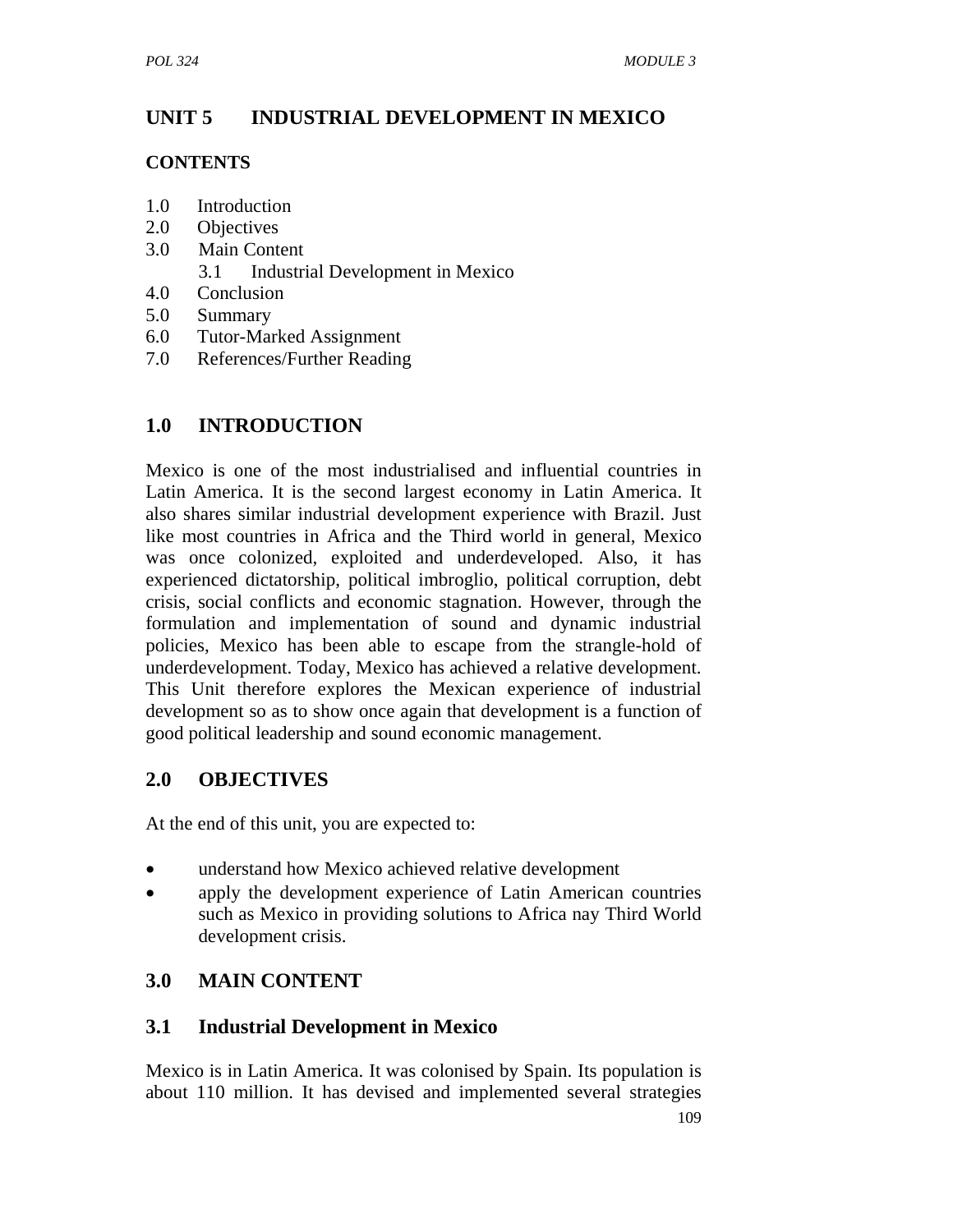aimed at achieving not just development, but a development that is sustainable.

At first, Mexico adopted import substitution and state-led industrialisation to pursue its development. Under this policy, the state established many industries, provided basic infrastructure and the indigenous businesses enjoyed protectionism. This policy worked and resulted in relative development premised on agricultural expansion and export of primary products. Mexican economy then was stable and strong. This happened in 1960s and 1970s.

As at then the Third World countries in general were in dire need for development, but they did not have enough capital. Hence when the global economy went into recession in 1970s and 1980s and the price of oil in the international oil market rose dramatically, many oil producing countries particularly those in Latin America and Africa saw it as an opportunity to develop further by collecting foreign loans to finance their various development and industrialization projects believing that the high prices of crude oil would remain and would allow them to pay off their foreign debts with ease. It was under this illusion that Mexico together with other Latin America countries such as Brazil, Argentina, etc, borrowed foreign capital to finance their various industrialisation efforts.

However, this turned out to be a development disaster. The price of oil later dropped, and the exchange rate of the US dollar increased in geometrical progression. The implication was that the cost of debt servicing and repayment increased more than five folds thereby making it very hard or impossible for countries like Mexico who had borrowed from the IMF and other Western financial institutions or banks to repay or service their debts. Mexico was the first to be hit hard by the debt crisis, hence in August 1982 Mexico defaulted when its Finance Minister, Jesus Silva-Herzog declared that Mexico would no longer be able to service or repay its debt. Mexico declared that it couldn't meet its payment due-dates, and announced unilaterally, a moratorium of 90 days. This affected the inflow of foreign capital into Mexico and nearly crumbled its economy. Mexican government responded by trying to raise money from internal sources to finance its development policies. But its existing social infrastructure and pace of development could not march its rapidly growing population. Also there was a great surge in migration of Mexicans to the neighbouring country–the United States, in search of greener pasture.

The need to speed up industrialization in order to stem this ugly situation compelled the Mexican government in the mid 1980s to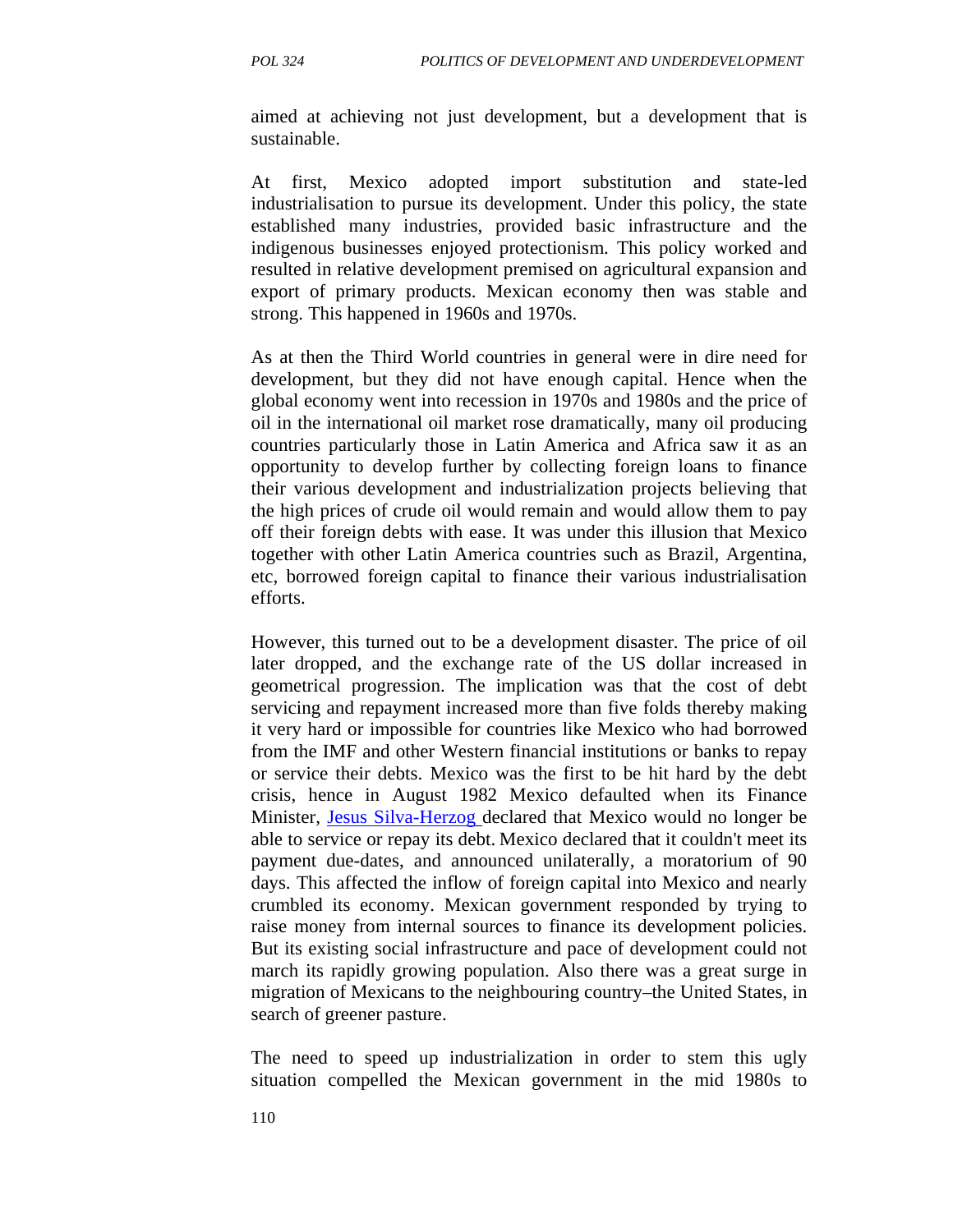abandon the import substitution and state-led industrialization strategy in favour of deregulation and liberalization which opening up the economy and the drastic reduction in state's intervention in the economy. The aim was to encourage local and foreign investments in the production of finished tradable goods so as to transform Mexico into a key export platform in the world particularly in North America. It was believed that this strategy would transform the manufacturing sector and stimulate the rest of the domestic economy onto a long-term path of high growth and development so that Mexico would become a major exporter of not only raw materials but also finished goods. In the words of Carlos Salinas, liberalization policy was aimed at "attracting foreign investments and technology so that Mexico would export manufactured goods not people."

The reform culminated in the launching of the North American Free Trade Agreement (NAFTA) in 1994 by the United States and Canada and Mexico. The free trade initiative was a path-breaking compromise to drastically reduce barriers to intra-regional trade. This was followed by a full compliance with GATT/ WTO provisions, and thus excluded subsidies, tax cuts, trade protection schemes or performance requirements on their beneficiaries.

On the surface, the Mexican Liberal approach appeared to be a huge success. Between 1994 and 2002, FDI inflows into Mexico skyrocketed to a yearly average of \$13 billion, nearly three times more than the yearly average of \$4.5 billion between 1988 and 1993. Then, Mexico ranks among the top three developing country recipients of global FDI. Moreover, as hoped, about half of the FDI flowed into manufacturing. Exports increased by nearly 50% after the passage of NAFTA in 1994 and manufactured goods accounted for nearly 90% of total exports. In the face of the failure of many developing countries to attract FDI despite their embracing integration policies, "Mexico became a poster child for neoliberal globalization". Regrettably, "Many environmental trends are worsening in Mexico. Between 1985 and 1999, the estimated economic costs of environmental degradation—including rural soil erosion, municipal solid waste and urban air pollution—amounted to 10% of annual GDP."

Although these liberal reforms achieved some of the intended goals, they also created many challenges for the Mexican economy. The liberal integration strategy increased FDI inflows, productivity and manufactured goods and exports. However, the large growth of the manufacturing sector has generated a persistent and growing trade deficit. Exports grew fast but imports grew faster. Unbalanced importdependence and the trade deficit it generates suggest that the integration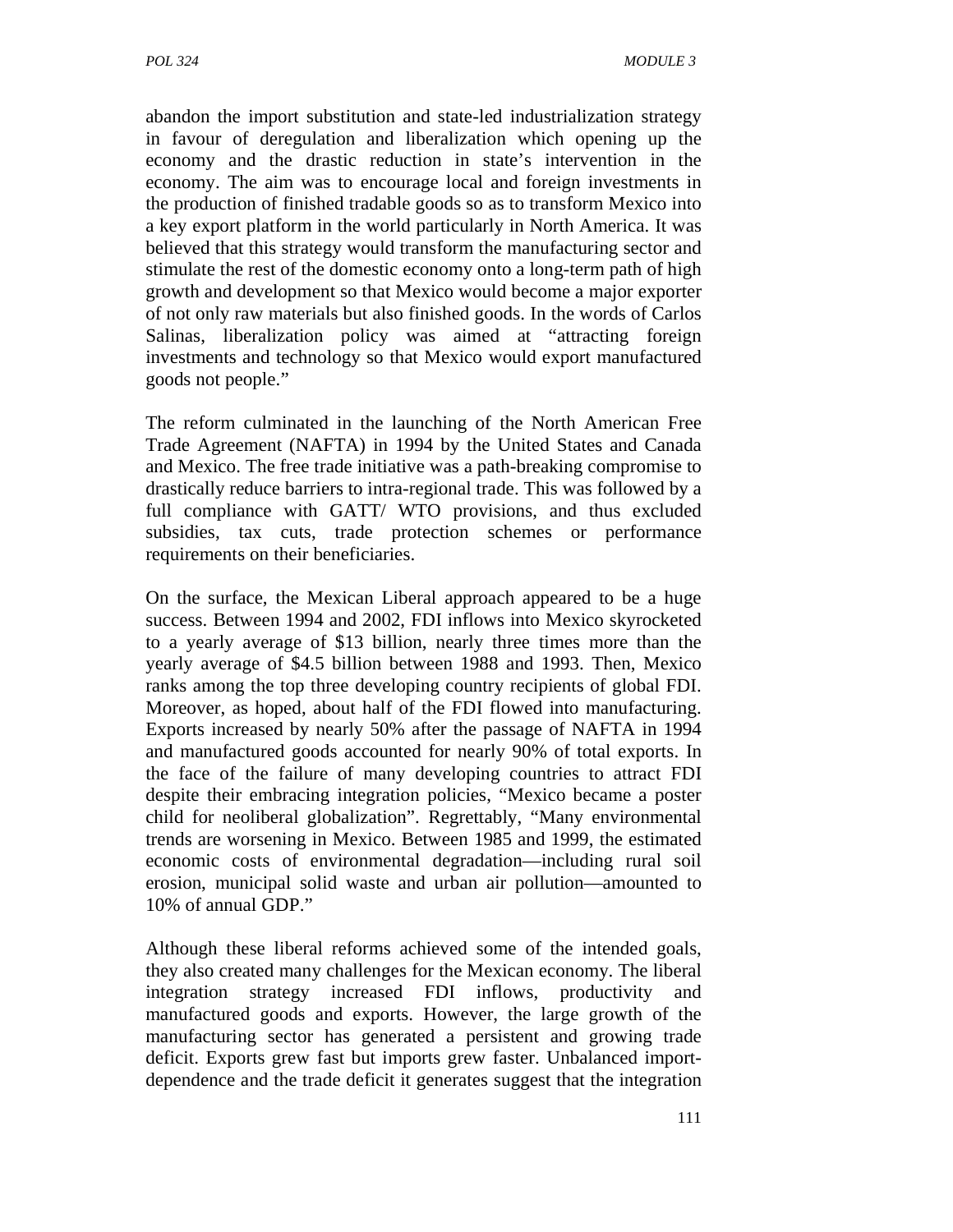strategy as currently constituted may not be financially or economically sustainable in the long term.

Also, FDI-led integration with the regional and global economy has done little to promote sustainable industrial development in Mexico. Domestic growth and investment were stagnant and high job growth, innovation and indigenous technological capacity increase as well as environmental improvements did not materialize. Relying heavily on cheap labor and imports for productive inputs, the foreign manufacturing sector remains largely disconnected from the domestic Mexican economy.

Lastly, Mexico is currently battling drug war which has devastated the internal stability and largely affected the economic life. The drug Lords have masterminded the death of several security Chiefs and informants. Several innocent citizens have also been killed in the process. However, the government is determined to wipe out the menace of drug business and serious deep blow has been done to the cartel, as several of the kingpins have either been killed in gun battle or in their resistance to arrest, or already behind bars.

#### **SELF-ASSESSMENT EXERCISE**

- i. What lessons can the Third World learn from the development experiences of Latin America states like Mexico?
- ii. Suggest what you think is the best development paradigm for the Third World countries. Give reasons for your suggestion.

#### **4.0 CONCLUSION**

We have seen from the foregoing analysis how the Mexican government alternates between state protectionism and liberalization or market economy in pursuance of its development. The successes and failures of the Mexican experience have revealed the strengths and weaknesses of both state-led development and market economy approach. We therefore conclude that the best way to promote development and engage in the current globalization process and maximize its gains while minimizing its fallouts is to combine selective state protectionism with selective liberalization or what we call "hybrid approach". Through this approach, the state would be able to galvanize both internal and external resources to advance development. Even the most advanced nation - the United States of America is indirectly applying this hybrid-strategy even when it is preaching total liberalism and deregulation around the world.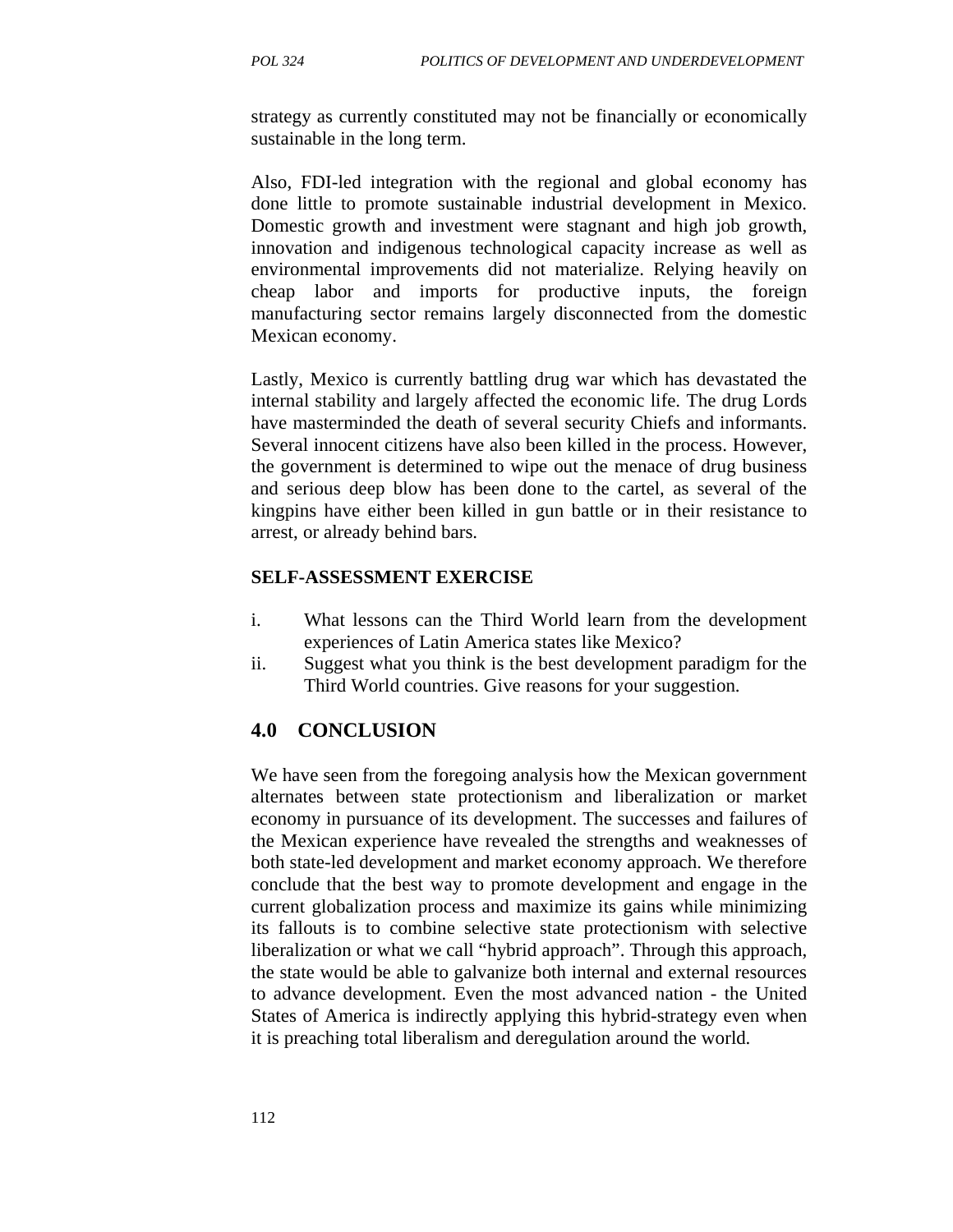# **5.0 SUMMARY**

In this unit, we explained how Mexico – the second largest economy in the Latin America region has been able to advance its industrialization and development by alternating between state protectionism and liberalisation. First, it adopted state-led industrialisation approach and when this was not accelerating the pace of its development as wanted, it quickly changed to deregulation and liberalisation aimed at reducing the intervention of state in the economy and attracting foreign direct investments. Both approaches have had positive and negative impacts on the Mexico's quest for sustainable development. We therefore concluded that the best strategy for the country and other countries seeking development is "hybrid approach" which entails combining the strengths of protectionism and liberalism or adopting selective protectionism and selective liberalism. This approach would maximise the gains of both the state-led development process and market economy driven paradigm while at the same time minimising the fallouts inherent in both.

# **6.0 TUTOR-MARKED ASSIGNMENT**

"Total liberalisation may not be the best development paradigm for the Third World." Explain this statement by using the Mexican experience.

# **7.0 REFERENCES/FURTHER READING**

- Global Development and Environment Institute (2004). "Sustainable Industrial Development? The Performance of Mexico's FDI-led Integration Strategy." Tufts University: Fletcher School of Law and Diplomacy.
- Kellogg Institute for International Studies (1984). "Industrial Development in Mexico, Policy Issues and Perspectives." Working Paper No. 13.
- Moreno-Brid, J. C. (2007). Economic Development and Industrial Performance in Mexico post-NAFTA.
- Zarsky, L. & Gallagher, K. (2004). Americas Program Policy Brief: NAFTA, Foreign Direct Investment, and Sustainable Industrial Development in Mexico. Inter-hemispheric Resource Center (IRC).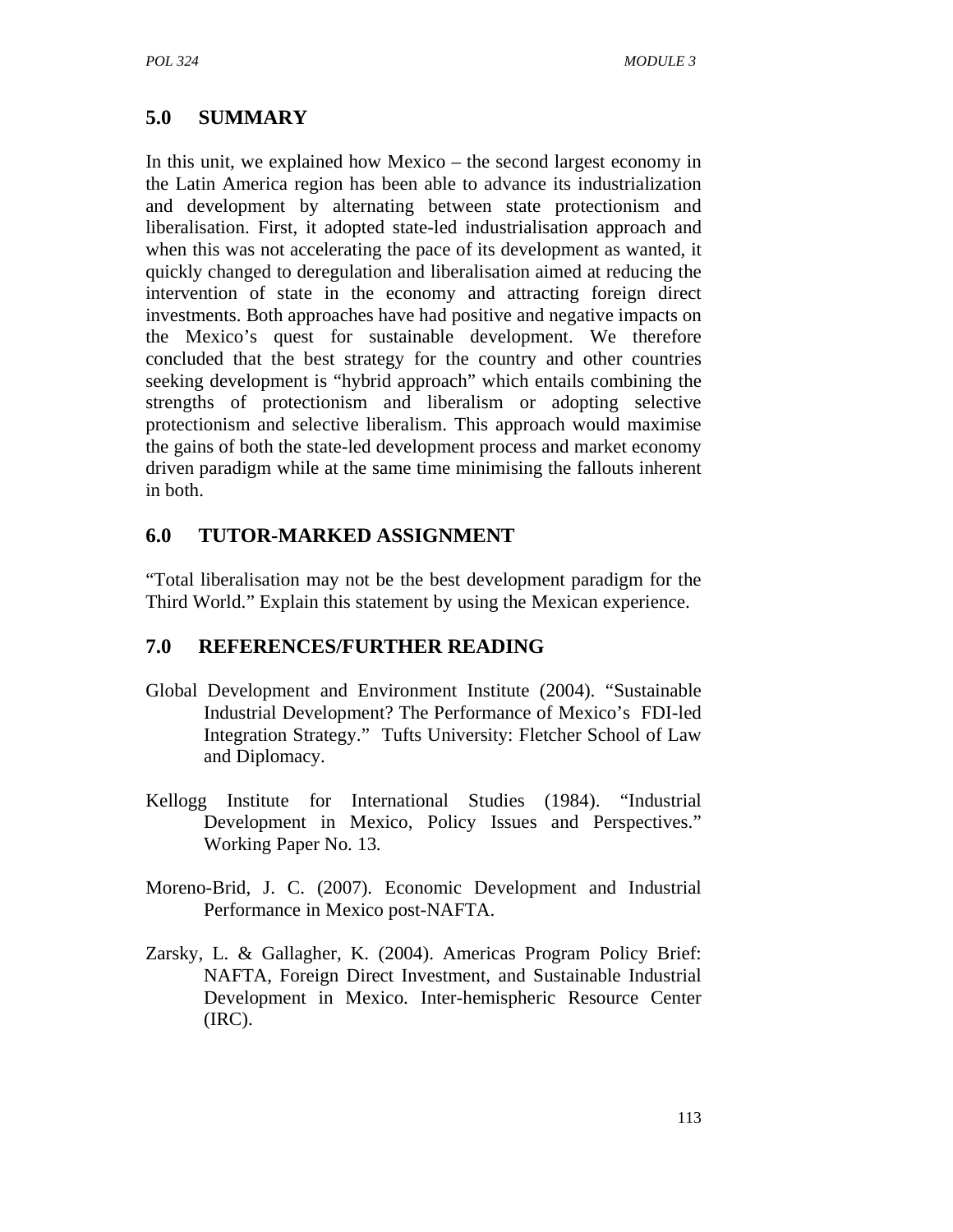## **MODULE 4 REVOLUTION, RELIGION, MILITARY RULE AND DEMOCRACY IN THE THIRD WORLD**

- Unit 1 The Iranian Revolution and Development
- Unit 2 Military Rule and Third world Development
- Unit 3 Democratisation in Nigeria
- Unit 4 Corruption as the Bane of Third world Development
- Unit 5 Solutions to the Third World Underdevelopment

## **UNIT 1 THE IRANIAN REVOLUTION AND DEVELOPMENT**

### **CONTENTS**

- 1.0 Introduction
- 2.0 Objectives
- 3.0 Main Content
	- 3.1 Background to Iranian Revolution
	- 3.2 Causes of Iranian Revolution
	- 3.3 Stages of Iranian Revolution
	- 3.4 Impact of the Revolution on Iranian Development
- 4.0 Conclusion
- 5.0 Summary
- 6.0 Tutor-Marked Assignment
- 7.0 References/Further Reading

## **1.0 INTRODUCTION**

In the first unit of module three, the concept of Revolution as embedded in the Marxist model was discussed as practiced by the Chinese which was the first step of the development of modern China. However, Iranian Revolution was not Marxist- oriented but Jacobin, and a reactionary exercise against the perceived domination of Western institutions which were not only exploitative but also anti-Islamic and offensive. This unit therefore focuses on the circumstances which led to the Revolution, the process of the Revolution, as well as the uniqueness and impact of the event on the development of Iran as a third world country; bearing in mind that we accept the liberal scholars definition of Revolution" as a sudden change in the location of political power, expressing itself in the radical transformation of the sovereignty, legitimacy and of the social order… such transformations could not normally occur without violence, but if they did, they would though bloodless, be revolutions" (Kamenka, 1974).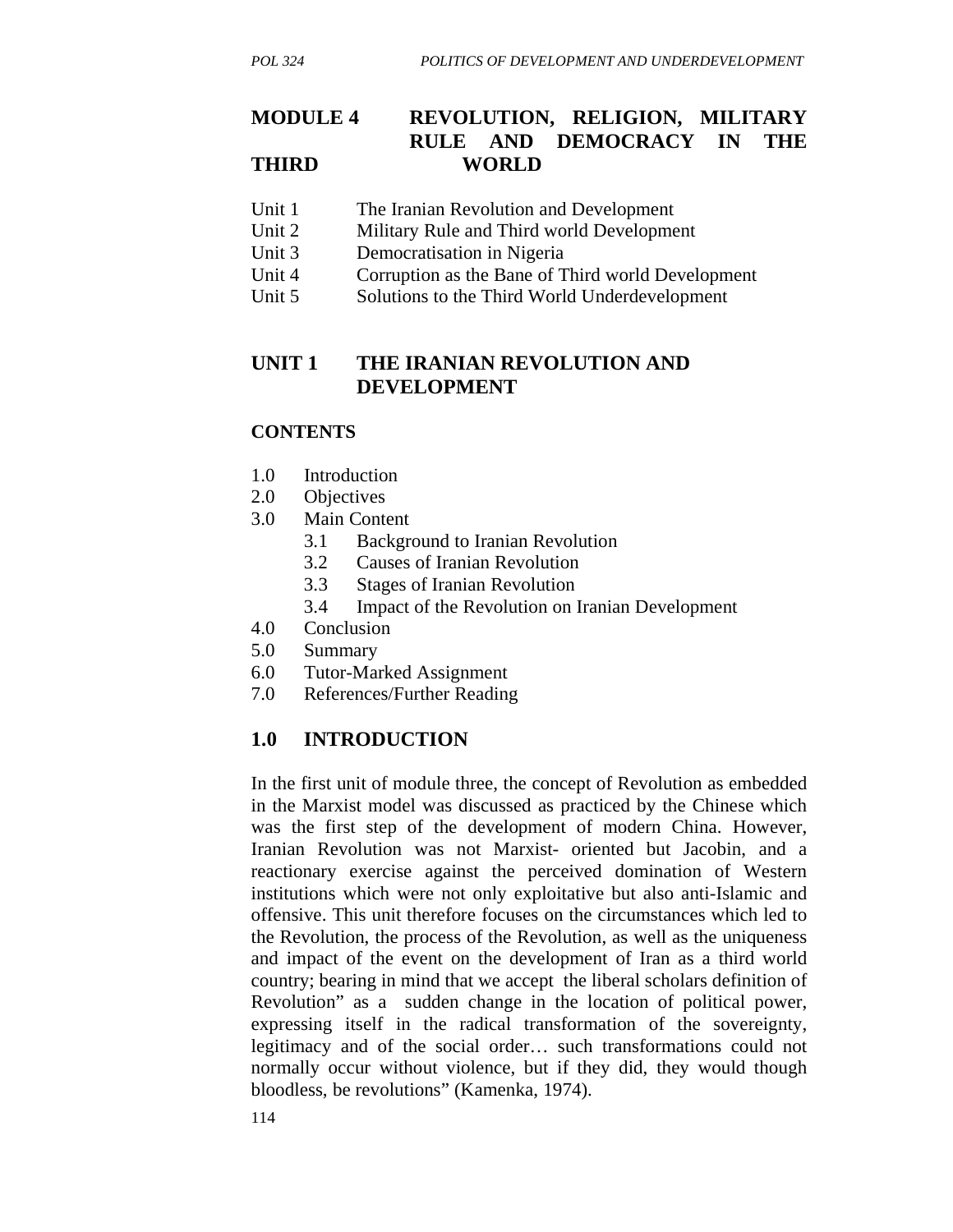# **2.0 OBJECTIVES**

At the end of this unit, you should be able to:

- highlight the socio-political situation leading to the Iranian Revolution
- identify the role of religion in Iranian Revolution
- state the contribution of the Western influence to the Revolution
- assess the impact of the Revolution on the development of Iran.

# **3.0 MAIN CONTENT**

## **3.1 Background to Iranian Revolution**

The Shah Dynasty came to power in Iran in 1925 after the overthrow of Qajar Dynasty due to its military weakness as manifested in its failure to tackle the military incursion of Britain and Soviet Union on the Iranian territory. The change was confirmed by Iranian parliament on December 12, 1925 by the Iranian Parliament known as Majlis.

Reza Pahlavi the new monarch, set for himself a task of modernizing the otherwise agrarian, traditional and Shiite Muslims dominated population who were insulated from westernization process. This he did by sending some of his subjects to schools in Europe, where they were expected to learn the western way of life. The Shah also embarked on the development of the infrastructure such as the rail transport system which opened up the country leading to urbanization of the population. This was done simultaneously with rapid development of the educational sector, which led to the growth of educated elements and the emergence of professional middle class and industrial working class. Governmental institutions were centralized and strengthened in modern sense. However his policy of avoiding dealings with Soviet Union and Britain, but close relationship with the German and others especially in the field of technical expertise portrayed him as an ally of Germany during World War II. He was subsequently arrested and exiled despite his declaration of neutrality in the conflict, which strengthened the British and its allies' exploitation of Iranian oil resources through Anglo-Iranian Oil Company who had the sole mandate to exploit and market Iranian oil. The Allied forces also took control of Iran's communications and railroad; transportation supplies to Soviet Union from the Persian Gulf. Thus plundering the resources of the state in the absence of central government as personalised by the monarch.

Although, Mohammed Reza Pahlavi was allowed to take over the throne of his father, the occupation of Iran by the Allied forces ended in 1946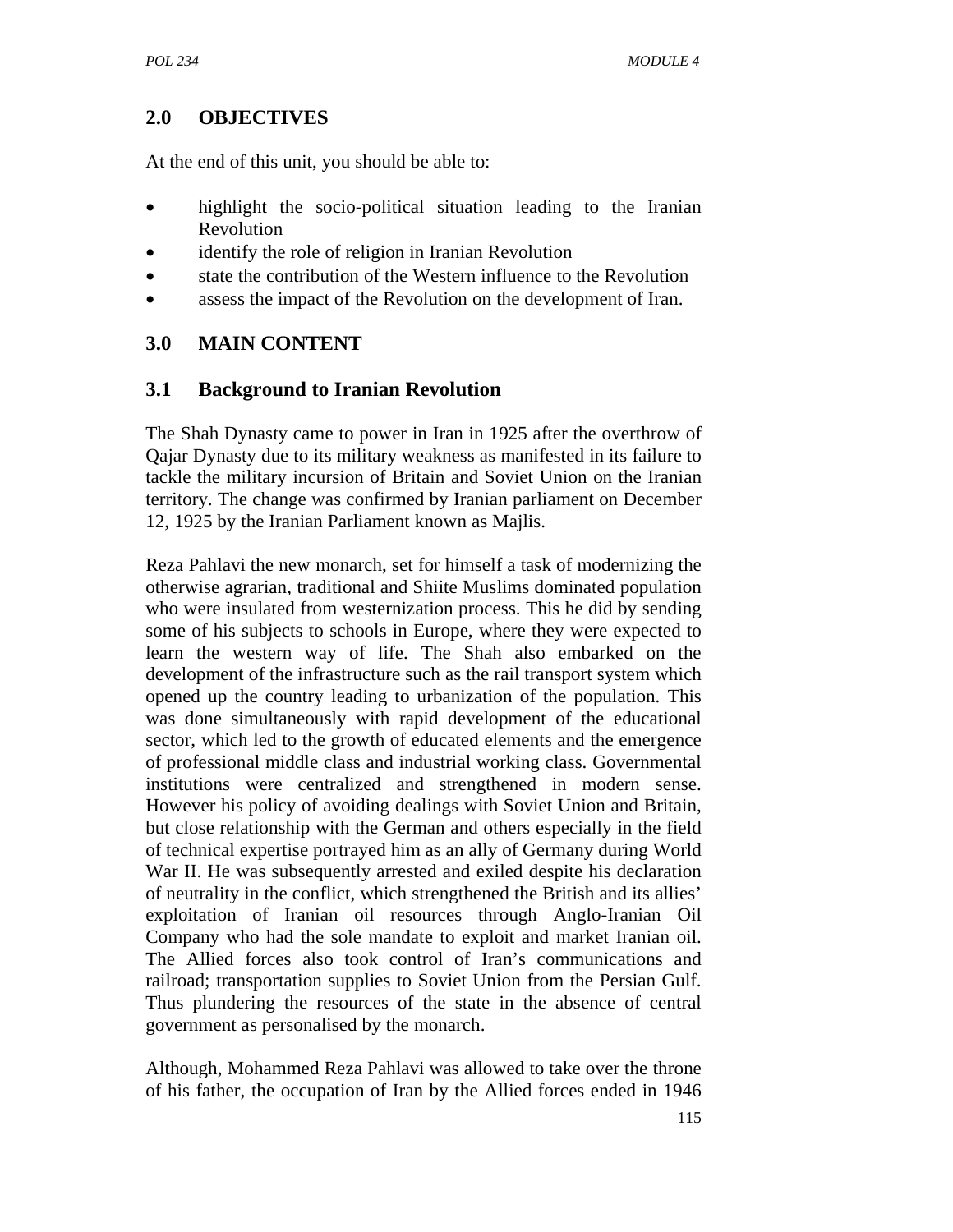with the withdrawal of the Soviet troops from the northern part of the country. Within this period the Parliamentary Election took place which elected the Majlis, leading to the election of Mohammed Mossadegh as the Prime Minister of Iran. Of interest is the pressure from Iranians since 1930's for the nationalisation of the Anglo-Iranian Oil Company and reduction of foreign influence on the state, as well as the need for the Shah to remain ceremonial monarch, deferring to the parliament. These led to confrontation between the new Shah and the parliament since the monarch needed to retain state power in order to continue with the reform processes of his father. The highlight of the tussle was the nationalisation of the British owned oil company by the Prime Minister, which was opposed by Shah fearing the impact of the resulting oil embargo by the Western countries on the economy of Iran. The Shah fled Iran at the climax of the crisis known as "Abadan" and came back after Americo-British staged coup which led to the arrest of Mossadegh in 1953.

Undoubtedly, this event amongst others clearly portrayed the Shah as a Western ally in the cold war environment. He embarked on the construction of massive infrastructural facilities, introduced the "White Revolution" which extended voting rights to women, eliminated illiteracy and reformed the land tenure system as well as legal equity in marital issues. These reforms led to the flourishing of the new middle class and the dominance of Iran as regional politico-economic hegemony in the Middle East. The Shah also celebrated the 2,500 years of Persian Monarchy in 1971 and replaced the Islamic calendar year 1355 with imperial Calendar year 2535. Thus, referencing the foundation of Persian Empire over the birth of Islam as practised by all Muslims.

The modernisation and westernisation of Iran would ordinarily be a remarkable achievement for the Shah, but considering the fact that Shia Islam was accepted as Iranian state religion in 1502 during the time of Safavid dynasty and played dominant role in the state; its cleric independence from state control and their power to mobilize their followers against constituted authority with the numerical strength of 90% of the population made it difficult to swallow any measure seen by the cleric as anti-Islamic to pass without comment, hence massive discontent over reforms inclined to individualism as against the collectivism of an Islamic Umma, as well as western culture which was always antagonistic to Islamic injunction.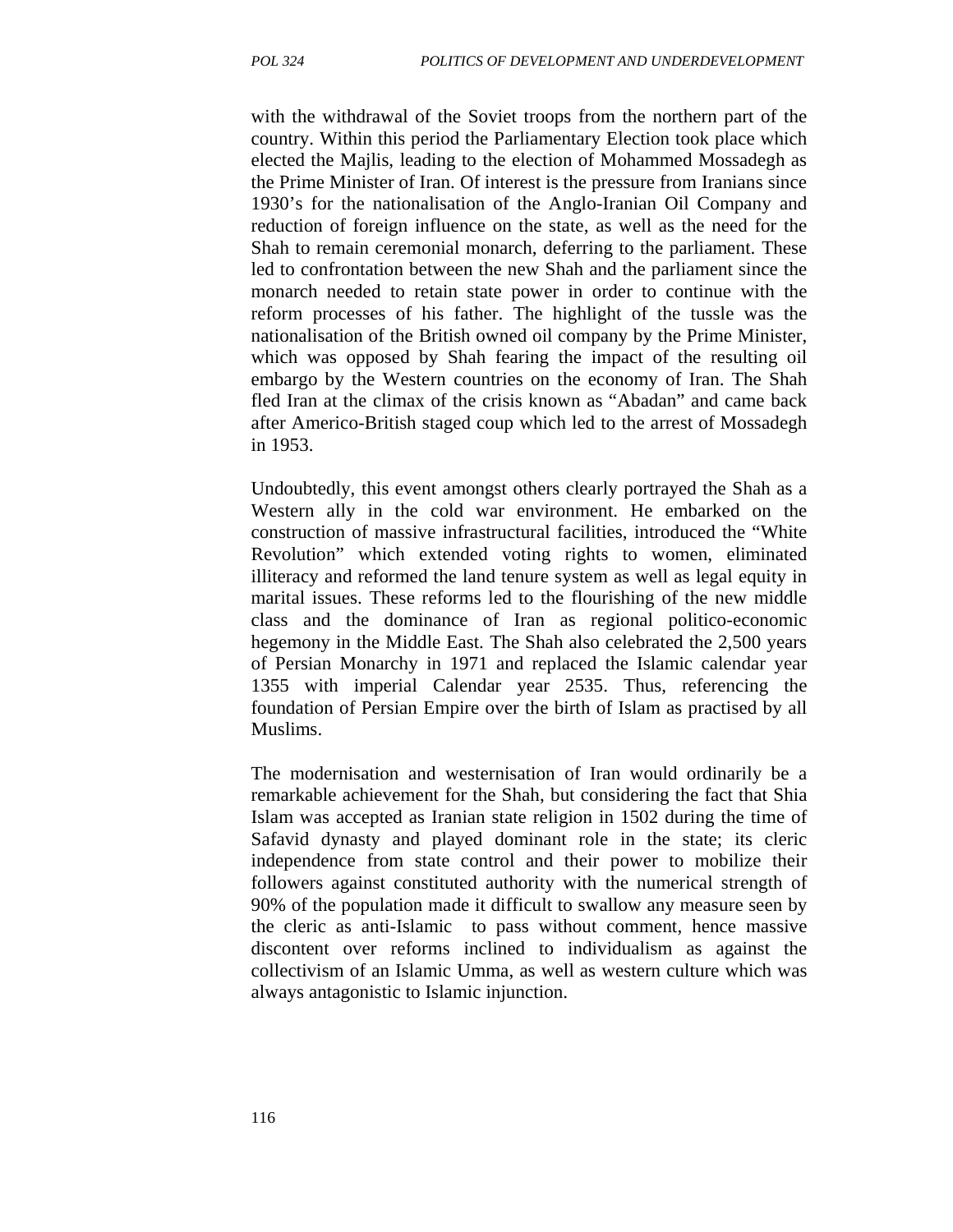### **3.2 Causes of the Iranian Revolution**

Central to the kick-off of the Revolution was the reaction of Iranians to the socio-economic changes of 1960s and 70s. The capitalist agricultural reform which followed poor land reform programme, the increase in the educated elements, employers of rural background who migrated to the urban centres and became worse hit by the economic downturn of the late 70s, formed the bulk of demonstrators which requested for a change in the administration of the country. The intelligentsia and the urban middle class also felt the impact of the inflation, poor agricultural output which led to food shortage and the uncertainty endemic to such state of affairs. Thus they demanded for a secular nationalism which coincided with the demand for better living condition by rural immigrants. The merchants and organised craftsmen (Bazaar) were also affected by the increases in state power, especially with the expansion in industrialisation and the attempt of Shah and his cronies to take over the organisation of Bazaar who were the major sponsors of the independent Shia Cleric, also generated dissatisfaction among this class whom the regime saw as a threat to their existence.

Contrasting this situation was the increase in the oil revenue which went into personal purse of Shah's state officials, although much was used for infrastructural development and other modernisation programme, still a new class of wealthy Iranians emerged, aristocratic and upper families who had access to the oil wealth. Over a million state employees were under state controlled labour union which made agitation for better working condition unrealistic and western expatriates dominated the Iranian oil industry, thereby, furthering the alienation of the Iranians from their wealth.

The Shah's economic and foreign policies made him more puppet of the west than he actually was. Foreign investments were needed for development, hence American companies were involved in joint venture with private and state companies in almost all critical sectors of the economy. More so, the increase in the oil revenue did not translate into reduction of Iran's dependence on the Americans for military hard ware. It does appear that substantial part of the oil wealth was used in the purchase of arms and ammunition, when the masses were in dire need of basic needs of life. More so, there were about 20,000 American military advisers in Iran as at 1976 who were granted diplomatic immunity from prosecution necessitated by oil wealth and the need to please United States Security concern in the region, hence it is said that between 1972 and 1976 the Shah government spent 10 billion US Dollars on weapons and was expecting the delivery of further 12 billion Dollars worth of armament, when he was over thrown. Besides, his earlier installation by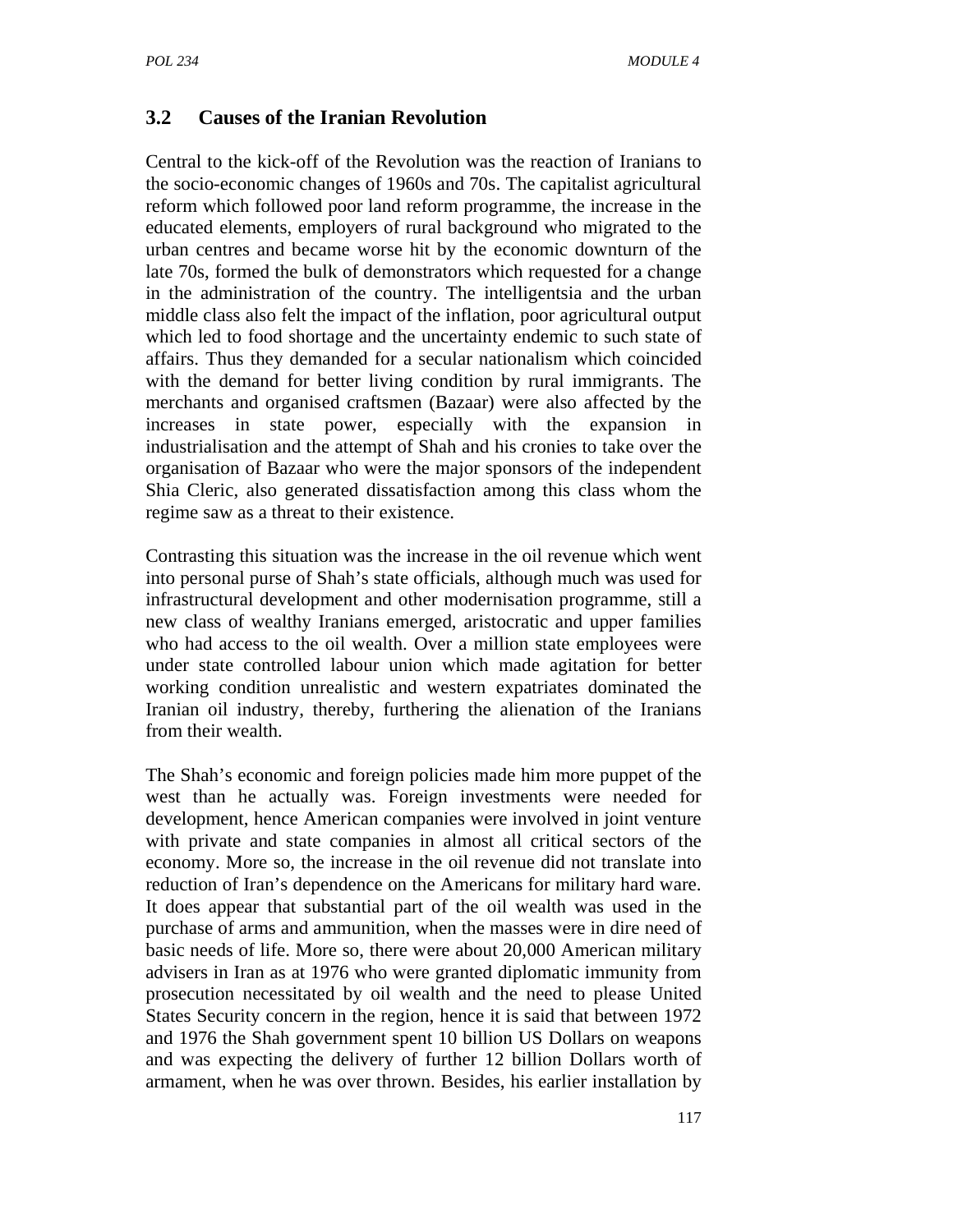the combination of America and British CIA and M16 respectively in 1953 further proved to the nationalistic Iranians in religious and secular circle of his "puppet" status to the west (Brumberg, 2001; Shirley, 1997).

Politically, the Shah lacked political foresight to recruit supports within the Shia religious leadership, since when they were excluded from governmental power, the Shia encountered political tyranny (Andrian and Apler, 1995: 89). These supporters would have countered Khomeini's campaign against him. The Shah was also despotic and recalcitrant tactically as he violated the Iranian constitution of 1906 which provided for Constitutional Monarchy (Marckay, 1998: 218) and applied full instrument of state coercion (the SAVAK) on the dissent; dwelling on the repression of the Marxist elements, when the widely accepted religious opposition organized, gained momentum and eventually undermined the legitimacy of his regime. He also establishes Rastakhiz party as a sole and monopoly party with compulsion of membership and dues.

Besides, he was accused of negligence of governance and playing of statements during the oil boom and personalisation of government and playing political elites against one another, as well as discouraging initiative and refusal to allow the official to cooperate for fear of regicidal conspiracies. In the absence of fully functioning Shah as it was because of ill-health, the system could not function.

Above all, the Shah's gross disregard and insensitivity to Islamic Religion in his 1976 changing of the Islamic calendar to imperial one making the birthday of Cyprus the founder of Persian Empire, the first year instead of the Hijra or flight of prophet Mohammad from Mecca to Medina, the overnight dramatic change from 1355 to 2535. He was also said to be extravagant, morally declared elitism in policies and corrupt. Again, the equity of women in marital issues and granting of full franchise to women, were seen as unethical as well as the elaborate celebration of 2,500 years of Persian Empire where stupendous wealth was displayed through massive importation of foods, drinks and luxurious goods from western countries, entertaining foreign quests.

Not the least is the personality of Khomeini and his charisma; selfconfidence and conviction in carrying the masses along with messianic figure, inspiring thousands to dream of martyrdom in fighting Shah's regime as well as his shrewdness sin winning the supports of the liberals and Marxists by not mentioning his intention. Again the organisers of the protest in Iran made the Iranian security forces; the SAVAK to appear as novice and brutal than they were, which was an ingenuous invention, facilitating the revolution, so also was their rhetorics which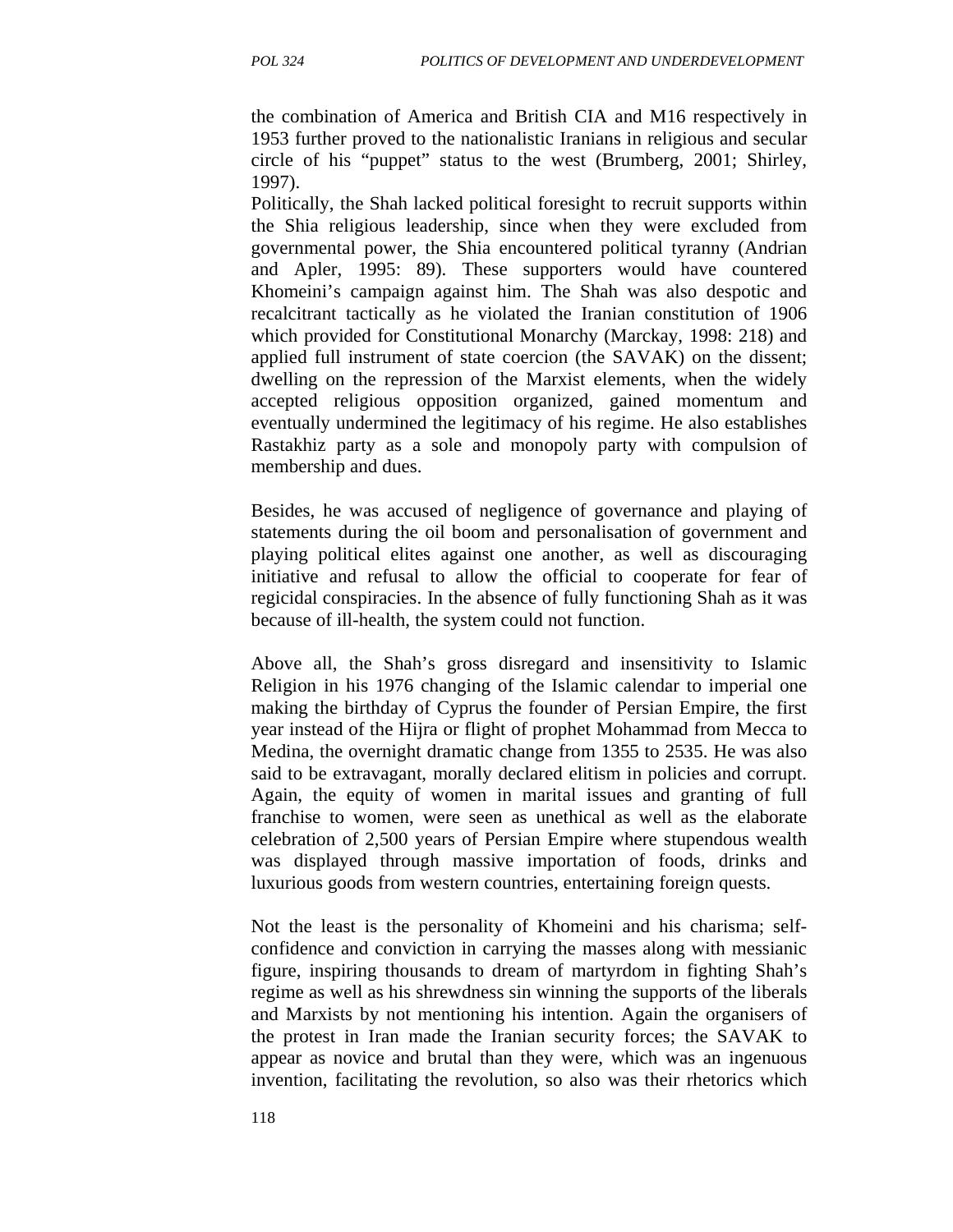articulated popular grievances to the Shiites who comprised 90 percent of the population (Andrain and Apter, 1995:89).

As highlighted above, economic growth heightened income inequalities between urban and rural areas and within the cities. Rapid social upheaval sprung from urbanisation, incipient industrialisation, secular education, and the spread of mass media. All these changes brought political, economic and cultural dependence on capitalist core societies in North America and Western Europe. These attracted reaction from the populace who sought nostalgically to return to serenity which was part of past Islamic society.

# **3.3 Stages of Revolution**

The Iranian Revolution can be divided into three stages: The Dawn of the New Era, The Consolidation of Islamic Republic and the Cultural Revolution which is an ongoing process.

Following the home coming of Ruhollah Khomeini and the departure of the Shah in February, 1979 there was little resistance to the Revolution. Khomeini appointed Prime Minister for the interim government and ordered his followers to ignore the martial law order issued by Shah's Prime Minister, Bakhtiar. He also proclaimed Jihad against the security forces disloyal to the revolutionaries (Moin, 1000: 2005). This gave Marxist guerillas and revolution cries the needed impetus to loot the Police Armory and public building which forced the Army to declare neutrality in order to save the institution from disintegration. This marked the end of Pahlavi dynasty with the going into hiding of Prime Minister Baktiar and eventually self-exile in France. Khomeini announced the committees for the Islamic Revolution and formed Islamic Republican Party with Beheshti, Bahonar, Khamenei, Hashemi and Abdolkarim as leaders. This marked the Dawn of New Era in Iran. Consolidation of the Islamic Republic came with the organisation of National Referendum between  $30 - 31<sup>st</sup>$  March, 1979 to decide if Iran should be an Islamic Republic and the outcome was 98.2% in favour of it. By May 5, the Islamic Revolutionary Guards Corps was established by Khomeine through a decree and by June, Khomeine Lunched attack on non theocratic elements especially the intellectual. He also challenged the liberals and Marxists who opposed the new draft constitution which contained council of guardians to veto unislamic legislation which was approved by Khomeini and their advocacy for constituent assembly to deliberate on the new constitution; he labeled them as counter revolutionaries and declared that "No westernized jurists are needed to write the constitution, only noble members of the clergy" (Moin, 2000: 218) and thereafter worked on making the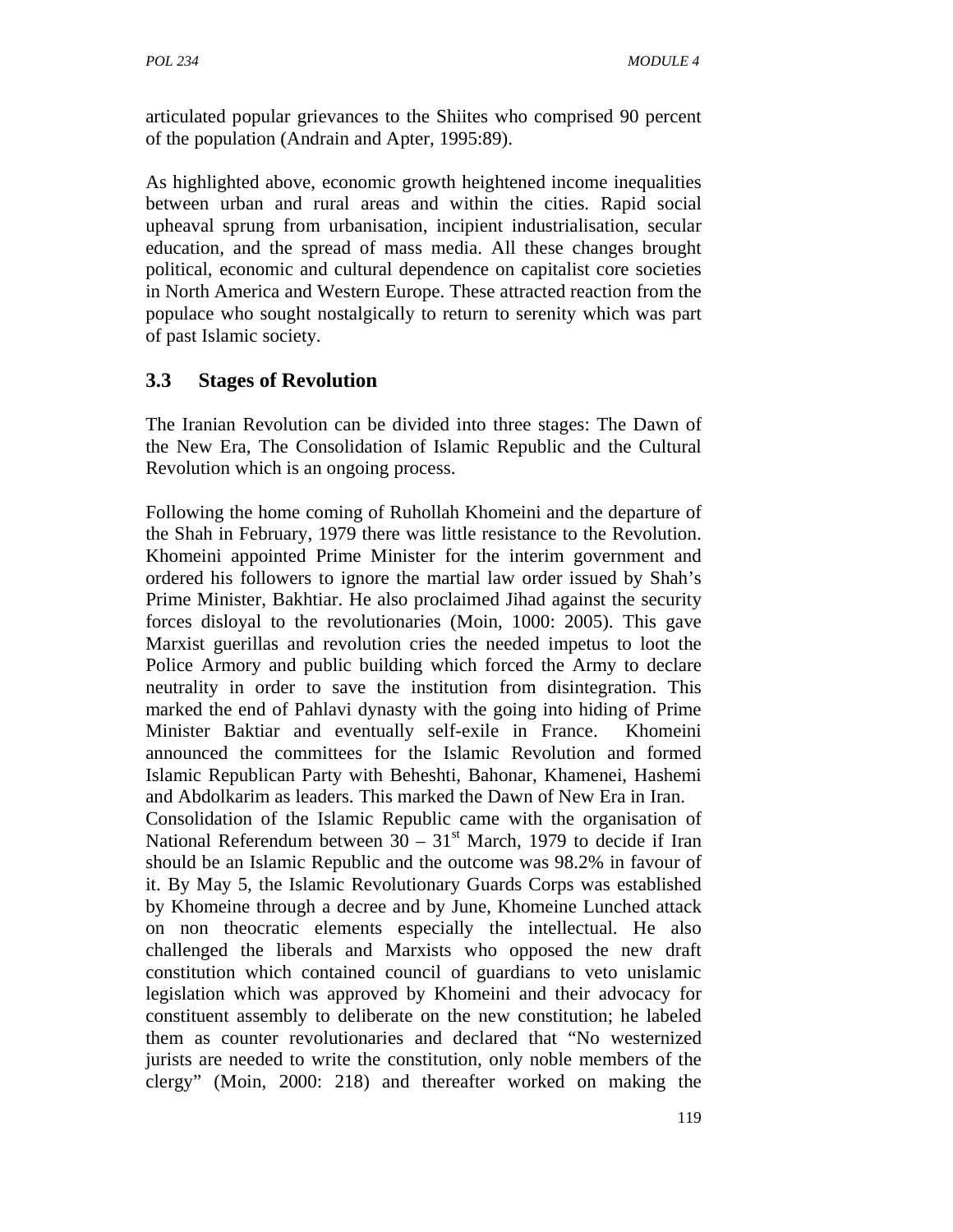Velayate Faqih (Governance of the Jurist) popular across the country. Khomeini promulgated new press law to counter opposition to his policies which was enforced with the banning of Ayendegan – the widest circulated newspaper for opposing Velayah Faquih. He closed down all political parties except few voiceless ones and released his Hezbollah thugs against oppositions of press censorship and Marxist groups as a reprisal for protesting against him. Between August and October 1979, the Assembly of experts inaugurated by him fabricated a constitution with Khomeini as the vali-el-faquih, whose power included the "commander of the Armed forces."

The ex-shah's visit to the United States for cancer treatment was politicised as evidence of American plotting and the need to tolerate the great Satan (Moin, 2000: 220) which was aggravated by the photo of Prime Minister Barzagan handshake with an American official interpreted as "the return of American influence." The outcome of the anti-American sentiment was the occupation of the United States Embassy in Tehran known as the Iran Hostage crisis which lasted for 444 days. It was a major instrument of Khomeini's propaganda to consolidate himself in power, especially with the failure of "Operation Eagle Claw", an American rescue initiative aborted by sandstorm. The failure of Prime Minister Barzagan to get the needed support for the eviction of the student from the US Embassy forced him to resign with all members of his cabinet which was accepted by Khomeini. The first President of the Islamic Republic Abdolhassan Banisadr was also impeached due to misunderstanding with Khomeini. These events further consolidated Khomeini and his group grip on power, so also was the Nojeh failed coup attempt and the invasion of Iran by Iraq which further whipped up nationalistic sentiment and united the people under Khomeini against other internal oppositions.

The third stage of the Revolution was the Cultural Revolution which is ongoing. It started on March 21, 1980 with Khomeini's move against the intelligentsia. He made it clear that the universities must become Islamic. By June, a decree to that effect was issued by the government and the Islamisation of the universities began, justifying its necessity, Khomeini declared: "We are not afraid of economic sanction or military intervention, what we are afraid of is western universities and the training of our youth in the interest of the west or East (Bakash, 1984: 122). The universities were invaded by the Hezbollohis which led to their closure for more than two years. The Islamisation was also extended to the state bureaucratic structures which led to the discharge of 20,000 teachers and nearly 8,000 military officers as well as 700 professors. This lasted till 1987, but has a standing body known as the Supreme Cultural Revolution Council, with 33 members and currently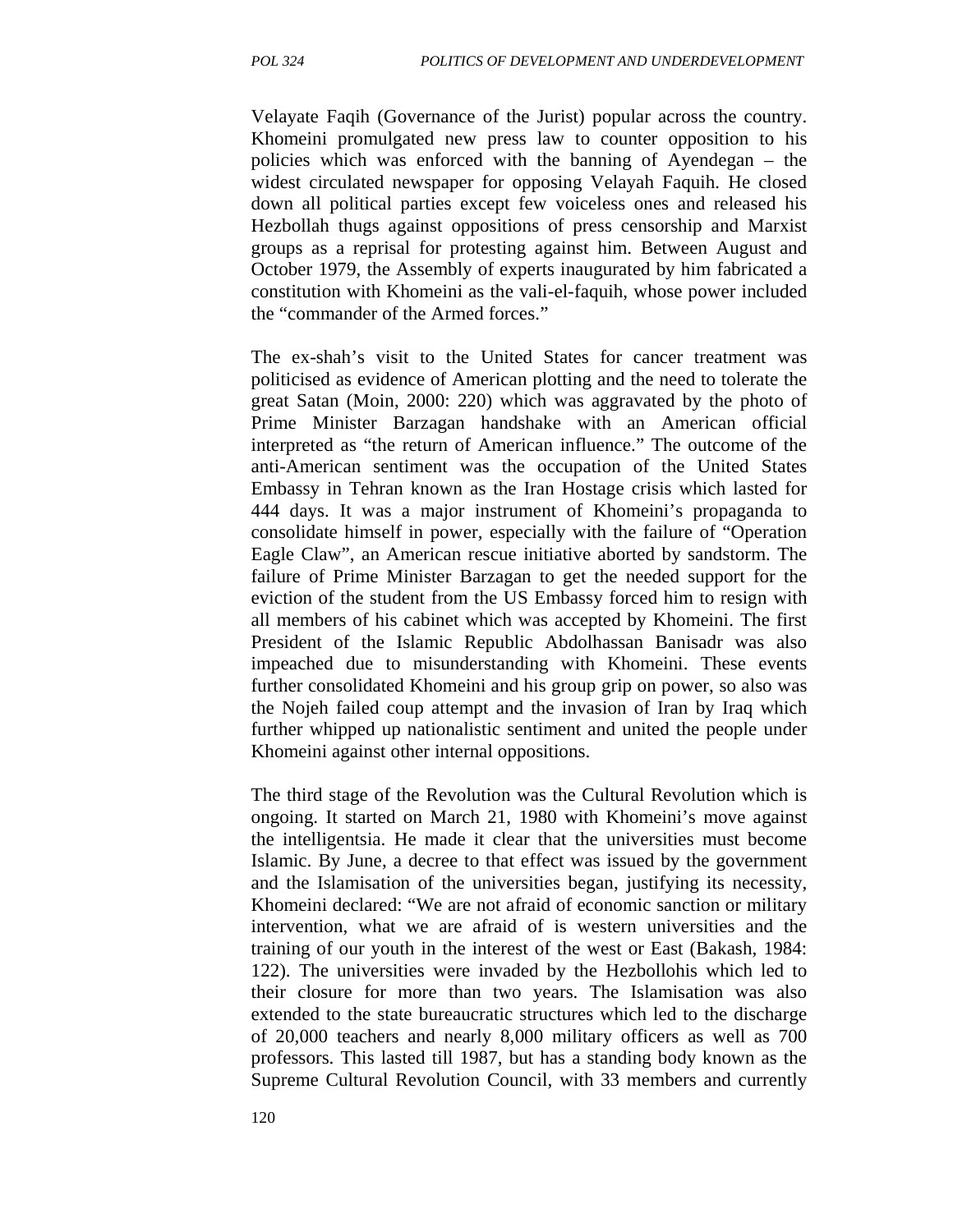chaired by the president of the Islamic Republic - - Mahmond Ahmadinejad. This council continues to ensure that education and the core of Iranian culture are in perfect harmony with Islamic injunctions as directed by Ayotollah Khomeini.

## **3.4 Impact of the Revolution on Iranian Development**

Politically, the Revolution turned Iran to the foremost theocratic state in modern history, as Khomeini introduced Islamic Government in line with his book titled "Islamic Government of Governance of the Jurist". This enabled Iran to maintain independent foreign policies and maintained total control of internal milieu even during the war. Economically, Iran took control of its oil resources and harnessed all the resources for her development. It was a form of delinking from the exploitative relationship that characterises third world oil producers and the parasitic western countries. Although the oil glut of late 70s and early 80s affected the economy negatively, alongside great power conspiracy, still, massive leaking of the country's wealth was checked by the government. However, the issues of equitable distribution of nation's wealth continued to remain a subject of debate till date.

Intellectually, it was a great blow to scientific and technological development of Iran. The Cultural Revolution led to brain drain with the sacking of about 700 professors within a short time, so also was the closure of the universities, as well as the censorship of educational materials in line with Islamic dictates, this hardly gave room for liberal education. However, Iran has succeeded in recovering from the initial shock in this sector, which has led to her acquisition of nuclear technology, the current bone of contention with the west, still her educational system remains closed.

The aftermath of the Revolution has enhanced Iranian cultural identity as an Islamic state and curtailed excess consumption of western goods which affect balance of trade and payment as well as trade relationship. It has controlled most of the wild and unrealistic lifestyle of the west currently copied by most Third World Countries which has condemned their domain to a dumping ground of western manufacturing goods, thus protecting the domestic industries and maintain job for her population.

However, corruption continues to mar the Islamic Iraq government which has reduced the respect that the people have for the government. The poverty rate is still high and others are still living in affluence, especially those in government. This call to question the equality of men as preached by Islam and promised during the revolution.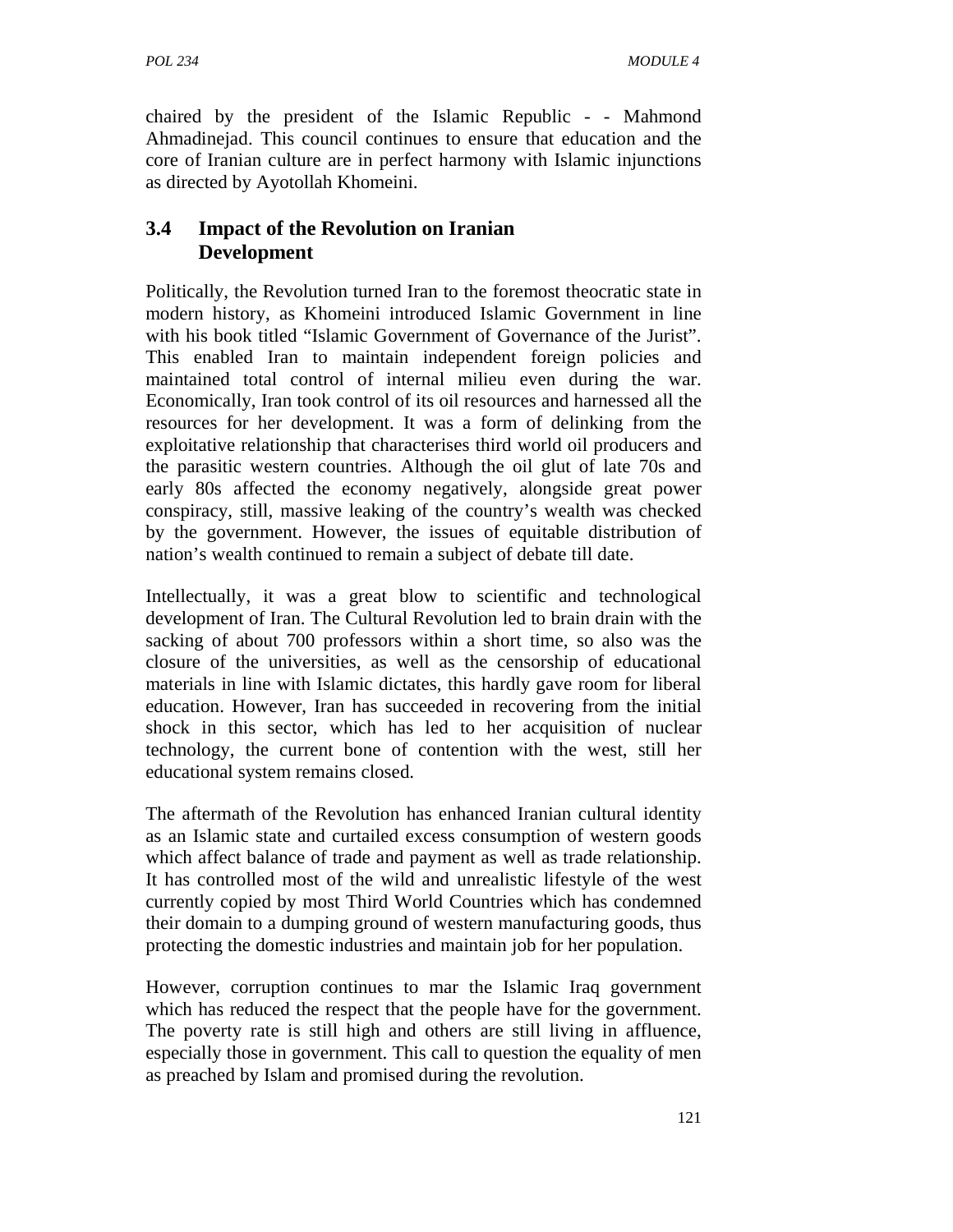#### **SELF-ASSESSMENT EXERCISE**

- i. Discuss the centrality of the Revolution to the development of contemporary Iran.
- ii. Highlight five policies of Shah which were unIslamic.

iii. Outline and discuss five factors responsible for Iranian revolution.

### **4.0 CONCLUSION**

Iran's revolution began with a popular democracy movement and ended with the establishment of the world's first Islamic state ruled by Islamic religious leaders called Mullah. The revolution in Iran shook the world because the Shah had an army of 400,000 men in strength with sophisticated weaponry as well as the backing of the western powers. But this was the demonstrated power of the general will of the people over the interest of the selected few. It took Iran through virulent times but later became the springboard for modern day Iran. It has curtailed the western influence and helped the country to fashion her developmental model which is ongoing and has cumulated to the acquisition of nuclear technology. The development in years ahead will determine the continuity of the revolution and its impact.

### **5.0 SUMMARY**

Iranian Revolution was a Jacobin model or type social change which was later personalized by Ayotollah Khomeini who transformed it to Islamic Revolution and formed Islamic Government – the most outstanding theocratic state in modern era. All anti-Islamic elements and practices were purged from the state alongside the dominance of the western influence and exploitation. Iran started the process of Nation building again in 1979 which is ongoing under the supervision of the supreme cultural council. Reasonable achievement is recorded already but the outcome of nuclear crisis with the west is critical to further development.

### **6.0 TUTOR-MARKED ASSIGNMENT**

Discuss the centrality of revolution to the development of contemporary Iran.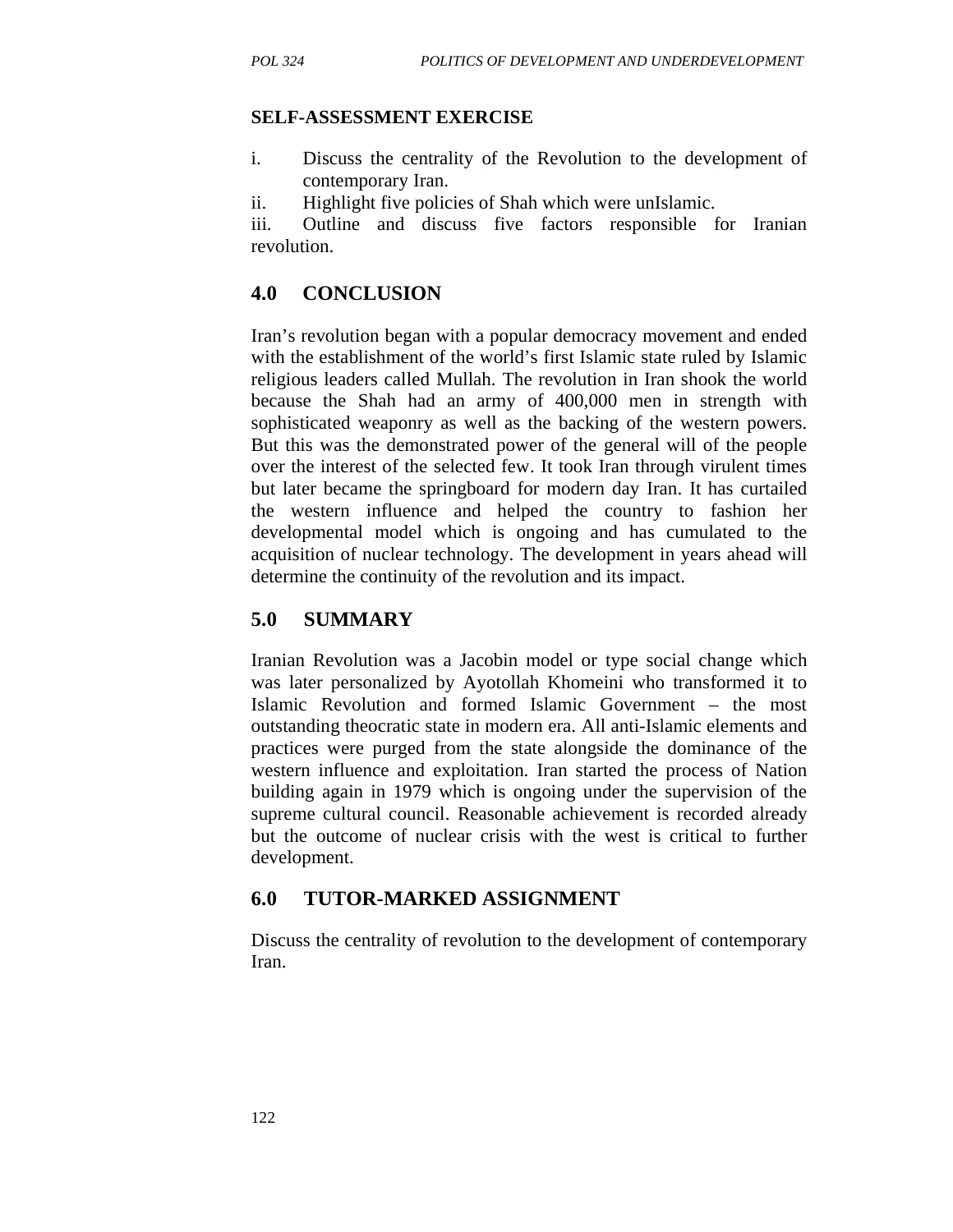### **7.0 REFERENCES/FURTHER READING**

- Arjomand, S. A. (1988) .*Turban for a Crown: The Islamic Revolution in Iran.* London: Oxford University Press.
- Kurzman, C. (2004). *The Unthinkable Revolution in Iran..* Harvard University Press.
- Ladjevardi, H. (1996). (Ed.). *Memoirs of Shapour Baktiar.* Harvard University Press.
- Moin, B. (1985). *Khomeini: The Life of the Ayatollah*. New York: Thomas Dunne Books.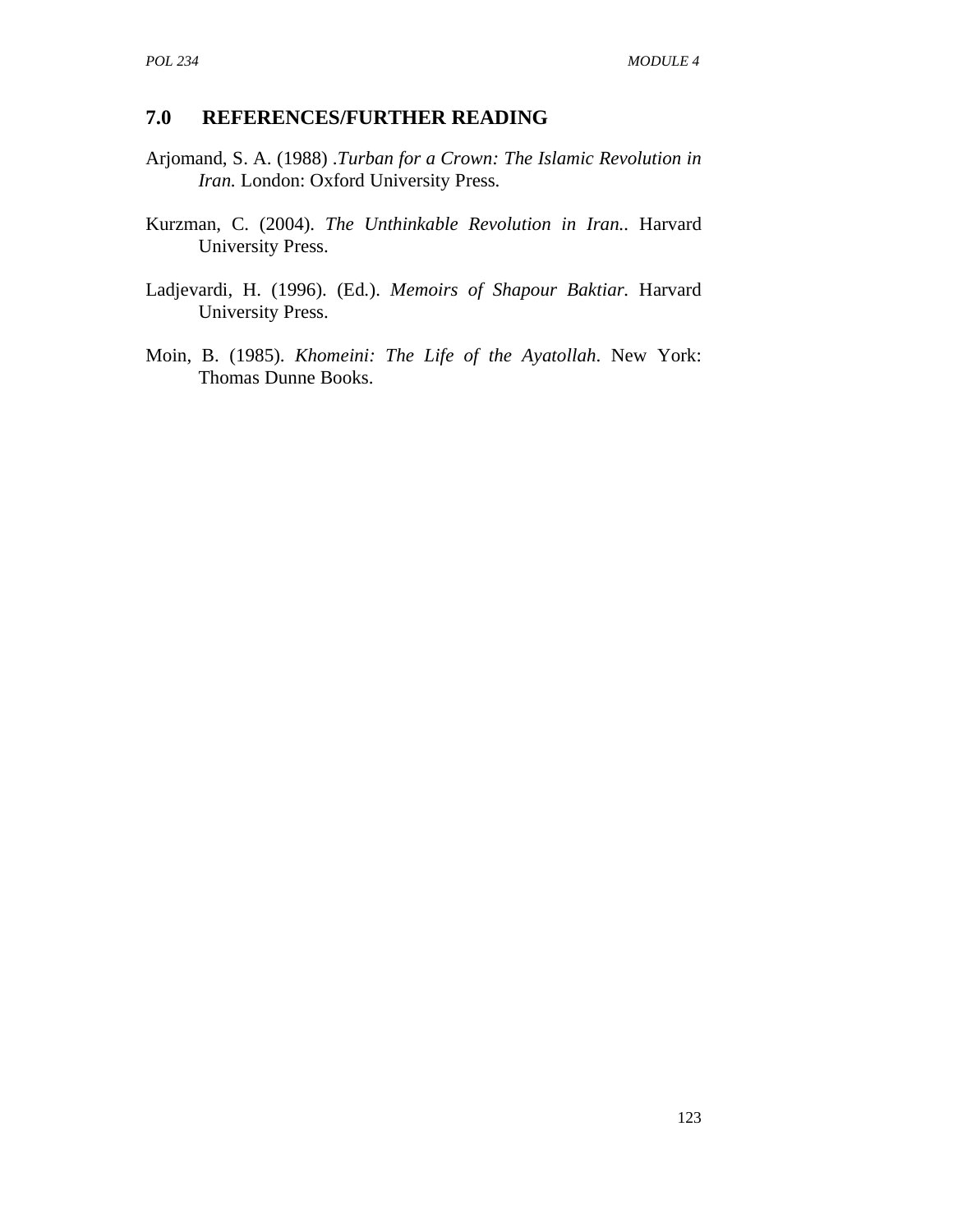### **UNIT 2 MILITARY RULE AND THIRD WORLD DEVELOPMENT**

#### **CONTENTS**

- 1.0 Introduction
- 2.0 Objectives
- 3.0 Main Content
	- 3.1 Military Intervention in Third World Politics
	- 3.2 Reasons for Military Intervention
	- 3.3 Features of Military Rule
	- 3.4 Military Rule and Development in Nigeria
- 4.0 Conclusion
- 5.0 Summary
- 6.0 Tutor-Marked Assignment
- 7.0 References/Further Reading

### **1.0 INTRODUCTION**

The role of the military in state and nation building cannot be over emphasised. It is the ultimate instrument of coercion and legitimating of force in every given state. It is the power behind the throne and palace and is expected to be under the command of a legitimate leader of the country for the protection of territorial integrity of the state and promotion of peace, security and stability within the state. However, the military in the post-Independence Third World appropriates the role of government to itself by overthrowing the respective civil administration in their country. This unit therefore looks at military adventurism into the politics of the Third World Countries, reasons for and features of military rule as well as their impacts on the development of these states, with special reference to Nigeria.

#### **2.0 OBJECTIVES**

At the end of this unit, you should be able to:

- identify coup d'etat as the method of military intervention in third world politics
- state reasons for military intervention in Third World politics
- highlight features of military rule
- discuss the role of military in the development of Nigeria.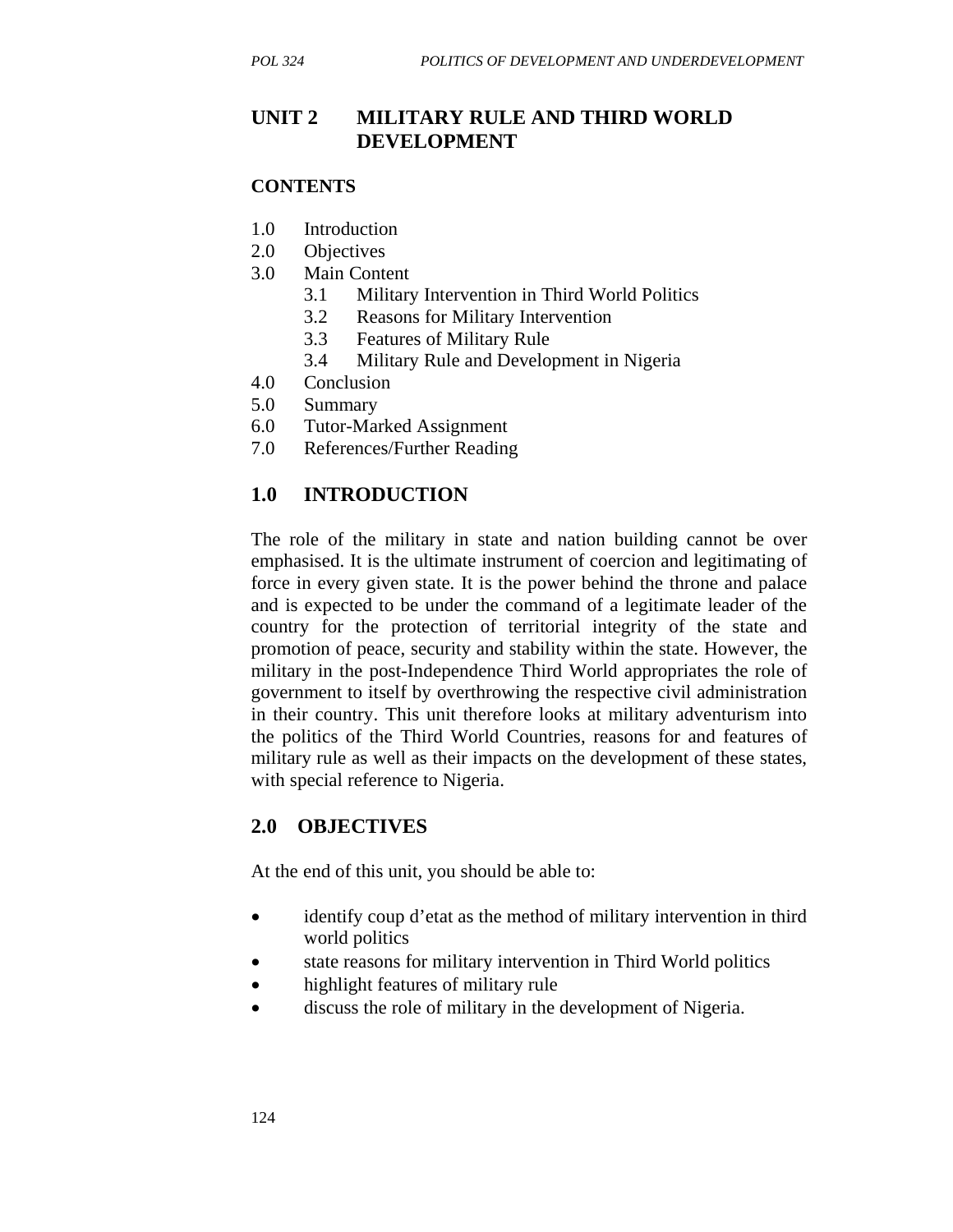# **3.0 MAIN CONTENT**

### **3.1 Military Intervention in the Third World Politics**

For the military to take effective control of government in their intervention in politics there must be a coup d'etat, defined as "a political act directed at the authority by seizure of power through the direct use of, or the threat of the use of violent force" (Obi, 1999). This is always carried out by a handful of conspirators who secretly plotted against the incumbent office holders, to eliminate them either through death or by force from the office. As a show of force, the coupists also occupy strategic government installations and are located to cow the public to submission. The event is always marked by messianic messages from the conspirators discrediting the activities of the incumbent and promising rosy future for the masses. It must be noted that coup d'etat is different from Revolution, since the major objective is the leadership change without consideration for socio-economic changes; however revolution may involve an act of coup plotting.

Part of the crisis of development was the prevalence of military intervention in the Third World Countries within a decade of political independence from the colonial masters, in African countries in particular. General Mobutu Sese Sekou took power in the Congo on November 25, 1965, so also did General Sogho in former Dahomey (now Benin Republic) in November 29, 1965, Colonel Bokassa in Central Africa Republic on the New Year day of 1996, Colonial Lamizana in Upper Volta (now Burkina Faso), four days after and the five majors struck in Nigeria on January 15, 1966. The trend continued and by mid 70s more than half of the African states were under one form of military rule or had experienced threat of military intervention.

The same could be said of Latin America, Argentina, Brazil, Chile, Peru as well Indonesia, Vietnam, Pakistan and both sides of Korea. Thus, military rule was almost a standard in the Third World in the better part of the Cold War which was due to weakness of the political structures and processes in post colonial states, the prevalence of economic crisis, and the institutional role of Military as the custodians of national defence.

Many attributed the development to colonial legacy such as bureaucratic emphases on hierarchical compliance and discipline with little or no respect for public accountability, responsiveness sand participation, since colonialism itself was philosophically and organisationally elitist, centralised and absolutist, hence the destruction of the vestiges of democratic culture it met in Africa as elsewhere and replaced this with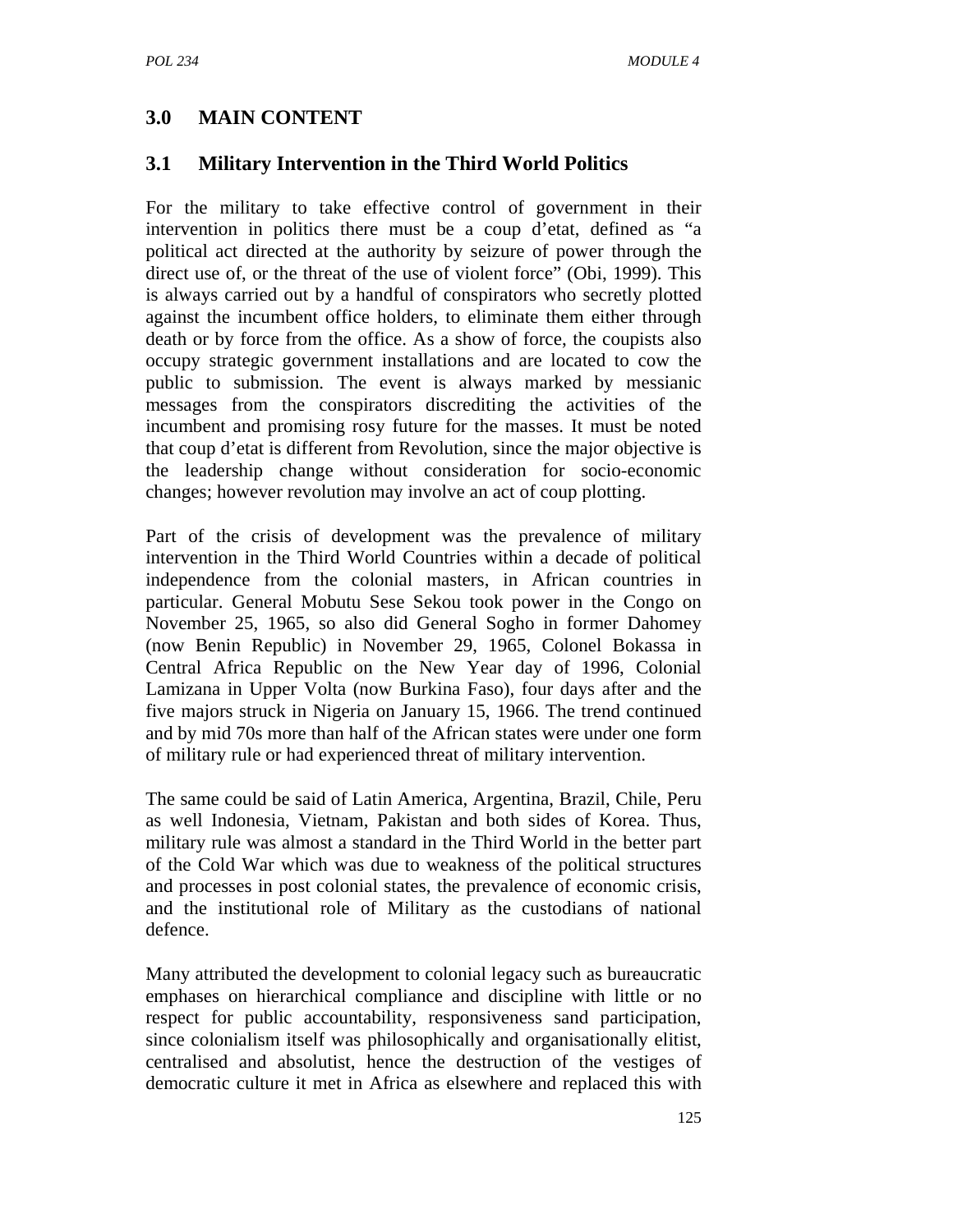massive alienation of bureaucracy under an all powerful central authority (Williams, 1995). The thesis of the argument is that the culture of despotism and absolutism as reflected by the colonial rule was carried over to the post-colonial states by the statesmen who took over power from the colonial over- Lords which was responsible for the crises experienced by the these Third World Countries; since they discourage opposition and perpetuated their hold on power arguing that the problem of development demanded complete unity of purpose and therefore criminalised political dissent (Ake, 1992). The fall out of political monolithism was coup d'etat which was also undemocratic, the same way colonialism and single party hegemony characterised post-colonial states before the intervention of the military. Therefore military intervention in the third world and African in particular was to consider the culture of despotic personalised rule as exemplified by the Colonial Rule and their civilian successors in the third world countries, with the sole aim of capturing the commonwealth for expropriation just as was done by the colonialist.

### **3.2 Reasons for Military Intervention in Third World Politics**

The Third World Countries are new states with fragile structures norms and values. Thus the post independence era was a learning process for most of its leaders. Amazingly, many of them saw it as opportunity for self perpetuation and aggrandizement therefore arrogated the power of the state to themselves in a majestic manner. This led to patrimonialism and clientelism which promote corruption and waste. There are also the challenges of the underdevelopment of civil political institutions (corrupt administrations, political fractiousness, etc), and the corporate interest of the Military, as well as personal ambitions of military leaders. With intolerance to opposition and the employment of the state resource for self-perpetuation, the only means of socio-political change as the military take over which was always welcome by the masses. However, these explanations are not mutually exclusive. Personal, organisational and societal factors are intermingled.

The political class in Third World Countries always see election as a zero-sum game which calls for the employment of all means in real politik to get to power. The inter and intra party wrangling as experienced in Nigeria in the First Republic led to political violence, instability and general sense of insecurity which beckoned on the military as the last hope for the restoration of law and order because of her perceived neutrality in the political landscape of the country.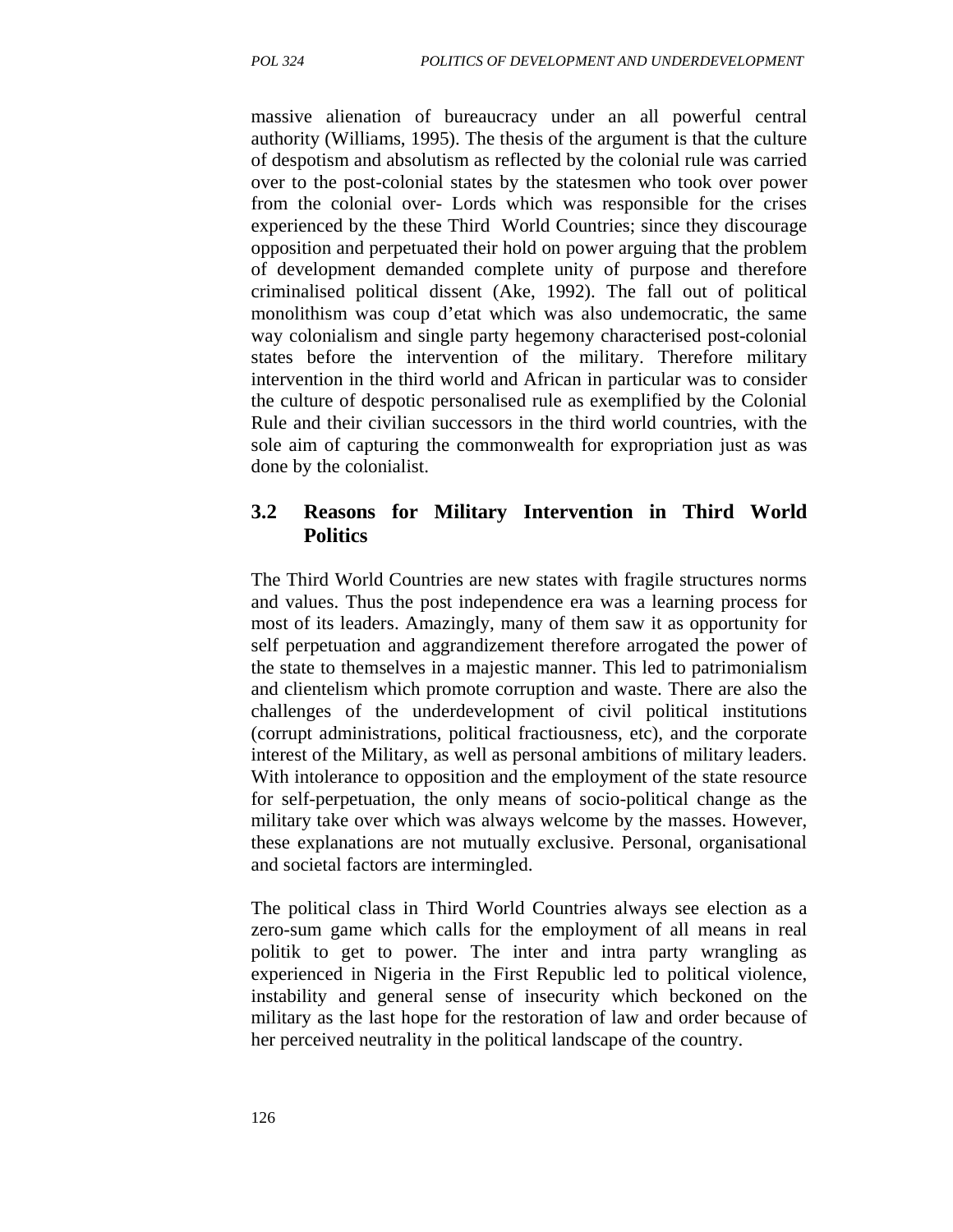More so, the military itself is part of the society. They see and understand the game as played by the politicians especially access to political power which translates into control of the state resources, hence ambitious officers also use the military as a platform to actualize their ambition of ruling their respective countries and gain access to the sources for personal and group gain as done by the politicians.

This may as well explain Muamar Gaddafi's coup in Libya in 1969, Abdel Nassers coup in Egypt and Mengistu Haile Mariam's coup in Ethiopia. This also explains the background to counter coup, since the military is seen as a loyal, disciplined and united institution, they ought not be any division except for self interest as exemplified by General Abacha coup against Third Republic as well as Colonel Dimka aborted coup against Murtala Mohammed in Nigeria.

The intervention as a corrective regime sometimes is plausible if Ghana political history is x-rayed, especially the two interventions led by Flt Lt Jerry Rawlings. At the first intervention, he organised an election and successfully handed over power to the civilians, but the political mismanagement brought back Jerry Rawlings and his men in a more bloody way. Such intervention can be said to be inspired by Patriotism and the need to correct the idiosyncrasies of Third World leaders, today Ghana is better off as politics of impunity and the ends justifies the means has given way for a more democratic open and accountable society which has enhanced stability and development.

Furthermore, interconnectedness of the global system makes comparison and duplication of events desirable. This was played out as a coup in one country generated ripples in other countries. This may account for the succession of military intervention in Africa between 1960s and 80s: Mobutu in Congo, November 1965, Soigho in Dahomey four days after, Bakassa of Central Africa Republic on January 1, 1966, Lamiza in Burkina Faso, four days after, and the five majors in Nigeria eleven days after. The trend continued as most of the African states were ruled by Military Juntas. Indeed, the organisation of African United was almost like a club of military top brass in the continent due to the infectious nature of military intervention in the continental politics at time.

Besides, the neo-colonial nature of Third World Countries makes them excessively open to outside influence especially those of the multi-National Corporations whose presence are prominent in these states. The MNCs lobby and sustain corrupt governments which protect their interest and whenever a government appeared to be injurious to their interests, they work relentlessly to ensure its change. Thus there were speculations that the coup against President Allendes of Chile was a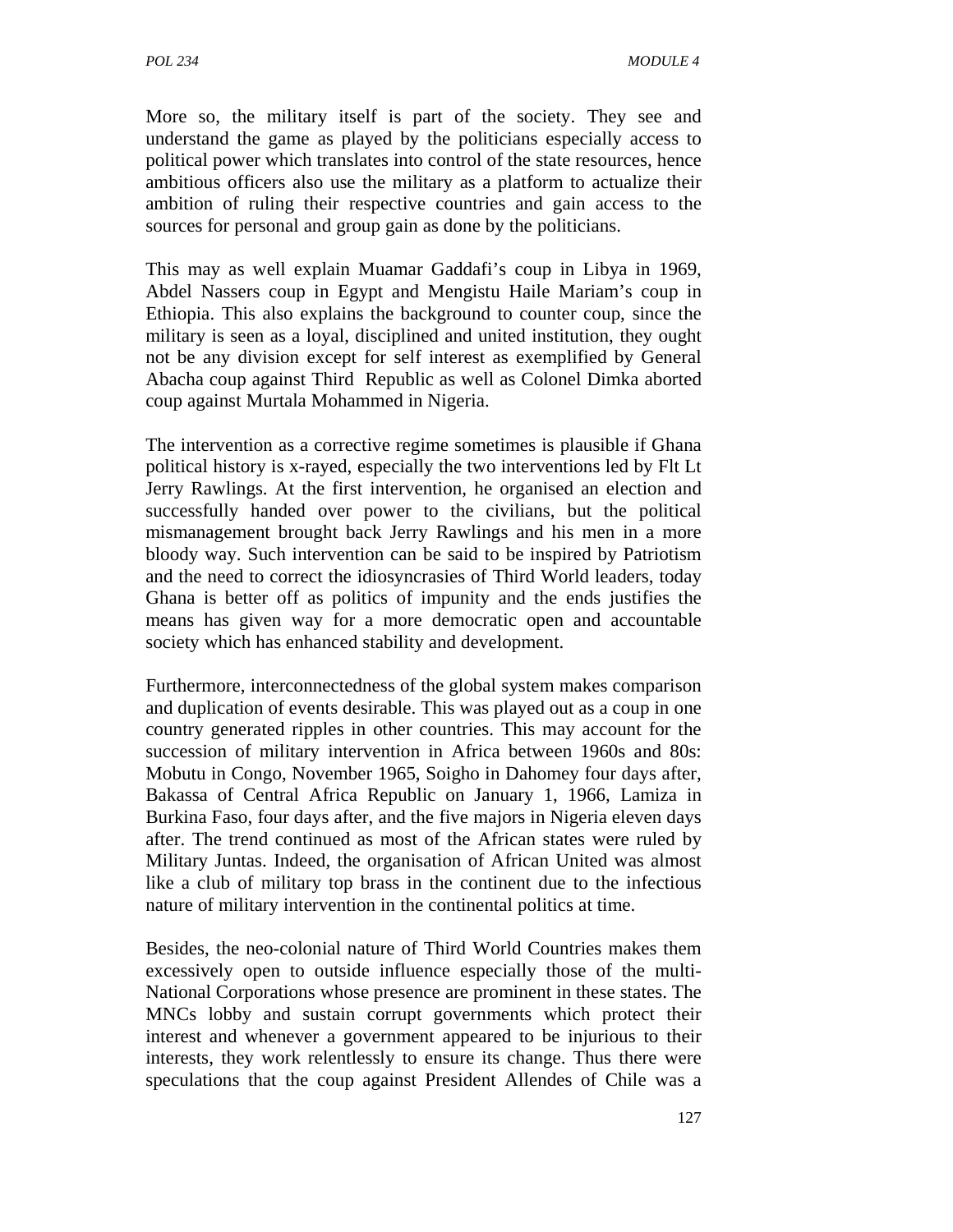fallout of his policy against the MNCs and the same has been said to be the reason behind failed coup against General Murtala Mohammed in Nigerian, and International Telegraph and Telegram (ITT) has been fingered. Relating to this was the Cold War environment which required a strong ruler to protect the interest of superpower bloc which the leaders belongs to, hence, there was deliberate effort by the two power blocs to counter each other in the politics of the Third world where they recruited supports through support for military intervention for their ideological interest. Such interests include the continuous exploitation and expropriation of the Third World resources to the metropolis, especially the western metropolis.

### **3.3 Features of Military Rule**

The first sign of military rule is the forceful taking of power from the incumbent government through coup d'etat. Here power runs through the barrel of the gun as against the ballot box in a democratic system. The populace is not consulted because of the secret and conspiratorial nature of coup plotting, hence the required force is marshaled by coupists to overthrow the government and take over strategic locations, so as to ensure the compliance of all and sundry. Dissidents are silenced and all the key incumbent government officials arrested or eliminated in order to remove resistance from taking over power. This indeed is the first indication of military takeover in the Third World Countries

The military always suspend the existing constitution of the states in order to operate. The constitution most of the time provides for the separation of power between the three arms of government. However, since the military are not elected, they find it convenient to suspend the constitution and ensure that fusion of power reigns. This accounts for the executive during the military rule performing legislative duties, as the legislative arm is worst hit by military intervention. In Nigeria for instance, the suspension of the First Republic constitution led to the formation of the Supreme Military Council, which was rebranded as Armed Forces Ruling Council by General Babanginda in 1985 and Provisional Ruling council by General Abacha; they all perform both executive and legislative functions with the suspension of the constitution which provided for the National Assembly as a separate arm of government.

The suspension of the constitution does not mean that the military rules without law; far from it. They rule with decrees and Edicts chunked out by the military Rulers. The Decrees are made as exigencies demand and as such are not thorough, neither are they done in consultation with the masses or any constituency. Hence the laws are always stringent and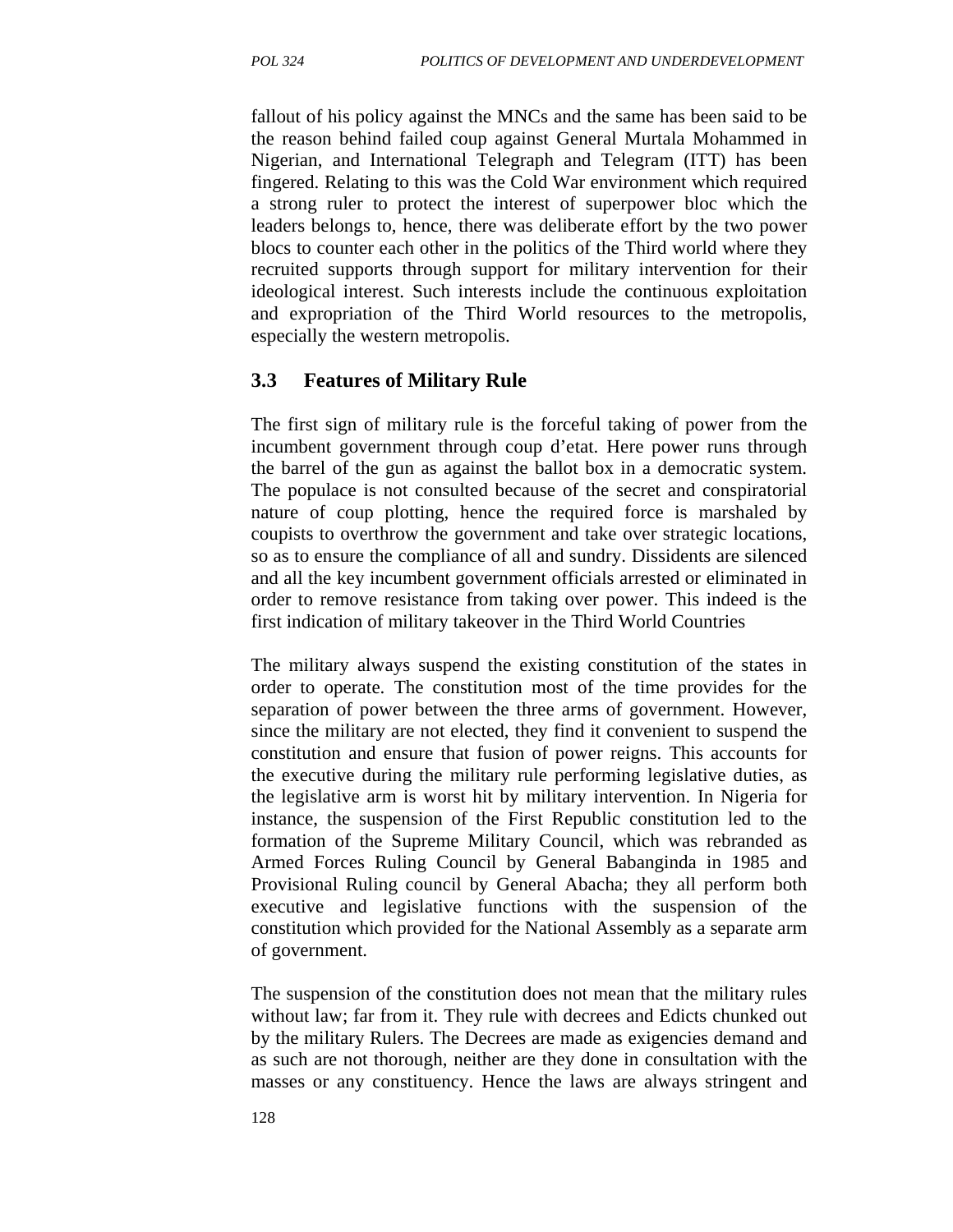most of the time are made to curtail the rights of the citizens, as the regime sometimes feel threatened. Some of the Decrees and Edicts are retroactive in nature, so as to enable them persecute suspected opposition and dissidents. Others are hinged on the exigencies of development, such as the land use Decree which vested the ownership of the entire land in the country in the hands of federal government; thereby depriving communities and families entitlement to ancestral and communal properties which has been criticised by Nigerians. The same criticism greeted the obnoxious Decree No. 34 of 1966. This compared with the fiscal federalism of Nigeria at independence to a unitary state which has hampered the general development of the country.

Ironically, the military who expect the citizens to obey the laws are not law abiding. They show utter disregard for the rule of law. This regime abhors court injunctions and other rulings contrary to their interest. Indeed, the military rulers are the law unto themselves and dare not subject themselves to the control of any order or authority in a given state; hence the tyrannical nature of military rule.

Note worthy is the self perpetuation in power by military rulers which were removed by counter-coup or societal pressure. As stated, the suspension of the constitution removes the tenure limitation as enshrined in the constitution, as such change of government is left in the hands of the junta who exploit it to consolidate their holds on power and eliminate or silence all the perceived progressives who dare challenge their policies. Pressure for democratisation by western allies produces self-succession, as constitutions are fabricated and manipulated to ensure that incumbent military ruler is returned back to power as a civilian leader, hence many maneuvered themselves into live presidency, while others spend more than two decades as the head of their respective countries. Instances to this abound; Muamar Gaddafi in Libya, Mobotu Sese Sekou of Congo, Gnassingbe Eyadema of Togo, Augustus Pinochet of Chile, Museveni of Uganda, Hosni Mubarak of Egypt and Pol Pot of Vietnam.

## **3.4 Military Rule and Development in Nigeria**

Military Rule in Nigeria just like any other social model has diverse perceptions. One school of thought sees the military as unprogressive, lazy and conservative institution, capable of taking over power with brute force but incapable of resolving multi-dimensional socio-economic and political challenges facing the third world countries. Leading this pack includes G. Mosca, M. Needless, A. Vogt and B. Abrahamson. On the other hand is the modernization school of thought of Military Rule, notably among them are J. J. Johnson, S. P. Huntington and Lucian Pye.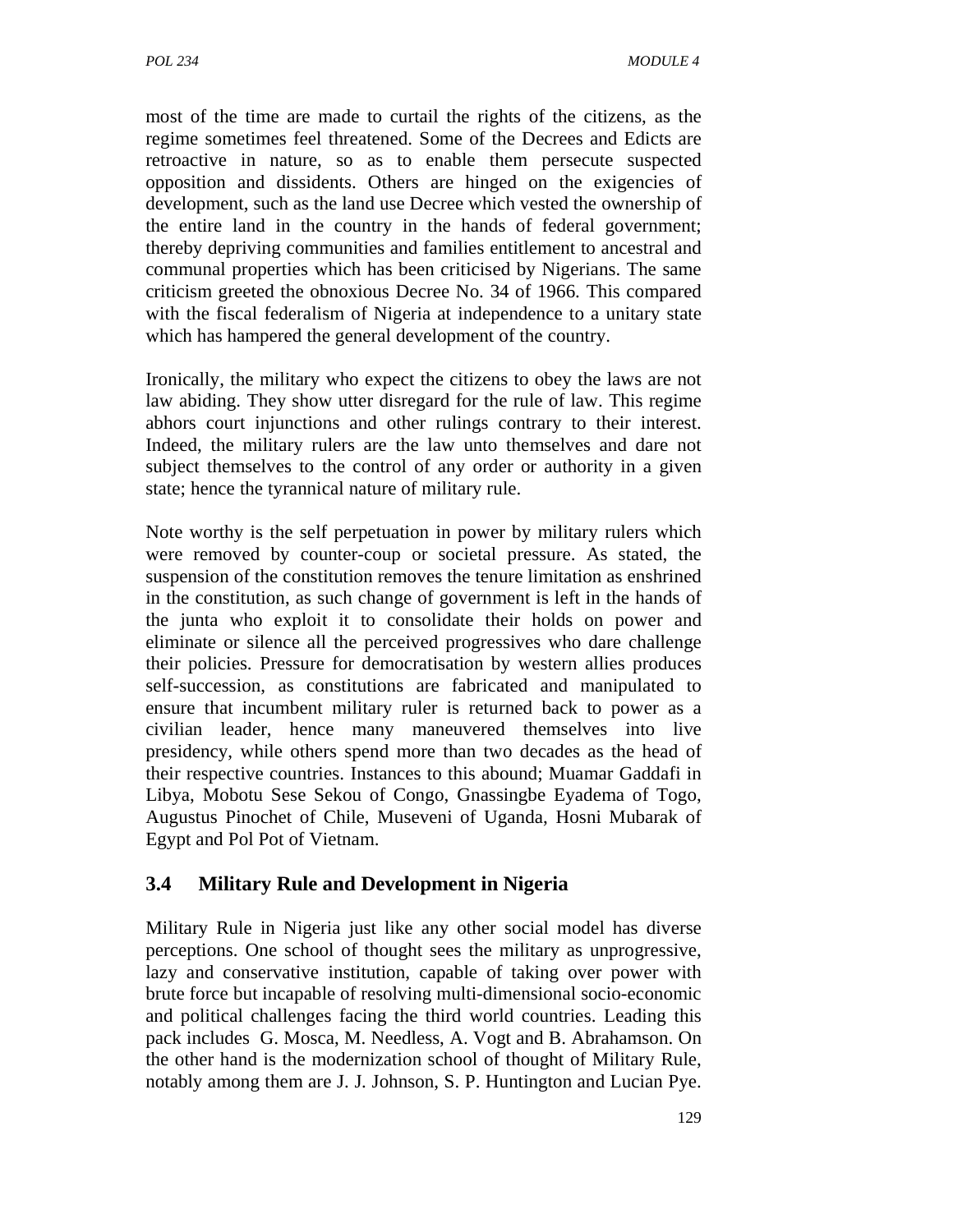According this view military has all it takes to modernize the Third World countries through their training and exposure to Western orientation and technology as well as unified and hierarchical structure which hasten decision making and ensure compliance, hence a veritable institution for third World development and modernisation. Our assessments therefore are anchored on these two perspectives.

From the moderniser's perspective the military stepped in during political stagnation in 1966 which would have led to the demise of the Nigerian State and stabilized the nation despite diverse challenges of late 60s and 70s which is laudable. Others include the following, political reconstruction as observed by Tonwe (2011):

- i. Introduction of the Presidential System of Government
- ii. Re-organisation of Nigeria into 36 States and Federal Capital Territory.
- iii. Introduction of Tripartite Federal System
- iv. Political Neutralisation of Traditional Authorities
- v. Promulgation of the Land Use Decree.

The list is not exhaustive, however, but it seems as the modernizers are more concerned with structural changes without considering the normative imperative central to socio-economic development of Nigeria. This gives credence to the opposing view of military rule as too conservative for the development of Nigeria.

To start with, every form of constitutional suspension is an indication of political decay, so also is the personalization of governmental institutions, which are central in military rule. The absence specific tenure as well as the clientelist and patrimonial culture lead to political backwardness. The net result of these is endemic corruption which pervades Nigerian body polity as the culture of impunity and absence of accountability turn rulers to demi-gods, thereby promoting kleptocracy which is the bane of societal development in Nigeria. This has made Nigeria's national identity to be synonymous with corruption, the pillar of underdevelopment of the third world countries and Nigeria in particular. Again, the military have continuously protected the interest of the neo-capitalist interest in the country culminating to the hanging of *Ken-Saro-Wiwa* and others as the climax of crisis of the National underdevelopment and the conspiracy between the personalised state and the Western MNCs in liquidating and expropriation of Nigeria resources to cushion the insatiable greed of the duo. The net effect is that critical sector of the country are not developed and the environmental degradation becomes endemic leading to poverty, diseases and despairs as well as political insatiability as witnessed in the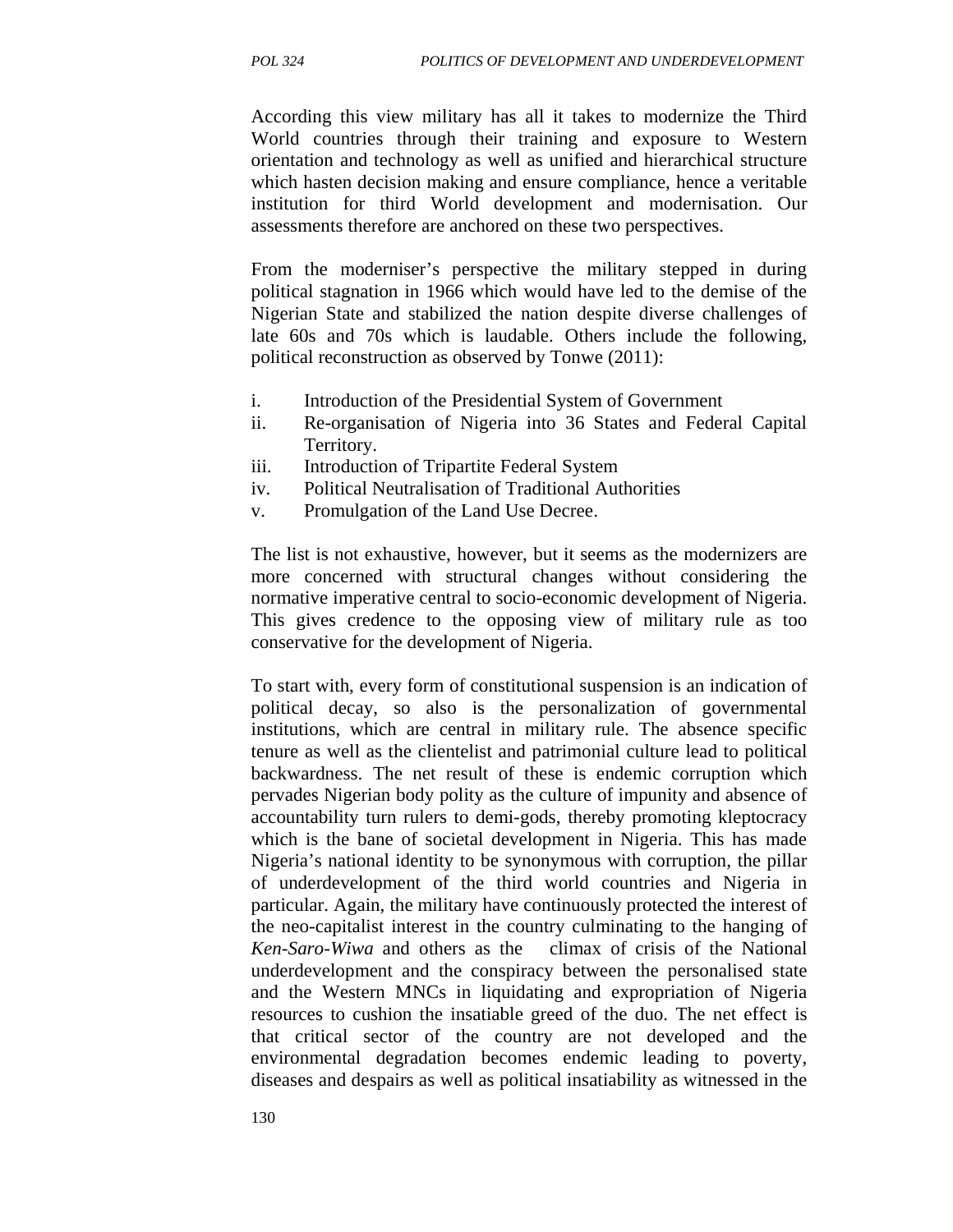country today. It must be said that successive intervention by military in Nigerian politics effectively removed self-correcting mechanisms inherent in every political unit, as every system has the tendency of selfregeneration over time. These interruptions over a long period have led to the absence of democratic norms and values in the Nigerian state and the promotion of violence and militarisation of every sector of our national lives which is inimical to the overall development of the nation. Given that stable democracy is an important aspect of a modernized society, the military is an aberration in all ramifications. Thus Obi (1999) summarises that "even those theorists who saw the military in the third world as modernisers and promoters of development have had to recant their optimism in the face of overwhelming evidence that military interventions have contributed to crisis in the third world."

### **SELF-ASSESSMENT EXERCISE**

"Military era were wasted years in the socio-political development of Nigeria" Discuss.

## **4.0 CONCLUSION**

Military Rule is an aberration in contemporary politics. It was tolerated during the cold-war and sometimes intervened due to the idiosyncrasy of Third World Leaders; but overtime they started exhibiting worse excesses than their civilian counterparts which damage the image of the military. The endemic political decay experienced in Nigeria and indeed across Africa and other Third World nations makes this model unsuitable and generally outdated in  $21<sup>st</sup>$  century governance.

## **5.0 SUMMARY**

Military Rule is the intervention of the Armed Forces in the politics of Third World Countries through *coup d'etat*. It was rampant during the first two decades of independence in African states which co-incided with the cold-war. Generally seen as corrective regimes to politicians' idiosyncrasies it later became more terrible and intolerable. However, in Nigeria, some schools believed in the mild achievement of successive military regimes while others regard them as opportunists. Nevertheless, there is a general consensus on the rejection of military rule in the country, as this is counter-productive to the developmental strategies and well being of the country.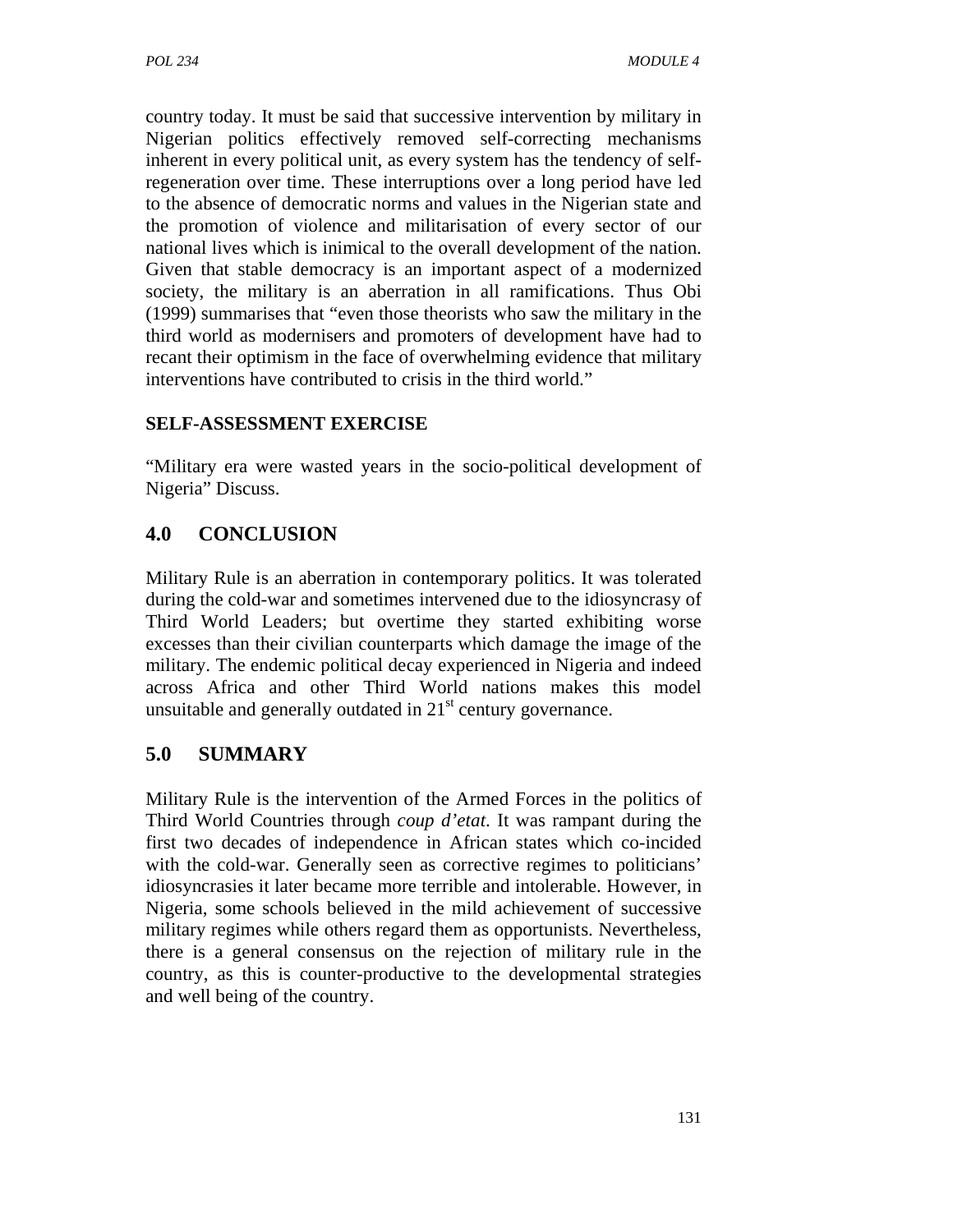#### **6.0 TUTOR-MARKED ASSIGNMENT**

"The military era were wasted years in the socio-political development of Nigeria." Discuss.

#### **7.0 REFERENCES/FURTHER READING**

- Huntington, S. (1969). *Soldier and State: Political Order in Changing Societies.* New Haven: Yale University Press.
- Jemibewon, D. (1978). *A Combatant in Government.* Ibadan: Heinemann.
- Otedola, I. (1982). *Military Regimes and Development: A Comparative Analysis of African States.* London: George Allen and Urwin.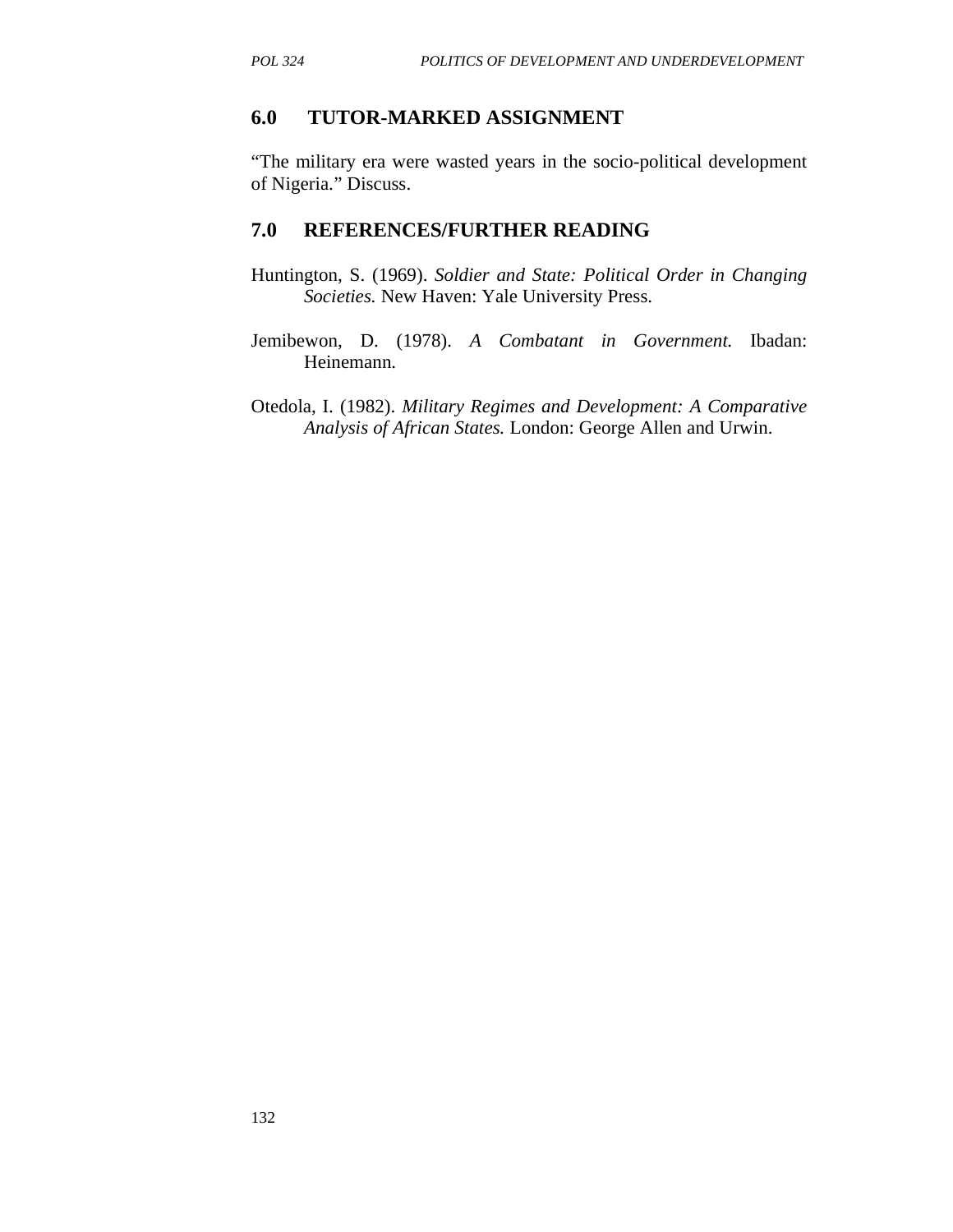# **UNIT 3 DEMOCRATISATION IN NIGERIA**

### **CONTENTS**

- 1.0 Introduction
- 2.0 Objectives
- 3.0 Main Content
	- 3.1 What is Democracy/Democratisation
	- 3.2 Features of Democracy
	- 3.3 Democratisation in Nigeria
	- 3.4 Democratisation and Development in Nigeria
- 4.0 Conclusion
- 5.0 Summary
- 6.0 Tutor-Marked Assignment
- 7.0 References/Further Reading

# **1.0 INTRODUCTION**

You are quite familiar with the concept of democracy and democratisation which are common in our daily discussion as political scientists and indeed Nigerians, with the regular conduct of elections – National, State, Local and Bye elections by the Electoral Commissions. Indeed democracy/democratisation is much more than the conduct of regular elections (although this is part of it); it covers the process and structures of the state/government as well as the normative principles regulating inter-personal/governmental relations in a given political milieu. This unit dwells on Nigeria's experience on democratisation after series of autocratic rules and correlates it with Development of the Nigerian state.

# **2.0 OBJECTIVES**

At the end of this unit, you should be able to:

- outline the numerous definitions of democracy/ democratisation
- highlight some features of democracy
- identify democratisation processes in Nigeria
- enumerate the impact of democratisation//democracy on the development of Nigeria.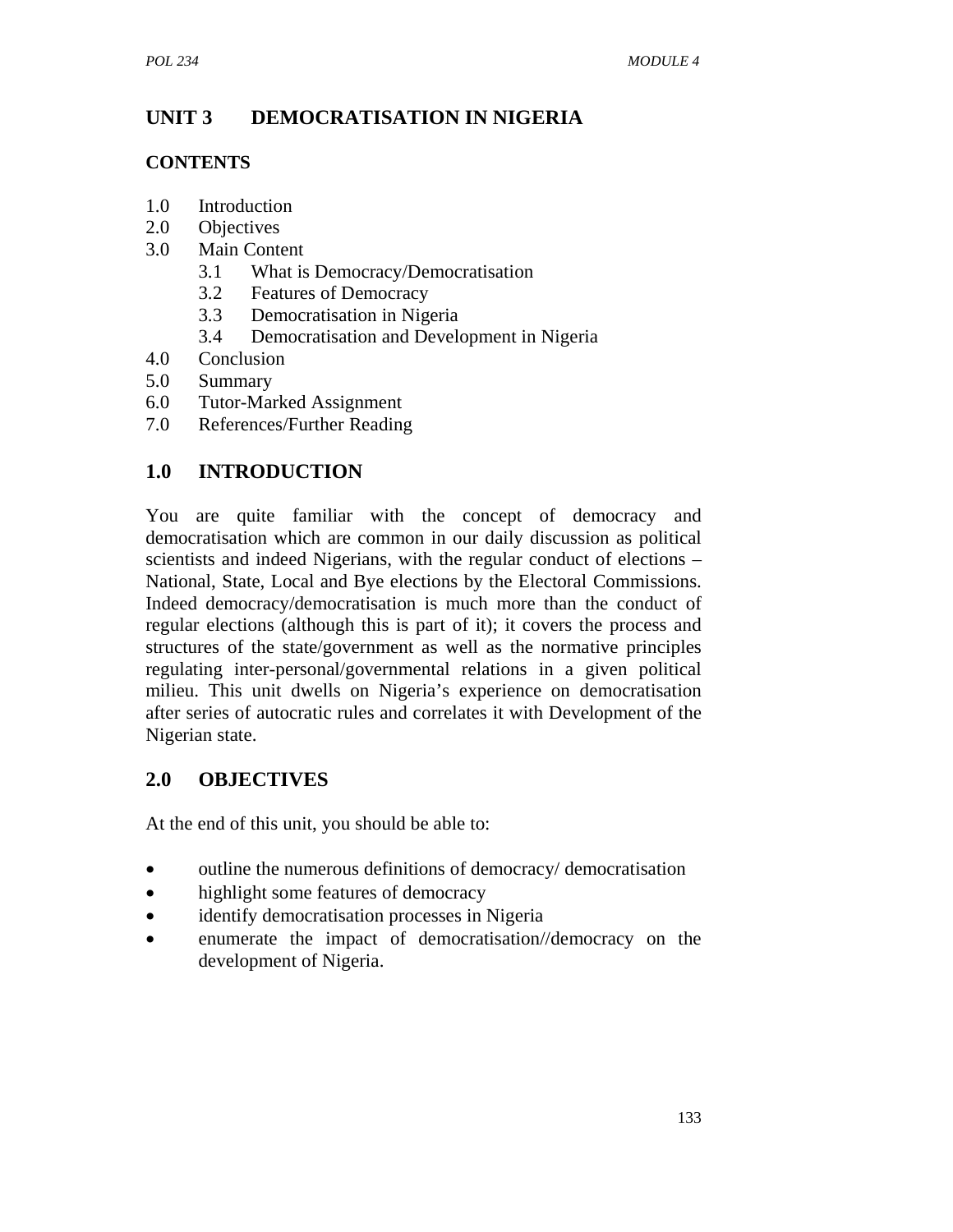# **3.0 MAIN CONTENT**

### **3.1 What is Democracy/Democratisation**

It is a common knowledge to hear a roadside mechanic saying, "This is democracy, I know my right!"; a rhetoric common to all and sundry in Nigeria today. But whenever these laymen are asked to define or explain "Democracy", their answers are always simple "this is not military rule". Hence the abdication of power by the military juntas is equated with democracy by common man on the street. Yet to some clerical staff, democracy has much to do with periodic elections, during which they vote for candidates of their choice and may also give them the right to protest especially over the increase in the pump price of patrols as it has become a tradition in Nigeria. Thus the concept of Democracy gives different meaning to different people based on the their level of education, exposure as well as experience in the society, although such understanding may not be all-embracing, but is comforting to note that the concept is not strange" to Nigerians at all; and has given you an entrance to greater understanding of the concept as a student of development politics. But democratisation simply is the process of building a culture (i.e. strong institutions/structures and attitudes) of participatory democracy. Without going into the complexities of definition of democracy, we can see democratisation as the deepening of democracy.

The term "Democracy" is derived from the Greek world "demos" meaning "the people" and "kratia" is translated as "rule" or "government". Studying the form of government, Plato and Aristotle labeled the activities of the Greek city state of Athens as democratic, since there was (a) equal participation of all freeborn in the political activities of the city state called the polis' (b) promotion of public debate before decision making in a harmonious atmosphere; and the (c) supremacy of law in the affairs of the state, which was respected by all in the polis. This Athenian model is termed "Direct Democracy" which is not suitable for large population as we have in the modern Nation States; hence today, we have indirect or represent model. The concept of Democracy has as many definitions as the scholars in the field, some consider it as a form of government, while others are statist, yet some others take a societal look at the concept especially as it is related with liberal capitalism. Some have equated contemporary democracy with liberal democracy.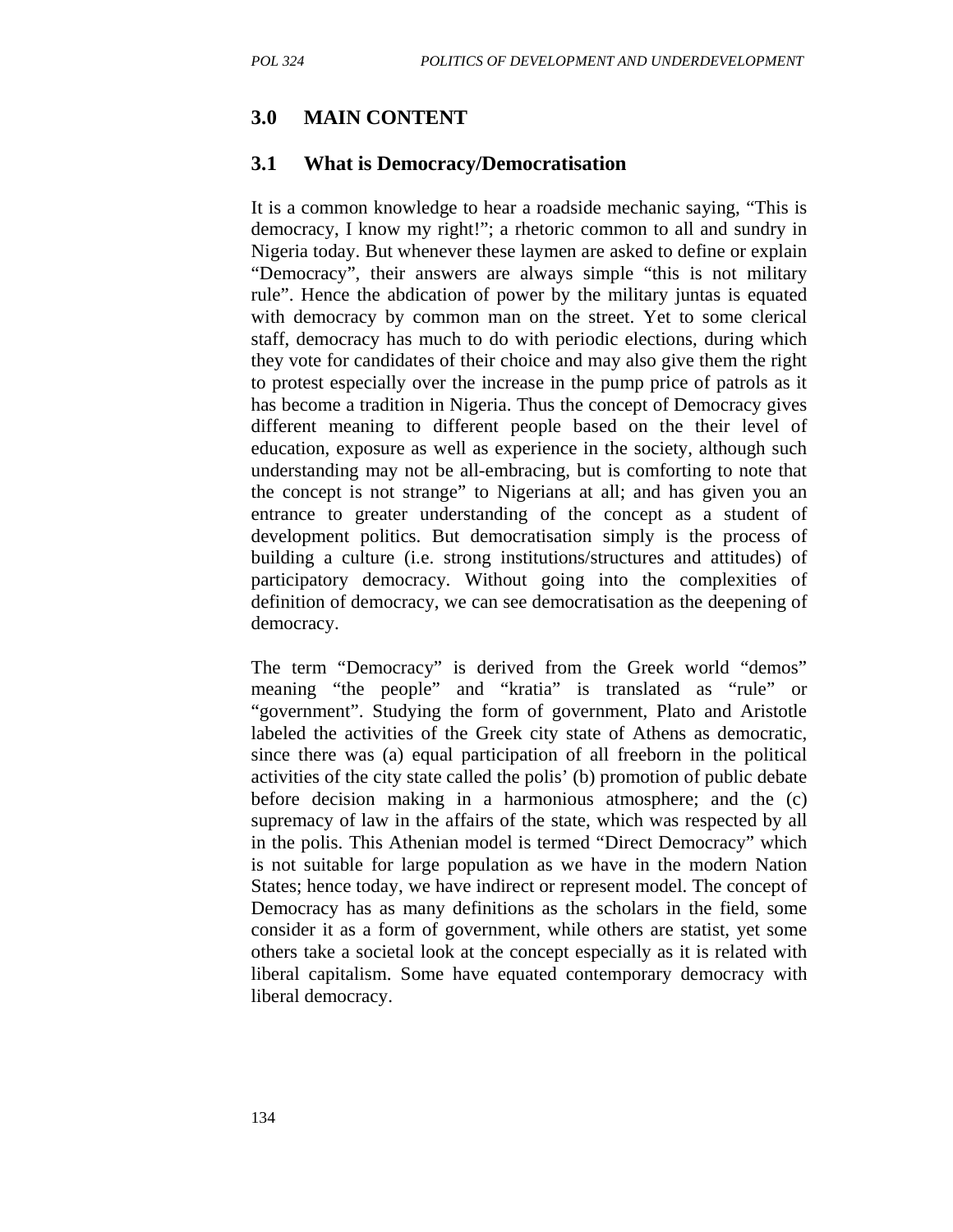#### According to Abraham Lincoln

• *Democracy is the government of the people, by the people and for the people.*

According to A. V. Dicey (1905)

• *Democracy is a form of government in which the governing body is a comparatively large fraction of the entire nation.* 

## According to James Bryce (1921)

• *Democracy is the rule of the people expressing their sovereign will through the votes.* 

According to Larry Diamond (1988:4)

• *Democracy is a meaningful and extensive competition among individuals and organized groups (especially political parties), for major positions of governmental power.* 

### According to Burns (1934:26)

• *Democracy is a system of government in which those who have authority to make decision that have the force of law acquire and retain this authority either directly or indirectly as a result of winning a free election in which the bulk of adult citizens are allowed to participate.* 

#### According to David Held (1993:16)

• *Democracy is a cluster of rules and institutions permitting the broader participation of the majority of citizens in the selection of representatives who alone can make political decision.* 

According to Schmitter and Karl (1991)

• *Democracy is a system of governance in which the rulers are held accountable for their actions in the public realm by citizens acting indirectly through competition and cooperation of their elected representative.* 

## According to Luckham and White (1996)

• *Democracy is a procedural system involving opening political competition with multiparty, civil and political rights guaranteed*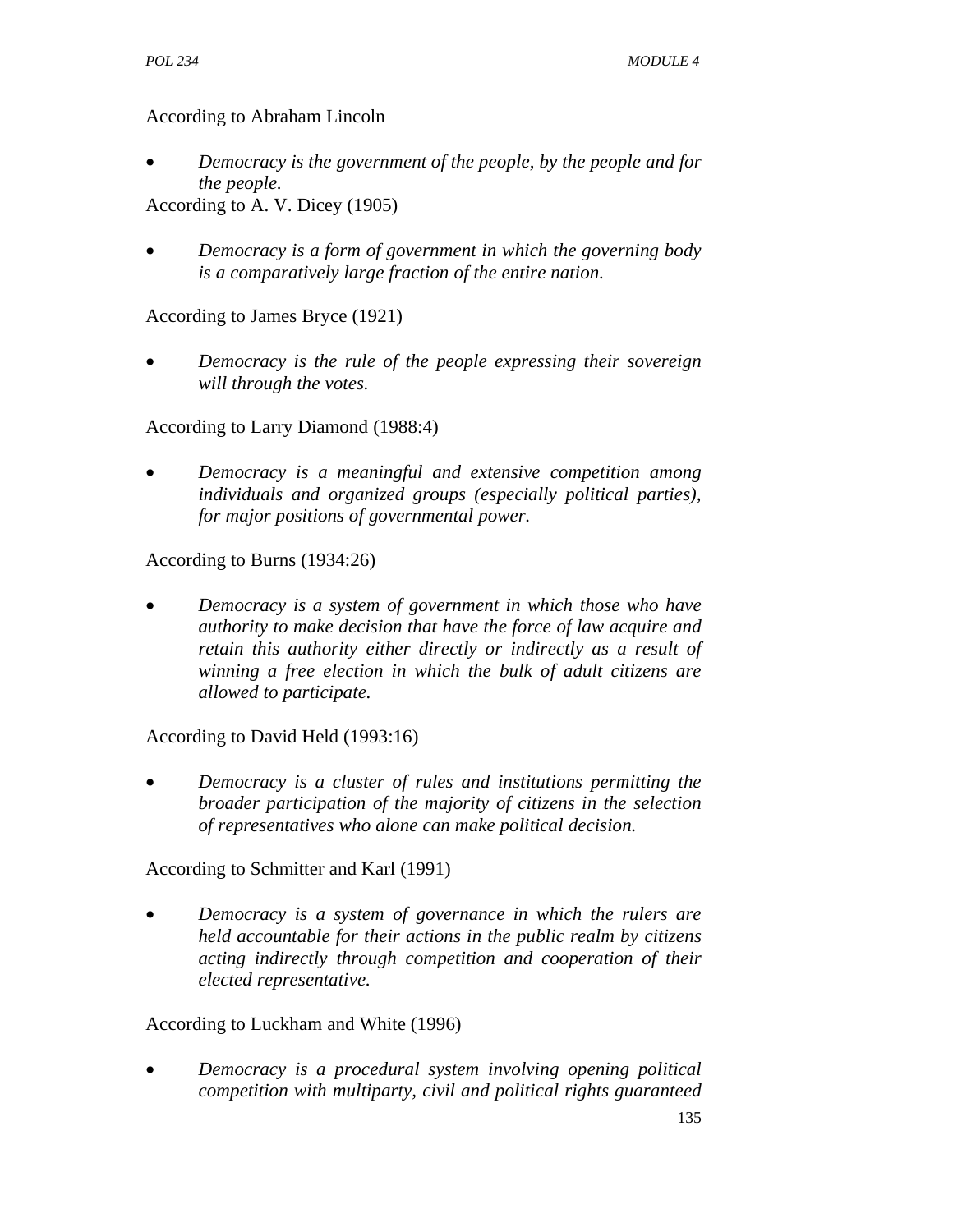*by law, and accountability operating through an electoral relationship between citizens and their representatives.* 

According to Stuart Flexner (1987: 342)

• *Democratisation is the processes of becoming democratic i.e. It pertains to democracy.* 

Central to these definitions is the participation of citizens in decision making through their elective representative. Hence, this implies the popular sovereignty over the rulers and the perceived inherent legitimacy of the government on the people. However, these definitions dwell on political rights to the detriment of the economic man which is essential in enjoying the socio-political rights exercised through voting and other activities.

## **3.2 Features of Democracy**

Robert Dahl (1995: 71 – 75) identifies seven institutions which he termed "polyarchy" necessary in modern democracy which distinguish it from any other forms both historical and theoretical. These institutions are highlighted below:

- 1. Control over government decisions about policy is constitutionally vested in elected officials.
- 2. Elected officials are chosen and peacefully removed in frequent, fair, and free elections in which coercion is absent or quite limited.
- 3. Virtually all adults have the right to vote.
- 4. Most adults also have the right to run for public offices in these elections.
- 5. Citizens possess rights are effectively enforced by judicial and administrative officials, to freedom of expression, including criticism of and opposition to the leaders or party in office.
- 6. They have access, and an effectively enforced right to gain access to sources of information that are not monopolised by the government of the state, or by any other single group.
- 7. They possess an effectively enforced right to form and join political organisations, including political parties and interest groups.

According to him "when we speak today of "democracy" or a "democratic country" we generally mean a country in which these seven institutions exist."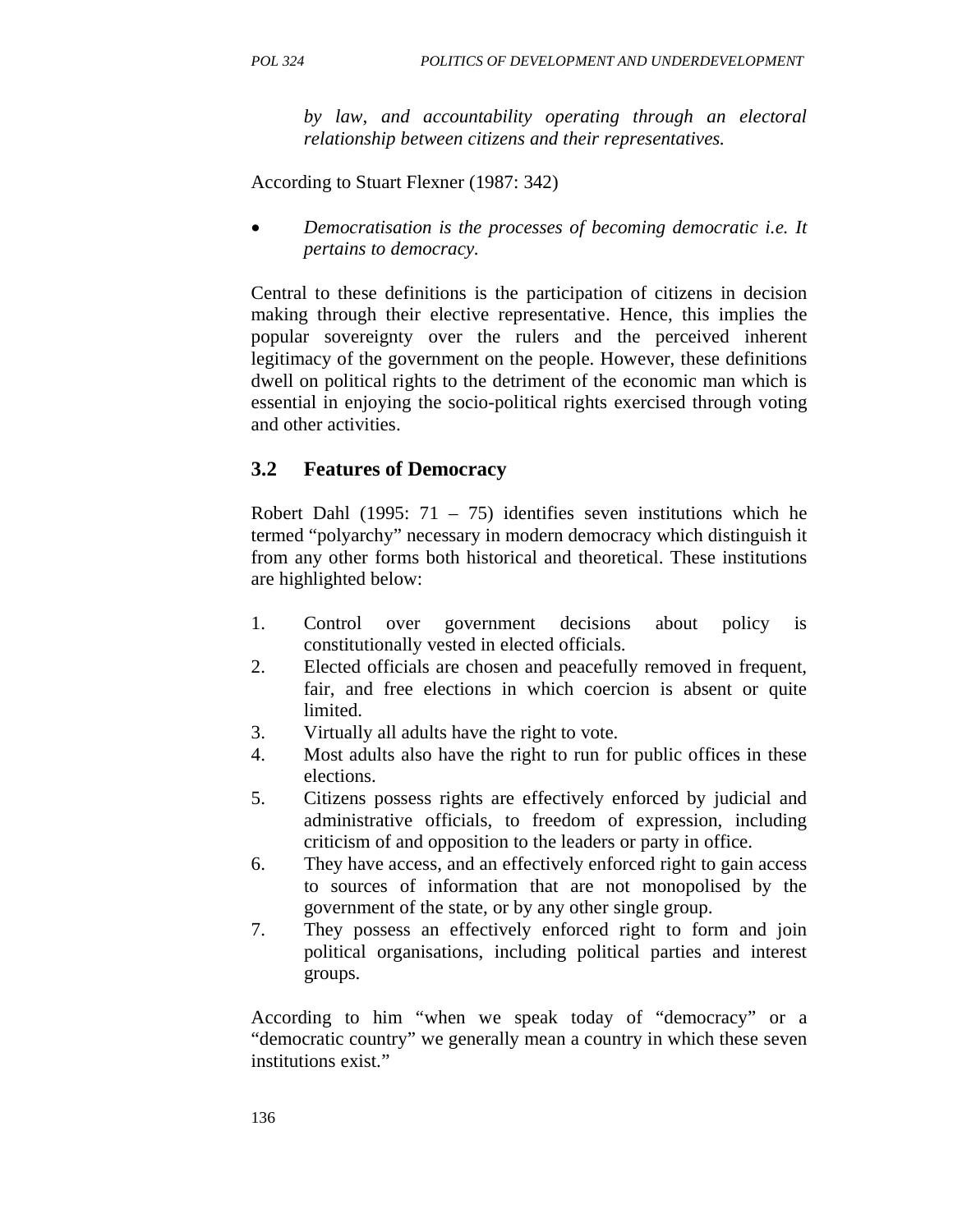Added to the checklist include:

- a) Public accountability which demands that the government should be answerable to the people the source of its legitimacy where the real sovereignty lies.
- b) Government by consent, requiring the consultation of the people by government through mass media and consideration of public opinion in decision making.
- c) Equal weight of individual votes from the electorates to those elected into the legislature. This eliminates any form of discrimination against any person based on socio-economic variables and ensures that majority, in terms of vote count is central to decision making even in the committees of the National Assembly.
- d) Recognition of the Minority Right in terms socio-cultural factors, such as race, gender, religion as well opposition parties. The central notion here is the protection of the right of the minority to have a say and maintain their status without harassment or intimidation by the majority or dominant group in the society.
- e) Constitutionalism which entails the supremacy of the constitution over any person or group of persons in the state. Constitution creates public institutions which are meant to safeguard the general interest and checkmates the excesses of operators in the political system. Once constitutionalism is rooted, primordial policies are eliminated and the state is more autonomous as the final arbiter between group and interest in the system.

## **3.3 Democracy/Democratisation in Nigeria**

Democracy was introduced to Nigeria by the Hugh Clifford Constitution of 1922, through the Elective Principle which authorizes the election of four Nigerians – three from Lagos and one from Calabar into the Legislative Council, under Limited Franchise. Nigerians of annual income of £100 who might have resided in these cities for a minimum of twelve months were eligible to vote for the elections in these cities. The impact of this development was the upbeat of political activities with formation of the first political party in the country – Nigerian National Democracy Party in 1923, by Herbert McCarthy. This party won the 1923, 1928 and 1933 legislative council elections in these two cities and facilitated the agitation for further democratisation process in the council. This must be understood given the autocratic nature of colonial Rule which did not give room for broad based indigenous participation and representation in decision making in the country.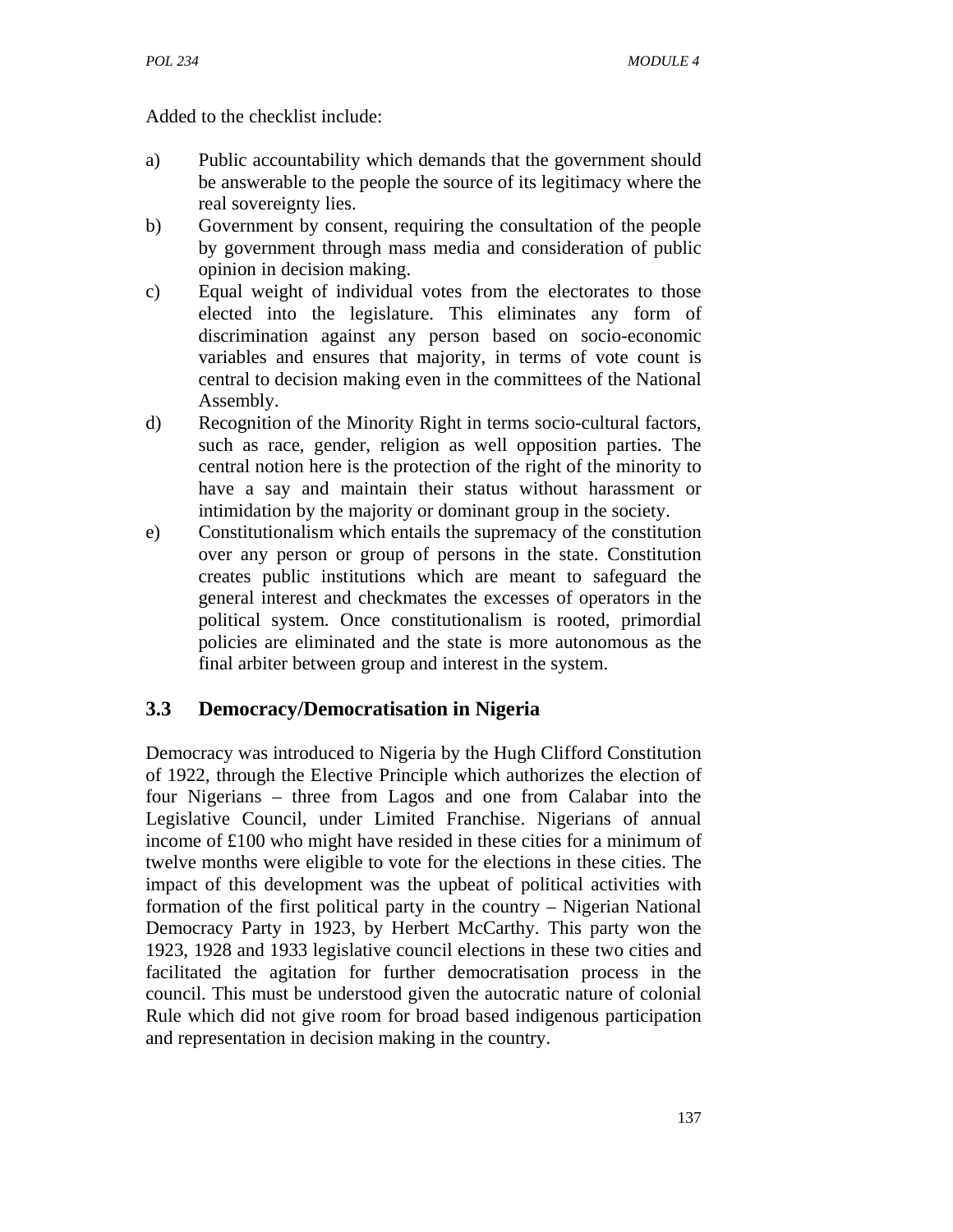The continuous demand of the educated elite for participation in governance and indeed self-government generated the formation of Nigerian Youth Movement in 1936 and the National Council for Nigeria and Cameroun were also formed to put pressure on the British to further democratise the existing system. Aided by the Atlantic Charter of August 9, 1941 which supported the right for self-determination by people all over the world as the new principle of Post World War II, the demand for further opening resulted in the Richard's Constitution of 1946 which increased Nigerian representatives in the legislative council to twenty – eight. The constitution also provided Regional Assemblies for the three regions, which served as the Electoral College for the indirect election of twenty four indigenous members to the legislative council out of the twenty-eight. The remaining four continued to be elected directly as provided for in the Clifford Constitution. More so, Nigerians outnumbered the Britons who have only sixteen officials in the council, empowered to consent to legislation before it becomes a law by the governor. Again, there was improvement on the limited franchised as £50 was required as the annual income for voters as against the £100 stipulated by the Clifford's constitution. However, the constitution was fabricated without consultation with Nigerians and the executive arm continued to be highly personalised and appointed by the Governor, so also was the restriction of Nigerians to discussion rather than participation in the management of the country's affairs.

The inadequacy of Richard's democratic experiment and persistent pressure from Nigerians for greater participation and democratisation led to the replacement of Arthur Richards with John Macpherson, who did not only acknowledge the weaknesses of Richards' effort at democratisation of the country, but took concrete steps to correct them. Macpherson therefore embarked on nation-wide consultation with Nigerians across board. This was followed by series of conferences from the village, divisional, provincial and the regional levels. The recommendations of the regional conferences were submitted to the general conference of 1950 in Ibadan.

The resolutions and recommendations was submitted to the legislative council for ratification before it was passed to the secretary of state for the colonies for final approval. This constitution came into effect on June 30, 1951, with a provision for the House of Representative whose one hundred and Thirty (130) members were elected through Regional Assemblies with full power to legislate for the whole country and sometimes override the legislation of the Regional Assemblies. At regional level, the legislatures were empowered by the constitution to legislate on limited matters clearly specified on concurrent list such as education, agriculture and local government. However, the executive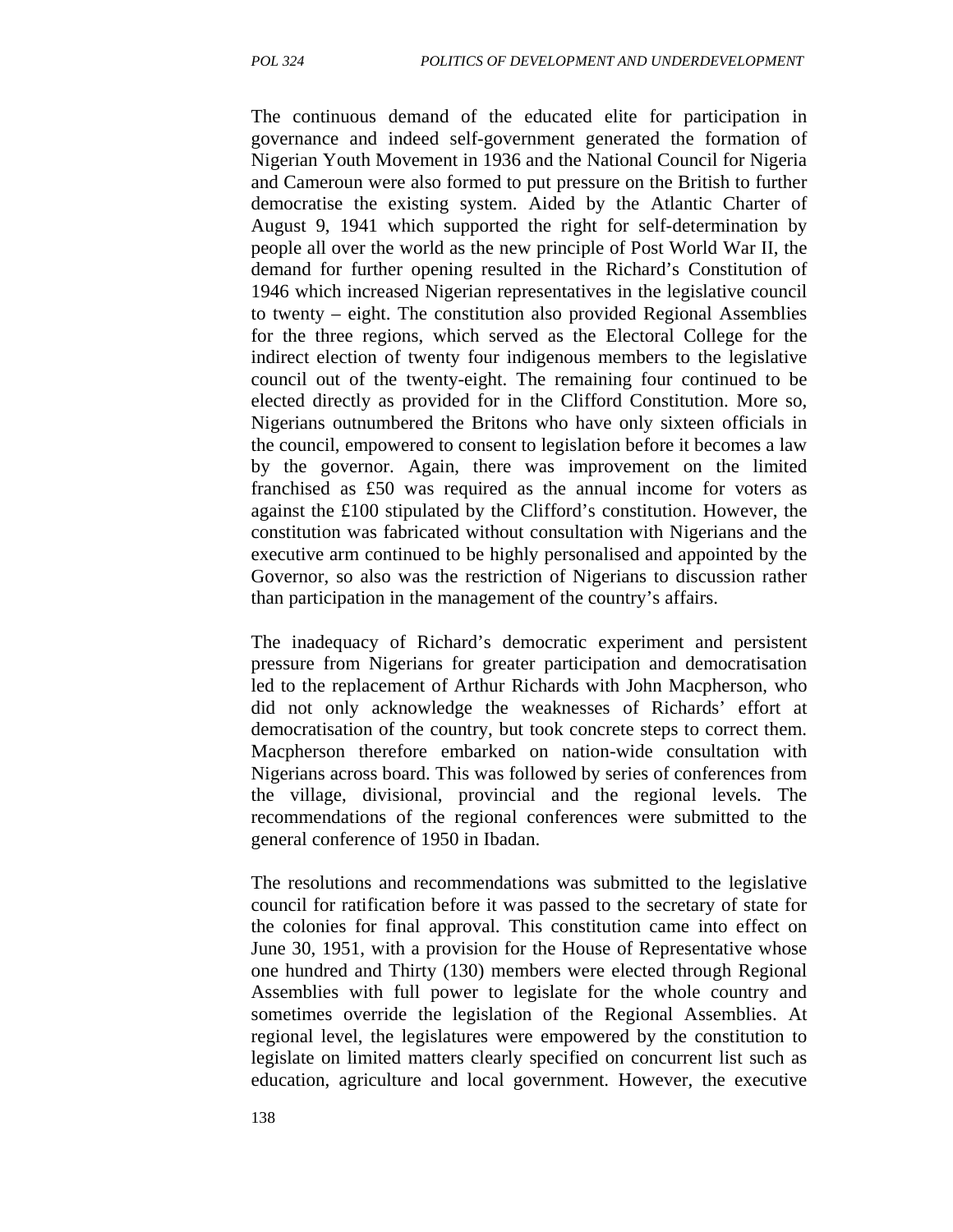arm of government was less democratized as the British continued to denominate, even at regional levels, but twelve indigenous ministers were appointed from members of the House of Representatives (four from each region) to increase Nigerian Element at Council of Ministers, under the Chairmanship of the Governor which was the chief policy making body of the Central Government. This implies Nigerians involvement in the management of the affairs of their country for the first time at the highest level with such numerical strength. The constitutions also enfranchised all tax-payers in the country.

The limitation of Macpherson's constitution was corrected to some extent by Littleton constitution of 1954 after the London conferences of 1953 and Lagos conference of January 1954. This constitution fashioned out Federal Structure for the country, with unicameral legislature whose members were elected directly by the electorates. The Regional Assemblies were further strengthened make laws on the concurrent and residual list. The electoral system gave way and ministers were still appointed from the House of Representatives. It gave greater autonomy to the Regions with the creation of the position of Regional Governors who were given the power to levy taxes and developed their regions. Thus, regional civil services were created as well as judiciary. However, the status of the council of Ministers remained the same and the Governor-General at the centre as well as the Regional Governors were still powerful enough to negate legislation both at Central and Regional levels. They were still British officials. Nevertheless, there was improvement in Nigerian participation and management of their affairs. The weaknesses of the Littleton constitution – absence of Prime Minister, fear of minorities and probable date for national independence, amongst others led to the London Conference of 1957, 1958 and 1960. The outcome was the granting of self government to Western and Eastern Regions on August 8, 1957, the creation of the post of Prime Minister occupied by Tafawa Balewa in 1957, the creation of Senate as the upper house – thus the introduction of Bi-cameralism at independence. In deed these conferences led to the democratisation and restructuring of the polity and establishment of institutions leading to the attainment of independence on October 1, 1960 and the subsequent Republicanism in 1963. Thus at independence, the British supervised democratisation process ended in Nigeria and resumed during the military regime of General Muritala Mohammed/Obasanjo in 1975.

Fortunately, this administration laid the foundation for Constitutional– Evolutionary model of military disengagement from politics which entails absolute withdrawal and neutrality of the Armed Forces in the process which is distinguished from the Military – turned political model witnessed in Africa as in Ghana during Jerry Rowling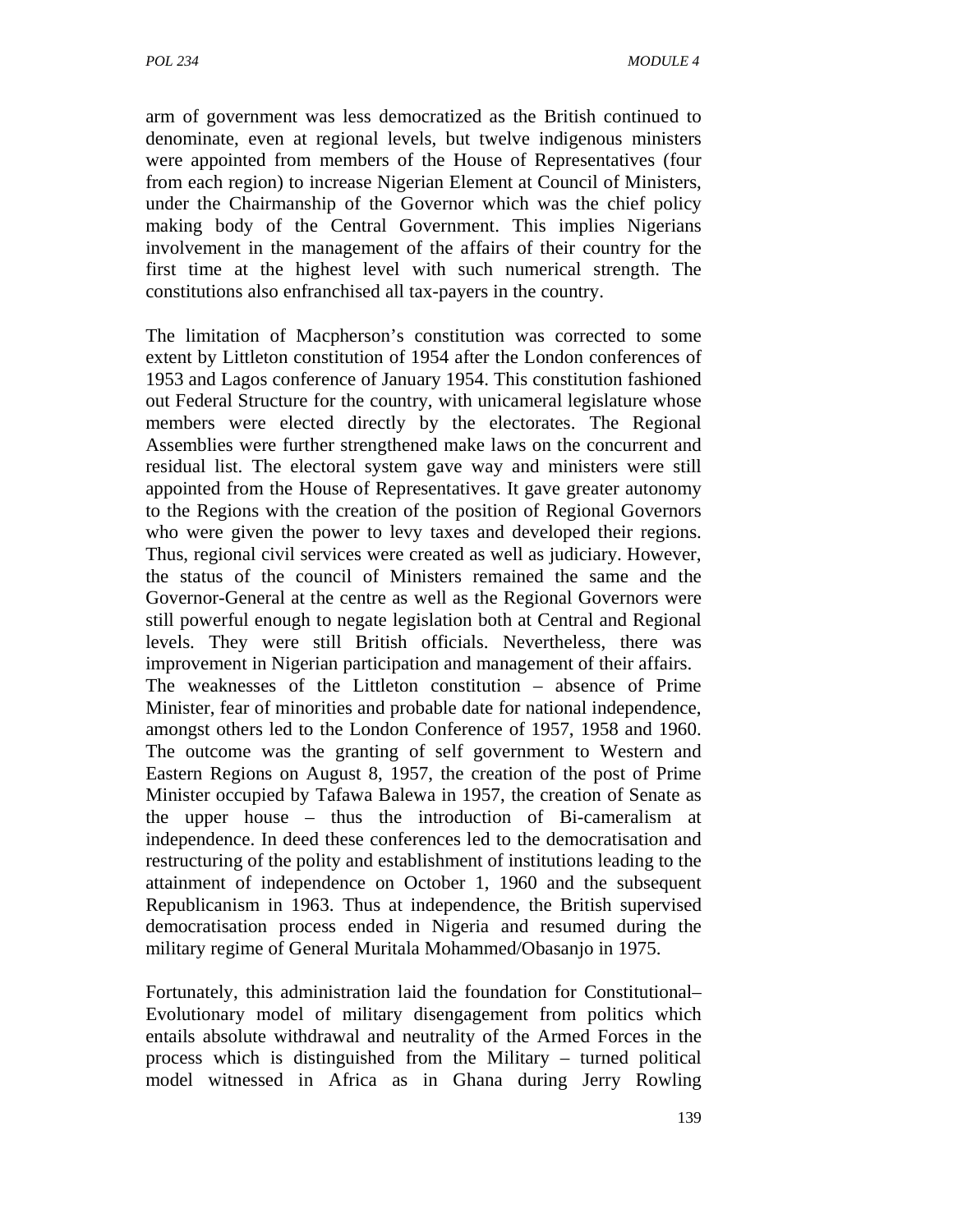metamorphosis in 1992. Constitutional evolution lays emphasis on methods and procedures such as writing of a new constitution, convocation of Constituent Assembly empowered to debate and ratify the draft constitution, lifting of ban on political parties activities political restructuring and delimitation of constituencies and electoral processes to determine the successors to the military and formation of the new government. Consequently, despite the death General Muritala Mohammed , Obasanjo implemented the democratisation of the regime to the letter, starting with the creation of additional seven states and constitution drafting in 1975 – 76, Local Government Re-organization, Reforms and Elections as well as summoning of a Constituent Assembly to deliberate on the Draft constitution (September 1976 – October 1978); Electoral Constituency delimitation and lifting of ban on political party activities (October 1978), Elections into the state and Federal executive and legislative arms in 1979. Thus the administration adopted the American model of Presidential system of Government in 1979 in the Federal structure with Executive President, Bi-cameral legislature and multi-party system, with Shehu Shagari and his National Party of Nigeria (NPN) emerging as the ruling party at Federal level. However, this democratic experiment was suspended with the military intervention of General Buhari on December 31, 1983.

Attempt at democratisation was made by General Babangida between 1985 – 1993. He created two government founded political parties. The Social Democratic Party (SDP) and the National Republican Convention (NRC). After series of manipulation in a convoluted transition programme by General Babangida, the process came to a halt with the annulment of the June 12, 1993 perceived to have been won by Chief – Moshood Abiola of the Social Democratic Party (SDP). The stepping aside of General Babangida and subsequent inauguration of Interim National Government headed by Chief Ernest Shonekan Created a legal pitfall which lead to its demise by General Abacha coup in November 18, 1993. However, Abacha's attempt at democratisation was designed for self-succession which ended with his sudden death on June 8, 1998 and the emergence of General Abdulsalam Abubakar as the Head of State on June 9, 1998.

Abubakar had the shortest democratisation programmes which lasted for about eleven (11) months within which he organized elections in various tiers of government. He did not bother to create states and other time wasting institutions but rather adopted the 1979 constitution with minor modifications and renamed it as 1999 constitution. Three political parties were registered for the elections and the Peoples Democratic Party (PDP) was declared the winner and has indeed been the ruling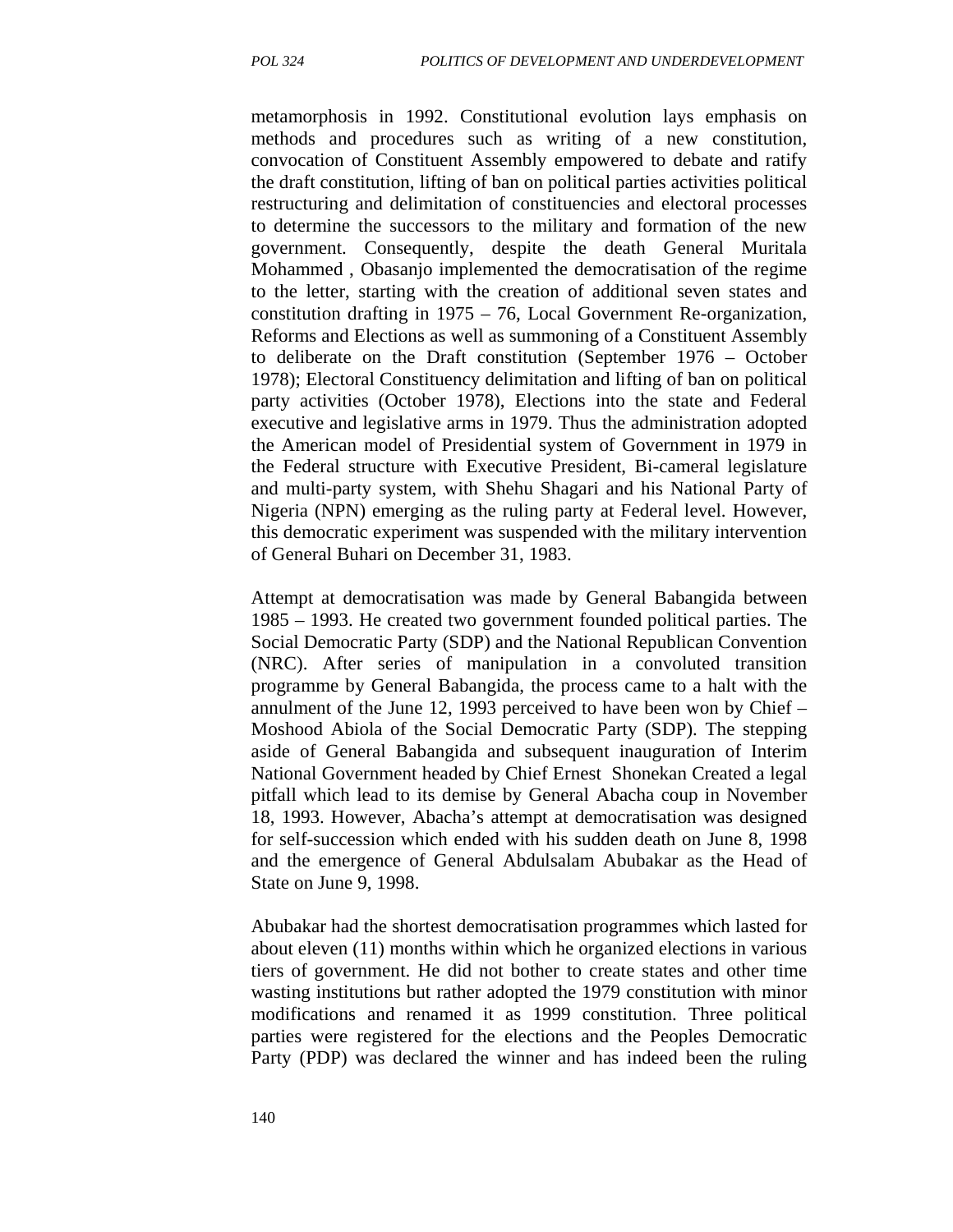party since the inauguration of the Fourth Republic which has lasted well over a decade; the longest in Nigeria's political history.

All said democratisation process in Nigeria can be divided into two phases: democratisation into nationhood under the supervision of the British colonialist and transition to democracy after interruption by military rule.

## **3.4 Democratisation and Development in Nigeria**

The correlation between democratisation and development in Nigeria can be summarised as follows:

- a) Democratisation leads to the evolution of governmental structures and institutions which accelerates the march to nationhood.
- b) Democratisation in the colonial era was synonymous with political development during the colonial rule and remains an index of societal development in modern era
- c) The giant strides in the development of the infrastructural facilities by the Regional Governments during the First Republic was made possible by the democratisation of the political process.
- d) Democracy leads to openness, transparency and accountability which account for the discovery and recovery in some cases stolen money by corrupt officials. It was not common during the colonial and military era.
- e) Socio-political Rights of the citizenry are guaranteed and enjoyed more during democracy than the authoritarian colonial and military rules.
- f) Democratisation leads to political stability which encourage foreign direct investment as witnessed since its inception in May 1999. This is a far cry from the pariah state status accorded Nigeria during the inglorious days of Abacha regime.
- g) Democracy enhanced Nigeria's image in the committee of nations and contributed to debt relief package secured by Obansanjo administration. Nigeria's economic woes would have compounded, if such debt burden was to be serviced during this global economic meltdown. Though this is also arguable, because some have contended that the transaction was like taking coal to New Castle and that the money should have been used to develop critical infrastructure.
- h) Democracy has generated a healthy competition between the component units in the Federation on developmental project, which has forced some leaders to work harder than their military administrators' counterpart.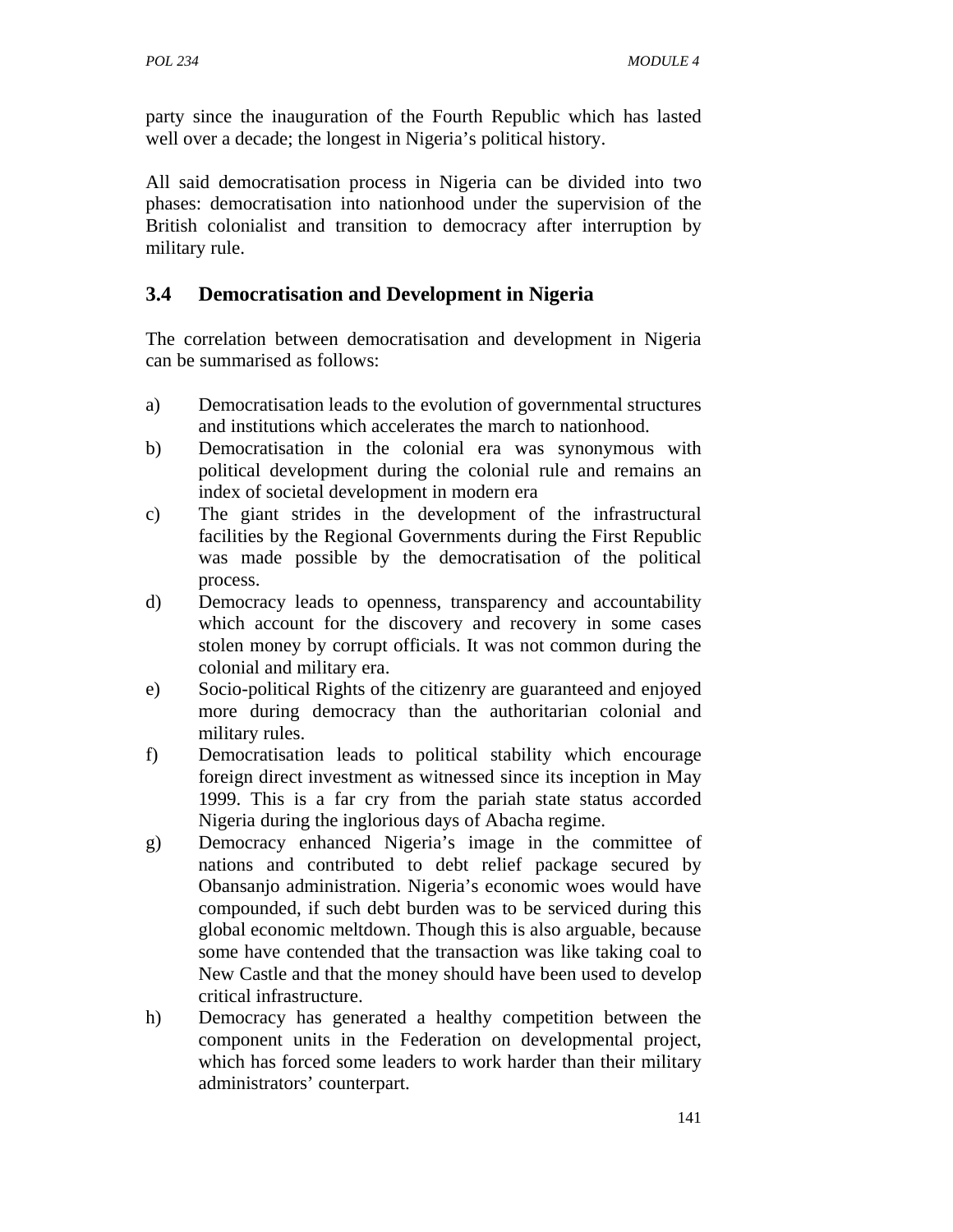The tenure certainty and duration has enhanced stability and peaceful change of government which is central to the general development of every society.

#### **SELF-ASSESSMENT EXERCISE**

- i. To what extent is democratisation desirable in the development of Nigeria?
- ii. Define democracy in your own words which summarise these definitions.
- iii. Highlight the three successful democratisation process in Nigeria.
- iv. Identify major development in your state since 1999 democratic dispensation*.*

### **4.0 CONCLUSION**

Democratisation led to accelerated political development in Nigeria in the colonial era, especially after the Second World War. It played a pivotal role in the development and adjustment of major structural and normative institutions in the country, thereby leading to the general development of the Nigeria state. Its suspension and abuse are always signs of decay which should be checkmated by all.

#### **5.0 SUMMARY**

We defined Democracy as a system/form of government which reflects the representation, participation and consent of the governed. Its major feature is people oriented. It was introduced into Nigeria through constitutional Development by the British and has been operational despite occasional hitches by military interventions. It has positive impact on the overall development of Nigeria.

#### **6.0 TUTOR-MARKED ASSIGNMENT**

To what extent is democratisation desirable in the development of Nigeria?

#### **7.0 REFERENCES/FURTHER READING**

- Anifowose & Enemuo (1999). (Eds). *Element of Politics.* Lagos: Sam Iroanusi Publication.
- Dahl Robert (1995). *Modern Political Analysis*. New Delhi: Prentice Hall of India.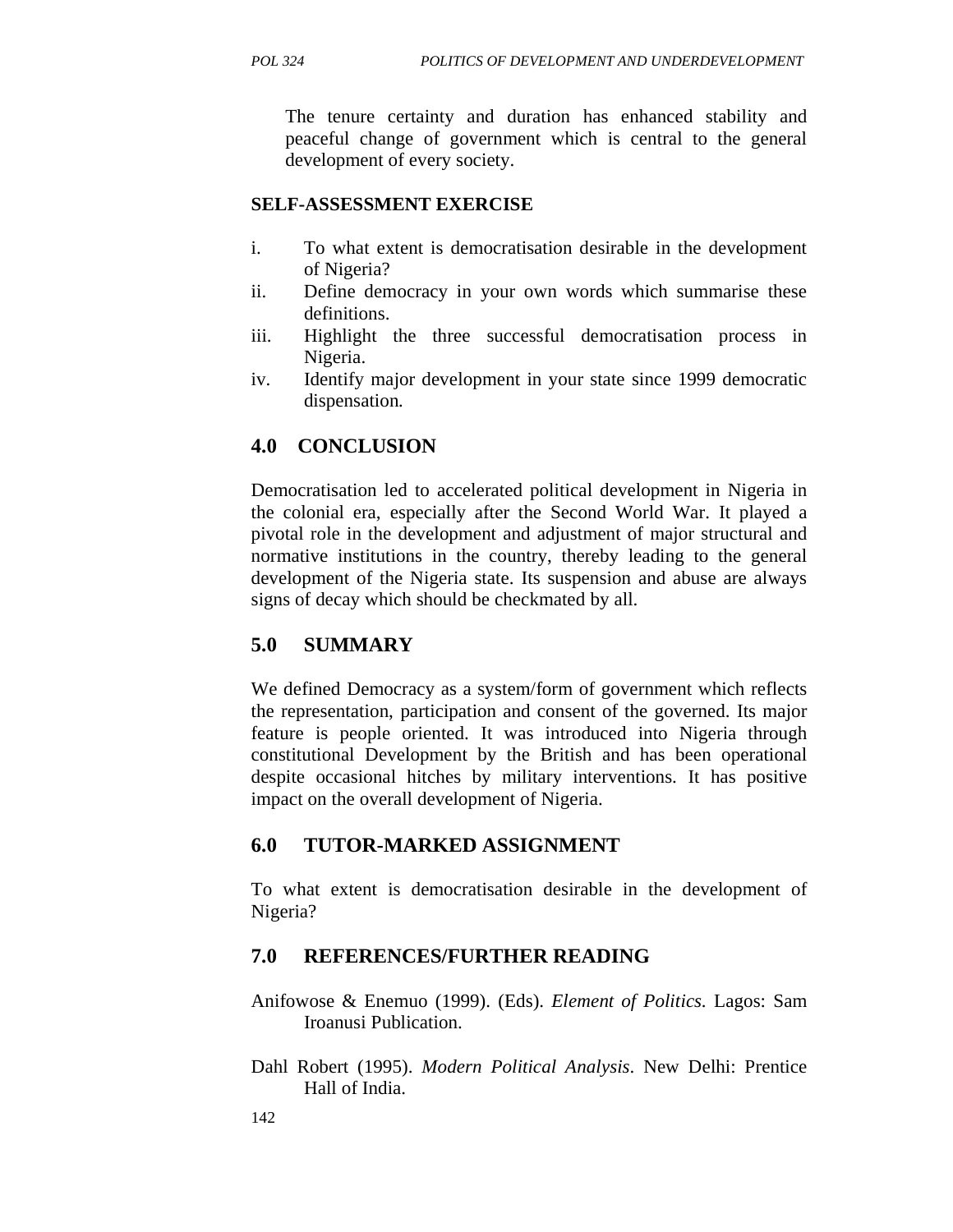## **UNIT 4 CORRUPTION AS THE BANE OF THIRD WORLD DEVELOPMENT**

### **CONTENTS**

- 1.0 Introduction
- 2.0 Objectives
- 3.0 Main Content
	- 3.1What is Corruption?
	- 3.2 Causes of Corruption in the Third World
	- 3.3 Dimensions of Corruption in Africa
	- 3.4 Corruption and Africa's Development
- 4.0 Conclusion
- 5.0 Summary
- 6.0 Tutor**-**Marked Assignment
- 7.0References**/**Further Reading

## **1.0 INTRODUCTION**

The concept of corruption needs no introduction to the students of the Third World Social science; but the understanding of its embodiment as well as impact in every facet of modern life may escape our mind from time to time. This unit therefore raises the premises of understanding corruption, not only as a social malfeasance but also the excruciating effect on the development or underdevelopment of the Third World Countries, purposely to reduce our tendency to blame outsiders for our woes and look inward for panacea to the socio-economic and political challenges facing us. After all, global capitalism came with some benefits which other Third World countries in Asia and Latin American succeeded in tapping into, why not Africa and Nigeria in particular? This unit may as well produce the answers to this and other related questions.

## **2.0 OBJECTIVES**

At the end of this unit, you should be able to:

- identify some definitions of corruption
- identify causes of corruption
- highlight dimension of corruption in Africa
- discuss the effects of corruption on Africa development.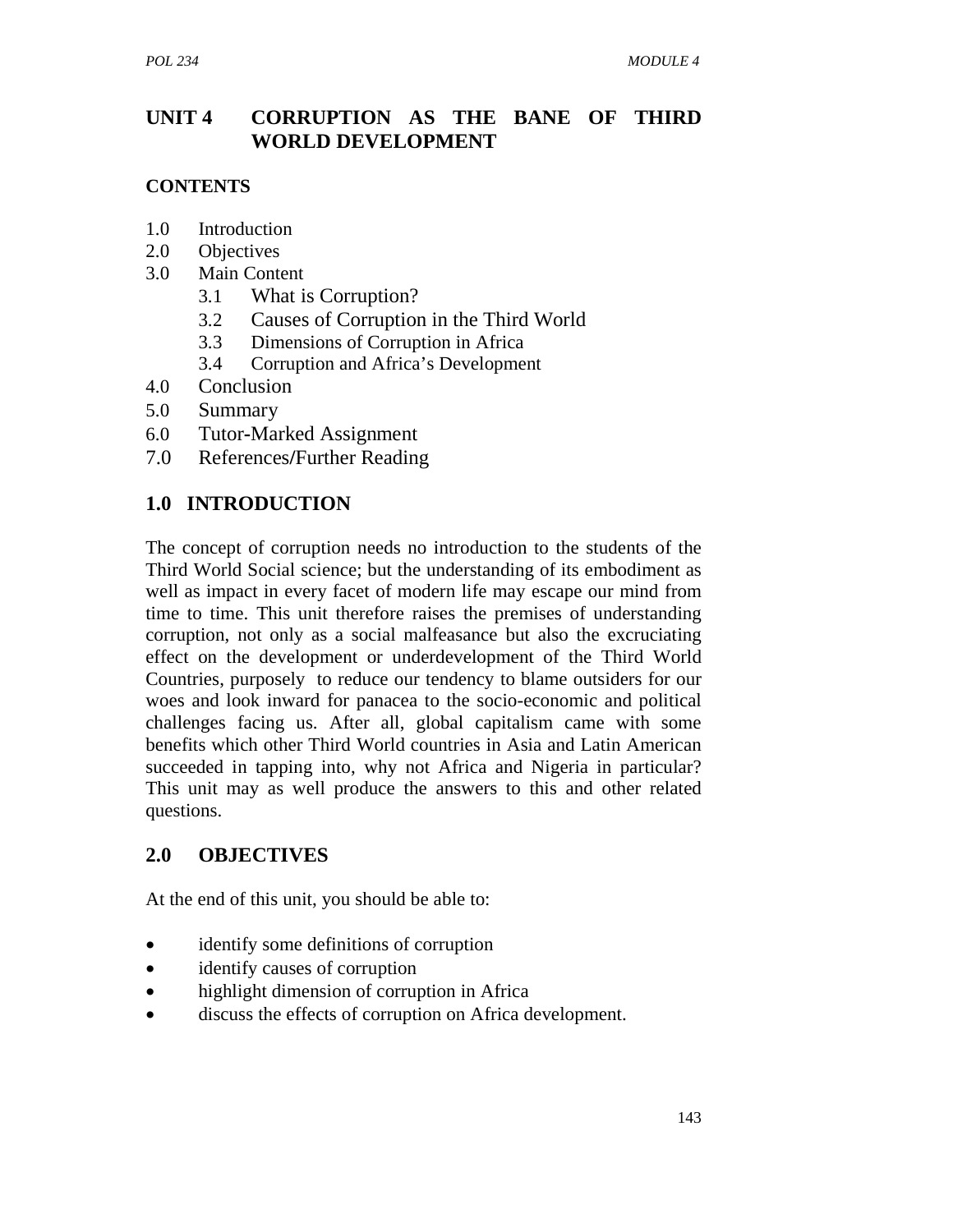## **3.0 MAIN CONTENT**

### **3.1 What is Corruption?**

Going to the street to ask this question will generate divergent answers; ranging from bribery, kickback, favouritism, extortion, fraud, embezzlement and other vices. This means that acts of corruption permeate our every day live and is not strange to the layman in our society as some of them are involved at micro level through their encounter with the police, tax collectors, judiciary officials as well as with teachers who demand for money or any other victual in exchange for one favour or any other victual in exchange for one favour or the other. Howbeit, majority are quick at pointing the accusing finger on the government and its officials as the embodiment of corruption, while excusing themselves for the misdeed. The buck-passing may as well make it difficult for single definition to capture corruption, as the acts are better known and described than its definition; nevertheless, the following attempts are worth mentioning:

According to Khan (1996)

Corruption is any act which deviates from the rules of conduct, including normative values, governing the actions of individuals in a position of authority or trust whether in the private or public domain, because of private-regarding motives (that is non public or general)such as wealth, power status, etc….

According to Ikoiwak (1986)

Corruption is the betrayal of public trust for individual or groups gain

According to Lawal (2006:2)

Corruption is the violation of a public duty in exchange for (or in anticipation of) personal pecuniary gain, power or prestige… such a violation of the law includes such practices as bribery of public officers, the falsification of public records, the embezzlement of public funds and the fraudulent sale of public lands and other natural resources.

According to Sen (1999:275)

Corruption is the violation of established rules for personal gains and profit.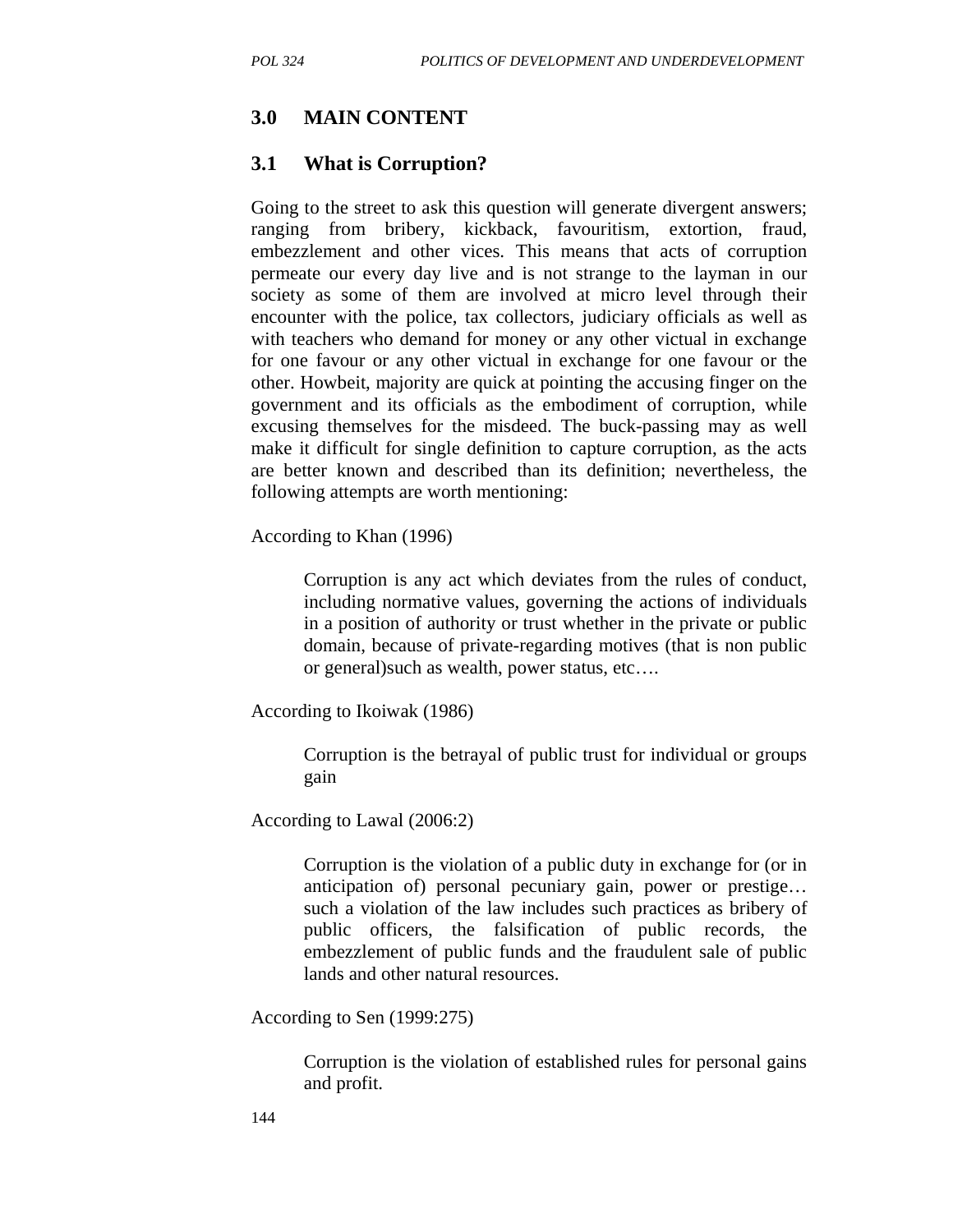According to Atlas (1968)

Corruption is a symptom of dysfunctionality of the relationship between the state and the people characterized by bribery, extortion and nepotism.

According to World Bank (1997:3)

Corruption is the misuse of public powers for private gains.

The foregoing definitions centre on the violation of the laid down rules of state by agents or operators of the state for personal gains, hence corruption is a deliberate act of any agent of the state in the utilization of the commonwealth or resources within a given purview for self aggrandizement or repatriomonialism. This typology is referred to as political corruption which is different from petty or bureaucratic, as well as the private citizen swindling of unsuspecting victims for perceived advantage; is of common knowledge to all in the society. It could be elitist, as Nnorom and Adisa (2008) succinctly put it:

> Political corruption is … the abuse of entrusted power or private illicit act committed by the political leaders before, during and after office… perpetrators are political leaders or elected officials who are vested with public authority and bear the responsibility of representing public interest.

It is this abuse and betrayal of public trust, offices status at the highest level in every given society, especially, the third world countries that generate interest and call for discourse as we are doing

## **3.2 Causes of Corruption in the Third World**

Almost everybody would identify the root cause of corruption to be the government in a given society as it is the general belief of the populace that the government has the magic wand for every societal problems, but little do they know that the government is an extension of the society which depends to a large extent on the prevailing culture as determined by societal variables and dynamics.

However, corruption can be an offshoot of socio-cultural and ideological imperatives as well as institutional structure as identified by Klitgaard (1988).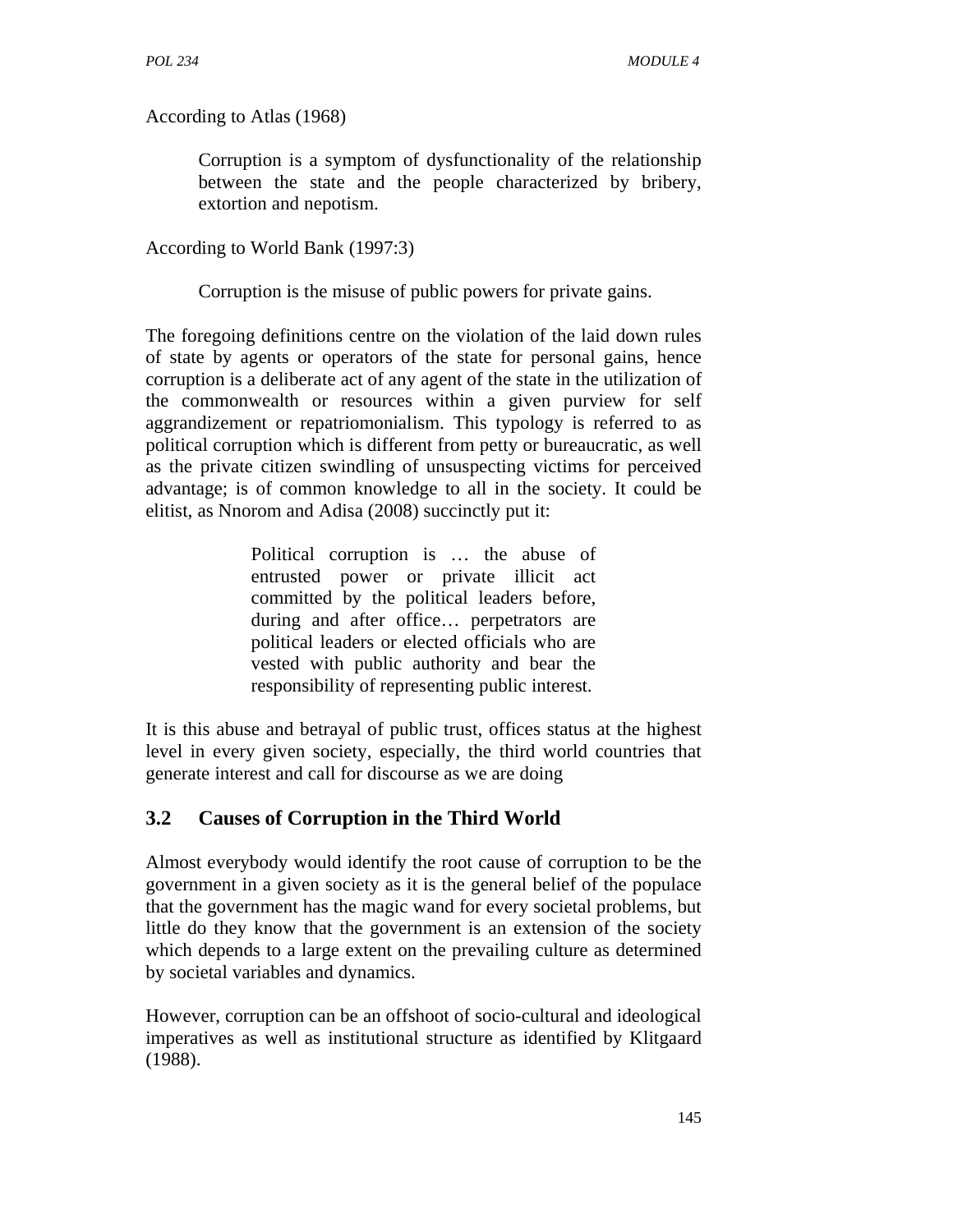The recent history of the Third World Countries is marked by the activities of European colonizers which transformed the socio-political as well as the economic structures of these states. Colonialism by nature did not encourage transparency and accountability to the indigenous people and besides, the process of colony acquisition were characterizes by fraud and intimidation, so also was the colonial role which encouraged the whites to live in affluence and subjected the indigenes to sub-human treatment. This culture of impunity and Kleptocracy as exemplified by colonialism laid the foundation for corruption in the Third World countries, as political leaders after independence step into the shoes of the colonialist and imitate their ways of life in the administration of the colonies as an instrument of accumulation of resources for expropriation to the home country. This may as well explain the obsession for offshore account by Third World leaders.

Onimode (2003) identifies greed, individualism and selfishness, the building blocks of capitalism as part of the causal factors of corruption in the Third World. Citing the survival of global capitalism's on the primitive accumulation in the peripheral economies as the major impetus for corruption. This lends credence to Halliburton scam in Nigeria involving Siemens as well as the involvement of international oil companies in the corruption mire of the Nigerian state. Indeed all the inflated contract and over invoicing are done in collaboration with foreign clients, which always benefit from such dirty deals. It is also global capitalism which provides for secret coded account by Swiss Bank as observed by Levi(2003) which encourage the siphoning of money from the Third World Countries abroad; without such facility for easy movement of such resources and the security thereof, many Third World leaders would find it difficult to rape the country for personal interest. Thus global capitalism has provided encouraging mechanism for corruption, as such stolen money tall in the economies of the major western power which are handy for further expansion of capitalist activities within the western countries and sometimes, re-channeled as loans to Third World countries with stringent conditions and stratospheric interest overtime. Added to this is the "Green Room" meeting or negotiation with Third World leaders during trade and investment meetings which indeed is an open secret for bribe giving and taking which sums up in the lopsided trade and development agreements detrimental to the third world development.

Poverty, a by-product of corruption also empowers corruption. This is so; as the civil societies are too poor and sometimes are not conscious of the need to demand explanation from their leaders. A civil society which depends on the government for patronage finds it difficult to hold the same government accountable for its actions. The argument that the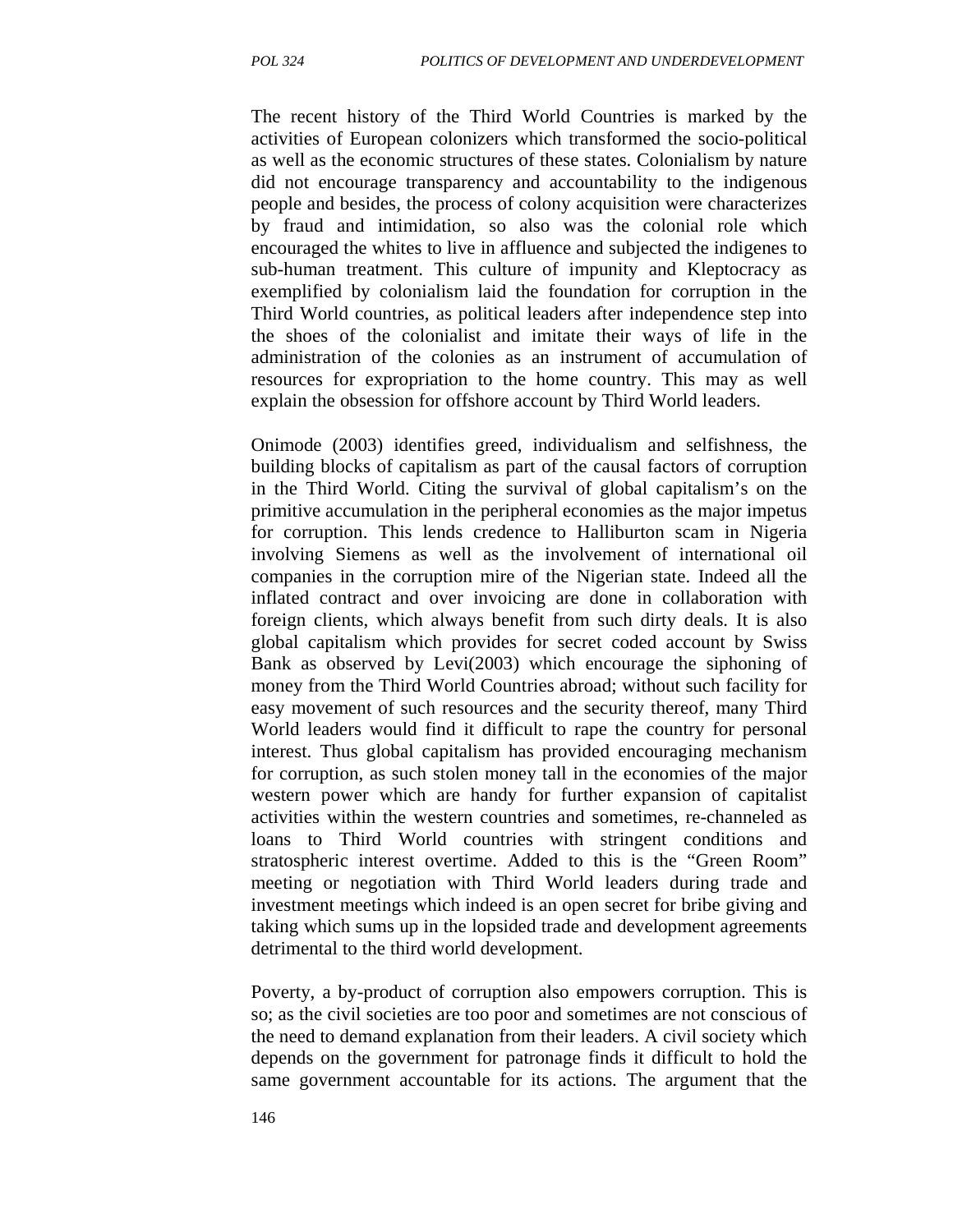Third World leaders find it more comfortable to impoverish their people so that they may not be able to challenge their activities seems to gain ground, as the greatest weapon for docility of a population is poverty and ignorance; and this seems to work for them. After all it is when the basic needs are meet that human beings will have the capacity to gather and think of socio-political and economic rights. Therefore, without vibrant civil society capable of holding the leaders accountable for their actions, corruptions excels and flourishes as witnessed in the Third World countries. The activities of the vibrant civil society in the West to a large extent have checkmated corruption tendencies of their leaders.

Institutional structure identified by Klitgaard (1998) as instrumental to corruption include: the monopoly of power by officials; the degree of discretion that officials are permitted to exercise and the degree to which there are systems of accountability and transparency in an institution.

The monopoly of power by officials in Third World Countries is enormous, especially in the provision of infrastructural facilities and descent to sensitive documents. The drama generated by the sudden illness of late President Yar'Adua and the colossal fraud perpetrated by his cronies would not have been possible; if the institution of the presidency did not vest on him the ultimate power even in comatose to the detriment of the entire country. The same can also be said of the issuance of Certificate of Occupation (C of O) to land owners which requires the assent of the Governor. Most of the time the processes leading to Governor's signature is burden- some, and officials extort money from the public in the guise of moving the files from one place to the other. The same also goes to those who oversee contracts agreements, as bribe and kickbacks formed part of the negotiation since such individuals are saddled with the sole responsibility of signing such contract papers. In most cases due process as required by the law is not followed and sometimes the laws are too weak to checkmate the activities of the government officials. Over- centralisation of power in the hand of few leads to corruption, after all power corrupts and absolute power corrupts absolutely.

The degree of discretion that officials are permitted to exercise is another factor encouraging corruption. Effective taxation has remained a mirage in most Third World countries and indeed Nigeria, since the tax officials responsible for assessing the companies and manufacturers at their discretion abused it as avenue for making money for themselves, thus the government is surcharged, as business concerns are under-taxed while the officials smile back home with bribes collected in order to reduce the taxes of the clients. The same is said of the custom officers who are also responsible for collection of import and export duties. Besides, some of the monies so collected are diverted into personal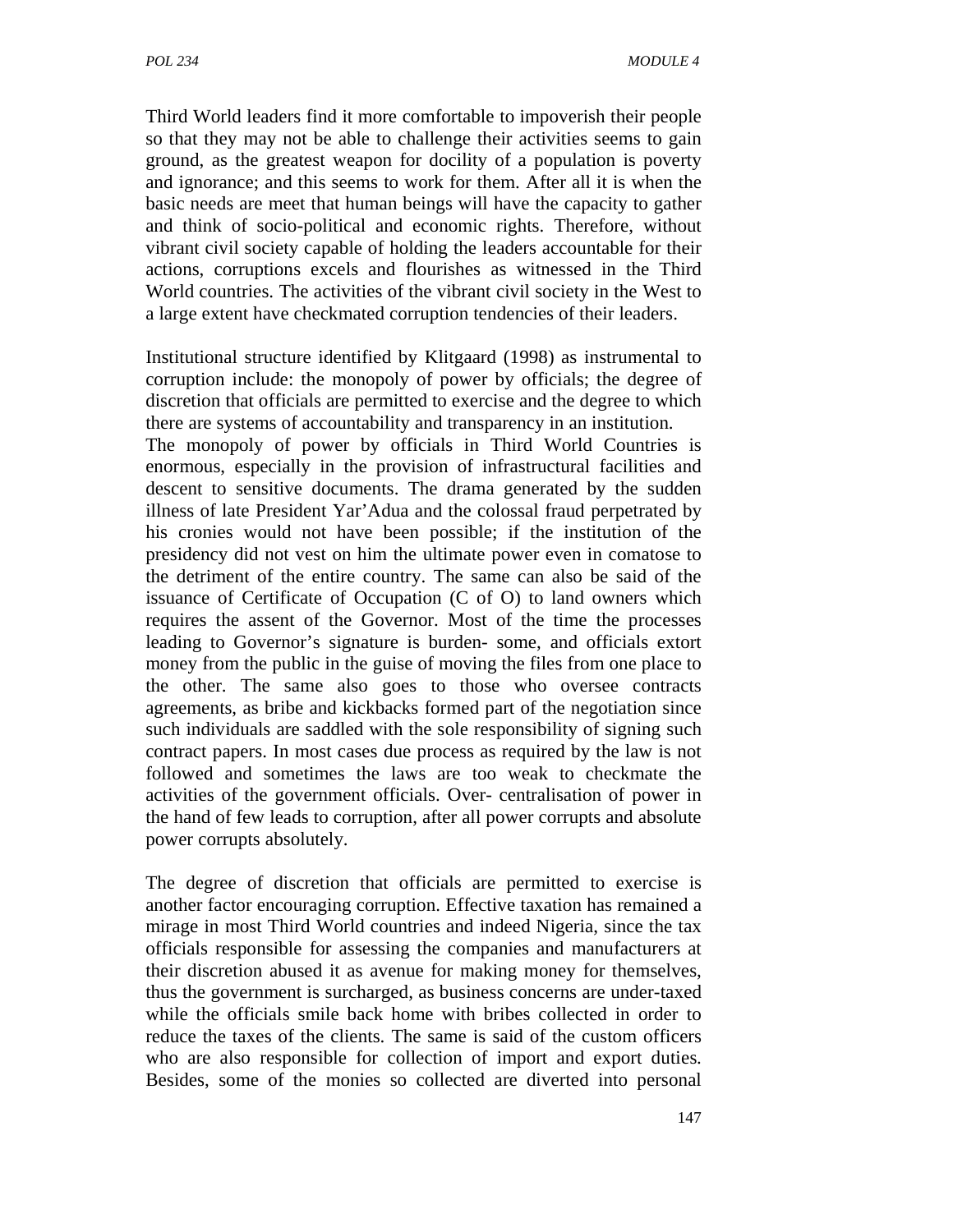accounts thereby denying the state the much needed fund for development. The "Immunity Clause" is also part of the large discretion given to the Governors and their Deputies in the 1999 constitution (as amended) which has become cover for corruption in the country, since they cannot be prosecuted while in office; the tendency to temper with evidence while in office and the capacity to utilize the loot in defence of action after leaving office becomes the rule of the game as witnessed in the case of James Ibori of Delta state and other ex-Governors whose cases are still pending in the law courts. More disturbing is the involvement of institutions, responsible for oversight functions; the Faruk Lawan and Femi Otedola Saga in the fuel subsidy probe laid bare the danger of granting enormous discretion to officials when it comes to indictment of corporate with enormous resources; as it has served as a quick avenue for blackmail and money making by the state officials.

Governmental institutions in the Third World Countries are not transparent and accountable to the people emerging from prolonged period of authoritarianism, the civil society is at nascent stage as discussed earlier on, but the officials themselves also erect barriers such as "official secret acts" which restricts information on government activities. Even the Freedom of Information law passed recently in Nigeria contains certain clauses which could hinder the openness of information to the masses. Also as mentioned, the indictment of National Assembly in Executive corruption makes it more worrisome, because if the National Assembly cannot effectively hold the Executive accountable for its actions then transparency in government business cannot be guaranteed. More so, the so called due process are but on a paper. All said, the weak civil society and the collaboration of the legislative arm with the executive has made accountability and transparency a luxury, which Third World countries could not afford as it is in Nigeria.

#### **3.3 Dimensions of Corruption in Africa**

Transparency International 2008 Corruption Perceptions Index shows that eight countries in West Africa were among the 20 bottom rank and Somalia, the most corrupt. The indictment of the report was no doubt a true reflection of the situation in Africa where systemic corruption as defined by Igwe (2010:90) as a "situation in which the major institutions and processes of the state are routinely dominated and usurped by corrupt individuals and groups", is the order of public life. Celarier (1996) avers that about \$30 billion Dollars estimated aid sent to African found their ways into foreign accounted in the same way about 500 billion Dollars of Nigerian commonwealth may have been stolen from the treasury by successive military regimes (The Guardian, August 29,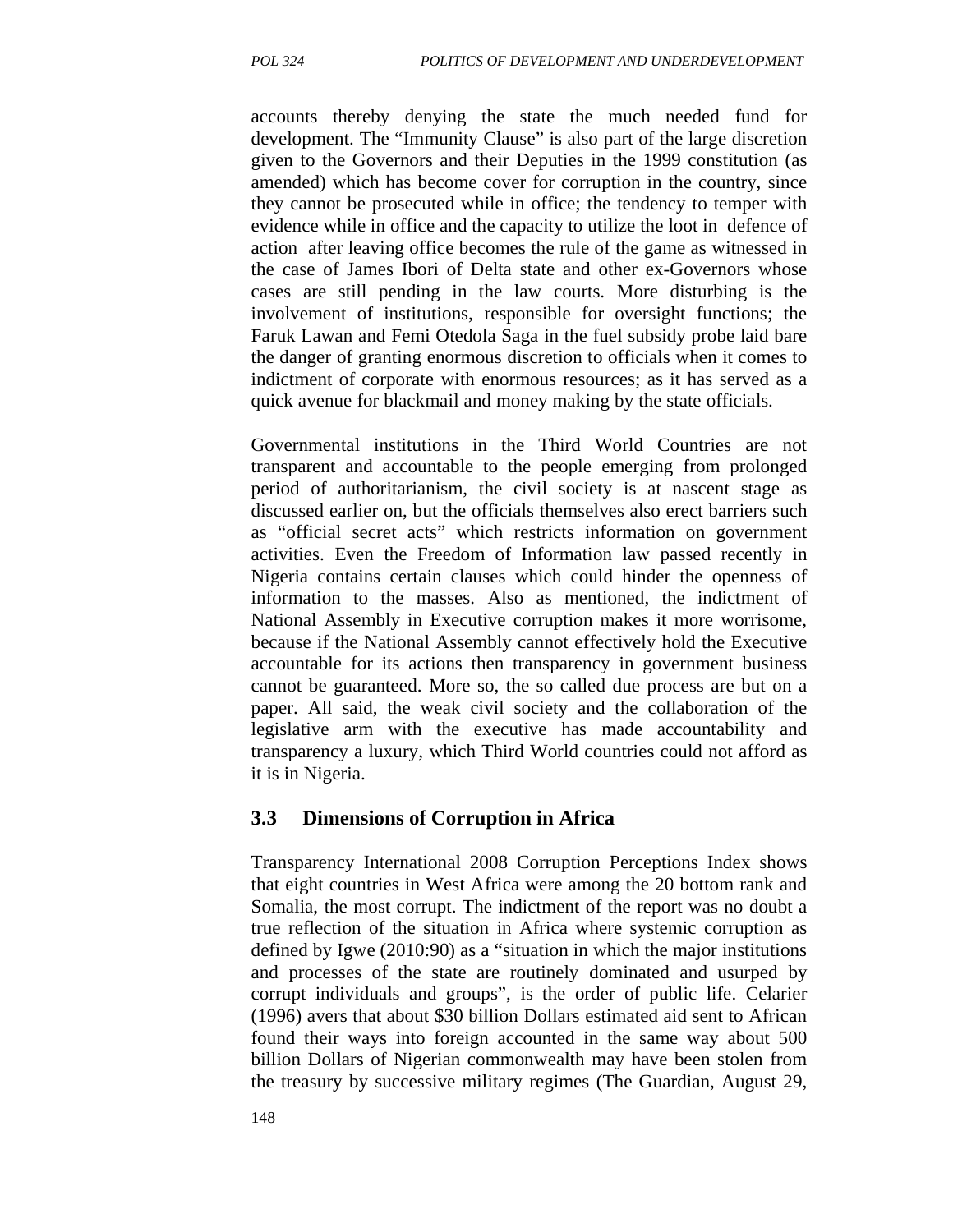1999). The late strongman of former Zaire (new Congo DRC) Mobutu was said to be 8 billion USD worth at the time, he was forced out of power by the ravaging rebel led by Laurent Kabila (Hope 2000). A sitting minister of transport was reportedly forced to resign for giving an American girl friend 100,000, US Dollars. This implication (The Ghanaians News, September/October, 2006) of this capital flight was captured by the United Nations Conference on Trade and Development (UNCTAD Report of 1999:102).

It has been estimated that 70 per cent of privately -owned wealth (excluding land) was held abroad in 1992, and that Africa's private capital stock would be three times higher than it currently is, if that wealth had simply been retained at home. Assets of such magnitude could make a crucial contribution to Africa's economic take-off if they could be mobilised for productive investment.

On the other hand is the prevalence of electoral fraud across the continent. This will be discussed in details in the next unit. However, it forms part of political and systemic corruption and is termed "primitive accumulation of votes" by Ibeanu (2007:6) who defines it as winning of votes by the use of both objective and structural violence and disregard of the rule of law, due to the character of the state in Africa which rules out a politics of moderation and mandates a politics of lawlessness and extremism (Okolie, 2010). Thus gerrymandering, electoral manipulation, disenfranchisement, vote buying, ballot stuffing, box switching and inflation of figures, under-aged voting, misreporting of votes, doctoring of results as well as intimidation which manifests in attack on polling stations and voters, economic and legal threat and widespread violence are part of electioneering processes in the continent. With these, elections are merely used to rationalise existing disempowerment and ballot box now becomes a symbolic means of legalising illegality and renders participatory democracy ineffectual. The implication is sit-tight syndrome, a symptom of neo-patrimonial and distributive state specialising in clienteles and economic and financial crime. This is the root of political instability as witnessed in Cote d'Ivoire, Kenya, Zimbabwe, Guinea Bissau, Egypt and Tunisia before the uprising and Cameroun as in Uganda. It is this Kleptocratic governments formed after fraudulent elections which are not accountable to the people but themselves which fan the embers of systemic corruption that has permeated every facet of the society.

Accordingly millions of dollars are diverted by these governments through frivolous expenses such as "security votes" which estimate is not specific and expenditure not accounted for by the central and state governments in Nigeria. Sharing of such illicit money always generate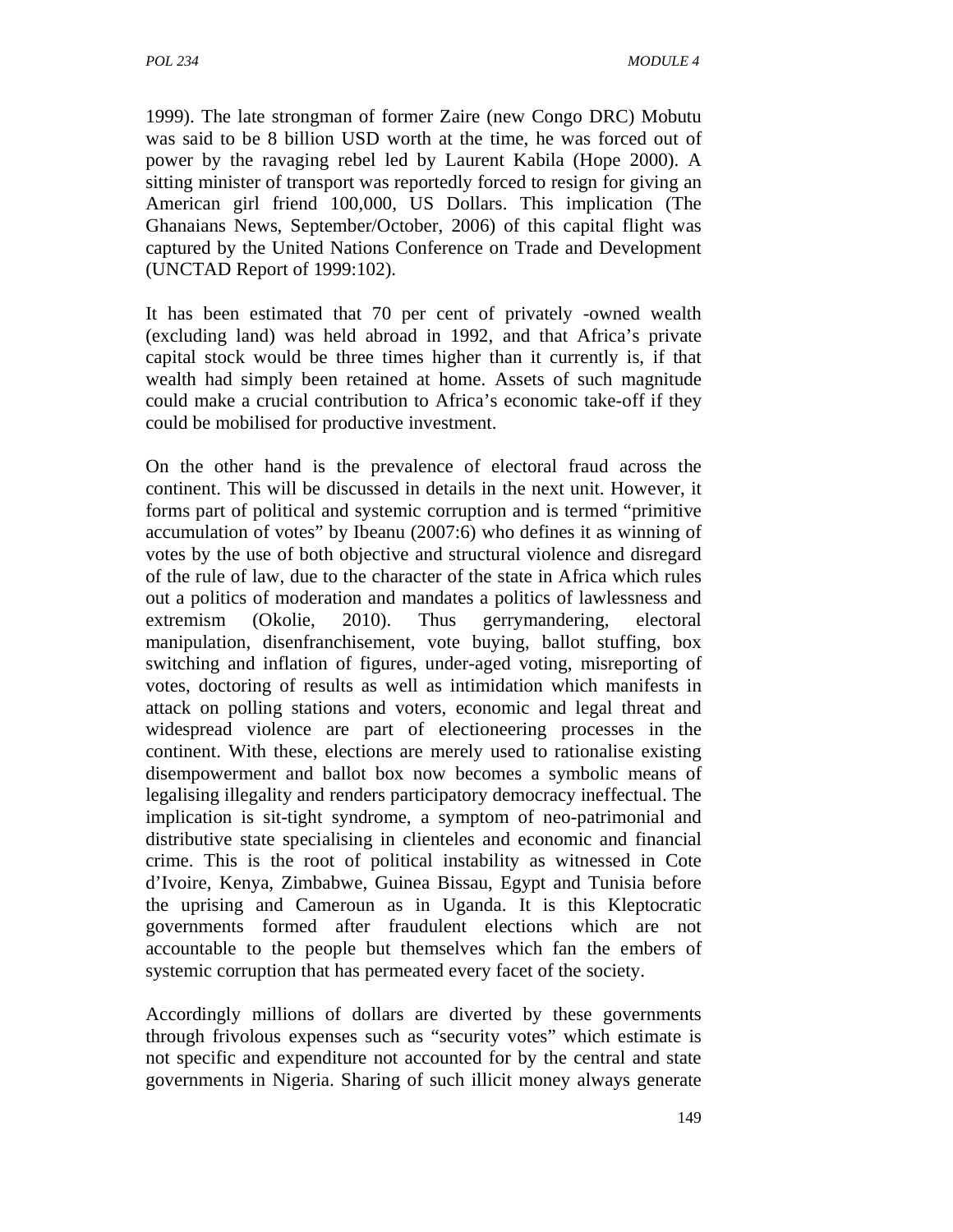conflict between political entrepreneur and the sponsored, as was between Late Alhaji Adedibu and Governor Rasheed Ladoja, in Oyo state and crippled governmental activities as was in Anambra during Governor Mbadinuju and his sponsors and the much celebrated Governor Ngige and Chris Uba saga. Added to these is the religiosity of the corrupt as millions of Dollars are channeled into pilgrimage to the Holy land of Mecca and Jerusalem by the three tiers of government. This is another means of setting political cronies and siphoning off the commonwealth in the underdeveloped economies of Africa (ibid).

The World Bank's Stolen Asset Recovery initiative estimates that cross border flow of proceeds from criminal activities, corruption and tax evasion stand at USD 1 trillion and USD 1.6 trillion per year half of which comes from developing and transitional economies of Africa. Thus, it may be said that, the continent is experiencing vicious circle of corruption which ends with capital flights to the developed economies.

#### **3.4 Corruption and Africa's Development**

Nigeria's former President Olusegun Obasanjo was quoted by Akanbi (2003:123), as having said:

> We have for many years held the view that corruption, in all its ramifications, is the greatest single impediment to our national aspiration….Corruption checkmates all vision for a morally strong and economically prosperous society. Indeed, corruption is an antithesis of development and progress.

Also,

Democracy and good governance have remained elusive as the ballot box has become a metaphor for disempowerment. Popular participation in governance has waned to new irretrievability; and the increasing frustration and anguish have combined to kill the spirit of voting and political participation (Okolie, 2010).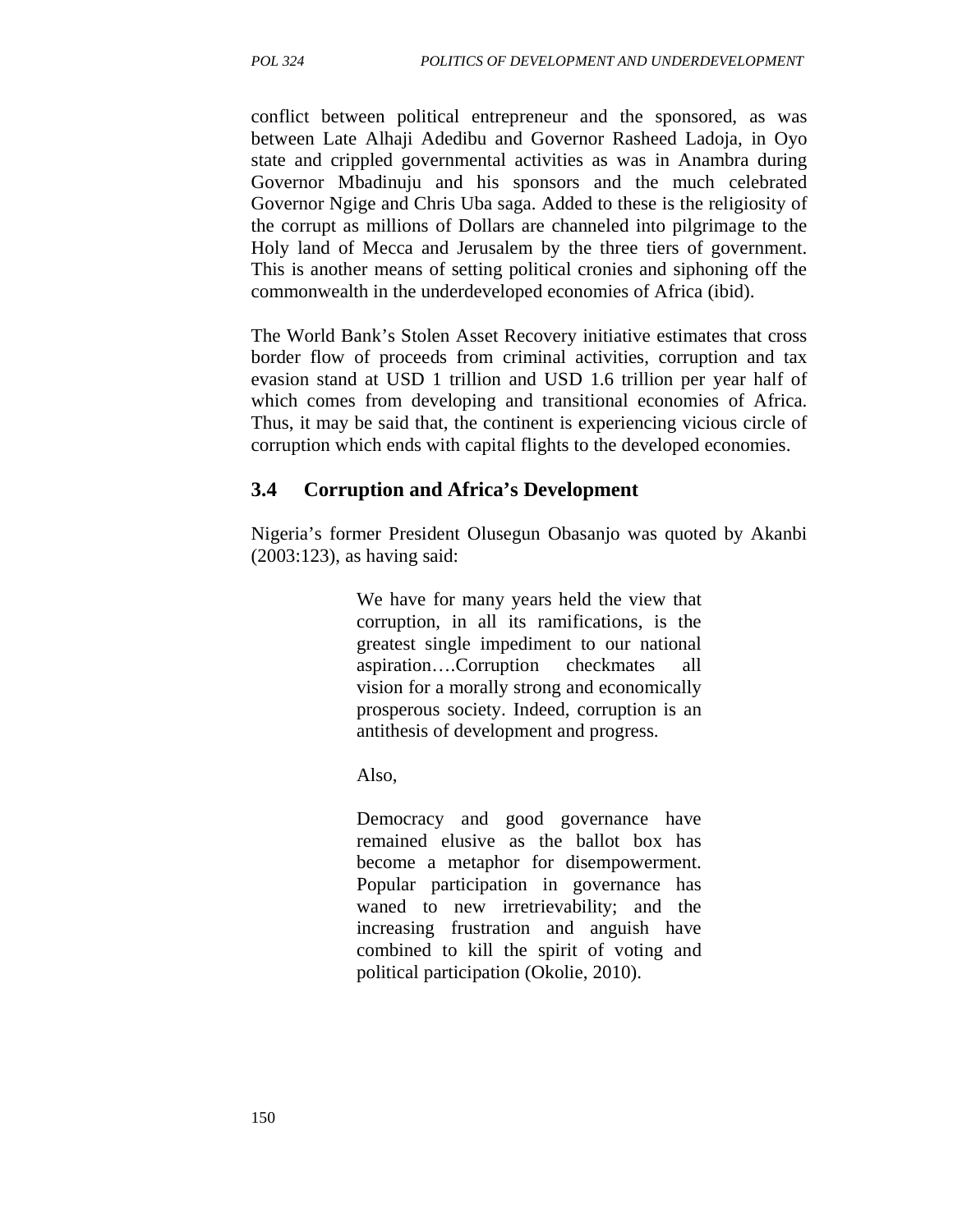Again,

Corruption is not just one of the causes of intractable poverty in Africa. It is the root cause (Herrick, 2005:12).

There is no gainsaying that corruption has remained the greatest singular factor retarding the growth and development of the African continent despite the enormous natural and human resources. Its negative impact is felt in the administrative, economic and socio-political sectors as highlighted in the citations quoted above and briefly discussed below. Administrative capacity of Nigeria and indeed Africa has not developed due to the recruitment of political cronies into the civil and public services who are not qualified. This affects their training, development and capacity to man their respective offices, hence mediocrity becomes the norm in the system and corrupt practices and loyalty to personalities becomes the yardstick for promotion against meritocracy. The sum total is the consistent weak administrative structure and culture difficult to anchor any complex envelopment model as expected of modern bureaucrats. Hence, the inefficient public service which has become the hallmark across board in the continent and Nigeria in particular.

The economic impact of corruption can be simplified by observing the enormous unemployment due to long term economic decay and its multiplier effects snowballing into monumental poverty problems such as homelessness, urban vagrancy and the disturbing emigration of skilled workers, academicians, exacerbated by ever increasing capital flight and infrastructural deficiency and decay, which further increase the demise of many manufacturing outfits, thus compounding the situation of the saturated labour market. The net effect is unending austerity measures and increasing national debt whose impact is felt by the poorest of the poor – living below one US Dollar a day. Thus a summary of economic impact of corruption is poverty and underdevelopment in Africa and Nigeria in particular.

Socio-politically, electoral fraud leads to obstructionism and erosion of interest of the citizenry as well as the legitimacy of government. Thus weakening democratic principles and practice and engender clientelism and repatriomonialism which re-enforce corruption in other sectors of the society. Lack of accountability and transparency as are common in such government as in Nigeria generates institutional decay and glorification of personalized rules, hence, the rule of law is trampled upon and constitutionalism becomes a mirage. This clearly explains the level of political decay as experienced across Africa and Nigeria in particular. With the accompanying instability and violence highlighted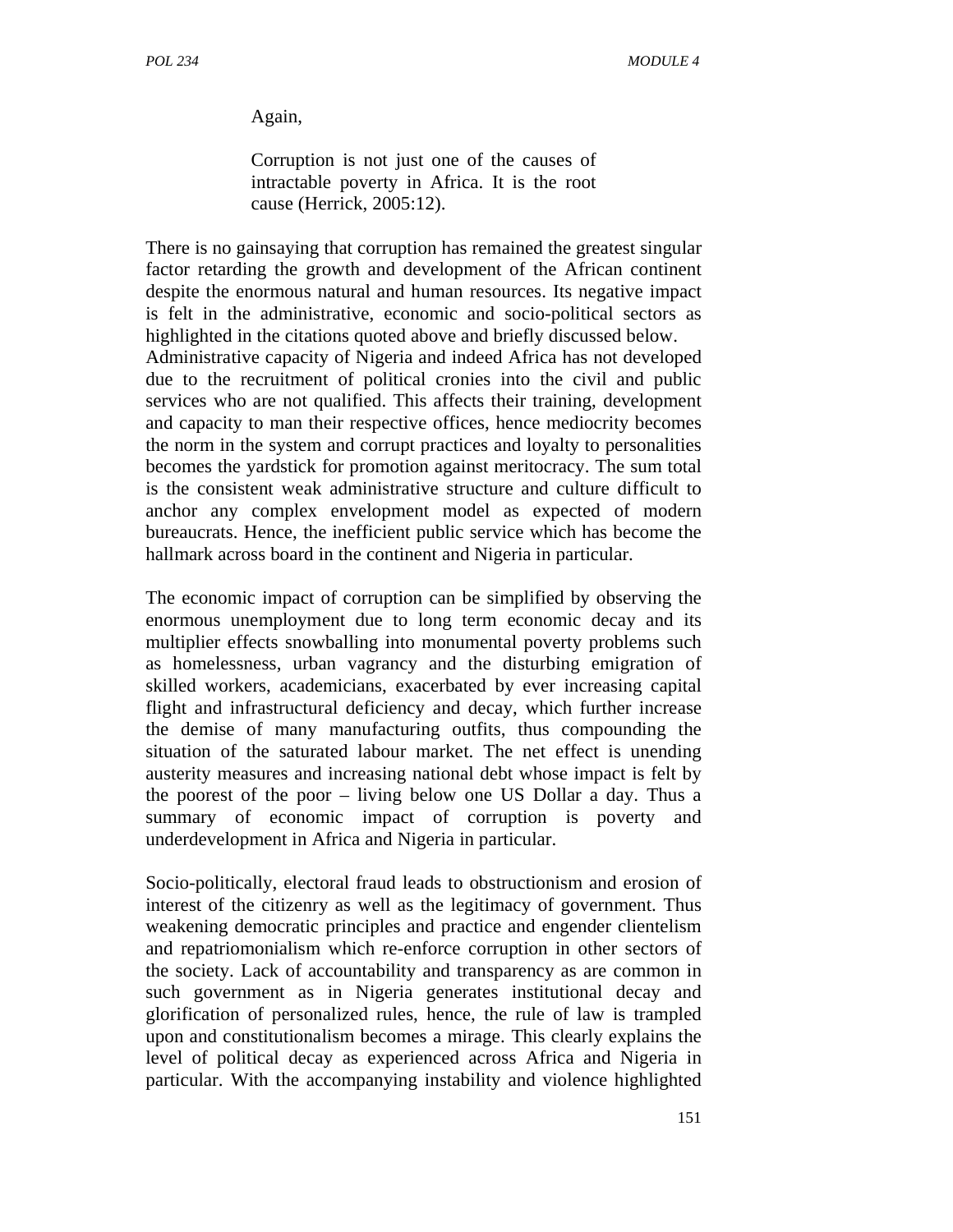through insecurity of lives and properties; a hallmark of our daily experience among others in this part of the world.

#### **SELF-ASSESSMENT EXERCISE**

- i. *Corruption is the bane of Africa Development.* With concrete examples discuss the impact of corruption on the development of the Nigerian state.
- ii. What is your understanding of corruption? Explain with domestic examples.
- iii. Identify the benefits of corruption in Africa. Illustrate with clear and specific examples.
- iv. Outline and discuss briefly four causes of corruption in the Third Countries.

## **4.0 CONCLUSION**

Corruption has remained the central factor of the world underdevelopment and indeed Africa. It leads to capital flight, brain drain, political instability and clienteles and distributive politics as well as economic decay and poverty which generate numerous negative indexes of underdevelopment as witnessed in these states across the world.

#### **5.0 SUMMARY**

We have discussed the centrality of corruption to the underdevelopment of the Third World countries and indeed Africa in this unit. Corruption is generally regarded as any act leading to the abuse of trust and personal advantage of an agent of the state or its associate. We identify structural and normative factors facilitating corruption and its manifestation in the socio-political and economic sphere of the Third World and indeed Africa. We undertook a discourse to correlate the relationships between corruption and development in the African continent and concluded that they are not compatible as empirical evidence overwhelmingly suggests that corruption is antithetical to Third World development.

#### **6.0 TUTOR-MARKED ASSIGNMENT**

"Corruption is the bane of Africa's development." With concrete examples discuss the impact of corruption on the development of the Nigerian state.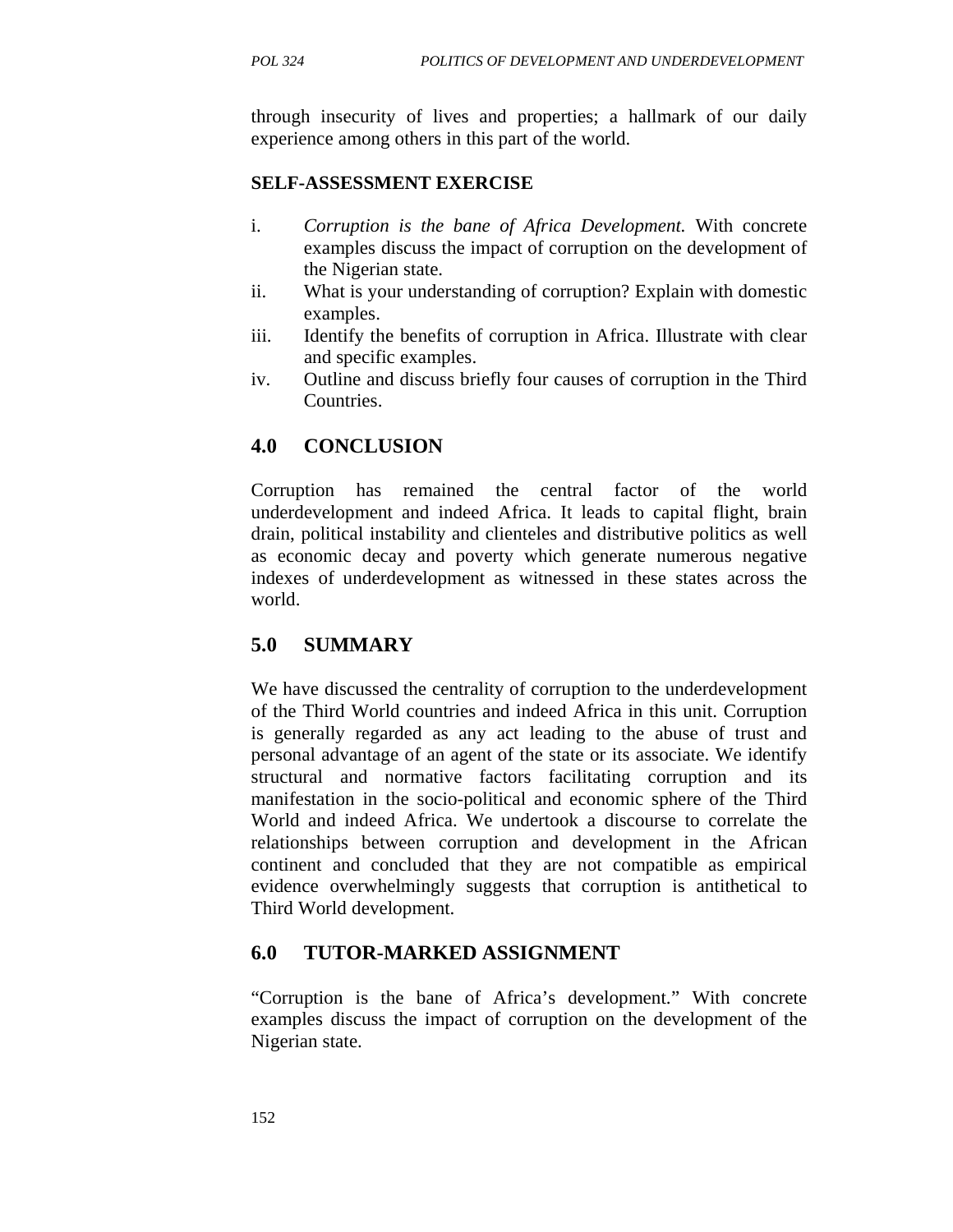## **7.0 REFERENCES/FURTHER READING**

Franz Fanon*.* The Wretched of the Earth.

Igwe, Stanley (2010). *How Africa Underdeveloped Africa*. Port Harcourt: Professional Printers and publishers.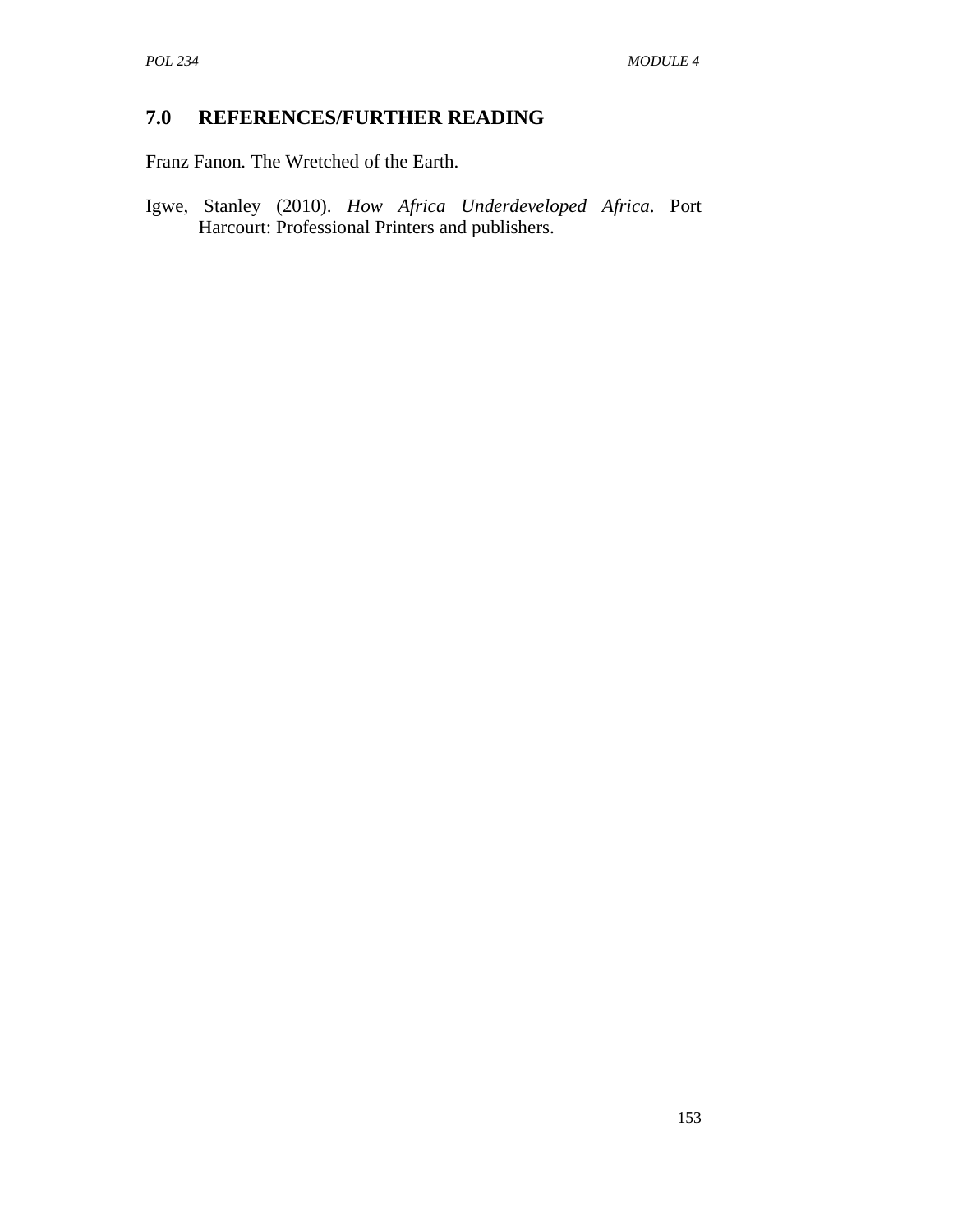### **UNIT 5 SOLUTIONS TO THIRD WORLD UNDERDEVELOPMENT**

#### **CONTENTS**

- 1.0 Introduction
- 2.0 Objectives
- 3.0 Main Content
	- 3.1 Cultural Re-Orientation
	- 3.2 Good Governance
	- 3.3 Diversification of the Economy
	- 3.4 Zero Tolerance for Corruption
	- 3.5 South South Cooperation
- 4.0 Conclusion
- 5.0 Summary
- 6.0 Tutor-Marked Assignment
- 7.0 References/Further Reading

#### **1.0 INTRODUCTION**

This is the last unit of this module and indeed, the course itself. We believe that the course has helped you to understand the problems of the underdevelopment of the Third World Countries and Nigeria in particular. The relevant question is obvious: is there no way out for the Third World to develop? Or put differently: is there no hope for the Third World Countries? Of course, there is, which is the basis for this course and in essence this unit. The focus here is to x-ray possible policy strategies and measures capable of providing the much needed panacea for the syndrome of underdevelopment.

#### **2.0 OBJECTIVES**

At the end of this unit, you should be able to:

- discuss the role of culture in resolving underdevelopment
- highlight the essence of good governance in development
- identify the importance of diversified economy in development
- discuss the power of zero tolerance for corruption in the development of Third World countries
- highlight the need for south-south co-operation.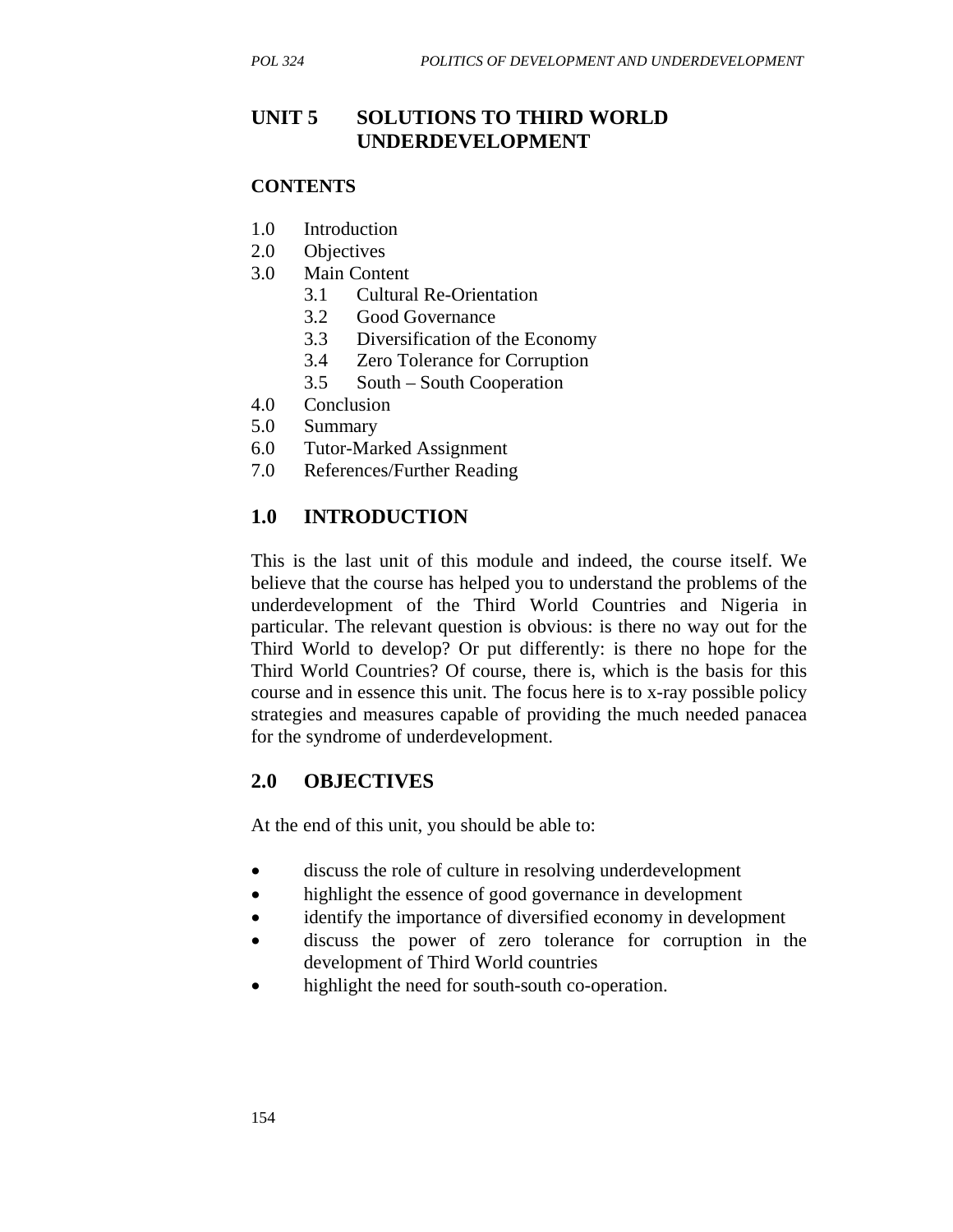## **3.0 MAIN CONTENT**

### **3.1 Cultural Re-Orientation**

Culture is conventionally seen as the total way of life of a people. Tylor (1871) in his classic: "Primitive Culture" defines culture as that complex whole which include knowledge, belief, art, morals, laws, customs and any other capabilities acquired by a man as a member of society. It is generally transferred from generation to generation through symbolic representation and communication and which involves the fabrication and interpretation of symbols in most cases through audio-visual media like words, pictures, discussion and writings. Culture can be said to have three levels; tangible, values and assumptions – tangible – aspect that can be seen, touched and felt; values – the beliefs, taboos, ethics and rules; assumptions – perception of reality which may true or false.

The global capitalism works on cultural imperialism overtime. This is a system of making the culture and taste of the indigenous people to look inferior to the imperialist. In the Third World, colonial administrators, Christian Missionaries as well as anthropologists were the main instruments of changing the ways of the indigenous people and enthronement of the Western culture which in essence was to create the desire for food, clothing, education, religion and other aspect of western culture. The creation of this desire transformed into the demand for western products which empirically is the backbone for the expansion of markets for the finished products of these countries; and indeed the basis for the lopsided trade relationship between the North and the South; and the fabrication of Dependency syndrome.

The fallout of this is the internationalisation of Western Culture, as Africans and other indigenous values were trampled upon as irrelevant, unprogressive, backward primitive, conservation, traditional and unscientific; compared to the assumed modern, civilised dynamic and scientific values of the Europeans and her allies. This was concretised by the western education which further indoctrinates Africans and other Third World Nations to the point of unquestionable preference for the Western culture as evidence in the adoption of Jewish/European names, religions, languages and the craze for western music, dances, dresses, housing, household appliances as well as diet. The sum total of these is that the Third World countries consume much of what they do not produce and produce much of what they do not consume leading to perpetual unfavourable balance of Trade and Payment; an essential index of underdevelopment. The situation is more pathetic in this era of globalisation when Information and Communication Technology has eliminated the national boundaries which would have reduced the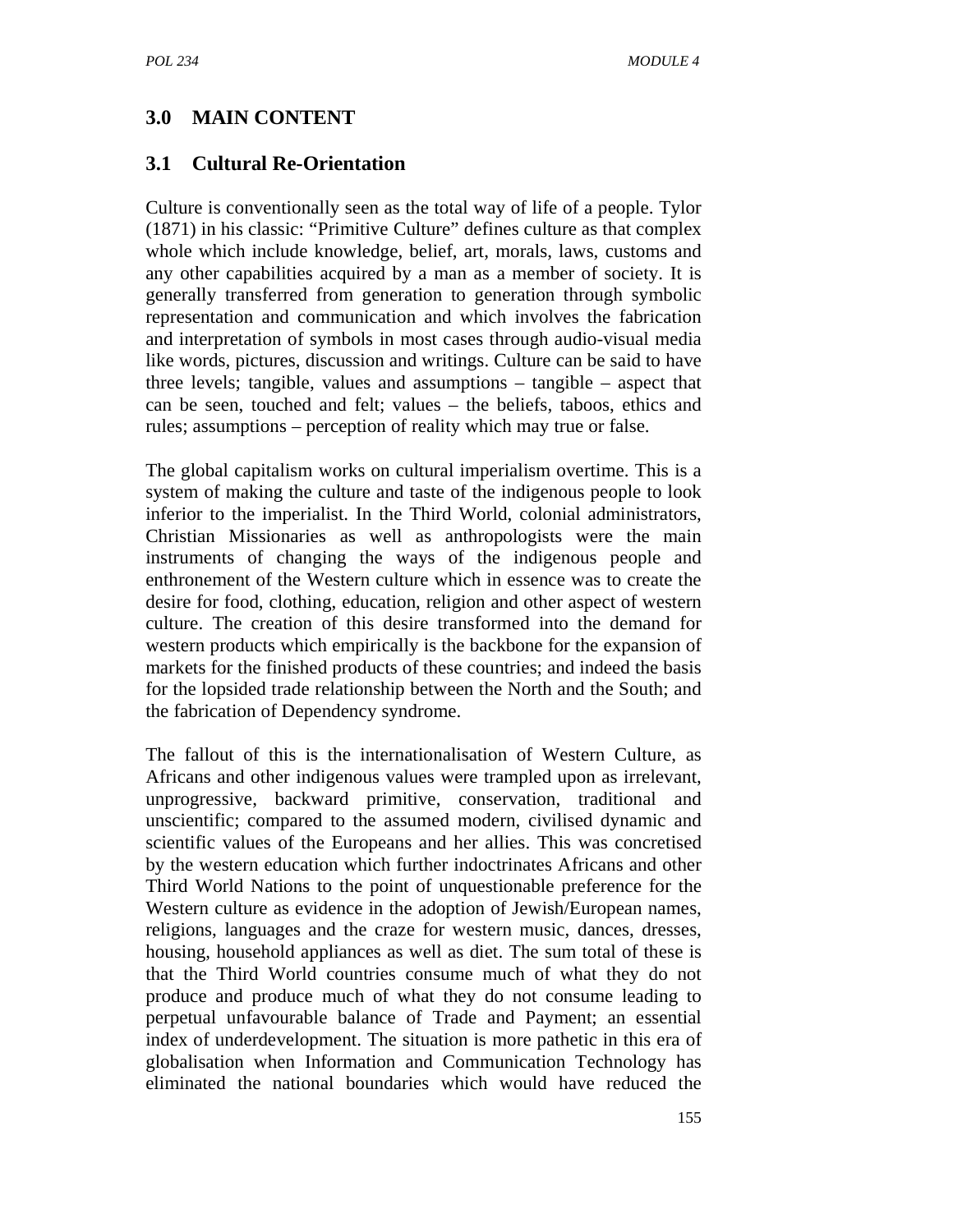domination of the local values by the predatory western values through internet, satellite television and radio.

Given the negative tendency of this historical reality, there is therefore urgent need for cultural reorientation of the Third World countries. Indigenous religious crafts, art industries, cloths, music, dances and diets are not inferiors as they are made to be seen. This can be done by evolving a national ideology which generates national consciousness and enhances national cohesion and integration. In this course, the Iranian revolution revealed the efficacy of this strategy, as it was a reaction of the dominant Shia Muslims against the encroachment of global capitalism and its paraphernalia. The Islamic code was uplifted to national ideology which acted as the cohesive force for national integration and collective action. Although, Iran may not be among the elite countries of the world; her economy is not excessively open to the overwhelming exploitation and manipulation of capitalism. Again, the much celebrated Chinese success based on the adoption of communist ideology which was more appealing to the peasant, galvanising the citizenry into the collective action against the pro-liberal nationalist and the eventual establishment of a communist state obsessed by autarky and opened to gradual reforms and adaptation to the dynamics of international system. The outcome is the amazing transformation of her economy. One must also note that, at a critical point of these countries history, cultural revolution was instituted which remains ongoing, thus checking the influx of foreign ideas and culture which might contaminate the fabric of the societies and open them to capitalist exploitation and antics.

#### **3.2 Good Governance**

The ideas of good governance exist in the ethical concept of utilitarianism, promotion of general good above personal and primordial interest. As a concept, it gains currency of recent majority to differentiate existence of governance for its sake and people oriented governance. It is defined as "predictable, open and enlightened public policy, a bureaucracy imbued with professional ethos, rule of law, transparent processes and a strong civil society" (World Bank Report, 2007). Eneanya (2009) succinctly refers to it as "the ability of those in leadership positions to manage a nation's affairs in a popularly acceptable manner by shaping its political, economic and social environment to meet the standards set by the society". This readily turns the light on the leadership and in our study, Third World leadership. Most of the policies and programmes of Third World leaders are directed by forces from without due to neo-colonial structures of their political economy. The product is the inability of these polices to benefit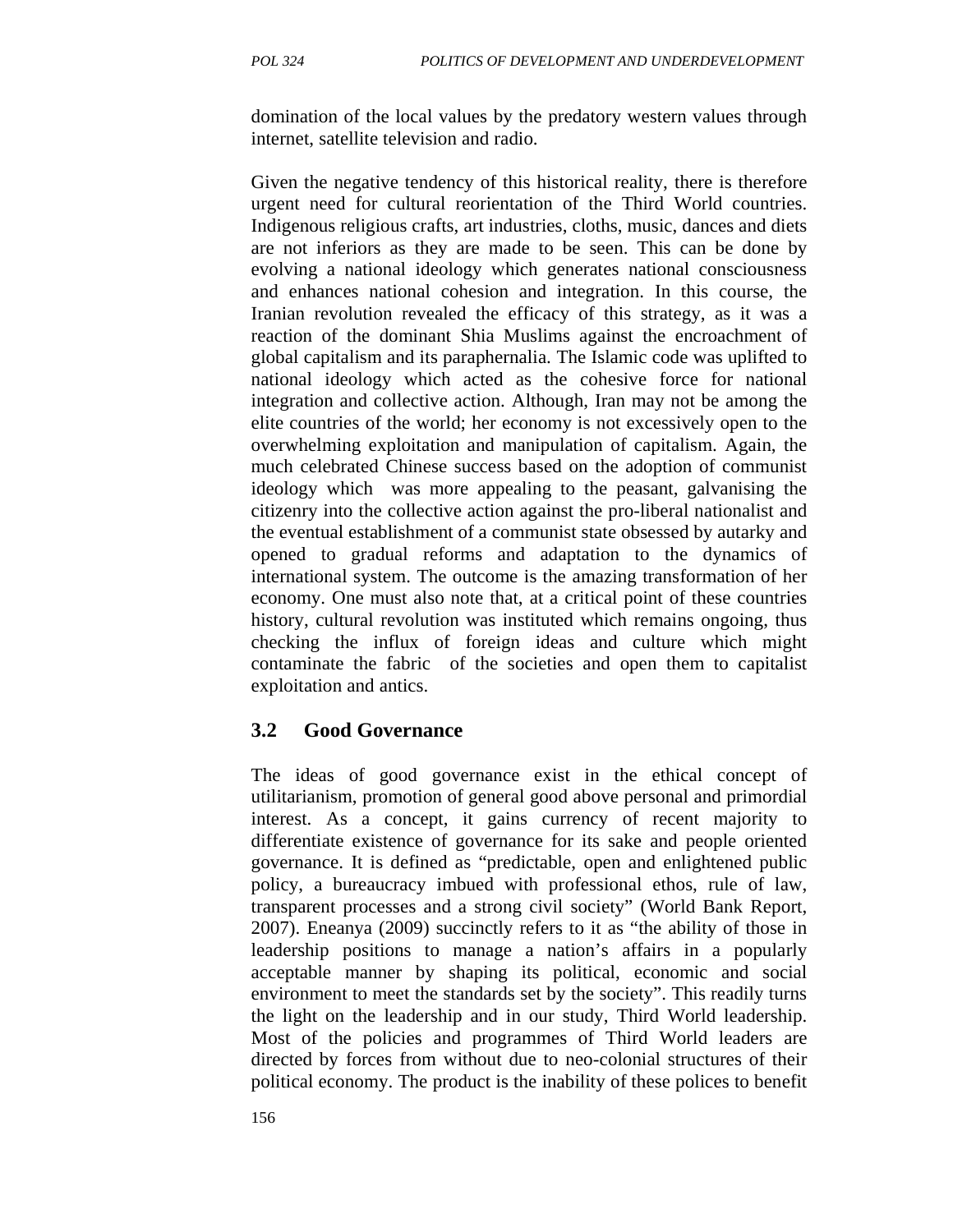the citizenry which necessitates for change to people-oriented and directed policy devoid of personal gains of the leaders. It is the elimination of primordial interest in policy formulation as implementation, as well as the ceasation of Clientelism, Personalism and patrimonialism in Third World governance, a veritable factor in efficiency, wastage and mediocrity in state management of resources and affairs.

Good governance makes a state an autonomous body capable of mediating in group interest impartially, upholding public good and interest. Thus when instituted and practised, enormous resources would be saved from corruption and mediocrity; can be channel into infrastructure renewal and other public goods. This will also ensure that the processes of obtaining loans from the development partners are transparent enough for the citizenry to understand and monitor the implementation of project for which such loans were meant for, so also would government budgeting, income and expenditure. When these are achieved it would attract investors who are sure of the investment climate and rules governing such investment.

Eneanya (Ibid) identifies the following elements of good governance:

- Imposition of order in a situation of chaos and pervasive orderliness
- Constitutional legitimating of rulership in contradiction to extraconstitutional legitimating
- Internalisation of democratic values and inclusiveness in all spheres of political interaction
- Improvement commitment to the common good through the adherence of political authority to the democratic principles of responsiveness, responsibility, transparency and accountability
- Giving of primacy to the rule of law and constitutionalism
- Political empowerment of the masses, by giving them a voice and making them stakeholders in governmental affairs
- Vertical and horizontal communication and flow of information between the government and the citizens
- Bottom-up developmental agenda
- Zero tolerance for corruption through demonstration of political will and genuine commitment by government to detection and punishment of offenders
- Systematised, functioning and responsive bureaucracy. The public servant must not assume the toga of mastership over the public
- Genuine, co-operative and collaborative state  $-$  civil society interactions and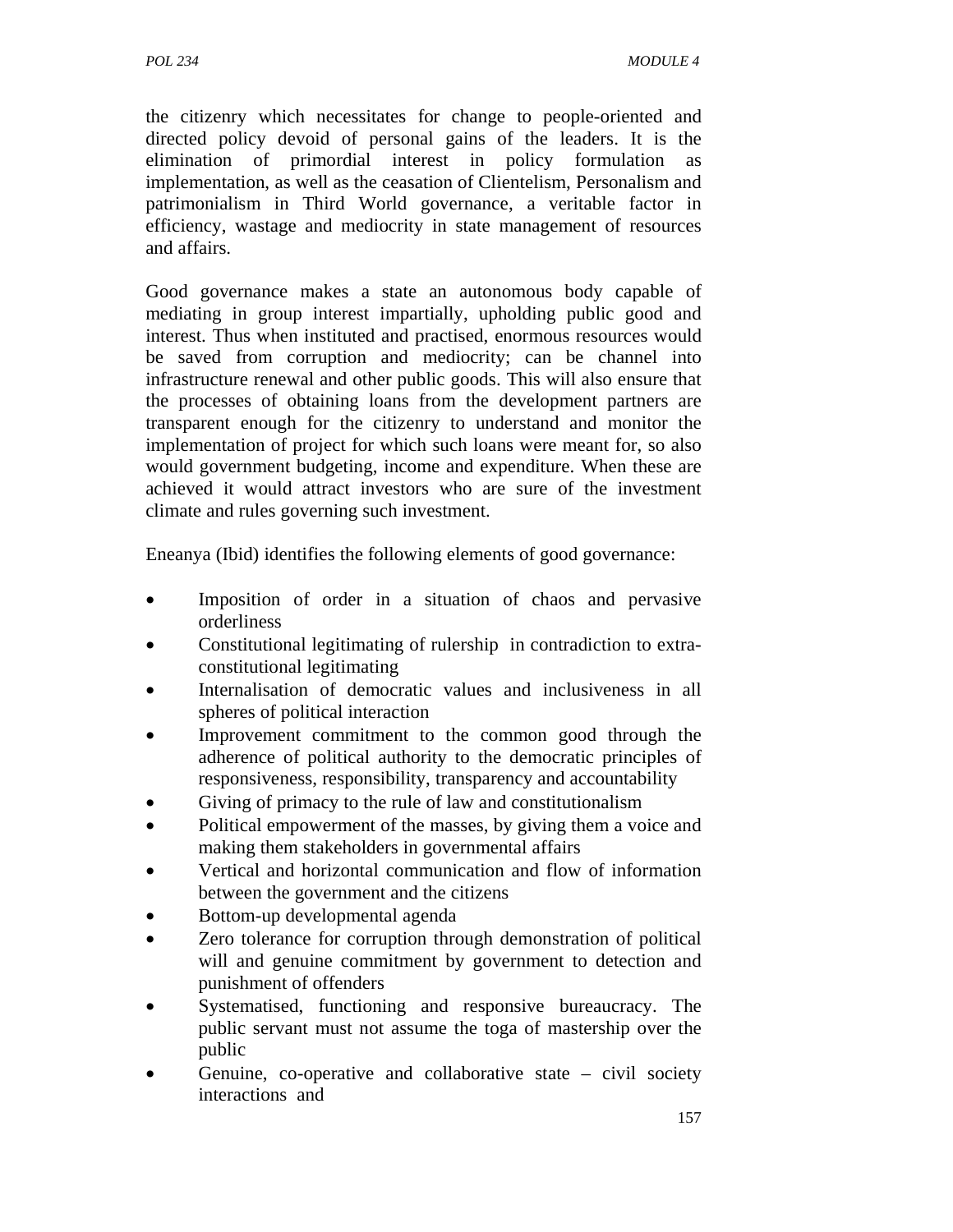The institutionalisation of a democratic order.

Despite the highlighted elements above; it must be noted that good governance is based on environmental factors and are varied. For instance, Iranians as well as Americans and Chinese can claim to have achieved it irrespective of the variation in the political system and structure, but the most important element is the promotion of public interest above that of individuals and groups.

#### **3.3 Diversification of the Economy**

It is a common knowledge as highlighted in the course that one of the major causes of third world underdevelopment is their position in the world economic structure as states in the periphery, which specialise in the production of primary and extractive products without value added capacity. This mono-culture explained in terms of comparative advantage and general poor price of these products means that lesser revenue accrue to these states; compounded by the gang–up of the major buyers from the west; legitimised dependency and its contradictions. The net effect is obvious and glaring as discussed in Module 1.

The solution lies in the diversification of the economy from mono-to multiproduct. This is quite different from the import substitution industries (ISI) strategies championed by most of the Third World in the Post-independence era, such as Nigeria where UAC, Levant's and others established soap and confectionary outfits. Following the Indian example, which started up with highly controlled but diversified economy into chemicals, pharmaceutical, steel and metal which culminated into the production of Indian cars as early as in 1960s. the gradual liberalisation of the economy provided the much needed window for technology transfer into these sector which eventually transformed the economy to the second fastest growing in the world (behind China); assisted by springing up of IT specialists and entrepreneurs from the established institutions of Technology. The same can be said of the Chinese Economy which is highly diversified due to the autarky policy of Mao's era. The much talked about powerhouse of Latin America, Brazil also reflects this. It is only a diversified economy that can attract diverse investors and transfer of technology which gradually filters through employment of indigenous engineers and technicians, thus adding values to the primary products and enhance foreign exchange earning of the economy. The era of rhetorical commitment to the policy should be done without an actual implementation of commerce with vigour.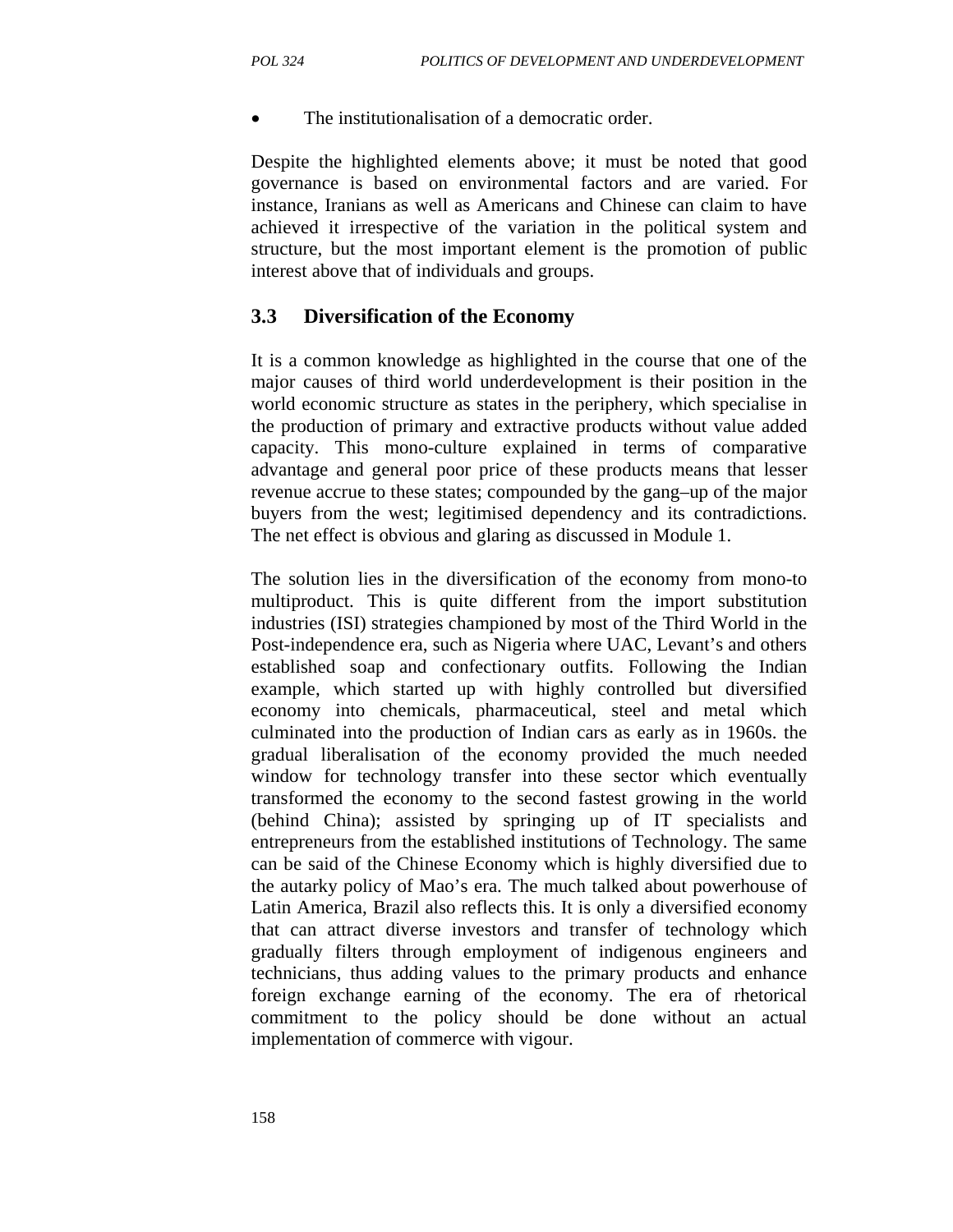Besides the restructuring of the economies to export-oriented strategy is desirable. Brazilian economy has improved through the export of automobiles assembled at different destinations of the country, so also is the export of Tata vehicles, pharmaceutical, chemicals and other products from India. China from inception of the communist government acknowledged state capitalism in export of grains which was a paradox to her ideology as practised by the then Soviet Union. Thus, her emergence as export machine is a product of a long term vision of export oriented economy which has made her what she is today. Therefore trade, especially export is a better strategy than aid and grant as currently practiced by many Third World countries as there is no free lunch anywhere in the world.

## **3.4 Zero Tolerance for Corruption**

In the course of this study, we have identified corruption as the major cankerworm in the Third World Countries. This has resulted in the enormous wastage of resources, capital flight and brain drain which further impoverished these economies. Much have been discussed about the negative impact of corruption in Module 3.

Given the overbearing impact of this cancerous practice, a holistic and drastic measure has to be taken in order to stop the menace. The establishment of Economic and Financial Commission (EFCC) and the Independence Corrupt Practice Commission (ICPC) in Nigeria was expected to achieve this feat but has failed woefully due to the nonautonomous nature of the Nigerian state. For such measure to be effective, the state must be autonomous and empower institutions set-up to fight corruption with all necessary backing. Hong Kong and Singapore undertook such measures and the system were cleansed. The prescribed sentence for corruption should be capital punishment which would serve as deterrence, compared to the present plea bargaining and prison terms which give the looters the opportunity to enjoy their loots. Indonesia Malaysia and other countries took similar measures against drug offences which have curtailed the menace in these countries; the same token therefore should be applied to corruption. Besides, more effective would be mechanism for early signal detection to nip its occurrence in the bud. The timing of investigation and adjudication should be short and effective so as to reduce loss of evidence as experienced in Nigeria. The judicial system should also be strengthened and relieved of corrupt elements that undermine justice for personal gains. Chinese anti-corruption regime may be a model for other Third World Countries.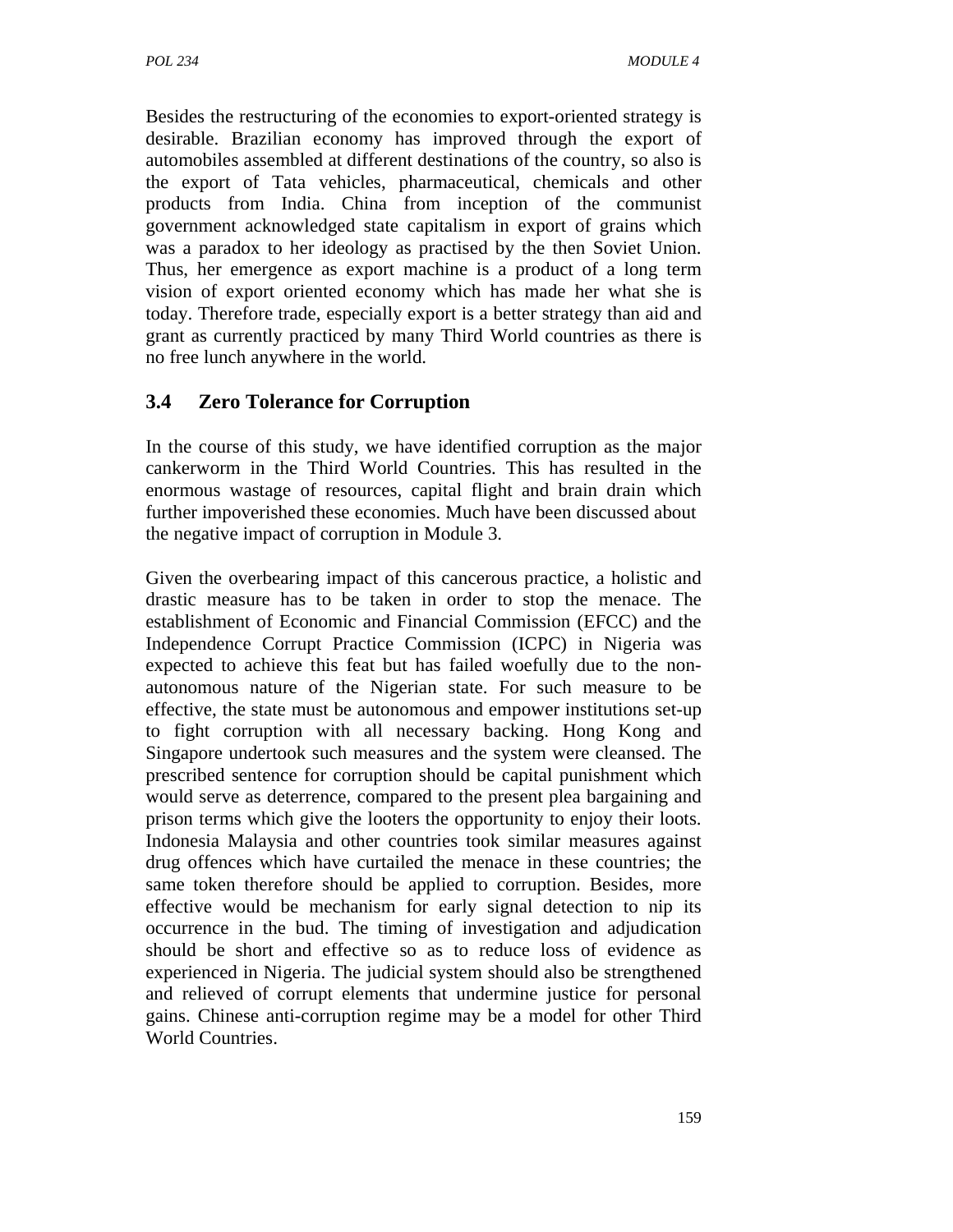### **3.5 South – South Co-operation**

The countries of the south in the global economy have numerical strength which can be effectively harnessed to their advantage but are weakened by socio-political and historical challenges. The G7 and Brettonwoods institutions serve the interest of the industrialised nations but there is no such arrangement in the south. The Non-Aligned Movement is almost irrelevant in the post-cold war era; the D77 is just a talk shop, without a binding resolution. Amazingly too, trade between the developing countries are too low, even between neighbouring African countries are almost non-existent which reduces solidarity in adopting common position on Trade and investment issues at global arena.

The success of Organisation of Petroleum Exporting Countries (OPEC) in reducing the exploitation of Third World Oil Wealth should serve as impetus for such cooperation. Besides, technologies are filtering into different countries in the south which can be shared or transferred. Relating to this is the collaboration in Research and Development (R and D) which would generate innovation and sharpen the technical skills of Third World personnel. These would stimulate further learning. If need be, technology can be bought or stolen depending on the level of cooperation between the countries of the south. The net effect of these would be improved capacity and innovation in the production of goods and services capable of meeting global standard; and the domestic utilization of the available resources in production processes, thereby adding values, leading high earning from these products.

## **4.0 CONCLUSION**

There is hope for Third World Development if the leadership in these countries put their acts together. Globalization comes with it opportunities which are enormous as illustrated by sudden surge in the economic development of India, China, Brazil and the rejuvenating of the ailing economy of Russia. The task therefore lies on the shoulders of Third World leaders in adopting the right policies and checking of corruption. For it is time to rise up to individual responsibility and stop blaming outsiders, for some self-inflicted wounds.

## **5.0 SUMMARY**

The solutions to Third World underdevelopment include cultural reorientation, good governance, economic diversification and restructuring, zero tolerance for corruption as well as inter-regional cooperation in the economic sphere. These and other measures when